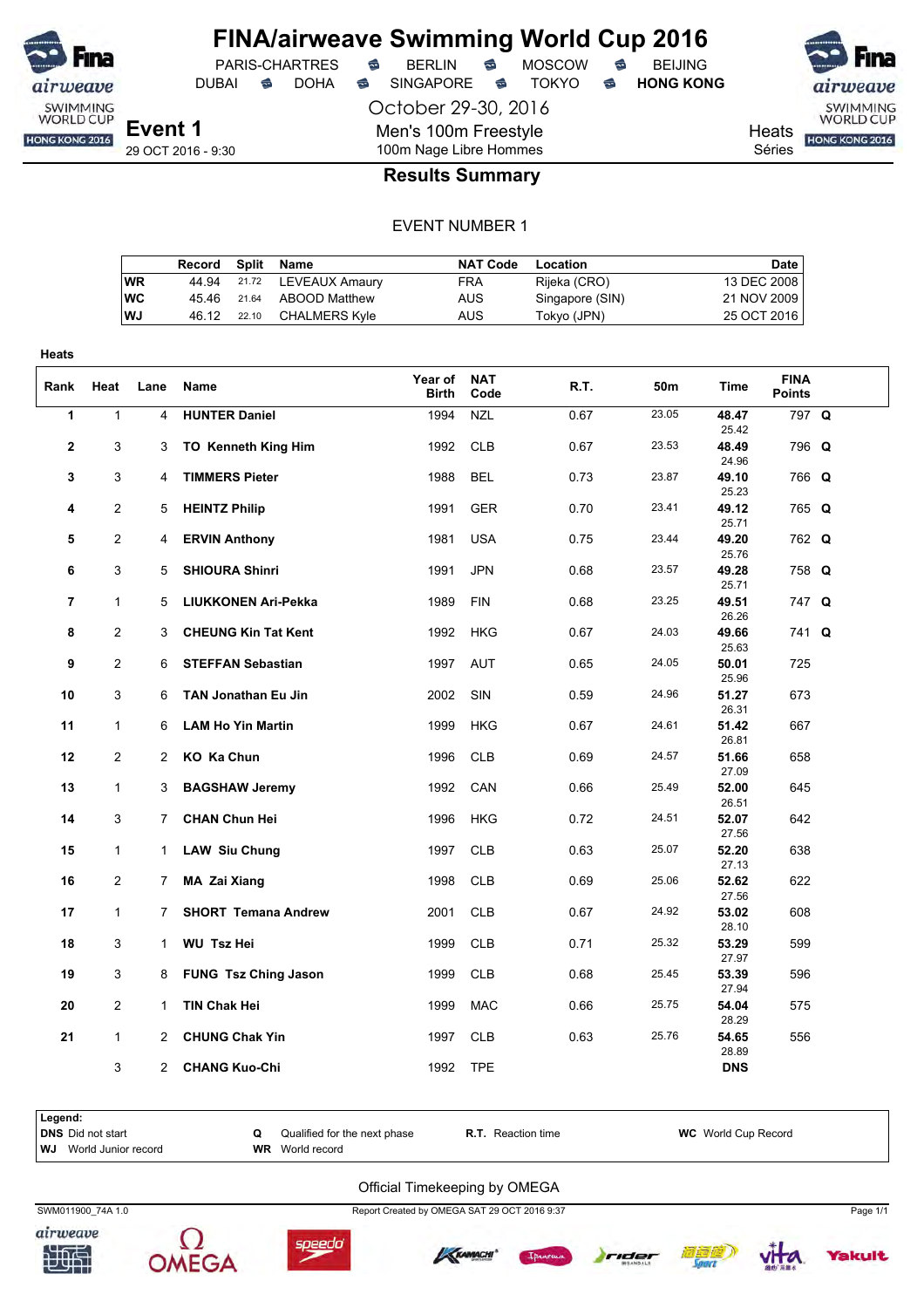| <b>Fina</b>                  |                    |              |   | <b>PARIS-CHARTRES</b> | € | <b>FINA/airweave Swimming World Cup 2016</b><br><b>BERLIN</b> | € | <b>MOSCOW</b> | $\widehat{\mathbb{C}}$ | <b>BEIJING</b>   |        | <b>Fina</b>                         |
|------------------------------|--------------------|--------------|---|-----------------------|---|---------------------------------------------------------------|---|---------------|------------------------|------------------|--------|-------------------------------------|
| airweave                     |                    | <b>DUBAI</b> | ⇔ | <b>DOHA</b>           | ⇔ | <b>SINGAPORE</b>                                              | ⇔ | <b>TOKYO</b>  | ☜                      | <b>HONG KONG</b> |        | airweave                            |
| SWIMMING<br><b>WORLD CUP</b> |                    |              |   |                       |   | October 29-30, 2016                                           |   |               |                        |                  |        | <b>SWIMMING</b><br><b>WORLD CUP</b> |
| HONG KONG 2016               | Event 2            |              |   |                       |   | Women's 200m Freestyle                                        |   |               |                        |                  | Heats  | <b>HONG KONG 2016</b>               |
|                              | 29 OCT 2016 - 9:36 |              |   |                       |   | 200m Nage Libre Femmes                                        |   |               |                        |                  | Séries |                                     |
|                              |                    |              |   |                       |   | <b>Results Summary</b>                                        |   |               |                        |                  |        | <b>REVISED</b><br>29 OCT 11:59      |

#### EVENT NUMBER 2

|            | Record  |       | <b>Splits</b> |         | Name                   | <b>NAT Code</b> | Location   | <b>Date</b> |
|------------|---------|-------|---------------|---------|------------------------|-----------------|------------|-------------|
| <b>WR</b>  | 1:50.78 | 26.29 | 54.66         | 1:23.04 | SJOESTROEM Sarah       | SWE             | Doha (QAT) | 7 DEC 2014  |
| <b>IWC</b> | 1:51.41 | 26.01 | 54.20         | 1:22.98 | HOSSZU Katinka         | <b>HUN</b>      | Doha (QAT) | 27 AUG 2014 |
| l WJ       | 1:53.07 |       |               |         | <b>WORLD BEST TIME</b> |                 | ---        | 30 SEP 2016 |

| Heats          |                |      |                          |              |            |      |       |                  |                  |                  |               |
|----------------|----------------|------|--------------------------|--------------|------------|------|-------|------------------|------------------|------------------|---------------|
| Rank           | Heat           | Lane | Name                     | Year of      | <b>NAT</b> | R.T. | 50m   | 100m             | 150m             | Time             | <b>FINA</b>   |
|                |                |      |                          | <b>Birth</b> | Code       |      |       |                  |                  |                  | <b>Points</b> |
| 1              | 3              |      | 6 WU Yue                 | 1997         | <b>CHN</b> | 0.69 | 27.11 | 57.15            | 1:27.55          | 1:57.04          | 847 Q         |
|                |                |      |                          |              |            |      |       | 30.04            | 30.40            | 29.49            |               |
| 2              | 4              |      | 4 HOSSZU Katinka         | 1989         | <b>HUN</b> | 0.72 | 27.67 | 58.03            | 1:28.95          | 1:57.34          | 841 Q         |
|                |                |      |                          |              |            |      |       | 30.36            | 30.92            | 28.39            |               |
| 3              | 4              |      | 5 JAKABOS Zsuzsanna      | 1989         | <b>HUN</b> | 0.70 | 27.87 | 58.13            | 1:28.90          | 1:58.37          | 819Q          |
| 4              | 3              |      | 4 GROVES Madeline        | 1995         | <b>AUS</b> | 0.71 | 27.87 | 30.26<br>58.21   | 30.77<br>1:28.57 | 29.47<br>1:58.90 | 808 Q         |
|                |                |      |                          |              |            |      |       | 30.34            | 30.36            | 30.33            |               |
| 5              | 3              |      | 3 SCHMIDT Sierra         | 1998         | <b>USA</b> | 0.74 | 28.16 | 58.47            | 1:29.12          | 1:59.23          | 802 Q         |
|                |                |      |                          |              |            |      |       | 30.31            | 30.65            | 30.11            |               |
| 6              | 4              |      | 3 VERRASZTO Evelin       | 1989         | <b>HUN</b> | 0.54 | 28.11 | 58.20            | 1:29.05          | 1:59.61          | 794 Q         |
|                |                |      |                          |              |            |      |       | 30.09            | 30.85            | 30.56            |               |
| $\overline{7}$ | 2              |      | 5 USTINOVA Daria S       | 1998         | <b>RUS</b> | 0.67 | 28.61 | 59.15            | 1:30.17          | 2:00.13          | 784 Q         |
|                |                |      |                          |              |            |      |       | 30.54            | 31.02            | 29.96            |               |
| 8              | 3              |      | 5 DONG Jie               | 1998         | <b>CHN</b> | 0.76 | 28.08 | 58.07            | 1:28.83          | 2:00.15          | 783 Q         |
|                |                |      |                          |              |            |      |       | 29.99            | 30.76            | 31.32            |               |
| 9              | $\overline{c}$ |      | 4 GUO Junjun             | 1991         | <b>CHN</b> | 0.70 | 28.42 | 59.05<br>30.63   | 1:30.24<br>31.19 | 2:00.51<br>30.27 | 776           |
| 10             | $\overline{2}$ |      | 6 LIN Xintong            | 2000         | <b>CHN</b> | 0.76 | 27.37 | 58.38            | 1:29.86          | 2:00.65          | 774           |
|                |                |      |                          |              |            |      |       | 31.01            | 31.48            | 30.79            |               |
| 11             | 2              |      | 3 LYU Jiayi              | 2002         | <b>CHN</b> |      | 29.03 | 59.53            | 1:31.13          | 2:02.23          | 744           |
|                |                |      |                          |              |            |      |       | 30.50            | 31.60            | 31.10            |               |
| 12             | 4              |      | 6 FIELD Joy Frances      | 1998         | <b>USA</b> | 0.76 | 29.32 | 1:00.81          | 1:32.09          | 2:03.07          | 729           |
|                |                |      |                          |              |            |      |       | 31.49            | 31.28            | 30.98            |               |
| 13             | 4              |      | 2 ROBINSON Emma          | 1994         | <b>NZL</b> | 0.72 | 28.97 | 1:00.01          | 1:31.94          | 2:03.43          | 722           |
|                |                |      |                          |              |            |      |       | 31.04            | 31.93            | 31.49            |               |
| 14             | 3              |      | 1 HO Nam Wai             | 2002         | HKG        | 0.68 | 29.31 | 1:00.79<br>31.48 | 1:32.83<br>32.04 | 2:03.75<br>30.92 | 717           |
| 15             | 3              |      | 8 WONG Cho Ying          | 2001         | <b>HKG</b> | 0.64 | 28.62 | 1:00.32          | 1:32.52          | 2:03.80          | 716           |
|                |                |      |                          |              |            |      |       | 31.70            | 32.20            | 31.28            |               |
| 16             | 2              |      | 2 MARCHAL Lea            | 1999         | <b>FRA</b> | 0.66 | 29.49 | 1:01.26          | 1:33.68          | 2:05.00          | 696           |
|                |                |      |                          |              |            |      |       | 31.77            | 32.42            | 31.32            |               |
| 17             | 3              |      | 2 WONG Victoria Rose     | 1999         | <b>USA</b> | 0.70 | 29.32 | 1:00.95          | 1:33.20          | 2:05.30          | 691           |
|                |                |      |                          |              |            |      |       | 31.63            | 32.25            | 32.10            |               |
| 18             | 4              |      | 8 LEUNG Ho Ching         | 1999         | <b>HKG</b> | 0.69 | 29.27 | 1:00.68          | 1:33.18          | 2:05.61          | 685           |
|                |                |      |                          |              |            |      |       | 31.41            | 32.50            | 32.43            |               |
| 19             | 4              |      | 1 CARTER Danielle Nicole | 2001         | <b>USA</b> | 0.74 | 29.14 | 1:01.07<br>31.93 | 1:33.84<br>32.77 | 2:06.49<br>32.65 | 671           |
| 20             | 2              |      | 1 BALMACEDA S.           | 2000         | <b>USA</b> | 0.67 | 30.04 | 1:02.13          | 1:34.76          | 2:06.80          | 666           |
|                |                |      |                          |              |            |      |       | 32.09            | 32.63            | 32.04            |               |
| 21             | 3              |      | 7 LOK Hoi Man            | 2001         | <b>HKG</b> | 0.68 | 29.73 | 1:02.00          | 1:34.76          | 2:07.31          | 658           |
|                |                |      |                          |              |            |      |       | 32.27            | 32.76            | 32.55            |               |
| 22             | 4              |      | 7 TUCK Natalie Elaine    | 1999         | <b>USA</b> | 0.77 | 29.25 | 1:01.58          | 1:34.79          | 2:07.78          | 651           |
|                |                |      |                          |              |            |      |       | 32.33            | 33.21            | 32.99            |               |
| 23             | 1              |      | 4 YUE Wai Lui Valerie    | 2001         | <b>CLB</b> | 0.69 | 29.94 | 1:01.78          | 1:34.88          | 2:08.06          | 647           |
|                |                |      |                          |              |            |      |       | 31.84            | 33.10            | 33.18            |               |
| 24             | 1              |      | 5 TSE Ching Ting         | 2000         | <b>CLB</b> |      | 30.63 | 1:03.28          | 1:36.67          | 2:09.09          | 631           |
|                |                |      |                          |              |            |      |       | 32.65            | 33.39            | 32.42            |               |

Official Timekeeping by OMEGA













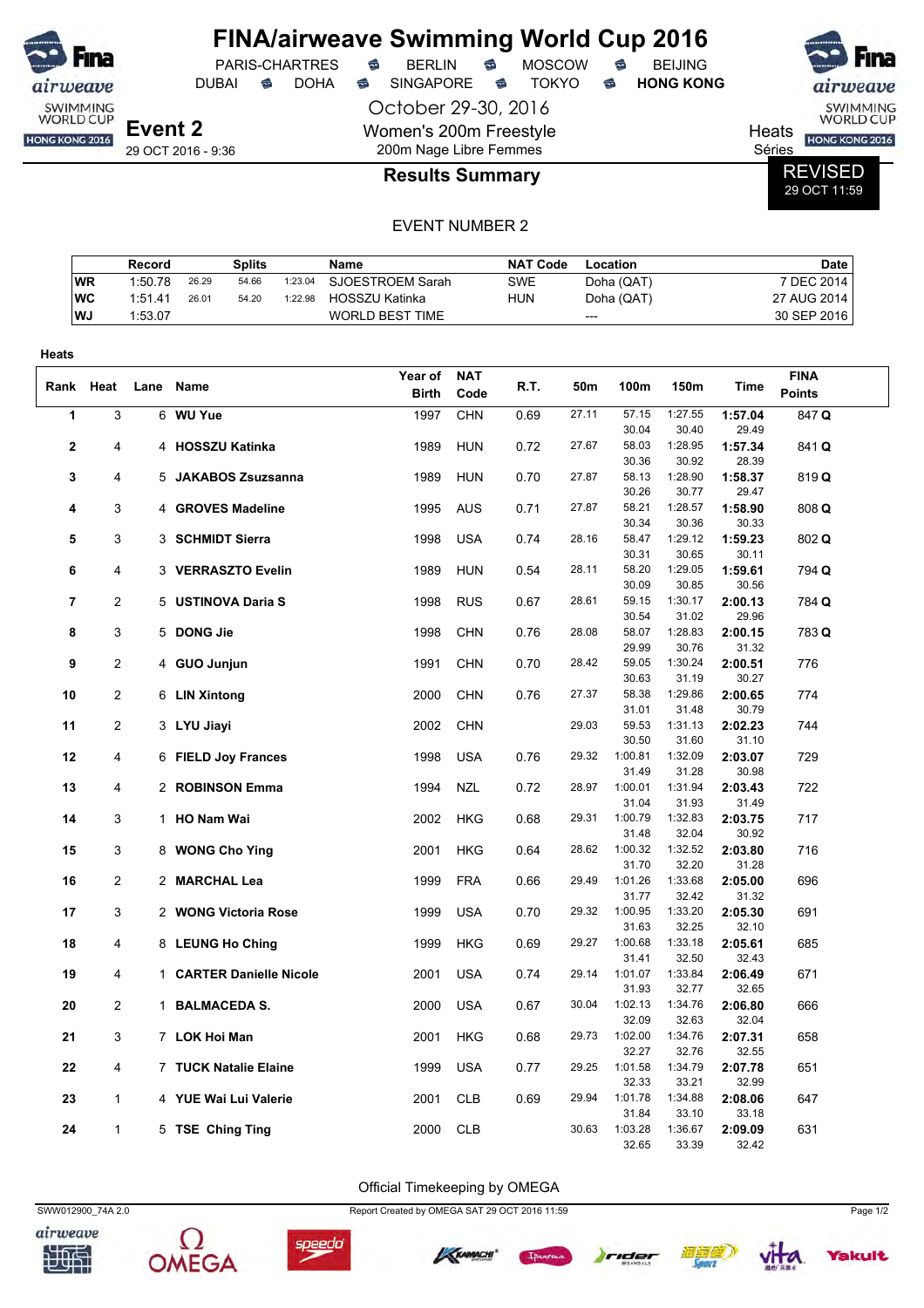| <b>Fina</b>                  | <b>PARIS-CHARTRES</b>                                 | <b>FINA/airweave Swimming World Cup 2016</b><br><b>MOSCOW</b><br><b>BERLIN</b><br>€<br>€ | <b>BEIJING</b><br>€   | <b>Fina</b>                         |
|------------------------------|-------------------------------------------------------|------------------------------------------------------------------------------------------|-----------------------|-------------------------------------|
| airweave                     | <b>DOHA</b><br><b>DUBAI</b><br>$\widehat{\mathbb{C}}$ | <b>SINGAPORE</b><br>TOKYO<br>€<br>€                                                      | <b>HONG KONG</b><br>☜ | airweave                            |
| SWIMMING<br><b>WORLD CUP</b> |                                                       | October 29-30, 2016                                                                      |                       | <b>SWIMMING</b><br><b>WORLD CUP</b> |
| HONG KONG 2016               | Event 2<br>29 OCT 2016 - 9:36                         | Women's 200m Freestyle<br>200m Nage Libre Femmes                                         |                       | Heats<br>HONG KONG 2016<br>Séries   |
|                              |                                                       | <b>Results Summary</b>                                                                   |                       | <b>REVISED</b><br>29 OCT 11:59      |

EVENT NUMBER 2

**Heats**

| Rank | Heat | Lane | Name                  | <b>Year of</b><br><b>Birth</b> | <b>NAT</b><br>Code | R.T. | 50m   | 100m             | 150m             | Time             | <b>FINA</b><br><b>Points</b> |  |
|------|------|------|-----------------------|--------------------------------|--------------------|------|-------|------------------|------------------|------------------|------------------------------|--|
| 25   |      |      | <b>CHOI Weng Tong</b> | 1996                           | <b>MAC</b>         | 0.64 | 30.41 | 1:03.35<br>32.94 | 1:37.89<br>34.54 | 2:13.66<br>35.77 | 569                          |  |

Legend:<br>Q Qua Qualified for the next phase **R.T.** Reaction time **WC** World Cup Record **WJ** World Junior record **WR** World record **Sloane O'Hara Reinstein declared sick** Official Timekeeping by OMEGA SWW012900\_74A 2.0 Page 2/2 airweave Ω speedo Yakult OMEGA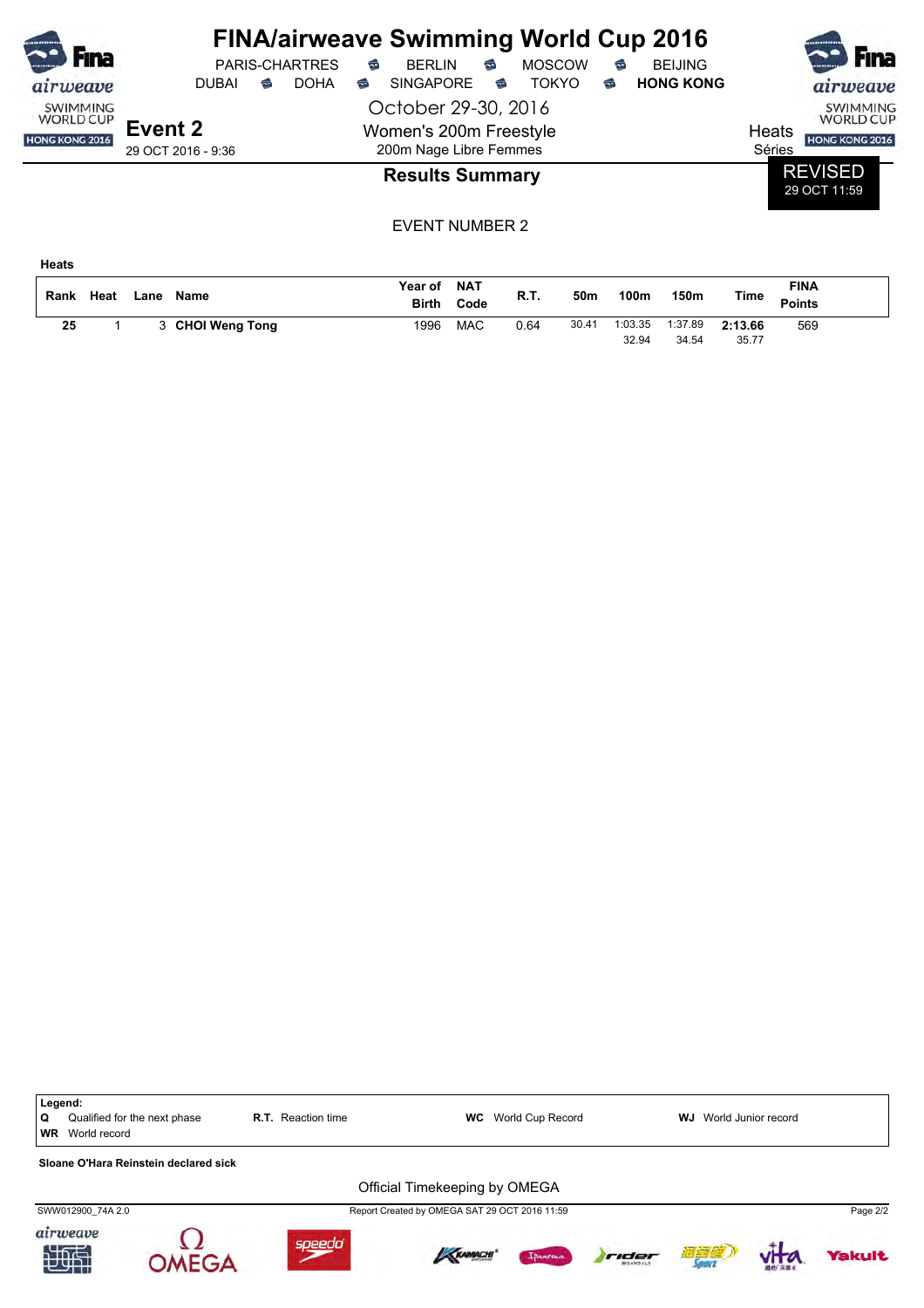|                                     |                    |    |                       |   | <b>FINA/airweave Swimming World Cup 2016</b> |   |               |   |                  |        |                                |
|-------------------------------------|--------------------|----|-----------------------|---|----------------------------------------------|---|---------------|---|------------------|--------|--------------------------------|
| <b>Fina</b>                         |                    |    | <b>PARIS-CHARTRES</b> | € | <b>BERLIN</b>                                | € | <b>MOSCOW</b> |   | <b>BEIJING</b>   |        | <b>Fina</b>                    |
| airweave                            | <b>DUBAI</b>       | ಹ• | <b>DOHA</b>           | ⇔ | <b>SINGAPORE</b>                             | ⇔ | TOKYO.        | ಹ | <b>HONG KONG</b> |        | airweave                       |
| <b>SWIMMING</b><br><b>WORLD CUP</b> | Event 3            |    |                       |   | October 29-30, 2016                          |   |               |   |                  |        | SWIMMING<br><b>WORLD CUP</b>   |
| <b>HONG KONG 2016</b>               |                    |    |                       |   | Men's 50m Breaststroke                       |   |               |   |                  | Heats  | HONG KONG 2016                 |
|                                     | 29 OCT 2016 - 9:49 |    |                       |   | 50m Brasse Hommes                            |   |               |   |                  | Séries |                                |
|                                     |                    |    |                       |   | <b>Results Summary</b>                       |   |               |   |                  |        | <b>REVISED</b><br>$-0.0711000$ |

**ED** 29 OCT 12:06

|           | Record Name |                             | <b>NAT Code</b> | Location       | Date i      |
|-----------|-------------|-----------------------------|-----------------|----------------|-------------|
| <b>WR</b> |             | 25.25 VAN DEN BURGH Cameron | <b>RSA</b>      | Berlin (GER)   | 14 NOV 2009 |
| <b>WC</b> |             | 25.25 VAN DEN BURGH Cameron | <b>RSA</b>      | Berlin (GER)   | 14 NOV 2009 |
| WJ        |             | 26.67 SAKCI Emre            | TUR             | Istanbul (TUR) | 18 DEC 2015 |

| Heats          |                |                |                                |                         |                    |      |             |                              |             |
|----------------|----------------|----------------|--------------------------------|-------------------------|--------------------|------|-------------|------------------------------|-------------|
| Rank           | Heat           | Lane           | Name                           | Year of<br><b>Birth</b> | <b>NAT</b><br>Code | R.T. | <b>Time</b> | <b>FINA</b><br><b>Points</b> |             |
| 1              | 4              | 5              | <b>ANDREW Michael</b>          | 1999                    | <b>USA</b>         | 0.50 | 27.03       | 815 Q                        |             |
| $\mathbf{2}$   | 3              | 4              | <b>LIMA Felipe</b>             | 1985                    | <b>BRA</b>         | 0.67 | 27.05       | 813                          | Q           |
| 3              | $\overline{c}$ | 4              | <b>MOROZOV Vladimir</b>        | 1992                    | <b>RUS</b>         | 0.65 | 27.23       | 797                          | $\mathbf Q$ |
| 4              | 4              | 4              | <b>SCHOEMAN Roland</b>         | 1980                    | <b>RSA</b>         | 0.64 | 27.41       | 781                          | Q           |
| 5              | 4              | 3              | <b>WU Chun-Feng</b>            | 1990                    | <b>TPE</b>         | 0.70 | 27.54       | 770                          | $\mathbf Q$ |
| 5              | 4              | 6              | <b>AZAD ALBARAZI A</b>         | 1988                    | <b>SYR</b>         | 0.65 | 27.54       | 770                          | $\mathbf Q$ |
| $\overline{7}$ | $\overline{c}$ | 5              | <b>KOSEKI Yasuhiro</b>         | 1992                    | <b>JPN</b>         | 0.69 | 27.60       | 765                          | Q           |
| 8              | 3              | 5              | <b>LIUKKONEN Ari-Pekka</b>     | 1989                    | <b>FIN</b>         | 0.67 | 27.73       | 754                          | $\mathbf Q$ |
| 9              | $\overline{2}$ | 3              | <b>TSUI Hoi Tung Ronald</b>    | 1992                    | <b>HKG</b>         | 0.60 | 28.31       | 709                          |             |
| 10             | 4              | 2              | <b>FLETCHER Julian</b>         | 1990                    | <b>BER</b>         | 0.69 | 28.50       | 695                          |             |
| 11             | $\overline{c}$ | 6              | <b>WONG Chun Yan</b>           | 1987                    | <b>HKG</b>         | 0.71 | 28.76       | 676                          |             |
| 12             | 3              | 6              | <b>CHOU Kit</b>                | 1993                    | <b>MAC</b>         | 0.61 | 28.81       | 673                          |             |
| 13             | 3              | 7              | <b>WONG Ho Kiu</b>             | 1998                    | <b>HKG</b>         | 0.70 | 28.88       | 668                          |             |
| 14             | $\overline{2}$ | $\overline{2}$ | <b>KWOK Ka Fai</b>             | 1996                    | <b>HKG</b>         | 0.63 | 29.05       | 656                          |             |
| 15             | $\overline{c}$ | 7              | <b>HAEBERLE Scott Haynes</b>   | 1994                    | <b>USA</b>         | 0.65 | 29.10       | 653                          |             |
| 16             | $\mathbf{1}$   | 5              | <b>CHAN Yin Kwan</b>           | 1997                    | <b>CLB</b>         | 0.67 | 29.24       | 643                          |             |
| 17             | 3              | 2              | <b>MA Chi Wang Damien</b>      | 1994                    | <b>HKG</b>         | 0.70 | 29.37       | 635                          |             |
| 18             | 3              | 1              | <b>YUEN Marcus Yat Ho</b>      | 1994                    | <b>HKG</b>         | 0.65 | 29.41       | 632                          |             |
| 19             | 4              | 1              | <b>TAM Ka Ming</b>             | 1997                    | <b>HKG</b>         | 0.65 | 29.64       | 618                          |             |
| 20             | 1              | 3              | <b>GONG Jiahao</b>             | 2001                    | <b>CHN</b>         | 0.77 | 29.90       | 602                          |             |
| 20             | $\overline{c}$ | 1              | <b>LAM Cheuk Yin</b>           | 1994                    | <b>CLB</b>         | 0.65 | 29.90       | 602                          |             |
| 22             | 4              | 8              | <b>LAM Sheung Nam Sean</b>     | 1998                    | <b>CLB</b>         | 0.71 | 30.05       | 593                          |             |
| 23             | 1              | 6              | <b>KWONG Ka Hei</b>            | 2000                    | <b>CLB</b>         | 0.68 | 30.08       | 591                          |             |
| 24             | 4              | 7              | <b>CHE Meng Hou</b>            | 1999                    | <b>MAC</b>         | 0.64 | 30.09       | 590                          |             |
| 25             | 1              | $\overline{2}$ | <b>CHAN Chun Lok</b>           | 2001                    | <b>HKG</b>         | 0.74 | 30.19       | 585                          |             |
| 26             | $\mathbf{1}$   | 4              | <b>FONG Ka Yu</b>              | 2001                    | <b>CLB</b>         | 0.66 | 30.23       | 582                          |             |
| 27             | $\overline{c}$ | 8              | <b>TANG Ho Kwan</b>            | 2000                    | <b>CLB</b>         | 0.66 | 30.27       | 580                          |             |
| 28             | 3              | 8              | <b>MAK Chong Hin</b>           | 1996                    | <b>MAC</b>         | 0.58 | 30.89       | 546                          |             |
| 29             | 1              | 1              | <b>ALFALASI Abdulla Yousuf</b> | 1995                    | <b>UAE</b>         | 0.71 | 32.55       | 466                          |             |
|                | 3              | 3              | <b>TANDY Bradley</b>           | 1991                    | <b>RSA</b>         |      | <b>DNS</b>  |                              |             |

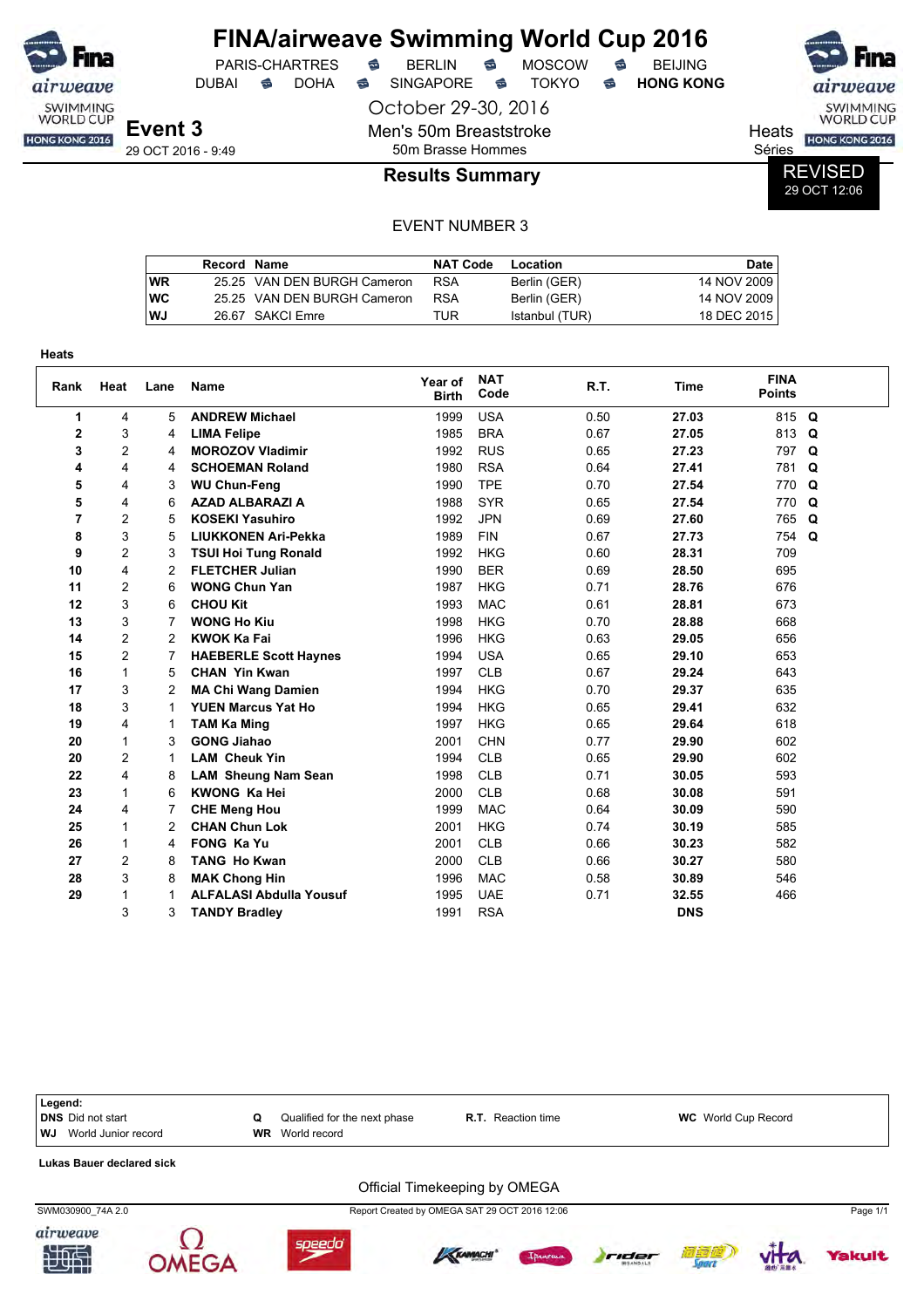

DUBAI **S** DOHA S SINGAPORE S TOKYO S HONG KONG

SWIMMING<br>WORLD CUP HONG KONG 2016

**Heats** 

Séries

# 100m Brasse Femmes **Results Summary**

October 29-30, 2016

Women's 100m Breaststroke

#### EVENT NUMBER 4

|           | Record  | Split | Name                   | <b>NAT Code</b> | Location             | Date        |
|-----------|---------|-------|------------------------|-----------------|----------------------|-------------|
| WR.       | 1:02.36 | 29.46 | <b>MEILUTYTE Ruta</b>  | LTU             | Moscow (RUS)         | 12 OCT 2013 |
| l=WR      | 1:02.36 | 29.46 | <b>ATKINSON Alia</b>   | <b>JAM</b>      | Doha (QAT)           | 6 DEC 2014  |
| =WR       | 1:02.36 | 29.33 | <b>ATKINSON Alia</b>   | <b>JAM</b>      | Paris-Chartres (FRA) | 26 AUG 2016 |
| ∣wc       | 1:02.36 | 29.56 | MEILUTYTE Ruta         | LTU             | Moscow (RUS)         | 12 OCT 2013 |
| l=WC      | 1:02.36 | 29.33 | <b>ATKINSON Alia</b>   | JAM             | Paris-Chartres (FRA) | 26 AUG 2016 |
| <b>WJ</b> | 1:02.36 |       | <b>WORLD BEST TIME</b> |                 | $---$                | 30 SEP 2016 |

| <b>Heats</b>   |                |                |                                  |                         |                    |      |                 |                  |                              |  |
|----------------|----------------|----------------|----------------------------------|-------------------------|--------------------|------|-----------------|------------------|------------------------------|--|
| Rank           | Heat           | Lane           | Name                             | Year of<br><b>Birth</b> | <b>NAT</b><br>Code | R.T. | 50 <sub>m</sub> | <b>Time</b>      | <b>FINA</b><br><b>Points</b> |  |
| 1              | $\mathbf{1}$   | 5              | <b>LARSON Breeja</b>             | 1992                    | <b>USA</b>         | 0.76 | 30.80           | 1:05.18<br>34.38 | 875 Q                        |  |
| $\mathbf{2}$   | 2              | $\overline{4}$ | <b>ATKINSON Alia</b>             | 1988                    | <b>JAM</b>         | 0.64 | 30.72           | 1:05.28<br>34.56 | 871 Q                        |  |
| 3              | $\mathbf{1}$   | 4              | <b>EFIMOVA Yuliya</b>            | 1992                    | <b>RUS</b>         | 0.70 | 32.45           | 1:05.43<br>32.98 | 865 Q                        |  |
| 4              | $\mathbf{1}$   | 6              | <b>NICOL Rachel</b>              | 1993                    | CAN                | 0.67 | 31.69           | 1:07.05<br>35.36 | 804 Q                        |  |
| 5              | $\overline{c}$ | 5              | <b>HANNIS Molly</b>              | 1992                    | <b>USA</b>         | 0.29 | 31.96           | 1:07.25<br>35.29 | 797 Q                        |  |
| 6              | 2              | 3              | <b>LUTHERSDOTTIR Hrafnhildur</b> | 1991                    | <b>ISL</b>         | 0.71 | 32.06           | 1:07.63<br>35.57 | 783 Q                        |  |
| $\overline{7}$ | $\mathbf{1}$   | 3              | <b>BARTEL Zoe Elizabeth</b>      | 2000                    | <b>USA</b>         | 0.72 | 32.39           | 1:07.65<br>35.26 | 783 Q                        |  |
| 8              | $\overline{2}$ | 6              | <b>WATANABE Kanako</b>           | 1996                    | <b>JPN</b>         | 0.75 | 32.45           | 1:08.77<br>36.32 | 745 Q                        |  |
| 9              | $\overline{2}$ | 2              | <b>VASEY Sarah</b>               | 1996                    | <b>GBR</b>         | 0.69 | 32.74           | 1:08.85<br>36.11 | 743                          |  |
| 10             | 1              | $\overline{2}$ | <b>FORDE Brooke</b>              | 1999                    | <b>USA</b>         | 0.69 | 33.30           | 1:09.83<br>36.53 | 712                          |  |
| 11             | $\overline{2}$ | 7              | <b>IP Rainbow</b>                | 1997                    | <b>HKG</b>         | 0.73 | 33.35           | 1:11.54<br>38.19 | 662                          |  |
| 12             | $\overline{2}$ | $\mathbf{1}$   | <b>TUCK Natalie Elaine</b>       | 1999                    | <b>USA</b>         | 0.76 | 34.39           | 1:13.75<br>39.36 | 604                          |  |
| 13             | $\overline{2}$ | 8              | <b>CHEANG Weng Lam</b>           | 2000                    | <b>MAC</b>         |      | 34.77           | 1:13.97<br>39.20 | 599                          |  |
| 14             | 1              | $\mathbf{1}$   | <b>CHEUNG Hui Yan Cheyenne</b>   | 1999                    | <b>HKG</b>         | 0.68 | 34.56           | 1:14.36<br>39.80 | 589                          |  |
| 15             | 1              | 7              | <b>MA Gabrielle Cai Yau</b>      | 2001                    | <b>USA</b>         | 0.70 | 35.00           | 1:15.02<br>40.02 | 574                          |  |
| 16             | $\mathbf{1}$   | 8              | <b>CHAN Ka Hei</b>               | 1998                    | <b>CLB</b>         | 0.66 | 35.10           | 1:15.04<br>39.94 | 573                          |  |



**OMEGA** 



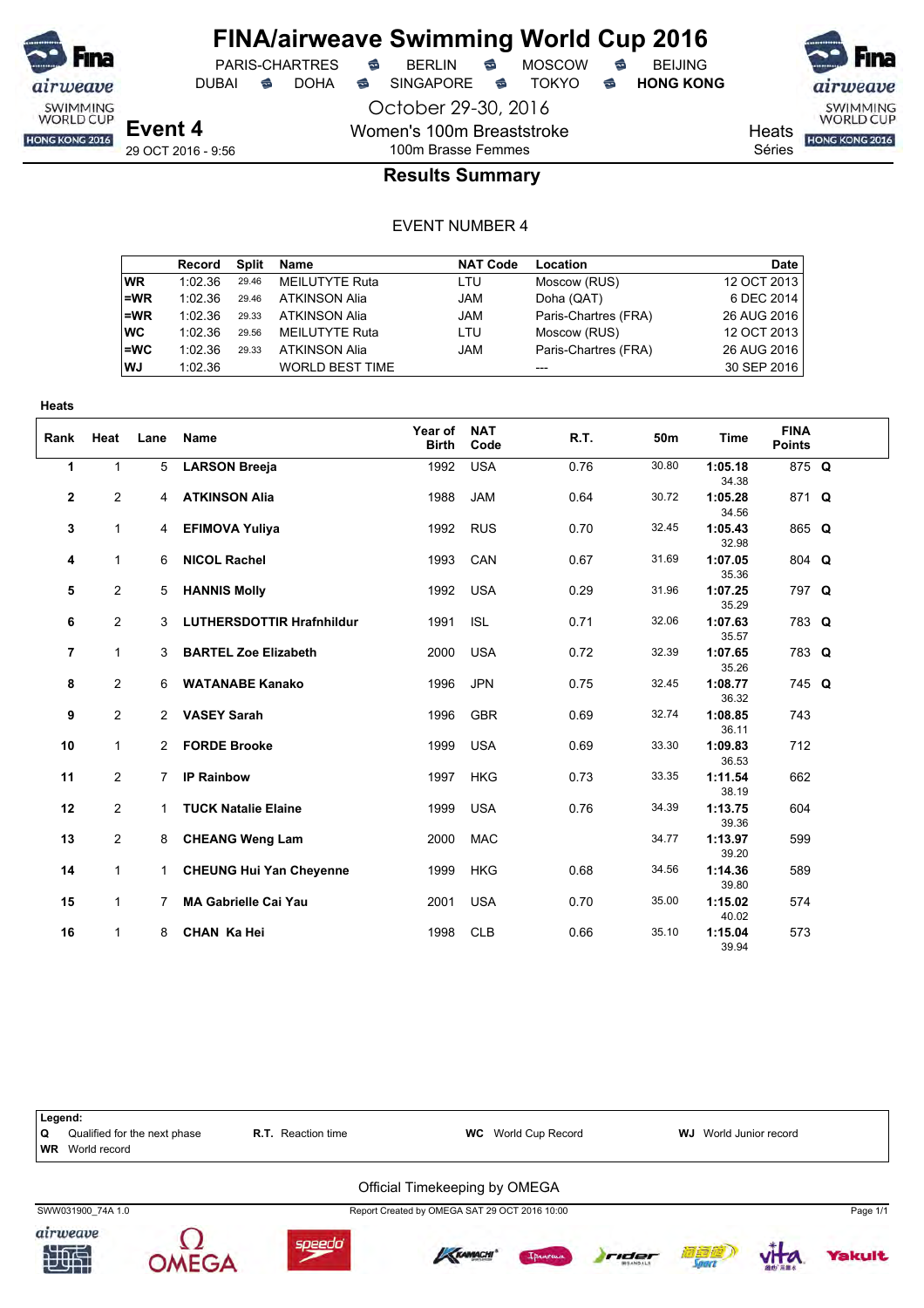

DUBAI **S** DOHA S SINGAPORE S TOKYO S HONG KONG

PARIS-CHARTRES **S** BERLIN S MOSCOW S

October 29-30, 2016

Women's 100m Butterfly

airweave SWIMMING<br>WORLD CUP Heats **HONG KONG 2016** 

**Yakult** 

vita.

Séries

# 100m Papillon Femmes **Results Summary**

#### EVENT NUMBER 5

|    | Record Split Name |       |                        | <b>NAT Code</b> | Location    | Date        |
|----|-------------------|-------|------------------------|-----------------|-------------|-------------|
| WR | 54 61             |       | 25.96 SJOESTROEM Sarah | <b>SWE</b>      | Doha (QAT)  | 7 DEC 2014  |
| WC | 55.30             |       | 26.16 COUTTS Alicia    | AUS             | Tokyo (JPN) | 9 NOV 2013  |
| WJ | 56.42             | 26.73 | IKFF Rikako            | CLB             | Tokyo (JPN) | 25 OCT 2016 |

| <b>Heats</b>   |                |                |                              |                         |                    |      |       |                  |                              |  |
|----------------|----------------|----------------|------------------------------|-------------------------|--------------------|------|-------|------------------|------------------------------|--|
| Rank           | Heat           | Lane           | Name                         | Year of<br><b>Birth</b> | <b>NAT</b><br>Code | R.T. | 50m   | Time             | <b>FINA</b><br><b>Points</b> |  |
| 1              | $\overline{2}$ | 4              | <b>WORRELL Kelsi</b>         | 1994                    | <b>USA</b>         | 0.63 | 26.95 | 57.09<br>30.14   | 875 Q                        |  |
| $\mathbf 2$    | $\mathbf{1}$   | 5              | <b>MERRELL Eva</b>           | 2000                    | <b>USA</b>         | 0.73 | 27.06 | 58.04<br>30.98   | 832 Q                        |  |
| 3              | 3              | 5              | <b>HOSSZU Katinka</b>        | 1989                    | <b>HUN</b>         | 0.74 | 27.88 | 58.28<br>30.40   | 822 Q                        |  |
| 4              | 3              | 4              | <b>OTTESEN Jeanette</b>      | 1987                    | <b>DEN</b>         | 0.67 | 26.88 | 58.31<br>31.43   | 821 Q                        |  |
| 5              | $\overline{2}$ | 5              | <b>SAVARD Katerine</b>       | 1993                    | CAN                | 0.71 | 27.28 | 58.39<br>31.11   | 818 Q                        |  |
| 6              | $\mathbf{2}$   | 3              | <b>CHAN Kin Lok</b>          | 1994                    | <b>HKG</b>         |      | 27.59 | 58.48<br>30.89   | 814 Q                        |  |
| $\overline{7}$ | $\mathbf{1}$   | 4              | <b>GROVES Madeline</b>       | 1995                    | <b>AUS</b>         | 0.71 | 27.51 | 58.55<br>31.04   | 811 Q                        |  |
| 8              | 3              | 3              | <b>SZE Hang Yu</b>           | 1988                    | <b>HKG</b>         | 0.67 | 27.52 | 58.73<br>31.21   | 803 Q                        |  |
| 9              | 3              | 6              | <b>SMITH Regan Elisabeth</b> | 2002                    | <b>USA</b>         | 0.72 | 27.67 | 58.75<br>31.08   | 803                          |  |
| 10             | $\mathbf{1}$   | 3              | <b>ZAISER Lisa</b>           | 1994                    | <b>AUT</b>         | 0.36 | 28.09 | 1:00.70<br>32.61 | 728                          |  |
| 11             | 1              | 6              | <b>CHAN Marina</b>           | 1997                    | SIN                | 0.64 | 28.70 | 1:01.35<br>32.65 | 705                          |  |
| 11             | $\mathbf{2}$   | 6              | <b>DARCEL Sarah</b>          | 1999                    | CAN                | 0.65 | 28.32 | 1:01.35<br>33.03 | 705                          |  |
| 13             | 3              | 2              | <b>GOEDERS Anya</b>          | 2000                    | <b>USA</b>         | 0.73 | 28.58 | 1:01.88<br>33.30 | 687                          |  |
| 14             | 3              | $\mathbf 1$    | <b>SEPPALA Hanna-Maria</b>   | 1984                    | <b>FIN</b>         | 0.66 | 28.79 | 1:02.17<br>33.38 | 677                          |  |
| 15             | 3              | 7.             | <b>DEL'HOMME Laurine</b>     | 1997                    | <b>FRA</b>         | 0.68 | 28.88 | 1:02.81<br>33.93 | 657                          |  |
| 16             | $\mathbf{2}$   | 7              | <b>TO Long Yan Esther</b>    | 1997                    | <b>CLB</b>         | 0.73 | 29.85 | 1:03.17<br>33.32 | 646                          |  |
| 17             | $\mathbf{2}$   | $\mathbf{2}$   | <b>WISHAUPT Camille</b>      | 1998                    | <b>FRA</b>         | 0.73 | 29.34 | 1:03.20<br>33.86 | 645                          |  |
| 18             | $\mathbf{1}$   | 7              | <b>CHAN Tsz Ching</b>        | 2000                    | <b>CLB</b>         | 0.66 | 30.06 | 1:03.71<br>33.65 | 629                          |  |
| 19             | $\mathbf{2}$   | 1.             | HA Yuen Wai                  | 1992                    | <b>CLB</b>         | 0.71 | 30.13 | 1:05.09<br>34.96 | 590                          |  |
|                | $\mathbf{1}$   | $\overline{2}$ | <b>BALMACEDA S.</b>          | 2000                    | <b>USA</b>         |      |       | <b>DNS</b>       |                              |  |

| Legend:                               |    |                              |                                               |                            |          |
|---------------------------------------|----|------------------------------|-----------------------------------------------|----------------------------|----------|
| <b>DNS</b> Did not start              | Q  | Qualified for the next phase | <b>R.T.</b> Reaction time                     | <b>WC</b> World Cup Record |          |
| World Junior record<br>WJ             | WR | World record                 |                                               |                            |          |
|                                       |    |                              | Official Timekeeping by OMEGA                 |                            |          |
| SWW021900 74A 1.0                     |    |                              | Report Created by OMEGA SAT 29 OCT 2016 10:05 |                            | Page 1/1 |
| $minomno$<br>$\overline{\phantom{a}}$ |    |                              |                                               |                            |          |

**KRAMACHI** 

Ipaneur

rider





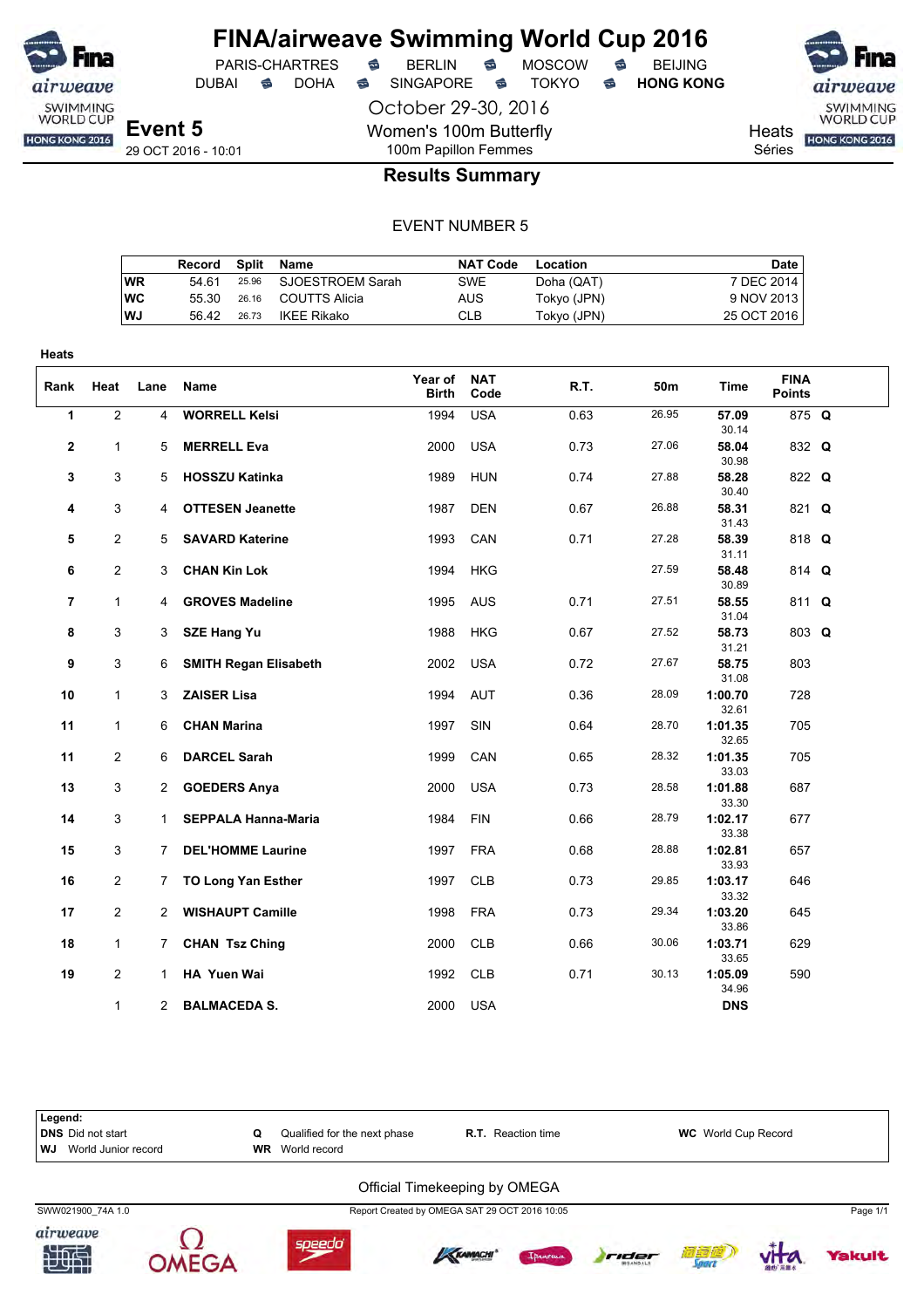

**Heats**

## **FINA/airweave Swimming World Cup 2016** PARIS-CHARTRES **B** BERLIN **B** MOSCOW **B** BEIJING

October 29-30, 2016

Men's 100m Backstroke

DUBAI **S** DOHA S SINGAPORE S TOKYO S HONG KONG

SWIMMING<br>WORLD CUP HONG KONG 2016

**Heats** 

Séries

## 100m Dos Hommes **Results Summary**

|           | Record | Split | Name                   | <b>NAT Code</b> | Location           | Date        |
|-----------|--------|-------|------------------------|-----------------|--------------------|-------------|
| WR        | 48.92  | 23.56 | <b>GREVERS Matthew</b> | USA             | Indianapolis (USA) | 12 DEC 2015 |
| <b>WC</b> | 49.29  | 23.27 | MARSHALL Peter         | USA             | Stockholm (SWE)    | 10 NOV 2009 |
| <b>WJ</b> | 50.77  | 24.37 | GI INTA Robert         | ROU             | Netanya (ISR)      | 4 DEC 2015  |

| Rank         | Heat           | Lane | <b>Name</b>                | Year of<br><b>Birth</b> | <b>NAT</b><br>Code | R.T. | 50m   | <b>Time</b>      | <b>FINA</b><br><b>Points</b> |  |
|--------------|----------------|------|----------------------------|-------------------------|--------------------|------|-------|------------------|------------------------------|--|
| 1            | 3              | 4    | <b>LARKIN Mitchell</b>     | 1993                    | <b>AUS</b>         | 0.64 | 25.11 | 51.54<br>26.43   | 855 Q                        |  |
| $\mathbf{2}$ | $\mathbf{1}$   | 3    | <b>WANG Peng</b>           | 1998                    | <b>CHN</b>         | 0.62 | 25.44 | 52.83<br>27.39   | 793 Q                        |  |
| 3            | $\mathbf{1}$   | 4    | <b>SANKOVICH Pavel</b>     | 1990                    | <b>BLR</b>         | 0.60 | 25.37 | 52.85<br>27.48   | 793 Q                        |  |
| 4            | $\mathbf{1}$   | 5    | <b>PINZON GARCIA Omar</b>  | 1989                    | COL                | 0.53 | 25.46 | 53.00<br>27.54   | 786 Q                        |  |
| 5            | 2              | 4    | <b>DONETC Stanislav</b>    | 1983                    | <b>RUS</b>         | 0.72 | 25.60 | 53.10<br>27.50   | 781 Q                        |  |
| 6            | 3              |      | 5 ORTIZ-CANAVATE Miguel    | 1991                    | <b>ESP</b>         | 0.59 | 25.27 | 53.32<br>28.05   | 772 Q                        |  |
| 7            | $\mathbf{2}$   | 3    | <b>ORANGE Maxence</b>      | 1998                    | <b>FRA</b>         | 0.74 | 26.28 | 53.53<br>27.25   | 763 Q                        |  |
| 8            | $\overline{2}$ |      | 5 BEACH Clark Gregory      | 1999                    | USA                | 0.62 | 26.34 | 53.86<br>27.52   | 749 Q                        |  |
| 9            | 3              | 3    | <b>KATZ Austin</b>         | 1999                    | <b>USA</b>         | 0.62 | 26.56 | 54.50<br>27.94   | 723                          |  |
| 10           | $\mathbf{1}$   | 6    | <b>LAU Shiu Yue</b>        | 1997                    | <b>HKG</b>         | 0.66 | 27.09 | 56.68<br>29.59   | 642                          |  |
| 11           | 3              | 6    | <b>LOW Malcolm</b>         | 1997                    | SIN                | 0.56 | 27.42 | 56.95<br>29.53   | 633                          |  |
| 12           | 3              |      | 2 CHEUNG Yau Ming          | 1997                    | <b>HKG</b>         | 0.59 | 27.37 | 57.03<br>29.66   | 631                          |  |
| 13           | $\overline{2}$ | 6    | <b>GRIESHOP Sean</b>       | 1998                    | <b>USA</b>         | 0.60 | 27.79 | 57.37<br>29.58   | 620                          |  |
| 14           | $\overline{2}$ |      | 2 CHUNG Cheuk Hei Matthew  | 1998                    | <b>HKG</b>         | 0.58 | 26.95 | 57.72<br>30.77   | 608                          |  |
| 15           | $\mathbf{1}$   |      | 2 YEUNG Kam Leung Kenneth  | 1998                    | <b>CLB</b>         | 0.53 | 28.76 | 59.03<br>30.27   | 569                          |  |
| 16           | 3              |      | 7 AUYEUNG Chung Hang Felix | 1998                    | <b>CLB</b>         | 0.64 | 30.82 | 1:02.41<br>31.59 | 481                          |  |
| 17           | $\mathbf{2}$   | 7    | <b>MOHAMED Abdelrahman</b> | 2001                    | QAT                | 0.71 | 32.01 | 1:06.66<br>34.65 | 395                          |  |

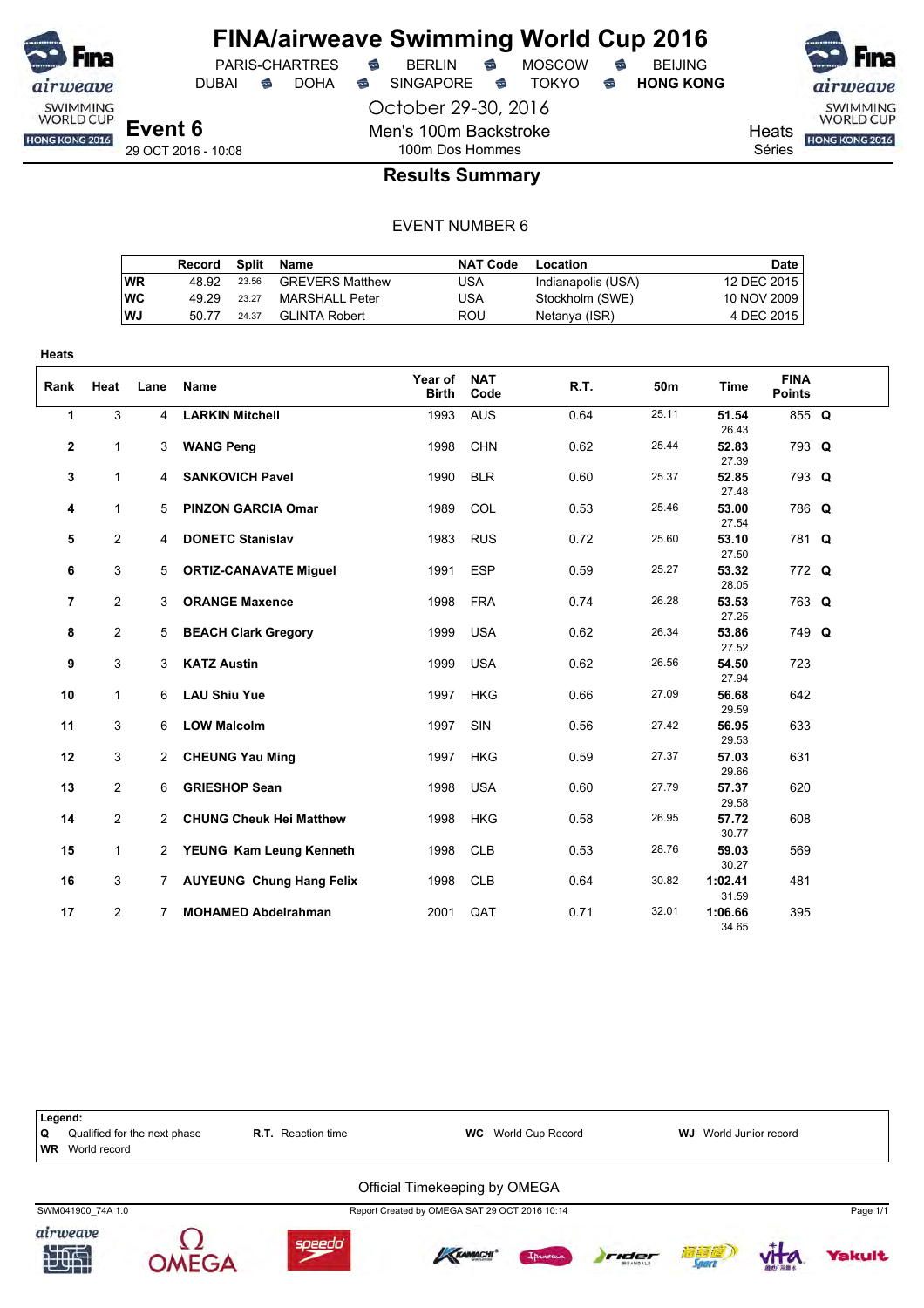

DUBAI **S** DOHA S SINGAPORE S TOKYO S HONG KONG

SWIMMING<br>WORLD CUP

**Heats** HONG KONG 2016

Séries

#### **Results Summary**

October 29-30, 2016

Women's 50m Backstroke 50m Dos Femmes

|    | Record Name |                       | <b>NAT Code</b> | Location        | Date I      |
|----|-------------|-----------------------|-----------------|-----------------|-------------|
| WR |             | 25.67 MEDEIROS Etiene | <b>BRA</b>      | Doha (QAT)      | 7 DEC 2014  |
| WC |             | 25.82 ZHAO Jing       | CHN             | Stockholm (SWE) | 10 NOV 2009 |
| WJ |             | 26.13 WORLD BEST TIME |                 | $- - -$         | 30 SEP 2016 |

| Heats        |                |      |                               |                         |                    |      |       |                              |   |  |  |  |  |  |
|--------------|----------------|------|-------------------------------|-------------------------|--------------------|------|-------|------------------------------|---|--|--|--|--|--|
| Rank         | Heat           | Lane | Name                          | Year of<br><b>Birth</b> | <b>NAT</b><br>Code | R.T. | Time  | <b>FINA</b><br><b>Points</b> |   |  |  |  |  |  |
| 1            | $\overline{2}$ | 4    | <b>SEEBOHM Emily</b>          | 1992                    | <b>AUS</b>         | 0.68 | 27.08 | 851 Q                        |   |  |  |  |  |  |
| $\mathbf{2}$ | 3              | 3    | <b>NORDMANN Lucie</b>         | 2000                    | <b>USA</b>         | 0.58 | 27.25 | 835 Q                        |   |  |  |  |  |  |
| 3            |                | 4    | <b>ZEVINA Daryna</b>          | 1994                    | <b>UKR</b>         | 0.59 | 27.38 | 824 Q                        |   |  |  |  |  |  |
| 4            |                | 3    | <b>WORRELL Kelsi</b>          | 1994                    | <b>USA</b>         | 0.57 | 27.44 | 818 Q                        |   |  |  |  |  |  |
| 5            | 3              | 4    | <b>HOSSZU Katinka</b>         | 1989                    | <b>HUN</b>         | 0.62 | 27.58 | 806 Q                        |   |  |  |  |  |  |
| 6            | 3              | 5    | <b>HANUS Danielle</b>         | 1998                    | CAN                | 0.61 | 27.85 | 783                          | Q |  |  |  |  |  |
| 7            | $\overline{2}$ | 3    | <b>LAU Yin Yan Claudia</b>    | 1992                    | <b>HKG</b>         | 0.62 | 28.10 | 762 Q                        |   |  |  |  |  |  |
| 8            |                | 6    | <b>WONG Toto Kwan To</b>      | 1999                    | <b>HKG</b>         | 0.68 | 28.33 | 743 Q                        |   |  |  |  |  |  |
| 9            |                | 5    | <b>CALDWELL Hilary</b>        | 1991                    | CAN                | 0.64 | 28.38 | 740                          |   |  |  |  |  |  |
| 10           | 2              | 6    | <b>OZTURK Sonnele Aylin</b>   | 1998                    | <b>GER</b>         | 0.78 | 28.59 | 723                          |   |  |  |  |  |  |
| 11           | 3              | 2    | <b>CHEN Szu-Chi</b>           | 2002                    | <b>TPE</b>         | 0.64 | 28.89 | 701                          |   |  |  |  |  |  |
| 12           | $\overline{c}$ | 5    | <b>GICHARD Bobbi</b>          | 1999                    | <b>NZL</b>         | 0.59 | 29.10 | 686                          |   |  |  |  |  |  |
| 13           |                | 2    | <b>YU Wai Ting</b>            | 1993                    | <b>HKG</b>         | 0.71 | 29.49 | 659                          |   |  |  |  |  |  |
| 14           | $\overline{c}$ |      | <b>AU Hiu Pui</b>             | 1996                    | <b>CLB</b>         | 0.65 | 29.57 | 654                          |   |  |  |  |  |  |
| 15           | 3              | 6    | <b>DEL'HOMME Laurine</b>      | 1997                    | <b>FRA</b>         | 0.61 | 29.65 | 648                          |   |  |  |  |  |  |
| 16           | $\overline{2}$ | 2    | <b>CARTER Danielle Nicole</b> | 2001                    | <b>USA</b>         | 0.72 | 30.01 | 625                          |   |  |  |  |  |  |
| 17           | 3              |      | LAU Sze Wing                  | 1998                    | <b>CLB</b>         | 0.68 | 30.07 | 622                          |   |  |  |  |  |  |
| 18           | 3              |      | <b>HUNG Nok Yan</b>           | 1999                    | <b>HKG</b>         | 0.64 | 31.77 | 527                          |   |  |  |  |  |  |
| 19           |                |      | <b>SZE Steffi Charlene</b>    | 1999                    | <b>CLB</b>         | 0.66 | 32.22 | 505                          |   |  |  |  |  |  |

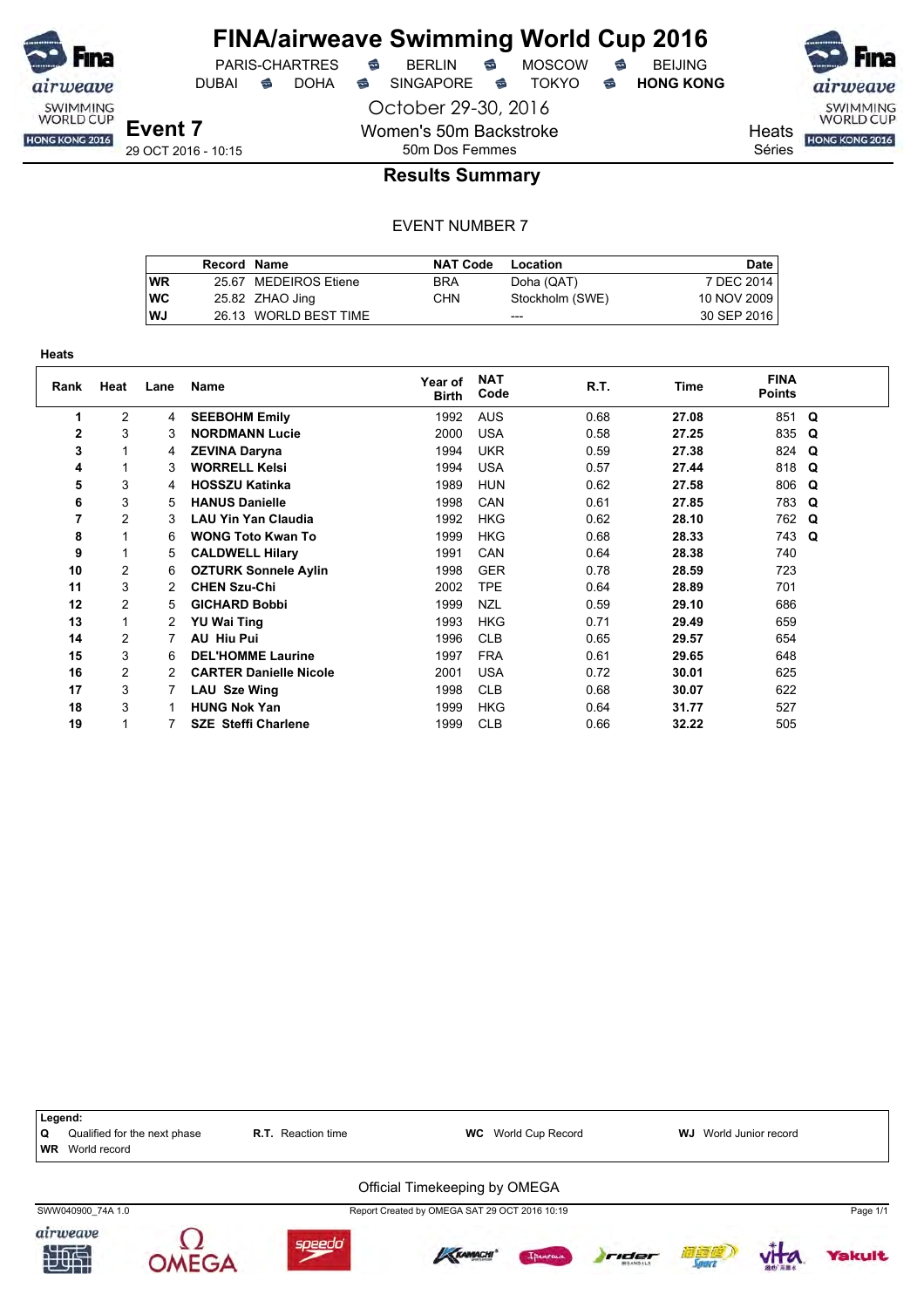

DUBAI **S** DOHA S SINGAPORE S TOKYO S HONG KONG

October 29-30, 2016 Men's 200m Butterfly

PARIS-CHARTRES **B** BERLIN **B** MOSCOW **B** BEIJING

SWIMMING<br>WORLD CUP HONG KONG 2016

**Heats** Séries

29 OCT 2016 - 10:21

**OMEGA** 

# 200m Papillon Hommes **Results Summary**

#### EVENT NUMBER 8

|            | Record  |       | Splits |         | Name                   | <b>NAT Code</b> | Location        | <b>Date</b> |
|------------|---------|-------|--------|---------|------------------------|-----------------|-----------------|-------------|
| <b>WR</b>  | 1:48.56 | 24.68 | 52.96  | 1:20.81 | LE CLOS Chad           | <b>RSA</b>      | Singapore (SIN) | 5 NOV 2013  |
| <b>IWC</b> | 1:48.56 | 24.68 | 52.96  | 1:20.81 | LE CLOS Chad           | <b>RSA</b>      | Singapore (SIN) | 5 NOV 2013  |
| <b>WJ</b>  | 1:51.30 |       |        |         | <b>WORLD BEST TIME</b> |                 | $---$           | 30 SEP 2016 |

| <b>Heats</b>   |                |      |                           |                         |                    |      |       |         |         |            |                              |
|----------------|----------------|------|---------------------------|-------------------------|--------------------|------|-------|---------|---------|------------|------------------------------|
| Rank           | Heat           | Lane | <b>Name</b>               | Year of<br><b>Birth</b> | <b>NAT</b><br>Code | R.T. | 50m   | 100m    | 150m    | Time       | <b>FINA</b><br><b>Points</b> |
| $\mathbf{1}$   | 2              |      | 6 TSAI Yi-Lin             | 1997                    | <b>TPE</b>         | 0.73 | 26.79 | 57.14   | 1:28.58 | 2:00.03    | 739 Q                        |
|                |                |      |                           |                         |                    |      |       | 30.35   | 31.44   | 31.45      |                              |
| $\mathbf{2}$   | 1              |      | 5 SAKAI Masato            | 1995                    | <b>JPN</b>         | 0.70 | 27.13 | 58.15   | 1:29.56 | 2:01.00    | 722 Q                        |
|                |                |      |                           |                         |                    |      |       | 31.02   | 31.41   | 31.44      |                              |
| 3              | 1              |      | 3 DEKKER Nicolaas Dane    | 1995                    | CAN                | 0.63 | 27.24 | 58.09   | 1:29.39 | 2:01.02    | 721 Q                        |
|                |                |      |                           |                         |                    |      |       | 30.85   | 31.30   | 31.63      |                              |
| 4              | 1              |      | 4 SETO Daiya              | 1994                    | <b>JPN</b>         | 0.71 | 27.01 | 57.96   | 1:29.53 | 2:01.42    | 714 Q                        |
|                |                |      |                           |                         |                    |      |       | 30.95   | 31.57   | 31.89      |                              |
| 5              | 2              |      | 4 LE CLOS Chad            | 1992                    | <b>RSA</b>         | 0.69 | 27.10 | 58.13   | 1:30.03 | 2:01.67    | 710Q                         |
|                |                |      |                           |                         |                    |      |       | 31.03   | 31.90   | 31.64      |                              |
| 6              | $\overline{2}$ |      | 3 LIANG Alex Wang         | 1999                    | <b>USA</b>         | 0.68 | 27.10 | 58.23   | 1:29.89 | 2:01.73    | 709 Q                        |
|                |                |      |                           |                         |                    |      |       | 31.13   | 31.66   | 31.84      |                              |
| $\overline{7}$ | $\overline{2}$ |      | 2 LAU Chun Leung Johnny   | 1991                    | <b>HKG</b>         | 0.72 | 27.65 | 59.06   | 1:30.78 | 2:03.64    | 676 Q                        |
|                |                |      |                           |                         |                    |      |       | 31.41   | 31.72   | 32.86      |                              |
| 8              | $\overline{1}$ |      | 7 HO Tin Long             | 1997                    | <b>HKG</b>         | 0.64 | 26.63 | 57.87   | 1:30.97 | 2:04.36    | 665 Q                        |
|                |                |      |                           |                         |                    |      |       | 31.24   | 33.10   | 33.39      |                              |
| 9              | $\overline{2}$ |      | 1 FUNG Chun Ho            | 1997                    | <b>CLB</b>         | 0.69 | 27.31 | 58.25   | 1:30.86 | 2:05.15    | 652                          |
|                |                |      |                           |                         |                    |      |       | 30.94   | 32.61   | 34.29      |                              |
| 10             | 1              |      | 6 WONG Kai Wai David      | 1989                    | <b>HKG</b>         | 0.68 | 26.87 | 57.75   | 1:30.40 | 2:05.29    | 650                          |
|                |                |      |                           |                         |                    |      |       | 30.88   | 32.65   | 34.89      |                              |
| 11             | 1              |      | 2 SUEN Tsz Hin            | 1997                    | <b>CLB</b>         | 0.75 | 27.62 | 59.33   | 1:32.79 | 2:07.94    | 610                          |
|                |                |      |                           |                         |                    |      |       | 31.71   | 33.46   | 35.15      |                              |
| 12             | $\overline{2}$ |      | 7 CHAN Pak Hin            | 2001                    | <b>CLB</b>         | 0.65 | 27.91 | 1:00.88 | 1:34.69 | 2:09.53    | 588                          |
|                |                |      |                           |                         |                    |      |       | 32.97   | 33.81   | 34.84      |                              |
| 13             | $\mathbf{1}$   |      | 1 ALFALASI Abdulla Yousuf | 1995                    | <b>UAE</b>         | 0.70 | 30.69 | 1:06.87 | 1:42.90 | 2:22.66    | 440                          |
|                |                |      |                           |                         |                    |      |       | 36.18   | 36.03   | 39.76      |                              |
|                | 2              |      | 5 HEINTZ Philip           | 1991                    | <b>GER</b>         |      |       |         |         | <b>DNS</b> |                              |



*<u>fakult</u>*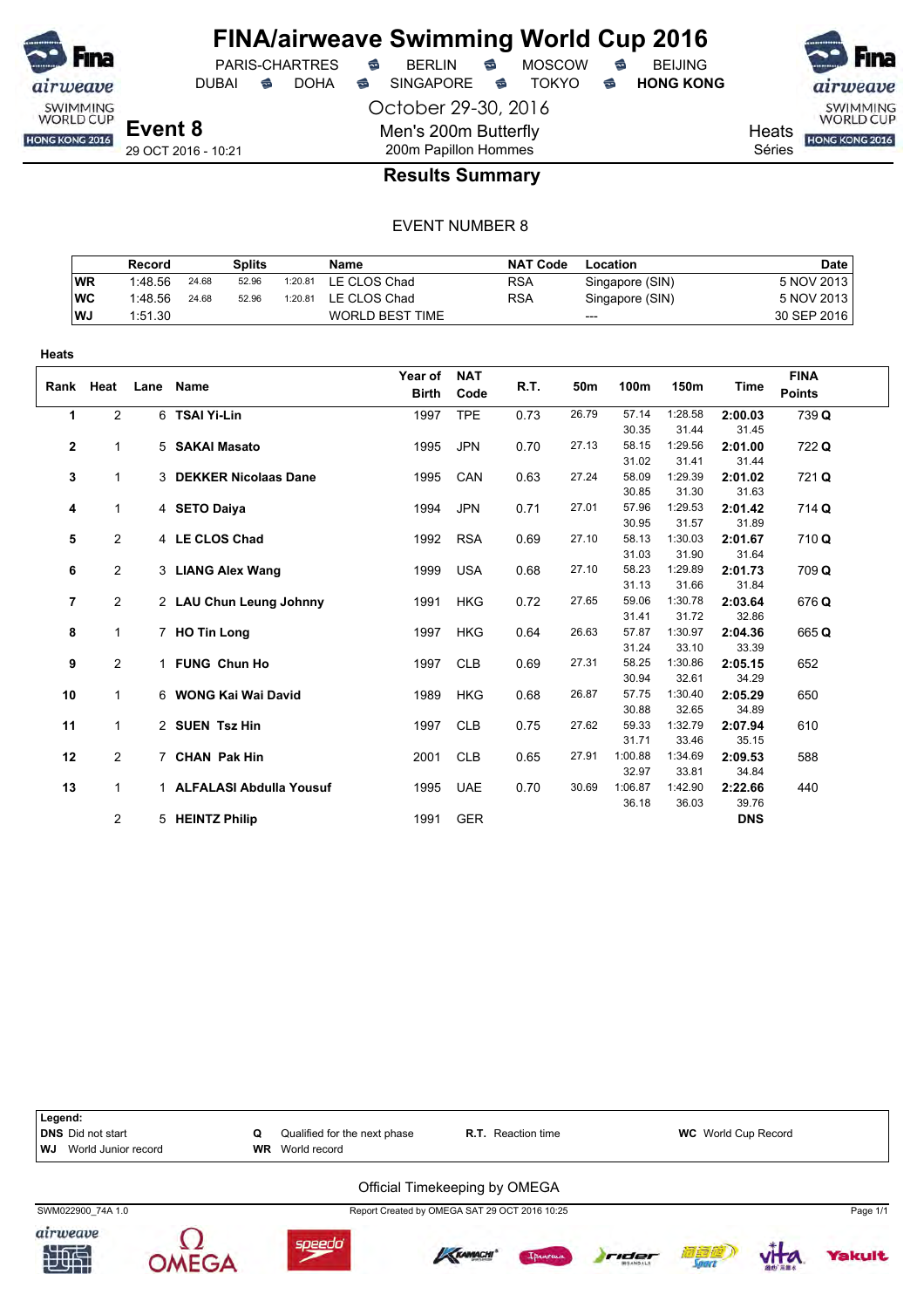

**Heats**

# **FINA/airweave Swimming World Cup 2016**

PARIS-CHARTRES **B** BERLIN **B** MOSCOW **B** BEIJING

DUBAI **S** DOHA S SINGAPORE S TOKYO S HONG KONG

October 29-30, 2016 Women's 200m Individual Medley 200m 4-Nages Femmes

29 OCT 2016 - 10:28

**Heats** HONG KONG 2016

SWIMMING<br>WORLD CUP

Séries

#### **Results Summary**

|           | Record  |       | Splits |         | Name                   | <b>NAT Code</b> | Location    | <b>Date</b> |
|-----------|---------|-------|--------|---------|------------------------|-----------------|-------------|-------------|
| WR        | 2:01.86 | 26.47 | 56.40  | 1:32.49 | <b>HOSSZU Katinka</b>  | <b>HUN</b>      | Doha (QAT)  | 6 DEC 2014  |
| WC        | 2:02.13 | 26.84 | 56.85  | 1:33.18 | <b>HOSSZU Katinka</b>  | <b>HUN</b>      | Dubai (UAE) | 31 AUG 2014 |
| <b>WJ</b> | 2:04.64 |       |        |         | <b>WORLD BEST TIME</b> |                 | $---$       | 30 SEP 2016 |

|    |                |                          | Year of      | <b>NAT</b> |      |       |                  |                  |                  | <b>FINA</b>   |
|----|----------------|--------------------------|--------------|------------|------|-------|------------------|------------------|------------------|---------------|
|    | Rank Heat      | Lane Name                | <b>Birth</b> | Code       | R.T. | 50m   | 100m             | 150m             | Time             | <b>Points</b> |
| 1  | $\mathbf{1}$   | 4 EFIMOVA Yuliya         | 1992         | <b>RUS</b> | 0.72 | 29.31 | 1:02.97          | 1:37.45          | 2:09.94          | 824 Q         |
|    |                |                          |              |            |      |       | 33.66            | 34.48            | 32.49            |               |
| 2  | 1              | 3 FORDE Brooke           | 1999         | <b>USA</b> | 0.43 | 28.69 | 1:02.74          | 1:40.33          | 2:11.03          | 804 Q         |
|    |                |                          |              |            |      |       | 34.05            | 37.59            | 30.70            |               |
| 3  | 3              | 4 HOSSZU Katinka         | 1989         | <b>HUN</b> | 0.77 | 29.08 | 1:02.94          | 1:41.03          | 2:11.29          | 799 Q         |
|    |                |                          |              |            |      |       | 33.86            | 38.09            | 30.26            |               |
| 4  | $\overline{2}$ | 4 JAKABOS Zsuzsanna      | 1989         | <b>HUN</b> | 0.72 | 28.85 | 1:01.98          | 1:40.56          | 2:11.64          | 793 Q         |
|    |                |                          |              |            |      |       | 33.13            | 38.58            | 31.08            |               |
| 4  | 3              | 3 ZAISER Lisa            | 1994         | <b>AUT</b> | 0.42 | 28.93 | 1:02.79          | 1:40.50          | 2:11.64          | 793 Q         |
|    |                |                          |              |            |      | 29.01 | 33.86<br>1:02.40 | 37.71<br>1:41.60 | 31.14            |               |
| 6  | $\overline{2}$ | 3 DARCEL Sarah           | 1999         | CAN        | 0.49 |       | 33.39            | 39.20            | 2:13.28<br>31.68 | 764 Q         |
| 7  | $\overline{2}$ | 5 BARTEL Zoe Elizabeth   | 2000         | <b>USA</b> | 0.71 | 29.74 | 1:04.27          | 1:42.32          | 2:13.60          | 758 Q         |
|    |                |                          |              |            |      |       | 34.53            | 38.05            | 31.28            |               |
| 8  | 2              | 6 HANUS Danielle         | 1998         | CAN        | 0.69 | 29.38 | 1:02.91          | 1:42.69          | 2:14.61          | 741 Q         |
|    |                |                          |              |            |      |       | 33.53            | 39.78            | 31.92            |               |
| 9  | 3              | 6 VERRASZTO Evelin       | 1989         | <b>HUN</b> | 0.74 | 29.26 | 1:02.99          | 1:44.12          | 2:15.54          | 726           |
|    |                |                          |              |            |      |       | 33.73            | 41.13            | 31.42            |               |
| 10 | $\mathbf{1}$   | 5 WATANABE Kanako        | 1996         | <b>JPN</b> | 0.56 | 28.88 | 1:04.74          | 1:44.67          | 2:17.79          | 691           |
|    |                |                          |              |            |      |       | 35.86            | 39.93            | 33.12            |               |
| 11 | 3              | 5 ATKINSON Alia          | 1988         | <b>JAM</b> | 0.72 | 29.23 | 1:06.98          | 1:44.77          | 2:18.20          | 685           |
|    |                |                          |              |            |      |       | 37.75            | 37.79            | 33.43            |               |
| 12 | 2              | 2 WONG Yuk Yan           | 1999         | <b>HKG</b> | 0.74 | 29.28 | 1:04.19          | 1:45.50          | 2:18.23          | 685           |
|    |                |                          |              |            |      |       | 34.91            | 41.31            | 32.73            |               |
| 13 | 3              | 2 WONG Victoria Rose     | 1999         | <b>USA</b> | 0.70 | 30.07 | 1:06.08          | 1:50.45          | 2:23.15          | 616           |
|    |                |                          |              |            |      |       | 36.01            | 44.37            | 32.70            |               |
| 14 | $\mathbf{1}$   | 6 TUCK Natalie Elaine    | 1999         | <b>USA</b> | 0.70 | 31.74 | 1:09.31          | 1:50.60          | 2:24.17          | 603           |
| 15 |                |                          |              |            |      | 31.32 | 37.57<br>1:08.73 | 41.29<br>1:51.72 | 33.57            | 580           |
|    | 3              | 7 YEUNG Pak Wai          | 1999         | <b>CLB</b> | 0.72 |       | 37.41            | 42.99            | 2:26.11<br>34.39 |               |
| 16 | $\mathbf{1}$   | 2 CARTER Danielle Nicole | 2001         | <b>USA</b> | 0.74 | 31.04 | 1:06.70          | 1:51.93          | 2:26.49          | 575           |
|    |                |                          |              |            |      |       | 35.66            | 45.23            | 34.56            |               |
| 17 | $\mathbf{2}$   | 7 WONG Ching Lam         | 2001         | <b>CLB</b> | 0.66 | 30.97 | 1:07.77          | 1:53.75          | 2:29.59          | 540           |
|    |                |                          |              |            |      |       | 36.80            | 45.98            | 35.84            |               |

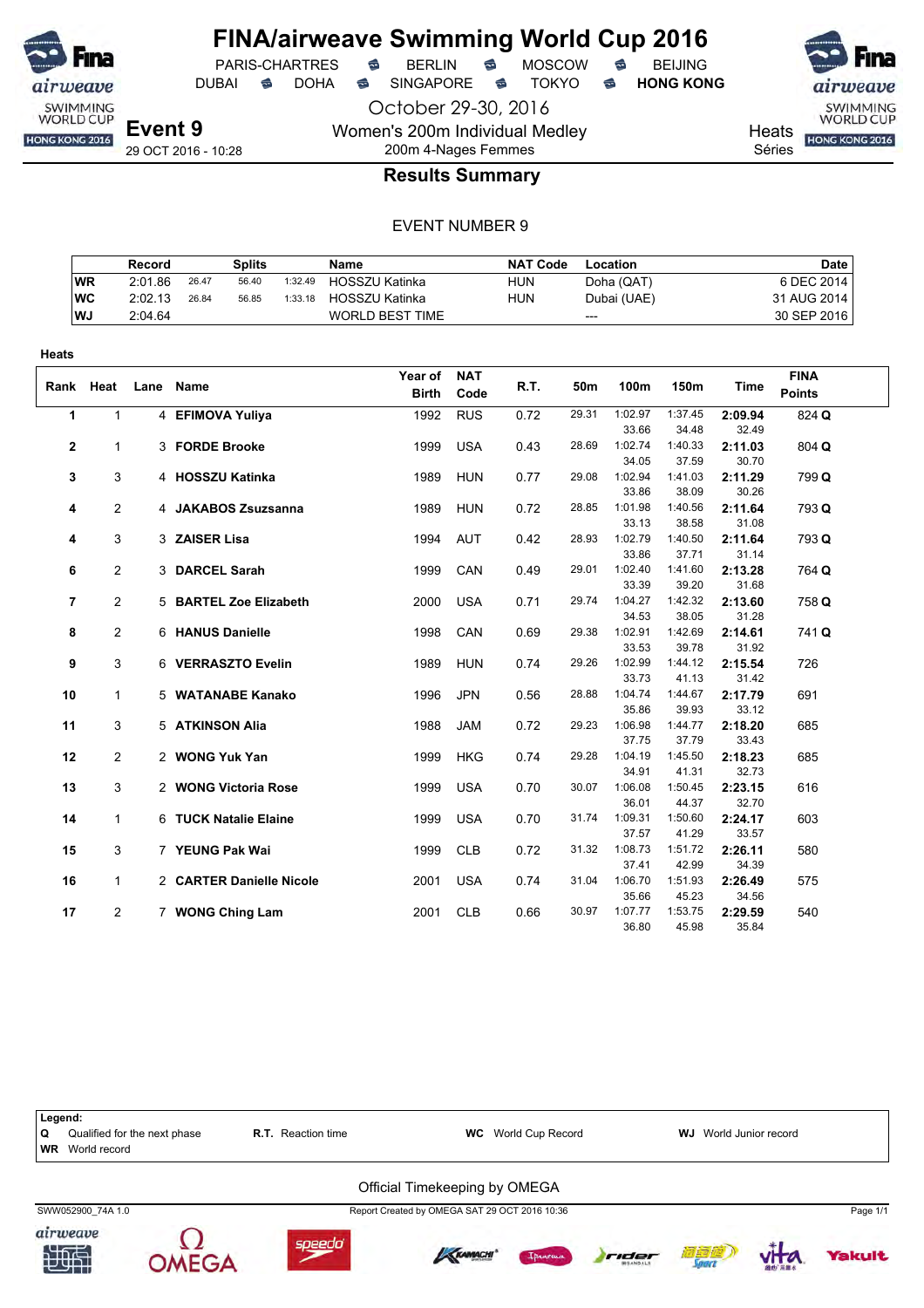

**Heats**

## **FINA/airweave Swimming World Cup 2016** PARIS-CHARTRES **B** BERLIN **B** MOSCOW **B** BEIJING

DUBAI **S** DOHA S SINGAPORE S TOKYO S HONG KONG

October 29-30, 2016 Men's 400m Freestyle 400m Nage Libre Hommes

airweave SWIMMING<br>WORLD CUP

Heats **HONG KONG 2016** 

Séries

#### **Results Summary**

#### EVENT NUMBER 10

|           | Record  |       | Splits  |         | Name                   | <b>NAT Code</b> | Location     | Date        |
|-----------|---------|-------|---------|---------|------------------------|-----------------|--------------|-------------|
| <b>WR</b> | 3:32.25 | 50.80 | 1:44.73 | 2:38.85 | <b>AGNEL Yannick</b>   | FRA             | Angers (FRA) | 15 NOV 2012 |
| <b>WC</b> | 3:32.77 | 52.62 | 1:46.68 | 2:40.65 | BIEDERMANN Paul        | GER             | Berlin (GER) | 14 NOV 2009 |
| WJ        | 3:39.48 |       |         |         | <b>WORLD BEST TIME</b> |                 | $---$        | 30 SEP 2016 |

|                  | Rank Heat Lane Name |                     |                                                                                                                                                        |                                    | Year of NAT<br><b>Birth Code</b>         |                                    | R.T.                  | Time    | <b>FINA</b><br><b>Points</b> |  |
|------------------|---------------------|---------------------|--------------------------------------------------------------------------------------------------------------------------------------------------------|------------------------------------|------------------------------------------|------------------------------------|-----------------------|---------|------------------------------|--|
| $\mathbf{1}$     | 3                   |                     | 6 ROMANCHUK Mykhailo                                                                                                                                   |                                    | 1996 UKR                                 |                                    | 0.75                  | 3:45.24 | 836 Q                        |  |
|                  | 50m 26.79           | 100m 55.53<br>28.74 | 150m 1:24.17 200m 1:53.00<br>28.64 28.83                                                                                                               |                                    | 250m 2:21.13<br>28.13                    | 300m 2:49.17<br>28.04              | 350m 3:17.63<br>28.46 | 27.61   |                              |  |
| $\overline{2}$   | 3                   |                     |                                                                                                                                                        |                                    | 1992 HUN                                 |                                    | 0.73                  | 3:45.56 | 833 Q                        |  |
|                  | 50m 26.36           | 100m 55.10          | 4 <b>BERNEK Peter</b><br>100m 55.10 150m 1:24.14 200m 1:53.29<br>28.74 29.04 29.15                                                                     |                                    | 27.32                                    | 250m 2:20.61 300m 2:48.96<br>28.35 | 350m 3:18.51<br>29.55 | 27.05   |                              |  |
| $\mathbf{3}$     | $\overline{2}$      | 4 GUY James         |                                                                                                                                                        |                                    | 1995 GBR                                 |                                    | 0.65                  | 3:49.30 | 793 Q                        |  |
|                  | 50m 26.15           | 100m 54.81<br>28.66 | 29.15<br><b>150m</b> 1:24.10 200m 1:53.30<br>29.29 10.01                                                                                               |                                    | 29.18                                    | 250m 2:22.48 300m 2:51.89<br>29.41 | 350m 3:21.35<br>29.46 | 27.95   |                              |  |
| 4                | $\overline{2}$      |                     |                                                                                                                                                        |                                    | 1991 HUN                                 |                                    | 0.67                  | 3:49.87 | 787 Q                        |  |
|                  | 50m 26.06           | 100m 54.62          | 3 <b>GYURTA Gergely</b><br>100m 54.62 150m 1:23.39 200m 1:52.48<br>28.56 28.77 29.09<br>5 <b>ZELLMANN Poul</b><br>100m 56.02 150m 1:25.14 200m 1:54.42 |                                    | 250m 2:21.86                             | 300m 2:51.33<br>29.47              | 350m 3:20.90<br>29.57 | 28.97   |                              |  |
| 5                | 3                   |                     |                                                                                                                                                        |                                    | 29.38<br>1995     GER                    |                                    | 0.74                  | 3:50.05 | 785 Q                        |  |
|                  | 50m 26.81           | 100m 56.02          |                                                                                                                                                        |                                    | 250m 2:24.02                             | 300m 2:52.94                       | 350m 3:22.41          |         |                              |  |
|                  |                     | 29.21               | 29.12                                                                                                                                                  |                                    | 29.28 29.60<br><b>eph 29.28</b> 1999 USA | 28.92                              | 29.47                 | 27.64   |                              |  |
| 6                | 3                   |                     | 29.21 29.14<br>3 <b>ABRUZZO Andrew Joseph</b><br>200m 1:55.56                                                                                          |                                    |                                          |                                    | 0.36                  | 3:50.15 | 784 Q                        |  |
|                  | 50m 26.68           | 29.39               | 100m 56.07 150m 1:25.69<br>29.62                                                                                                                       | 29.87                              | 250m 2:24.20<br>28.64                    | 300m 2:53.31<br>29.11              | 350m 3:22.32<br>29.01 | 27.83   |                              |  |
| $\overline{7}$   | $\overline{2}$      |                     |                                                                                                                                                        |                                    | 1992 CAN                                 |                                    | 0.71                  | 3:51.46 | 771 Q                        |  |
|                  | 50m 26.92           | 100m 55.52<br>28.60 | 6 <b>BAGSHAW Jeremy</b><br>100m 55.52 150m 1:24.73 200r<br>29.21                                                                                       | 200m 1:54.05<br>29.32              | 250m 2:23.41                             | 300m 2:52.89                       | 350m 3:22.74          | 28.72   |                              |  |
| 8                | 3                   |                     | 2 LIAO Xian Hao Jonathan                                                                                                                               |                                    | 29.36<br>1999 HKG                        | 29.48                              | 29.85<br>0.62         | 3:55.45 | 732 Q                        |  |
|                  | 50m 26.64           | 100m 55.88          | 150m 1:25.64                                                                                                                                           | 200m 1:55.70                       | 250m 2:25.08                             | 300m 2:55.24                       | 350m 3:25.64          |         |                              |  |
|                  |                     | 29.24               | 29.76                                                                                                                                                  | 30.06                              | 29.38                                    | 30.16                              | 30.40                 | 29.81   |                              |  |
| 9                | $\overline{2}$      |                     | 7 BEACH Clark Gregory                                                                                                                                  |                                    | 1999 USA                                 |                                    | 0.62                  | 3:55.86 | 728                          |  |
|                  | 50m 27.09           | 29.55               | 100m 56.64 150m 1:26.55<br>29.91                                                                                                                       | 200m 1:56.81<br>30.26              | 250m 2:27.13<br>30.32                    | 300m 2:57.28<br>30.15              | 350m 3:27.14<br>29.86 | 28.72   |                              |  |
| 10 —             | $\overline{2}$      |                     | 5 <b>SAKAI Masato</b><br>100m 56.85 150m 1:26.60 200r                                                                                                  |                                    | 1995 JPN                                 |                                    | 0.68                  | 3:55.89 | 728                          |  |
|                  | 50m 27.09           | 29.76               | 29.75                                                                                                                                                  | 200m 1:56.69<br>30.09<br>$\sim$ um | 250m 2:26.81<br>30.12                    | 300m 2:56.87<br>30.06              | 350m 3:26.62<br>29.75 | 29.27   |                              |  |
| 11               | 3                   |                     | 7 WONG Ming Hong                                                                                                                                       |                                    | 2000 HKG                                 |                                    | 0.70                  | 3:58.27 | 706                          |  |
|                  | 50m 26.40           |                     | 100m 55.87 150m 1:25.94                                                                                                                                | 200m 1:56.39                       | 250m 2:26.71                             | 300m 2:57.26                       | 350m 3:28.14          |         |                              |  |
|                  |                     | 29.47               | 30.07                                                                                                                                                  | 30.45                              | 30.32<br>2002 SIN                        | 30.55                              | 30.88                 | 30.13   |                              |  |
| 12 <sup>12</sup> | 3                   |                     | 1 TAN Jonathan Eu Jin                                                                                                                                  |                                    |                                          |                                    | 0.59                  | 3:58.94 | 700                          |  |
|                  | 50m 27.29           | 100m 56.96<br>29.67 | 150m 1:27.14<br>30.18                                                                                                                                  | 200m 1:57.76<br>30.62              | 250m 2:28.24<br>30.48                    | 300m 2:58.56<br>30.32              | 350m 3:29.17<br>30.61 | 29.77   |                              |  |
| 13               | $\overline{1}$      | 4 CHI Oscar         |                                                                                                                                                        |                                    | 1998 HKG                                 |                                    | 0.67                  | 4:01.80 | 676                          |  |
|                  | 50m 27.90           | 100m 57.71          |                                                                                                                                                        | 200m 1:59.03                       | 250m 2:30.27                             | 300m 3:01.28                       | 350m 3:31.80          |         |                              |  |
|                  |                     | 29.81               |                                                                                                                                                        | 31.09                              | 31.24                                    | 31.01                              | 30.52                 | 30.00   |                              |  |
| 14               | $\overline{1}$      | 3 TSE Hon Ting      | on Ting<br>$150m$ 1:29.95                                                                                                                              |                                    | 1998 CLB                                 | 300m 3:02.70                       |                       | 4:03.16 | 665                          |  |
|                  | 50m 28.16           | 100m 58.94<br>30.78 | 31.01                                                                                                                                                  | 200m 2:00.90<br>30.95              | 250m 2:31.60<br>30.70                    | 31.10                              | 350m 3:33.51<br>30.81 | 29.65   |                              |  |
| 15               | 3                   |                     | 8 LEE Chong Zheng Peter                                                                                                                                |                                    | 2000 CLB                                 |                                    | 0.57                  | 4:03.40 | 663                          |  |
|                  | 50m 27.65           |                     | 100m 58.09 150m 1:28.63                                                                                                                                | 200m 1:59.38                       | 250m 2:30.51                             | 300m 3:01.88                       | 350m 3:33.52          |         |                              |  |
|                  |                     | 30.44               | 30.54                                                                                                                                                  | 30.75                              | 31.13                                    | 31.37                              | 31.64                 | 29.88   |                              |  |
| 16               | $\overline{2}$      | 2 HSU Che-Yu        |                                                                                                                                                        |                                    | 1994 TPE                                 |                                    | 0.72                  | 4:03.55 | 661                          |  |
|                  | 50m 26.84           | 100m 56.33<br>29.49 | $150m$ 1:26.31 200m 1:57.05<br>29.98 30.74                                                                                                             |                                    | 250m 2:28.31                             | 300m 3:00.31<br>32.00              | 350m 3:32.18<br>31.87 | 31.37   |                              |  |
| 17               | $\mathbf{1}$        |                     |                                                                                                                                                        |                                    | 31.26<br>2001 CLB                        |                                    | 0.70                  | 4:04.16 | 656                          |  |
|                  | 50m 28.21           | 6 LAM Chak Hang     | 100m 58.51 150m 1:29.17                                                                                                                                | 200m 2:00.18                       | 250m 2:31.41                             | 300m 3:02.81                       | 350m 3:33.55          |         |                              |  |
|                  |                     | 30.30               | 30.66                                                                                                                                                  | 31.01                              | 31.23                                    | 31.40                              | 30.74                 | 30.61   |                              |  |





speedo

Official Timekeeping by OMEGA

SWM014900\_74A 1.0 Report Created by OMEGA SAT 29 OCT 2016 10:53 Page 1/2







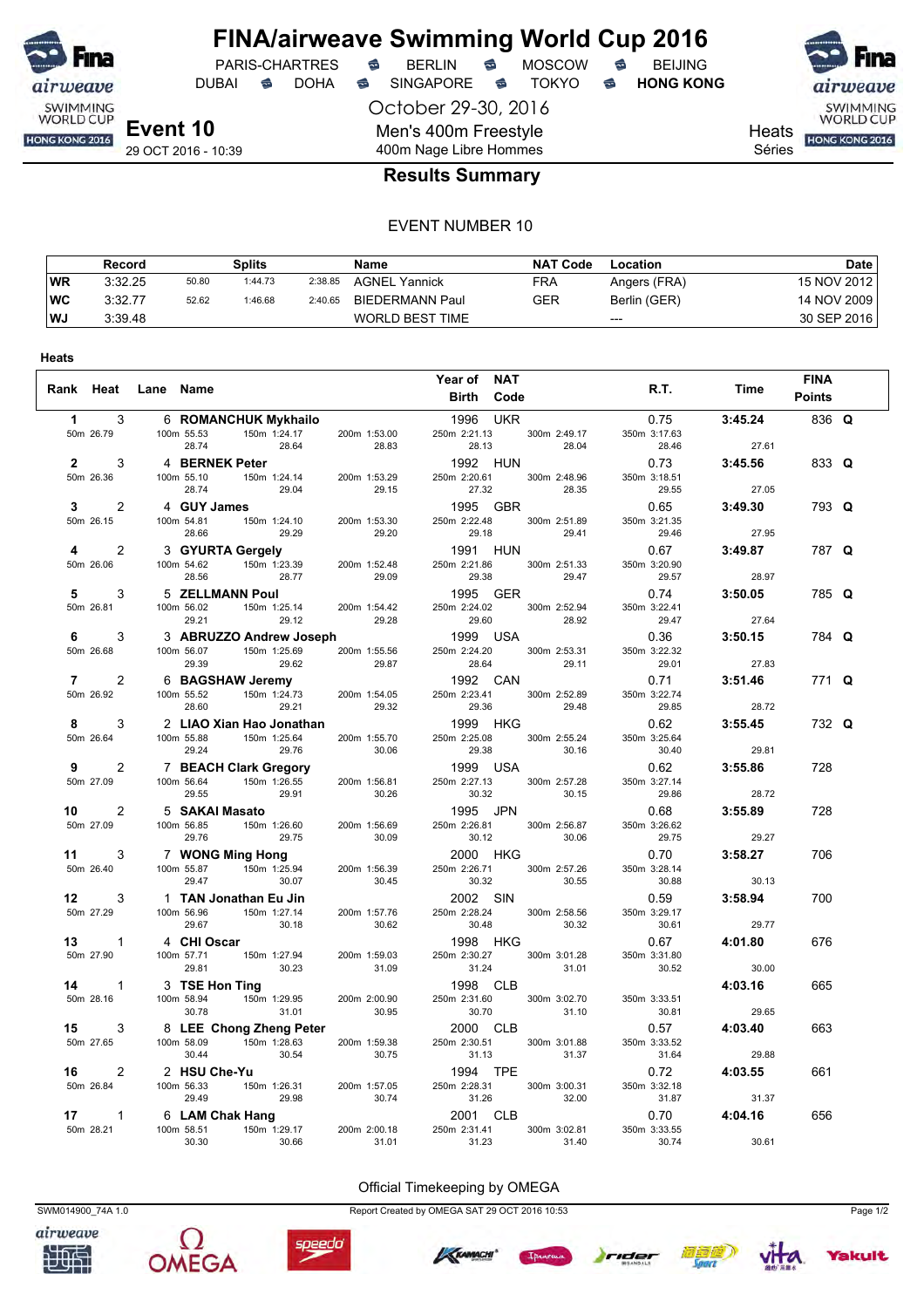

DUBAI **S** DOHA S SINGAPORE S TOKYO S HONG KONG

October 29-30, 2016 Men's 400m Freestyle

PARIS-CHARTRES **B** BERLIN **B** MOSCOW **B** BEIJING

SWIMMING<br>WORLD CUP HONG KONG 2016

**Heats** Séries

400m Nage Libre Hommes

#### **Results Summary**

EVENT NUMBER 10

**Heats**

| Heat<br>Rank | Name<br>Lane    |                       |              | <b>NAT</b><br>Year of<br>Code<br>Birth |              | R.T.         | Time    | <b>FINA</b><br><b>Points</b> |
|--------------|-----------------|-----------------------|--------------|----------------------------------------|--------------|--------------|---------|------------------------------|
| 18<br>2      |                 | <b>CHAN Chun Hei</b>  |              | <b>HKG</b><br>1996                     |              | 0.71         | 4:05.66 | 644                          |
| 50m 26.71    | 100m 56.18      | 150m 1:26.22          | 200m 1:57.15 | 250m 2:28.54                           | 300m 3:00.69 | 350m 3:33.21 |         |                              |
|              | 29.47           | 30.04                 | 30.93        | 31.39                                  | 32.15        | 32.52        | 32.45   |                              |
| 19           | 5 CHAN Tsz Ho   |                       |              | 1993 CLB                               |              | 0.62         | 4:06.45 | 638                          |
| 50m 28.06    | 100m 58.20      | 150m 1:28.85          | 200m 1:59.94 | 250m 2:31.27                           | 300m 3:02.91 | 350m 3:34.59 |         |                              |
|              | 30.14           | 30.65                 | 31.09        | 31.33                                  | 31.64        | 31.68        | 31.86   |                              |
| 20           | 2 CHEUK Ming Ho |                       |              | <b>HKG</b><br>2002                     |              | 0.70         | 4:08.66 | 621                          |
| 50m 28.07    | 100m 58.51      | 150m 1:30.14          | 200m 2:01.69 | 250m 2:32.97                           | 300m 3:04.63 | 350m 3:36.95 |         |                              |
|              | 30.44           | 31.63                 | 31.55        | 31.28                                  | 31.66        | 32.32        | 31.71   |                              |
| 21<br>2      |                 | 8 SHORT Temana Andrew |              | 2001 CLB                               |              | 0.69         | 4:12.54 | 593                          |
| 50m 27.85    | 100m 59.13      | 150m 1:30.56          | 200m 2:03.55 | 250m 2:35.26                           | 300m 3:07.86 | 350m 3:40.43 |         |                              |
|              | 31.28           | 31.43                 | 32.99        | 31.71                                  | 32.60        | 32.57        | 32.11   |                              |

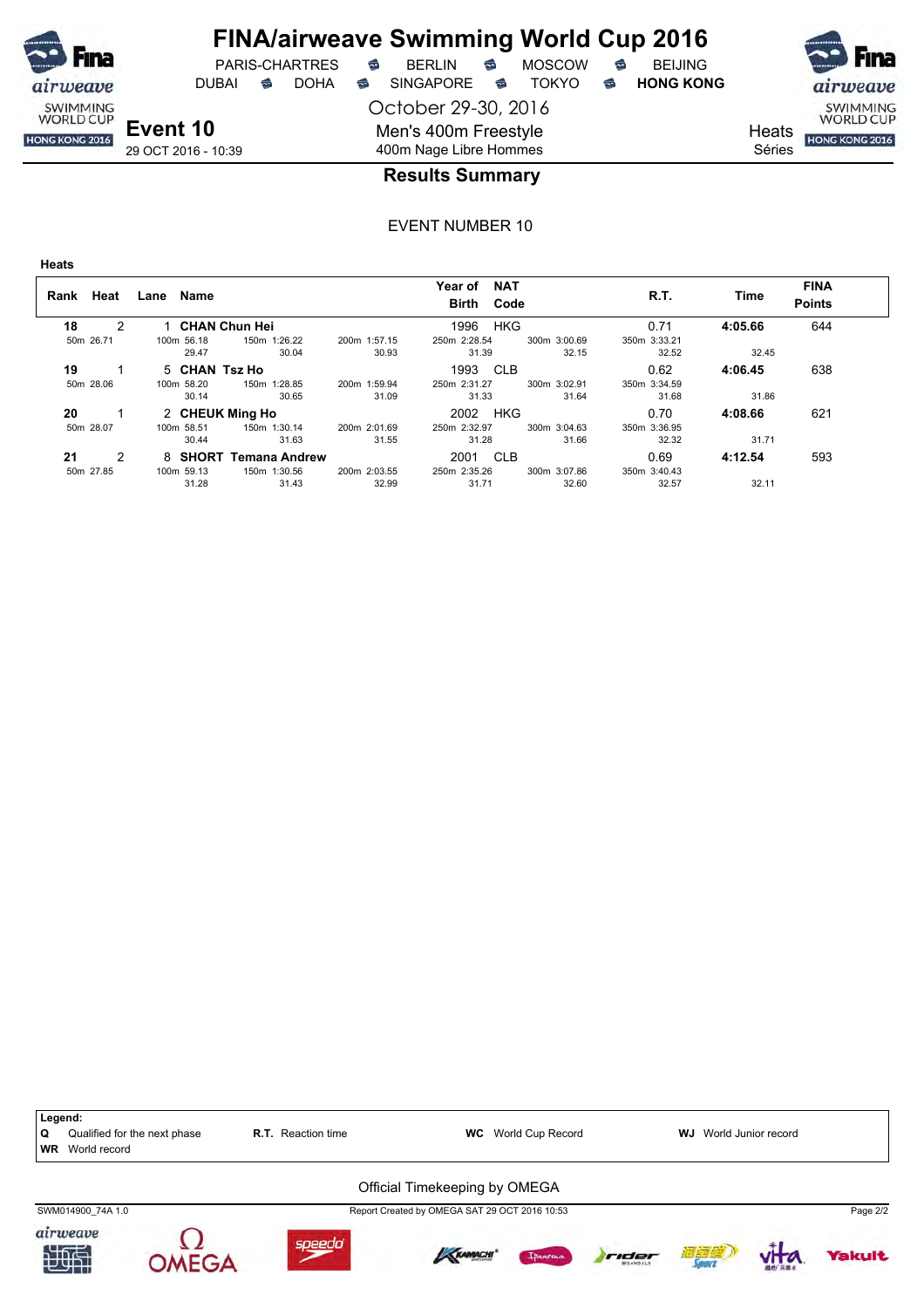| <b>SO</b> Fina                      |                     |   |                       |   | <b>FINA/airweave Swimming World Cup 2016</b> |   |               |   |                  |        |                                     |
|-------------------------------------|---------------------|---|-----------------------|---|----------------------------------------------|---|---------------|---|------------------|--------|-------------------------------------|
|                                     |                     |   | <b>PARIS-CHARTRES</b> | € | <b>BERLIN</b>                                | € | <b>MOSCOW</b> | € | <b>BEIJING</b>   |        | <b>Fina</b>                         |
| airweave                            | DUBAI               | ⇔ | <b>DOHA</b>           | ⇔ | <b>SINGAPORE</b>                             | ⇔ | TOKYO.        | € | <b>HONG KONG</b> |        | airweave                            |
| <b>SWIMMING</b><br><b>WORLD CUP</b> |                     |   |                       |   | October 29-30, 2016                          |   |               |   |                  |        | <b>SWIMMING</b><br><b>WORLD CUP</b> |
| HONG KONG 2016                      | Event 11            |   |                       |   | Women's 50m Freestyle                        |   |               |   |                  | Heats  | HONG KONG 2016                      |
|                                     | 29 OCT 2016 - 10:55 |   |                       |   | 50m Nage Libre Femmes                        |   |               |   |                  | Séries |                                     |
|                                     |                     |   |                       |   | <b>Results Summary</b>                       |   |               |   |                  |        | <b>REVISED</b>                      |

29 OCT 12:01

|            | <b>Record Name</b> |                           | <b>NAT Code</b> | Location           | <b>Date</b> |
|------------|--------------------|---------------------------|-----------------|--------------------|-------------|
| l WR       |                    | 23.24 KROMOWIDJOJO Ranomi | NED.            | Eindhoven (NED)    | 7 AUG 2013  |
| l=WR       |                    | 23.24 KROMOWIDJOJO Ranomi | <b>NED</b>      | Indianapolis (USA) | 12 DEC 2015 |
| <b>IWC</b> |                    | 23.24 KROMOWIDJOJO Ranomi | <b>NED</b>      | Eindhoven (NED)    | 7 AUG 2013  |
| l WJ       |                    | 24.00 ZHU Menghui         | <b>CHN</b>      | Beijing (CHN)      | 30 SEP 2016 |

| <b>Heats</b> |      |      |                             |                         |                    |      |             |                              |             |
|--------------|------|------|-----------------------------|-------------------------|--------------------|------|-------------|------------------------------|-------------|
| Rank         | Heat | Lane | Name                        | Year of<br><b>Birth</b> | <b>NAT</b><br>Code | R.T. | <b>Time</b> | <b>FINA</b><br><b>Points</b> |             |
| 1            | 2    | 5    | <b>WILLIAMS Michelle</b>    | 1991                    | CAN                | 0.68 | 24.35       | 869                          | Q           |
| 2            | 2    | 4    | <b>WORRELL Kelsi</b>        | 1994                    | <b>USA</b>         | 0.61 | 24.59       | 844                          | Q           |
| 3            | 4    | 4    | <b>OTTESEN Jeanette</b>     | 1987                    | <b>DEN</b>         | 0.67 | 24.61       | 842                          | Q           |
| 4            | 3    | 5    | <b>SEEBOHM Emily</b>        | 1992                    | <b>AUS</b>         | 0.51 | 24.75       | 827                          | Q           |
| 5            | 3    | 4    | <b>GOEDERS Anya</b>         | 2000                    | <b>USA</b>         | 0.68 | 24.82       | 820                          | Q           |
| 6            | 4    | 3    | <b>USTINOVA Daria S</b>     | 1998                    | <b>RUS</b>         | 0.55 | 25.04       | 799                          | Q           |
| 7            | 3    | 3    | <b>SEPPALA Hanna-Maria</b>  | 1984                    | <b>FIN</b>         | 0.67 | 25.14       | 789                          | Q           |
| 8            | 4    | 2    | <b>LIN Xintong</b>          | 2000                    | <b>CHN</b>         | 0.76 | 25.33       | 772                          | $\mathbf Q$ |
| 9            | 4    | 5    | <b>GROVES Madeline</b>      | 1995                    | <b>AUS</b>         | 0.70 | 25.41       | 765                          |             |
| 10           | 2    | 3    | <b>CHAN Marina</b>          | 1997                    | SIN                | 0.65 | 25.63       | 745                          |             |
| 11           | 4    | 6    | <b>CHAN Kin Lok</b>         | 1994                    | <b>HKG</b>         | 0.68 | 25.69       | 740                          |             |
| 12           | 3    | 2    | YU Wai Ting                 | 1993                    | <b>HKG</b>         | 0.73 | 25.82       | 729                          |             |
| 13           | 3    | 6    | <b>LARSON Breeja</b>        | 1992                    | <b>USA</b>         | 0.75 | 26.32       | 688                          |             |
| 14           | 4    | 8    | <b>CHAN Sharron</b>         | 2001                    | <b>CLB</b>         | 0.46 | 26.66       | 662                          |             |
| 15           | 1    | 4    | <b>HUNG Hiu Yan</b>         | 2001                    | <b>CLB</b>         | 0.67 | 26.70       | 659                          |             |
| 16           | 4    | 1    | <b>TSE Ching Ting</b>       | 2000                    | <b>CLB</b>         | 0.63 | 26.79       | 652                          |             |
| 17           | 2    | 2    | <b>TSUI Sze Yu</b>          | 1999                    | <b>CLB</b>         | 0.72 | 26.92       | 643                          |             |
| 18           | 4    | 7    | <b>HUNG Nok Yan</b>         | 1999                    | <b>HKG</b>         | 0.75 | 27.12       | 629                          |             |
| 19           | 3    | 7    | <b>BALMACEDA S.</b>         | 2000                    | <b>USA</b>         | 0.68 | 27.21       | 623                          |             |
| 20           | 1    | 3    | <b>LONG Chi Wai</b>         | 1997                    | <b>MAC</b>         | 0.52 | 27.44       | 607                          |             |
| 21           | 1    | 5    | <b>SZE Steffi Charlene</b>  | 1999                    | <b>CLB</b>         | 0.74 | 27.78       | 585                          |             |
| 22           | 2    | 7    | <b>CHOI Weng Tong</b>       | 1996                    | <b>MAC</b>         | 0.61 | 27.95       | 574                          |             |
| 23           | 3    | 1    | <b>MA Gabrielle Cai Yau</b> | 2001                    | <b>USA</b>         | 0.70 | 28.00       | 571                          |             |

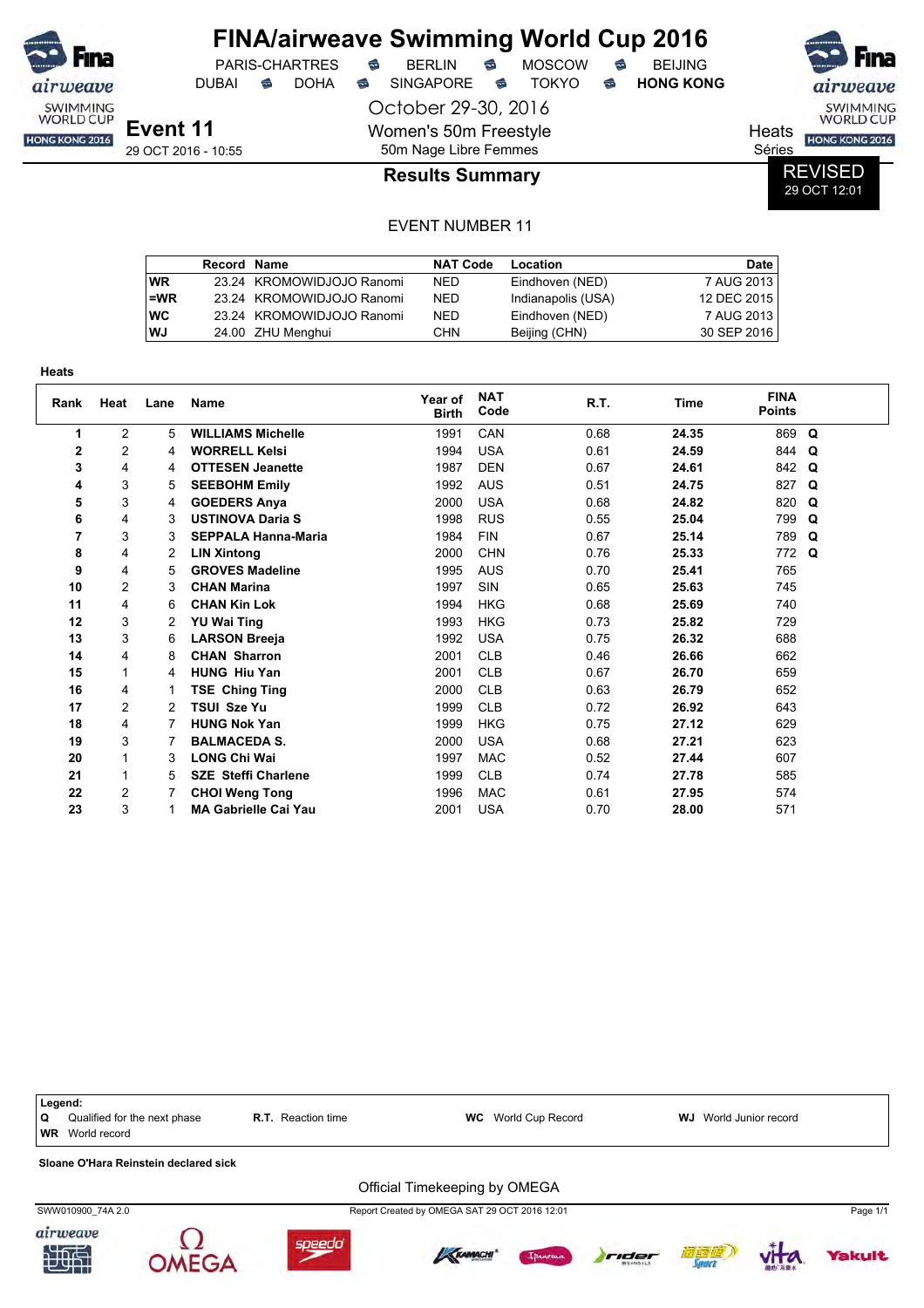



Séries REVISED

29 OCT 12:08

#### EVENT NUMBER 12

|           | Record  |       | Splits |         | <b>Name</b>            | <b>NAT Code</b> | Location    | <b>Date</b> |
|-----------|---------|-------|--------|---------|------------------------|-----------------|-------------|-------------|
| <b>WR</b> | 2:00.48 | 27.75 | 58.75  | 1:29.64 | GYURTA Daniel          | HUN             | Dubai (UAE) | 31 AUG 2014 |
| WC        | 2:00.48 | 27.75 | 58.75  | 1:29.64 | <b>GYURTA Daniel</b>   | HUN             | Dubai (UAE) | 31 AUG 2014 |
| <b>WJ</b> | 2:03.23 |       |        |         | <b>WORLD BEST TIME</b> |                 | $---$       | 30 SEP 2016 |

| Heats        |                |      |                           |                         |                    |      |       |                  |                  |                  |                              |
|--------------|----------------|------|---------------------------|-------------------------|--------------------|------|-------|------------------|------------------|------------------|------------------------------|
| Rank         | Heat           | Lane | Name                      | Year of<br><b>Birth</b> | <b>NAT</b><br>Code | R.T. | 50m   | 100m             | 150m             | Time             | <b>FINA</b><br><b>Points</b> |
| 1            | 3              |      | 4 KOCH Marco              | 1990                    | <b>GER</b>         | 0.74 | 29.01 | 1:01.82          | 1:35.56          | 2:08.97          | 815 Q                        |
|              |                |      |                           |                         |                    |      |       | 32.81            | 33.74            | 33.41            |                              |
| $\mathbf{2}$ | 3              |      | 5 PRENOT Josh             | 1993                    | <b>USA</b>         | 0.75 | 29.70 | 1:02.98<br>33.28 | 1:36.53<br>33.55 | 2:11.27<br>34.74 | 773 Q                        |
| 3            | 2              |      | 5 JOHNSON B J             | 1987                    | <b>USA</b>         | 0.73 | 29.57 | 1:02.78          | 1:37.22          | 2:11.28          | 772 Q                        |
|              |                |      |                           |                         |                    |      |       | 33.21            | 34.44            | 34.06            |                              |
| 4            | 2              |      | 4 KOSEKI Yasuhiro         | 1992                    | <b>JPN</b>         | 0.68 | 29.82 | 1:03.41          | 1:37.55          | 2:11.99          | 760 Q                        |
|              |                |      |                           |                         |                    |      |       | 33.59            | 34.14            | 34.44            |                              |
| 5            | 3              |      | 3 AZAD ALBARAZI A         | 1988                    | <b>SYR</b>         | 0.69 | 30.71 | 1:05.13          | 1:39.40          | 2:14.99          | 710Q                         |
|              |                |      |                           |                         |                    |      |       | 34.42            | 34.27            | 35.59            |                              |
| 6            | 1              |      | 4 WATANABE Ippei          | 1997                    | <b>JPN</b>         | 0.67 | 29.85 | 1:04.13          | 1:39.77          | 2:15.60          | 701Q                         |
|              |                |      |                           |                         |                    |      |       | 34.28            | 35.64            | 35.83            |                              |
| 7            | $\mathbf{1}$   |      | 5 HEINTZ Philip           | 1991                    | <b>GER</b>         | 0.67 | 29.38 | 1:03.23          | 1:39.81          | 2:15.74          | 699 Q                        |
|              |                |      |                           |                         |                    |      |       | 33.85            | 36.58            | 35.93            |                              |
| 8            | 3              |      | 2 YANG Hin Ho Boris       | 1998                    | <b>HKG</b>         | 0.67 | 31.23 | 1:06.60          | 1:41.47          | 2:16.42          | 688 Q                        |
|              |                |      |                           |                         |                    |      |       | 35.37            | 34.87            | 34.95            |                              |
| 9            | $\mathbf{1}$   |      | 2 GONG Jiahao             | 2001                    | <b>CHN</b>         | 0.77 | 30.62 | 1:06.10          | 1:41.50          | 2:16.70          | 684                          |
|              |                |      |                           |                         |                    |      |       | 35.48            | 35.40            | 35.20            |                              |
| 10           | 2              |      | 6 KWOK Ka Fai             | 1996                    | <b>HKG</b>         | 0.61 | 30.89 | 1:05.76          | 1:41.31          | 2:16.74          | 684                          |
|              |                |      |                           |                         |                    |      |       | 34.87            | 35.55            | 35.43            |                              |
| 11           | $\mathbf{1}$   |      | 3 FLETCHER Julian         | 1990                    | <b>BER</b>         | 0.68 | 31.12 | 1:06.52          | 1:42.36          | 2:16.91          | 681                          |
|              |                |      |                           |                         |                    |      |       | 35.40            | 35.84            | 34.55            |                              |
| 12           | $\overline{c}$ |      | 2 MOK Kai Tik Marcus      | 2001                    | <b>HKG</b>         | 0.75 | 31.47 | 1:06.87          | 1:42.72          | 2:18.19          | 662                          |
|              |                |      |                           |                         |                    |      |       | 35.40            | 35.85            | 35.47            |                              |
| 13           | $\overline{c}$ |      | 3 NG Yu Hin Michael       | 2000                    | <b>HKG</b>         | 0.61 | 31.78 | 1:07.13          | 1:42.95          | 2:18.25          | 661                          |
|              |                |      |                           |                         |                    |      |       | 35.35            | 35.82            | 35.30            |                              |
| 14           | 3              |      | 6 LAI Chun Wai            | 1996                    | <b>CLB</b>         | 0.63 | 30.95 | 1:05.68          | 1:41.63          | 2:18.62          | 656                          |
|              |                |      |                           |                         |                    |      |       | 34.73            | 35.95            | 36.99            |                              |
| 15           | 3              |      | 1 CHAN Yin Kwan           | 1997                    | <b>CLB</b>         | 0.69 | 31.48 | 1:06.67          | 1:43.50          | 2:21.46          | 617                          |
|              |                |      |                           |                         |                    |      |       | 35.19            | 36.83            | 37.96            |                              |
| 16           | $\overline{c}$ |      | 1 WONG Benson             | 2002                    | <b>CLB</b>         | 0.67 | 33.53 | 1:09.49<br>35.96 | 1:47.34<br>37.85 | 2:24.75<br>37.41 | 576                          |
| 17           | 3              |      | 7 CHAN Chun Lok           | 2001                    | <b>HKG</b>         | 0.76 | 32.59 | 1:09.33          | 1:47.10          | 2:25.81          | 564                          |
|              |                |      |                           |                         |                    |      |       | 36.74            | 37.77            | 38.71            |                              |
| 18           | $\mathbf{1}$   |      | 7 CHE Meng Hou            | 1999                    | <b>MAC</b>         | 0.65 | 32.61 | 1:10.08          | 1:48.97          | 2:28.30          | 536                          |
|              |                |      |                           |                         |                    |      |       | 37.47            | 38.89            | 39.33            |                              |
| 19           | 2              |      | 7 MAK Chong Hin           | 1996                    | <b>MAC</b>         | 0.68 | 33.75 | 1:12.13          | 1:52.23          | 2:34.09          | 477                          |
|              |                |      |                           |                         |                    |      |       | 38.38            | 40.10            | 41.86            |                              |
| 20           | 1              |      | 1 ALFALASI Abdulla Yousuf | 1995                    | <b>UAE</b>         | 0.70 | 36.56 | 1:17.75          | 1:59.55          | 2:41.42          | 415                          |
|              |                |      |                           |                         |                    |      |       | 41.19            | 41.80            | 41.87            |                              |

Legend:<br>Q Qu **Q** Qualified for the next phase **R.T.** Reaction time **WC** World Cup Record **WJ** World Junior record **WR** World record **Lukas Bauer declared sick** Official Timekeeping by OMEGA SWM032900\_74A 2.0 Report Created by OMEGA SAT 29 OCT 2016 12:08 Page 1/1airweave













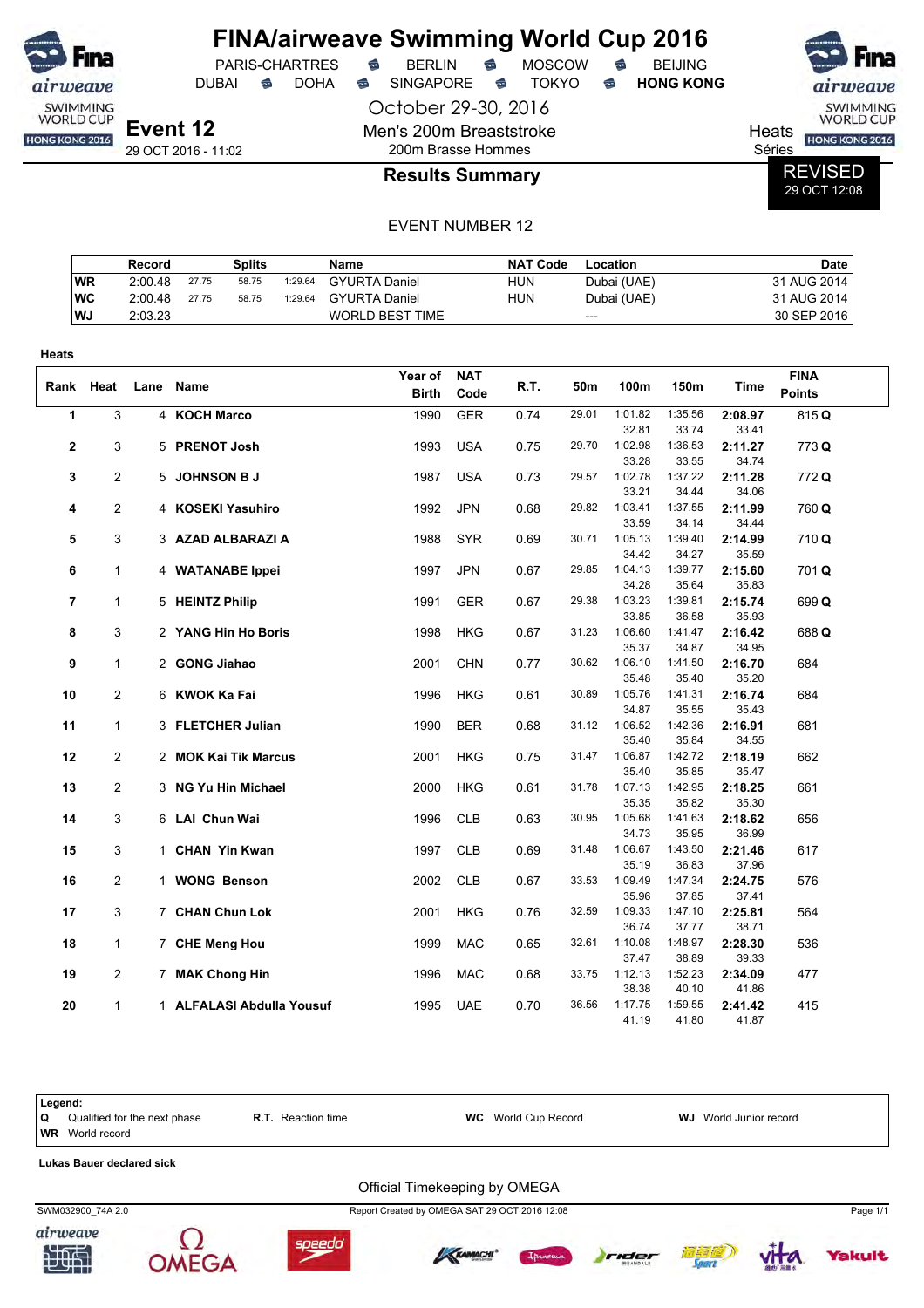

October 29-30, 2016

Men's 100m Individual Medley

DUBAI **S** DOHA S SINGAPORE S TOKYO S HONG KONG

SWIMMING<br>WORLD CUP

**Heats** HONG KONG 2016

Séries

100m 4-Nages Hommes **Results Summary**

|           | Record |       | Split Name             | NAT Code   | Location     | Date        |
|-----------|--------|-------|------------------------|------------|--------------|-------------|
| WR        | 50.30  | 22.77 | MOROZOV Vladimir       | <b>RUS</b> | Berlin (GER) | 30 AUG 2016 |
| <b>WC</b> | 50.30  | 22.77 | MOROZOV Vladimir       | <b>RUS</b> | Berlin (GER) | 30 AUG 2016 |
| <b>WJ</b> | 51.93  |       | <b>WORLD BEST TIME</b> |            | ---          | 30 SEP 2016 |

| <b>Heats</b> |                |                |                              |                         |                    |      |                 |                  |                              |  |
|--------------|----------------|----------------|------------------------------|-------------------------|--------------------|------|-----------------|------------------|------------------------------|--|
| Rank         | Heat           | Lane           | <b>Name</b>                  | Year of<br><b>Birth</b> | <b>NAT</b><br>Code | R.T. | 50 <sub>m</sub> | <b>Time</b>      | <b>FINA</b><br><b>Points</b> |  |
| 1            | 3              | 5              | <b>ANDREW Michael</b>        | 1999                    | <b>USA</b>         | 0.69 | 24.78           | 53.93<br>29.15   | 828 Q                        |  |
| $\mathbf{2}$ | 3              | 4              | <b>MOROZOV Vladimir</b>      | 1992                    | <b>RUS</b>         | 0.65 | 24.23           | 54.24<br>30.01   | 814 Q                        |  |
| 3            | $\mathbf{1}$   | $\mathbf{7}$   | <b>PRENOT Josh</b>           | 1993                    | <b>USA</b>         | 0.73 | 25.14           | 54.57<br>29.43   | 800 Q                        |  |
| 4            | 2              | 4              | <b>SANKOVICH Pavel</b>       | 1990                    | <b>BLR</b>         | 0.68 | 24.75           | 55.07<br>30.32   | 778 Q                        |  |
| 5            | $\mathbf{1}$   | 4              | <b>LARKIN Mitchell</b>       | 1993                    | <b>AUS</b>         | 0.72 | 25.35           | 55.15<br>29.80   | 775 Q                        |  |
| 6            | $\overline{2}$ | 5              | <b>SETO Daiya</b>            | 1994                    | <b>JPN</b>         | 0.64 | 25.41           | 55.25<br>29.84   | 770 Q                        |  |
| 7            | 3              | 3              | <b>STEFFAN Sebastian</b>     | 1997                    | <b>AUT</b>         | 0.62 | 25.66           | 55.45<br>29.79   | 762 Q                        |  |
| 8            | $\mathbf{1}$   | 5              | <b>PINZON GARCIA Omar</b>    | 1989                    | COL                | 0.60 | 25.11           | 55.47<br>30.36   | 761 Q                        |  |
| 9            | $\overline{2}$ | 3              | <b>MAK Ho Lun Raymond</b>    | 1992                    | <b>HKG</b>         | 0.50 | 25.24           | 55.79<br>30.55   | 748                          |  |
| 10           | 2              | 6              | <b>ORANGE Maxence</b>        | 1998                    | <b>FRA</b>         | 0.69 | 25.49           | 56.77<br>31.28   | 710                          |  |
| 11           | $\mathbf{1}$   | 3              | <b>LIUKKONEN Ari-Pekka</b>   | 1989                    | <b>FIN</b>         | 0.66 | 26.35           | 57.09<br>30.74   | 698                          |  |
| 12           | $\overline{2}$ | 7              | <b>HAEBERLE Scott Haynes</b> | 1994                    | <b>USA</b>         | 0.68 | 27.52           | 58.01<br>30.49   | 666                          |  |
| 13           | 3              | 7              | <b>GRIESHOP Sean</b>         | 1998                    | <b>USA</b>         | 0.68 | 27.22           | 58.64<br>31.42   | 644                          |  |
| 14           | 3              | 6              | <b>AZAD ALBARAZI A</b>       | 1988                    | <b>SYR</b>         | 0.66 | 27.53           | 58.90<br>31.37   | 636                          |  |
| 15           | $\mathbf{1}$   | 6              | <b>LOW Malcolm</b>           | 1997                    | SIN                | 0.60 | 26.66           | 59.19<br>32.53   | 626                          |  |
| 16           | $\overline{2}$ | 2              | <b>FLETCHER Julian</b>       | 1990                    | <b>BER</b>         | 0.69 | 28.75           | 1:00.09<br>31.34 | 599                          |  |
| 17           | 3              | $\overline{2}$ | <b>CHAN Pak Hin</b>          | 2001                    | <b>CLB</b>         | 0.67 | 28.12           | 1:01.94<br>33.82 | 547                          |  |
|              | 1              | $\mathbf{2}$   | <b>BIN GHANNAM A.</b>        | 2002                    | <b>UAE</b>         |      |                 | <b>DNS</b>       |                              |  |

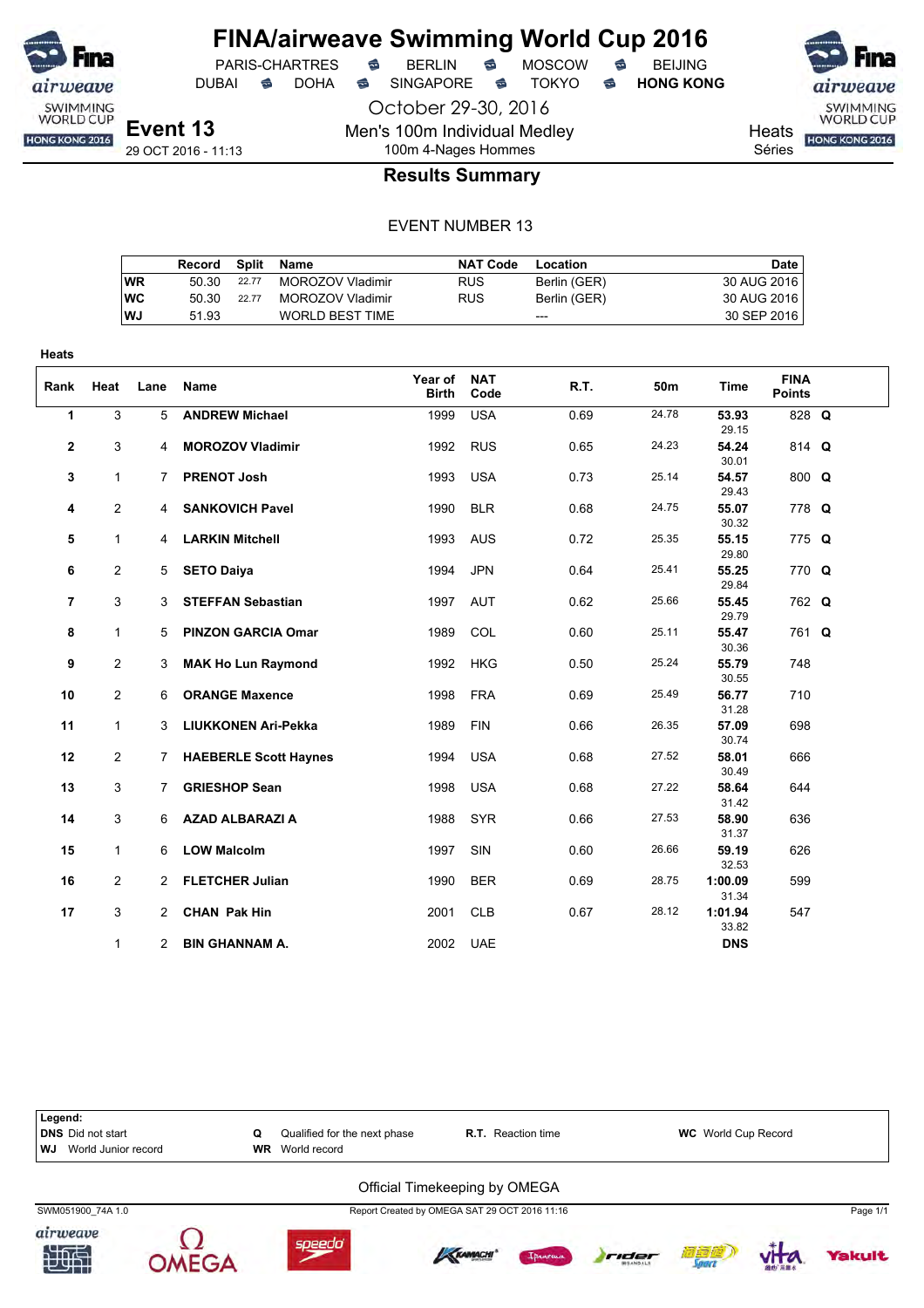

DUBAI **S** DOHA SINGAPORE S TOKYO S **HONG KONG** 

PARIS-CHARTRES **B** BERLIN **B** MOSCOW **B** BEIJING

October 29-30, 2016 Women's 200m Backstroke 200m Dos Femmes



Heats **HONG KONG 2016** 

Séries

REVISED 29 OCT 12:03

#### **Results Summary**

|           | Record  |       | Splits |         | Name                   | <b>NAT Code</b> | Location             | Date l      |
|-----------|---------|-------|--------|---------|------------------------|-----------------|----------------------|-------------|
| WR        | 1:59.23 | 28.17 | 58.36  | 1:28.77 | <b>HOSSZU Katinka</b>  | <b>HUN</b>      | Doha (QAT)           | 5 DEC 2014  |
| WC        | 1:59.35 | 28.93 | 59.62  | 1:29.43 | ZEVINA Daryna          | UKR             | Paris-Chartres (FRA) | 26 AUG 2016 |
| <b>WJ</b> | 2:00.03 |       |        |         | <b>WORLD BEST TIME</b> |                 | $---$                | 30 SEP 2016 |

| <b>Heats</b>   |                |      |                         |                         |                    |      |       |                  |                  |                  |                              |
|----------------|----------------|------|-------------------------|-------------------------|--------------------|------|-------|------------------|------------------|------------------|------------------------------|
|                | Rank Heat      | Lane | <b>Name</b>             | Year of<br><b>Birth</b> | <b>NAT</b><br>Code | R.T. | 50m   | 100m             | 150m             | <b>Time</b>      | <b>FINA</b><br><b>Points</b> |
| $\mathbf 1$    | $\mathbf{1}$   |      | 3 SMITH Regan Elisabeth | 2002                    | <b>USA</b>         | 0.59 | 29.41 | 1:00.81<br>31.40 | 1:32.48<br>31.67 | 2:04.77<br>32.29 | 872Q                         |
| $\mathbf{2}$   | $\mathbf{1}$   |      | 4 ZEVINA Daryna         | 1994                    | <b>UKR</b>         | 0.64 | 29.77 | 1:02.01<br>32.24 | 1:33.71<br>31.70 | 2:04.95<br>31.24 | 868 Q                        |
| 3              | $\overline{2}$ |      | 4 HOSSZU Katinka        | 1989                    | <b>HUN</b>         | 0.61 | 29.60 | 1:01.33<br>31.73 | 1:33.47<br>32.14 | 2:05.34<br>31.87 | 860 Q                        |
| 4              | $\overline{2}$ |      | 5 NORDMANN Lucie        | 2000                    | <b>USA</b>         | 0.58 | 29.63 | 1:01.76<br>32.13 | 1:33.78<br>32.02 | 2:05.45<br>31.67 | 858 Q                        |
| 5              | 3              |      | 4 SEEBOHM Emily         | 1992                    | <b>AUS</b>         | 0.67 | 29.98 | 1:02.67<br>32.69 | 1:35.21<br>32.54 | 2:05.96<br>30.75 | 848 Q                        |
| 6              | $\mathbf{1}$   |      | 5 MERRELL Eva           | 2000                    | <b>USA</b>         | 0.67 | 29.80 | 1:01.62<br>31.82 | 1:33.74<br>32.12 | 2:06.01<br>32.27 | 847 Q                        |
| $\overline{7}$ | $\overline{2}$ |      | 3 CALDWELL Hilary       | 1991                    | CAN                | 0.63 | 30.09 | 1:01.79<br>31.70 | 1:33.98<br>32.19 | 2:06.10<br>32.12 | 845 Q                        |
| 8              | 3              |      | 2 WU Yixin              | 1999                    | <b>CHN</b>         | 0.64 | 29.63 | 1:01.47<br>31.84 | 1:34.04<br>32.57 | 2:06.94<br>32.90 | 828 Q                        |
| 9              | 3              |      | 3 OZTURK Sonnele Aylin  | 1998                    | <b>GER</b>         | 0.75 | 30.59 | 1:02.82<br>32.23 | 1:35.46<br>32.64 | 2:07.80<br>32.34 | 812                          |
| 10             | 3              |      | 6 LAU Yin Yan Claudia   | 1992                    | <b>HKG</b>         | 0.67 | 30.38 | 1:03.03<br>32.65 | 1:35.80<br>32.77 | 2:08.35<br>32.55 | 801                          |
| 11             | 3              |      | 5 HANUS Danielle        | 1998                    | CAN                | 0.63 | 30.24 | 1:03.22<br>32.98 | 1:36.72<br>33.50 | 2:10.27<br>33.55 | 766                          |
| 12             | $\overline{2}$ |      | 6 VERRASZTO Evelin      | 1989                    | <b>HUN</b>         | 0.74 | 31.48 | 1:05.08<br>33.60 | 1:39.04<br>33.96 | 2:12.88<br>33.84 | 722                          |
| 13             | $\mathbf 1$    |      | 6 GICHARD Bobbi         | 1999                    | <b>NZL</b>         | 0.61 | 30.67 | 1:04.29<br>33.62 | 1:38.74<br>34.45 | 2:13.15<br>34.41 | 718                          |
| 14             | 3              |      | 7 DARCEL Sarah          | 1999                    | CAN                | 0.58 | 31.09 | 1:04.41<br>33.32 | 1:38.82<br>34.41 | 2:13.20<br>34.38 | 717                          |
| 15             | $\mathbf 1$    |      | 2 WONG Toto Kwan To     | 1999                    | <b>HKG</b>         | 0.72 | 29.91 | 1:02.69<br>32.78 | 1:38.20<br>35.51 | 2:14.37<br>36.17 | 698                          |
| 16             | $\overline{2}$ |      | 2 WONG Victoria Rose    | 1999                    | <b>USA</b>         | 0.61 | 31.69 | 1:06.42<br>34.73 | 1:41.39<br>34.97 | 2:16.66<br>35.27 | 664                          |
| 17             | $\overline{2}$ |      | 7 CHEN Szu-Chi          | 2002                    | <b>TPE</b>         | 0.69 | 31.13 | 1:05.44<br>34.31 | 1:41.83<br>36.39 | 2:18.30<br>36.47 | 640                          |
| 18             | 3              |      | 1 WOO Hoi Yee Kylie     | 2001                    | <b>CLB</b>         | 0.61 | 32.39 | 1:07.97<br>35.58 | 1:44.13<br>36.16 | 2:19.75<br>35.62 | 621                          |

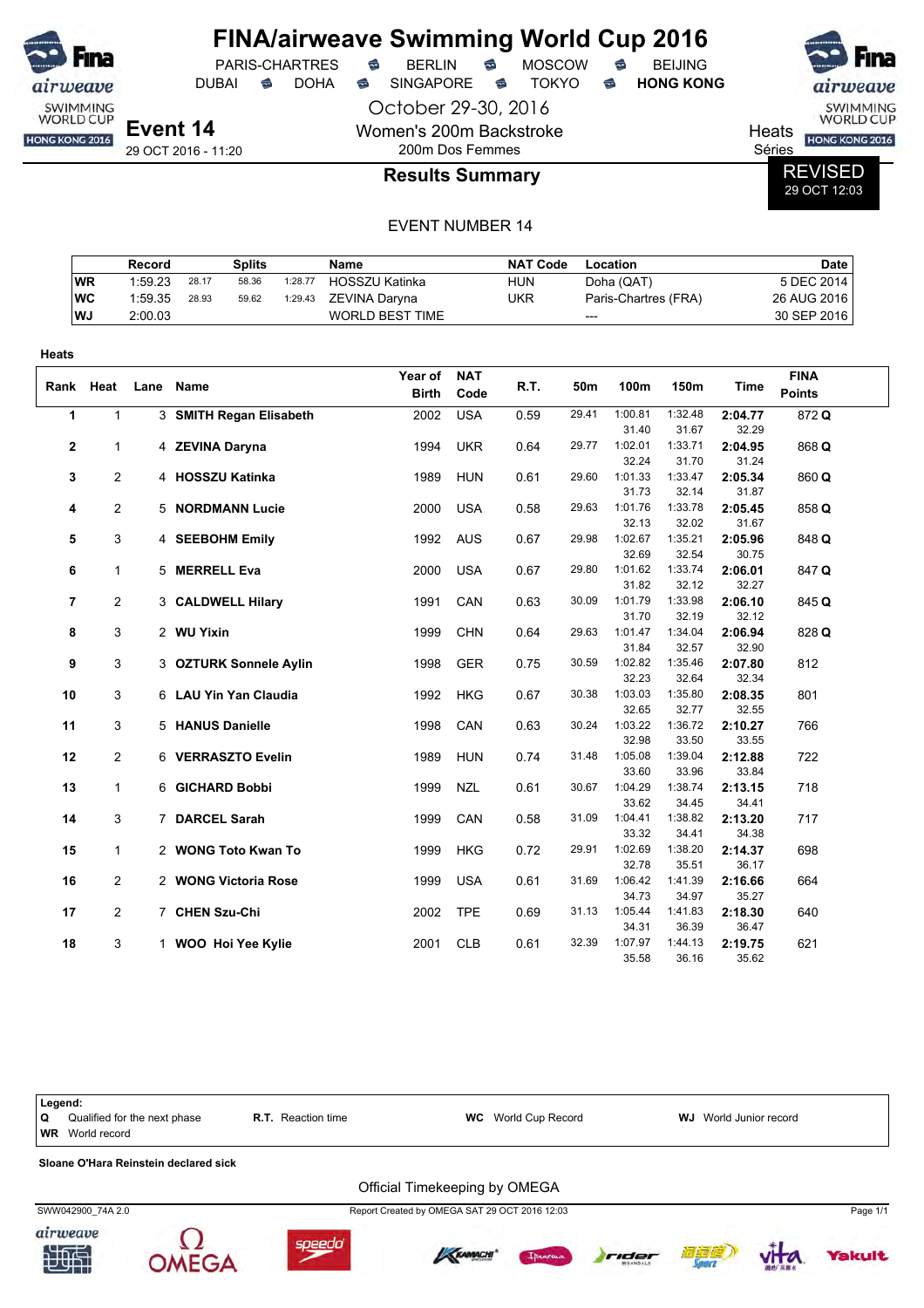

DUBAI **S** DOHA S SINGAPORE S TOKYO S HONG KONG

Séries

SWIMMING<br>WORLD CUP **Heats** HONG KONG 2016

**Event 15** 29 OCT 2016 - 11:31 October 29-30, 2016 Men's 50m Butterfly 50m Papillon Hommes

## **Results Summary**

|           | Record Name |                       | <b>NAT Code</b> | Location     | Date <b>b</b> |
|-----------|-------------|-----------------------|-----------------|--------------|---------------|
| <b>WR</b> |             | 21.80 DEIBLER Steffen | GER             | Berlin (GER) | 14 NOV 2009   |
| <b>WC</b> |             | 21.80 DEIBLER Steffen | GER             | Berlin (GER) | 14 NOV 2009   |
| WJ        |             | 22.43 WORLD BEST TIME |                 | ---          | 30 SEP 2016   |

| <b>Heats</b> |                |      |                              |                         |                    |      |       |                              |   |
|--------------|----------------|------|------------------------------|-------------------------|--------------------|------|-------|------------------------------|---|
| Rank         | Heat           | Lane | <b>Name</b>                  | Year of<br><b>Birth</b> | <b>NAT</b><br>Code | R.T. | Time  | <b>FINA</b><br><b>Points</b> |   |
| 1            | 1              | 3    | <b>TO Kenneth King Him</b>   | 1992                    | <b>CLB</b>         | 0.64 | 22.90 | 862 Q                        |   |
| 2            | 3              | 3    | <b>WANG Peng</b>             | 1998                    | <b>CHN</b>         | 0.70 | 23.33 | 815 Q                        |   |
| 3            | 3              | 4    | <b>SCHOEMAN Roland</b>       | 1980                    | <b>RSA</b>         | 0.66 | 23.52 | 796                          | Q |
| 4            | 1              | 4    | <b>PROUD Benjamin</b>        | 1994                    | <b>GBR</b>         | 0.65 | 23.53 | 795 Q                        |   |
| 5            | 2              | 4    | <b>LE CLOS Chad</b>          | 1992                    | <b>RSA</b>         | 0.65 | 23.58 | 790                          | Q |
| 5            | 3              | 5    | <b>SANKOVICH Pavel</b>       | 1990                    | <b>BLR</b>         | 0.68 | 23.58 | 790                          | Q |
| 7            |                | 5    | <b>SHIOURA Shinri</b>        | 1991                    | <b>JPN</b>         | 0.75 | 23.66 | 782 Q                        |   |
| 8            | $\overline{c}$ | 3    | <b>ANDREW Michael</b>        | 1999                    | <b>USA</b>         | 0.71 | 23.67 | 781 Q                        |   |
| 9            | $\overline{c}$ | 5    | <b>ORTIZ-CANAVATE Miguel</b> | 1991                    | <b>ESP</b>         | 0.65 | 23.70 | 778                          |   |
| 10           | 1              | 6    | <b>CHANG Kuo-Chi</b>         | 1992                    | <b>TPE</b>         | 0.67 | 24.21 | 730                          |   |
| 11           | 3              | 6    | <b>LIANG Alex Wang</b>       | 1999                    | <b>USA</b>         | 0.65 | 24.72 | 685                          |   |
| 12           | 1              | 2    | <b>HO Tin Long</b>           | 1997                    | <b>HKG</b>         | 0.64 | 25.02 | 661                          |   |
| 13           | $\overline{2}$ | 6    | <b>DEKKER Nicolaas Dane</b>  | 1995                    | CAN                | 0.72 | 25.07 | 657                          |   |
| 14           | $\overline{2}$ | 2    | <b>NG Kai Hong Henry</b>     | 1995                    | <b>HKG</b>         | 0.65 | 25.29 | 640                          |   |
| 15           | 3              |      | <b>LO Cheuk Chun</b>         | 1999                    | <b>CLB</b>         | 0.71 | 25.37 | 634                          |   |
| 16           | $\overline{c}$ |      | <b>LAM Ho Yin Martin</b>     | 1999                    | <b>HKG</b>         | 0.67 | 25.51 | 624                          |   |
| 17           | 3              | 2    | <b>AZAD ALBARAZI A</b>       | 1988                    | <b>SYR</b>         | 0.65 | 25.53 | 622                          |   |
| 18           | 3              |      | <b>LUI Yiu Kwong</b>         | 1997                    | <b>HKG</b>         | 0.69 | 25.55 | 621                          |   |
| 19           | $\overline{c}$ | 7    | <b>LAU Chun Leung Johnny</b> | 1991                    | <b>HKG</b>         | 0.73 | 25.85 | 599                          |   |
| 20           |                |      | CHIU Kung Pok                | 1998                    | <b>CLB</b>         | 0.81 | 26.37 | 564                          |   |
| 21           |                |      | <b>WONG Pak Hei</b>          | 1997                    | <b>CLB</b>         | 0.72 | 26.48 | 557                          |   |

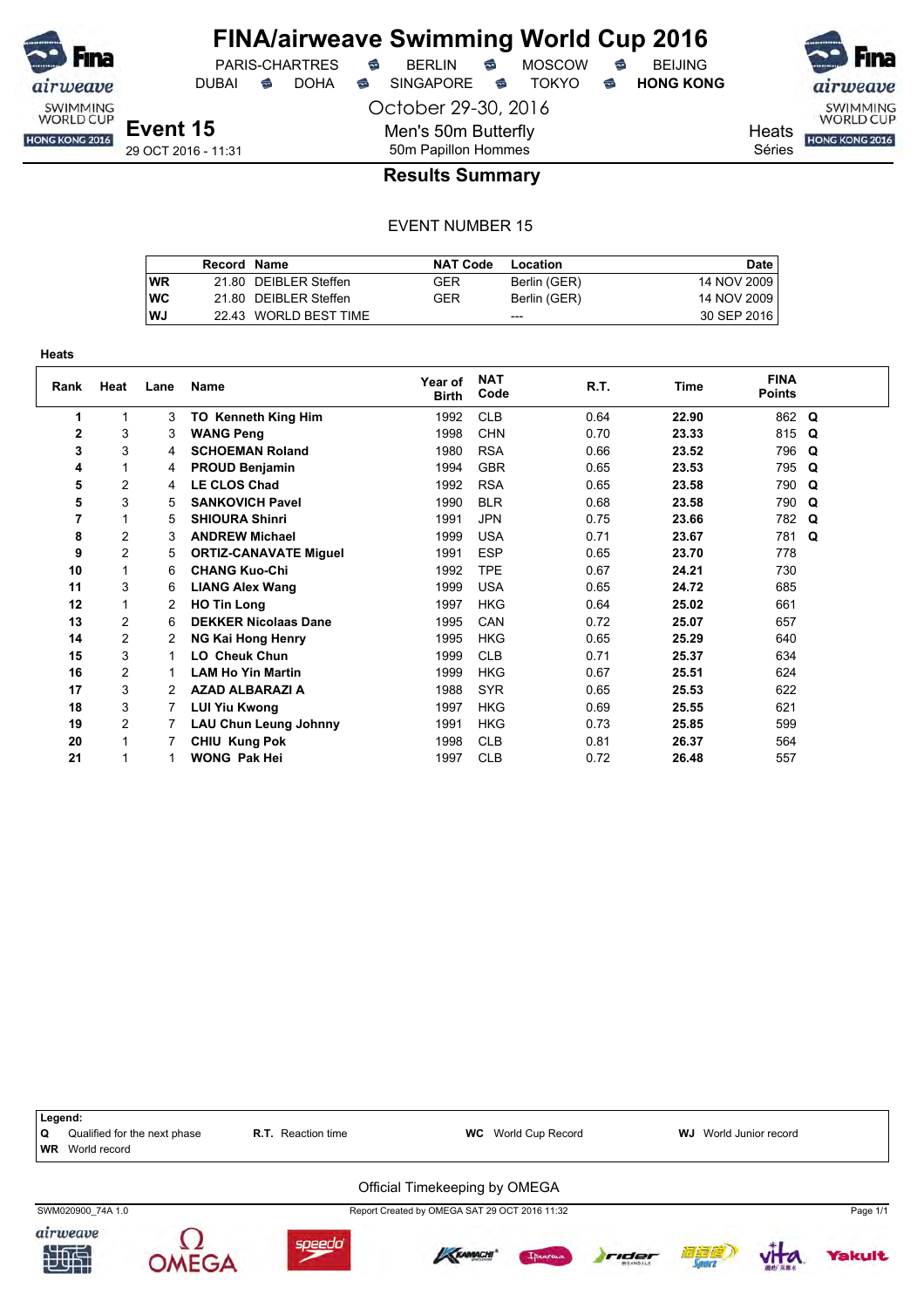

DUBAI **S** DOHA S SINGAPORE S TOKYO S HONG KONG

October 29-30, 2016 Women's 800m Freestyle 800m Nage Libre Femmes

PARIS-CHARTRES **B** BERLIN **B** MOSCOW **B** BEIJING

Série(s) lente(s)

SWIMMING<br>WORLD CUP Slowest Heat(s) **HONG KONG 2016** 

## **Results Summary**

|      | Record  |       | Splits  |         | Name                   | <b>NAT Code</b> | Location     | Date        |
|------|---------|-------|---------|---------|------------------------|-----------------|--------------|-------------|
| WR   | 7:59.34 | 58.62 | 1:59.38 | 3:59.80 | BELMONTE GARCIA Mireia | <b>ESP</b>      | Berlin (GER) | 10 AUG 2013 |
| ∣WC  | 7:59.34 | 58.62 | 1:59.38 | 3:59.80 | BELMONTE GARCIA Mireia | <b>ESP</b>      | Berlin (GER) | 10 AUG 2013 |
| l WJ | 8:16.11 |       |         |         | <b>WORLD BEST TIME</b> |                 | $---$        | 30 SEP 2016 |

|                     |                            |                 |                        |              | Year of NAT               |                       |              |              | <b>FINA</b>   |
|---------------------|----------------------------|-----------------|------------------------|--------------|---------------------------|-----------------------|--------------|--------------|---------------|
| Rank Heat Lane Name |                            |                 |                        |              | <b>Birth Code</b>         |                       | R.T.         | Time         | <b>Points</b> |
| $1 \quad 1$         |                            | 4 LYU Jiayi     |                        |              | 2002 CHN                  |                       | 0.74         | 8:40.91      | 779           |
| 50m 29.75           |                            | 100m 1:01.56    | 150m 1:34.30           | 200m 2:07.31 | 250m 2:40.26              | 300m 3:13.09          | 350m 3:46.08 | 400m 4:18.92 |               |
|                     |                            | 31.81           | 32.74                  | 33.01        | 32.95                     | 32.83                 | 32.99        | 32.84        |               |
| 450m 4:51.80        |                            | 500m 5:24.85    | 550m 5:57.73           | 600m 6:30.66 | 650m 7:03.38              | 700m 7:36.49          | 750m 8:09.44 |              |               |
|                     | 32.88                      | 33.05           | 32.88                  | 32.93        | 32.72                     | 33.11                 | 32.95        | 31.47        |               |
| $2^{\sim}$          | $\overline{1}$             | 2 HO Nam Wai    |                        |              | 2002 HKG                  |                       | 0.72         | 8:47.48      | 750           |
| 50m 30.86           |                            | 100m 1:03.96    | 150m 1:37.30           | 200m 2:10.27 | 250m 2:43.71              | 300m 3:17.05          | 350m 3:50.68 | 400m 4:23.99 |               |
|                     |                            | 33.10           | 33.34                  | 32.97        | 33.44                     |                       | 33.63        | 33.31        |               |
| 450m 4:57.42        |                            | 500m 5:30.57    | 550m 6:03.77           | 600m 6:37.11 | 650m 7:10.10              |                       | 750m 8:16.18 |              |               |
|                     | 33.43                      | 33.15           | 33.20                  | 33.34        | 32.99                     | 700m 7:43.09<br>32.99 | 33.09        | 31.30        |               |
| $3 \quad 1$         |                            | 5 WONG Cho Ying |                        |              | 2001 HKG                  |                       | 0.70         | 9:06.19      | 675           |
| 50m 30.50           |                            | 100m 1:04.17    | 150m 1:38.48           | 200m 2:12.90 | 250m 2:47.21              | 300m 3:21.88          | 350m 3:56.96 | 400m 4:31.64 |               |
|                     |                            | 33.67           | 34.31                  | 34.42        | 34.31                     | 34.67                 | 35.08        | 34.68        |               |
| 450m 5:06.01        |                            | 500m 5:41.09    | 550m 6:16.31           | 600m 6:50.82 | 650m 7:25.28              | 700m 7:59.64          | 750m 8:33.79 |              |               |
|                     | 34.37                      | 35.08           | 35.22                  | 34.51        | 34.46                     | 34.36                 | 34.15        | 32.40        |               |
| 4 1                 |                            | 3 LOK Hoi Man   |                        |              | 2001 HKG                  |                       | 0.53         | 9:07.31      | 671           |
| 50m 31.29           |                            | 100m 1:05.16    | 150m 1:39.54           | 200m 2:14.15 | 250m 2:48.96              | 300m 3:23.98          | 350m 3:58.79 | 400m 4:33.88 |               |
|                     |                            | 33.87           | 34.38                  | 34.61        | 34.81                     | 35.02                 | 34.81        | 35.09        |               |
| 450m 5:08.36        |                            | 500m 5:42.78    | 550m 6:17.48           | 600m 6:51.87 | 650m 7:26.29              | 700m 8:00.65          | 750m 8:34.99 |              |               |
|                     | 34.48                      | 34.42           | 34.70                  | 34.39        | 34.42                     | 34.36                 | 34.34        | 32.32        |               |
| 5                   | $\overline{\phantom{1}}$ 1 |                 | 6 LEUNG Ho Ching       |              | 1999 HKG                  |                       | 0.71         | 9:07.69      | 670           |
| 50m 30.51           |                            | 100m 1:03.91    | 150m 1:38.02           | 200m 2:12.65 | 250m 2:47.14              | 300m 3:21.99          | 350m 3:56.56 | 400m 4:31.12 |               |
|                     |                            | 33.40           | 34.11                  | 34.63        | 34.49                     | 34.85                 | 34.57        | 34.56        |               |
| 450m 5:06.25        |                            | 500m 5:41.05    | 550m 6:16.21           | 600m 6:50.96 | 650m 7:25.54              | 700m 8:00.18          | 750m 8:34.60 |              |               |
|                     | 35.13                      | 34.80           | 35.16                  | 34.75        | 34.58                     | 34.64                 | 34.42        | 33.09        |               |
| $6 \t1$             |                            |                 | 1 LEE Wan Fung Tiffany |              | 1996 CLB                  |                       | 0.77         | 9:24.70      | 611           |
| 50m 31.03           |                            | 100m 1:04.14    | 150m 1:38.00           | 200m 2:11.90 | 250m 2:46.33              | 300m 3:21.29          | 350m 3:56.40 | 400m 4:32.11 |               |
|                     |                            | 33.11           | 33.86                  | 33.90        | 34.43                     | 34.96                 | 35.11        | 35.71        |               |
| 450m 5:08.14        |                            | 500m 5:44.40    | 550m 6:20.96           | 600m 6:57.59 | 650m 7:34.41              | 700m 8:11.54          | 750m 8:48.66 |              |               |
|                     | 36.03                      | 36.26           | 36.56                  | 36.63        | 36.82                     | 37.13                 | 37.12        | 36.04        |               |
| $7 \quad 1$         |                            |                 | 7 EVANS Nicole Jiyang  |              | 2000 CLB                  |                       | 0.80         | 9:25.81      | 608           |
| 50m 31.33           |                            | 100m 1:05.88    | 150m 1:41.40           | 200m 2:17.43 | 250m 2:53.16              | 300m 3:28.71          | 350m 4:04.20 | 400m 4:40.16 |               |
|                     |                            | 34.55           | 35.52                  | 36.03        | 35.73                     | 35.55                 | 35.49        | 35.96        |               |
| 450m 5:16.44        |                            | 500m 5:52.16    | 550m 6:27.82           | 600m 7:03.92 | 650m 7:39.71 700m 8:15.68 |                       | 750m 8:51.36 |              |               |
|                     | 36.28                      | 35.72           | 35.66                  | 36.10        | 35.79                     | 35.97                 | 35.68        | 34.45        |               |
|                     | $\mathbf{1}$               | 8 HO Sheung Wai |                        |              | 2003 CLB                  |                       |              | <b>DNS</b>   |               |

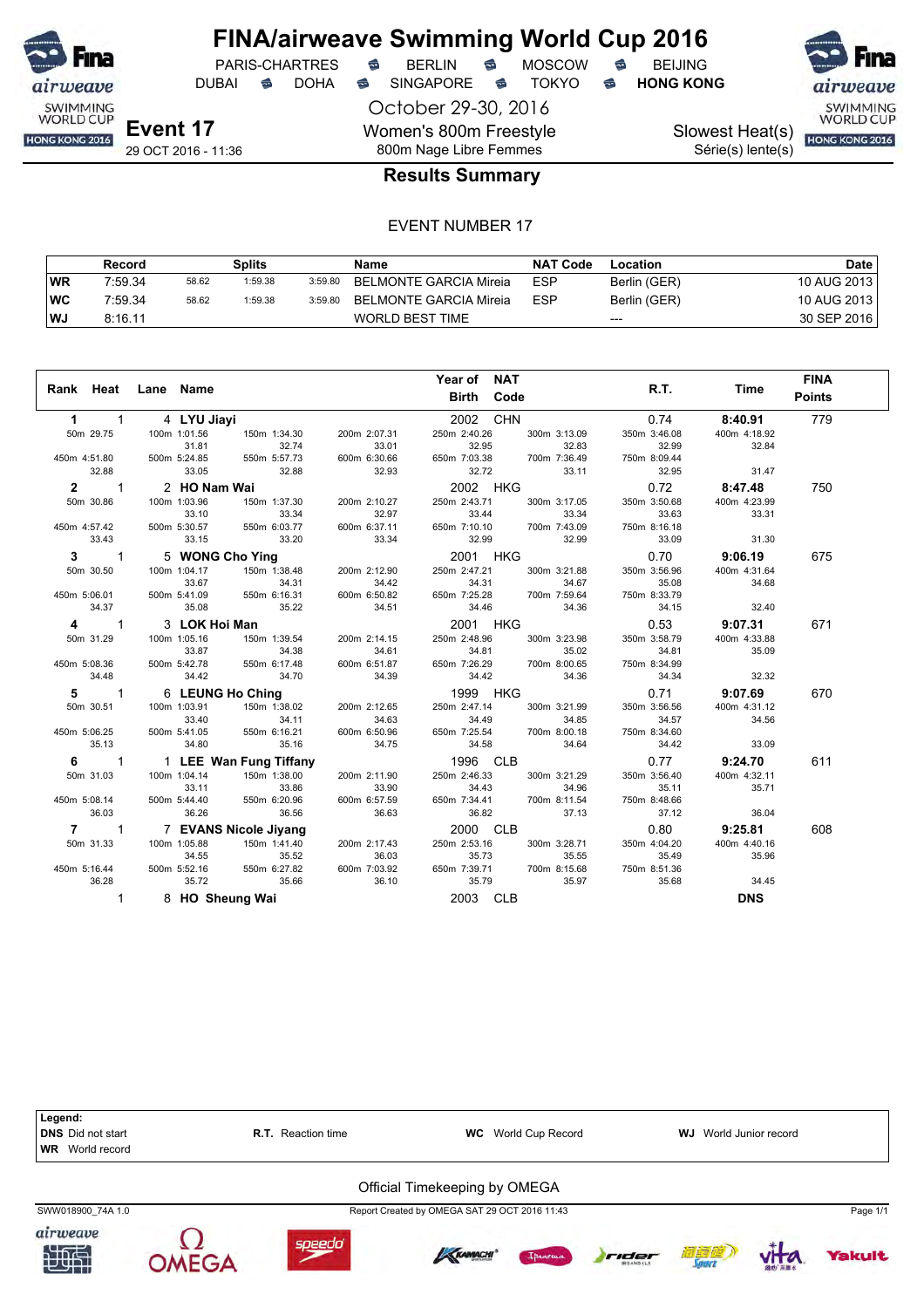

DUBAI **S** DOHA S SINGAPORE S TOKYO S HONG KONG

October 29-30, 2016 Men's 400m Individual Medley 400m 4-Nages Hommes

SWIMMING<br>WORLD CUP

Slowest Heat(s)

Série(s) lente(s)

HONG KONG 2016

#### **Results Summary**

#### EVENT NUMBER 18

|           | Record  |       | Splits  |         | Name                   | <b>NAT Code</b> | Location    | Date        |
|-----------|---------|-------|---------|---------|------------------------|-----------------|-------------|-------------|
| <b>WR</b> | 3:55.50 | 54.62 | 1:53.73 | 3:01.14 | LOCHTE Ryan            | USA             | Dubai (UAE) | 16 DEC 2010 |
| ∣WC       | 3:58.69 | 54.33 | 1:54.50 | 3:02.37 | FRASER-HOLMES Thomas   | AUS             | Dubai (UAE) | 31 AUG 2014 |
| <b>WJ</b> | 3:59.15 |       |         |         | <b>WORLD BEST TIME</b> |                 | $---$       | 30 SEP 2016 |

|                                                                                                                                                                                                                                                                                    |                | Year of NAT                 |                         |       | <b>FINA</b> |
|------------------------------------------------------------------------------------------------------------------------------------------------------------------------------------------------------------------------------------------------------------------------------------|----------------|-----------------------------|-------------------------|-------|-------------|
| Rank Heat Lane Name                                                                                                                                                                                                                                                                |                | <b>Example 1 Birth Code</b> | <b>R.T.</b> Time Points |       |             |
|                                                                                                                                                                                                                                                                                    |                |                             |                         |       | 762         |
| 1 2 5 <b>LIANG Alex Wang</b><br>50m 28.04 100m 59.81 150m 1:32.45 200m 2:05.10 250m 2:43.08 300m 3:20.46 350m 3:49.95<br>2 2 4 <b>STEFFAN Sebastian</b><br>50m 28.20 100m 1:00.64 150m 1:34.12 200m 2:06.92 250m 2:42.60 300m 3:19.89 350m 3:4                                     |                |                             |                         |       |             |
|                                                                                                                                                                                                                                                                                    |                |                             |                         |       | 761         |
|                                                                                                                                                                                                                                                                                    |                |                             |                         |       |             |
|                                                                                                                                                                                                                                                                                    |                |                             |                         |       | 677         |
| 3 2 6 LAD Xian Hao Jonathan<br>3 2 6 LAD Month Strip 200m 22044 2256.16 1000 HKG<br>4 1 2 FUNG Chun Ho <sup>5</sup><br>4 1 2 FUNG Chun Ho <sup>5</sup><br>4 1 2 FUNG Chun Ho <sup>5</sup><br>4 1 2 FUNG Chun Ho <sup>5</sup><br>5 200m 2348 250m 2486 300m 325.34 350m 53.527<br>5 |                |                             |                         |       |             |
|                                                                                                                                                                                                                                                                                    |                |                             |                         |       | 654         |
|                                                                                                                                                                                                                                                                                    |                |                             |                         |       |             |
|                                                                                                                                                                                                                                                                                    |                |                             |                         |       |             |
|                                                                                                                                                                                                                                                                                    |                |                             |                         |       | 638         |
|                                                                                                                                                                                                                                                                                    |                |                             |                         |       |             |
|                                                                                                                                                                                                                                                                                    |                |                             |                         |       |             |
|                                                                                                                                                                                                                                                                                    |                |                             |                         |       | 636         |
|                                                                                                                                                                                                                                                                                    |                |                             |                         |       |             |
|                                                                                                                                                                                                                                                                                    |                |                             |                         |       |             |
|                                                                                                                                                                                                                                                                                    |                |                             |                         |       | 620         |
|                                                                                                                                                                                                                                                                                    |                |                             |                         |       |             |
|                                                                                                                                                                                                                                                                                    |                |                             |                         |       |             |
|                                                                                                                                                                                                                                                                                    |                |                             |                         |       | 609         |
|                                                                                                                                                                                                                                                                                    |                |                             |                         |       |             |
|                                                                                                                                                                                                                                                                                    |                |                             |                         |       |             |
|                                                                                                                                                                                                                                                                                    |                |                             |                         |       | 597         |
|                                                                                                                                                                                                                                                                                    |                |                             |                         |       |             |
|                                                                                                                                                                                                                                                                                    |                |                             |                         |       | 596         |
|                                                                                                                                                                                                                                                                                    |                |                             |                         |       |             |
|                                                                                                                                                                                                                                                                                    |                |                             |                         |       |             |
|                                                                                                                                                                                                                                                                                    |                |                             |                         |       | 574         |
|                                                                                                                                                                                                                                                                                    |                |                             |                         |       |             |
|                                                                                                                                                                                                                                                                                    |                |                             |                         |       |             |
| 12 2 8 CHAN Pak Hin<br>$30.50$<br>$30.50$<br>$30.50$<br>$30.50$<br>$30.50$<br>$30.50$<br>$30.50$<br>$30.50$<br>$30.50$<br>$30.50$<br>$30.50$<br>$30.50$<br>$30.50$<br>$30.50$<br>$30.50$<br>$30.50$<br>$30.50$<br>$30.50$<br>$30.50$<br>$30.50$<br>$30.50$<br>$30.50$<br>$3$       |                |                             |                         |       | 539         |
|                                                                                                                                                                                                                                                                                    |                |                             |                         |       |             |
|                                                                                                                                                                                                                                                                                    |                |                             |                         |       |             |
|                                                                                                                                                                                                                                                                                    |                |                             |                         |       | 485         |
|                                                                                                                                                                                                                                                                                    |                |                             |                         |       |             |
| 37.23                                                                                                                                                                                                                                                                              | 38.96<br>38.03 | 42.57 42.00                 | 34.98                   | 33.70 |             |

Legend:<br>R.T. Reaction time **R.T.** WC World Cup Record **WJ** World Junior record **WR** World record Official Timekeeping by OMEGA SWM054900\_74A 1.0 Report Created by OMEGA SAT 29 OCT 2016 11:55 Page 1/1airweave















akult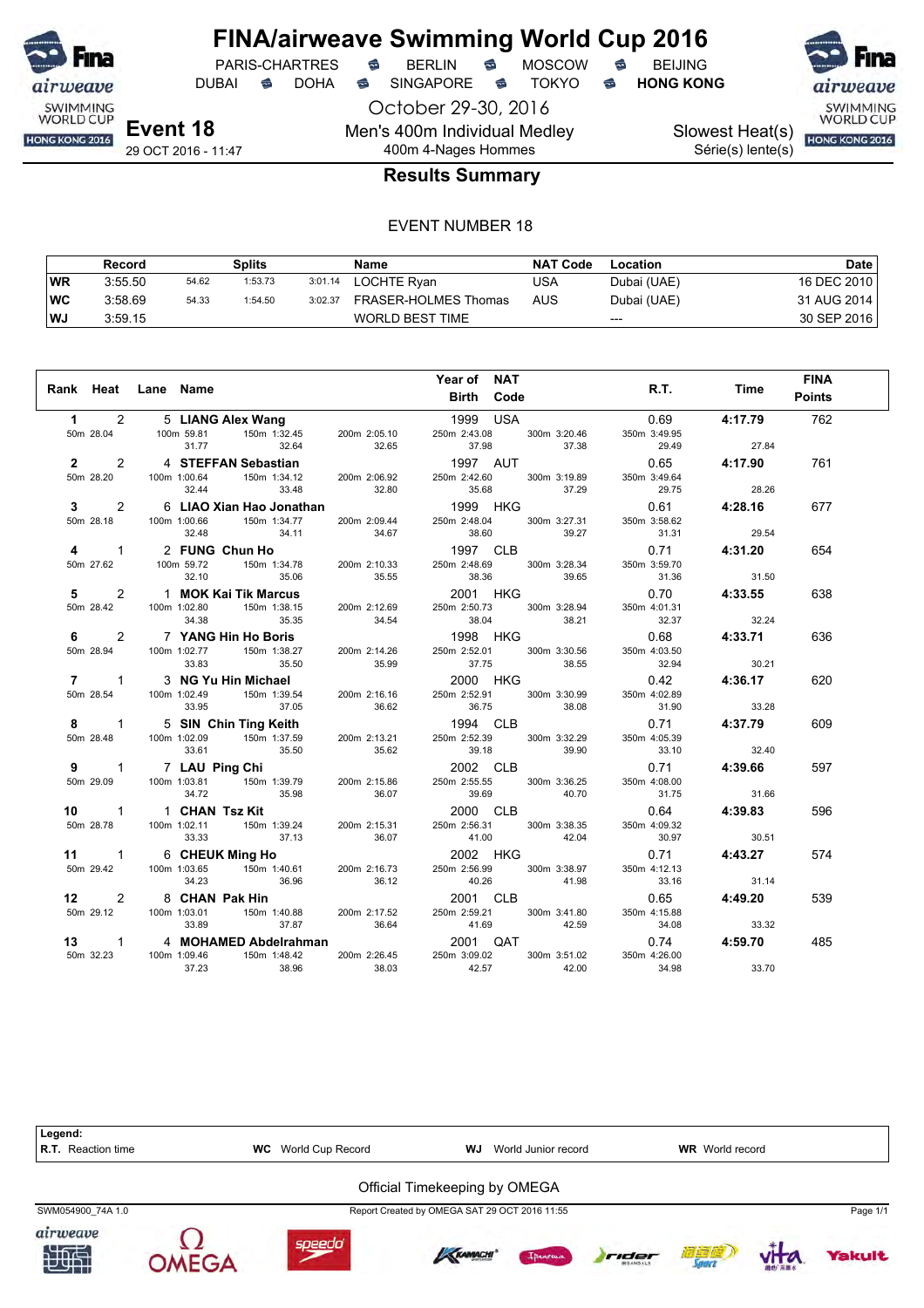

DUBAI **S** DOHA S SINGAPORE S TOKYO S HONG KONG

PARIS-CHARTRES **S** BERLIN S MOSCOW S

October 29-30, 2016

Finale

29 OCT 2016 - 18:05

# 100m Nage Libre Hommes **Results**

Men's 100m Freestyle

|           | Record | Split | Name                 | <b>NAT Code</b> | Location        | Date        |
|-----------|--------|-------|----------------------|-----------------|-----------------|-------------|
| <b>WR</b> | 44.94  |       | 21.72 LEVEAUX Amaury | FRA             | Rijeka (CRO)    | 13 DEC 2008 |
| WC        | 45.46  | 21.64 | ABOOD Matthew        | AUS             | Singapore (SIN) | 21 NOV 2009 |
| ∣WJ       | 46.12  | 22.10 | CHALMERS Kvle        | AUS             | Tokyo (JPN)     | 25 OCT 2016 |

| Final          |                |                            |                    |      |             |                |                              |
|----------------|----------------|----------------------------|--------------------|------|-------------|----------------|------------------------------|
| Rank           | Lane           | Name                       | <b>NAT</b><br>Code | R.T. | 50m         | Time           | <b>FINA</b><br><b>Points</b> |
| 1              | 7              | <b>SHIOURA Shinri</b>      | <b>JPN</b>         |      | $(3)$ 22.67 | 47.15<br>24.48 | 865                          |
| $\overline{2}$ | $\overline{4}$ | <b>HUNTER Daniel</b>       | <b>NZL</b>         | 0.69 | $(2)$ 22.38 | 47.30<br>24.92 | 857                          |
| 3              | 3              | <b>TIMMERS Pieter</b>      | <b>BEL</b>         | 0.39 | $(4)$ 22.98 | 47.32<br>24.34 | 856                          |
| 4              | 5              | <b>TO Kenneth King Him</b> | <b>CLB</b>         | 0.51 | $(1)$ 22.31 | 47.88<br>25.57 | 826                          |
| 5              | 6              | <b>HEINTZ Philip</b>       | <b>GER</b>         | 0.70 | $(5)$ 23.09 | 48.22<br>25.13 | 809                          |
| 6              | 1              | <b>CHEUNG Kin Tat Kent</b> | <b>HKG</b>         | 0.66 | $(7)$ 23.69 | 49.11<br>25.42 | 766                          |
| $\overline{7}$ | 8              | <b>STEFFAN Sebastian</b>   | AUT                | 0.63 | $(6)$ 23.44 | 49.93<br>26.49 | 729                          |
| 8              | $\mathcal{P}$  | <b>TAN Jonathan Eu Jin</b> | SIN                | 0.61 | $(8)$ 24.70 | 51.43<br>26.73 | 667                          |

| Legend:<br><b>R.T.</b> Reaction time | World Cup Record<br>WC | WJ.                                           | World Junior record |                          | <b>WR</b> World record |          |
|--------------------------------------|------------------------|-----------------------------------------------|---------------------|--------------------------|------------------------|----------|
|                                      |                        | Official Timekeeping by OMEGA                 |                     |                          |                        |          |
| SWM011101 73A1 1.0                   |                        | Report Created by OMEGA SAT 29 OCT 2016 18:04 |                     |                          |                        | Page 1/1 |
| airweave<br>知也                       | soeedd                 | KRAMACHI                                      | Innema              | rider<br><b>BEANDALE</b> | 清复修<br>Sourc           | Yakult   |

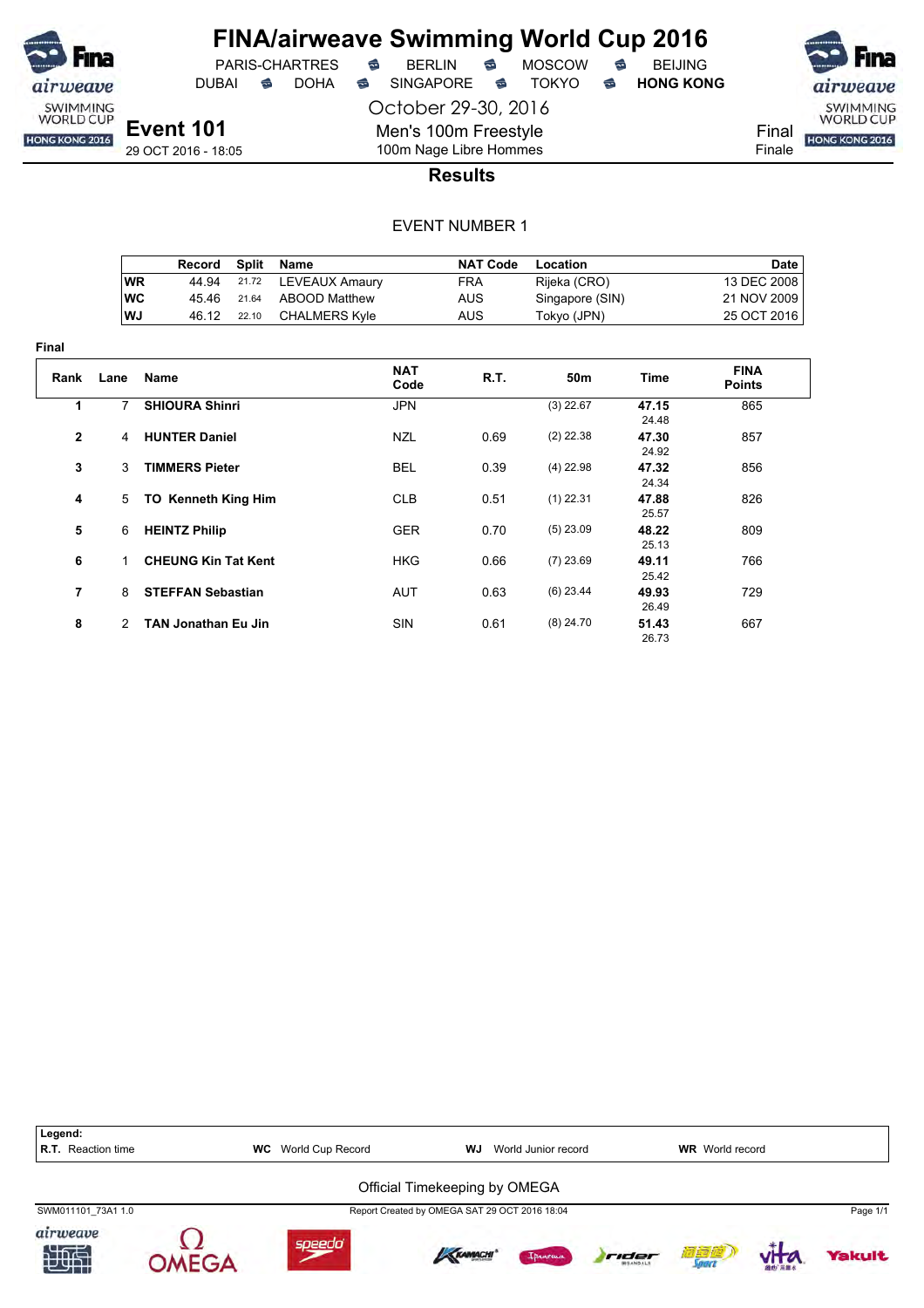

# **FINA/airweave Swimming World Cup 2016**<br>PARIS-CHARTRES **& BERLIN & MOSCOW & BEIJING**  $PARIS-CHARTRES$  **BERLIN B** MOSCOW **B**

October 29-30, 2016

DUBAI **S** DOHA S SINGAPORE S TOKYO S HONG KONG

SWIMMING<br>WORLD CUP Final HONG KONG 2016

airweave

Finale

29 OCT 2016 - 18:10

200m Nage Libre Femmes **Results**

Women's 200m Freestyle

|              |           | Record                   |       | <b>Splits</b> |         | <b>Name</b>            |            | <b>NAT Code</b> | Location             |                      |                  | Date                         |
|--------------|-----------|--------------------------|-------|---------------|---------|------------------------|------------|-----------------|----------------------|----------------------|------------------|------------------------------|
|              | <b>WR</b> | 1:50.78                  | 26.29 | 54.66         | 1:23.04 | SJOESTROEM Sarah       | <b>SWE</b> |                 | Doha (QAT)           |                      |                  | 7 DEC 2014                   |
|              | <b>WC</b> | 1:51.41                  | 26.01 | 54.20         | 1:22.98 | <b>HOSSZU Katinka</b>  | <b>HUN</b> |                 | Doha (QAT)           |                      |                  | 27 AUG 2014                  |
|              | WJ        | 1:53.07                  |       |               |         | <b>WORLD BEST TIME</b> |            |                 | ---                  |                      |                  | 30 SEP 2016                  |
| Final        |           |                          |       |               |         |                        |            |                 |                      |                      |                  |                              |
| Rank         | Lane      | <b>Name</b>              |       |               |         | <b>NAT</b><br>Code     | R.T.       | 50m             | 100m                 | 150m                 | Time             | <b>FINA</b><br><b>Points</b> |
| 1            | 5         | <b>HOSSZU Katinka</b>    |       |               |         | <b>HUN</b>             |            | $(1)$ 26.48     | $(1)$ 55.10          | (1) 1:24.45          | 1:53.98          | 918                          |
|              |           |                          |       |               |         |                        |            |                 | 28.62                | 29.35                | 29.53            |                              |
| $\mathbf{2}$ | 3         | <b>JAKABOS Zsuzsanna</b> |       |               |         | <b>HUN</b>             | 0.60       | $(5)$ 27.31     | (3) 56.58<br>29.27   | (3) 1:26.04<br>29.46 | 1:55.17<br>29.13 | 889                          |
| $\mathbf{2}$ | 6         | <b>GROVES Madeline</b>   |       |               |         | <b>AUS</b>             | 0.71       | $(2)$ 26.59     | $(2)$ 55.54<br>28.95 | (2) 1:25.68<br>30.14 | 1:55.17<br>29.49 | 889                          |
| 4            |           | 4 WU Yue                 |       |               |         | <b>CHN</b>             | 0.69       | $(3)$ 26.94     | $(4)$ 56.87<br>29.93 | (4) 1:27.37<br>30.50 | 1:57.11<br>29.74 | 846                          |
| 5            |           | <b>USTINOVA Daria S</b>  |       |               |         | <b>RUS</b>             | 0.77       | $(8)$ 28.35     | (8) 58.48<br>30.13   | (7) 1:28.42<br>29.94 | 1:58.07<br>29.65 | 825                          |
| 6            |           | <b>VERRASZTO Evelin</b>  |       |               |         | <b>HUN</b>             |            | $(6)$ 27.61     | $(6)$ 57.59<br>29.98 | (6) 1:28.19<br>30.60 | 1:58.65<br>30.46 | 813                          |
| 7            |           | 2 SCHMIDT Sierra         |       |               |         | <b>USA</b>             | 0.82       | $(7)$ 28.15     | (7) 58.43<br>30.28   | (8) 1:29.61<br>31.18 | 1:59.85<br>30.24 | 789                          |
| 8            | 8         | <b>DONG Jie</b>          |       |               |         | <b>CHN</b>             | 0.80       | $(4)$ 27.30     | (5) 56.96<br>29.66   | (5) 1:27.87<br>30.91 | 2:00.10<br>32.23 | 784                          |

| Legend:<br>R.T.<br>Reaction time | World Cup Record<br><b>WC</b> | WJ                                            | World Junior record |       | <b>WR</b> World record |        |          |
|----------------------------------|-------------------------------|-----------------------------------------------|---------------------|-------|------------------------|--------|----------|
|                                  |                               | Official Timekeeping by OMEGA                 |                     |       |                        |        |          |
| SWW012101 73A1 1.0               |                               | Report Created by OMEGA SAT 29 OCT 2016 18:11 |                     |       |                        |        | Page 1/1 |
| airweave<br>地面                   | soeedo                        | <b>KRAMACHI</b>                               | Innema              | rider | 闭复缝<br><b>Louin</b>    | 消化 高量点 | Yakult   |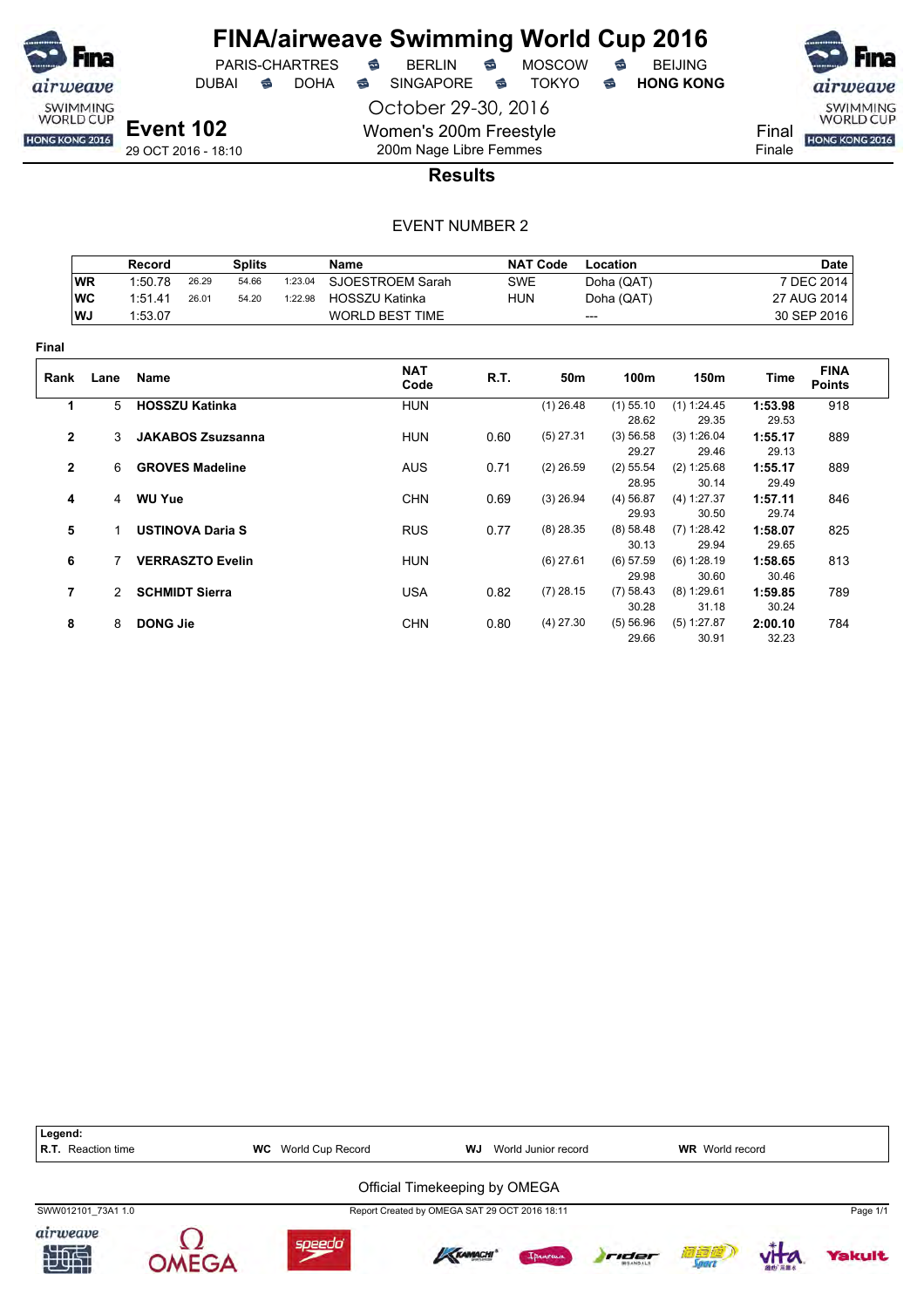

# **FINA/airweave Swimming World Cup 2016**<br>PARIS-CHARTRES **& BERLIN & MOSCOW & BEIJING**  $PARIS-CHARTRES$  **BERLIN B** MOSCOW **B**

DUBAI **S** DOHA S SINGAPORE S TOKYO S HONG KONG

airweave SWIMMING<br>WORLD CUP Final HONG KONG 2016 Finale

**Event 103** 29 OCT 2016 - 18:16 October 29-30, 2016 Men's 50m Breaststroke

50m Brasse Hommes

### **Results**

|           | Record Name |                             | <b>NAT Code</b> | Location       | Date        |
|-----------|-------------|-----------------------------|-----------------|----------------|-------------|
| WR        |             | 25.25 VAN DEN BURGH Cameron | <b>RSA</b>      | Berlin (GER)   | 14 NOV 2009 |
| <b>WC</b> |             | 25.25 VAN DEN BURGH Cameron | <b>RSA</b>      | Berlin (GER)   | 14 NOV 2009 |
| <b>WJ</b> |             | 26.67 SAKCI Emre            | TUR             | Istanbul (TUR) | 18 DEC 2015 |

| . .<br>× |
|----------|

| Rank | Lane | Name                         | <b>NAT</b><br>Code | R.T. | <b>Time</b> | <b>FINA</b><br><b>Points</b> |  |
|------|------|------------------------------|--------------------|------|-------------|------------------------------|--|
|      | 5    | <b>LIMA Felipe</b>           | <b>BRA</b>         |      | 26.32       | 882                          |  |
| 2    | 3    | <b>MOROZOV Vladimir</b>      | <b>RUS</b>         | 0.60 | 26.55       | 860                          |  |
| 3    | 6    | <b>SCHOEMAN Roland</b>       | <b>RSA</b>         | 0.63 | 26.73       | 842                          |  |
| 4    | 4    | <b>ANDREW Michael</b>        | USA                | 0.70 | 26.84       | 832                          |  |
| 5    |      | <b>KOSEKI Yasuhiro</b>       | <b>JPN</b>         | 0.68 | 26.96       | 821                          |  |
| 6    | 8    | LIUKKONEN Ari-Pekka          | <b>FIN</b>         | 0.68 | 27.33       | 788                          |  |
|      | 2    | <b>WU Chun-Feng</b>          | <b>TPE</b>         | 0.76 | 27.37       | 785                          |  |
| 8    |      | AZAD ALBARAZI Azad Al Barazi | <b>SYR</b>         |      | 27.47       | 776                          |  |
|      |      |                              |                    |      |             |                              |  |

| Legend:<br><b>R.T.</b> Reaction time |             | <b>WC</b> World Cup Record | WJ.                                           | World Junior record |       | <b>WR</b> World record |          |
|--------------------------------------|-------------|----------------------------|-----------------------------------------------|---------------------|-------|------------------------|----------|
|                                      |             |                            | Official Timekeeping by OMEGA                 |                     |       |                        |          |
| SWM030101 73A1 1.0                   |             |                            | Report Created by OMEGA SAT 29 OCT 2016 18:15 |                     |       |                        | Page 1/1 |
| airweave<br>知道                       | $MFG\Delta$ | speedo                     | <b>KRAMACHI</b>                               | Innema              | rider | 酒窗道                    | Yakult   |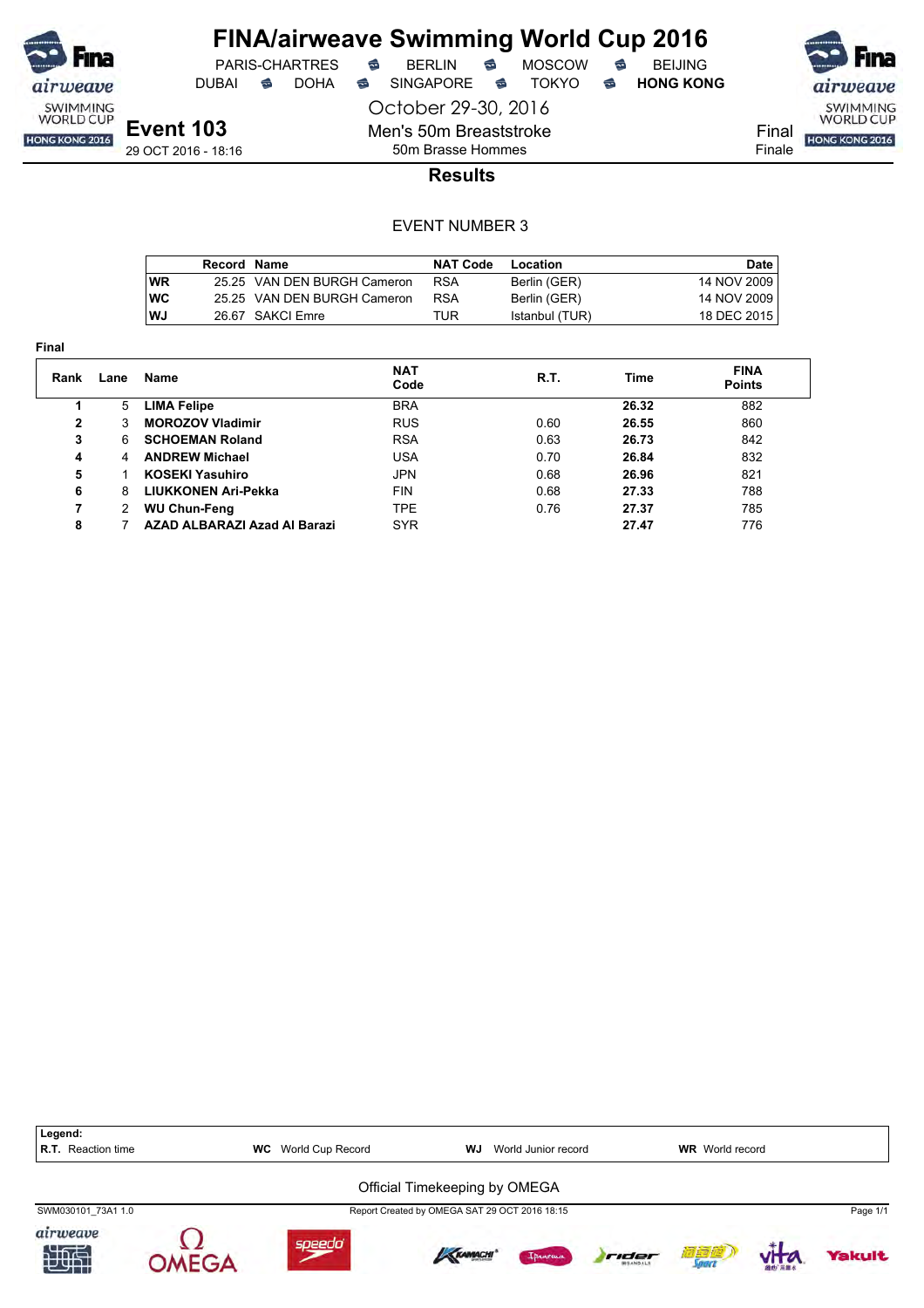

October 29-30, 2016

Women's 100m Breaststroke 100m Brasse Femmes

PARIS-CHARTRES **B** BERLIN **B** MOSCOW **B** BEIJING

DUBAI **S** DOHA S SINGAPORE S TOKYO S HONG KONG

SWIMMING<br>WORLD CUP HONG KONG 2016

Final Finale

**Results**

|       | Record  | Split | Name                   | <b>NAT Code</b> | Location             | Date        |
|-------|---------|-------|------------------------|-----------------|----------------------|-------------|
| WR.   | 1:02.36 | 29.46 | MEILUTYTE Ruta         | LTU             | Moscow (RUS)         | 12 OCT 2013 |
| $=WR$ | 1:02.36 | 29.46 | ATKINSON Alia          | <b>JAM</b>      | Doha (QAT)           | 6 DEC 2014  |
| l=WR  | 1:02.36 | 29.33 | ATKINSON Alia          | <b>JAM</b>      | Paris-Chartres (FRA) | 26 AUG 2016 |
| ∣wc   | 1:02.36 | 29.56 | MEILUTYTE Ruta         | LTU             | Moscow (RUS)         | 12 OCT 2013 |
| l=WC  | 1:02.36 | 29.33 | ATKINSON Alia          | <b>JAM</b>      | Paris-Chartres (FRA) | 26 AUG 2016 |
| l WJ  | 1:02.36 |       | <b>WORLD BEST TIME</b> |                 |                      | 30 SEP 2016 |

| шаг            |      |                             |                    |      |             |                  |                              |  |
|----------------|------|-----------------------------|--------------------|------|-------------|------------------|------------------------------|--|
| Rank           | Lane | Name                        | <b>NAT</b><br>Code | R.T. | 50m         | Time             | <b>FINA</b><br><b>Points</b> |  |
|                | 5    | <b>ATKINSON Alia</b>        | <b>JAM</b>         |      | $(1)$ 29.38 | 1:02.68<br>33.30 | 984                          |  |
| $\overline{2}$ | 3    | <b>EFIMOVA Yuliya</b>       | <b>RUS</b>         | 0.70 | $(2)$ 30.06 | 1:03.64<br>33.58 | 940                          |  |
| 3              | 4    | <b>LARSON Breeja</b>        | <b>USA</b>         | 0.72 | $(3)$ 30.18 | 1:04.15<br>33.97 | 918                          |  |
| 4              | 2    | <b>HANNIS Molly</b>         | <b>USA</b>         | 0.62 | $(4)$ 30.25 | 1:04.24<br>33.99 | 914                          |  |
| 5              | 7    | LUTHERSDOTTIR Hrafnhildur   | <b>ISL</b>         |      | $(5)$ 31.72 | 1:06.62<br>34.90 | 820                          |  |
| 6              | 1    | <b>BARTEL Zoe Elizabeth</b> | <b>USA</b>         | 0.74 | $(7)$ 32.22 | 1:07.57<br>35.35 | 786                          |  |
| $\overline{7}$ | 6    | <b>NICOL Rachel</b>         | CAN                | 0.74 | $(6)$ 32.03 | 1:07.77<br>35.74 | 779                          |  |
| 8              | 8    | <b>WATANABE Kanako</b>      | <b>JPN</b>         | 0.73 | $(8)$ 32.60 | 1:09.55<br>36.95 | 720                          |  |

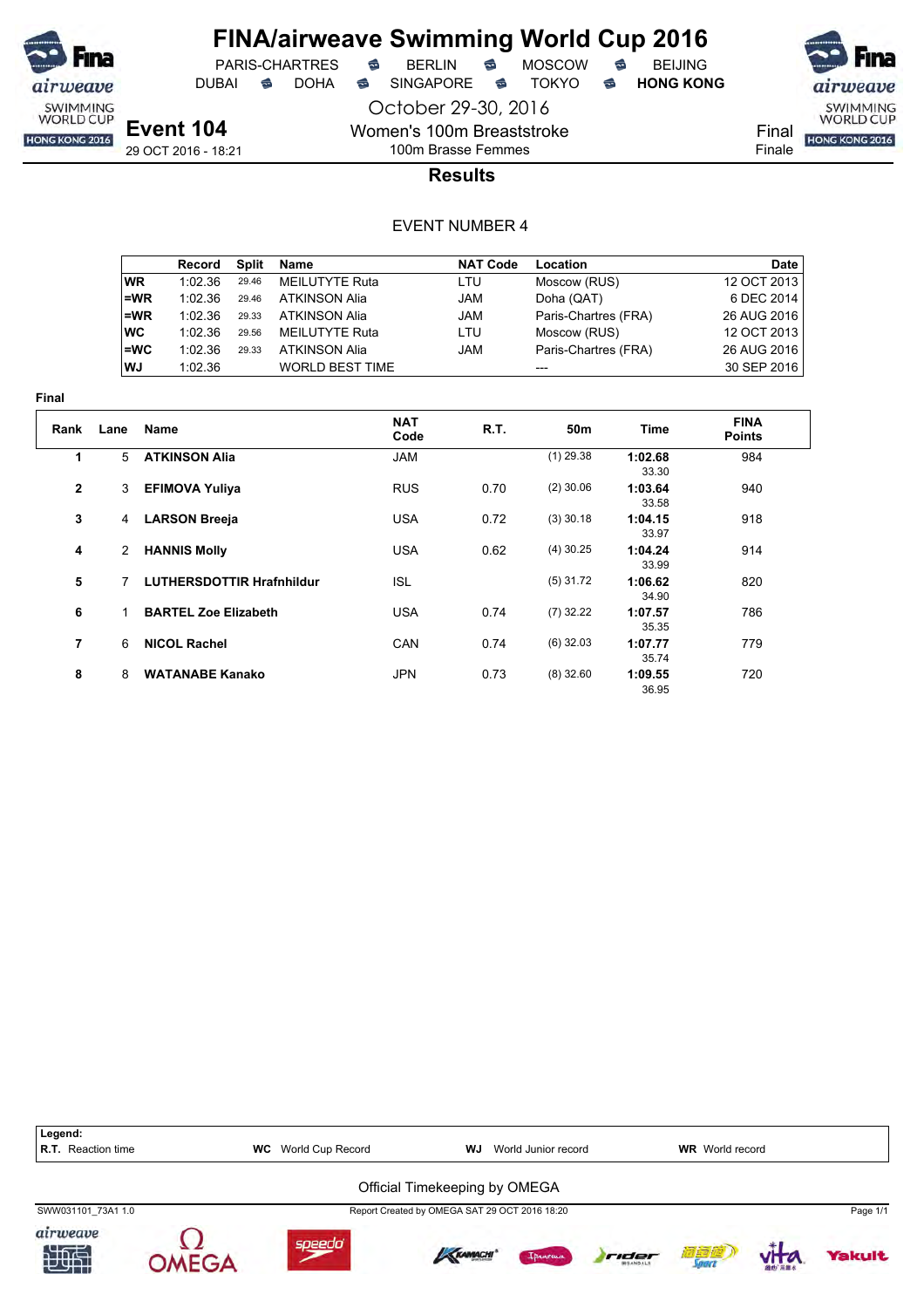

DUBAI **S** DOHA S SINGAPORE S TOKYO S HONG KONG

SWIMMING<br>WORLD CUP

Final HONG KONG 2016 Finale

29 OCT 2016 - 18:26

100m Papillon Femmes **Results**

October 29-30, 2016

Women's 100m Butterfly

|            | Record | Split | Name             | <b>NAT Code</b> | Location    | Date        |
|------------|--------|-------|------------------|-----------------|-------------|-------------|
| ∣WR        | 54 61  | 25.96 | SJOESTROEM Sarah | SWE             | Doha (QAT)  | 7 DEC 2014  |
| <b>IWC</b> | 55.30  | 26.16 | COUTTS Alicia    | AUS             | Tokyo (JPN) | 9 NOV 2013  |
| WJ         | 56.42  | 26.73 | IKEE Rikako      | CLB             | Tokyo (JPN) | 25 OCT 2016 |

| Final          |               |                         |                    |      |                 |                |                              |
|----------------|---------------|-------------------------|--------------------|------|-----------------|----------------|------------------------------|
| Rank           | Lane          | Name                    | <b>NAT</b><br>Code | R.T. | 50 <sub>m</sub> | Time           | <b>FINA</b><br><b>Points</b> |
| 1              | 4             | <b>WORRELL Kelsi</b>    | <b>USA</b>         | 0.64 | $(2)$ 26.45     | 55.49<br>29.04 | 953                          |
| $\overline{2}$ | 3             | <b>HOSSZU Katinka</b>   | <b>HUN</b>         | 0.66 | $(3)$ 26.78     | 56.20<br>29.42 | 917                          |
| 3              | 6             | <b>OTTESEN Jeanette</b> | <b>DEN</b>         | 0.69 | $(1)$ 26.32     | 56.25<br>29.93 | 915                          |
| 4              | $\mathbf 1$   | <b>GROVES Madeline</b>  | <b>AUS</b>         | 0.71 | $(=6)$ 27.23    | 57.91<br>30.68 | 838                          |
| 5              | 7             | <b>CHAN Kin Lok</b>     | <b>HKG</b>         |      | $(=6)$ 27.23    | 58.07<br>30.84 | 831                          |
| 6              | $\mathcal{P}$ | <b>SAVARD Katerine</b>  | CAN                | 0.69 | $(4)$ 26.79     | 58.09<br>31.30 | 830                          |
| $\overline{7}$ | 5             | <b>MERRELL Eva</b>      | <b>USA</b>         | 0.71 | $(5)$ 26.99     | 58.18<br>31.19 | 826                          |
| 8              | 8             | <b>SZE Hang Yu</b>      | <b>HKG</b>         | 0.56 | $(8)$ 27.41     | 58.70<br>31.29 | 805                          |

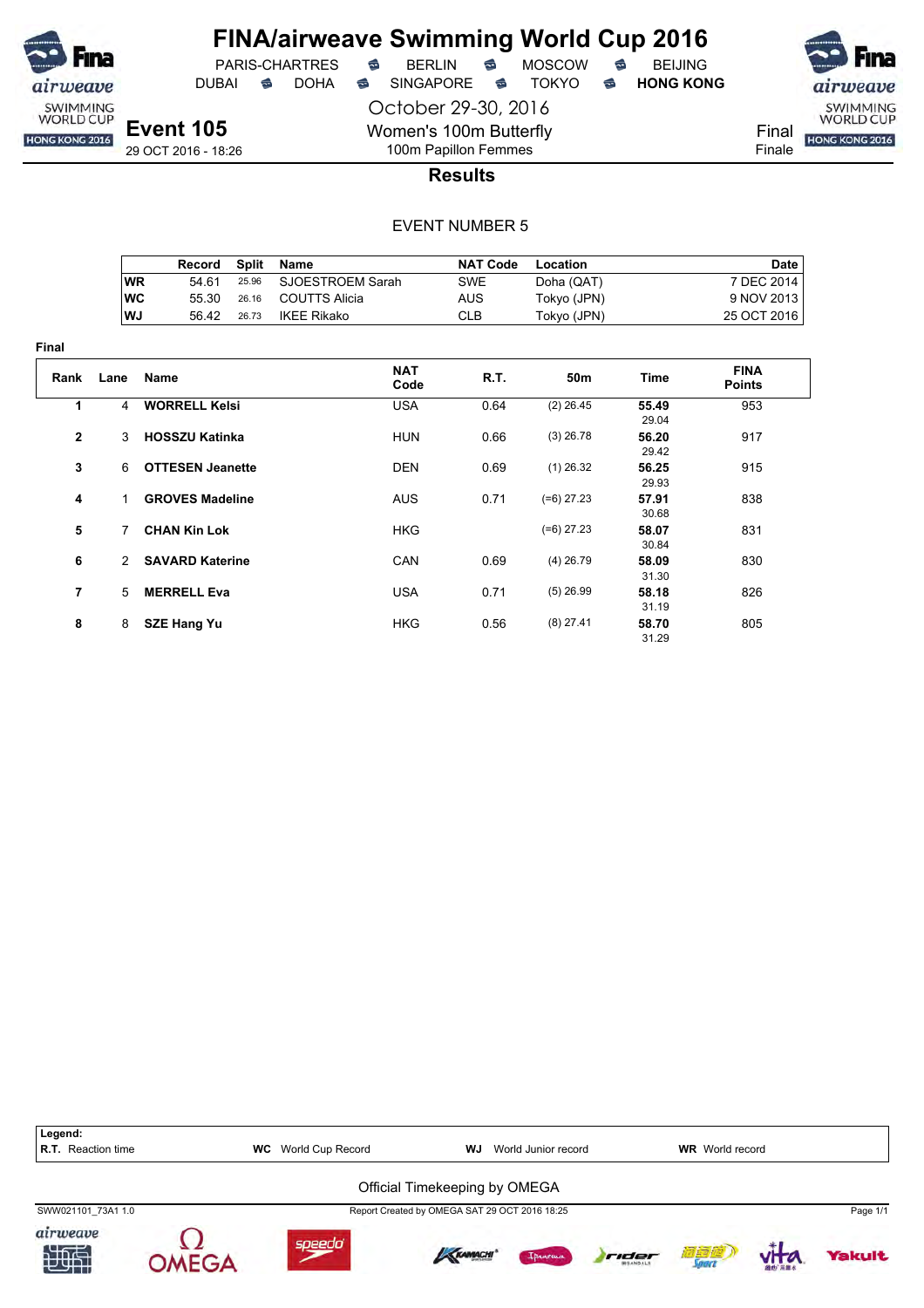

October 29-30, 2016 DUBAI **S** DOHA S SINGAPORE S TOKYO S HONG KONG

PARIS-CHARTRES **B** BERLIN **B** MOSCOW **B** BEIJING



Final Finale

29 OCT 2016 - 18:39

# 100m Dos Hommes **Results**

Men's 100m Backstroke

|            | Record | Split | Name                   | <b>NAT Code</b> | Location           | Date        |
|------------|--------|-------|------------------------|-----------------|--------------------|-------------|
| ∣WR        | 48.92  | 23.56 | <b>GREVERS Matthew</b> | USA             | Indianapolis (USA) | 12 DEC 2015 |
| <b>IWC</b> | 49.29  | 23.27 | MARSHALL Peter         | USA             | Stockholm (SWE)    | 10 NOV 2009 |
| WJ         | 50.77  | 24.37 | GLINTA Robert          | ROU             | Netanya (ISR)      | 4 DEC 2015  |

| Final          |               |                              |                    |             |                 |                |                              |
|----------------|---------------|------------------------------|--------------------|-------------|-----------------|----------------|------------------------------|
| Rank           | Lane          | <b>Name</b>                  | <b>NAT</b><br>Code | <b>R.T.</b> | 50 <sub>m</sub> | Time           | <b>FINA</b><br><b>Points</b> |
| 1              | $\mathcal{P}$ | <b>DONETC Stanislav</b>      | <b>RUS</b>         | 0.73        | $(1)$ 24.43     | 50.46<br>26.03 | 911                          |
| $\overline{2}$ | 4             | <b>LARKIN Mitchell</b>       | <b>AUS</b>         | 0.61        | $(2)$ 24.48     | 50.58<br>26.10 | 904                          |
| 3              | 3             | <b>SANKOVICH Pavel</b>       | <b>BLR</b>         | 0.61        | $(3)$ 24.69     | 50.96<br>26.27 | 884                          |
| 4              | $7^{\circ}$   | <b>ORTIZ-CANAVATE Miguel</b> | <b>ESP</b>         | 0.62        | $(4)$ 24.74     | 51.69<br>26.95 | 847                          |
| 5              | 5             | <b>WANG Peng</b>             | <b>CHN</b>         | 0.61        | $(6)$ 25.33     | 52.62<br>27.29 | 803                          |
| 6              | 6             | <b>PINZON GARCIA Omar</b>    | <b>COL</b>         | 0.54        | $(5)$ 25.21     | 52.94<br>27.73 | 789                          |
| 7              | $\mathbf{1}$  | <b>ORANGE Maxence</b>        | <b>FRA</b>         | 0.62        | $(7)$ 25.85     | 53.23<br>27.38 | 776                          |
| 8              | 8             | <b>BEACH Clark Gregory</b>   | <b>USA</b>         | 0.60        | $(8)$ 26.56     | 54.43<br>2787  | 726                          |

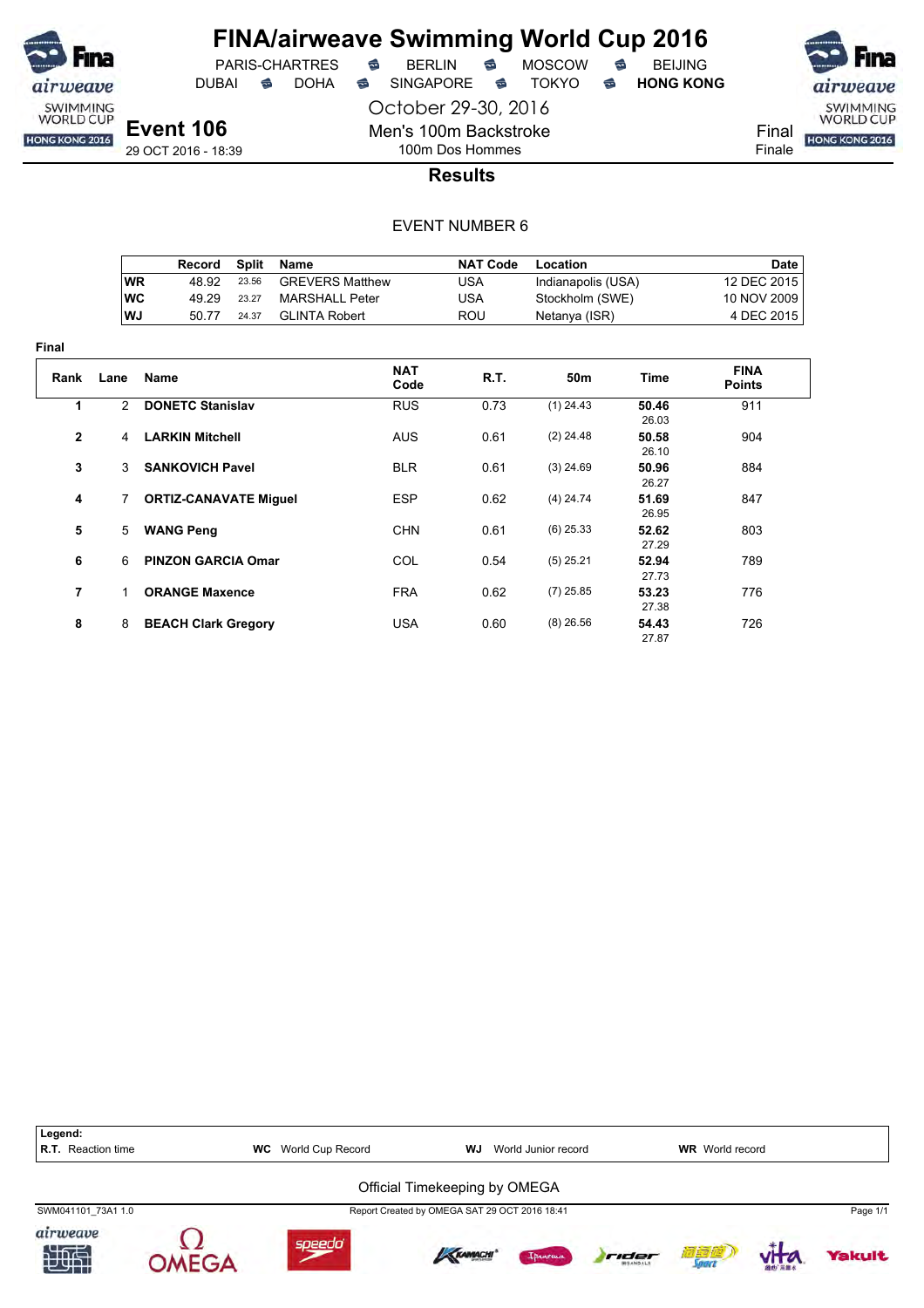

DUBAI **S** DOHA S SINGAPORE S TOKYO S HONG KONG

October 29-30, 2016 Women's 50m Backstroke

**Event 107** 29 OCT 2016 - 18:45 Final Finale

50m Dos Femmes **Results**

|            | <b>Record Name</b> |                       | <b>NAT Code</b> | Location        | Date        |
|------------|--------------------|-----------------------|-----------------|-----------------|-------------|
| <b>WR</b>  |                    | 25.67 MEDEIROS Etiene | <b>BRA</b>      | Doha (QAT)      | 7 DEC 2014  |
| <b>IWC</b> |                    | 25.82 ZHAO Jing       | CHN.            | Stockholm (SWE) | 10 NOV 2009 |
| lWJ        |                    | 26.13 WORLD BEST TIME |                 | ---             | 30 SEP 2016 |

| <b>Final</b> |      |                            |                    |      |       |                              |  |
|--------------|------|----------------------------|--------------------|------|-------|------------------------------|--|
| Rank         | Lane | Name                       | <b>NAT</b><br>Code | R.T. | Time  | <b>FINA</b><br><b>Points</b> |  |
|              | 2    | <b>HOSSZU Katinka</b>      | <b>HUN</b>         | 0.60 | 26.40 | 919                          |  |
| $\mathbf{2}$ | 4    | <b>SEEBOHM Emily</b>       | <b>AUS</b>         | 0.68 | 26.68 | 890                          |  |
| 3            | 3    | <b>ZEVINA Daryna</b>       | <b>UKR</b>         | 0.62 | 27.08 | 851                          |  |
| 4            | 5    | <b>NORDMANN Lucie</b>      | <b>USA</b>         | 0.58 | 27.21 | 839                          |  |
| 5            | 6    | <b>WORRELL Kelsi</b>       | <b>USA</b>         | 0.59 | 27.29 | 832                          |  |
| 6            |      | <b>HANUS Danielle</b>      | CAN                | 0.61 | 27.46 | 816                          |  |
| 7            | 8    | <b>WONG Toto Kwan To</b>   | <b>HKG</b>         | 0.69 | 27.78 | 789                          |  |
| 8            |      | <b>LAU Yin Yan Claudia</b> | <b>HKG</b>         | 0.64 | 27.95 | 774                          |  |



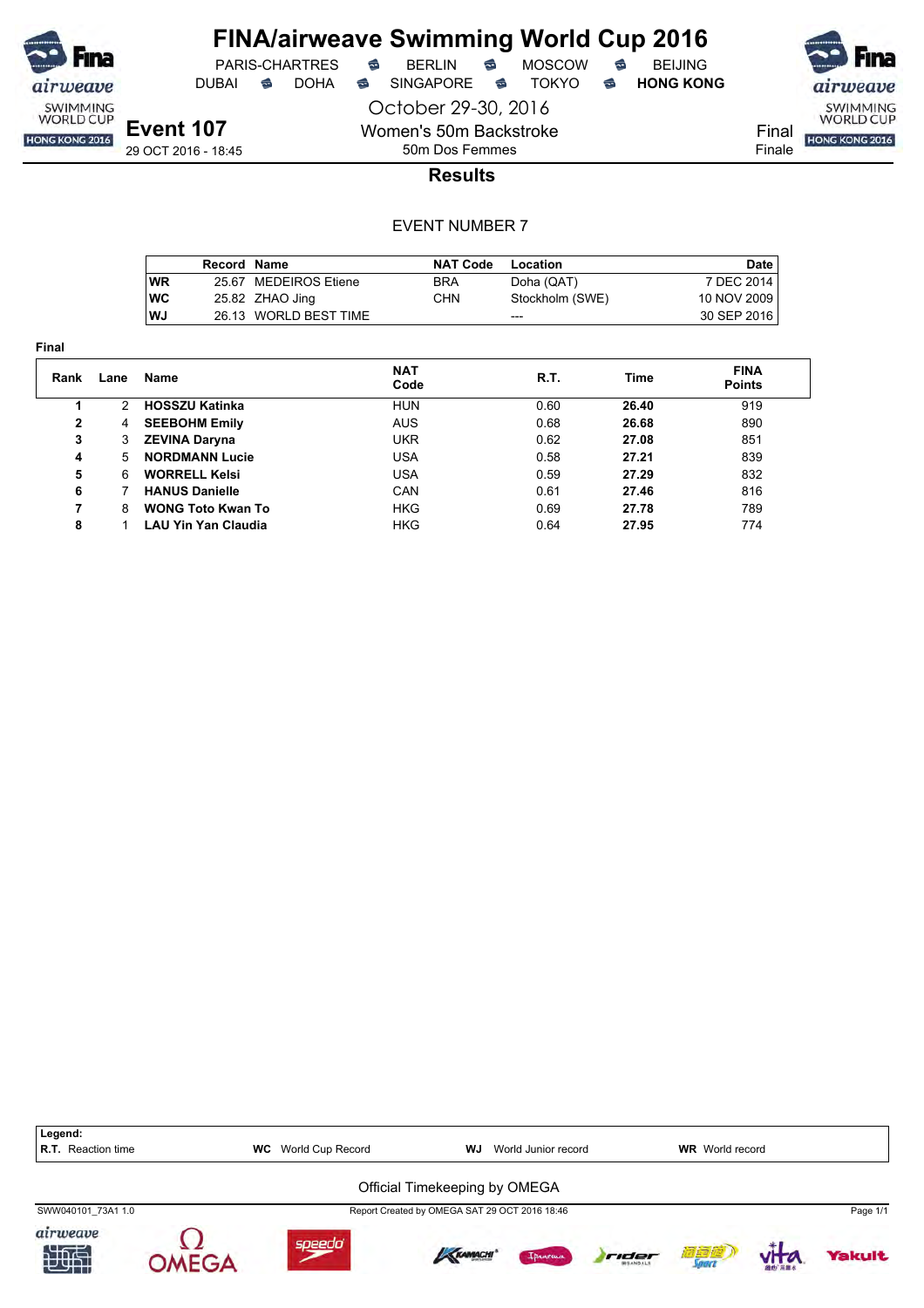

PARIS-CHARTRES DUBAI **S** DOHA S SINGAPORE S TOKYO S HONG KONG

airweave SWIMMING<br>WORLD CUP Final HONG KONG 2016

Finale

29 OCT 2016 - 18:49

200m Papillon Hommes **Results**

October 29-30, 2016

Men's 200m Butterfly

|              |              | Record<br><b>Splits</b> |                        |                              |         | Name                   |            | <b>NAT Code</b> | Location           |                      |                  | <b>Date</b>                  |
|--------------|--------------|-------------------------|------------------------|------------------------------|---------|------------------------|------------|-----------------|--------------------|----------------------|------------------|------------------------------|
|              | <b>WR</b>    | 1:48.56                 | 24.68                  | 52.96                        | 1:20.81 | LE CLOS Chad           | <b>RSA</b> |                 | Singapore (SIN)    |                      |                  | 5 NOV 2013                   |
|              | <b>WC</b>    | 1:48.56                 | 24.68                  | 52.96                        | 1:20.81 | LE CLOS Chad           | <b>RSA</b> |                 | Singapore (SIN)    | 5 NOV 2013           |                  |                              |
|              | WJ           | 1:51.30                 |                        |                              |         | <b>WORLD BEST TIME</b> |            | ---             |                    |                      |                  | 30 SEP 2016                  |
| Final        |              |                         |                        |                              |         |                        |            |                 |                    |                      |                  |                              |
| Rank         | Lane         | Name                    |                        |                              |         | <b>NAT</b><br>Code     | R.T.       | 50 <sub>m</sub> | 100m               | 150m                 | Time             | <b>FINA</b><br><b>Points</b> |
| 1            | $\mathbf{2}$ | <b>LE CLOS Chad</b>     |                        |                              |         | <b>RSA</b>             | 0.65       | $(1)$ 24.42     | $(1)$ 52.65        | $(1)$ 1:21.71        | 1:49.95          | 962                          |
|              |              |                         |                        |                              |         |                        |            |                 | 28.23              | 29.06                | 28.24            |                              |
| $\mathbf{2}$ | 6            | <b>SETO Daiya</b>       |                        |                              |         | <b>JPN</b>             | 0.62       | $(2)$ 25.24     | (2) 53.85<br>28.61 | (2) 1:22.50<br>28.65 | 1:52.38<br>29.88 | 901                          |
| 3            | 5            |                         | <b>SAKAI Masato</b>    |                              |         | <b>JPN</b>             | 0.68       | $(3)$ 25.57     | (3) 54.60          | (3) 1:24.24          | 1:54.95          | 842                          |
|              |              |                         |                        |                              |         |                        |            |                 | 29.03              | 29.64                | 30.71            |                              |
| 4            | 4            | <b>TSAI Yi-Lin</b>      |                        |                              |         | <b>TPE</b>             | 0.76       | $(5)$ 26.25     | $(4)$ 55.81        | (4) 1:26.63          | 1:57.98          | 779                          |
|              |              |                         |                        |                              |         |                        |            |                 | 29.56              | 30.82                | 31.35            |                              |
| 5            |              |                         | <b>LIANG Alex Wang</b> |                              |         | <b>USA</b>             |            | $(6)$ 26.38     | (5) 56.47          | (5) 1:27.18          | 1:58.39          | 771                          |
|              |              |                         |                        |                              |         |                        |            |                 | 30.09              | 30.71                | 31.21            |                              |
| 6            | 3            |                         |                        | <b>DEKKER Nicolaas Dane</b>  |         | CAN                    | 0.72       | $(7)$ 26.57     | (7) 57.19          | $(6)$ 1:29.05        | 2:01.37          | 715                          |
|              |              |                         |                        |                              |         |                        |            |                 | 30.62              | 31.86                | 32.32            |                              |
| 7            |              |                         |                        | <b>LAU Chun Leung Johnny</b> |         | <b>HKG</b>             | 0.73       | $(8)$ 27.27     | (8) 58.39          | $(7)$ 1:29.55        | 2:02.33          | 698                          |
|              |              |                         |                        |                              |         |                        |            |                 | 31.12              | 31.16                | 32.78            |                              |
| 8            | 8            | <b>HO Tin Long</b>      |                        |                              |         | <b>HKG</b>             | 0.56       | $(4)$ 25.83     | $(6)$ 56.93        | $(8)$ 1:30.56        | 2:05.63          | 645                          |
|              |              |                         |                        |                              |         |                        |            |                 | 31.10              | 33.63                | 35.07            |                              |

| Legend:<br><b>R.T.</b> Reaction time | WC | World Cup Record | WJ                                            | World Junior record |       | <b>WR</b> World record |        |               |
|--------------------------------------|----|------------------|-----------------------------------------------|---------------------|-------|------------------------|--------|---------------|
|                                      |    |                  | Official Timekeeping by OMEGA                 |                     |       |                        |        |               |
| SWM022101 73A1 1.0                   |    |                  | Report Created by OMEGA SAT 29 OCT 2016 18:51 |                     |       |                        |        | Page 1/1      |
| airweave                             |    | speedd           | KRAMACHI                                      | Ipanemo             | rider | 荷藏植<br>Sourr           | 初代 再出水 | <b>Yakult</b> |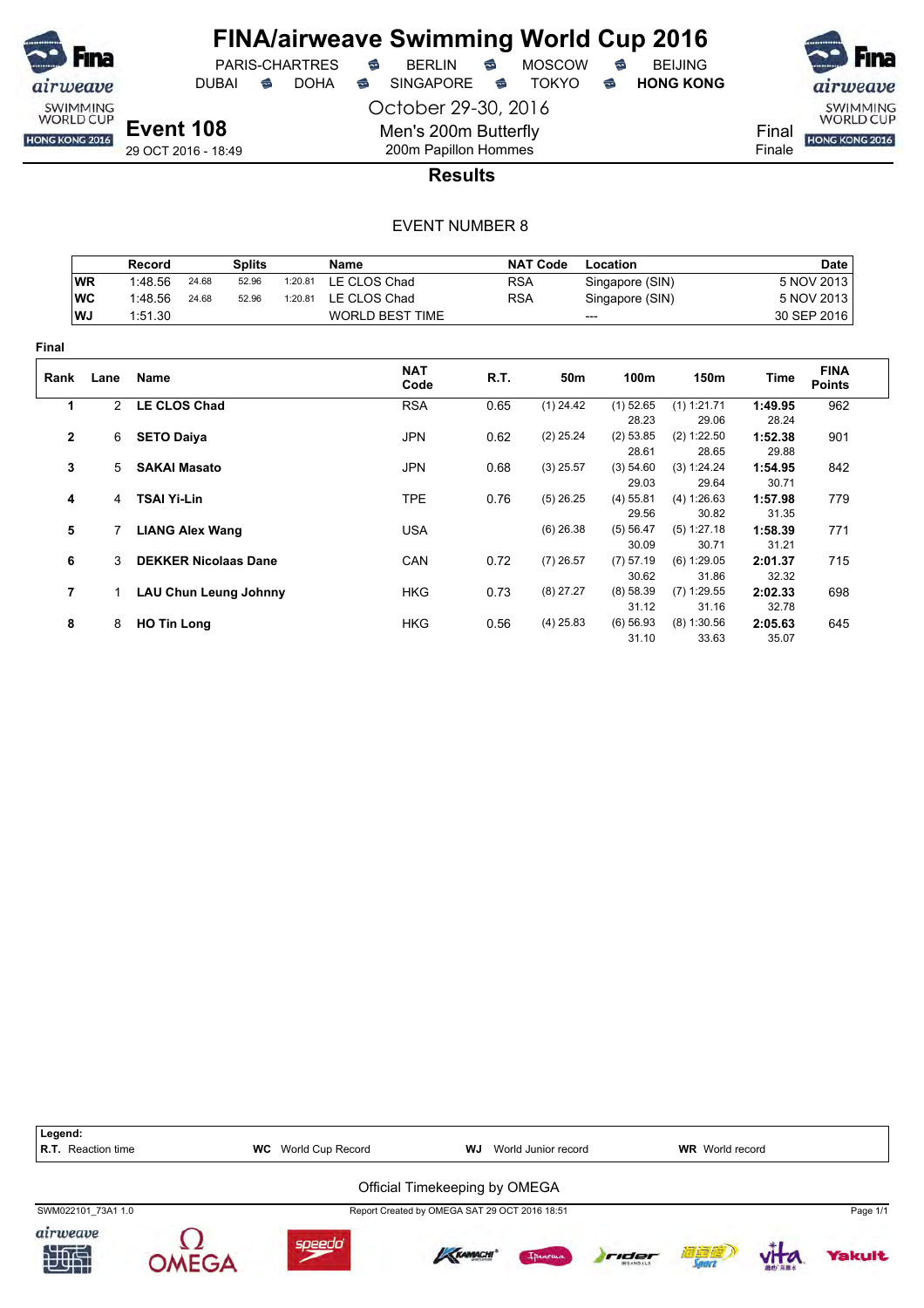

# **FINA/airweave Swimming World Cup 2016**<br>PARIS-CHARTRES **& BERLIN & MOSCOW & BEIJING** PARIS-CHARTRES

DUBAI **S** DOHA S SINGAPORE S TOKYO S HONG KONG

**Event 109**

29 OCT 2016 - 18:56

Final **HONG KONG 2016** 

airweave

SWIMMING<br>WORLD CUP

Finale

200m 4-Nages Femmes **Results**

October 29-30, 2016

Women's 200m Individual Medley

|              |               | Record                |                          | <b>Splits</b>               |         | Name                   |            | <b>NAT Code</b> | Location                      |                               |                           | <b>Date</b>                  |
|--------------|---------------|-----------------------|--------------------------|-----------------------------|---------|------------------------|------------|-----------------|-------------------------------|-------------------------------|---------------------------|------------------------------|
|              | <b>WR</b>     | 2:01.86               | 26.47                    | 56.40                       | 1:32.49 | <b>HOSSZU Katinka</b>  | <b>HUN</b> |                 | Doha (QAT)                    |                               |                           | 6 DEC 2014                   |
|              | WC            | 2:02.13               | 26.84                    | 56.85                       | 1:33.18 | HOSSZU Katinka         | <b>HUN</b> |                 | Dubai (UAE)                   |                               |                           | 31 AUG 2014                  |
|              | WJ            | 2:04.64               |                          |                             |         | <b>WORLD BEST TIME</b> |            |                 | ---                           |                               |                           | 30 SEP 2016                  |
| Final        |               |                       |                          |                             |         |                        |            |                 |                               |                               |                           |                              |
| Rank         | Lane          | Name                  |                          |                             |         | <b>NAT</b><br>Code     | R.T.       | 50m             | 100m                          | 150m                          | Time                      | <b>FINA</b><br><b>Points</b> |
| 1            | 3             | <b>HOSSZU Katinka</b> |                          |                             |         | <b>HUN</b>             | 0.64       | $(1)$ 28.03     | $(1)$ 59.76                   | (2) 1:36.00                   | 2:05.39                   | 917                          |
|              |               |                       |                          |                             |         |                        |            |                 | 31.73                         | 36.24                         | 29.39                     |                              |
| $\mathbf{2}$ | 4             | <b>EFIMOVA Yuliya</b> |                          |                             |         | <b>RUS</b>             | 0.71       | $(6)$ 28.56     | (4) 1:01.49<br>32.93          | $(1)$ 1:35.78<br>34.29        | 2:07.07<br>31.29          | 881                          |
| 3            | 6             |                       | <b>JAKABOS Zsuzsanna</b> |                             |         | <b>HUN</b>             | 0.73       | $(4)$ 28.49     | (2) 1:00.90<br>32.41          | (3) 1:37.89<br>36.99          | 2:07.86<br>29.97          | 865                          |
| 4            | 5             | <b>FORDE Brooke</b>   |                          |                             |         | <b>USA</b>             | 0.71       | $(3)$ 28.45     | (6) 1:01.88                   | (4) 1:38.79                   | 2:09.05                   | 841                          |
| 5            | $\mathcal{P}$ | <b>ZAISER Lisa</b>    |                          |                             |         | <b>AUT</b>             | 0.69       | $(5)$ 28.51     | 33.43<br>$(7)$ 1:02.57        | 36.91<br>(5) 1:39.66          | 30.26<br>2:10.86          | 807                          |
| 6            |               |                       | <b>DARCEL Sarah</b>      |                             |         | CAN                    |            | $(2)$ 28.42     | 34.06<br>(3) 1:01.21<br>32.79 | 37.09<br>(6) 1:40.71<br>39.50 | 31.20<br>2:12.69<br>31.98 | 774                          |
| 6            | 8             |                       | <b>HANUS Danielle</b>    |                             |         | CAN                    | 0.56       | $(7)$ 29.32     | (5) 1:01.77<br>32.45          | (7) 1:41.43<br>39.66          | 2:12.69<br>31.26          | 774                          |
| 8            |               |                       |                          | <b>BARTEL Zoe Elizabeth</b> |         | <b>USA</b>             | 0.71       | $(8)$ 29.98     | (8) 1:04.70<br>34.72          | $(8)$ 1:42.98<br>38.28        | 2:14.67<br>31.69          | 740                          |

| Legend:<br>R.T. Reaction time | World Cup Record<br><b>WC</b> | WJ                                            | World Junior record |       | <b>WR</b> World record |               |          |
|-------------------------------|-------------------------------|-----------------------------------------------|---------------------|-------|------------------------|---------------|----------|
|                               |                               | Official Timekeeping by OMEGA                 |                     |       |                        |               |          |
| SWW052101 73A1 1.0            |                               | Report Created by OMEGA SAT 29 OCT 2016 18:57 |                     |       |                        |               | Page 1/1 |
| airweave<br>加快                | soeed                         | KRAMACHI                                      | Innema              | rider | 滴滴瘾                    | <b>相位 高葉水</b> | Yakult   |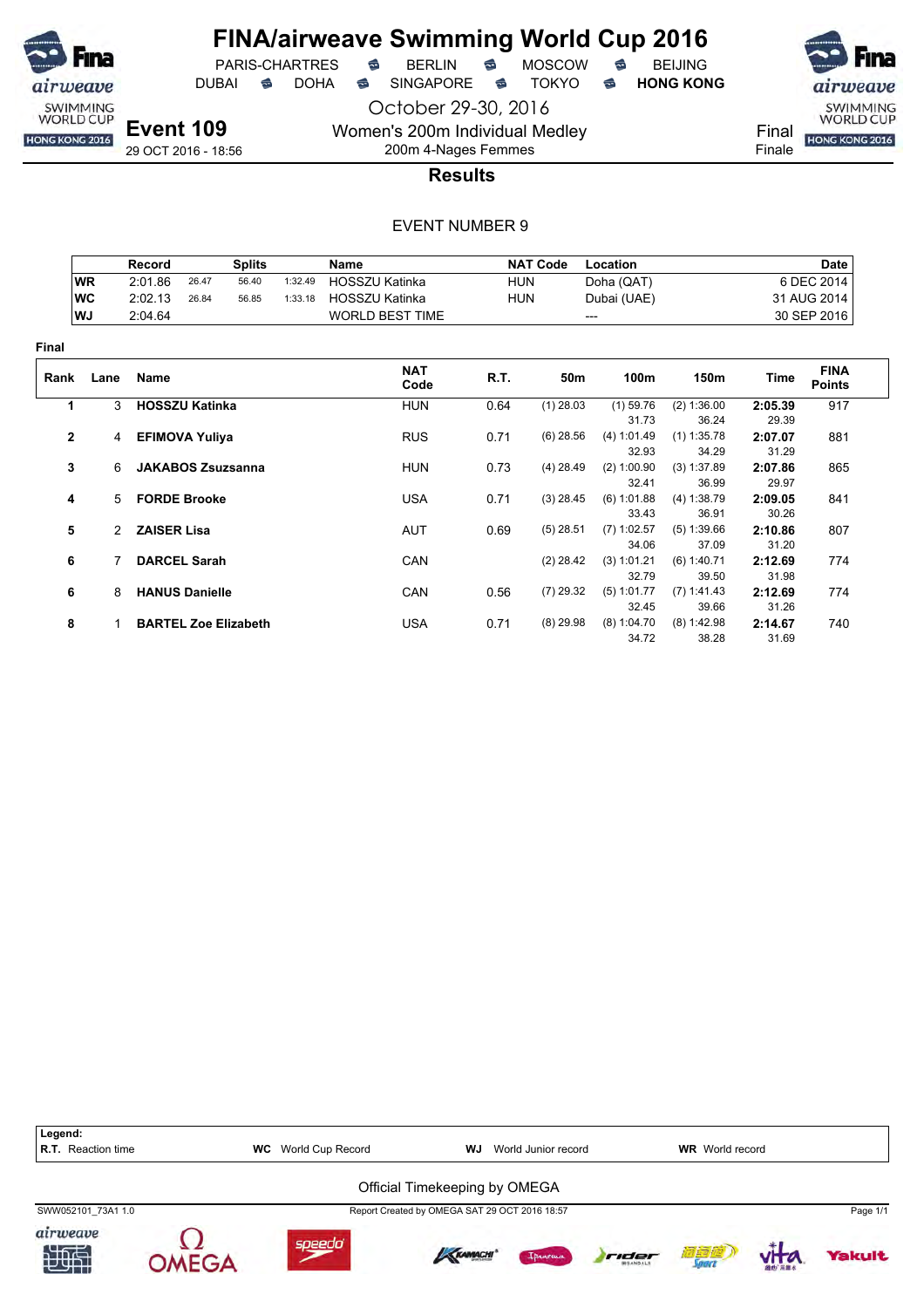

DUBAI **S** DOHA S SINGAPORE S TOKYO S HONG KONG

October 29-30, 2016 Men's 400m Freestyle 400m Nage Libre Hommes

PARIS-CHARTRES **B** BERLIN **B** MOSCOW **B** BEIJING

SWIMMING<br>WORLD CUP HONG KONG 2016

Final Finale

29 OCT 2016 - 19:10

#### **Results**

|           | Record  |       | Splits  |         | Name                   | <b>NAT Code</b> | Location     | <b>Date</b> |
|-----------|---------|-------|---------|---------|------------------------|-----------------|--------------|-------------|
| WR        | 3:32.25 | 50.80 | 1:44.73 | 2:38.85 | <b>AGNEL Yannick</b>   | FRA             | Angers (FRA) | 15 NOV 2012 |
| <b>WC</b> | 3:32.77 | 52.62 | 1:46.68 | 2:40.65 | BIEDERMANN Paul        | GER             | Berlin (GER) | 14 NOV 2009 |
| WJ        | 3:39.48 |       |         |         | <b>WORLD BEST TIME</b> |                 | $---$        | 30 SEP 2016 |

| Rank<br>Lane  |    | Name                          |                           |                           | <b>NAT</b><br>Code        |                              | R.T.                      | Time    | <b>FINA</b><br><b>Points</b> |
|---------------|----|-------------------------------|---------------------------|---------------------------|---------------------------|------------------------------|---------------------------|---------|------------------------------|
|               | 4  | <b>ROMANCHUK Mykhailo</b>     |                           |                           | <b>UKR</b>                |                              | 0.75                      | 3:40.18 | 895                          |
| 50m (4) 26.18 |    | 100m (2) 53.77<br>27.59       | 150m (2) 1:21.41<br>27.64 | 200m (2) 1:49.25<br>27.84 | 250m (2) 2:17.22<br>27.97 | 300m (=1) 2:45.30<br>28.08   | 350m (1) 3:13.41<br>28.11 | 26.77   |                              |
| 2             | 5. | <b>BERNEK Peter</b>           |                           |                           | <b>HUN</b>                |                              | 0.74                      | 3:40.45 | 892                          |
| 50m (1) 25.68 |    | 100m (1) 52.93<br>27.25       | 150m (1) 1:20.80<br>27.87 | 200m (1) 1:49.10<br>28.30 | 250m (1) 2:17.00<br>27.90 | $300m$ (=1) 2:45.30<br>28.30 | 350m (2) 3:13.58<br>28.28 | 26.87   |                              |
| 3             | 3  | <b>GUY James</b>              |                           |                           | <b>GBR</b>                |                              | 0.65                      | 3:42.89 | 863                          |
| 50m (2) 25.76 |    | 100m (3) 53.88<br>28.12       | 150m (3) 1:22.00<br>28.12 | 200m (3) 1:50.27<br>28.27 | 250m (3) 2:18.67<br>28.40 | 300m (3) 2:47.13<br>28.46    | 350m (3) 3:15.31<br>28.18 | 27.58   |                              |
| 4             | 6  | <b>ZELLMANN Poul</b>          |                           |                           | <b>GER</b>                |                              | 0.74                      | 3:45.30 | 836                          |
| 50m (3) 25.98 |    | 100m (4) 53.97<br>27.99       | 150m (4) 1:22.27<br>28.30 | 200m (4) 1:50.63<br>28.36 | 250m (4) 2:19.15<br>28.52 | 300m (4) 2:47.88<br>28.73    | 350m (4) 3:16.85<br>28.97 | 28.45   |                              |
| 5             |    | <b>ABRUZZO Andrew Joseph</b>  |                           |                           | USA                       |                              | 0.79                      | 3:49.79 | 788                          |
| 50m (6) 26.48 |    | 100m (5) 54.87<br>28.39       | 150m (6) 1:24.02<br>29.15 | 200m (6) 1:53.49<br>29.47 | 250m (6) 2:22.38<br>28.89 | 300m (5) 2:51.71<br>29.33    | 350m (5) 3:20.92<br>29.21 | 28.87   |                              |
| 6             |    | <b>BAGSHAW Jeremy</b>         |                           |                           | CAN                       |                              |                           | 3:50.24 | 783                          |
| 50m (5) 26.37 |    | 100m (6) 54.91<br>28.54       | 150m (5) 1:23.89<br>28.98 | 200m (5) 1:52.89<br>29.00 | 250m (5) 2:22.18<br>29.29 | 300m (6) 2:51.76<br>29.58    | 350m (6) 3:21.65<br>29.89 | 28.59   |                              |
|               | 8  | <b>BEACH Clark Gregory</b>    |                           |                           | <b>USA</b>                |                              | 0.64                      | 3:52.18 | 763                          |
| 50m (7) 26.59 |    | 100m (8) 55.83<br>29.24       | 150m (8) 1:25.35<br>29.52 | 200m (8) 1:55.12<br>29.77 | 250m (8) 2:24.74<br>29.62 | 300m (7) 2:54.41<br>29.67    | 350m (7) 3:23.84<br>29.43 | 28.34   |                              |
| 8             |    | <b>LIAO Xian Hao Jonathan</b> |                           |                           | <b>HKG</b>                |                              | 0.61                      | 3:55.46 | 732                          |
| 50m (8) 26.60 |    | 100m (7) 55.50<br>28.90       | 150m (7) 1:24.91<br>29.41 | 200m (7) 1:54.95<br>30.04 | 250m (7) 2:24.19<br>29.24 | 300m (8) 2:54.48<br>30.29    | 350m (8) 3:24.97<br>30.49 | 30.49   |                              |

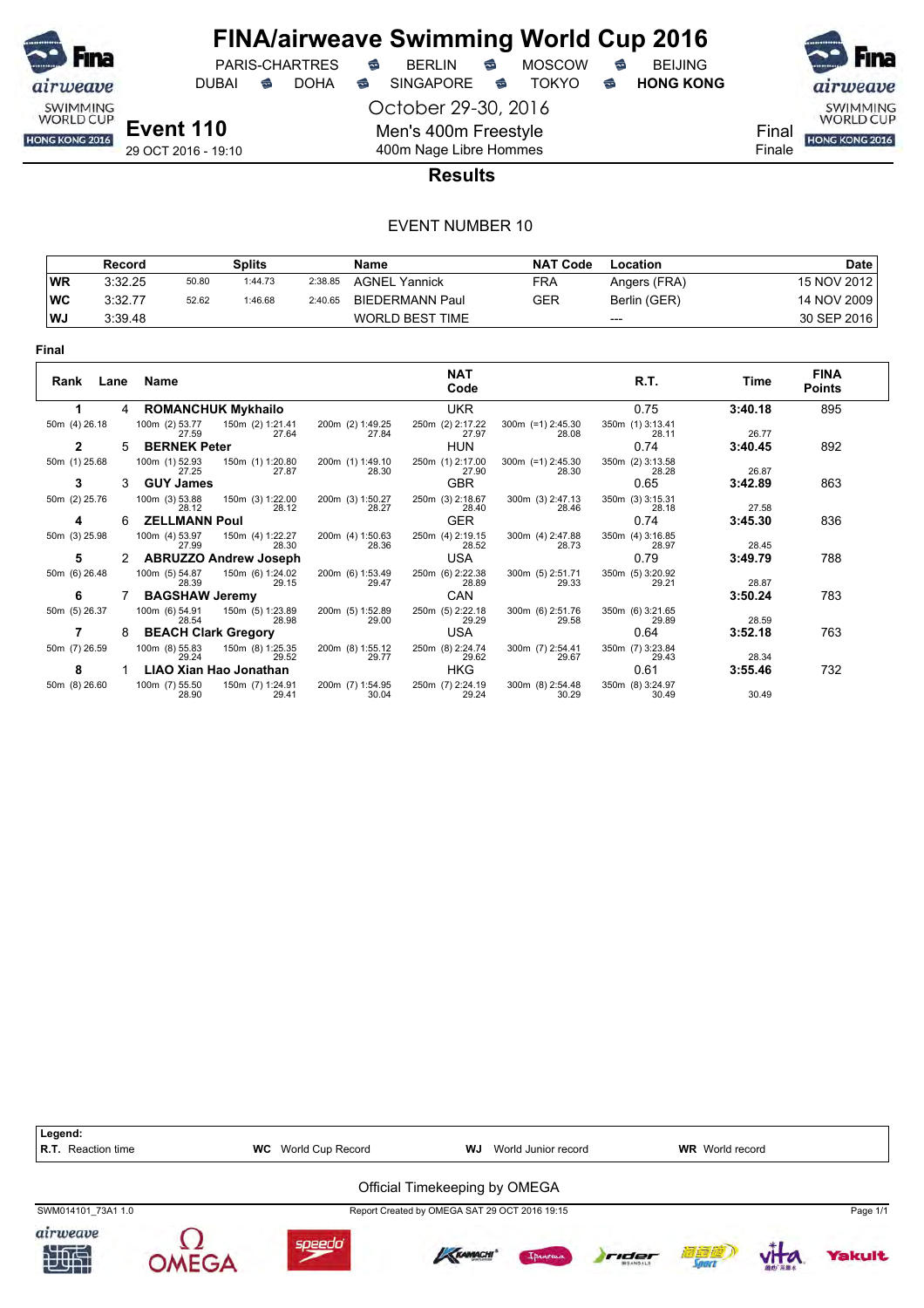

DUBAI **S** DOHA S SINGAPORE S TOKYO S HONG KONG

PARIS-CHARTRES **B** BERLIN **B** MOSCOW **B** BEIJING

October 29-30, 2016



**Event 111** 29 OCT 2016 - 19:18

50m Nage Libre Femmes **Results**

Women's 50m Freestyle

|            | <b>Record Name</b> |                           | <b>NAT Code</b> | Location           | Date I      |
|------------|--------------------|---------------------------|-----------------|--------------------|-------------|
| <b>WR</b>  |                    | 23.24 KROMOWIDJOJO Ranomi | NED.            | Eindhoven (NED)    | 7 AUG 2013  |
| l=WR       |                    | 23.24 KROMOWIDJOJO Ranomi | <b>NED</b>      | Indianapolis (USA) | 12 DEC 2015 |
| <b>IWC</b> |                    | 23.24 KROMOWIDJOJO Ranomi | <b>NED</b>      | Eindhoven (NED)    | 7 AUG 2013  |
| WJ         |                    | 24.00 ZHU Menghui         | <b>CHN</b>      | Beijing (CHN)      | 30 SEP 2016 |

| Final        |      |                            |                    |      |       |                              |
|--------------|------|----------------------------|--------------------|------|-------|------------------------------|
| Rank         | Lane | Name                       | <b>NAT</b><br>Code | R.T. | Time  | <b>FINA</b><br><b>Points</b> |
|              | 3    | <b>OTTESEN Jeanette</b>    | <b>DEN</b>         | 0.65 | 23.95 | 913                          |
| $\mathbf{2}$ | 4    | <b>WILLIAMS Michelle</b>   | <b>CAN</b>         | 0.71 | 24.38 | 866                          |
| 3            | 6    | <b>SEEBOHM Emily</b>       | <b>AUS</b>         | 0.70 | 24.54 | 849                          |
| 4            | 5    | <b>WORRELL Kelsi</b>       | USA                | 0.65 | 24.58 | 845                          |
| 5            | 2    | <b>GOEDERS Anya</b>        | USA                | 0.71 | 24.70 | 832                          |
| 6            |      | <b>USTINOVA Daria S</b>    | <b>RUS</b>         |      | 24.85 | 817                          |
| 7            | 8    | <b>LIN Xintong</b>         | <b>CHN</b>         | 0.75 | 24.86 | 816                          |
| 8            |      | <b>SEPPALA Hanna-Maria</b> | <b>FIN</b>         | 0.68 | 25.20 | 784                          |

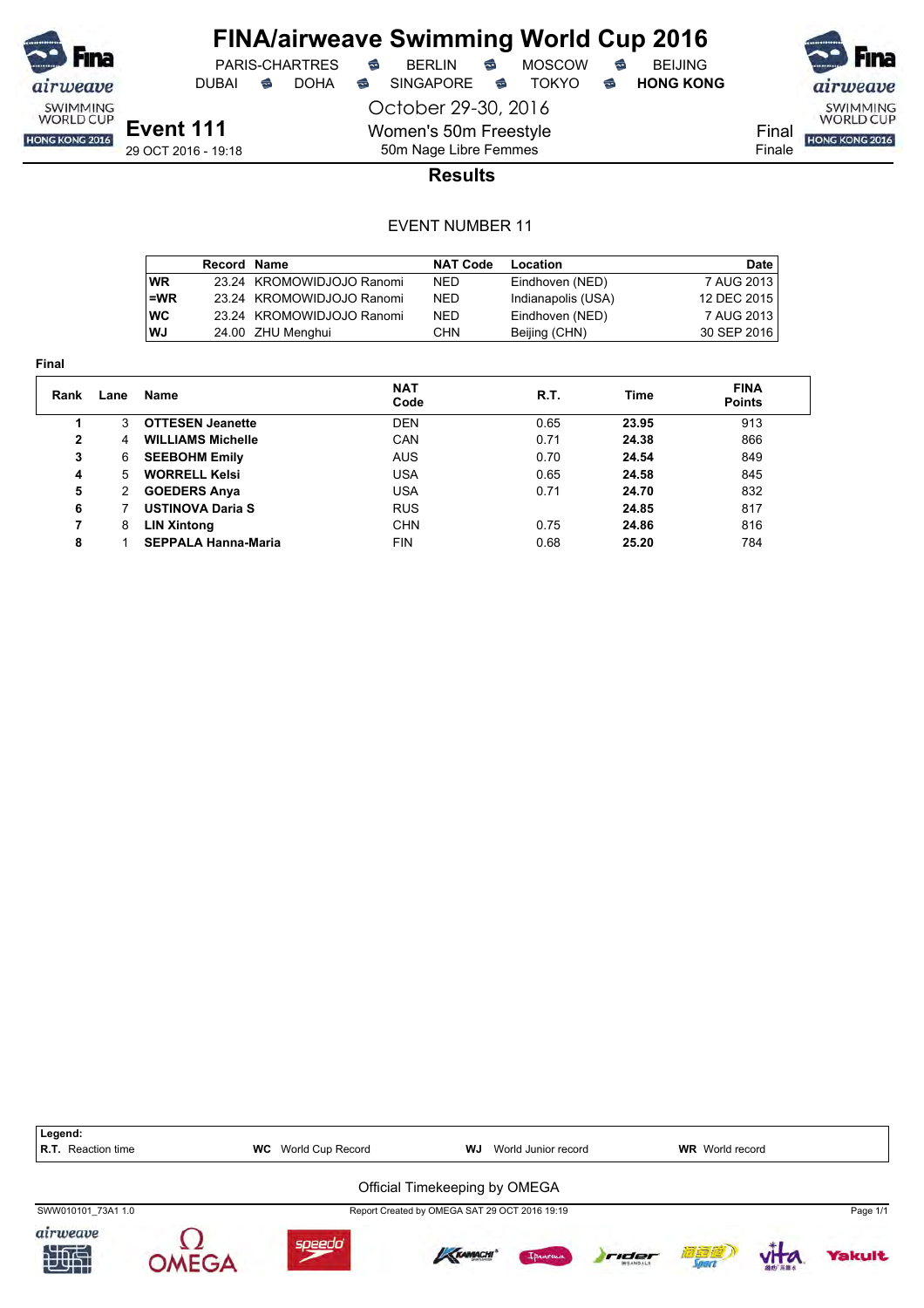

DUBAI **S** DOHA SINGAPORE S TOKYO S HONG KONG

October 29-30, 2016

SWIMMING<br>WORLD CUP Final

HONG KONG 2016 Finale

29 OCT 2016 - 19:23

200m Brasse Hommes **Results**

Men's 200m Breaststroke

|              |               | Record               |                        | <b>Splits</b>                |         | <b>Name</b>            |            | <b>NAT Code</b> | Location             |                      |                  | <b>Date</b>                  |
|--------------|---------------|----------------------|------------------------|------------------------------|---------|------------------------|------------|-----------------|----------------------|----------------------|------------------|------------------------------|
|              | <b>WR</b>     | 2:00.48              | 27.75                  | 58.75                        | 1:29.64 | <b>GYURTA Daniel</b>   | <b>HUN</b> |                 | Dubai (UAE)          |                      |                  | 31 AUG 2014                  |
|              | <b>WC</b>     | 2:00.48              | 27.75                  | 58.75                        | 1:29.64 | <b>GYURTA Daniel</b>   | <b>HUN</b> |                 | Dubai (UAE)          |                      |                  | 31 AUG 2014                  |
|              | WJ            | 2:03.23              |                        |                              |         | <b>WORLD BEST TIME</b> |            | ---             |                      |                      |                  | 30 SEP 2016                  |
| Final        |               |                      |                        |                              |         |                        |            |                 |                      |                      |                  |                              |
| Rank         | Lane          | Name                 |                        |                              |         | <b>NAT</b><br>Code     | R.T.       | 50m             | 100m                 | 150m                 | Time             | <b>FINA</b><br><b>Points</b> |
| 1            | 4             | <b>KOCH Marco</b>    |                        |                              |         | <b>GER</b>             | 0.74       | $(2)$ 28.10     | $(1)$ 59.19          | $(1)$ 1:30.54        | 2:02.31          | 955                          |
|              |               |                      |                        |                              |         |                        |            |                 | 31.09                | 31.35                | 31.77            |                              |
| $\mathbf{2}$ |               |                      | <b>WATANABE Ippei</b>  |                              |         | <b>JPN</b>             |            | $(1)$ 28.05     | $(2)$ 59.40<br>31.35 | (2) 1:31.91<br>32.51 | 2:04.41<br>32.50 | 908                          |
| 3            | 5.            | <b>PRENOT Josh</b>   |                        |                              |         | <b>USA</b>             | 0.77       | $(4)$ 28.96     | (3) 1:00.85          | (3) 1:33.19          | 2:05.45          | 885                          |
|              |               |                      |                        |                              |         |                        |            |                 | 31.89                | 32.34                | 32.26            |                              |
| 4            | 6             |                      | <b>KOSEKI Yasuhiro</b> |                              |         | <b>JPN</b>             | 0.67       | $(3)$ 28.67     | (4) 1:01.23          | (4) 1:33.90          | 2:06.33          | 867                          |
|              |               |                      |                        |                              |         |                        |            |                 | 32.56                | 32.67                | 32.43            |                              |
| 5            | 1.            | <b>HEINTZ Philip</b> |                        |                              |         | <b>GER</b>             | 0.70       | $(6)$ 29.18     | (6) 1:01.82          | (6) 1:34.55          | 2:07.41          | 845                          |
|              |               |                      |                        |                              |         |                        |            |                 | 32.64                | 32.73                | 32.86            |                              |
| 6            | 3             |                      | <b>JOHNSON B J</b>     |                              |         | <b>USA</b>             | 0.69       | $(5)$ 29.03     | (5) 1:01.45          | (5) 1:34.26          | 2:07.57          | 842                          |
|              |               |                      |                        |                              |         |                        |            |                 | 32.42                | 32.81                | 33.31            |                              |
| 7            | $\mathcal{P}$ |                      |                        | AZAD ALBARAZI Azad Al Barazi |         | <b>SYR</b>             | 0.70       | $(7)$ 29.44     | $(7)$ 1:02.04        | (7) 1:36.52          | 2:13.55          | 734                          |
|              |               |                      |                        |                              |         |                        |            |                 | 32.60                | 34.48                | 37.03            |                              |
| 8            | 8             |                      | YANG Hin Ho Boris      |                              |         | <b>HKG</b>             | 0.69       | $(8)$ 30.62     | $(8)$ 1:05.00        | $(8)$ 1:41.09        | 2:16.94          | 681                          |
|              |               |                      |                        |                              |         |                        |            |                 | 34.38                | 36.09                | 35.85            |                              |

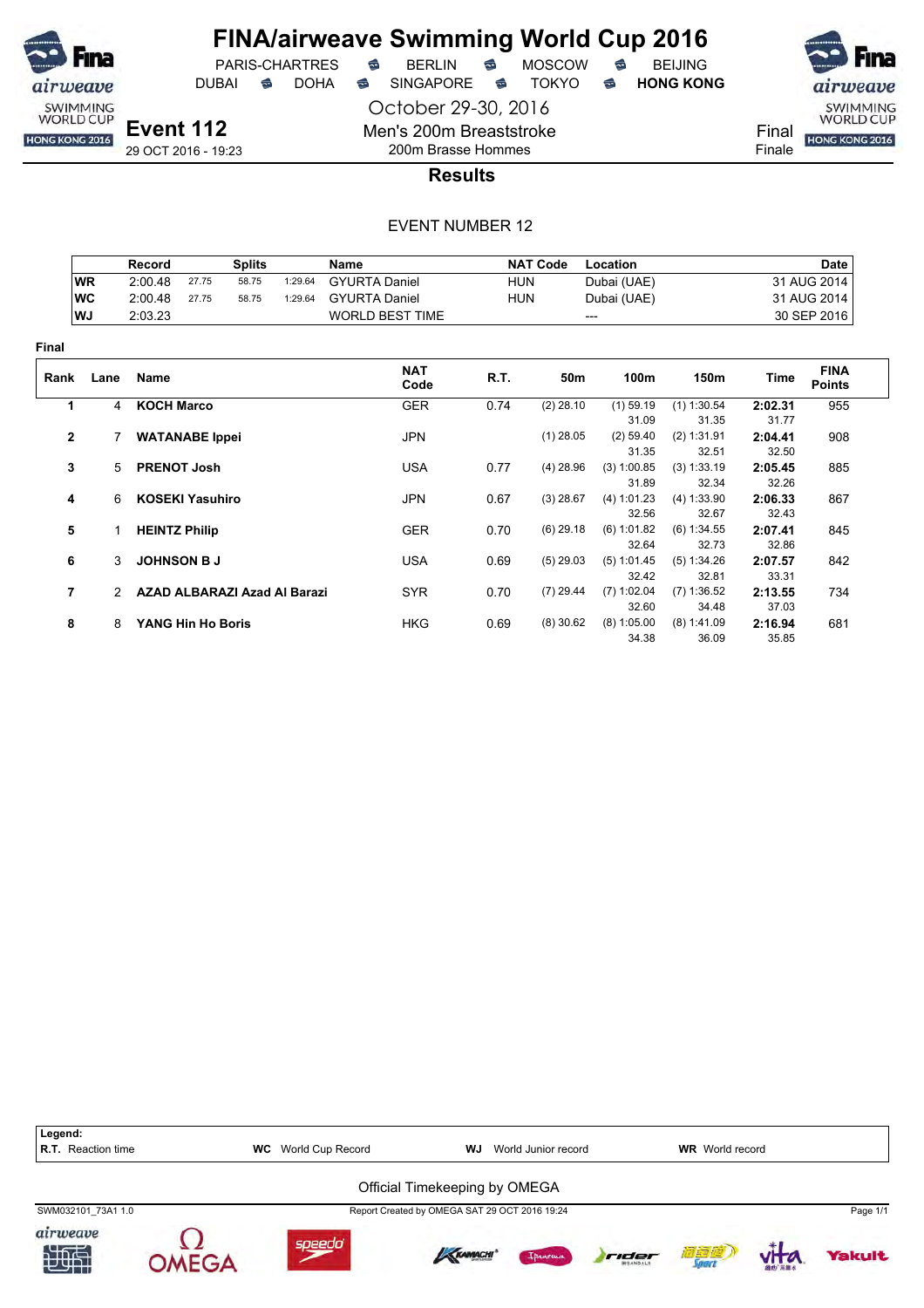

**Final**

# **FINA/airweave Swimming World Cup 2016**

PARIS-CHARTRES **B** BERLIN **B** MOSCOW **B** BEIJING DUBAI **S** DOHA S SINGAPORE S TOKYO S HONG KONG

October 29-30, 2016



Men's 100m Individual Medley 100m 4-Nages Hommes



**Results**

|                |                | Record                    | <b>Split</b> | Name                   | <b>NAT Code</b> | Location     |                | <b>Date</b>                  |
|----------------|----------------|---------------------------|--------------|------------------------|-----------------|--------------|----------------|------------------------------|
|                | <b>WR</b>      | 50.30                     | 22.77        | MOROZOV Vladimir       | <b>RUS</b>      | Berlin (GER) |                | 30 AUG 2016                  |
|                | <b>WC</b>      | 50.30                     | 22.77        | MOROZOV Vladimir       | <b>RUS</b>      | Berlin (GER) |                | 30 AUG 2016                  |
|                | WJ             | 51.93                     |              | <b>WORLD BEST TIME</b> |                 | ---          |                | 30 SEP 2016                  |
| ıal            |                |                           |              |                        |                 |              |                |                              |
| Rank           | Lane           | <b>Name</b>               |              | <b>NAT</b><br>Code     | R.T.            | 50m          | Time           | <b>FINA</b><br><b>Points</b> |
| 1              | 5              | <b>MOROZOV Vladimir</b>   |              | <b>RUS</b>             | 0.64            | $(1)$ 22.91  | 50.33<br>27.42 | 1019                         |
| 2              | $\overline{2}$ | <b>SETO Daiya</b>         |              | <b>JPN</b>             | 0.62            | $(4)$ 24.71  | 52.97<br>28.26 | 874                          |
| 3              | 3              | <b>SANKOVICH Pavel</b>    |              | <b>BLR</b>             | 0.68            | $(3)$ 24.24  | 53.29<br>29.05 | 859                          |
| 4              | 6              | <b>LARKIN Mitchell</b>    |              | <b>AUS</b>             | 0.69            | $(5)$ 24.74  | 53.33<br>28.59 | 857                          |
| 5              | 4              | <b>ANDREW Michael</b>     |              | <b>USA</b>             | 0.70            | $(2)$ 24.22  | 53.52<br>29.30 | 848                          |
| 6              | 1              | <b>PINZON GARCIA Omar</b> |              | COL                    | 0.64            | $(6)$ 24.79  | 54.94<br>30.15 | 784                          |
| $\overline{7}$ | 7              | <b>STEFFAN Sebastian</b>  |              | AUT                    |                 | $(8)$ 25.76  | 55.48<br>29.72 | 761                          |
| 8              | 8              | <b>MAK Ho Lun Raymond</b> |              | <b>HKG</b>             | 0.63            | $(7)$ 25.15  | 55.56<br>30.41 | 758                          |

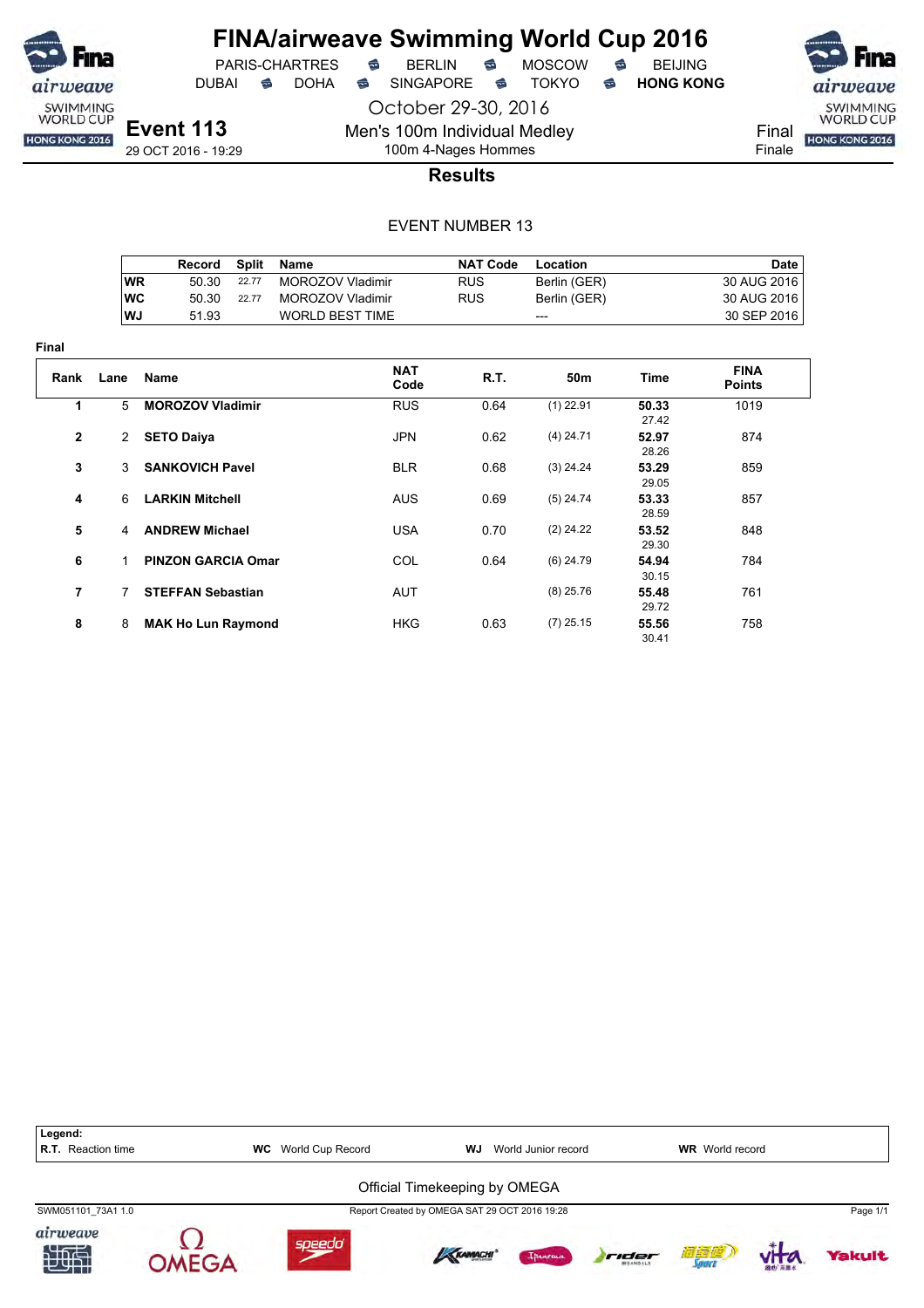

PARIS-CHARTRES DUBAI **S** DOHA S SINGAPORE S TOKYO S HONG KONG

October 29-30, 2016 Women's 200m Backstroke

200m Dos Femmes



Finale

**Results**

|                |             | Record          |                        | <b>Splits</b>                |         | Name                   |      | <b>NAT Code</b>                    | Location             |                      |                  | <b>Date</b>                  |
|----------------|-------------|-----------------|------------------------|------------------------------|---------|------------------------|------|------------------------------------|----------------------|----------------------|------------------|------------------------------|
|                | <b>WR</b>   | 1:59.23         | 28.17                  | 58.36                        | 1:28.77 | HOSSZU Katinka         |      | <b>HUN</b>                         | Doha (QAT)           |                      |                  | 5 DEC 2014                   |
|                | WC          | 1:59.35         | 28.93                  | 59.62                        | 1:29.43 | ZEVINA Daryna          |      | <b>UKR</b><br>Paris-Chartres (FRA) |                      |                      | 26 AUG 2016      |                              |
|                | WJ          | 2:00.03         |                        |                              |         | <b>WORLD BEST TIME</b> |      | ---                                |                      |                      |                  | 30 SEP 2016                  |
| Final          |             |                 |                        |                              |         |                        |      |                                    |                      |                      |                  |                              |
| Rank           | Lane        | Name            |                        |                              |         | <b>NAT</b><br>Code     | R.T. | 50m                                | 100m                 | 150m                 | Time             | <b>FINA</b><br><b>Points</b> |
| 1              | 3           |                 | <b>HOSSZU Katinka</b>  |                              |         | <b>HUN</b>             | 0.63 | $(1)$ 29.29                        | $(1)$ 1:00.33        | $(1)$ 1:31.62        | 2:02.28          | 927                          |
|                |             |                 |                        |                              |         |                        |      |                                    | 31.04                | 31.29                | 30.66            |                              |
| $\mathbf{2}$   | 2           |                 | <b>SEEBOHM Emily</b>   |                              |         | <b>AUS</b>             | 0.73 | $(2)$ 29.39                        | (4) 1:01.19<br>31.80 | (2) 1:32.75<br>31.56 | 2:02.91<br>30.16 | 912                          |
| 3              | $5^{\circ}$ |                 | <b>ZEVINA Daryna</b>   |                              |         | <b>UKR</b>             | 0.61 | $(3)$ 29.57                        | (3) 1:01.10          | (3) 1:32.79          | 2:03.87          | 891                          |
|                |             |                 |                        |                              |         |                        |      |                                    | 31.53                | 31.69                | 31.08            |                              |
| 4              |             |                 | <b>MERRELL Eva</b>     |                              |         | <b>USA</b>             | 0.69 | $(4)$ 29.60                        | (5) 1:01.47          | $(5)$ 1:33.91        | 2:05.93          | 848                          |
|                |             |                 |                        |                              |         |                        |      |                                    | 31.87                | 32.44                | 32.02            |                              |
| 5              | 1           |                 | <b>CALDWELL Hilary</b> |                              |         | CAN                    | 0.66 | $(8)$ 30.33                        | (6) 1:02.06          | (6) 1:34.29          | 2:06.43          | 838                          |
|                |             |                 |                        |                              |         |                        |      |                                    | 31.73                | 32.23                | 32.14            |                              |
| 6              | 4           |                 |                        | <b>SMITH Regan Elisabeth</b> |         | <b>USA</b>             | 0.62 | $(=5)$ 29.79                       | (2) 1:01.06          | (4) 1:33.46          | 2:06.46          | 838                          |
|                |             |                 |                        |                              |         |                        |      |                                    | 31.27                | 32.40                | 33.00            |                              |
| $\overline{7}$ | 8           | <b>WU Yixin</b> |                        |                              |         | <b>CHN</b>             | 0.65 | $(=5)$ 29.79                       | (8) 1:02.49          | $(8)$ 1:35.56        | 2:08.30          | 802                          |
|                |             |                 |                        |                              |         |                        |      |                                    | 32.70                | 33.07                | 32.74            |                              |
| 8              | 6           |                 | <b>NORDMANN Lucie</b>  |                              |         | <b>USA</b>             | 0.59 | $(7)$ 29.81                        | $(7)$ 1:02.29        | $(7)$ 1:35.50        | 2:08.51          | 798                          |
|                |             |                 |                        |                              |         |                        |      |                                    | 32.48                | 33.21                | 33.01            |                              |

| Legend:<br><b>R.T.</b> Reaction time | World Cup Record<br>WJ<br><b>WC</b><br><b>WR</b> World record<br>World Junior record |                                               |        |                          |                     |               |          |
|--------------------------------------|--------------------------------------------------------------------------------------|-----------------------------------------------|--------|--------------------------|---------------------|---------------|----------|
|                                      |                                                                                      | Official Timekeeping by OMEGA                 |        |                          |                     |               |          |
| SWW042101 73A1 1.0                   |                                                                                      | Report Created by OMEGA SAT 29 OCT 2016 19:43 |        |                          |                     |               | Page 1/1 |
| airweave<br>加快                       | soeed                                                                                | KRAMACHI'                                     | Innema | rider<br><b>WEANDALE</b> | 词复胞<br><b>JOUTT</b> | <b>相位 高葉水</b> | Yakult   |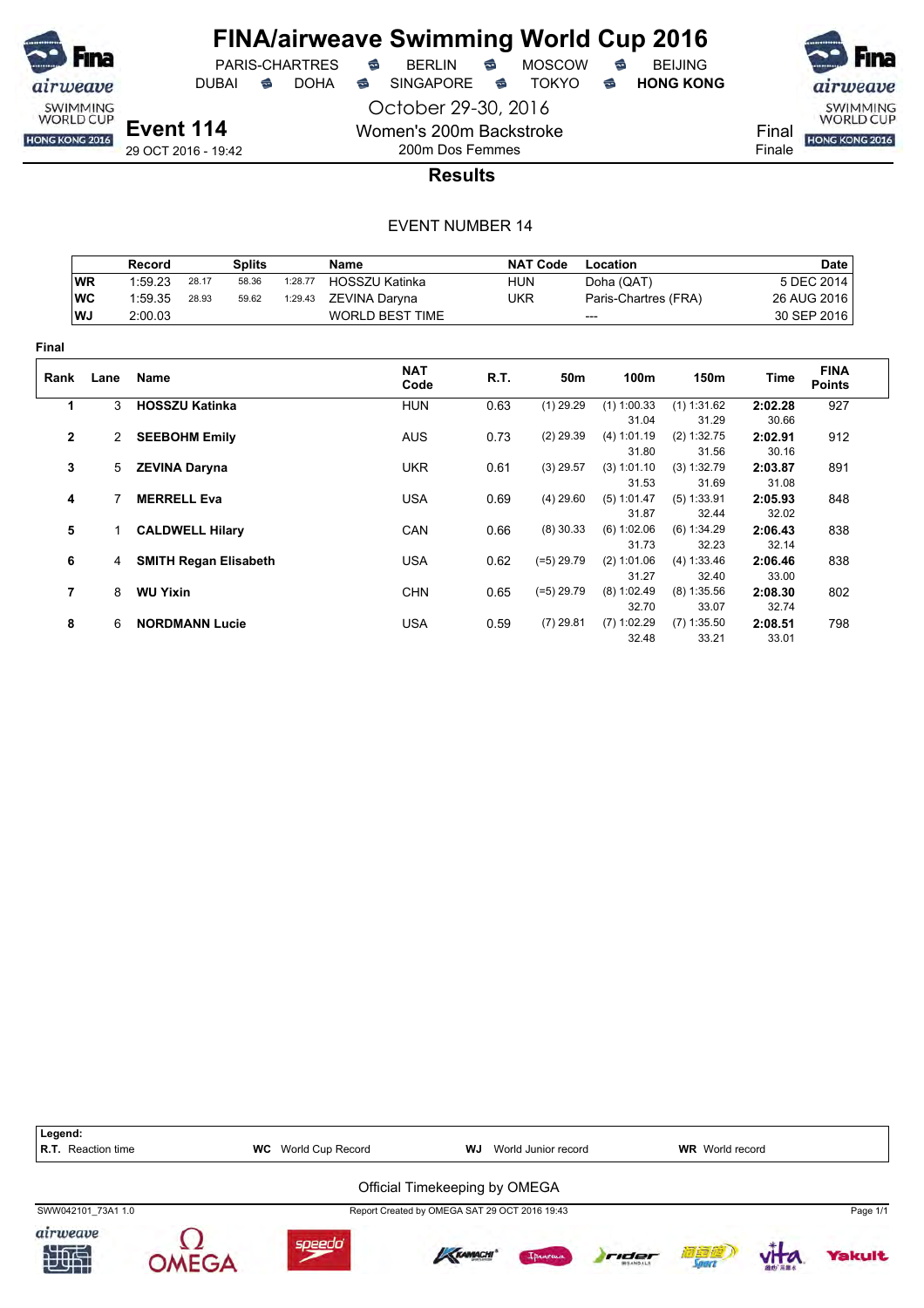

**Final**

## **FINA/airweave Swimming World Cup 2016** PARIS-CHARTRES **B** BERLIN **B** MOSCOW **B** BEIJING

DUBAI **S** DOHA S SINGAPORE S TOKYO S HONG KONG

SWIMMING<br>WORLD CUP HONG KONG 2016

Final Finale

**Event 115** 29 OCT 2016 - 19:49 October 29-30, 2016 Men's 50m Butterfly 50m Papillon Hommes

**Results**

|            | Record Name |                       | <b>NAT Code</b> | Location     | Date        |
|------------|-------------|-----------------------|-----------------|--------------|-------------|
| <b>WR</b>  |             | 21.80 DEIBLER Steffen | GER             | Berlin (GER) | 14 NOV 2009 |
| <b>IWC</b> |             | 21.80 DEIBLER Steffen | GER             | Berlin (GER) | 14 NOV 2009 |
| WJ         |             | 22.43 WORLD BEST TIME |                 | ---          | 30 SEP 2016 |

| Rank | Lane          | <b>Name</b>                | <b>NAT</b><br>Code | R.T. | Time  | <b>FINA</b><br><b>Points</b> |
|------|---------------|----------------------------|--------------------|------|-------|------------------------------|
|      | $\mathcal{P}$ | LE CLOS Chad               | <b>RSA</b>         | 0.60 | 22.31 | 932                          |
| 2    | 3             | <b>SCHOEMAN Roland</b>     | <b>RSA</b>         | 0.64 | 22.79 | 875                          |
| 3    | 6             | <b>PROUD Benjamin</b>      | <b>GBR</b>         | 0.62 | 22.98 | 853                          |
| 4    | 4             | <b>TO Kenneth King Him</b> | <b>CLB</b>         | 0.62 | 23.15 | 835                          |
| 5    | 5             | <b>WANG Peng</b>           | <b>CHN</b>         | 0.72 | 23.21 | 828                          |
| 6    |               | <b>SHIOURA Shinri</b>      | <b>JPN</b>         | 0.65 | 23.22 | 827                          |
| 7    |               | <b>SANKOVICH Pavel</b>     | <b>BLR</b>         |      | 23.45 | 803                          |
| 8    | 8             | <b>ANDREW Michael</b>      | <b>USA</b>         | 0.70 | 23.85 | 763                          |

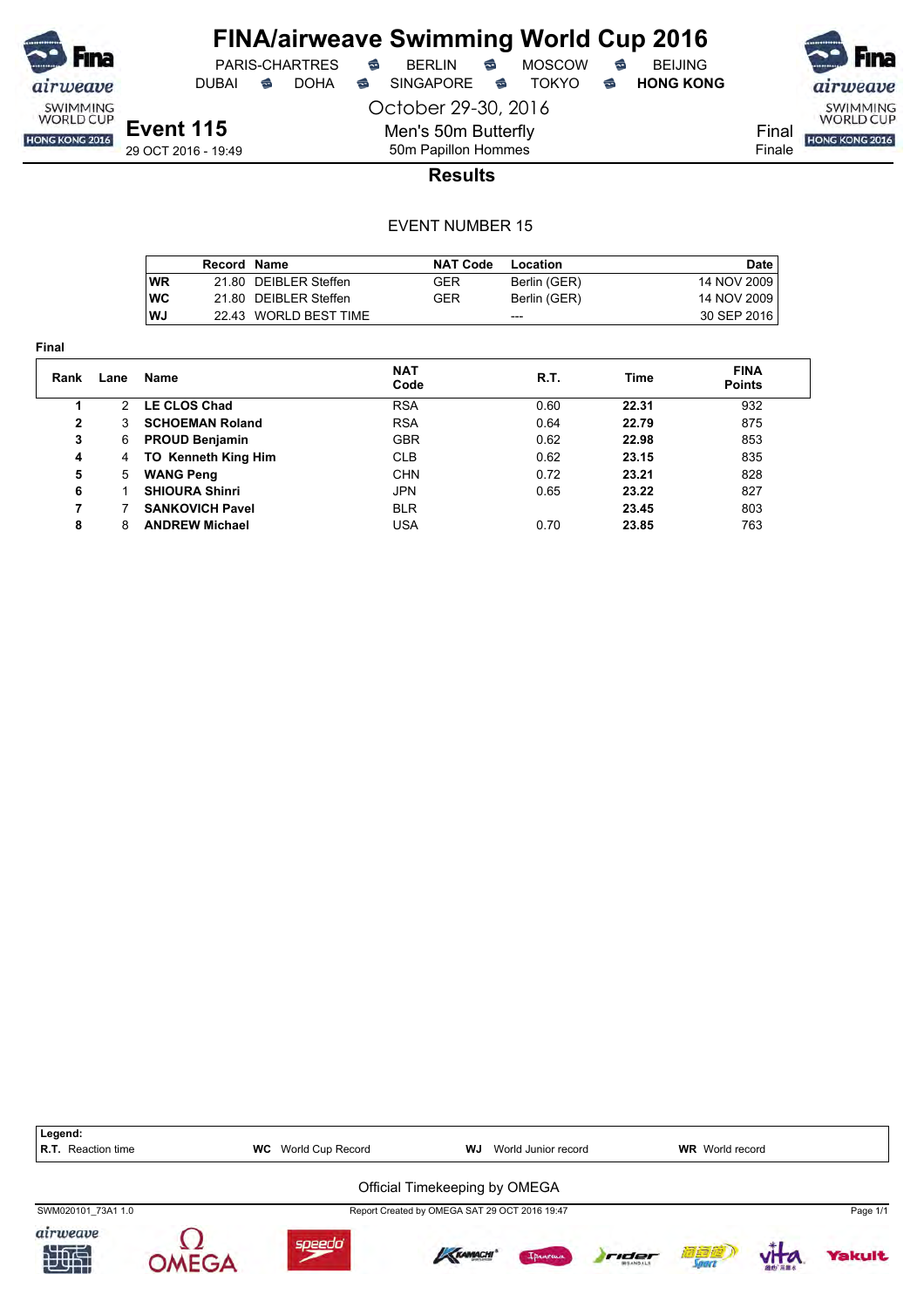

# **FINA/airweave Swimming World Cup 2016**<br>PARIS-CHARTRES **& BERLIN & MOSCOW & BEIJING**  $PARIS-CHARTRES$  **BERLIN B** MOSCOW **B**

DUBAI **S** DOHA S SINGAPORE S TOKYO S HONG KONG

October 29-30, 2016 Mixed 4x50m Medley Relay Final Final Final

airweave SWIMMING<br>WORLD CUP Finale

29 OCT 2016 - 20:20

#### **Results**

|           | Record  | Splits | NAT (Relay)                    | Location      | Date        |
|-----------|---------|--------|--------------------------------|---------------|-------------|
| <b>WR</b> | 1:37.17 |        | USA - United States Of America | Glasgow (GBR) | 21 DEC 2013 |
| WJ        | 1:42.42 |        | World Best Time                |               | 27 OCT 2016 |

| <b>Final</b>   |                |                                       |      |       |               |                              |
|----------------|----------------|---------------------------------------|------|-------|---------------|------------------------------|
| Rank           | Lane           | NAT / Name                            | R.T. | 50m   | <b>Time</b>   | <b>FINA</b><br><b>Points</b> |
| 1              | 3              | <b>RUS - Russian Federation</b>       |      |       | 1:39.82       |                              |
|                |                | DONETC Stanislav (M)                  | 0.73 | 23.62 | $(1)$ 23.62   |                              |
|                |                | EFIMOVA Yuliya (W)                    | 0.23 | 29.11 | (2) 52.73     |                              |
|                |                | MOROZOV Vladimir (M)                  | 0.23 | 22.60 | $(1)$ 1:15.33 |                              |
|                |                | USTINOVA Daria S (W)                  | 0.22 | 24.49 | $(1)$ 1:39.82 |                              |
| $\overline{2}$ | $\overline{2}$ | <b>USA - United States of America</b> |      |       | 1:42.48       |                              |
|                |                | ANDREW Michael (M)                    | 0.62 | 24.57 | $(2)$ 24.57   |                              |
|                |                | PRENOT Josh (M)                       | 0.27 | 27.49 | $(1)$ 52.06   |                              |
|                |                | WORRELL Kelsi (W)                     | 0.27 | 25.37 | (2) 1:17.43   |                              |
|                |                | GOEDERS Anya (W)                      | 0.11 | 25.05 | (2) 1:42.48   |                              |
| 3              | 4              | <b>HKG - Hong Kong</b>                |      |       | 1:45.79       |                              |
|                |                | LAU Yin Yan Claudia (W)               | 0.65 | 28.19 | $(5)$ 28.19   |                              |
|                |                | TSUI Hoi Tung Ronald (M)              | 0.14 | 27.81 | (3) 56.00     |                              |
|                |                | SZE Hang Yu (W)                       | 0.37 | 26.29 | (3) 1:22.29   |                              |
|                |                | CHEUNG Kin Tat Kent (M)               | 0.43 | 23.50 | (3) 1:45.79   |                              |
| 4              | 6              | SIN - Singapore                       |      |       | 1:49.32       |                              |
|                |                | LOW Malcolm (M)                       | 0.60 | 26.25 | $(3)$ 26.25   |                              |
|                |                | HO Roanne (W)                         | 0.24 | 32.50 | (4) 58.75     |                              |
|                |                | TAN Jonathan Eu Jin (M)               | 0.16 | 25.24 | (4) 1:23.99   |                              |
|                |                | CHAN Marina (W)                       | 0.11 | 25.33 | (4) 1:49.32   |                              |
| 5              | 5              | <b>MAC - Macau</b>                    |      |       | 1:54.86       |                              |
|                |                | CHOU Kit (M)                          | 0.58 | 27.70 | $(4)$ 27.70   |                              |
|                |                | CHEANG Weng Lam (W)                   | 0.47 | 33.69 | $(5)$ 1:01.39 |                              |
|                |                | CHE Meng Hou (M)                      | 0.44 | 26.42 | (5) 1:27.81   |                              |
|                |                | TAN Chi Yan (W)                       | 0.35 | 27.05 | (5) 1:54.86   |                              |

| Legend:<br><b>R.T.</b> Reaction time | WJ. | World Junior record | <b>WR</b>                                     | World record |       |               |               |          |
|--------------------------------------|-----|---------------------|-----------------------------------------------|--------------|-------|---------------|---------------|----------|
|                                      |     |                     | Official Timekeeping by OMEGA                 |              |       |               |               |          |
| SWX450101 73B1 1.0                   |     |                     | Report Created by OMEGA SAT 29 OCT 2016 20:28 |              |       |               |               | Page 1/1 |
| airweave<br>地面                       |     | speedo              | KRAMACHI                                      | Ipanema      | rider | 滴定槽<br>Source | <b>图的 温泉水</b> | Yakult   |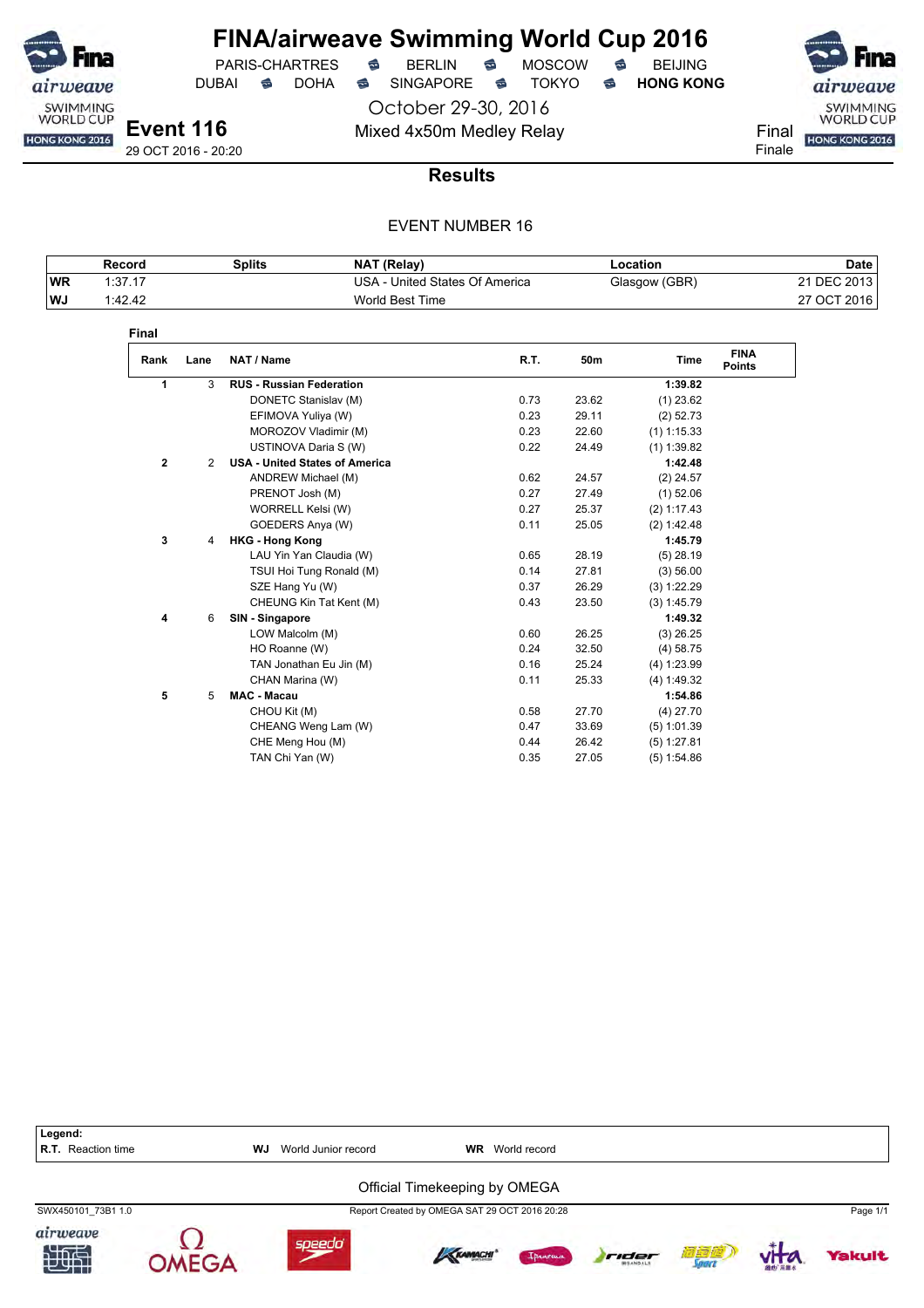

DUBAI **S** DOHA S SINGAPORE S TOKYO S HONG KONG

October 29-30, 2016 Women's 800m Freestyle 800m Nage Libre Femmes



#### **Results Summary**

#### EVENT NUMBER 17

|           | Record  |       | Splits  |         | Name                   | <b>NAT Code</b> | Location     | Date l      |
|-----------|---------|-------|---------|---------|------------------------|-----------------|--------------|-------------|
| <b>WR</b> | 7:59.34 | 58.62 | 1:59.38 | 3:59.80 | BELMONTE GARCIA Mireia | <b>ESP</b>      | Berlin (GER) | 10 AUG 2013 |
| ∣WC       | 7:59.34 | 58.62 | 1:59.38 | 3:59.80 | BELMONTE GARCIA Mireia | <b>ESP</b>      | Berlin (GER) | 10 AUG 2013 |
| <b>WJ</b> | 8:16.11 |       |         |         | WORLD BEST TIME        |                 | $---$        | 30 SEP 2016 |

|                |                |                  |                     |              | Year of      | <b>NAT</b>   |              |              | <b>FINA</b>   |
|----------------|----------------|------------------|---------------------|--------------|--------------|--------------|--------------|--------------|---------------|
| Rank Heat      |                | Lane Name        |                     |              | <b>Birth</b> | Code         | R.T.         | Time         | <b>Points</b> |
| 1              | $\overline{2}$ |                  | 3 HOSSZU Katinka    |              | 1989         | <b>HUN</b>   | 0.66         | 8:21.09      | 875           |
| 50m 29.55      |                | 100m 1:01.39     | 150m 1:33.12        | 200m 2:04.90 | 250m 2:36.61 | 300m 3:08.35 | 350m 3:40.27 | 400m 4:12.07 |               |
|                |                | 31.84            | 31.73               | 31.78        | 31.71        | 31.74        | 31.92        | 31.80        |               |
| 450m 4:43.68   |                | 500m 5:15.14     | 550m 5:46.53        | 600m 6:17.64 | 650m 6:48.90 | 700m 7:19.88 | 750m 7:50.63 |              |               |
|                | 31.61          | 31.46            | 31.39               | 31.11        | 31.26        | 30.98        | 30.75        | 30.46        |               |
| $\overline{2}$ | $\overline{2}$ | 8 DONG Jie       |                     |              | 1998 CHN     |              | 0.74         | 8:22.54      | 867           |
| 50m 29.33      |                | 100m 1:01.00     | 150m 1:32.61        | 200m 2:04.31 | 250m 2:36.17 | 300m 3:07.87 | 350m 3:39.61 | 400m 4:11.29 |               |
|                |                | 31.67            | 31.61               | 31.70        | 31.86        | 31.70        | 31.74        | 31.68        |               |
| 450m 4:42.70   |                | 500m 5:14.28     | 550m 5:45.76        | 600m 6:16.84 | 650m 6:47.92 | 700m 7:19.33 | 750m 7:51.41 |              |               |
|                | 31.41          | 31.58            | 31.48               | 31.08        | 31.08        | 31.41        | 32.08        | 31.13        |               |
| 3              | 2              | 4 SCHMIDT Sierra |                     |              | 1998 USA     |              | 0.78         | 8:23.19      | 864           |
| 50m 29.55      |                | 100m 1:01.30     | 150m 1:33.03        | 200m 2:05.00 | 250m 2:36.51 | 300m 3:08.43 | 350m 3:40.32 | 400m 4:12.00 |               |
|                |                | 31.75            | 31.73               | 31.97        | 31.51        | 31.92        | 31.89        | 31.68        |               |
| 450m 4:43.69   |                | 500m 5:15.22     | 550m 5:46.94        | 600m 6:18.50 | 650m 6:49.93 | 700m 7:21.42 | 750m 7:52.92 |              |               |
|                | 31.69          | 31.53            | 31.72               | 31.56        | 31.43        | 31.49        | 31.50        | 30.27        |               |
| 4              | 2              | 6 GUO Junjun     |                     |              | 1991 CHN     |              | 0.68         | 8:26.05      | 849           |
| 50m 29.31      |                | 100m 1:00.84     | 150m 1:32.60        | 200m 2:04.54 | 250m 2:36.23 | 300m 3:08.17 | 350m 3:39.93 | 400m 4:11.66 |               |
|                |                | 31.53            | 31.76               | 31.94        | 31.69        | 31.94        | 31.76        | 31.73        |               |
| 450m 4:43.24   |                | 500m 5:15.08     | 550m 5:47.01        | 600m 6:19.13 | 650m 6:51.06 | 700m 7:22.98 | 750m 7:54.91 |              |               |
|                | 31.58          | 31.84            | 31.93               | 32.12        | 31.93        | 31.92        | 31.93        | 31.14        |               |
| 5              | $\overline{c}$ |                  | 7 JAKABOS Zsuzsanna |              | 1989 HUN     |              |              | 8:34.49      | 808           |
| 50m 29.92      |                | 100m 1:01.74     | 150m 1:33.68        | 200m 2:05.84 | 250m 2:38.00 | 300m 3:10.05 | 350m 3:42.40 | 400m 4:14.74 |               |
|                |                | 31.82            | 31.94               | 32.16        | 32.16        | 32.05        | 32.35        | 32.34        |               |
| 450m 4:46.83   |                | 500m 5:19.12     | 550m 5:51.38        | 600m 6:23.81 | 650m 6:56.62 | 700m 7:29.51 | 750m 8:02.43 |              |               |
|                | 32.09          | 32.29            | 32.26               | 32.43        | 32.81        | 32.89        | 32.92        | 32.06        |               |
| 6              | $\overline{2}$ |                  | 5 FIELD Joy Frances |              | 1998 USA     |              | 0.81         | 8:34.79      | 807           |
| 50m 30.10      |                | 100m 1:01.89     | 150m 1:33.89        | 200m 2:06.18 | 250m 2:38.45 | 300m 3:11.17 | 350m 3:43.65 | 400m 4:16.00 |               |
|                |                | 31.79            | 32.00               | 32.29        | 32.27        | 32.72        | 32.48        | 32.35        |               |
| 450m 4:48.46   |                | 500m 5:20.73     | 550m 5:53.09        | 600m 6:25.89 | 650m 6:58.69 | 700m 7:31.21 | 750m 8:03.54 |              |               |
|                | 32.46          | 32.27            | 32.36               | 32.80        | 32.80        | 32.52        | 32.33        | 31.25        |               |
| 7              | $\overline{2}$ |                  | 2 ANDERSON Olivia   |              | 1999 CAN     |              | 0.77         | 8:35.18      | 805           |
| 50m 29.72      |                | 100m 1:01.73     | 150m 1:34.16        | 200m 2:06.76 | 250m 2:39.33 | 300m 3:12.14 | 350m 3:44.38 | 400m 4:16.88 |               |
|                |                | 32.01            | 32.43               | 32.60        | 32.57        | 32.81        | 32.24        | 32.50        |               |
| 450m 4:49.43   |                | 500m 5:22.05     | 550m 5:54.54        | 600m 6:26.99 | 650m 6:59.29 | 700m 7:31.88 | 750m 8:04.26 |              |               |
|                | 32.55          | 32.62            | 32.49               | 32.45        | 32.30        | 32.59        | 32.38        | 30.92        |               |
| 8              | $\overline{c}$ |                  | 1 ROBINSON Emma     |              | 1994 NZL     |              | 0.73         | 8:36.28      | 800           |
| 50m 29.73      |                | 100m 1:01.81     | 150m 1:34.36        | 200m 2:06.94 | 250m 2:39.58 | 300m 3:12.20 | 350m 3:45.06 | 400m 4:17.62 |               |
|                |                | 32.08            | 32.55               | 32.58        | 32.64        | 32.62        | 32.86        | 32.56        |               |
| 450m 4:49.99   |                | 500m 5:22.41     | 550m 5:55.04        | 600m 6:27.38 | 650m 6:59.69 | 700m 7:32.42 | 750m 8:04.98 |              |               |
|                | 32.37          | 32.42            | 32.63               | 32.34        | 32.31        | 32.73        | 32.56        | 31.30        |               |
| 9              | 1              | 4 LYU Jiayi      |                     |              | 2002 CHN     |              | 0.74         | 8:40.91      | 779           |
| 50m 29.75      |                | 100m 1:01.56     | 150m 1:34.30        | 200m 2:07.31 | 250m 2:40.26 | 300m 3:13.09 | 350m 3:46.08 | 400m 4:18.92 |               |
|                |                | 31.81            | 32.74               | 33.01        | 32.95        | 32.83        | 32.99        | 32.84        |               |
| 450m 4:51.80   |                | 500m 5:24.85     | 550m 5:57.73        | 600m 6:30.66 | 650m 7:03.38 | 700m 7:36.49 | 750m 8:09.44 |              |               |
|                | 32.88          | 33.05            | 32.88               | 32.93        | 32.72        | 33.11        | 32.95        | 31.47        |               |
| 10             | 1              | 2 HO Nam Wai     |                     |              | 2002 HKG     |              | 0.72         | 8:47.48      | 750           |
| 50m 30.86      |                | 100m 1:03.96     | 150m 1:37.30        | 200m 2:10.27 | 250m 2:43.71 | 300m 3:17.05 | 350m 3:50.68 | 400m 4:23.99 |               |
|                |                | 33.10            | 33.34               | 32.97        | 33.44        | 33.34        | 33.63        | 33.31        |               |
| 450m 4:57.42   |                | 500m 5:30.57     | 550m 6:03.77        | 600m 6:37.11 | 650m 7:10.10 | 700m 7:43.09 | 750m 8:16.18 |              |               |
|                | 33.43          | 33.15            | 33.20               | 33.34        | 32.99        | 32.99        | 33.09        | 31.30        |               |

airweave

Official Timekeeping by OMEGA



speedo

SWW018100\_74A 1.0 Report Created by OMEGA SAT 29 OCT 2016 20:11 Page 1/2







Yakult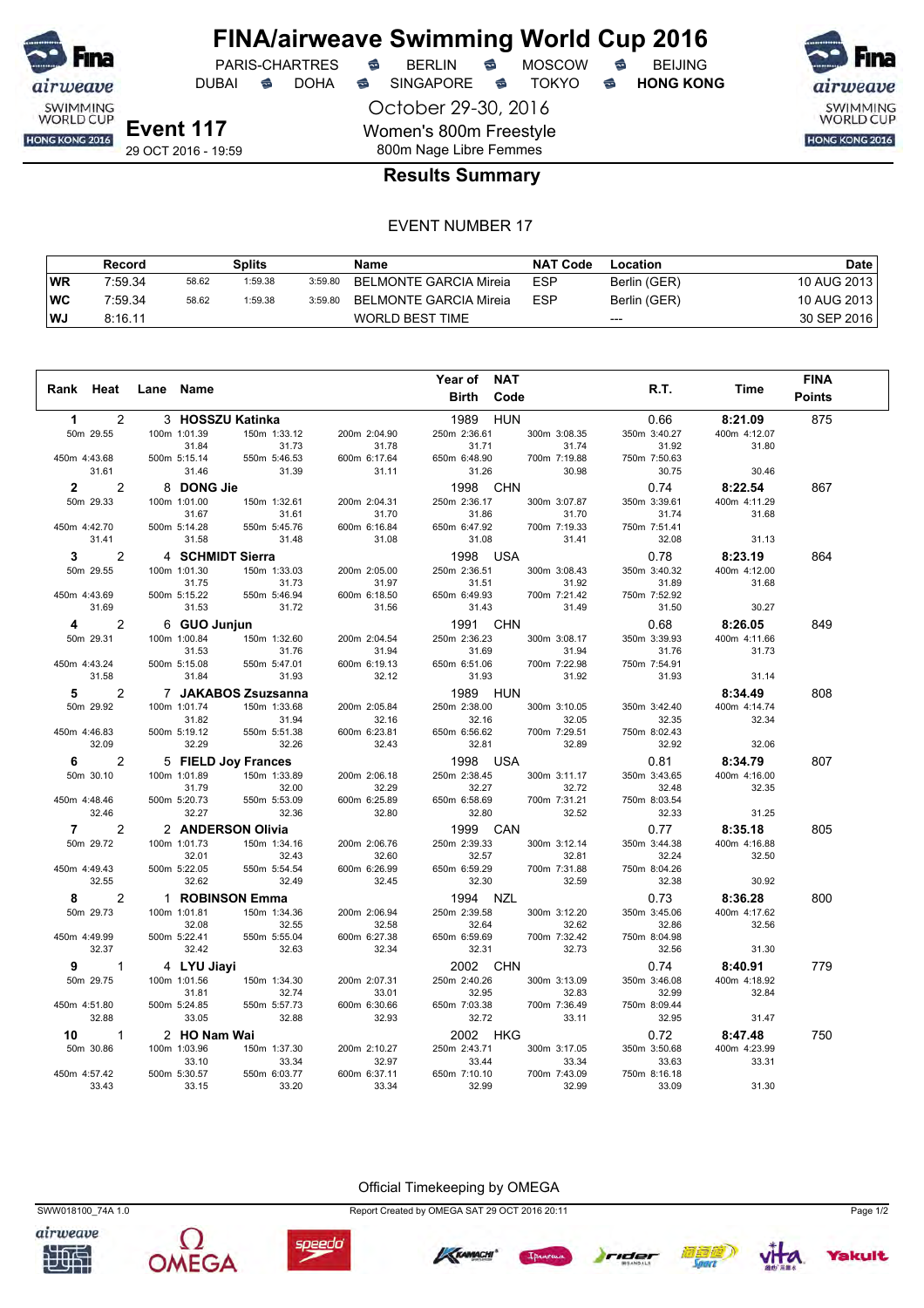

DUBAI **S** DOHA S SINGAPORE S TOKYO S HONG KONG

October 29-30, 2016 Women's 800m Freestyle 800m Nage Libre Femmes



**Results Summary**

|               | Rank Heat Lane Name                    |                                                                                            |                       | Year of NAT                                                 |             |              | R.T. Time      | <b>FINA</b>   |
|---------------|----------------------------------------|--------------------------------------------------------------------------------------------|-----------------------|-------------------------------------------------------------|-------------|--------------|----------------|---------------|
|               |                                        |                                                                                            |                       | <b>Birth Code</b>                                           |             |              |                | <b>Points</b> |
| $11 \quad 1$  |                                        | 5 WONG Cho Ying                                                                            |                       | 2001 HKG                                                    |             | 0.70         | 9:06.19        | 675           |
| 50m 30.50     | 100m 1:04.17                           | 150m 1:38.48 200m 2:12.90                                                                  |                       | 250m 2:47.21 300m 3:21.88                                   |             | 350m 3:56.96 | 400m 4:31.64   |               |
|               | 33.67                                  | 34.31                                                                                      | 34.42                 |                                                             | 34.31 34.67 | 35.08        | 34.68          |               |
|               |                                        | 450m 5:06.01 500m 5:41.09 550m 6:16.31 600m 6:50.82                                        |                       | 650m 7:25.28 700m 7:59.64                                   |             | 750m 8:33.79 |                |               |
| 34.37         |                                        | 35.08 35.22                                                                                | 34.51                 | 34.46 34.36                                                 |             | 34.15        | 32.40          |               |
| $12 \qquad 1$ | 3 LOK Hoi Man                          |                                                                                            |                       |                                                             |             |              |                | 671           |
| 50m 31.29     |                                        |                                                                                            |                       | 250m 2:48.96 300m 3:23.98                                   |             | 350m 3:58.79 | 400m 4:33.88   |               |
|               | 33.87                                  | 34.38                                                                                      | 34.61                 | 34.81                                                       | 35.02       | 34.81        | 35.09          |               |
|               |                                        | 450m 5:08.36 500m 5:42.78 550m 6:17.48 600m 6:51.87 650m 7:26.29 700m 8:00.65 750m 8:34.99 |                       |                                                             |             |              |                |               |
| 34.48         | 34.42                                  | 34.70                                                                                      | 34.39                 | 34.42                                                       | 34.36       | 34.34        | 32.32          |               |
|               |                                        | 13 1 6 LEUNG Ho Ching 1999 HKG 0.71 9:07.69                                                |                       |                                                             |             |              |                | 670           |
| 50m 30.51     | 100m 1:03.91                           | 150m 1:38.02   200m 2:12.65   250m 2:47.14   300m 3:21.99                                  |                       |                                                             |             | 350m 3:56.56 | 400m 4:31.12   |               |
|               |                                        | 34.63 34.63 34.63 34.63 34.63 350m 5:06.25 500m 5:41.05 550m 6:16.21 600m 6:50.96          |                       | 34.49 34.85 34.67<br>650m 7:25.54 700m 8:00.18 750m 8:34.60 |             |              | 34.56          |               |
|               |                                        |                                                                                            |                       |                                                             |             |              |                |               |
| 35.13         | 34.80                                  | 35.16 34.75                                                                                |                       | 34.58 34.64 34.42                                           |             |              | 33.09          |               |
| $14 \qquad 1$ |                                        | 1 LEE Wan Fung Tiffany 1996 CLB 1996 CLB 277 9:24.70                                       |                       |                                                             |             |              |                | 611           |
| 50m 31.03     |                                        |                                                                                            |                       | 250m 2:46.33 300m 3:21.29                                   |             | 350m 3:56.40 | 400m 4:32.11   |               |
|               |                                        |                                                                                            |                       |                                                             |             |              | 35.71          |               |
|               |                                        | 33.11 33.86<br>33.90 450m 5:08.14 500m 5:44.40 550m 6:20.96 600m 6:57.59                   |                       | 34.43 34.96 35.11<br>650m 7:34.41 700m 8:11.54 750m 8:48.66 |             |              |                |               |
| 36.03         | 36.26 36.56                            |                                                                                            | 36.63                 | 36.82 37.13                                                 |             | 37.12        | 36.04          |               |
|               |                                        | 15 1 7 EVANS Nicole Jiyang                                                                 |                       | 2000 CLB                                                    |             |              | $0.80$ 9:25.81 | 608           |
| 50m 31.33     | 100m 1:05.88                           | 150m 1:41.40 200m 2:17.43                                                                  |                       | 250m 2:53.16 300m 3:28.71                                   |             | 350m 4:04.20 | 400m 4:40.16   |               |
|               | 34.55                                  | 35.52                                                                                      | 36.03<br>600m 7:03.92 |                                                             |             |              | 35.96          |               |
|               | 450m 5:16.44 500m 5:52.16 550m 6:27.82 |                                                                                            |                       |                                                             |             |              |                |               |
| 36.28         | 35.72                                  | 35.66                                                                                      | 36.10                 | 35.79                                                       | 35.97       | 35.68        | 34.45          |               |
|               | 8 HO Sheung Wai                        |                                                                                            |                       | 2003 CLB                                                    |             |              | <b>DNS</b>     |               |

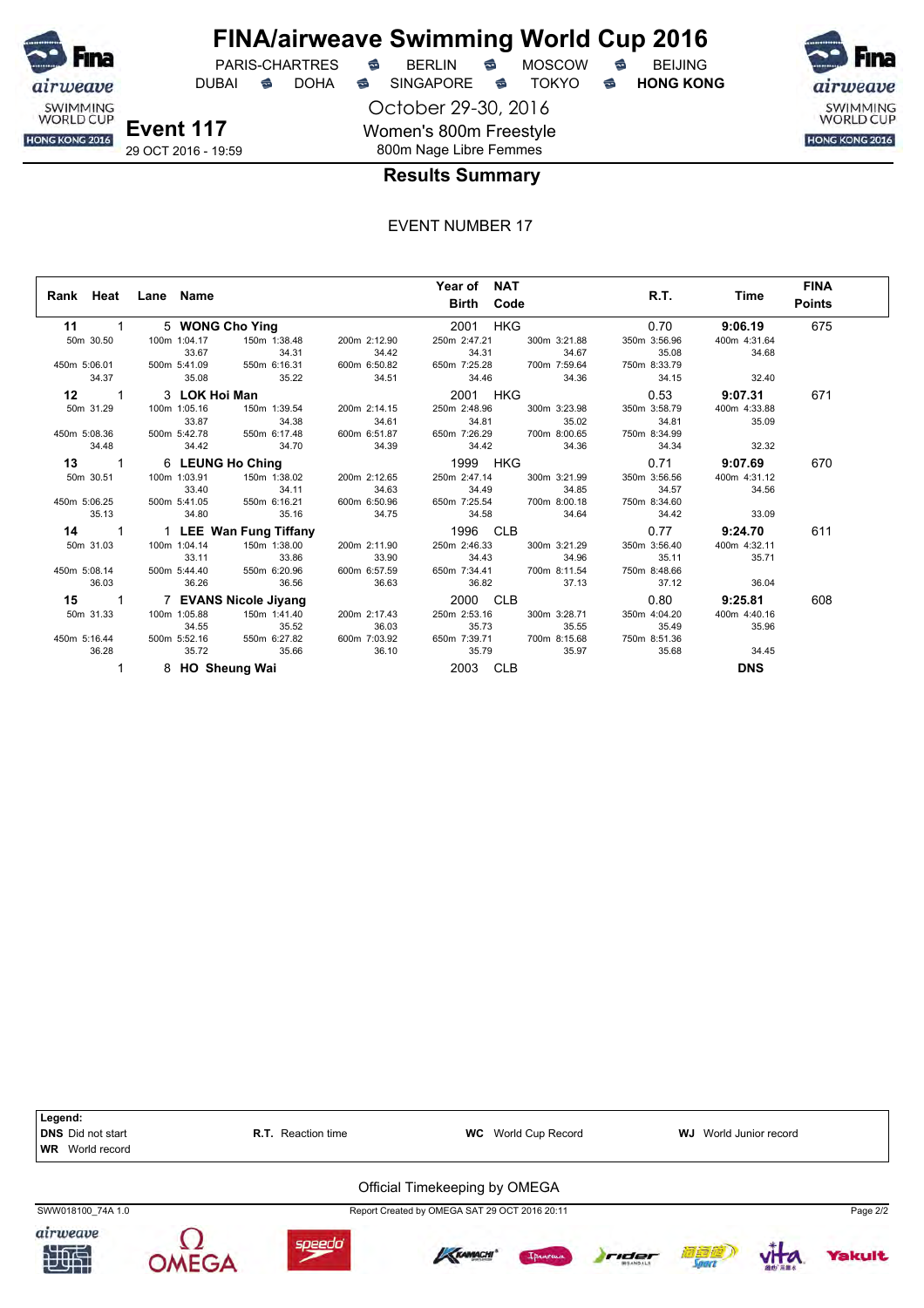

October 29-30, 2016 DUBAI **S** DOHA S SINGAPORE S TOKYO S HONG KONG



29 OCT 2016 - 20:12

### 400m 4-Nages Hommes **Results Summary**

Men's 400m Individual Medley

#### EVENT NUMBER 18

|           | Record  |       | Splits  |         | Name                   | <b>NAT Code</b> | Location    | Date        |
|-----------|---------|-------|---------|---------|------------------------|-----------------|-------------|-------------|
| WR        | 3:55.50 | 54.62 | 1:53.73 | 3:01.14 | LOCHTE Ryan            | USA             | Dubai (UAE) | 16 DEC 2010 |
| <b>WC</b> | 3:58.69 | 54.33 | 1:54.50 | 3:02.37 | FRASER-HOLMES Thomas   | AUS             | Dubai (UAE) | 31 AUG 2014 |
| WJ        | 3:59.15 |       |         |         | <b>WORLD BEST TIME</b> |                 | $---$       | 30 SEP 2016 |

| Rank Heat Lane Name |                                                                                                                                                                                                                                                             |              | Year of NAT<br><b>Birth Code</b>                                                                          |              | R.T. Time                               | <b>FINA</b><br><b>Points</b> |
|---------------------|-------------------------------------------------------------------------------------------------------------------------------------------------------------------------------------------------------------------------------------------------------------|--------------|-----------------------------------------------------------------------------------------------------------|--------------|-----------------------------------------|------------------------------|
|                     |                                                                                                                                                                                                                                                             |              |                                                                                                           |              |                                         | 897                          |
|                     | 1 3 4 SETO Daiya<br>50m 26.03 100m 55.74 150m 1:26.49 200m 1:57.26<br>29.71 30.75 30.77<br>2 3 3 BERNEK Peter<br>50m 26.82 100m 56.98 150m 1:28.44 200m 1:58.37<br>30.16 31.46 29.93                                                                        |              | $\begin{array}{c c}\n1994 & JPN \\ 250m & 2:31.15 \\ & 33.89\n\end{array}$ 300m 3:06.03<br>34.88<br>33.89 | 29.29        | $0.62$ 4:04.11<br>350m 3:35.32<br>28.79 |                              |
|                     |                                                                                                                                                                                                                                                             |              | $1992$ HUN<br>1992 HUN 0.74 4:05.79<br>250m 2:34.09 300m 3:10.25 350m 3:38.86                             |              |                                         | 879                          |
|                     |                                                                                                                                                                                                                                                             |              |                                                                                                           |              |                                         |                              |
|                     |                                                                                                                                                                                                                                                             |              |                                                                                                           |              |                                         |                              |
|                     |                                                                                                                                                                                                                                                             |              |                                                                                                           |              |                                         | 874                          |
|                     | 9 (100 169 (100 169 (100 172 19 (1912 1920 189 188 (1912 1920 188 (1921 1922 1930 1844 200 159 (1912 1925 186 186 200 169 186 200 169 186 200 169 186 200 186 200 186 200 186 200 186 200 186 200 186 200 186 200 186 200 1                                 |              |                                                                                                           |              |                                         |                              |
|                     |                                                                                                                                                                                                                                                             |              |                                                                                                           |              |                                         | 866                          |
|                     |                                                                                                                                                                                                                                                             |              |                                                                                                           |              |                                         |                              |
|                     |                                                                                                                                                                                                                                                             |              |                                                                                                           |              |                                         |                              |
|                     |                                                                                                                                                                                                                                                             |              |                                                                                                           |              |                                         | 831                          |
|                     |                                                                                                                                                                                                                                                             |              |                                                                                                           |              |                                         |                              |
|                     |                                                                                                                                                                                                                                                             |              |                                                                                                           |              |                                         |                              |
|                     |                                                                                                                                                                                                                                                             |              |                                                                                                           |              |                                         | 822                          |
|                     |                                                                                                                                                                                                                                                             |              |                                                                                                           |              |                                         |                              |
|                     |                                                                                                                                                                                                                                                             |              |                                                                                                           |              |                                         | 773                          |
|                     |                                                                                                                                                                                                                                                             |              |                                                                                                           |              |                                         |                              |
|                     |                                                                                                                                                                                                                                                             |              |                                                                                                           |              |                                         |                              |
|                     |                                                                                                                                                                                                                                                             |              |                                                                                                           |              |                                         | 772                          |
|                     |                                                                                                                                                                                                                                                             |              |                                                                                                           |              |                                         |                              |
|                     |                                                                                                                                                                                                                                                             |              |                                                                                                           |              |                                         | 762                          |
|                     |                                                                                                                                                                                                                                                             |              |                                                                                                           |              |                                         |                              |
|                     |                                                                                                                                                                                                                                                             |              |                                                                                                           |              |                                         |                              |
|                     | 90 22 100m 59.12 150m 131.57 200m 203.51 200m 203.51 200m 203.66 37.21 26.69 41.17.79<br>9 2 5 LIANG Alex Wang 199 USA 37.21 29.86 300m 31.801 24.4<br>9 2 5 LIANG Alex Wang 1997 DUSA 2000 204 205 250 250 250 250 250 250 250                             |              |                                                                                                           |              |                                         | 761                          |
|                     |                                                                                                                                                                                                                                                             |              |                                                                                                           |              |                                         |                              |
|                     |                                                                                                                                                                                                                                                             |              |                                                                                                           |              |                                         |                              |
|                     |                                                                                                                                                                                                                                                             |              |                                                                                                           |              |                                         | 677                          |
|                     |                                                                                                                                                                                                                                                             |              |                                                                                                           |              |                                         |                              |
|                     |                                                                                                                                                                                                                                                             |              |                                                                                                           |              |                                         | 654                          |
|                     |                                                                                                                                                                                                                                                             |              |                                                                                                           |              |                                         |                              |
|                     |                                                                                                                                                                                                                                                             |              |                                                                                                           |              |                                         |                              |
|                     |                                                                                                                                                                                                                                                             |              |                                                                                                           |              |                                         | 638                          |
|                     |                                                                                                                                                                                                                                                             |              |                                                                                                           |              |                                         |                              |
|                     |                                                                                                                                                                                                                                                             |              |                                                                                                           |              |                                         | 636                          |
|                     |                                                                                                                                                                                                                                                             |              |                                                                                                           |              |                                         |                              |
|                     |                                                                                                                                                                                                                                                             |              |                                                                                                           |              |                                         |                              |
|                     |                                                                                                                                                                                                                                                             |              |                                                                                                           |              | 0.42 4:36.17                            | 620                          |
|                     |                                                                                                                                                                                                                                                             |              |                                                                                                           | 350m 4:02.89 |                                         |                              |
|                     | 33.83<br><b>15</b><br>50m 28.54<br>100m 1:02.49<br>100m 1:02.49<br>15 1 3 NG Yu Hin Michael<br>100m 1:02.49<br>15 1 5 SIN Chin Ting Keith<br>50m 28.48<br>100m 1:02.09<br>16 1 5 SIN Chin Ting Keith<br>50m 28.48<br>100m 1:02.09<br>16 1 1 5 SIN Chin Ting |              |                                                                                                           | 31.90        | 33.28                                   |                              |
|                     |                                                                                                                                                                                                                                                             |              |                                                                                                           | 350m 4:05.39 | 0.71 4:37.79                            | 609                          |
|                     |                                                                                                                                                                                                                                                             |              |                                                                                                           | 33.10        | 32.40                                   |                              |
|                     | 1 7 LAU Ping Chi                                                                                                                                                                                                                                            |              |                                                                                                           |              | 0.71 4:39.66                            | 597                          |
| 50m 29.09           | $\frac{1}{100}$ LAU FING UNITED 150 1:39.79                                                                                                                                                                                                                 | 200m 2:15.86 | 250m 2:55.55<br>300m 3:36.25                                                                              | 350m 4:08.00 |                                         |                              |
|                     | 34.72<br>35.98                                                                                                                                                                                                                                              | 36.07        | 39.69<br>40.70                                                                                            | 31.75        | 31.66                                   |                              |







speedo







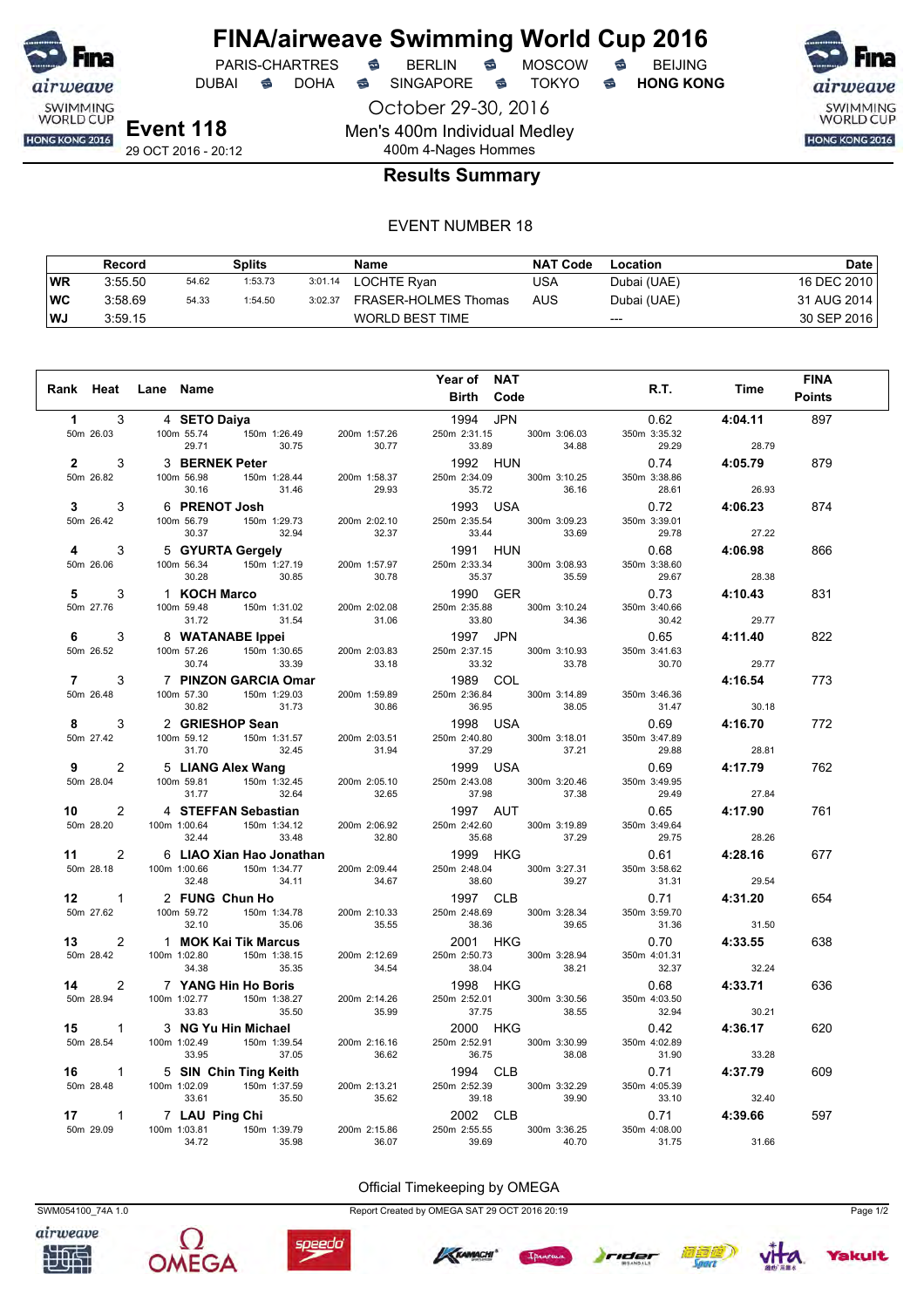

DUBAI **S** DOHA S SINGAPORE S TOKYO S HONG KONG

October 29-30, 2016 Men's 400m Individual Medley

SWIMMING<br>WORLD CUP HONG KONG 2016

**Event 118** 29 OCT 2016 - 20:12

# 400m 4-Nages Hommes **Results Summary**

| Rank | Heat          | Lane Name    |                       |              | <b>NAT</b><br>Year of<br>Birth Code |              | R.T.         | Time    | <b>FINA</b><br><b>Points</b> |
|------|---------------|--------------|-----------------------|--------------|-------------------------------------|--------------|--------------|---------|------------------------------|
| 18   |               |              | 1 CHAN Tsz Kit        |              | 2000 CLB                            |              | 0.64         | 4:39.83 | 596                          |
|      | 50m 28.78     | 100m 1:02.11 | 150m 1:39.24          | 200m 2:15.31 | 250m 2:56.31                        | 300m 3:38.35 | 350m 4:09.32 |         |                              |
|      |               | 33.33        | 37.13                 | 36.07        | 41.00                               | 42.04        | 30.97        | 30.51   |                              |
| 19   |               |              | 6 CHEUK Ming Ho       |              | HKG<br>2002                         |              | 0.71         | 4:43.27 | 574                          |
|      | 50m 29.42     | 100m 1:03.65 | 150m 1:40.61          | 200m 2:16.73 | 250m 2:56.99                        | 300m 3:38.97 | 350m 4:12.13 |         |                              |
|      |               | 34.23        | 36.96                 | 36.12        | 40.26                               | 41.98        | 33.16        | 31.14   |                              |
| 20   | $\mathcal{P}$ |              | 8 CHAN Pak Hin        |              | 2001 CLB                            |              | 0.65         | 4:49.20 | 539                          |
|      | 50m 29.12     | 100m 1:03.01 | 150m 1:40.88          | 200m 2:17.52 | 250m 2:59.21                        | 300m 3:41.80 | 350m 4:15.88 |         |                              |
|      |               | 33.89        | 37.87                 | 36.64        | 41.69                               | 42.59        | 34.08        | 33.32   |                              |
| 21   |               |              | 4 MOHAMED Abdelrahman |              | QAT<br>2001                         |              | 0.74         | 4:59.70 | 485                          |
|      | 50m 32.23     | 100m 1:09.46 | 150m 1:48.42          | 200m 2:26.45 | 250m 3:09.02                        | 300m 3:51.02 | 350m 4:26.00 |         |                              |
|      |               | 37.23        | 38.96                 | 38.03        | 42.57                               | 42.00        | 34.98        | 33.70   |                              |

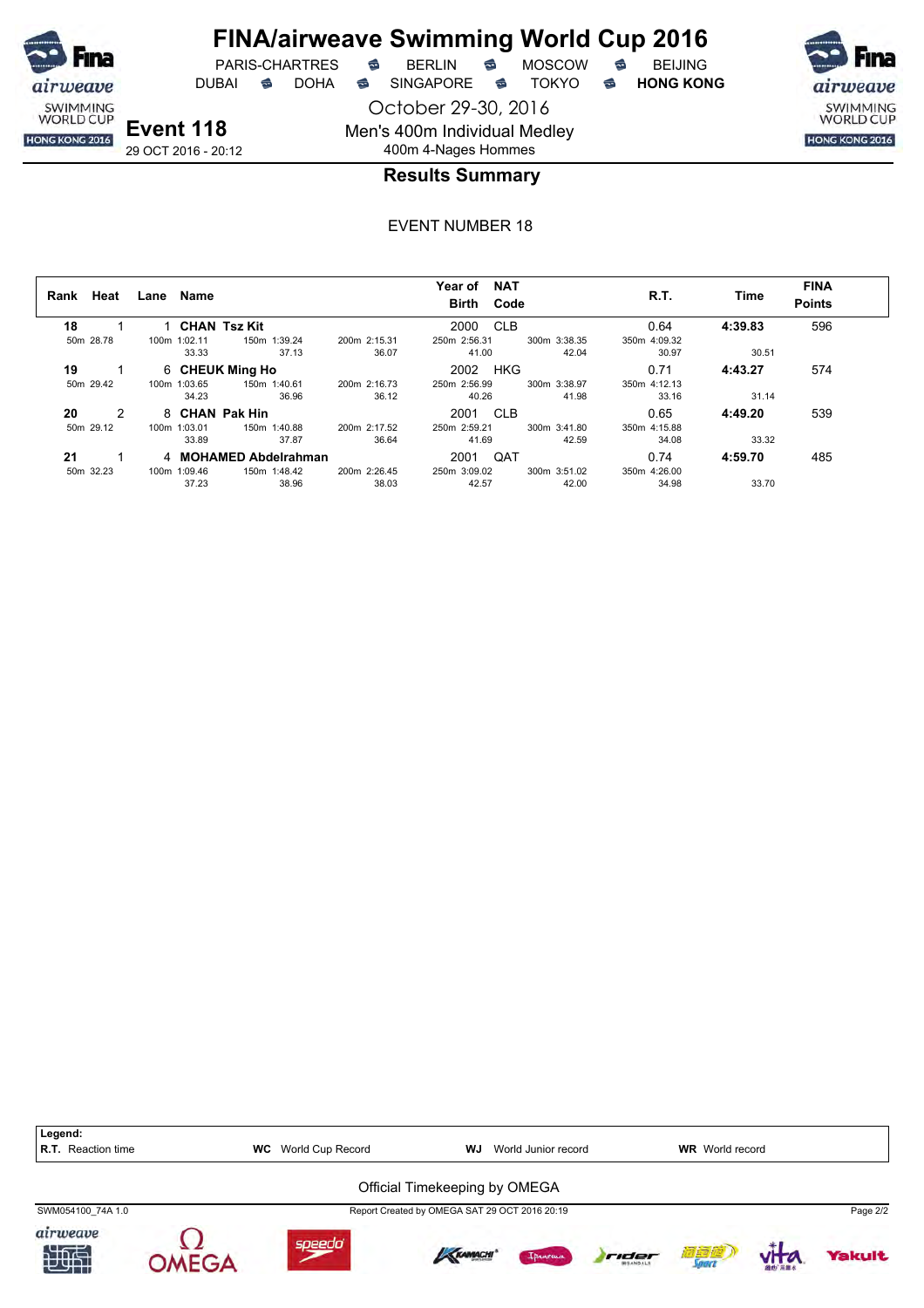

DUBAI **S** DOHA S SINGAPORE S TOKYO S HONG KONG

PARIS-CHARTRES **B** BERLIN **B** MOSCOW **B** BEIJING

October 29-30, 2016

Women's 100m Freestyle

airweave SWIMMING<br>WORLD CUP Heats **HONG KONG 2016** 

Séries

## 100m Nage Libre Femmes **Results Summary**

#### EVENT NUMBER 19

|           | Record | Split | Name                   | <b>NAT Code</b> | Location        | Date        |
|-----------|--------|-------|------------------------|-----------------|-----------------|-------------|
| WR        | 50.91  | 24.20 | CAMPBELL Cate          | AUS.            | Sydney (AUS)    | 28 NOV 2015 |
| <b>WC</b> | 51 19  | 24.54 | HALSALL Francesca      | GBR             | Singapore (SIN) | 22 NOV 2009 |
| <b>WJ</b> | 52.09  |       | <b>WORLD BEST TIME</b> |                 | $---$           | 30 SEP 2016 |
|           |        |       |                        |                 |                 |             |

| <b>Heats</b>   |                |                |                            |                  |                    |      |       |                  |                              |  |
|----------------|----------------|----------------|----------------------------|------------------|--------------------|------|-------|------------------|------------------------------|--|
| Rank           | Heat           | Lane           | Name                       | Year of<br>Birth | <b>NAT</b><br>Code | R.T. | 50m   | Time             | <b>FINA</b><br><b>Points</b> |  |
| 1              | 4              | $\overline{4}$ | <b>OTTESEN Jeanette</b>    | 1987             | <b>DEN</b>         | 0.64 | 25.86 | 53.67<br>27.81   | 853 Q                        |  |
| 2              | 3              | 5              | <b>WILLIAMS Michelle</b>   | 1991             | CAN                | 0.69 | 25.66 | 53.89<br>28.23   | 843 Q                        |  |
| 3              | 2              | 4              | <b>WORRELL Kelsi</b>       | 1994             | <b>USA</b>         | 0.63 | 26.27 | 54.06<br>27.79   | 835 Q                        |  |
| 4              | 4              | 5              | <b>HOSSZU Katinka</b>      | 1989             | <b>HUN</b>         | 0.69 | 26.58 | 54.32<br>27.74   | 823 Q                        |  |
| 5              | 4              | 3              | <b>SEPPALA Hanna-Maria</b> | 1984             | <b>FIN</b>         | 0.67 | 26.15 | 54.37<br>28.22   | 820 Q                        |  |
| 6              | 3              | 3              | <b>USTINOVA Daria S</b>    | 1998             | <b>RUS</b>         | 0.73 | 26.41 | 54.88<br>28.47   | 798 Q                        |  |
| $\overline{7}$ | 2              | 5              | <b>MERRELL Eva</b>         | 2000             | <b>USA</b>         | 0.75 | 26.66 | 55.20<br>28.54   | 784 Q                        |  |
| 8              | 3              | 6              | <b>WU Yue</b>              | 1997             | <b>CHN</b>         | 0.69 | 26.34 | 55.42<br>29.08   | 775 Q                        |  |
| 9              | 2              | 3              | <b>GOEDERS Anya</b>        | 2000             | <b>USA</b>         | 0.71 | 26.38 | 55.56<br>29.18   | 769                          |  |
| 10             | 4              | 6              | <b>VERRASZTO Evelin</b>    | 1989             | <b>HUN</b>         | 0.72 | 27.15 | 55.62<br>28.47   | 766                          |  |
| 11             | 2              | $\overline{2}$ | <b>CHAN Marina</b>         | 1997             | SIN                | 0.65 | 27.21 | 56.52<br>29.31   | 730                          |  |
| 12             | 3              | $\overline{c}$ | <b>FORDE Brooke</b>        | 1999             | <b>USA</b>         | 0.70 | 27.81 | 56.55<br>28.74   | 729                          |  |
| 13             | $\overline{2}$ | 6              | <b>DARCEL Sarah</b>        | 1999             | CAN                | 0.63 | 27.02 | 56.61<br>29.59   | 727                          |  |
| 14             | 4              | 7              | <b>YU Wai Ting</b>         | 1993             | <b>HKG</b>         | 0.75 | 27.55 | 57.20<br>29.65   | 705                          |  |
| 15             | 4              | 2              | LYU Jiayi                  | 2002             | <b>CHN</b>         | 0.78 | 27.70 | 57.37<br>29.67   | 698                          |  |
| 16             | 2              | 1              | HO Nam Wai                 | 2002             | <b>HKG</b>         | 0.67 | 27.90 | 57.71<br>29.81   | 686                          |  |
| 17             | 3              | 1              | <b>BALMACEDA S.</b>        | 2000             | <b>USA</b>         | 0.64 | 28.43 | 58.80<br>30.37   | 649                          |  |
| 18             | 4              | 8              | <b>HUNG Nok Yan</b>        | 1999             | <b>HKG</b>         | 0.71 | 28.20 | 58.96<br>30.76   | 643                          |  |
| 19             | 3              | 7              | <b>TAN Chi Yan</b>         | 1994             | <b>MAC</b>         | 0.74 | 28.62 | 59.33<br>30.71   | 631                          |  |
| 20             | $\mathbf{1}$   | 4              | <b>FIELD Joy Frances</b>   | 1998             | <b>USA</b>         | 0.74 | 28.91 | 59.37<br>30.46   | 630                          |  |
| 21             | $\overline{2}$ | 7              | <b>TUCK Natalie Elaine</b> | 1999             | <b>USA</b>         | 0.72 | 28.51 | 59.50<br>30.99   | 626                          |  |
| 22             | $\mathbf{1}$   | 3              | <b>MARCHAL Lea</b>         | 1999             | <b>FRA</b>         | 0.50 | 29.27 | 59.77<br>30.50   | 617                          |  |
| 23             | $\mathbf{1}$   | 5              | <b>LONG Chi Wai</b>        | 1997             | <b>MAC</b>         | 0.68 | 29.21 | 1:00.42<br>31.21 | 598                          |  |
| 24             | 3              | 8              | <b>CHOI Weng Tong</b>      | 1996             | <b>MAC</b>         | 0.48 | 29.18 | 1:00.74<br>31.56 | 588                          |  |

Official Timekeeping by OMEGA















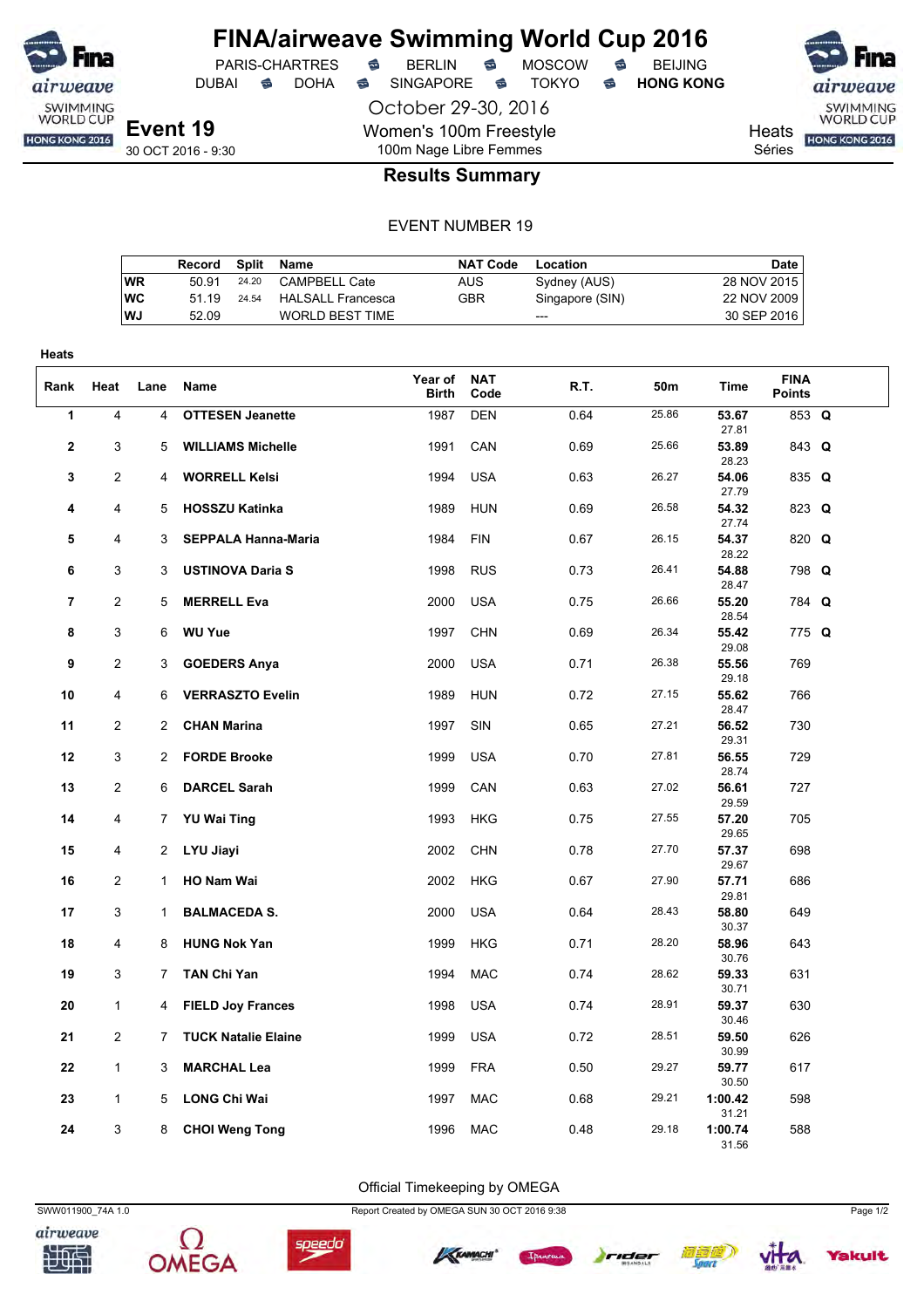|                                     |                    |                     |   |                       |               | <b>FINA/airweave Swimming World Cup 2016</b> |   |               |                                     |                  |        |                |
|-------------------------------------|--------------------|---------------------|---|-----------------------|---------------|----------------------------------------------|---|---------------|-------------------------------------|------------------|--------|----------------|
| Fina                                |                    |                     |   | <b>PARIS-CHARTRES</b> | $\Rightarrow$ | <b>BERLIN</b>                                | € | <b>MOSCOW</b> | €                                   | <b>BEIJING</b>   |        | Fina           |
| airweave                            |                    | <b>DUBAI</b>        | ⇔ | <b>DOHA</b>           | ⇔             | <b>SINGAPORE</b>                             | ⇔ | TOKYO.        | ☜                                   | <b>HONG KONG</b> |        | airweave       |
| <b>SWIMMING</b><br><b>WORLD CUP</b> |                    | October 29-30, 2016 |   |                       |               |                                              |   |               | <b>SWIMMING</b><br><b>WORLD CUP</b> |                  |        |                |
| HONG KONG 2016                      | Event 19           |                     |   |                       |               | Women's 100m Freestyle                       |   |               |                                     |                  | Heats  | HONG KONG 2016 |
|                                     | 30 OCT 2016 - 9:30 |                     |   |                       |               | 100m Nage Libre Femmes                       |   |               |                                     |                  | Séries |                |
|                                     |                    |                     |   |                       |               | <b>Paculte Summany</b>                       |   |               |                                     |                  |        |                |

### **Results Summary**

EVENT NUMBER 19

| Rank | Heat | Lane | <b>Name</b>            | Year of<br><b>Birth</b> | <b>NAT</b><br>Code | R.T. | 50m   | Time             | <b>FINA</b><br><b>Points</b> |  |
|------|------|------|------------------------|-------------------------|--------------------|------|-------|------------------|------------------------------|--|
| 25   |      |      | <b>GROVES Madeline</b> | 1995                    | AUS                | 0.79 | 30.03 | 1:04.11<br>34.08 | 500                          |  |

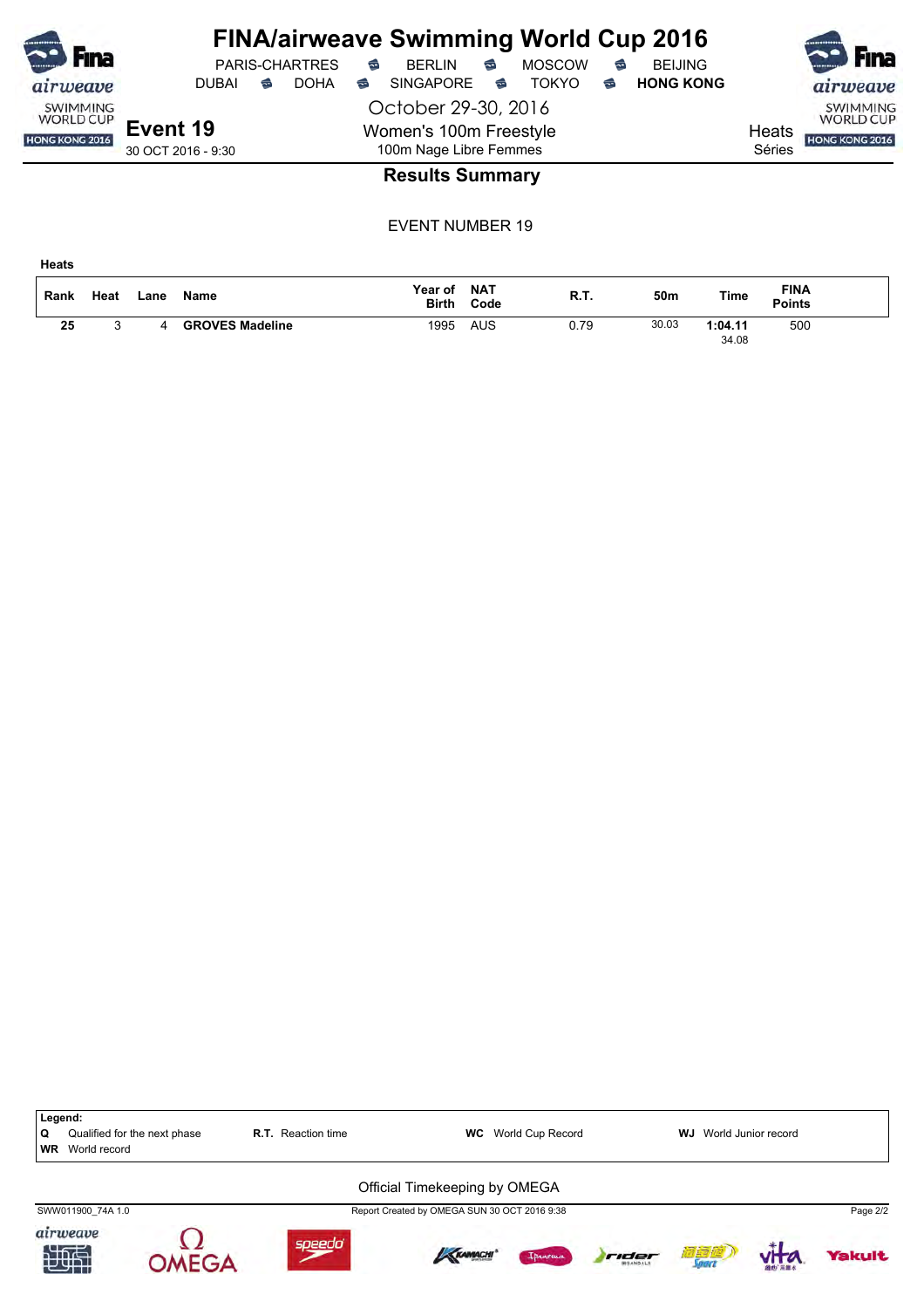

DUBAI **S** DOHA S SINGAPORE S TOKYO S HONG KONG

PARIS-CHARTRES **S** BERLIN S MOSCOW S

October 29-30, 2016

Men's 200m Freestyle

SWIMMING<br>WORLD CUP

Heats **HONG KONG 2016** 

Séries

30 OCT 2016 - 9:38

# 200m Nage Libre Hommes **Results Summary**

|           | Record  |       | Splits |         | Name                   | <b>NAT Code</b> | Location     | Date          |
|-----------|---------|-------|--------|---------|------------------------|-----------------|--------------|---------------|
| <b>WR</b> | 1:39.37 | 23.79 | 49.29  | 1:14.72 | <b>BIEDERMANN Paul</b> | GER             | Berlin (GER) | 15 NOV 2009   |
| WC        | 1:39.37 | 23.79 | 49.29  | 1:14.72 | BIEDERMANN Paul        | GER             | Berlin (GER) | 15 NOV 2009 i |
| l WJ      | 1:41.95 |       |        |         | WORLD BEST TIME        |                 | $---$        | 30 SEP 2016   |

| Heats       |                |      |                           |                         |                    |      |       |                           |                           |                           |                              |
|-------------|----------------|------|---------------------------|-------------------------|--------------------|------|-------|---------------------------|---------------------------|---------------------------|------------------------------|
| Rank        | Heat           | Lane | Name                      | Year of<br><b>Birth</b> | <b>NAT</b><br>Code | R.T. | 50m   | 100m                      | 150m                      | Time                      | <b>FINA</b><br><b>Points</b> |
| 1           | $\overline{c}$ |      | 4 TIMMERS Pieter          | 1988                    | <b>BEL</b>         | 0.74 | 25.27 | 52.89<br>27.62            | 1:21.11<br>28.22          | 1:48.84<br>27.73          | 761Q                         |
| $\mathbf 2$ | 2              |      | 6 BAGSHAW Jeremy          | 1992                    | CAN                | 0.68 | 25.86 | 53.28                     | 1:21.42                   | 1:49.50                   | 747 Q                        |
| 3           | $\overline{2}$ |      | 5 ZELLMANN Poul           | 1995                    | <b>GER</b>         | 0.75 | 25.67 | 27.42<br>53.54            | 28.14<br>1:21.72          | 28.08<br>1:49.64          | 744 Q                        |
| 4           | 3              |      | 6 SETO Daiya              | 1994                    | <b>JPN</b>         | 0.66 | 25.77 | 27.87<br>53.87            | 28.18<br>1:21.99          | 27.92<br>1:49.73          | 742 Q                        |
| 5           | 3              |      | 5 PINZON GARCIA Omar      | 1989                    | COL                | 0.60 | 25.51 | 28.10<br>53.73            | 28.12<br>1:21.95          | 27.74<br>1:49.75          | 742 Q                        |
| 6           | $\mathbf{1}$   |      | 4 BERNEK Peter            | 1992                    | <b>HUN</b>         | 0.74 | 25.93 | 28.22<br>53.92            | 28.22<br>1:21.69          | 27.80<br>1:49.79          | 741 Q                        |
| 7           | 3              |      | 4 GUY James               | 1995                    | GBR                | 0.69 | 25.98 | 27.99<br>53.82            | 27.77<br>1:22.30          | 28.10<br>1:49.95          | 738 Q                        |
| 8           | $\overline{2}$ |      | 3 LIANG Alex Wang         | 1999                    | <b>USA</b>         | 0.72 | 26.15 | 27.84<br>54.21            | 28.48<br>1:22.42          | 27.65<br>1:50.31          | 731 Q                        |
| 9           | 3              |      | 3 ABRUZZO Andrew Joseph   | 1999                    | <b>USA</b>         | 0.71 | 25.80 | 28.06<br>54.16            | 28.21<br>1:22.79          | 27.89<br>1:50.37          | 729                          |
| 10          | $\mathbf{1}$   |      | 5 CHEUNG Kin Tat Kent     | 1992                    | <b>HKG</b>         | 0.70 | 25.57 | 28.36<br>53.58            | 28.63<br>1:22.09          | 27.58<br>1:50.78          | 721                          |
| 11          | $\mathbf{1}$   |      | 3 KATZ Austin             | 1999                    | <b>USA</b>         | 0.76 | 26.42 | 28.01<br>54.72            | 28.51<br>1:23.57          | 28.69<br>1:51.62          | 705                          |
| 12          | $\overline{2}$ |      | 2 LIAO Xian Hao Jonathan  | 1999                    | <b>HKG</b>         | 0.62 | 26.71 | 28.30<br>55.38            | 28.85<br>1:24.20          | 28.05<br>1:52.38          | 691                          |
| 13          | 3              |      | 2 HSU Che-Yu              | 1994                    | <b>TPE</b>         | 0.69 | 26.25 | 28.67<br>54.38            | 28.82<br>1:23.26          | 28.18<br>1:52.41          | 690                          |
| 14          | $\mathbf{1}$   |      | 2 WONG Ming Hong          | 2000                    | <b>HKG</b>         | 0.72 | 26.33 | 28.13<br>55.36            | 28.88<br>1:24.51          | 29.15<br>1:52.65          | 686                          |
| 15          | 3              |      | 7 CHI Oscar               | 1998                    | <b>HKG</b>         | 0.69 | 26.38 | 29.03<br>54.90            | 29.15<br>1:23.63          | 28.14<br>1:52.68          | 685                          |
| 16          | $\mathbf{1}$   |      | 6 TAN Jonathan Eu Jin     | 2002                    | SIN                | 0.64 | 26.58 | 28.52<br>55.20            | 28.73<br>1:24.44          | 29.05<br>1:52.72          | 685                          |
| 17          | $\overline{2}$ |      | 7 CHAN Chun Hei           | 1996                    | <b>HKG</b>         | 0.70 | 25.81 | 28.62<br>53.84            | 29.24<br>1:23.26          | 28.28<br>1:53.69          | 667                          |
| 18          | $\overline{2}$ |      | 1 CHEUK Ming Ho           | 2002                    | <b>HKG</b>         | 0.73 | 27.54 | 28.03<br>57.08            | 29.42<br>1:27.60          | 30.43<br>1:57.50          | 604                          |
| 19          | 3              |      | 1 KOCH Marco              | 1990                    | <b>GER</b>         | 0.74 | 26.84 | 29.54<br>56.96            | 30.52<br>1:27.58          | 29.90<br>1:58.39          | 591                          |
| 20          | $\mathbf{1}$   |      | 7 LAM Ho Yin Martin       | 1999                    | HKG                | 0.66 | 26.89 | 30.12<br>57.02            | 30.62<br>1:28.24          | 30.81<br>1:59.96          | 568                          |
| 21          | $\mathbf{1}$   |      | 1 ALFALASI Abdulla Yousuf | 1995                    | <b>UAE</b>         | 0.68 | 29.71 | 30.13<br>1:02.49<br>32.78 | 31.22<br>1:35.32<br>32.83 | 31.72<br>2:08.07<br>32.75 | 467                          |

| Legend:<br><b>۱Q</b> | Qualified for the next phase<br><b>WR</b> World record | <b>R.T.</b> Reaction time     | <b>WC</b> World Cup Record | <b>WJ</b> World Junior record |
|----------------------|--------------------------------------------------------|-------------------------------|----------------------------|-------------------------------|
|                      |                                                        | Official Timekeeping by OMEGA |                            |                               |















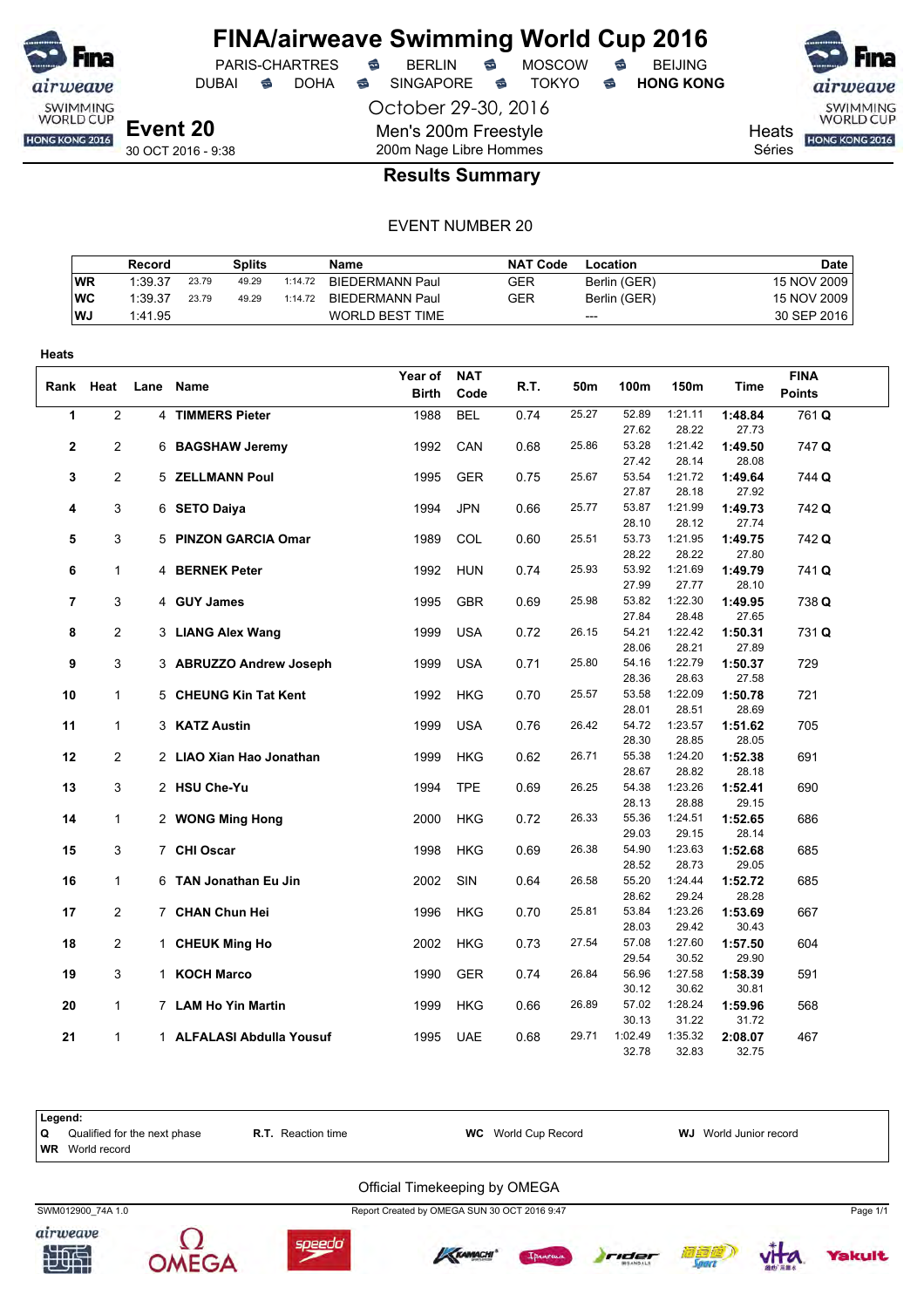

DUBAI **S** DOHA S SINGAPORE S TOKYO S HONG KONG

October 29-30, 2016

Women's 50m Breaststroke

SWIMMING<br>WORLD CUP HONG KONG 2016

**Heats** 

Séries

## 50m Brasse Femmes **Results Summary**

|    | Record Name |                       | <b>NAT Code</b> | Location    | Date        |
|----|-------------|-----------------------|-----------------|-------------|-------------|
| WR |             | 28.64 ATKINSON Alia   | JAM             | Tokyo (JPN) | 26 OCT 2016 |
| WC |             | 28.64 ATKINSON Alia   | JAM             | Tokyo (JPN) | 26 OCT 2016 |
| WJ |             | 29.84 WORLD BEST TIME |                 | $- - -$     | 30 SEP 2016 |

| <b>Heats</b> |                |      |                                  |                         |                    |      |             |                              |             |
|--------------|----------------|------|----------------------------------|-------------------------|--------------------|------|-------------|------------------------------|-------------|
| Rank         | Heat           | Lane | <b>Name</b>                      | Year of<br><b>Birth</b> | <b>NAT</b><br>Code | R.T. | <b>Time</b> | <b>FINA</b><br><b>Points</b> |             |
| 1            | 3              | 4    | <b>ATKINSON Alia</b>             | 1988                    | <b>JAM</b>         | 0.63 | 30.03       | 882 Q                        |             |
| 2            | 2              | 4    | <b>EFIMOVA Yuliya</b>            | 1992                    | <b>RUS</b>         | 0.67 | 30.28       | 860 Q                        |             |
| 3            | 3              | 5    | <b>LARSON Breeja</b>             | 1992                    | <b>USA</b>         | 0.73 | 30.94       | 806 Q                        |             |
| 4            |                | 3    | <b>NICOL Rachel</b>              | 1993                    | CAN                |      | 31.15       | 790 Q                        |             |
| 5            |                | 4    | <b>HANNIS Molly</b>              | 1992                    | <b>USA</b>         | 0.66 | 31.30       | 779                          | Q           |
| 6            | 3              | 3    | <b>BARTEL Zoe Elizabeth</b>      | 2000                    | <b>USA</b>         | 0.69 | 31.36       | 774 Q                        |             |
| 7            | $\overline{c}$ | 5    | <b>VASEY Sarah</b>               | 1996                    | <b>GBR</b>         | 0.68 | 31.40       | 771 Q                        |             |
| 8            |                | 5    | <b>LUTHERSDOTTIR Hrafnhildur</b> | 1991                    | <b>ISL</b>         | 0.70 | 31.41       | 770                          | $\mathbf Q$ |
| 9            | $\overline{c}$ | 3    | <b>KONG Yvette Man Yi</b>        | 1993                    | <b>HKG</b>         | 0.74 | 31.60       | 757                          |             |
| 10           | $\overline{c}$ | 6    | <b>DEL'HOMME Laurine</b>         | 1997                    | <b>FRA</b>         | 0.66 | 33.06       | 661                          |             |
| 11           |                | 6    | <b>IP Rainbow</b>                | 1997                    | <b>HKG</b>         | 0.73 | 33.12       | 657                          |             |
| 12           | 3              | 6    | <b>HO Roanne</b>                 | 1992                    | <b>SIN</b>         | 0.73 | 33.19       | 653                          |             |
| 13           | $\overline{c}$ |      | <b>CHEUNG Hui Yan Cheyenne</b>   | 1999                    | <b>HKG</b>         | 0.65 | 33.54       | 633                          |             |
| 14           | 3              | 2    | <b>MA Gabrielle Cai Yau</b>      | 2001                    | <b>USA</b>         | 0.73 | 33.63       | 628                          |             |
| 15           | 2              |      | <b>CHAN Tsz Kiu</b>              | 2002                    | <b>CLB</b>         | 0.70 | 33.74       | 621                          |             |
| 16           |                |      | <b>CHEANG Weng Lam</b>           | 2000                    | <b>MAC</b>         | 0.76 | 33.87       | 614                          |             |
| 17           |                | 1.   | <b>LAM Hiu Wai</b>               | 2001                    | <b>CLB</b>         | 0.69 | 34.07       | 604                          |             |
| 18           | 2              |      | CHAN Ka Hei                      | 1998                    | <b>CLB</b>         | 0.67 | 34.13       | 600                          |             |
| 19           |                | 7    | LAI Jessica                      | 1999                    | <b>CLB</b>         | 0.74 | 34.37       | 588                          |             |
| 20           | 3              |      | <b>LEUNG Chun Wing</b>           | 1999                    | <b>CLB</b>         | 0.69 | 35.20       | 547                          |             |
| 21           | 3              | 7    | TO Long Yan Esther               | 1997                    | <b>CLB</b>         | 0.79 | 35.25       | 545                          |             |

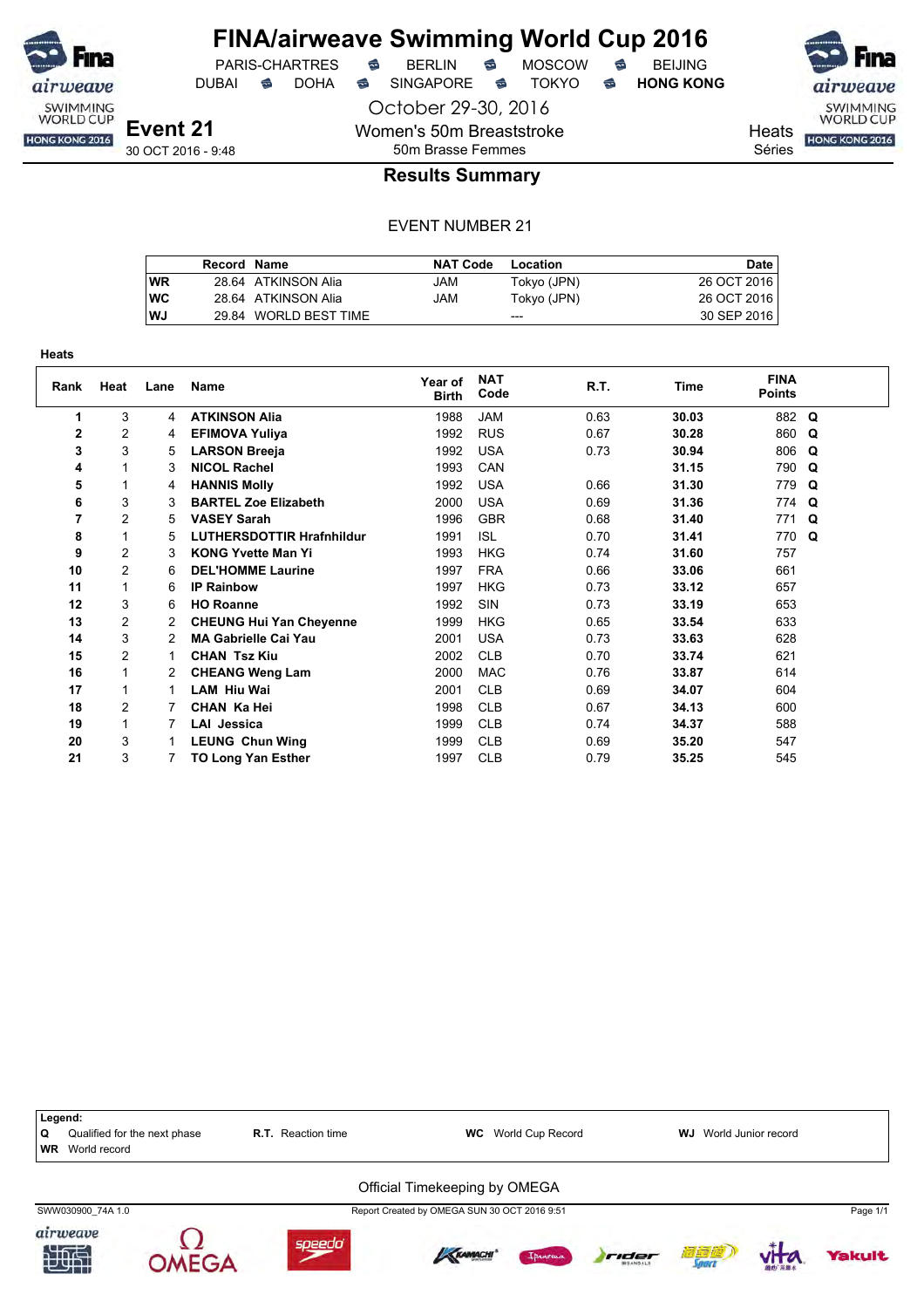

DUBAI **S** DOHA S SINGAPORE S TOKYO S HONG KONG

October 29-30, 2016

Men's 100m Breaststroke

PARIS-CHARTRES **B** BERLIN **B** MOSCOW **B** BEIJING

SWIMMING<br>WORLD CUP Heats **HONG KONG 2016** 

Séries

## 100m Brasse Hommes **Results Summary**

#### EVENT NUMBER 22

|    | Record Split Name |       |                       | NAT Code   | Location     | Date        |
|----|-------------------|-------|-----------------------|------------|--------------|-------------|
| WR | 55.61             | 25.98 | VAN DEN BURGH Cameron | <b>RSA</b> | Berlin (GER) | 15 NOV 2009 |
| WС | 55.61             | 25.98 | VAN DEN BURGH Cameron | <b>RSA</b> | Berlin (GER) | 15 NOV 2009 |
| WJ | 57.61             | 27.36 | CHUPKOV Anton         | <b>RUS</b> | Kazan (RUS)  | 9 NOV 2015  |

| <b>Heats</b>   |                |                |                              |                         |                    |      |       |                  |                              |  |
|----------------|----------------|----------------|------------------------------|-------------------------|--------------------|------|-------|------------------|------------------------------|--|
| Rank           | Heat           | Lane           | Name                         | Year of<br><b>Birth</b> | <b>NAT</b><br>Code | R.T. | 50m   | Time             | <b>FINA</b><br><b>Points</b> |  |
| 1              | $\overline{4}$ | $\overline{4}$ | <b>LIMA Felipe</b>           | 1985                    | <b>BRA</b>         | 0.66 | 28.02 | 59.20<br>31.18   | 828 Q                        |  |
| $\mathbf{2}$   | $\overline{c}$ | 4              | <b>KOSEKI Yasuhiro</b>       | 1992                    | <b>JPN</b>         | 0.68 | 27.76 | 59.40<br>31.64   | 820 Q                        |  |
| 3              | 3              | 4              | <b>KOCH Marco</b>            | 1990                    | <b>GER</b>         | 0.72 | 28.13 | 59.68<br>31.55   | 809 Q                        |  |
| 4              | 4              | 5              | <b>ANDREW Michael</b>        | 1999                    | <b>USA</b>         | 0.71 | 27.97 | 59.71<br>31.74   | 807 Q                        |  |
| 5              | 4              | 3              | <b>JOHNSON B J</b>           | 1987                    | <b>USA</b>         | 0.68 | 28.45 | 59.88<br>31.43   | $800$ Q                      |  |
| 6              | $\overline{2}$ | 3              | <b>AZAD ALBARAZI A</b>       | 1988                    | <b>SYR</b>         | 0.65 | 28.19 | 1:00.44<br>32.25 | 778 Q                        |  |
| $\overline{7}$ | 3              | 5              | <b>WATANABE Ippei</b>        | 1997                    | <b>JPN</b>         | 0.68 | 28.45 | 1:00.57<br>32.12 | 773 Q                        |  |
| 8              | 3              | 3              | <b>TSUI Hoi Tung Ronald</b>  | 1992                    | <b>HKG</b>         | 0.62 | 28.76 | 1:00.99<br>32.23 | 758 Q                        |  |
| 9              | 2              | 5              | <b>LIUKKONEN Ari-Pekka</b>   | 1989                    | <b>FIN</b>         | 0.67 | 28.31 | 1:01.46<br>33.15 | 740                          |  |
| 10             | 4              | 6              | <b>FLETCHER Julian</b>       | 1990                    | <b>BER</b>         | 0.66 | 28.64 | 1:01.57<br>32.93 | 736                          |  |
| 11             | $\overline{c}$ | 6              | <b>KWOK Ka Fai</b>           | 1996                    | <b>HKG</b>         | 0.63 | 29.35 | 1:02.52<br>33.17 | 703                          |  |
| 12             | 3              | 7              | <b>WONG Ho Kiu</b>           | 1998                    | <b>HKG</b>         | 0.70 | 29.68 | 1:02.96<br>33.28 | 689                          |  |
| 13             | 3              | $\overline{2}$ | <b>WONG Chun Yan</b>         | 1987                    | <b>HKG</b>         | 0.69 | 29.82 | 1:03.49<br>33.67 | 671                          |  |
| 14             | 3              | 6              | <b>HAEBERLE Scott Haynes</b> | 1994                    | <b>USA</b>         | 0.66 | 29.31 | 1:03.69<br>34.38 | 665                          |  |
| 15             | 4              | $\overline{2}$ | <b>STEFFAN Sebastian</b>     | 1997                    | <b>AUT</b>         | 0.64 | 29.72 | 1:03.83<br>34.11 | 661                          |  |
| 16             | $\mathbf{1}$   | 5              | <b>GONG Jiahao</b>           | 2001                    | <b>CHN</b>         | 0.76 | 30.77 | 1:04.03<br>33.26 | 655                          |  |
| 17             | 4              | 8              | YANG Hin Ho Boris            | 1998                    | <b>HKG</b>         | 0.66 | 30.44 | 1:04.63<br>34.19 | 637                          |  |
| 18             | 3              | 8              | LAI Chun Wai                 | 1996                    | <b>CLB</b>         | 0.62 | 30.82 | 1:04.67<br>33.85 | 635                          |  |
| 19             | 4              | $\mathbf{1}$   | <b>TANG Ho Kwan</b>          | 2000                    | <b>CLB</b>         | 0.69 | 30.93 | 1:05.45<br>34.52 | 613                          |  |
| 20             | 3              | $\mathbf{1}$   | <b>BAUER Lukas</b>           | 1999                    | <b>USA</b>         | 0.65 | 31.05 | 1:06.25<br>35.20 | 591                          |  |
| 21             | $\mathbf{1}$   | 4              | <b>CHAN Chun Lok</b>         | 2001                    | <b>HKG</b>         | 0.76 | 31.84 | 1:06.26<br>34.42 | 591                          |  |
| 22             | $\overline{2}$ | 2              | <b>NG Yu Hin Michael</b>     | 2000                    | HKG                | 0.70 | 31.60 | 1:06.33<br>34.73 | 589                          |  |
| 23             | $\mathbf{1}$   | 6              | <b>TAM Ka Ming</b>           | 1997                    | <b>HKG</b>         | 0.65 | 30.94 | 1:06.52<br>35.58 | 584                          |  |
| 24             | 2              | $\mathbf{1}$   | <b>MA Chi Wang Damien</b>    | 1994                    | <b>HKG</b>         | 0.70 | 31.19 | 1:06.66<br>35.47 | 580                          |  |

Official Timekeeping by OMEGA









SWM031900\_74A 1.0 Report Created by OMEGA SUN 30 OCT 2016 10:00 Page 1/2







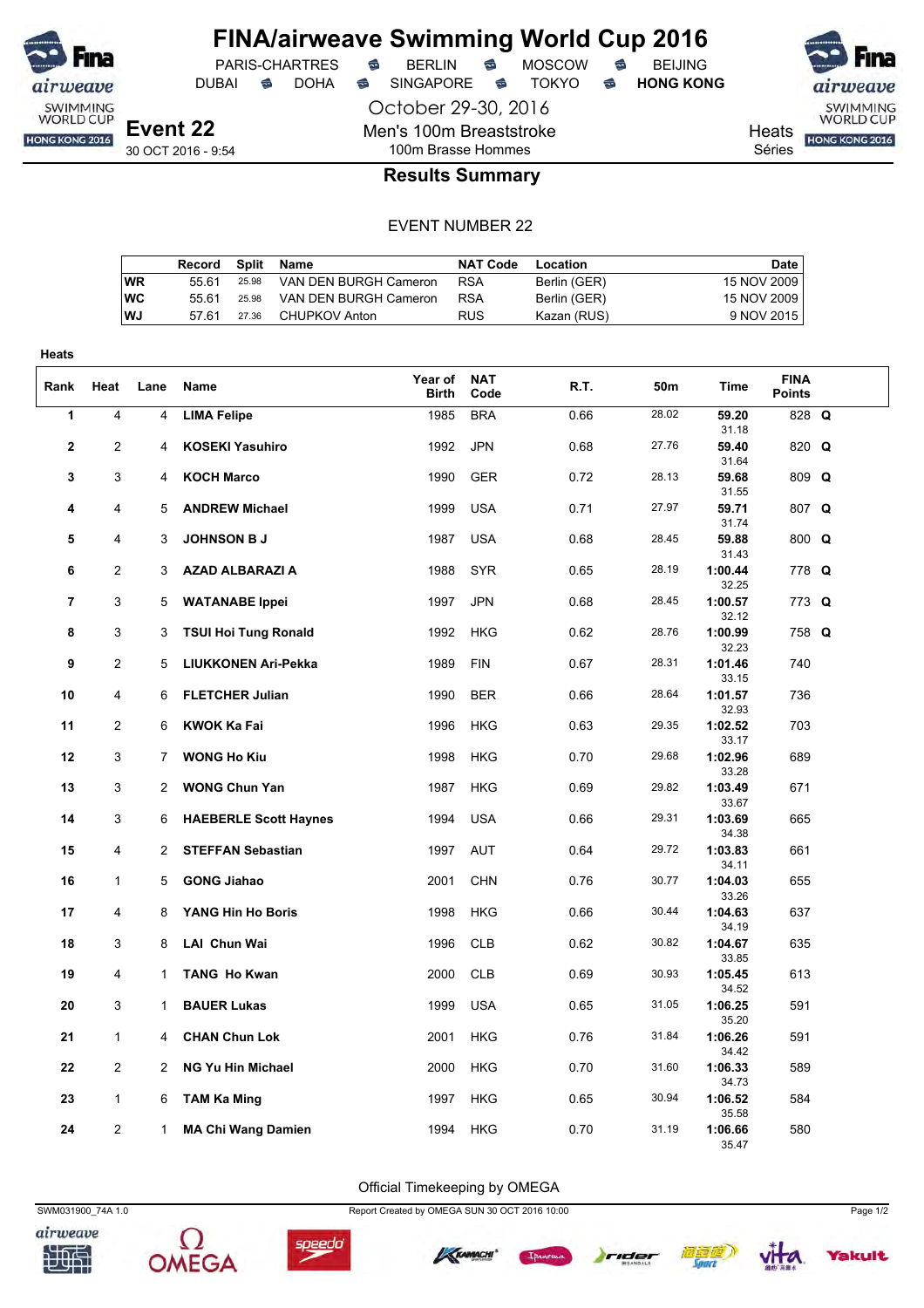

**Heats**

# **FINA/airweave Swimming World Cup 2016**

October 29-30, 2016 DUBAI **S** DOHA S SINGAPORE S TOKYO S HONG KONG

> Men's 100m Breaststroke 100m Brasse Hommes

PARIS-CHARTRES **B** BERLIN **B** MOSCOW **B** BEIJING

SWIMMING<br>WORLD CUP

**Heats** HONG KONG 2016

Séries

### **Results Summary**

| Rank | Heat | Lane | Name                        | Year of<br><b>Birth</b> | <b>NAT</b><br>Code | R.T. | 50m   | Time             | <b>FINA</b><br><b>Points</b> |  |
|------|------|------|-----------------------------|-------------------------|--------------------|------|-------|------------------|------------------------------|--|
| 25   | 2    | 8    | <b>CHE Meng Hou</b>         | 1999                    | <b>MAC</b>         | 0.64 | 31.64 | 1:06.85<br>35.21 | 575                          |  |
| 26   | 2    |      | <b>COPLEY Brian Patrick</b> | 2000                    | <b>USA</b>         | 0.75 | 31.61 | 1:07.64<br>36.03 | 555                          |  |
| 27   | 4    |      | <b>MAK Chong Hin</b>        | 1996                    | <b>MAC</b>         | 0.67 | 31.62 | 1:07.78<br>36.16 | 552                          |  |
| 28   |      | 3    | <b>TIN Chak Hei</b>         | 1999                    | <b>MAC</b>         | 0.67 | 32.68 | 1:08.88<br>36.20 | 526                          |  |
| 29   |      | 2    | <b>MOHAMED Abdelrahman</b>  | 2001                    | QAT                | 0.73 | 34.77 | 1:13.51<br>38.74 | 432                          |  |

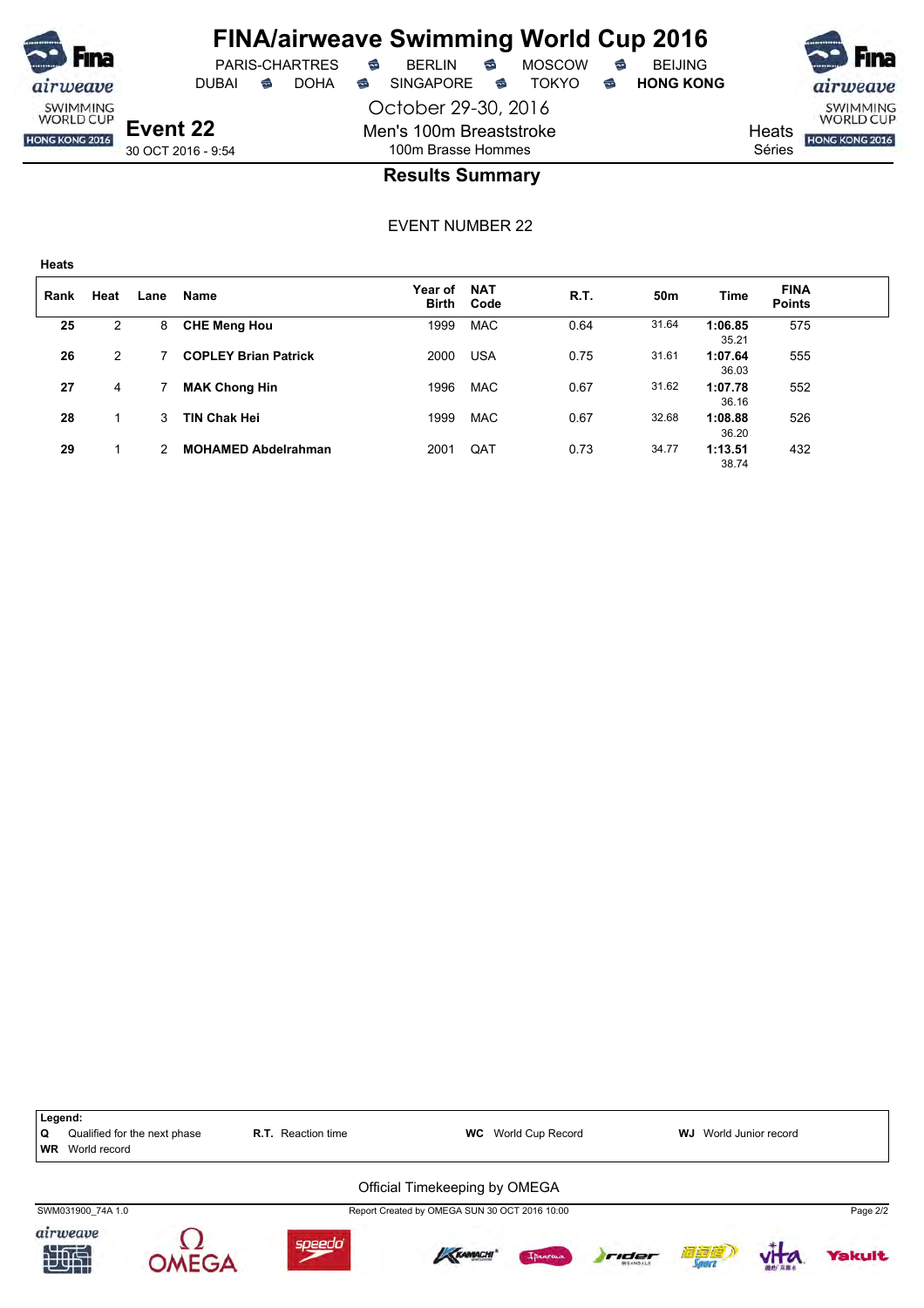

**Heats**

# **FINA/airweave Swimming World Cup 2016**

DUBAI **S** DOHA S SINGAPORE S TOKYO S HONG KONG

October 29-30, 2016

Men's 100m Butterfly

PARIS-CHARTRES **B** BERLIN **B** MOSCOW **B** BEIJING

SWIMMING<br>WORLD CUP HONG KONG 2016

**Heats** 

Séries

100m Papillon Hommes **Results Summary**

|           | Record |       | Split Name             | <b>NAT Code</b> | Location     | Date        |
|-----------|--------|-------|------------------------|-----------------|--------------|-------------|
| <b>WR</b> | 48.44  | 22.59 | LE CLOS Chad           | <b>RSA</b>      | Doha (QAT)   | 4 DEC 2014  |
| <b>WC</b> | 48.48  | 22.88 | KOROTYSHKIN Evgeny     | <b>RUS</b>      | Berlin (GER) | 15 NOV 2009 |
| WJ        | 50.53  |       | <b>WORLD BEST TIME</b> |                 | $---$        | 30 SEP 2016 |

| Rank         | Heat           | Lane           | Name                         | Year of<br><b>Birth</b> | <b>NAT</b><br>Code | R.T. | 50m   | <b>Time</b>      | <b>FINA</b><br><b>Points</b> |  |
|--------------|----------------|----------------|------------------------------|-------------------------|--------------------|------|-------|------------------|------------------------------|--|
| $\mathbf{1}$ | $\overline{2}$ | $\overline{4}$ | <b>PRENOT Josh</b>           | 1993                    | <b>USA</b>         | 0.72 | 24.67 | 52.60<br>27.93   | 781 Q                        |  |
| $\mathbf{2}$ | $\overline{2}$ | 5              | <b>SETO Daiya</b>            | 1994                    | <b>JPN</b>         | 0.64 | 25.28 | 52.97<br>27.69   | 764 Q                        |  |
| 3            | $\mathbf{1}$   | $\overline{4}$ | <b>SANKOVICH Pavel</b>       | 1990                    | <b>BLR</b>         | 0.73 | 24.84 | 52.99<br>28.15   | 763 Q                        |  |
| 4            | $\mathbf{1}$   | 5              | <b>WANG Peng</b>             | 1998                    | <b>CHN</b>         | 0.71 | 24.83 | 53.03<br>28.20   | 762 Q                        |  |
| 5            | $\mathbf{1}$   | 3              | <b>SHIOURA Shinri</b>        | 1991                    | <b>JPN</b>         | 0.70 | 24.50 | 53.10<br>28.60   | 759 Q                        |  |
| 6            | $\overline{2}$ | 3              | <b>NG Chun Nam Derick</b>    | 1994                    | <b>HKG</b>         | 0.66 | 25.03 | 53.24<br>28.21   | 753 Q                        |  |
| 7            | 3              |                | 4 LE CLOS Chad               | 1992                    | <b>RSA</b>         | 0.68 | 24.17 | 53.57<br>29.40   | 739 Q                        |  |
| 8            | $\overline{2}$ | 6              | <b>DEKKER Nicolaas Dane</b>  | 1995                    | CAN                | 0.75 | 25.47 | 54.31<br>28.84   | 709 Q                        |  |
| 9            | 3              |                | 3 LIANG Alex Wang            | 1999                    | <b>USA</b>         | 0.67 | 25.21 | 54.57<br>29.36   | 699                          |  |
| 10           | $\mathbf{1}$   | 6              | <b>TSAI Yi-Lin</b>           | 1997                    | <b>TPE</b>         | 0.77 | 25.93 | 54.70<br>28.77   | 694                          |  |
| 11           | 3              | 6              | <b>KWONG Ka Ho</b>           | 1996                    | <b>HKG</b>         | 0.70 | 25.31 | 55.09<br>29.78   | 679                          |  |
| 12           | 3              | 7              | <b>LAU Chun Leung Johnny</b> | 1991                    | <b>HKG</b>         | 0.70 | 25.99 | 55.84<br>29.85   | 652                          |  |
| 13           | $\overline{2}$ | 1              | FUNG Chun Ho                 | 1997                    | <b>CLB</b>         | 0.67 | 25.71 | 55.92<br>30.21   | 649                          |  |
| 14           | $\overline{2}$ | 7              | <b>HO Tin Long</b>           | 1997                    | <b>HKG</b>         | 0.65 | 25.72 | 56.12<br>30.40   | 643                          |  |
| 15           | $\mathbf{1}$   |                | 2 WONG Ching Yin             | 1996                    | <b>CLB</b>         | 0.67 | 26.17 | 56.36<br>30.19   | 634                          |  |
| 16           | $\overline{2}$ |                | 2 TAN Jonathan Eu Jin        | 2002                    | SIN                | 0.58 | 26.70 | 57.06<br>30.36   | 611                          |  |
| 17           | $\mathbf{1}$   | $\mathbf{1}$   | LO Cheuk Chun                | 1999                    | <b>CLB</b>         | 0.70 | 26.40 | 57.14<br>30.74   | 609                          |  |
| 18           | $\mathbf{1}$   | 7              | <b>GRIESHOP Sean</b>         | 1998                    | <b>USA</b>         | 0.67 | 27.23 | 58.80<br>31.57   | 559                          |  |
| 19           | 3              | 2              | <b>LIN Chin Wai</b>          | 1999                    | <b>CLB</b>         | 0.72 | 30.22 | 1:07.07<br>36.85 | 376                          |  |

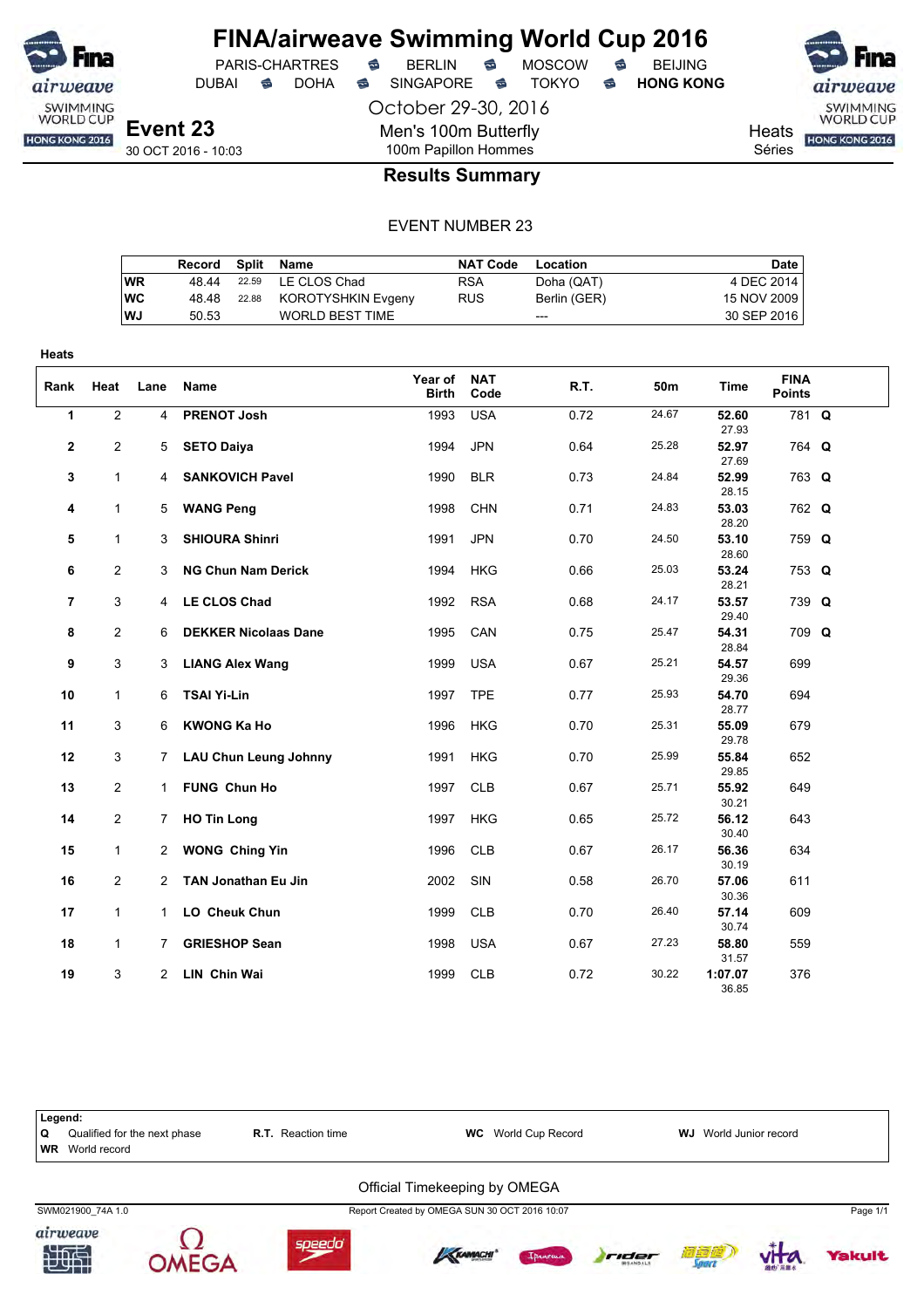

DUBAI **S** DOHA S SINGAPORE S TOKYO S HONG KONG

PARIS-CHARTRES **B** BERLIN **B** MOSCOW **B** BEIJING

October 29-30, 2016

Women's 100m Backstroke 100m Dos Femmes

SWIMMING<br>WORLD CUP

**Heats** HONG KONG 2016

Séries

**Results Summary**

|           | Record |       | Split Name             | <b>NAT Code</b> | Location     | Date        |
|-----------|--------|-------|------------------------|-----------------|--------------|-------------|
| WR        | 55 03  |       | 26.93 HOSSZU Katinka   | HUN             | Doha (QAT)   | 4 DEC 2014  |
| <b>WC</b> | 55 23  | 26.73 | SAKAI Shiho            | JPN             | Berlin (GER) | 15 NOV 2009 |
| <b>WJ</b> | 55.99  |       | <b>WORLD BEST TIME</b> |                 | $---$        | 30 SEP 2016 |
|           |        |       |                        |                 |              |             |

| Heats          |                |                |                               |                         |                    |      |       |                  |                              |  |
|----------------|----------------|----------------|-------------------------------|-------------------------|--------------------|------|-------|------------------|------------------------------|--|
| Rank           | Heat           | Lane           | Name                          | Year of<br><b>Birth</b> | <b>NAT</b><br>Code | R.T. | 50m   | Time             | <b>FINA</b><br><b>Points</b> |  |
| 1              | $\overline{2}$ | 4              | <b>SEEBOHM Emily</b>          | 1992                    | <b>AUS</b>         | 0.72 | 28.19 | 58.52<br>30.33   | 831 Q                        |  |
| 2              | 1              | 5              | <b>SMITH Regan Elisabeth</b>  | 2002                    | <b>USA</b>         | 0.59 | 28.62 | 58.86<br>30.24   | 817 Q                        |  |
| 3              | 2              | 5              | <b>NORDMANN Lucie</b>         | 2000                    | <b>USA</b>         | 0.63 | 28.57 | 59.01<br>30.44   | 811 Q                        |  |
| 4              | 3              | 4              | <b>HOSSZU Katinka</b>         | 1989                    | <b>HUN</b>         | 0.62 | 29.18 | 59.13<br>29.95   | $806$ Q                      |  |
| 5              | 3              | 5              | <b>HANUS Danielle</b>         | 1998                    | CAN                | 0.62 | 28.85 | 59.17<br>30.32   | 804 Q                        |  |
| 6              | $\mathbf{1}$   | 6              | <b>WU Yixin</b>               | 1999                    | <b>CHN</b>         | 0.65 | 28.69 | 59.62<br>30.93   | 786 Q                        |  |
| $\overline{7}$ | 3              | 3              | <b>CALDWELL Hilary</b>        | 1991                    | CAN                | 0.62 | 29.38 | 59.87<br>30.49   | 776 Q                        |  |
| 8              | $\mathbf{1}$   | 4              | <b>ZEVINA Daryna</b>          | 1994                    | <b>UKR</b>         | 0.60 | 28.94 | 59.91<br>30.97   | 774 Q                        |  |
| 9              | $\mathbf{1}$   | 3              | <b>LAU Yin Yan Claudia</b>    | 1992                    | <b>HKG</b>         | 0.64 | 28.81 | 1:00.05<br>31.24 | 769                          |  |
| 10             | $\overline{2}$ | 6              | <b>WONG Toto Kwan To</b>      | 1999                    | <b>HKG</b>         | 0.67 | 29.18 | 1:00.64<br>31.46 | 747                          |  |
| 11             | $\mathbf{2}$   | 3              | <b>OZTURK Sonnele Aylin</b>   | 1998                    | <b>GER</b>         | 0.74 | 29.45 | 1:00.77<br>31.32 | 742                          |  |
| 12             | $\mathbf{1}$   | $\overline{2}$ | <b>CHEN Szu-Chi</b>           | 2002                    | <b>TPE</b>         | 0.64 | 29.75 | 1:01.35<br>31.60 | 721                          |  |
| 13             | 3              | $\overline{2}$ | <b>WONG Victoria Rose</b>     | 1999                    | <b>USA</b>         | 0.58 | 30.10 | 1:02.75<br>32.65 | 674                          |  |
| 14             | 3              | 7.             | <b>GOEDERS Anya</b>           | 2000                    | <b>USA</b>         | 0.61 | 30.22 | 1:02.83<br>32.61 | 671                          |  |
| 15             | 2              | $\overline{2}$ | <b>CARTER Danielle Nicole</b> | 2001                    | <b>USA</b>         | 0.68 | 30.19 | 1:02.90<br>32.71 | 669                          |  |
| 16             | 2              | $\mathbf{1}$   | <b>RICHTER Ivy Lauren</b>     | 2000                    | <b>CLB</b>         | 0.63 | 30.65 | 1:03.90<br>33.25 | 638                          |  |
| 17             | $\overline{2}$ | 7              | <b>BALMACEDA S.</b>           | 2000                    | <b>USA</b>         | 0.61 | 31.82 | 1:05.59<br>33.77 | 590                          |  |
| 18             | 3              | $\mathbf{1}$   | AU Hiu Pui                    | 1996                    | <b>CLB</b>         | 0.66 | 30.93 | 1:05.76<br>34.83 | 586                          |  |
| 19             | 3              | 8              | WOO Hoi Yee Kylie             | 2001                    | <b>CLB</b>         | 0.63 | 32.45 | 1:06.59<br>34.14 | 564                          |  |
| 20             | $\mathbf{1}$   | 1              | LAU Sze Wing                  | 1998                    | <b>CLB</b>         | 0.69 | 32.93 | 1:08.82<br>35.89 | 511                          |  |
|                | 3              | 6              | <b>VERRASZTO Evelin</b>       | 1989                    | <b>HUN</b>         |      |       | <b>DNS</b>       |                              |  |













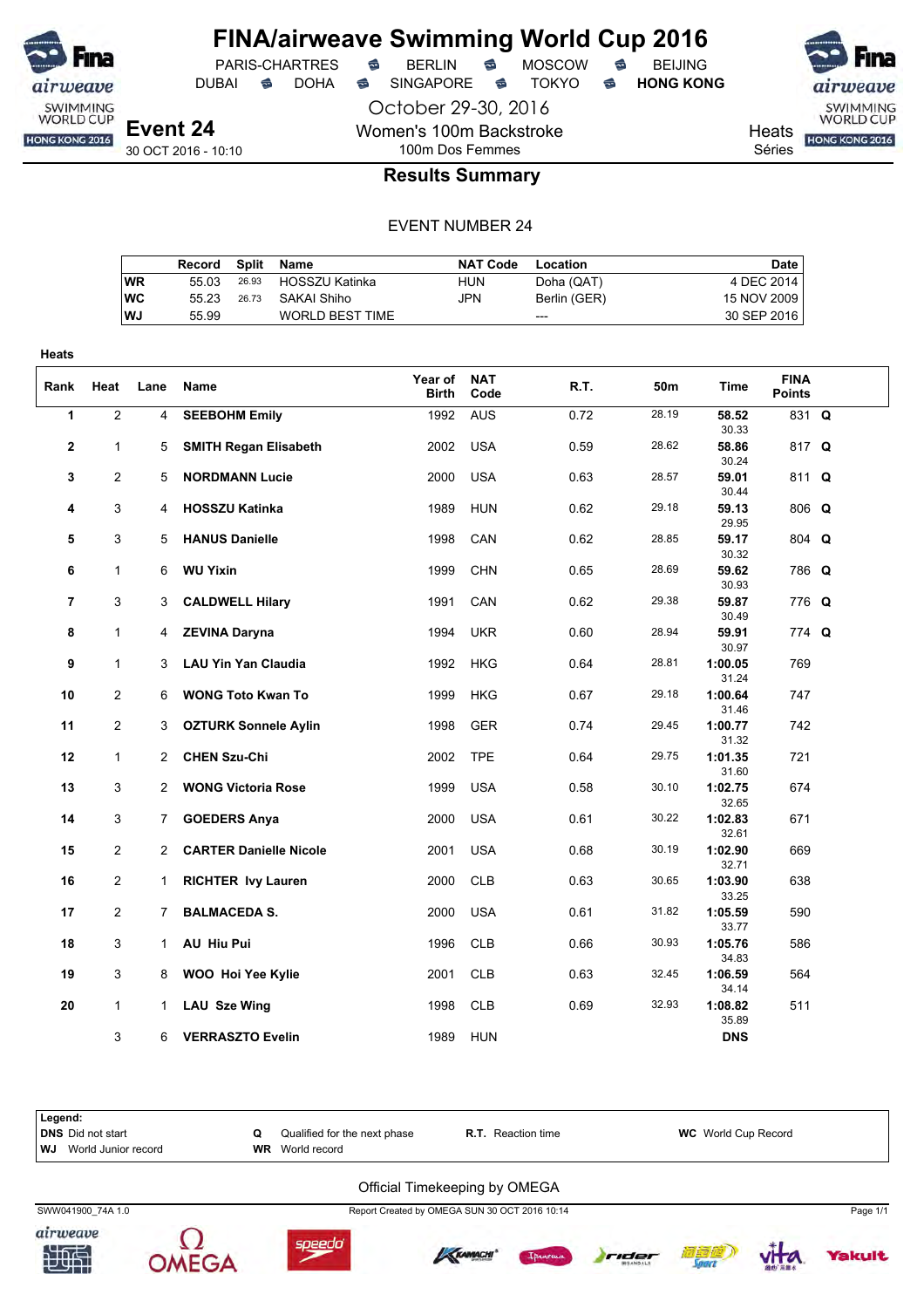

**Heats**

### **FINA/airweave Swimming World Cup 2016** PARIS-CHARTRES **B** BERLIN **B** MOSCOW **B** BEIJING

DUBAI **S** DOHA S SINGAPORE S TOKYO S HONG KONG

October 29-30, 2016

Men's 50m Backstroke 50m Dos Hommes

SWIMMING<br>WORLD CUP

**Heats** HONG KONG 2016

Séries

### **Results Summary**

|    | Record Name |                        | <b>NAT Code</b> | Location        | <b>Date</b> |
|----|-------------|------------------------|-----------------|-----------------|-------------|
| WR |             | 22.22 MANAUDOU Florent | <b>FRA</b>      | Doha (QAT)      | 6 DEC 2014  |
| wс |             | 22.61 MARSHALL Peter   | USA             | Singapore (SIN) | 22 NOV 2009 |
| WJ |             | 23.71 WORLD BEST TIME  |                 | $- - -$         | 30 SEP 2016 |

| neats        |                |      |                                 |                         |                    |      |             |                              |  |
|--------------|----------------|------|---------------------------------|-------------------------|--------------------|------|-------------|------------------------------|--|
| Rank         | Heat           | Lane | Name                            | Year of<br><b>Birth</b> | <b>NAT</b><br>Code | R.T. | <b>Time</b> | <b>FINA</b><br><b>Points</b> |  |
|              | 2              | 4    | <b>LARKIN Mitchell</b>          | 1993                    | <b>AUS</b>         | 0.62 | 24.45       | 750 Q                        |  |
| $\mathbf{2}$ | 2              | 5    | <b>ORTIZ-CANAVATE Miguel</b>    | 1991                    | <b>ESP</b>         | 0.61 | 24.73       | 725 Q                        |  |
| 3            | $\overline{2}$ | 3    | <b>CHUNG Lai Yeung</b>          | 1992                    | <b>HKG</b>         | 0.56 | 25.09       | 694 Q                        |  |
| 4            | 4              | 5    | <b>DONETC Stanislav</b>         | 1983                    | <b>RUS</b>         | 0.67 | 25.15       | 689 Q                        |  |
| 5            |                |      | <b>NG Kai Hong Henry</b>        | 1995                    | <b>HKG</b>         | 0.56 | 25.48       | 663 Q                        |  |
| 6            |                | 6    | <b>BEACH Clark Gregory</b>      | 1999                    | <b>USA</b>         | 0.58 | 25.56       | 656 Q                        |  |
| 7            |                | 4    | <b>SANKOVICH Pavel</b>          | 1990                    | <b>BLR</b>         | 0.60 | 25.58       | 655 Q                        |  |
| 8            | 2              |      | <b>CHUNG Cheuk Hei Matthew</b>  | 1998                    | <b>HKG</b>         | 0.59 | 26.06       | 619 Q                        |  |
| 9            | $\overline{2}$ | 6    | <b>LAU Shiu Yue</b>             | 1997                    | <b>HKG</b>         | 0.69 | 26.27       | 605                          |  |
| 10           | 2              |      | <b>FONG Ching Yuen</b>          | 2001                    | <b>CLB</b>         | 0.55 | 26.93       | 561                          |  |
| 11           |                | 3    | <b>LOW Malcolm</b>              | 1997                    | SIN                | 0.64 | 27.12       | 550                          |  |
| 12           | 2              |      | YEUNG Kam Leung Kenneth         | 1998                    | <b>CLB</b>         | 0.55 | 27.26       | 541                          |  |
| 13           |                |      | <b>AUYEUNG Chung Hang Felix</b> | 1998                    | <b>CLB</b>         | 0.65 | 27.93       | 503                          |  |

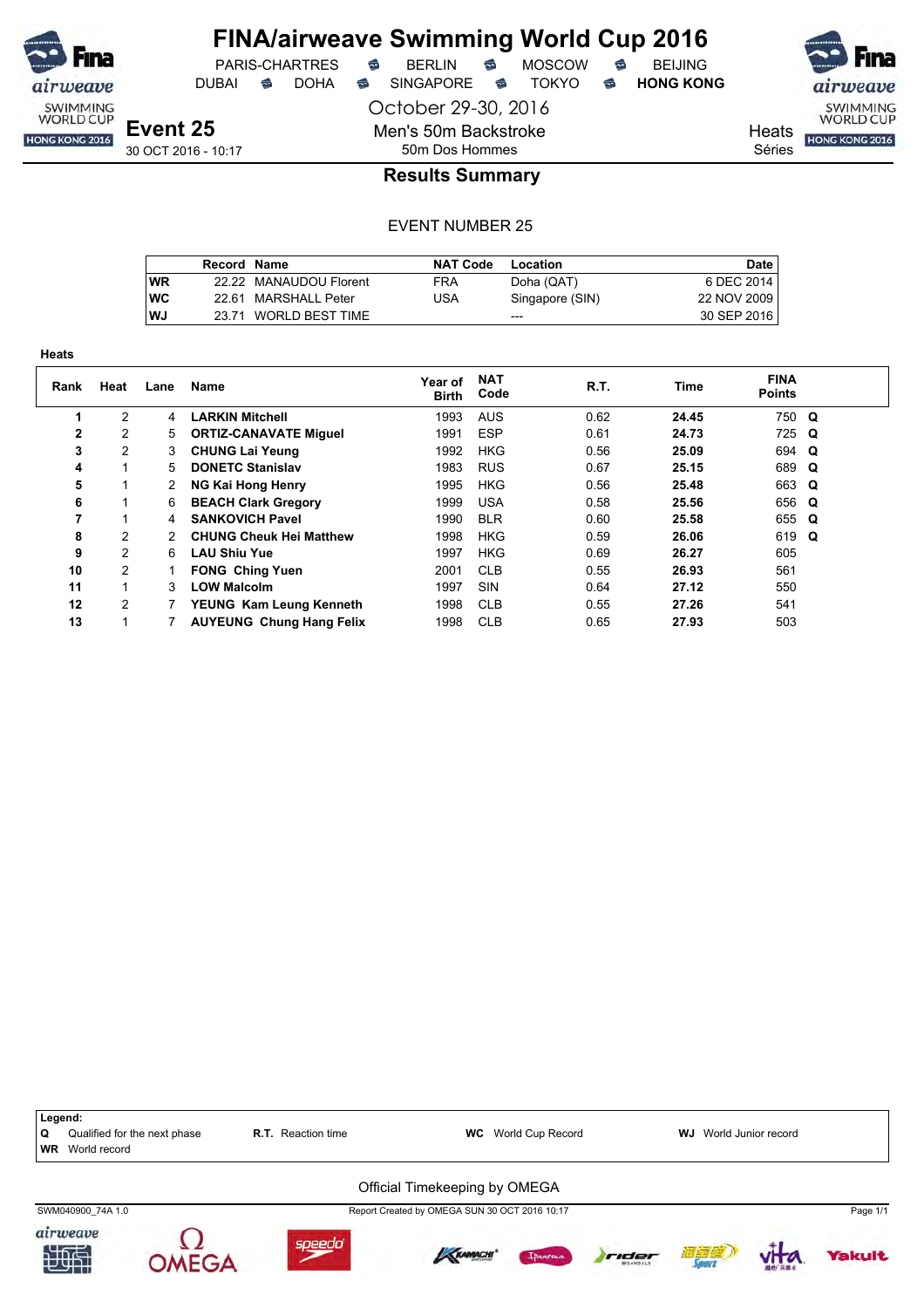

October 29-30, 2016 DUBAI **S** DOHA S SINGAPORE S TOKYO S HONG KONG

PARIS-CHARTRES **B** BERLIN **B** MOSCOW **B** BEIJING

SWIMMING<br>WORLD CUP HONG KONG 2016

**Heats** 

Séries

## 200m Papillon Femmes **Results Summary**

Women's 200m Butterfly

|           | Record  |       | <b>Splits</b> |         | <b>Name</b>                   | <b>NAT Code</b> | Location     | <b>Date</b> |
|-----------|---------|-------|---------------|---------|-------------------------------|-----------------|--------------|-------------|
| WR        | 1:59.61 | 27.75 | 58.24         | 1:28.96 | <b>BELMONTE GARCIA Mireia</b> | <b>ESP</b>      | Doha (QAT)   | 3 DEC 2014  |
| <b>WC</b> | 2:00.78 | 27.35 | 58.41         | 1:29.29 | LIU Ziae                      | CHN             | Berlin (GER) | 15 NOV 2009 |
| <b>WJ</b> | 2:05.44 |       |               |         | WORLD BEST TIME               |                 | $---$        | 30 SEP 2016 |

| Heats        |                |      |                      |                         |                    |      |       |                  |                  |                  |                              |
|--------------|----------------|------|----------------------|-------------------------|--------------------|------|-------|------------------|------------------|------------------|------------------------------|
| Rank         | Heat           | Lane | Name                 | Year of<br><b>Birth</b> | <b>NAT</b><br>Code | R.T. | 50m   | 100m             | 150m             | Time             | <b>FINA</b><br><b>Points</b> |
| 1            | $\overline{2}$ |      | 4 GROVES Madeline    | 1995                    | <b>AUS</b>         | 0.72 | 28.03 | 59.86<br>31.83   | 1:32.73<br>32.87 | 2:05.97<br>33.24 | 856 Q                        |
| $\mathbf{2}$ | $\overline{2}$ |      | 3 SAVARD Katerine    | 1993                    | CAN                | 0.53 | 29.16 | 1:03.21<br>34.05 | 1:37.80<br>34.59 | 2:10.64<br>32.84 | 767 Q                        |
| 3            | 1.             |      | 4 JAKABOS Zsuzsanna  | 1989                    | <b>HUN</b>         | 0.74 | 29.76 | 1:03.26<br>33.50 | 1:37.68<br>34.42 | 2:12.48<br>34.80 | 735 Q                        |
| 4            | 1              |      | 3 WISHAUPT Camille   | 1998                    | <b>FRA</b>         | 0.70 | 29.80 | 1:03.82<br>34.02 | 1:38.57<br>34.75 | 2:13.57<br>35.00 | 718 Q                        |
| 5            | $\overline{2}$ |      | 5 HOSSZU Katinka     | 1989                    | <b>HUN</b>         | 0.77 | 29.89 | 1:04.17<br>34.28 | 1:38.70<br>34.53 | 2:13.86<br>35.16 | 713 Q                        |
| 6            | 1              |      | 5 CHAN Kin Lok       | 1994                    | <b>HKG</b>         | 0.73 | 30.10 | 1:03.96<br>33.86 | 1:39.21<br>35.25 | 2:15.66<br>36.45 | 685 Q                        |
| 7            | 2              |      | 6 VERRASZTO Evelin   | 1989                    | <b>HUN</b>         | 0.76 | 30.12 | 1:04.61<br>34.49 | 1:39.95<br>35.34 | 2:15.82<br>35.87 | 682 Q                        |
| 8            | 1.             |      | 6 CHAN Tsz Ching     | 2000                    | <b>CLB</b>         | 0.64 | 30.41 | 1:04.77<br>34.36 | 1:40.97<br>36.20 | 2:17.49<br>36.52 | 658 Q                        |
| 9            | 2              |      | 2 TO Long Yan Esther | 1997                    | <b>CLB</b>         | 0.80 | 31.22 | 1:07.19<br>35.97 | 1:45.04<br>37.85 | 2:24.19<br>39.15 | 570                          |

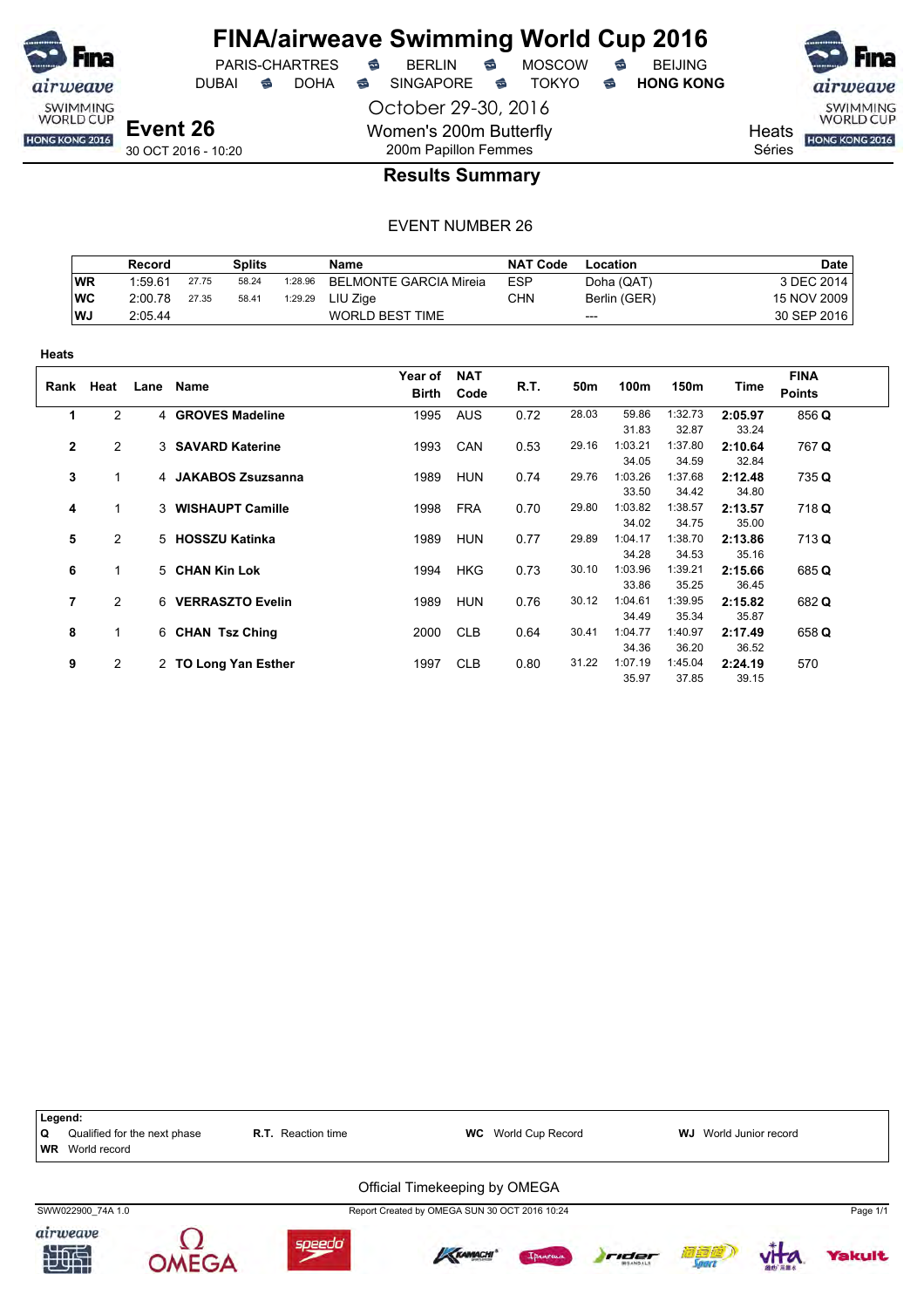

PARIS-CHARTRES **B** BERLIN **B** MOSCOW **B** BEIJING DUBAI **S** DOHA S SINGAPORE S TOKYO S HONG KONG

SWIMMING<br>WORLD CUP

Heats **HONG KONG 2016** 

Séries

200m 4-Nages Hommes

### **Results Summary**

October 29-30, 2016

Men's 200m Individual Medley

### EVENT NUMBER 27

|            | Record  |       | <b>Splits</b> |         | Name                   | <b>NAT Code</b> | Location       | Date I      |
|------------|---------|-------|---------------|---------|------------------------|-----------------|----------------|-------------|
| <b>WR</b>  | 1:49.63 | 23.71 | 50.74         | 1:22.48 | LOCHTE Rvan            | USA             | Istanbul (TUR) | 14 DEC 2012 |
| <b>IWC</b> | 1:51.50 | 24.55 | 52.05         | 1:24.59 | <b>HAGINO Kosuke</b>   | JPN             | Tokyo (JPN)    | 10 NOV 2013 |
| WJ.        | 1:52.48 |       |               |         | <b>WORLD BEST TIME</b> |                 | $---$          | 30 SEP 2016 |

| <b>Heats</b>   |                |                           |              |            |      |       |                  |                  |                  |               |
|----------------|----------------|---------------------------|--------------|------------|------|-------|------------------|------------------|------------------|---------------|
|                |                |                           | Year of      | <b>NAT</b> |      |       |                  |                  |                  | <b>FINA</b>   |
|                | Rank Heat      | Lane Name                 | <b>Birth</b> | Code       | R.T. | 50m   | 100m             | 150m             | Time             | <b>Points</b> |
| 1              | 1              | 4 SETO Daiya              | 1994         | <b>JPN</b> | 0.64 | 25.66 | 55.47            | 1:29.19          | 1:58.41          | 793 Q         |
|                |                |                           |              |            |      |       | 29.81            | 33.72            | 29.22            |               |
| 2              | 3              | 6 BERNEK Peter            | 1992         | <b>HUN</b> | 0.71 | 26.19 | 56.09            | 1:32.22          | 2:01.12          | 741 Q         |
|                |                |                           |              |            |      |       | 29.90            | 36.13            | 28.90            |               |
| 3              | 3              | 4 HEINTZ Philip           | 1991         | <b>GER</b> | 0.70 | 25.36 | 55.60            | 1:32.00          | 2:01.16          | 740 Q         |
|                |                |                           |              |            |      | 25.40 | 30.24<br>55.29   | 36.40<br>1:29.68 | 29.16            |               |
| 4              | $\overline{2}$ | 4 PRENOT Josh             | 1993         | <b>USA</b> | 0.75 |       | 29.89            | 34.39            | 2:01.19<br>31.51 | 740 Q         |
| 5              | $\mathbf{1}$   | 5 STEFFAN Sebastian       | 1997         | <b>AUT</b> | 0.66 | 26.20 | 57.07            | 1:32.29          | 2:01.75          | 730 Q         |
|                |                |                           |              |            |      |       | 30.87            | 35.22            | 29.46            |               |
| 6              | 3              | 5 ANDREW Michael          | 1999         | <b>USA</b> | 0.72 | 25.87 | 55.82            | 1:31.29          | 2:01.87          | 727 Q         |
|                |                |                           |              |            |      |       | 29.95            | 35.47            | 30.58            |               |
| $\overline{7}$ | 1              | 3 LIANG Alex Wang         | 1999         | <b>USA</b> | 0.66 | 26.41 | 56.76            | 1:33.84          | 2:02.74          | 712 Q         |
|                |                |                           |              |            |      |       | 30.35            | 37.08            | 28.90            |               |
| 8              | $\overline{2}$ | 3 WATANABE Ippei          | 1997         | <b>JPN</b> | 0.66 | 26.13 | 59.15            | 1:32.53          | 2:02.90          | 709 Q         |
|                |                |                           |              |            |      |       | 33.02            | 33.38            | 30.37            |               |
| 9              | 3              | 3 GRIESHOP Sean           | 1998         | <b>USA</b> | 0.52 | 27.37 | 58.66<br>31.29   | 1:35.50          | 2:03.92<br>28.42 | 692           |
| 10             | 3              | 2 MAK Ho Lun Raymond      | 1992         | <b>HKG</b> | 0.67 | 26.69 | 56.95            | 36.84<br>1:33.49 | 2:04.04          | 690           |
|                |                |                           |              |            |      |       | 30.26            | 36.54            | 30.55            |               |
| 11             | $\mathbf{1}$   | 6 DEKKER Nicolaas Dane    | 1995         | CAN        | 0.74 | 26.76 | 59.13            | 1:35.44          | 2:05.35          | 668           |
|                |                |                           |              |            |      |       | 32.37            | 36.31            | 29.91            |               |
| 12             | $\overline{2}$ | 1 MOK Kai Tik Marcus      | 2001         | <b>HKG</b> | 0.70 | 26.97 | 59.16            | 1:35.42          | 2:05.84          | 661           |
|                |                |                           |              |            |      |       | 32.19            | 36.26            | 30.42            |               |
| 13             | $\mathbf{1}$   | 2 KWONG Ka Ho             | 1996         | HKG        | 0.70 | 26.54 | 58.50            | 1:36.51          | 2:07.29          | 638           |
|                |                |                           |              |            |      |       | 31.96            | 38.01            | 30.78            |               |
| 14             | $\mathbf{1}$   | 7 BAUER Lukas             | 1999         | <b>USA</b> | 0.64 | 28.06 | 1:00.50          | 1:37.42          | 2:07.85          | 630           |
| 15             | 2              | 5 PINZON GARCIA Omar      | 1989         | COL        | 0.62 | 26.84 | 32.44<br>59.48   | 36.92<br>1:36.77 | 30.43<br>2:07.91 | 629           |
|                |                |                           |              |            |      |       | 32.64            | 37.29            | 31.14            |               |
| 16             | $\mathbf{1}$   | 1 FLETCHER Julian         | 1990         | <b>BER</b> | 0.67 | 28.54 | 1:03.66          | 1:38.48          | 2:08.22          | 625           |
|                |                |                           |              |            |      |       | 35.12            | 34.82            | 29.74            |               |
| 17             | 3              | 1 CHAN Chun Hei           | 1996         | <b>HKG</b> | 0.67 | 26.83 | 59.80            | 1:37.84          | 2:08.99          | 613           |
|                |                |                           |              |            |      |       | 32.97            | 38.04            | 31.15            |               |
| 18             | $\overline{c}$ | 7 CHOU Kit                | 1993         | <b>MAC</b> | 0.67 | 29.05 | 1:02.00          | 1:38.69          | 2:09.24          | 610           |
|                |                |                           |              |            |      |       | 32.95            | 36.69            | 30.55            |               |
| 19             | 3              | 8 YANG Hin Ho Boris       | 1998         | <b>HKG</b> | 0.67 | 27.64 | 1:01.71          | 1:38.60          | 2:09.46          | 607           |
|                | $\overline{c}$ |                           |              |            |      | 28.03 | 34.07<br>1:00.89 | 36.89<br>1:39.78 | 30.86            |               |
| 20             |                | 2 COPLEY Brian Patrick    | 2000         | <b>USA</b> | 0.72 |       | 32.86            | 38.89            | 2:12.74<br>32.96 | 563           |
| 21             | 3              | 7 NG Yu Hin Michael       | 2000         | <b>HKG</b> | 0.71 | 29.29 | 1:03.26          | 1:41.36          | 2:13.76          | 550           |
|                |                |                           |              |            |      |       | 33.97            | 38.10            | 32.40            |               |
| 22             | 2              | 8 ALFALASI Abdulla Yousuf | 1995         | <b>UAE</b> | 0.72 | 30.66 | 1:06.59          | 1:47.71          | 2:21.23          | 467           |
|                |                |                           |              |            |      |       | 35.93            | 41.12            | 33.52            |               |
|                | 2              | 6 LOW Malcolm             | 1997         | SIN        |      |       |                  |                  | <b>DNS</b>       |               |
|                |                |                           |              |            |      |       |                  |                  |                  |               |

Official Timekeeping by OMEGA







SWM052900\_74A 1.0 Report Created by OMEGA SUN 30 OCT 2016 10:35 Page 1/2





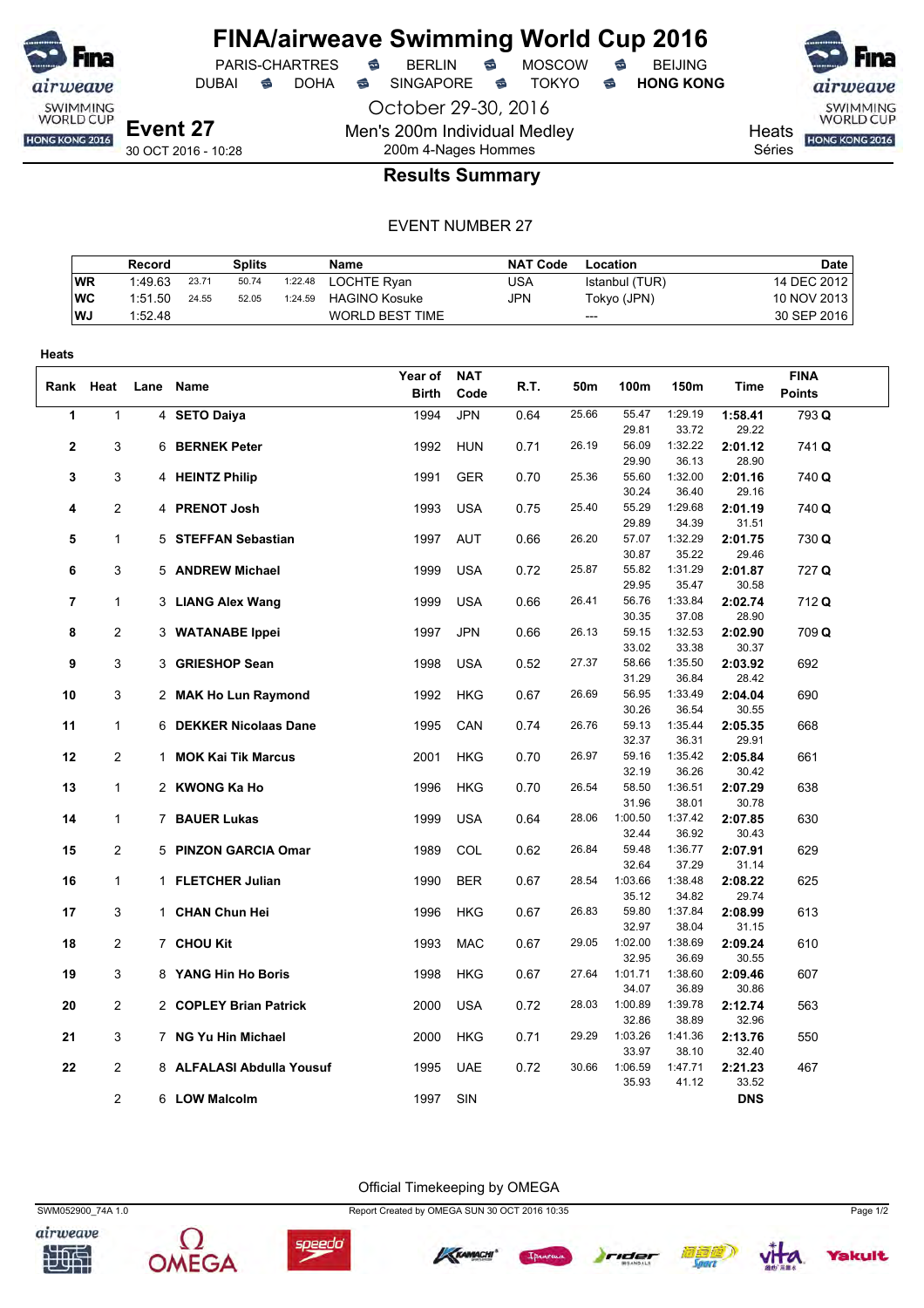| Fına<br>airweave                                      | <b>PARIS-CHARTRES</b><br><b>DOHA</b><br><b>DUBAI</b><br>ಹ | <b>FINA/airweave Swimming World Cup 2016</b><br><b>MOSCOW</b><br>€<br><b>BERLIN</b><br>$\widehat{\mathbb{C}}$<br><b>BEIJING</b><br>€<br><b>HONG KONG</b><br><b>TOKYO</b><br><b>SINGAPORE</b><br>€<br>ಹ<br>☜ | Fına<br>airweave                                                                |
|-------------------------------------------------------|-----------------------------------------------------------|-------------------------------------------------------------------------------------------------------------------------------------------------------------------------------------------------------------|---------------------------------------------------------------------------------|
| <b>SWIMMING</b><br><b>WORLD CUP</b><br>HONG KONG 2016 | Event 27<br>30 OCT 2016 - 10:28                           | October 29-30, 2016<br>Men's 200m Individual Medley<br>200m 4-Nages Hommes                                                                                                                                  | <b>SWIMMING</b><br><b>WORLD CUP</b><br>Heats<br><b>HONG KONG 2016</b><br>Séries |
|                                                       |                                                           | <b>Results Summary</b>                                                                                                                                                                                      |                                                                                 |
|                                                       |                                                           | <b>EVENT NUMBER 27</b>                                                                                                                                                                                      |                                                                                 |
| <b>Heats</b>                                          |                                                           |                                                                                                                                                                                                             |                                                                                 |

**NAT Code Birth**

**Points Heat R.T. 50m 100m 150m**

**FINA**

**Name Rank Lane Time**

**Year of**

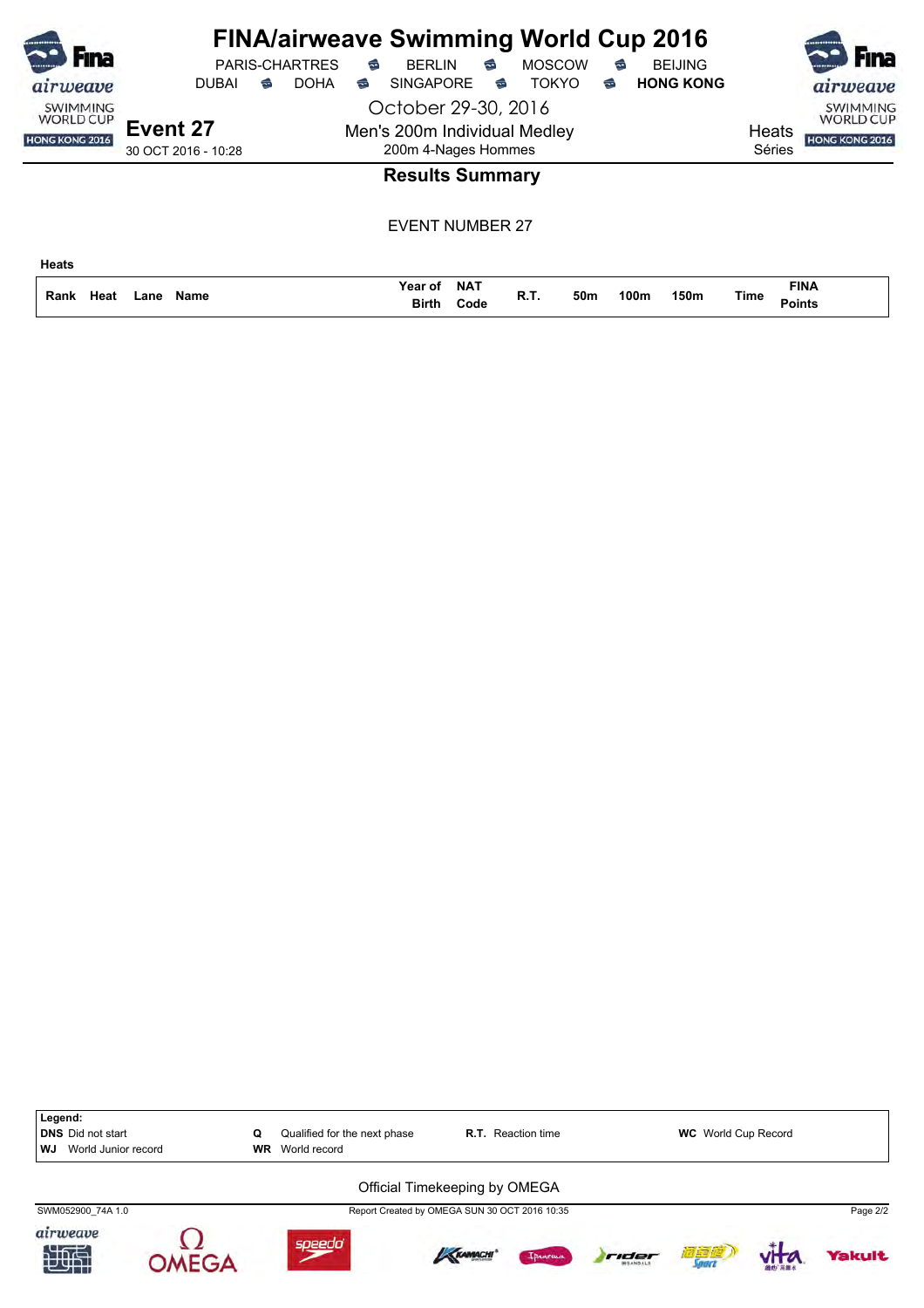

**Heats**

### **FINA/airweave Swimming World Cup 2016** PARIS-CHARTRES **B** BERLIN **B** MOSCOW **B** BEIJING

DUBAI **S** DOHA S SINGAPORE S TOKYO S HONG KONG

October 29-30, 2016 Women's 400m Freestyle 400m Nage Libre Femmes



airweave SWIMMING<br>WORLD CUP

Heats **HONG KONG 2016** 

Séries

### **Results Summary**

#### EVENT NUMBER 28

|      | Record  |       | Splits  |         | Name                   | <b>NAT Code</b> | Location     | Date        |
|------|---------|-------|---------|---------|------------------------|-----------------|--------------|-------------|
| WR   | 3:54.52 | 57.34 | 1:57.06 | 2:56.46 | BELMONTE GARCIA Mireia | <b>ESP</b>      | Berlin (GER) | 11 AUG 2013 |
| ∣wc  | 3:54.52 | 57.34 | 1:57.06 | 2:56.46 | BELMONTE GARCIA Mireia | <b>ESP</b>      | Berlin (GER) | 11 AUG 2013 |
| l WJ | 4:00.56 |       |         |         | WORLD BEST TIME        |                 | $---$        | 30 SEP 2016 |

| Rank Heat Lane Name                           |                                                                                                                                                                                                                                                                                  |                                                       | Year of NAT<br><b>Birth Code</b>                                                                                             | <b>R.T. R.T.</b>                          | <b>Time</b>               | <b>FINA</b><br><b>Points</b> |  |
|-----------------------------------------------|----------------------------------------------------------------------------------------------------------------------------------------------------------------------------------------------------------------------------------------------------------------------------------|-------------------------------------------------------|------------------------------------------------------------------------------------------------------------------------------|-------------------------------------------|---------------------------|------------------------------|--|
| 50m 28.99                                     | 1 2 4 SCHMIDT Sierra<br>31.21<br>31.78 31.70                                                                                                                                                                                                                                     |                                                       | 1998 USA<br>250m 2:35.28 300m 3:07.15<br>31.60<br>31.87                                                                      | 350m 3:39.11<br>31.96                     | $0.78$ 4:10.07<br>30.96   | 824 Q                        |  |
| 50m 29.53                                     | 2 3 4 HOSSZU Katinka<br>50m 29.53 100m 1:01.19 150m 1:33.20 200m 2:05.48<br>32.01 32.28<br>31.66                                                                                                                                                                                 |                                                       | 1989 HUN 0.74 4:13.87<br>250m 2:37.86 300m 3:10.39 350m 3:42.97<br>32.38<br>32.53                                            | 32.58                                     | 30.90                     | 788 Q                        |  |
| 50m 29.71                                     | 3 3 5 ANDERSON Olivia<br>50m 29.71 100m 1:01.66 150m 1:33.96 200m 2:06.29<br>32.30 32.33<br>31.95                                                                                                                                                                                |                                                       | 1999 CAN<br>250m 2:38.70 300m 3:11.18<br>32.41 32.48                                                                         | 350m 3:43.75<br>32.57                     | 0.75 4:14.71<br>30.96     | 780 Q                        |  |
| $\overline{4}$<br>50m 29.15                   | 3 3 GUO Junjun 1:32.89 200m 2:05.14 250m 2:37.48 300m 3:10.11 100m 1:00.76 150m 1:32.89 200m 2:05.14 250m 2:37.48 300m 3:10.11 31.61                                                                                                                                             |                                                       |                                                                                                                              | $0.34$ $4:14.86$<br>350m 3:42.85<br>32.74 | 32.01                     | 779 Q                        |  |
| $5^{\circ}$<br>50m 30.02                      | 2 5 FIELD Joy Frances<br>100m 1:02.10    150m 1:34.48<br>32.08 32.38 32.08                                                                                                                                                                                                       |                                                       | 32.34<br><b>1998 USA</b><br>200m 2:06.56 250m 2:38.50 300m 3:10.85<br>32.35                                                  | 350m 3:43.36<br>32.51                     | $0.72$ 4:15.20            | 776 Q                        |  |
| $6 \qquad \qquad$<br>$2^{\circ}$<br>50m 29.99 | 100m 1:02.06<br>150m 1:34.43<br>32.07<br>32.07<br>6 ROBINSON Emma                                                                                                                                                                                                                | 200m 2:06.81<br>32.38                                 | 31.94<br><b>1994 NZL</b><br>250m 2:39.06 300m 3:11.45<br>32.25<br>32.39                                                      | 0.74<br>350m 3:43.94<br>32.49 31.80       | $31.84$<br><b>4:15.74</b> | 771 Q                        |  |
| $7 \quad \circ$<br>$3^{\circ}$<br>50m 28.86   | 1   TANG Tsoi Lam Katii<br>100m 1:00.50 150m 1:32.95<br>31.64 32.45                                                                                                                                                                                                              | 200m 2:05.80<br>32.85                                 | 2001 HKG<br>250m 2:38.28<br>300m 3:10.97<br>32.48<br>32.69                                                                   | 0.69<br>350m 3:43.93<br>32.96             | 4:15.90<br>31.97          | 769 Q                        |  |
| 50m 29.72                                     | 8 2 7 LYU Jiayi<br>$\sqrt{2}$ <b>LYU Jiayi</b><br>100m 1:02.13 150m 1:35.09<br>32.41 32.96                                                                                                                                                                                       | 200m 2:07.85<br>32.76                                 | 2002 CHN<br>250m 2:40.77 300m 3:13.68<br>32.92<br>32.91                                                                      | 350m 3:46.63<br>32.95                     | 0.74 4:18.36<br>31.73     | 747 Q                        |  |
| 50m 29.86                                     | 9 3 2 MARCHAL Lea<br>100m 1:02.24 150m 1:35.24<br>33.00<br>32.38                                                                                                                                                                                                                 | 200m 2:08.36<br>33.12                                 | $131.73$<br>$133$<br>$250$ m 2:41.13<br>$32.77$<br>32.77<br>32.77<br>32.77                                                   | 32.77                                     | 31.67                     | 747                          |  |
| 50m 29.94                                     | 10 3 6 DONG Jie<br>100m 1:02.16  150m 1:34.76<br>32.22 32.60                                                                                                                                                                                                                     | 200m 2:07.88                                          | 1998 CHN<br>250m 2:40.40 300m 3:13.50                                                                                        | 0.76 4:18.77<br>350m 3:46.65<br>33.15     | 32.12                     | 744                          |  |
| 50m 30.14                                     | 11 3 8 WONG Cho Ying<br>100m 1:02.97 150m 1:36.09<br>32.83                                                                                                                                                                                                                       | 33.12<br>200m 2:09.12                                 | 32.52 33.10<br><b>2001 HKG</b><br>250m 2:41.78 300m 3:14.96                                                                  | 0.66<br>350m 3:48.46                      | 4:20.21<br>31.75          | 732                          |  |
| 50m 31.06                                     | 12 2 3 JAKABOS Zsuzsanna<br>100m 1:04.39   150m 1:38.15                                                                                                                                                                                                                          | $33.12$ $33.03$<br><b>S Zsuzsanna</b><br>200m 2:11.79 | 32.66      33.18<br><b>1989  HUN</b><br>1989 HUN<br>250m 2:44.70 300m 3:17.77 350m 3:50.86<br>250m 2:44.70 3300m 3:307 33.09 | $33.50$<br>$0.63$<br>350m 3:50.86         | 4:22.37<br>31.51          | 714                          |  |
|                                               | 13<br>2 2 WISHAUPT Camille<br>50m 31.04<br>100m 1:04.19<br>150m 1:37.40<br>33.321<br>33.21<br>33.47<br>33.47<br>150m 1:37.40<br>33.21<br>33.54<br>33.56<br>33.64<br>200m 2:10.87<br>33.47<br>33.54<br>33.54<br>33.54<br>33.54<br>33.54<br>33.54<br>33.54<br>33.54<br>33.54<br>33 | 200m 2:10.87                                          | 250m 2:44.24 300m 3:17.84<br>33.37<br>33.60                                                                                  | $0.74$ 4:22.69<br>350m 3:50.71<br>32.87   | 31.98                     | 711                          |  |
| 50m 29.53                                     | 6 HO Nam Wai<br>100m 1:01.70 150m 1:34.79 200m 2:07.92<br>14 1 6 HO Nam Wai<br>32.17                                                                                                                                                                                             | 33.09 33.13                                           | 2002 HKG<br>250m 2:41.85 300m 3:16.42<br>33.93<br>34.57                                                                      | $0.71$ 4:24.05<br>350m 3:50.95<br>34.53   | 33.10                     | 700                          |  |
| 50m 30.85                                     | 15 2 8 WONG Victoria Rose<br>100m 1:04.05   150m 1:37.76<br>33.20 33.71 33.64                                                                                                                                                                                                    | $\overline{20}$<br>200m 2:11.40                       | 1999 USA<br>1999 USA<br>250m 2:45.11 300m 3:19.13<br>33.71 34.02                                                             | 350m 3:52.93<br>33.80                     | 0.63 4:25.62<br>32.69     | 688                          |  |
| 16<br>50m 31.23                               | 7 ZEVINA Daryna<br>100m 1:04.80 150m 1:38.61 200m 2:12.58 250m 2:46.30 300<br>33.57 33.81                                                                                                                                                                                        | 33.97                                                 | 250m 2:46.30 300m 3:20.09<br>33.72 33.79                                                                                     | 350m 3:53.46<br>33.37                     | 0.75 4:25.90<br>32.44     | 686                          |  |
| 17<br>50m 30.19                               | 2 1 LOK Hoi Man<br>100m 1:03.04  150m 1:36.63<br>32.85<br>33.59                                                                                                                                                                                                                  | 200m 2:10.64<br>34.01                                 | 2001 HKG<br>250m 2:44.86 300m 3:18.98<br>34.22<br>34.12                                                                      | 350m 3:53.48<br>34.50                     | 0.67 4:27.54<br>34.06     | 673                          |  |





Official Timekeeping by OMEGA SWW014900\_74A 1.0 Report Created by OMEGA SUN 30 OCT 2016 10:51 Page 1/2

speedo







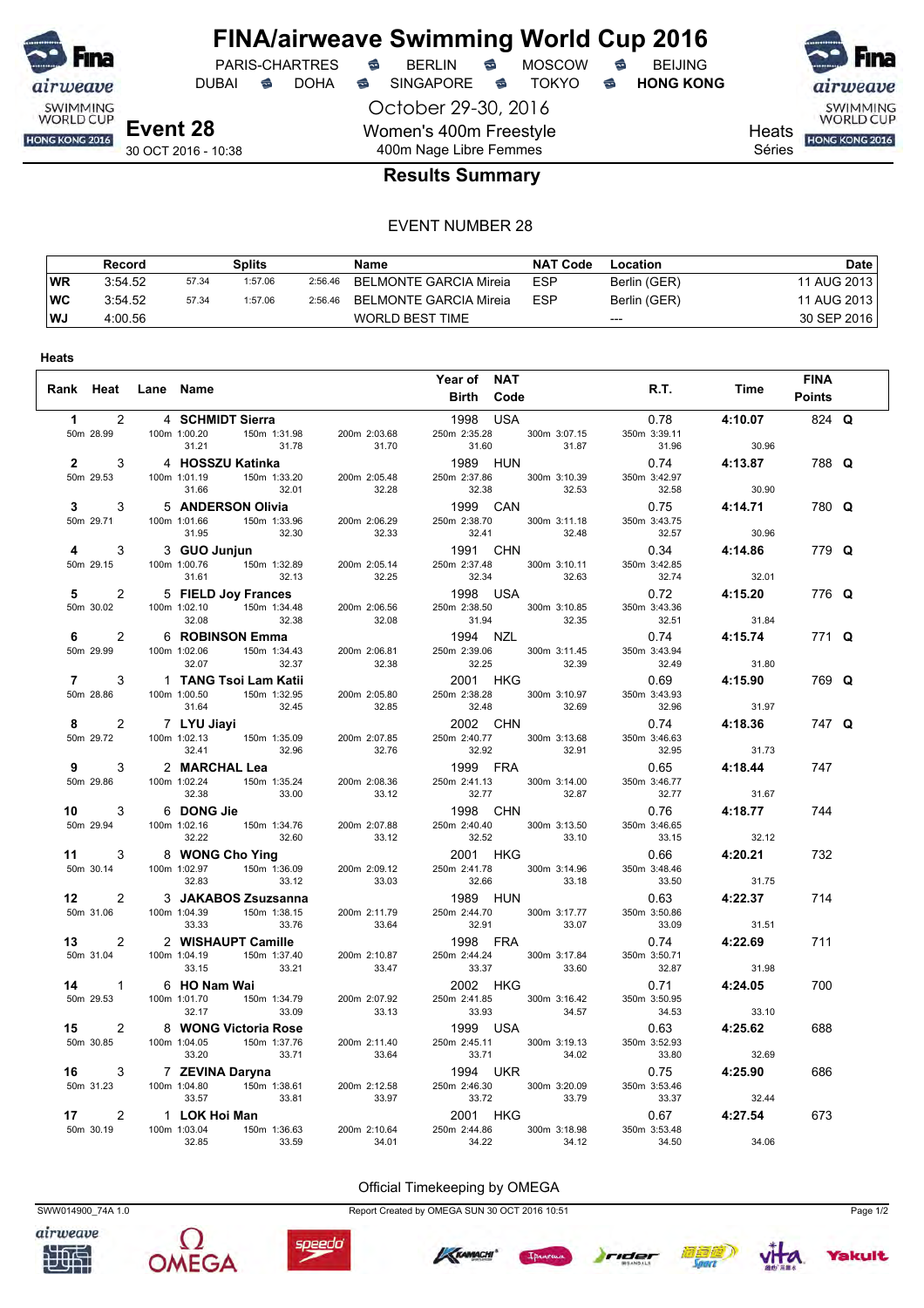

DUBAI **S** DOHA S SINGAPORE S TOKYO S HONG KONG

PARIS-CHARTRES **S** BERLIN S MOSCOW S

October 29-30, 2016 Women's 400m Freestyle



airweave SWIMMING<br>WORLD CUP

Heats **HONG KONG 2016** Séries

30 OCT 2016 - 10:38

# 400m Nage Libre Femmes **Results Summary**

| ۰.<br>×<br>۰.<br>×<br>×<br>۰,<br>e e |
|--------------------------------------|
|--------------------------------------|

| Heat<br>Rank | Name<br>Lane          |                          |              | <b>NAT</b><br>Year of<br>Birth Code |              | R.T.         | Time    | <b>FINA</b><br><b>Points</b> |
|--------------|-----------------------|--------------------------|--------------|-------------------------------------|--------------|--------------|---------|------------------------------|
| 18           | 3 LEUNG Ho Ching      |                          |              | HKG<br>1999                         |              | 0.41         | 4:29.77 | 656                          |
| 50m 29.81    | 100m 1:02.70          | 150m 1:36.35             | 200m 2:10.65 | 250m 2:45.59                        | 300m 3:20.19 | 350m 3:55.08 |         |                              |
|              | 32.89                 | 33.65                    | 34.30        | 34.94                               | 34.60        | 34.89        | 34.69   |                              |
| 19           | 5 TUCK Natalie Elaine |                          |              | 1999<br>USA                         |              | 0.75         | 4:32.79 | 635                          |
| 50m 30.10    | 100m 1:03.68          | 150m 1:38.25             | 200m 2:13.31 | 250m 2:48.48                        | 300m 3:23.38 | 350m 3:58.44 |         |                              |
|              | 33.58                 | 34.57                    | 35.06        | 35.17                               | 34.90        | 35.06        | 34.35   |                              |
| 20           |                       | 2 CARTER Danielle Nicole |              | <b>USA</b><br>2001                  |              | 0.72         | 4:34.47 | 623                          |
| 50m 30.58    | 100m 1:04.05          | 150m 1:38.97             | 200m 2:13.87 | 250m 2:49.08                        | 300m 3:24.31 | 350m 3:59.89 |         |                              |
|              | 33.47                 | 34.92                    | 34.90        | 35.21                               | 35.23        | 35.58        | 34.58   |                              |

| Legend:<br>Q<br><b>WR</b> | Qualified for the next phase<br>World record |             | <b>R.T.</b> Reaction time | <b>WC</b>                                                                      | World Cup Record |       | WJ  | World Junior record |               |
|---------------------------|----------------------------------------------|-------------|---------------------------|--------------------------------------------------------------------------------|------------------|-------|-----|---------------------|---------------|
|                           | SWW014900 74A 1.0                            |             |                           | Official Timekeeping by OMEGA<br>Report Created by OMEGA SUN 30 OCT 2016 10:51 |                  |       |     |                     | Page 2/2      |
| 和理                        | airweave                                     | $MFG\Delta$ | speedo                    | <b>KAMACHI</b>                                                                 | I Annema         | rider | 酒酒酒 |                     | <b>Yakult</b> |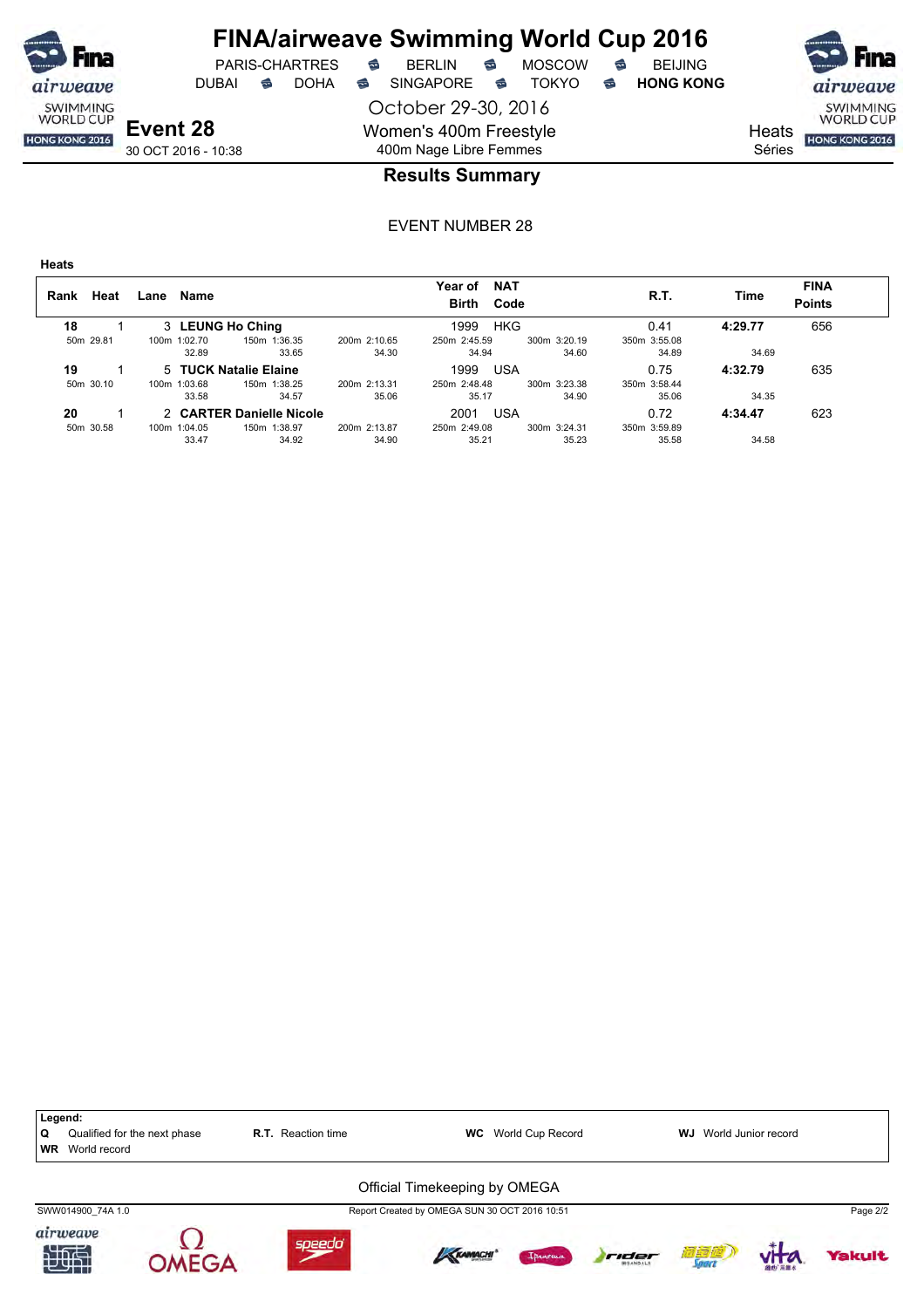

DUBAI **S** DOHA S SINGAPORE S TOKYO S HONG KONG

October 29-30, 2016

SWIMMING<br>WORLD CUP HONG KONG 2016

**Heats** Séries

30 OCT 2016 - 10:55

50m Nage Libre Hommes **Results Summary**

Men's 50m Freestyle

|           | Record Name |                        | <b>NAT Code</b> | Location     | <b>Date</b> |
|-----------|-------------|------------------------|-----------------|--------------|-------------|
| <b>WR</b> |             | 20.26 MANAUDOU Florent | FRA             | Doha (QAT)   | 5 DEC 2014  |
| <b>WC</b> |             | 20.57 SCHOEMAN Roland  | <b>RSA</b>      | Berlin (GER) | 15 NOV 2009 |
| <b>WJ</b> |             | 21.32 WORLD BEST TIME  |                 | ---          | 30 SEP 2016 |

| <b>Heats</b>   |                |      |                                |                         |                    |      |       |                              |   |
|----------------|----------------|------|--------------------------------|-------------------------|--------------------|------|-------|------------------------------|---|
| Rank           | Heat           | Lane | Name                           | Year of<br><b>Birth</b> | <b>NAT</b><br>Code | R.T. | Time  | <b>FINA</b><br><b>Points</b> |   |
| 1              | 3              | 5    | <b>LIUKKONEN Ari-Pekka</b>     | 1989                    | <b>FIN</b>         | 0.69 | 21.82 | 800                          | Q |
| 2              | 4              | 4    | <b>ERVIN Anthony</b>           | 1981                    | <b>USA</b>         | 0.65 | 21.88 | 793                          | Q |
| 3              | 3              | 4    | <b>PROUD Benjamin</b>          | 1994                    | <b>GBR</b>         | 0.64 | 21.89 | 792                          | Q |
| 4              | 4              | 3    | <b>SCHOEMAN Roland</b>         | 1980                    | <b>RSA</b>         | 0.71 | 21.93 | 788                          | Q |
| 5              | 4              | 6    | <b>ANDREW Michael</b>          | 1999                    | <b>USA</b>         | 0.70 | 21.95 | 786                          | Q |
| 6              | $\overline{c}$ | 4    | <b>MOROZOV Vladimir</b>        | 1992                    | <b>RUS</b>         | 0.65 | 21.96 | 785                          | Q |
| $\overline{7}$ | 3              | 3    | <b>HUNTER Daniel</b>           | 1994                    | <b>NZL</b>         | 0.67 | 22.12 | 768                          | Q |
| 8              | 4              | 5    | <b>LE CLOS Chad</b>            | 1992                    | <b>RSA</b>         | 0.69 | 22.15 | 765                          | Q |
| 9              | 3              | 6    | <b>ORTIZ-CANAVATE Miguel</b>   | 1991                    | <b>ESP</b>         | 0.65 | 22.20 | 760                          |   |
| 10             | $\overline{c}$ | 2    | <b>CHANG Kuo-Chi</b>           | 1992                    | <b>TPE</b>         | 0.67 | 22.26 | 753                          |   |
| 11             | $\overline{c}$ | 5    | <b>TIMMERS Pieter</b>          | 1988                    | <b>BEL</b>         | 0.70 | 22.31 | 748                          |   |
| 12             | $\overline{c}$ | 3    | <b>SHIOURA Shinri</b>          | 1991                    | <b>JPN</b>         | 0.67 | 22.34 | 745                          |   |
| 13             | $\overline{c}$ | 6    | <b>WU Chun-Feng</b>            | 1990                    | <b>TPE</b>         | 0.70 | 22.41 | 738                          |   |
| 14             | 3              | 2    | <b>CHUNG Lai Yeung</b>         | 1992                    | <b>HKG</b>         | 0.65 | 22.61 | 719                          |   |
| 15             | 3              | 1    | <b>NG Chun Nam Derick</b>      | 1994                    | <b>HKG</b>         | 0.64 | 22.68 | 712                          |   |
| 16             | 4              | 7    | <b>TAN Jonathan Eu Jin</b>     | 2002                    | SIN                | 0.57 | 23.34 | 654                          |   |
| 17             | 2              | 1    | <b>LAM Ho Yin Martin</b>       | 1999                    | <b>HKG</b>         | 0.66 | 23.36 | 652                          |   |
| 18             | 2              | 7    | <b>KO Ka Chun</b>              | 1996                    | <b>CLB</b>         | 0.67 | 23.45 | 644                          |   |
| 19             | 4              | 2    | <b>AZAD ALBARAZI A</b>         | 1988                    | <b>SYR</b>         | 0.68 | 23.49 | 641                          |   |
| 20             | 4              | 1    | <b>CHEUNG Arthur Tak Hei</b>   | 1992                    | <b>CLB</b>         | 0.63 | 23.62 | 631                          |   |
| 21             | 4              | 8    | <b>DEKKER Nicolaas Dane</b>    | 1995                    | CAN                | 0.74 | 23.85 | 612                          |   |
| 22             | 3              | 7    | <b>HAEBERLE Scott Haynes</b>   | 1994                    | <b>USA</b>         | 0.67 | 23.88 | 610                          |   |
| 23             | 3              | 8    | <b>BAGSHAW Jeremy</b>          | 1992                    | CAN                | 0.64 | 24.01 | 600                          |   |
| 24             | 2              | 8    | <b>LAU Chun Leung Johnny</b>   | 1991                    | <b>HKG</b>         | 0.66 | 24.04 | 598                          |   |
| 25             | 1              | 4    | <b>CHUNG Chak Yin</b>          | 1997                    | <b>CLB</b>         | 0.60 | 24.18 | 588                          |   |
| 26             |                | 5    | <b>GONG Jiahao</b>             | 2001                    | <b>CHN</b>         | 0.74 | 24.58 | 559                          |   |
| 27             |                | 6    | <b>BAUER Lukas</b>             | 1999                    | <b>USA</b>         | 0.63 | 24.64 | 555                          |   |
| 28             |                | 3    | <b>TIN Chak Hei</b>            | 1999                    | <b>MAC</b>         | 0.48 | 24.98 | 533                          |   |
| 29             | 1              | 2    | <b>ALFALASI Abdulla Yousuf</b> | 1995                    | <b>UAE</b>         | 0.66 | 26.50 | 446                          |   |

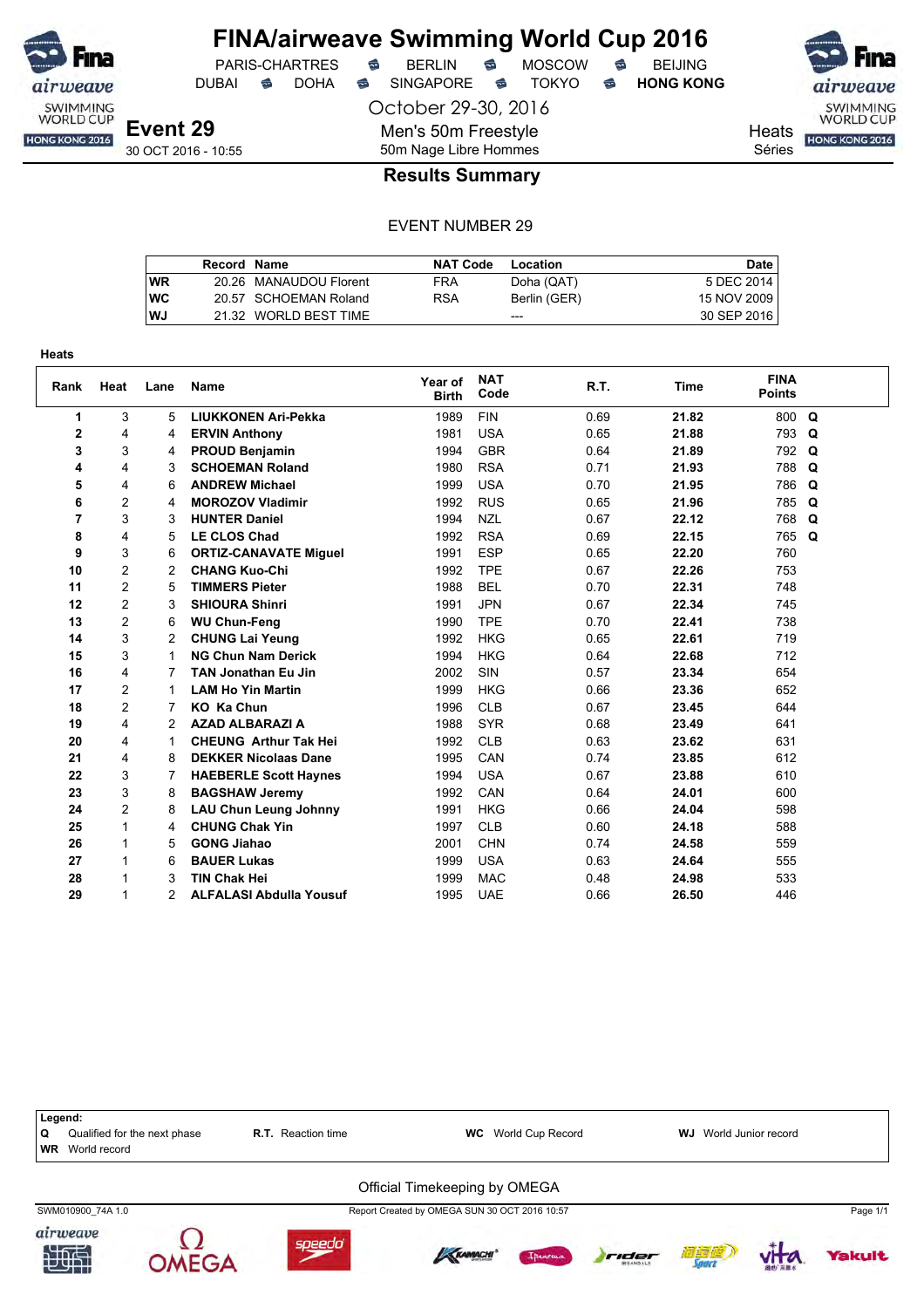

October 29-30, 2016

Women's 200m Breaststroke

PARIS-CHARTRES **B** BERLIN **B** MOSCOW **B** BEIJING

DUBAI **S** DOHA S SINGAPORE S TOKYO S HONG KONG

SWIMMING<br>WORLD CUP HONG KONG 2016

**Heats** Séries

30 OCT 2016 - 11:02

# 200m Brasse Femmes **Results Summary**

|           | Record  |       | Splits  |         | Name                   | NAT Code | Location         | Date l      |
|-----------|---------|-------|---------|---------|------------------------|----------|------------------|-------------|
| <b>WR</b> | 2:14.57 | 31.05 | 1:05.18 | 1:40.00 | SONI Rebecca           | USA      | Manchester (GBR) | 18 DEC 2009 |
| WC        | 2:15.42 | 31.30 | 1:06.07 | 1:41.00 | <b>JONES Leisel</b>    | AUS      | Berlin (GER)     | 15 NOV 2009 |
| <b>WJ</b> | 2:18.90 |       |         |         | <b>WORLD BEST TIME</b> |          | $---$            | 30 SEP 2016 |

| <b>Heats</b> |                |      |                             |                         |                    |      |       |                  |                  |                  |                              |
|--------------|----------------|------|-----------------------------|-------------------------|--------------------|------|-------|------------------|------------------|------------------|------------------------------|
| Rank         | Heat           | Lane | Name                        | Year of<br><b>Birth</b> | <b>NAT</b><br>Code | R.T. | 50m   | 100m             | 150m             | Time             | <b>FINA</b><br><b>Points</b> |
| 1            | $\mathbf{1}$   |      | 5 LARSON Breeja             | 1992                    | <b>USA</b>         | 0.76 | 32.47 | 1:08.22<br>35.75 | 1:44.99<br>36.77 | 2:22.98<br>37.99 | 833 Q                        |
| $\mathbf{2}$ | $\overline{2}$ |      | 4 EFIMOVA Yuliya            | 1992                    | <b>RUS</b>         | 0.70 | 34.76 | 1:11.48<br>36.72 | 1:48.19<br>36.71 | 2:24.21<br>36.02 | 812 Q                        |
| 3            | $\mathbf 1$    |      | 3 BARTEL Zoe Elizabeth      | 2000                    | <b>USA</b>         | 0.69 | 33.32 | 1:10.30<br>36.98 | 1:47.51<br>37.21 | 2:25.22<br>37.71 | 795 Q                        |
| 4            | 2              |      | 6 FORDE Brooke              | 1999                    | <b>USA</b>         | 0.68 | 33.76 | 1:10.52<br>36.76 | 1:48.00<br>37.48 | 2:25.23<br>37.23 | 795 Q                        |
| 5            | $\overline{2}$ |      | 5 HANNIS Molly              | 1992                    | <b>USA</b>         | 0.68 | 33.54 | 1:10.59<br>37.05 | 1:48.20<br>37.61 | 2:25.26<br>37.06 | 795 Q                        |
| 6            | 1              |      | 4 ATKINSON Alia             | 1988                    | <b>JAM</b>         | 0.69 | 32.82 | 1:09.87<br>37.05 | 1:47.62<br>37.75 | 2:25.86<br>38.24 | 785 Q                        |
| 7            | $\overline{2}$ |      | 3 LUTHERSDOTTIR Hrafnhildur | 1991                    | <b>ISL</b>         | 0.74 | 33.83 | 1:11.54<br>37.71 | 1:49.40<br>37.86 | 2:27.33<br>37.93 | 762 Q                        |
| 8            | $\mathbf 1$    |      | 6 IP Rainbow                | 1997                    | <b>HKG</b>         | 0.74 | 35.45 | 1:15.72<br>40.27 | 1:55.93<br>40.21 | 2:35.14<br>39.21 | 652 Q                        |
| 9            | $\mathbf 1$    |      | 7 CHAN Dana Ann             | 2002                    | <b>CLB</b>         | 0.74 | 36.32 | 1:15.96<br>39.64 | 1:56.30<br>40.34 | 2:36.73<br>40.43 | 632                          |
| 10           | 2              |      | 8 WEI Gabrielle Jia Yun     | 2003                    | <b>CLB</b>         | 0.71 | 35.59 | 1:15.62<br>40.03 | 1:57.29<br>41.67 | 2:39.31<br>42.02 | 602                          |
| 11           | $\mathbf{1}$   |      | 2 CHEUNG Wing Yan           | 2000                    | <b>CLB</b>         | 0.65 | 35.73 | 1:15.79<br>40.06 | 1:57.83<br>42.04 | 2:40.80<br>42.97 | 586                          |
| 12           | $\overline{2}$ |      | 2 TUCK Natalie Elaine       | 1999                    | <b>USA</b>         | 0.72 | 36.16 | 1:17.32<br>41.16 | 1:58.95<br>41.63 | 2:40.88<br>41.93 | 585                          |
| 13           | $\overline{2}$ |      | 1 LAM Hoi Kiu               | 2003                    | <b>CLB</b>         | 0.74 | 36.04 | 1:17.87<br>41.83 | 2:00.63<br>42.76 | 2:42.08<br>41.45 | 572                          |
| 14           | $\mathbf{1}$   |      | 1 CHEANG Weng Lam           | 2000                    | <b>MAC</b>         | 0.80 | 36.74 | 1:17.69<br>40.95 | 2:00.18<br>42.49 | 2:42.52<br>42.34 | 567                          |
| 15           | 2              |      | 7 MA Gabrielle Cai Yau      | 2001                    | <b>USA</b>         | 0.71 | 36.17 | 1:17.29<br>41.12 | 1:59.83<br>42.54 | 2:43.55<br>43.72 | 557                          |

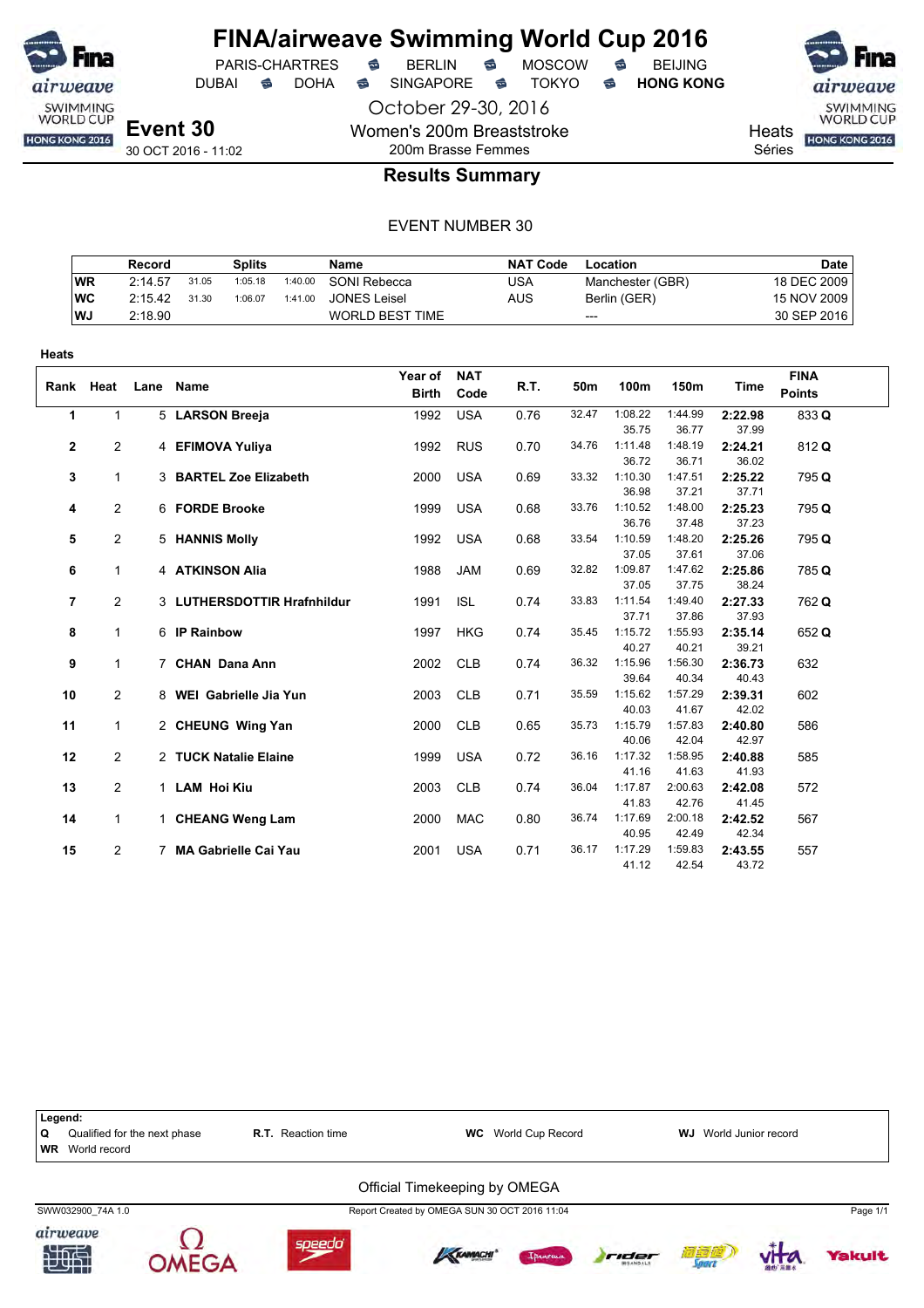

PARIS-CHARTRES **B** BERLIN **B** MOSCOW **B** BEIJING

October 29-30, 2016

DUBAI **S** DOHA S SINGAPORE S TOKYO S HONG KONG

Women's 100m Individual Medley

SWIMMING<br>WORLD CUP **Heats** HONG KONG 2016

Séries

30 OCT 2016 - 11:10

## 100m 4-Nages Femmes **Results Summary**

#### EVENT NUMBER 31

|    | Record | Split | Name                 | <b>NAT Code</b> | Location      | Date        |
|----|--------|-------|----------------------|-----------------|---------------|-------------|
| WR | 56.67  |       | 25.96 HOSSZU Katinka | HUN             | Netanya (ISR) | 4 DEC 2015  |
| WС | 56.86  |       | 26.32 HOSSZU Katinka | HUN             | Dubai (UAE)   | 1 SEP 2014  |
| WJ | 58.24  | 26.65 | IKEE Rikako          | CLB             | Tokyo (JPN)   | 26 OCT 2016 |

| Heats        |                |                |                               |                         |                    |      |       |                  |                              |  |
|--------------|----------------|----------------|-------------------------------|-------------------------|--------------------|------|-------|------------------|------------------------------|--|
| Rank         | Heat           | Lane           | Name                          | Year of<br><b>Birth</b> | <b>NAT</b><br>Code | R.T. | 50m   | Time             | <b>FINA</b><br><b>Points</b> |  |
| $\mathbf{1}$ | $\overline{2}$ | $\overline{4}$ | <b>ATKINSON Alia</b>          | 1988                    | <b>JAM</b>         | 0.69 | 28.95 | 1:00.80<br>31.85 | 809 Q                        |  |
| $\mathbf{2}$ | $\mathbf{1}$   | 4              | <b>SEEBOHM Emily</b>          | 1992                    | <b>AUS</b>         | 0.71 | 27.74 | 1:01.04<br>33.30 | $800$ Q                      |  |
| 3            | $\mathbf{1}$   | 5              | <b>SEPPALA Hanna-Maria</b>    | 1984                    | <b>FIN</b>         | 0.72 | 28.47 | 1:01.51<br>33.04 | 782 Q                        |  |
| 4            | 3              | 4              | <b>HOSSZU Katinka</b>         | 1989                    | <b>HUN</b>         | 0.72 | 28.92 | 1:01.71<br>32.79 | 774 Q                        |  |
| 5            | 2              | 5              | <b>WATANABE Kanako</b>        | 1996                    | <b>JPN</b>         | 0.70 | 28.38 | 1:01.75<br>33.37 | 772 Q                        |  |
| 6            | 3              | 5              | <b>ZAISER Lisa</b>            | 1994                    | <b>AUT</b>         | 0.67 | 28.51 | 1:01.87<br>33.36 | 768 Q                        |  |
| 7            | 3              | 6              | <b>DARCEL Sarah</b>           | 1999                    | CAN                | 0.62 | 28.44 | 1:02.55<br>34.11 | 743 Q                        |  |
| 8            | 3              | 7              | <b>HANUS Danielle</b>         | 1998                    | CAN                | 0.69 | 28.72 | 1:03.04<br>34.32 | 726 Q                        |  |
| 9            | 3              | 3              | <b>VASEY Sarah</b>            | 1996                    | <b>GBR</b>         | 0.68 | 30.28 | 1:03.08<br>32.80 | 725                          |  |
| 10           | $\overline{2}$ | 1.             | <b>SMITH Regan Elisabeth</b>  | 2002                    | <b>USA</b>         | 0.69 | 27.75 | 1:03.17<br>35.42 | 721                          |  |
| 11           | $\mathbf{1}$   | 3              | <b>VERRASZTO Evelin</b>       | 1989                    | <b>HUN</b>         | 0.72 | 28.99 | 1:03.52<br>34.53 | 710                          |  |
| 12           | $\mathbf{1}$   | 6              | <b>WONG Yuk Yan</b>           | 1999                    | <b>HKG</b>         | 0.73 | 28.67 | 1:03.61<br>34.94 | 707                          |  |
| 13           | $\overline{2}$ | 6              | <b>CALDWELL Hilary</b>        | 1991                    | CAN                | 0.78 | 28.95 | 1:04.12<br>35.17 | 690                          |  |
| 14           | $\mathbf{1}$   | $\mathbf{2}$   | <b>KAN Cheuk Tung Natalie</b> | 2002                    | <b>CLB</b>         | 0.70 | 29.32 | 1:04.42<br>35.10 | 680                          |  |
| 15           | $\overline{2}$ | $\overline{2}$ | <b>WONG Toto Kwan To</b>      | 1999                    | <b>HKG</b>         | 0.71 | 29.04 | 1:05.03<br>35.99 | 661                          |  |
| 16           | $\overline{2}$ | 3              | <b>DEL'HOMME Laurine</b>      | 1997                    | <b>FRA</b>         | 0.67 | 29.53 | 1:06.03<br>36.50 | 632                          |  |
| 17           | 3              | 1.             | HA Yuen Wai                   | 1992                    | <b>CLB</b>         | 0.71 | 30.85 | 1:07.39<br>36.54 | 594                          |  |
| 18           | $\overline{2}$ | 7              | <b>YEUNG Pak Wai</b>          | 1999                    | <b>CLB</b>         | 0.69 | 30.69 | 1:08.16<br>37.47 | 574                          |  |
| 19           | 3              | 2              | <b>TAN Chi Yan</b>            | 1994                    | <b>MAC</b>         | 0.69 | 31.19 | 1:08.35<br>37.16 | 569                          |  |
| 20           | $\mathbf{1}$   | 7              | <b>CARTER Danielle Nicole</b> | 2001                    | <b>USA</b>         | 0.74 | 31.66 | 1:08.82<br>37.16 | 558                          |  |

**Legend: Q** Qualified for the next phase **R.T.** Reaction time **WC** World Cup Record **WJ** World Junior record **WR** World record Official Timekeeping by OMEGA SWW051900\_74A 1.0 Page 1/1 Report Created by OMEGA SUN 30 OCT 2016 11:11 Page 1/1 airweave











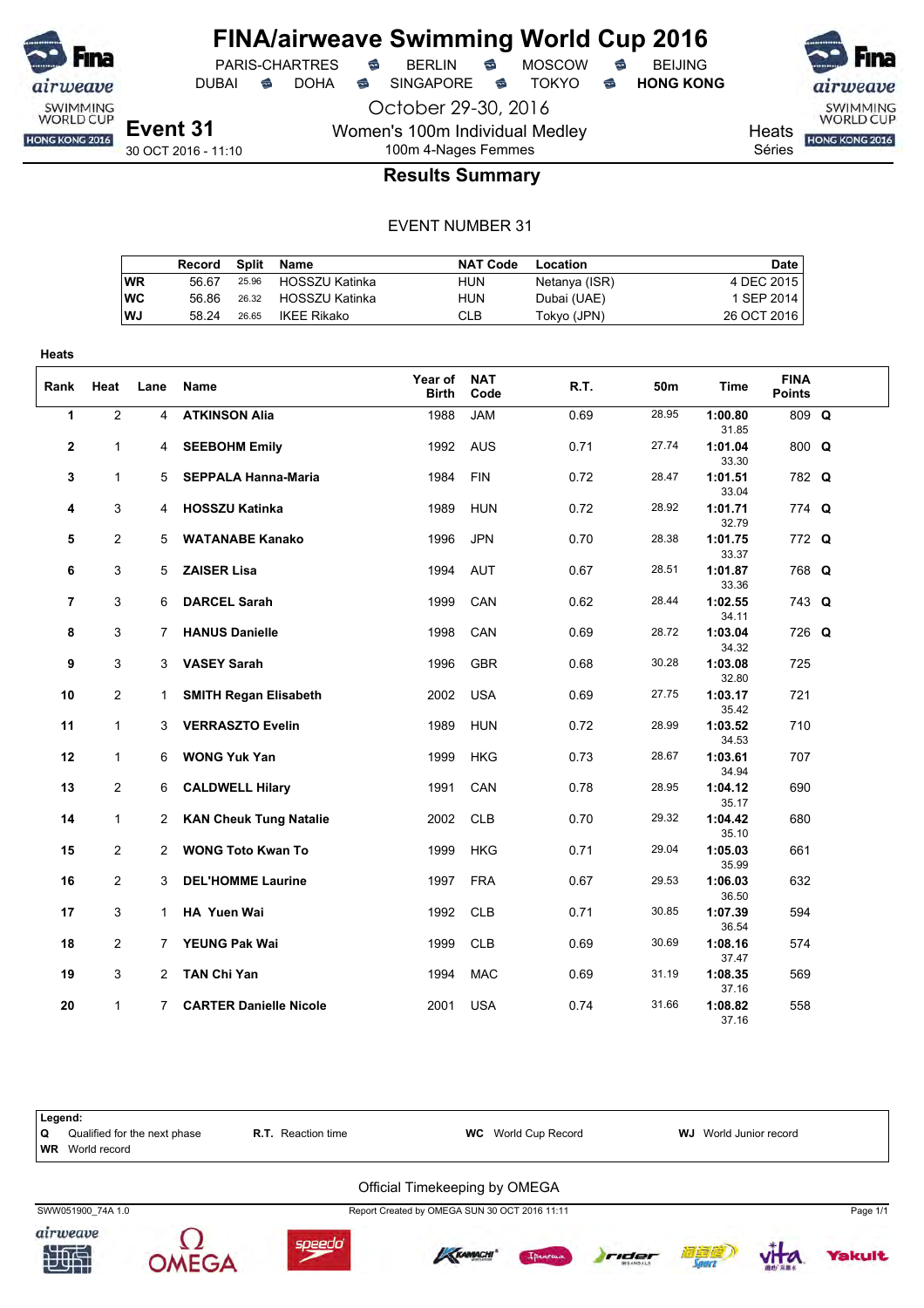

DUBAI **S** DOHA S SINGAPORE S TOKYO S HONG KONG

PARIS-CHARTRES **B** BERLIN **B** MOSCOW **B** BEIJING

October 29-30, 2016 Men's 200m Backstroke 200m Dos Hommes



SWIMMING<br>WORLD CUP HONG KONG 2016

**Heats** Séries

### **Results Summary**

|           | Record  |       | Splits |         | Name                     | <b>NAT Code</b> | Location     | <b>Date</b> |
|-----------|---------|-------|--------|---------|--------------------------|-----------------|--------------|-------------|
| <b>WR</b> | 1:45.63 | 24.46 | 51.35  | 1:18.42 | <b>LARKIN Mitchell</b>   | AUS             | Sydney (AUS) | 27 NOV 2015 |
| WC        | 1:46.11 | 25.17 | 52.36  | 1:19.48 | <b>VYATCHANIN Arkady</b> | SRB             | Berlin (GER) | 15 NOV 2009 |
| WJ.       | 1:48.86 |       |        |         | <b>WORLD BEST TIME</b>   |                 | $---$        | 30 SEP 2016 |

| <b>Heats</b> |                |      |                        |                         |                    |      |       |                  |                  |                  |                              |
|--------------|----------------|------|------------------------|-------------------------|--------------------|------|-------|------------------|------------------|------------------|------------------------------|
| Rank Heat    |                | Lane | <b>Name</b>            | Year of<br><b>Birth</b> | <b>NAT</b><br>Code | R.T. | 50m   | 100m             | 150m             | Time             | <b>FINA</b><br><b>Points</b> |
| 1            |                |      | 3 BEACH Clark Gregory  | 1999                    | <b>USA</b>         | 0.64 | 27.81 | 57.60<br>29.79   | 1:26.85<br>29.25 | 1:55.78<br>28.93 | 759 Q                        |
| $\mathbf{2}$ | $\overline{2}$ |      | 4 LARKIN Mitchell      | 1993                    | <b>AUS</b>         | 0.71 | 27.13 | 57.62<br>30.49   | 1:28.45<br>30.83 | 1:57.04<br>28.59 | 735 Q                        |
| 3            | 1              |      | 5 KATZ Austin          | 1999                    | <b>USA</b>         | 0.59 | 27.61 | 57.43<br>29.82   | 1:27.98<br>30.55 | 1:57.56<br>29.58 | 725 Q                        |
| 4            | 1              |      | 4 PINZON GARCIA Omar   | 1989                    | COL                | 0.55 | 27.74 | 58.96<br>31.22   | 1:29.92<br>30.96 | 1:58.06<br>28.14 | 716 Q                        |
| 5            | $\overline{c}$ |      | 5 BERNEK Peter         | 1992                    | <b>HUN</b>         | 0.68 | 27.68 | 58.07<br>30.39   | 1:28.78<br>30.71 | 1:58.31<br>29.53 | 711 Q                        |
| 6            | $\overline{2}$ |      | 6 ORANGE Maxence       | 1998                    | <b>FRA</b>         | 0.68 | 27.50 | 57.55<br>30.05   | 1:28.11<br>30.56 | 1:58.87<br>30.76 | 701 Q                        |
| 7            | $\overline{2}$ |      | 7 CHEUNG Yau Ming      | 1997                    | <b>HKG</b>         | 0.59 | 28.28 | 58.55<br>30.27   | 1:29.69<br>31.14 | 2:01.38<br>31.69 | 659 Q                        |
| 8            | $\mathbf{1}$   |      | 6 GRIESHOP Sean        | 1998                    | <b>USA</b>         | 0.66 | 29.16 | 1:00.10<br>30.94 | 1:31.83<br>31.73 | 2:02.95<br>31.12 | 634 Q                        |
| 9            | $\mathbf 1$    |      | 2 CHIU Tsz Tsun        | 2000                    | <b>CLB</b>         | 0.68 | 28.97 | 1:00.42<br>31.45 | 1:32.51<br>32.09 | 2:04.79<br>32.28 | 606                          |
| 10           | 2              |      | 2 LAU Shiu Yue         | 1997                    | <b>HKG</b>         | 0.68 | 28.68 | 1:01.18<br>32.50 | 1:35.71<br>34.53 | 2:09.05<br>33.34 | 548                          |
| 11           | $\overline{2}$ |      | 1 MOK Kai Tik Marcus   | 2001                    | <b>HKG</b>         | 0.65 | 29.59 | 1:01.88<br>32.29 | 1:35.79<br>33.91 | 2:09.08<br>33.29 | 548                          |
| 12           | $\mathbf 1$    |      | 1 LAM Chun Fai         | 2000                    | <b>CLB</b>         | 0.50 | 30.28 | 1:02.19<br>31.91 | 1:35.55<br>33.36 | 2:09.42<br>33.87 | 543                          |
| 13           |                |      | 7 COPLEY Brian Patrick | 2000                    | <b>USA</b>         | 0.73 | 29.69 | 1:02.64<br>32.95 | 1:38.15<br>35.51 | 2:14.34<br>36.19 | 486                          |

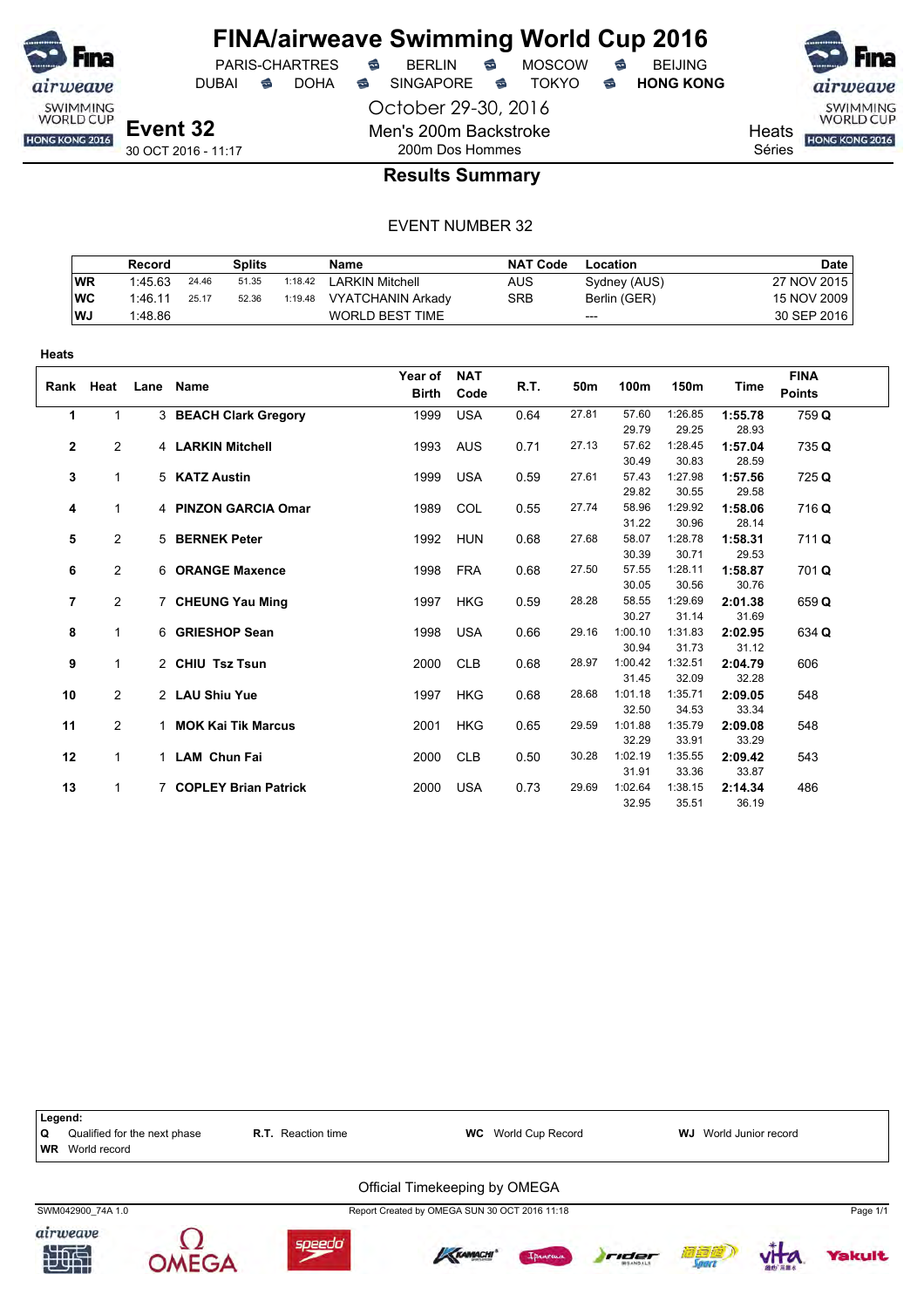

**Heats**

### **FINA/airweave Swimming World Cup 2016** PARIS-CHARTRES **B** BERLIN **B** MOSCOW **B** BEIJING

DUBAI **S** DOHA S SINGAPORE S TOKYO S HONG KONG

October 29-30, 2016

Women's 50m Butterfly

SWIMMING<br>WORLD CUP

Heats **HONG KONG 2016** 

Séries

# 50m Papillon Femmes **Results Summary**

|    | Record Name |                         | <b>NAT Code</b> | Location        | <b>Date</b> |
|----|-------------|-------------------------|-----------------|-----------------|-------------|
| WR |             | 24.38 ALSHAMMAR Therese | SWE             | Singapore (SIN) | 22 NOV 2009 |
| wс |             | 24.38 ALSHAMMAR Therese | <b>SWE</b>      | Singapore (SIN) | 22 NOV 2009 |
| WJ |             | 25.73 IKEE Rikako       | CLB             | Tokyo (JPN)     | 26 OCT 2016 |

| πταιδ |                |      |                               |                         |                    |      |       |                              |             |
|-------|----------------|------|-------------------------------|-------------------------|--------------------|------|-------|------------------------------|-------------|
| Rank  | Heat           | Lane | Name                          | Year of<br><b>Birth</b> | <b>NAT</b><br>Code | R.T. | Time  | <b>FINA</b><br><b>Points</b> |             |
| 1     | 3              | 4    | <b>OTTESEN Jeanette</b>       | 1987                    | <b>DEN</b>         | 0.65 | 26.16 | 809                          | $\mathbf Q$ |
| 2     | 3              | 5    | <b>ATKINSON Alia</b>          | 1988                    | <b>JAM</b>         | 0.67 | 26.42 | 785                          | Q           |
| 3     | 2              | 4    | <b>SEEBOHM Emily</b>          | 1992                    | <b>AUS</b>         | 0.71 | 26.47 | 781 Q                        |             |
| 3     | 3              | 2    | <b>WILLIAMS Michelle</b>      | 1991                    | CAN                | 0.69 | 26.47 | 781 Q                        |             |
| 5     | $\overline{2}$ | 5    | <b>SAVARD Katerine</b>        | 1993                    | CAN                | 0.67 | 26.55 | 774 Q                        |             |
| 6     | 1              | 3    | <b>MERRELL Eva</b>            | 2000                    | <b>USA</b>         | 0.74 | 26.79 | 753 Q                        |             |
| 7     | $\overline{c}$ | 3    | <b>LIN Xintong</b>            | 2000                    | <b>CHN</b>         | 0.76 | 26.84 | 749 Q                        |             |
| 8     | 3              | 3    | <b>SZE Hang Yu</b>            | 1988                    | <b>HKG</b>         | 0.67 | 26.87 | 746 Q                        |             |
| 9     |                | 5    | <b>WORRELL Kelsi</b>          | 1994                    | <b>USA</b>         | 0.66 | 27.06 | 731                          |             |
| 10    |                | 4    | <b>HOSSZU Katinka</b>         | 1989                    | <b>HUN</b>         | 0.73 | 27.10 | 728                          |             |
| 11    | 2              | 6    | <b>WONG Yuk Yan</b>           | 1999                    | <b>HKG</b>         | 0.72 | 27.11 | 727                          |             |
| 12    | 3              | 6    | <b>CHAN Marina</b>            | 1997                    | SIN                | 0.64 | 27.55 | 693                          |             |
| 13    |                | 6    | <b>NORDMANN Lucie</b>         | 2000                    | <b>USA</b>         | 0.75 | 27.69 | 682                          |             |
| 14    |                | 7    | <b>BARTEL Zoe Elizabeth</b>   | 2000                    | <b>USA</b>         | 0.73 | 27.80 | 674                          |             |
| 15    | 3              | 7    | <b>GOEDERS Anya</b>           | 2000                    | <b>USA</b>         | 0.67 | 27.90 | 667                          |             |
| 16    | 2              | 7    | <b>USTINOVA Daria S</b>       | 1998                    | <b>RUS</b>         | 0.72 | 28.09 | 653                          |             |
| 17    | 3              |      | <b>KAN Cheuk Tung Natalie</b> | 2002                    | <b>CLB</b>         | 0.71 | 28.34 | 636                          |             |
| 18    |                | 2    | <b>BALMACEDA S.</b>           | 2000                    | <b>USA</b>         | 0.66 | 28.46 | 628                          |             |
| 19    | 2              | 2    | <b>WONG Victoria Rose</b>     | 1999                    | <b>USA</b>         | 0.67 | 28.47 | 627                          |             |
| 20    | $\overline{c}$ |      | NG Ka Man                     | 1989                    | <b>CLB</b>         | 0.75 | 28.67 | 614                          |             |
| 21    |                |      | <b>LONG Chi Wai</b>           | 1997                    | <b>MAC</b>         | 0.64 | 29.69 | 553                          |             |

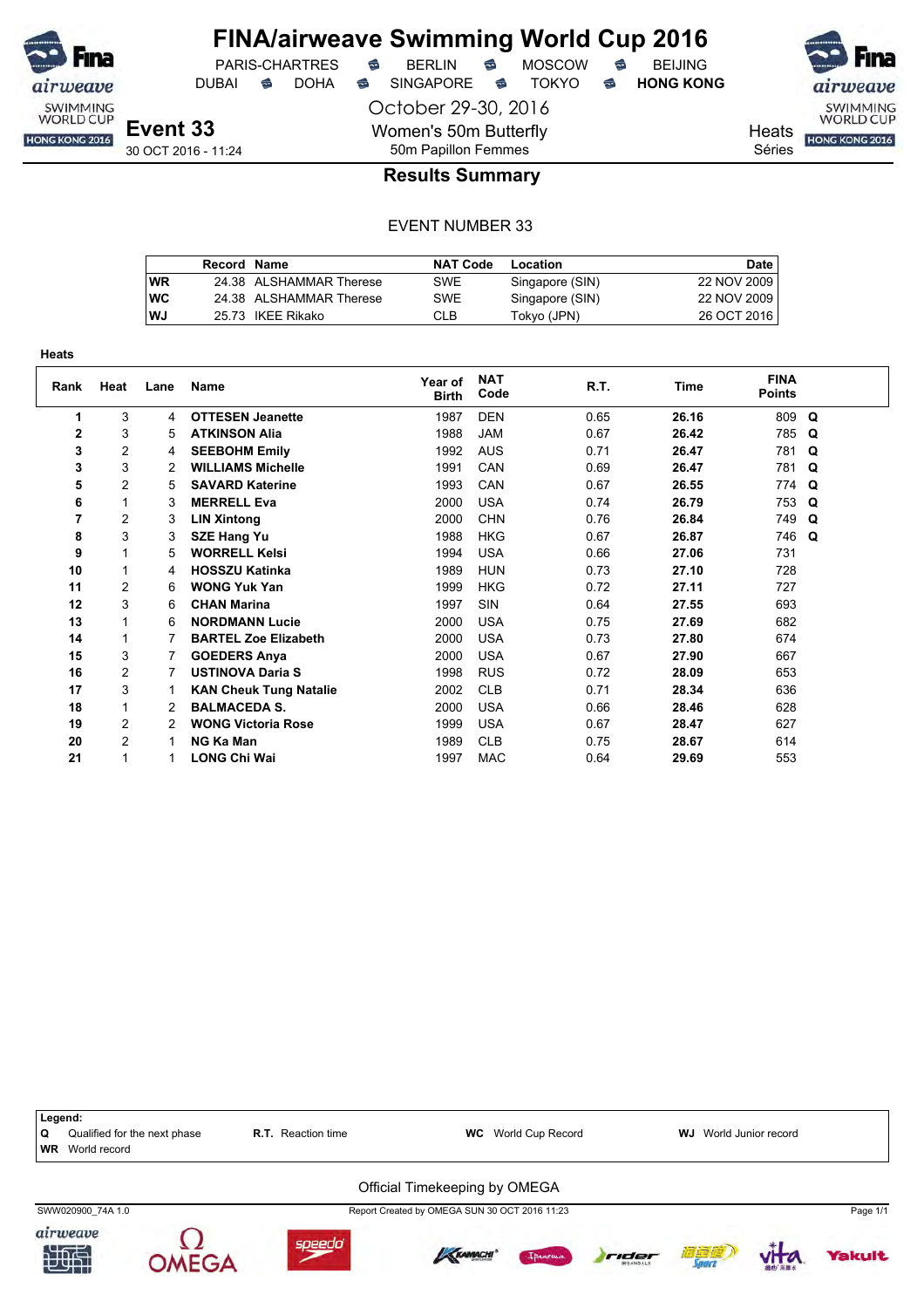

DUBAI **S** DOHA S SINGAPORE S TOKYO S HONG KONG

October 29-30, 2016 Men's 1500m Freestyle 1500m Nage Libre Hommes

PARIS-CHARTRES **B** BERLIN **B** MOSCOW **B** BEIJING

SWIMMING<br>WORLD CUP

Slowest Heat(s)

Série(s) lente(s)

# HONG KONG 2016

30 OCT 2016 - 11:30

### **Results Summary**

|      | Record   |       | Splits  |         | Name                         | <b>NAT Code</b> | Location        | Date        |
|------|----------|-------|---------|---------|------------------------------|-----------------|-----------------|-------------|
| WR   | 14:08.06 | 53.73 | 1:50.07 | 3:44.02 | 7:31.33 PALTRINIERI Gregorio | ITA             | Netanya (ISR)   | 4 DEC 2015  |
| ∣wc  | 14:15.49 | 55.52 | 1:53.08 | 3:48.03 | 7:35.83 ROMANCHUK Mykhailo   | UKR             | Singapore (SIN) | 22 OCT 2016 |
| l WJ | 14:27.78 |       |         |         | <b>WORLD BEST TIME</b>       |                 | $---$           | 30 SEP 2016 |

|                                        | Rank Heat Lane Name |                       |                | Year of NAT<br>Birth Code |                | R.T.           | Time           | <b>FINA</b><br><b>Points</b> |
|----------------------------------------|---------------------|-----------------------|----------------|---------------------------|----------------|----------------|----------------|------------------------------|
|                                        |                     |                       |                |                           |                |                |                |                              |
| $\mathbf{1}$<br>$1 \quad \blacksquare$ | 3 TSE Hon Ting      |                       |                | 1998 CLB                  |                | 0.64           | 16:21.38       | 645                          |
| 50m 28.24                              | 100m 59.83          | 150m 1:32.19          | 200m 2:04.45   | 250m 2:36.92              | 300m 3:09.46   | 350m 3:41.92   | 400m 4:14.51   |                              |
|                                        | 31.59               | 32.36                 | 32.26          | 32.47                     | 32.54          | 32.46          | 32.59          |                              |
| 450m 4:47.21                           | 500m 5:19.63        | 550m 5:52.24          | 600m 6:25.26   | 650m 6:58.60              | 700m 7:32.07   | 750m 8:05.29   | 800m 8:38.23   |                              |
| 32.70                                  | 32.42               | 32.61                 | 33.02          | 33.34                     | 33.47          | 33.22          | 32.94          |                              |
| 850m 9:11.17                           | 900m 9:44.27        | 950m 10:17.42         | 1000m 10:50.64 | 1050m 11:23.50            | 1100m 11:56.89 | 1150m 12:30.14 | 1200m 13:03.42 |                              |
| 32.94                                  | 33.10               | 33.15                 | 33.22          | 32.86                     | 33.39          | 33.25          | 33.28          |                              |
| 1250m 13:36.78                         | 1300m 14:09.87      | 1350m 14:43.50        | 1400m 15:16.93 | 1450m 15:48.41            |                |                |                |                              |
| 33.36                                  | 33.09               | 33.63                 | 33.43          | 31.48                     | 32.97          |                |                |                              |
| $2 \t1$                                |                     | 5 LIM Nicholas Owen   |                | 2001 CLB                  |                | 0.71           | 16:37.49       | 614                          |
| 50m 29.78                              | 100m 1:02.03        | 150m 1:34.92          | 200m 2:08.14   | 250m 2:41.42              | 300m 3:15.00   | 350m 3:48.92   | 400m 4:22.83   |                              |
|                                        | 32.25               | 32.89                 | 33.22          | 33.28                     | 33.58          | 33.92          | 33.91          |                              |
| 450m 4:56.40                           | 500m 5:30.18        | 550m 6:03.70          | 600m 6:37.33   | 650m 7:11.32              | 700m 7:45.06   | 750m 8:19.06   | 800m 8:51.93   |                              |
| 33.57                                  | 33.78               | 33.52                 | 33.63          | 33.99                     | 33.74          | 34.00          | 32.87          |                              |
| 850m 9:24.76                           | 900m 9:57.62        | 950m 10:31.02         | 1000m 11:04.04 | 1050m 11:37.41            | 1100m 12:10.68 | 1150m 12:43.79 | 1200m 13:17.14 |                              |
| 32.83                                  | 32.86               | 33.40                 | 33.02          | 33.37                     | 33.27          | 33.11          | 33.35          |                              |
| 1250m 13:50.84                         | 1300m 14:24.57      | 1350m 14:58.08        | 1400m 15:31.56 | 1450m 16:05.09            |                |                |                |                              |
| 33.70                                  | 33.73               | 33.51                 | 33.48          | 33.53                     | 32.40          |                |                |                              |
| $3 \quad 1$                            | 6 HUI Chun Hin      |                       |                | 1993 CLB                  |                | 0.78           | 16:53.71       | 585                          |
| 50m 29.75                              | 100m 1:01.59        | 150m 1:34.73          | 200m 2:08.54   | 250m 2:41.57              | 300m 3:15.10   | 350m 3:48.78   | 400m 4:22.35   |                              |
|                                        | 31.84               | 33.14                 | 33.81          | 33.03                     | 33.53          | 33.68          | 33.57          |                              |
| 450m 4:56.00                           | 500m 5:29.88        | 550m 6:03.91          | 600m 6:37.29   | 650m 7:10.89              | 700m 7:44.80   | 750m 8:19.28   | 800m 8:53.24   |                              |
| 33.65                                  | 33.88               | 34.03                 | 33.38          | 33.60                     | 33.91          | 34.48          | 33.96          |                              |
| 850m 9:27.22                           | 900m 10:01.69       | 950m 10:36.14         | 1000m 11:10.83 | 1050m 11:44.55            | 1100m 12:19.28 | 1150m 12:53.75 | 1200m 13:27.66 |                              |
| 33.98                                  | 34.47               | 34.45                 | 34.69          | 33.72                     | 34.73          | 34.47          | 33.91          |                              |
| 1250m 14:03.03                         | 1300m 14:37.36      | 1350m 15:11.63        | 1400m 15:46.15 | 1450m 16:20.79            |                |                |                |                              |
| 35.37                                  | 34.33               | 34.27                 | 34.52          | 34.64                     | 32.92          |                |                |                              |
| $\mathbf{1}$<br>4                      |                     | 4 MOHAMED Abdelrahman |                | 2001 QAT                  |                | 0.74           | 17:24.24       | 535                          |
| 50m 31.03                              | 100m 1:04.30        | 150m 1:38.50          | 200m 2:13.07   | 250m 2:47.71              | 300m 3:22.51   | 350m 3:57.49   | 400m 4:32.21   |                              |
|                                        | 33.27               | 34.20                 | 34.57          | 34.64                     | 34.80          | 34.98          | 34.72          |                              |
| 450m 5:07.10                           | 500m 5:42.50        | 550m 6:17.39          | 600m 6:52.68   | 650m 7:27.92              | 700m 8:02.92   | 750m 8:38.24   | 800m 9:12.56   |                              |
| 34.89                                  | 35.40               | 34.89                 | 35.29          | 35.24                     | 35.00          | 35.32          | 34.32          |                              |
| 850m 9:48.20                           | 900m 10:23.49       | 950m 10:58.76         | 1000m 11:34.08 | 1050m 12:09.03            | 1100m 12:44.07 | 1150m 13:18.50 | 1200m 13:53.94 |                              |
| 35.64                                  | 35.29               | 35.27                 | 35.32          | 34.95                     | 35.04          | 34.43          | 35.44          |                              |
| 1250m 14:29.09                         | 1300m 15:04.29      | 1350m 15:39.51        | 1400m 16:14.70 | 1450m 16:49.87            |                |                |                |                              |
| 35.15                                  | 35.20               | 35.22                 | 35.19          | 35.17                     | 34.37          |                |                |                              |

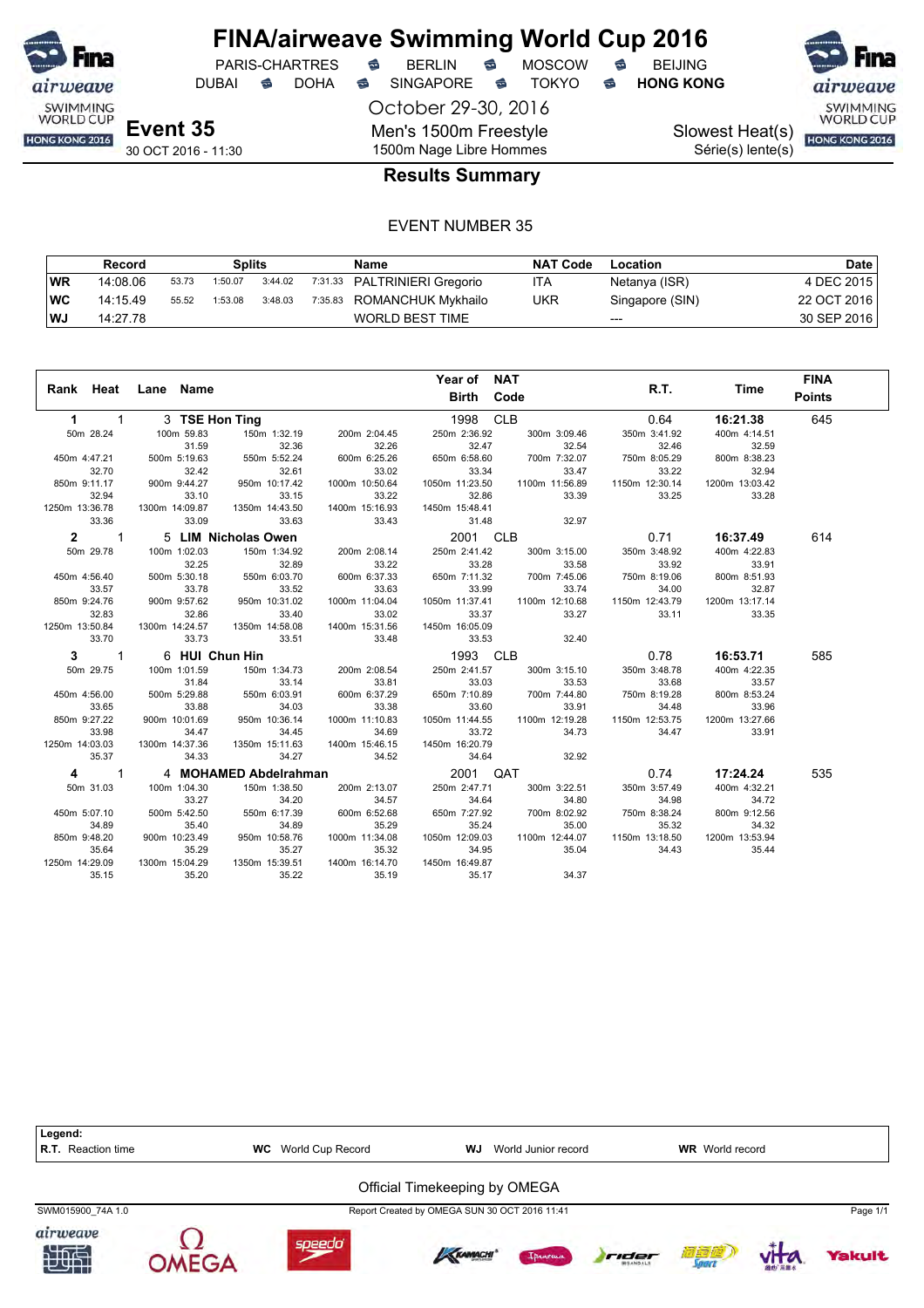

**Final**

# **FINA/airweave Swimming World Cup 2016**

DUBAI **S** DOHA S SINGAPORE S TOKYO S HONG KONG

October 29-30, 2016

PARIS-CHARTRES **B** BERLIN **B** MOSCOW **B** BEIJING

SWIMMING<br>WORLD CUP Final HONG KONG 2016 Finale

**Event 119** 30 OCT 2016 - 18:05

100m Nage Libre Femmes **Results**

Women's 100m Freestyle

|             |               | Record                     | <b>Split</b> | Name                     | <b>NAT Code</b> | Location        |                | <b>Date</b>                  |
|-------------|---------------|----------------------------|--------------|--------------------------|-----------------|-----------------|----------------|------------------------------|
|             | <b>WR</b>     | 50.91                      | 24.20        | <b>CAMPBELL Cate</b>     | <b>AUS</b>      | Sydney (AUS)    |                | 28 NOV 2015                  |
|             | <b>WC</b>     | 51.19                      | 24.54        | <b>HALSALL Francesca</b> | <b>GBR</b>      | Singapore (SIN) |                | 22 NOV 2009                  |
|             | WJ            | 52.09                      |              | <b>WORLD BEST TIME</b>   |                 | ---             |                | 30 SEP 2016                  |
| ıal         |               |                            |              |                          |                 |                 |                |                              |
| Rank        | Lane          | Name                       |              | <b>NAT</b><br>Code       | R.T.            | 50 <sub>m</sub> | <b>Time</b>    | <b>FINA</b><br><b>Points</b> |
| 1           | 4             | <b>OTTESEN Jeanette</b>    |              | <b>DEN</b>               | 0.64            | $(1)$ 25.23     | 52.46<br>27.23 | 913                          |
| $\mathbf 2$ | 6             | <b>HOSSZU Katinka</b>      |              | <b>HUN</b>               | 0.69            | $(4)$ 25.69     | 52.76<br>27.07 | 898                          |
| 3           | 3             | <b>WORRELL Kelsi</b>       |              | <b>USA</b>               | 0.66            | $(2)$ 25.63     | 53.01<br>27.38 | 885                          |
| 4           | 5             | <b>WILLIAMS Michelle</b>   |              | <b>CAN</b>               | 0.75            | $(3)$ 25.65     | 53.88<br>28.23 | 843                          |
| 5           | 1.            | <b>MERRELL Eva</b>         |              | <b>USA</b>               | 0.75            | $(7)$ 26.35     | 54.54<br>28.19 | 813                          |
| 6           | $\mathcal{P}$ | <b>SEPPALA Hanna-Maria</b> |              | <b>FIN</b>               | 0.73            | $(6)$ 26.28     | 54.71<br>28.43 | 805                          |
| 7           | 7             | <b>USTINOVA Daria S</b>    |              | <b>RUS</b>               | 0.73            | $(5)$ 26.10     | 54.86<br>28.76 | 799                          |
| 8           | 8             | <b>WU Yue</b>              |              | <b>CHN</b>               | 0.69            | $(8)$ 26.50     | 55.15<br>28.65 | 786                          |

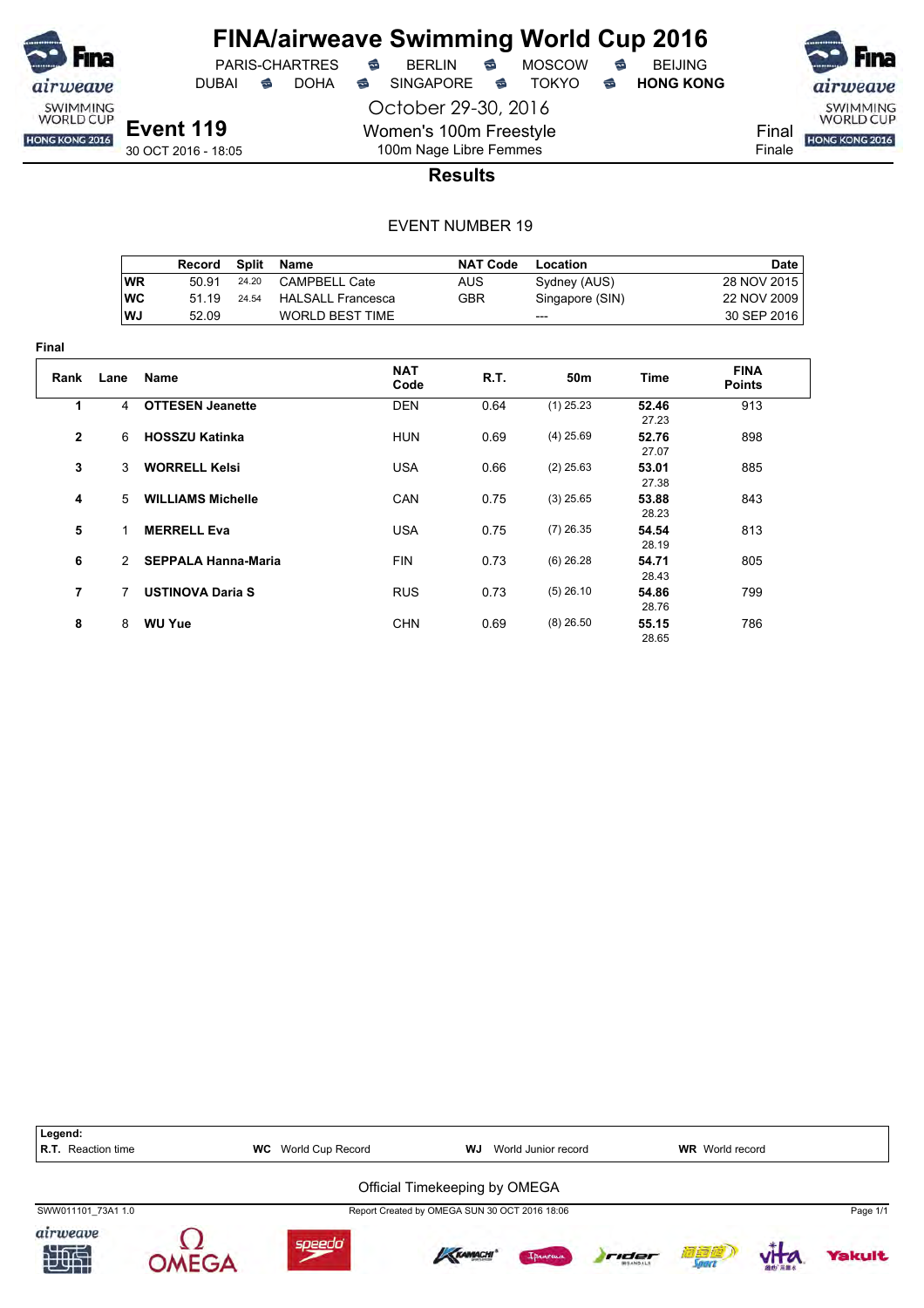

PARIS-CHARTRES DUBAI **S** DOHA S SINGAPORE S TOKYO S HONG KONG

airweave SWIMMING<br>WORLD CUP Final HONG KONG 2016 Finale

**Event 120** 30 OCT 2016 - 18:10

Men's 200m Freestyle 200m Nage Libre Hommes **Results**

October 29-30, 2016

|                |               | Record            |                       | <b>Splits</b>                |         | Name                   |            | <b>NAT Code</b> | Location             |                      |                  | <b>Date</b>                  |
|----------------|---------------|-------------------|-----------------------|------------------------------|---------|------------------------|------------|-----------------|----------------------|----------------------|------------------|------------------------------|
|                | <b>WR</b>     | 1:39.37           | 23.79                 | 49.29                        | 1:14.72 | <b>BIEDERMANN Paul</b> | <b>GER</b> |                 | Berlin (GER)         |                      |                  | 15 NOV 2009                  |
|                | <b>WC</b>     | 1:39.37           | 23.79                 | 49.29                        | 1:14.72 | <b>BIEDERMANN Paul</b> | <b>GER</b> |                 | Berlin (GER)         |                      |                  | 15 NOV 2009                  |
|                | WJ            | 1:41.95           |                       |                              |         | <b>WORLD BEST TIME</b> |            |                 | ---                  |                      |                  | 30 SEP 2016                  |
| <b>Final</b>   |               |                   |                       |                              |         |                        |            |                 |                      |                      |                  |                              |
| Rank           | Lane          | Name              |                       |                              |         | <b>NAT</b><br>Code     | R.T.       | 50m             | 100m                 | 150m                 | Time             | <b>FINA</b><br><b>Points</b> |
| 1              | 4             |                   | <b>TIMMERS Pieter</b> |                              |         | <b>BEL</b>             | 0.68       | $(4)$ 24.78     | (2) 51.38            | $(1)$ 1:18.01        | 1:44.57          | 858                          |
|                |               |                   |                       |                              |         |                        |            |                 | 26.60                | 26.63                | 26.56            |                              |
| $\mathbf{2}$   |               | <b>GUY James</b>  |                       |                              |         | <b>GBR</b>             | 0.65       | $(1)$ 24.53     | $(1)$ 51.19<br>26.66 | (2) 1:18.32<br>27.13 | 1:44.59<br>26.27 | 857                          |
| 3              | 6             | <b>SETO Daiya</b> |                       |                              |         | <b>JPN</b>             | 0.60       | $(2)$ 24.66     | (3) 51.70            | (3) 1:18.66          | 1:45.81          | 828                          |
|                |               |                   |                       |                              |         |                        |            |                 | 27.04                | 26.96                | 27.15            |                              |
| 4              |               |                   | <b>BERNEK Peter</b>   |                              |         | <b>HUN</b>             | 0.76       | $(3)$ 24.75     | (4) 51.76            | (4) 1:18.94          | 1:45.90          | 826                          |
|                |               |                   |                       |                              |         |                        |            |                 | 27.01                | 27.18                | 26.96            |                              |
| 5              | 3             |                   | <b>ZELLMANN Poul</b>  |                              |         | <b>GER</b>             | 0.69       | $(6)$ 25.30     | $(6)$ 52.89          | (5) 1:20.70          | 1:48.15          | 775                          |
|                |               |                   |                       |                              |         |                        |            |                 | 27.59                | 27.81                | 27.45            |                              |
| 6              | $\mathcal{P}$ |                   |                       | <b>PINZON GARCIA Omar</b>    |         | COL                    | 0.61       | $(5)$ 24.93     | $(5)$ 52.53          | (6) 1:21.03          | 1:48.96          | 758                          |
|                |               |                   |                       |                              |         |                        |            |                 | 27.60                | 28.50                | 27.93            |                              |
| $\overline{7}$ | 5             |                   | <b>BAGSHAW Jeremy</b> |                              |         | CAN                    | 0.71       | $(7)$ 25.51     | (7) 53.09            | (7) 1:21.24          | 1:49.28          | 751                          |
|                |               |                   |                       |                              |         |                        |            |                 | 27.58                | 28.15                | 28.04            |                              |
| 8              | 8             |                   |                       | <b>ABRUZZO Andrew Joseph</b> |         | <b>USA</b>             | 0.77       | $(8)$ 25.94     | (8) 54.13            | $(8)$ 1:22.79        | 1:51.05          | 716                          |
|                |               |                   |                       |                              |         |                        |            |                 | 28.19                | 28.66                | 28.26            |                              |

| Legend:<br><b>R.T.</b> Reaction time | World Cup Record<br>WC | WJ                                            | World Junior record |       | <b>WR</b> World record |          |
|--------------------------------------|------------------------|-----------------------------------------------|---------------------|-------|------------------------|----------|
|                                      |                        | Official Timekeeping by OMEGA                 |                     |       |                        |          |
| SWM012101 73A1 1.0                   |                        | Report Created by OMEGA SUN 30 OCT 2016 18:11 |                     |       |                        | Page 1/1 |
| airweave                             |                        | KRAMACHI                                      | Innemo              | rider | 衍复应                    | Yakult   |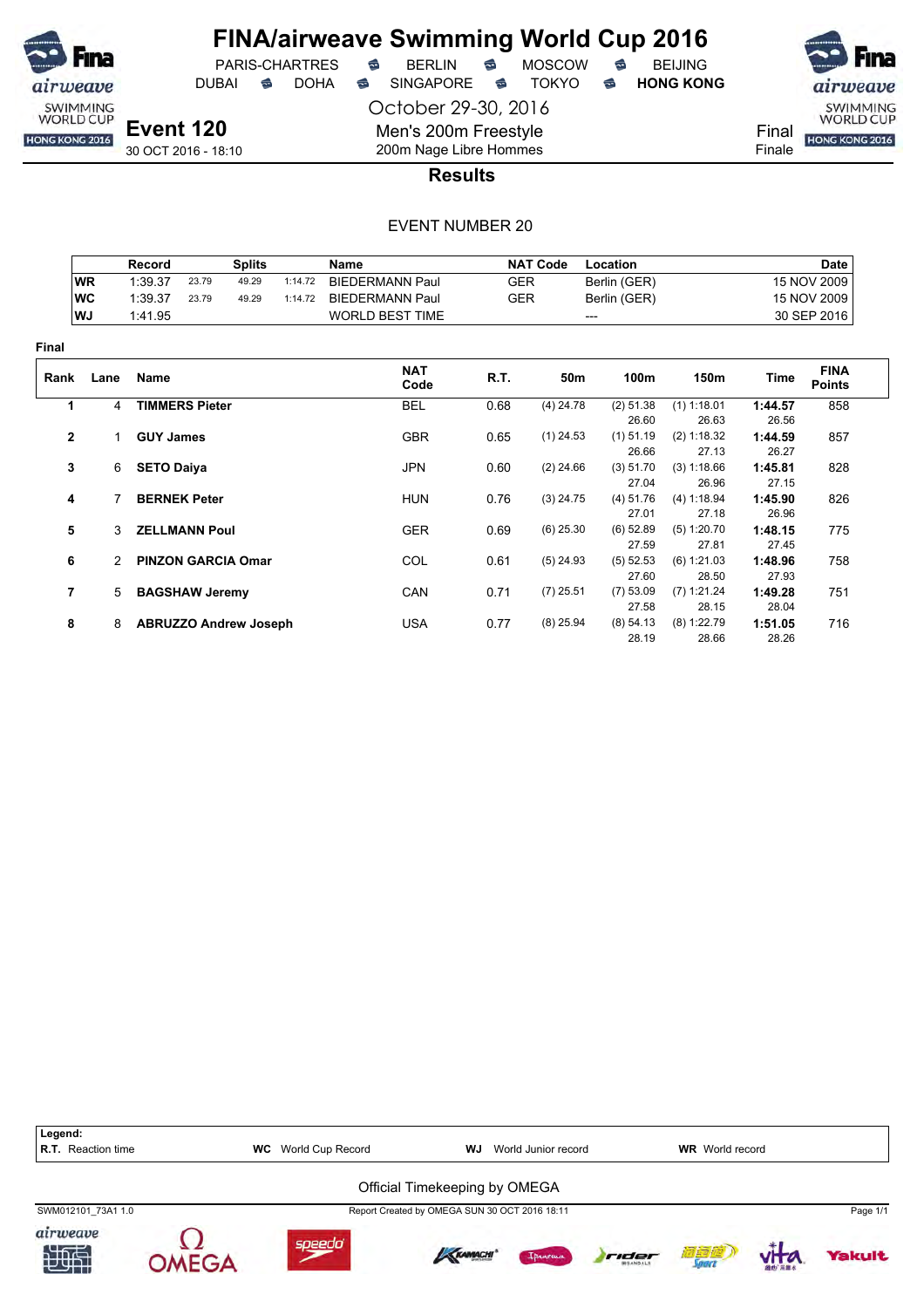

 $PARIS-CHARTRES$  **BERLIN B** MOSCOW **B** 

DUBAI **S** DOHA S SINGAPORE S TOKYO S HONG KONG

**Event 121**

30 OCT 2016 - 18:16

Finale

50m Brasse Femmes **Results**

October 29-30, 2016

Women's 50m Breaststroke

|            | Record Name |                       | <b>NAT Code</b> | Location    | Date        |
|------------|-------------|-----------------------|-----------------|-------------|-------------|
| <b>WR</b>  |             | 28.64 ATKINSON Alia   | JAM             | Tokyo (JPN) | 26 OCT 2016 |
| <b>IWC</b> |             | 28.64 ATKINSON Alia   | JAM             | Tokyo (JPN) | 26 OCT 2016 |
| l WJ       |             | 29.84 WORLD BEST TIME |                 | $---$       | 30 SEP 2016 |

| Final        |      |                                  |                    |      |       |                              |
|--------------|------|----------------------------------|--------------------|------|-------|------------------------------|
| Rank         | Lane | Name                             | <b>NAT</b><br>Code | R.T. | Time  | <b>FINA</b><br><b>Points</b> |
|              | 4    | <b>ATKINSON Alia</b>             | <b>JAM</b>         | 0.64 | 29.20 | 959                          |
| $\mathbf{2}$ | 2    | <b>HANNIS Molly</b>              | USA                | 0.65 | 29.75 | 907                          |
| 3            | 5    | <b>EFIMOVA Yuliya</b>            | <b>RUS</b>         |      | 29.77 | 905                          |
| 4            | 3    | <b>LARSON Breeja</b>             | USA                | 0.71 | 29.88 | 895                          |
| 5            |      | <b>VASEY Sarah</b>               | <b>GBR</b>         | 0.67 | 30.52 | 840                          |
| 6            | 8    | <b>LUTHERSDOTTIR Hrafnhildur</b> | <b>ISL</b>         | 0.68 | 30.73 | 823                          |
| 7            |      | <b>BARTEL Zoe Elizabeth</b>      | USA                | 0.70 | 31.17 | 788                          |
| 8            | 6    | <b>NICOL Rachel</b>              | CAN                | 0.66 | 31.22 | 785                          |

| Legend:<br><b>R.T.</b> Reaction time | <b>WC</b> | World Cup Record | <b>WJ</b>                                     | World Junior record |       | <b>WR</b> World record |               |
|--------------------------------------|-----------|------------------|-----------------------------------------------|---------------------|-------|------------------------|---------------|
|                                      |           |                  | Official Timekeeping by OMEGA                 |                     |       |                        |               |
| SWW030101 73A1 1.0                   |           |                  | Report Created by OMEGA SUN 30 OCT 2016 18:16 |                     |       |                        | Page 1/1      |
| airweave<br>九世史                      |           | speedo           | KRAMACHI                                      | Innema              | rider | 滴滴瘾                    | <b>Yakult</b> |

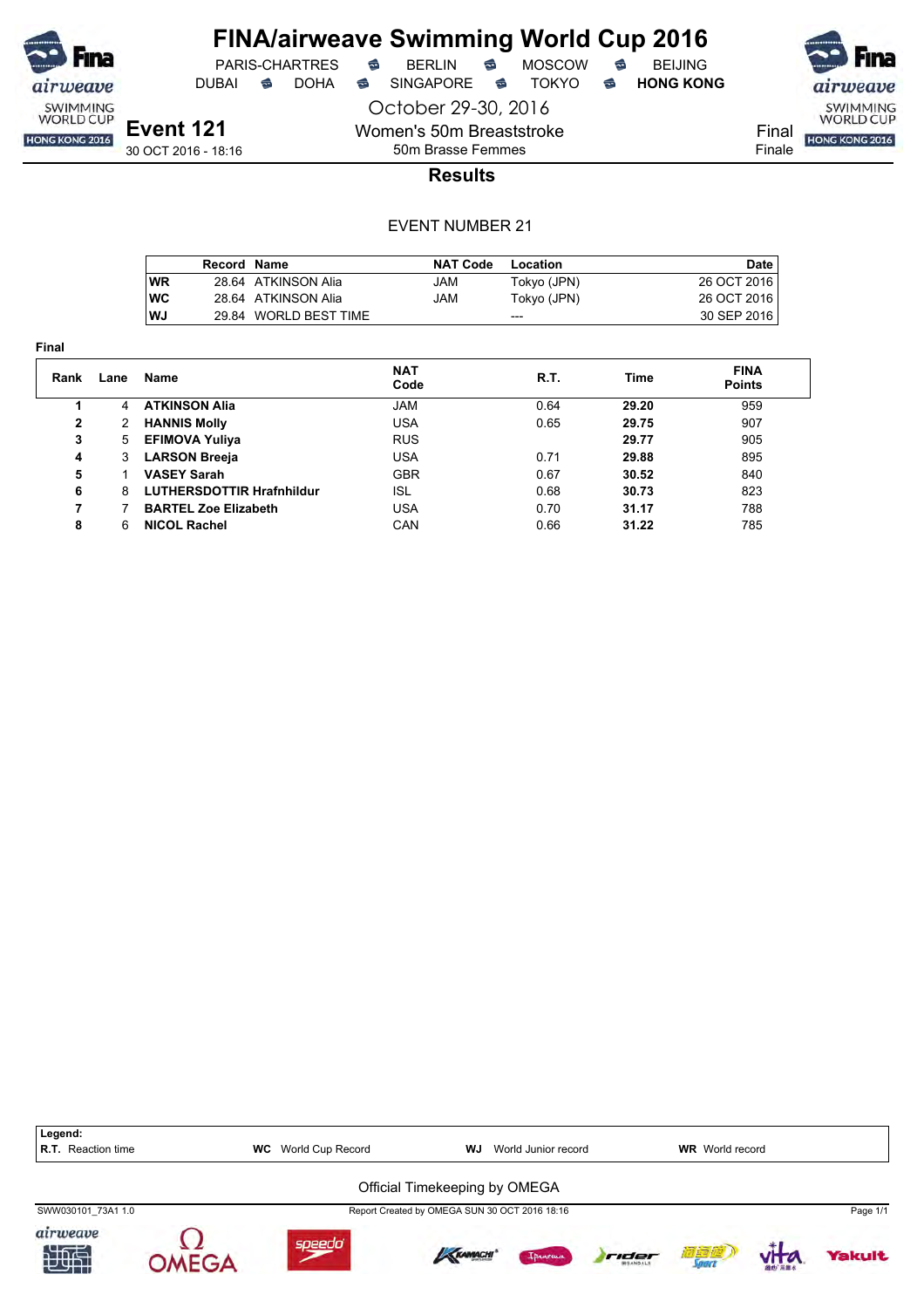

DUBAI **S** DOHA S SINGAPORE S TOKYO S HONG KONG

PARIS-CHARTRES **B** BERLIN **B** MOSCOW **B** BEIJING

**Event 122** 30 OCT 2016 - 18:21

October 29-30, 2016 Men's 100m Breaststroke

100m Brasse Hommes



**Results**

|      | Record | Split | Name                  | <b>NAT Code</b> | Location     | Date        |
|------|--------|-------|-----------------------|-----------------|--------------|-------------|
| WR   | 55 61  | 25.98 | VAN DEN BURGH Cameron | <b>RSA</b>      | Berlin (GER) | 15 NOV 2009 |
| ∣wc  | 55 61  | 25.98 | VAN DEN BURGH Cameron | <b>RSA</b>      | Berlin (GER) | 15 NOV 2009 |
| l WJ | 57.61  | 27.36 | CHUPKOV Anton         | <b>RUS</b>      | Kazan (RUS)  | 9 NOV 2015  |

| Final          |                |                              |                    |      |             |                  |                              |
|----------------|----------------|------------------------------|--------------------|------|-------------|------------------|------------------------------|
| Rank           | Lane           | Name                         | <b>NAT</b><br>Code | R.T. | 50m         | Time             | <b>FINA</b><br><b>Points</b> |
| 1              | 4              | <b>LIMA Felipe</b>           | <b>BRA</b>         | 0.67 | $(1)$ 26.88 | 57.32<br>30.44   | 913                          |
| $\overline{2}$ | 3              | <b>KOCH Marco</b>            | <b>GER</b>         | 0.66 | $(3)$ 27.80 | 58.53<br>30.73   | 857                          |
| 3              | 5              | <b>KOSEKI Yasuhiro</b>       | <b>JPN</b>         | 0.76 | $(2)$ 27.64 | 58.54<br>30.90   | 857                          |
| 4              | $\overline{7}$ | <b>WATANABE Ippei</b>        | <b>JPN</b>         | 0.68 | $(5)$ 28.02 | 59.37<br>31.35   | 821                          |
| 5              | 6              | <b>ANDREW Michael</b>        | <b>USA</b>         | 0.69 | $(4)$ 27.93 | 1:00.08<br>32.15 | 792                          |
| 6              | $\mathcal{P}$  | AZAD ALBARAZI Azad Al Barazi | <b>SYR</b>         | 0.68 | $(6)$ 28.21 | 1:00.51<br>32.30 | 776                          |
| $\overline{7}$ | $\mathbf{1}$   | <b>TSUI Hoi Tung Ronald</b>  | <b>HKG</b>         | 0.60 | $(7)$ 28.81 | 1:01.52<br>32.71 | 738                          |
| 8              | 8              | <b>FLETCHER Julian</b>       | <b>BER</b>         | 0.67 | $(8)$ 29.35 | 1:02.46<br>33.11 | 705                          |

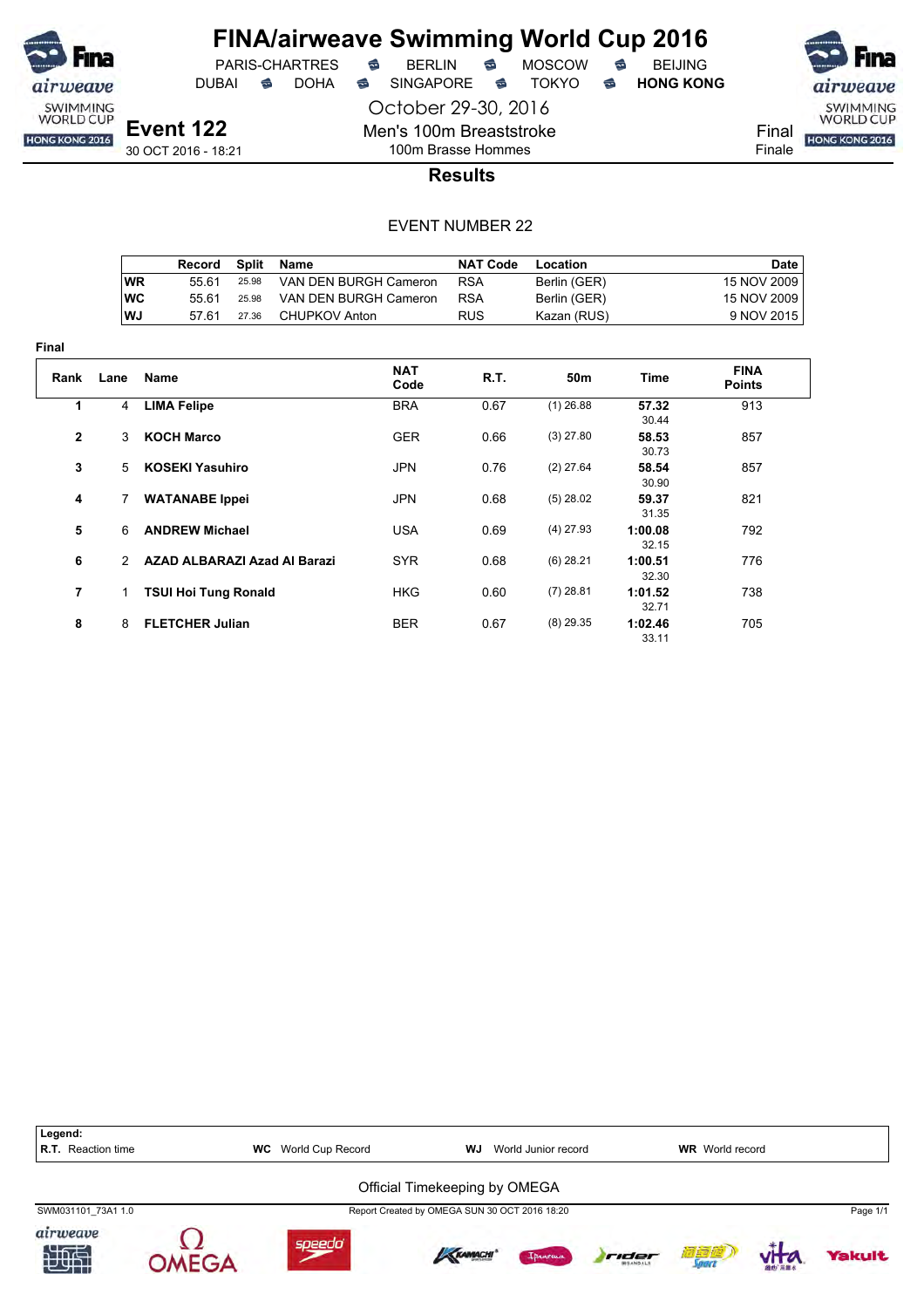

**Final**

## **FINA/airweave Swimming World Cup 2016** PARIS-CHARTRES **B** BERLIN **B** MOSCOW **B** BEIJING

DUBAI **S** DOHA S SINGAPORE S TOKYO S HONG KONG

October 29-30, 2016

SWIMMING<br>WORLD CUP Final HONG KONG 2016 Finale

**Event 123** 30 OCT 2016 - 18:26

# 100m Papillon Hommes **Results**

Men's 100m Butterfly

|                |           | Record                      | <b>Split</b> | <b>Name</b>               | <b>NAT Code</b> | Location     |                | <b>Date</b>                  |
|----------------|-----------|-----------------------------|--------------|---------------------------|-----------------|--------------|----------------|------------------------------|
|                | <b>WR</b> | 48.44                       | 22.59        | LE CLOS Chad              | <b>RSA</b>      | Doha (QAT)   |                | 4 DEC 2014                   |
|                | <b>WC</b> | 48.48                       | 22.88        | <b>KOROTYSHKIN Evgeny</b> | <b>RUS</b>      | Berlin (GER) |                | 15 NOV 2009                  |
|                | WJ        | 50.53                       |              | <b>WORLD BEST TIME</b>    |                 |              |                | 30 SEP 2016                  |
|                |           |                             |              |                           |                 | ---          |                |                              |
| ıal            |           |                             |              |                           |                 |              |                |                              |
| Rank           | Lane      | <b>Name</b>                 |              | <b>NAT</b><br>Code        | R.T.            | 50m          | Time           | <b>FINA</b><br><b>Points</b> |
| 1              | 1         | <b>LE CLOS Chad</b>         |              | <b>RSA</b>                | 0.64            | $(1)$ 23.13  | 49.52<br>26.39 | 935                          |
| $\mathbf{2}$   | 2         | <b>SHIOURA Shinri</b>       |              | <b>JPN</b>                | 0.69            | $(2)$ 23.65  | 50.97<br>27.32 | 858                          |
| 3              | 3         | <b>SANKOVICH Pavel</b>      |              | <b>BLR</b>                | 0.69            | $(4)$ 23.98  | 51.11<br>27.13 | 851                          |
| 4              | 4         | <b>PRENOT Josh</b>          |              | <b>USA</b>                | 0.77            | $(6)$ 24.38  | 51.25<br>26.87 | 844                          |
| 5              | 6         | <b>WANG Peng</b>            |              | <b>CHN</b>                | 0.69            | $(3)$ 23.69  | 51.40<br>27.71 | 836                          |
| 6              | 7         | <b>NG Chun Nam Derick</b>   |              | <b>HKG</b>                | 0.64            | $(5)$ 24.10  | 52.53<br>28.43 | 784                          |
| $\overline{7}$ | 5         | <b>SETO Daiya</b>           |              | <b>JPN</b>                | 0.60            | $(7)$ 24.91  | 53.84<br>28.93 | 728                          |
| 8              | 8         | <b>DEKKER Nicolaas Dane</b> |              | CAN                       | 0.71            | $(8)$ 25.18  | 54.74<br>29.56 | 692                          |

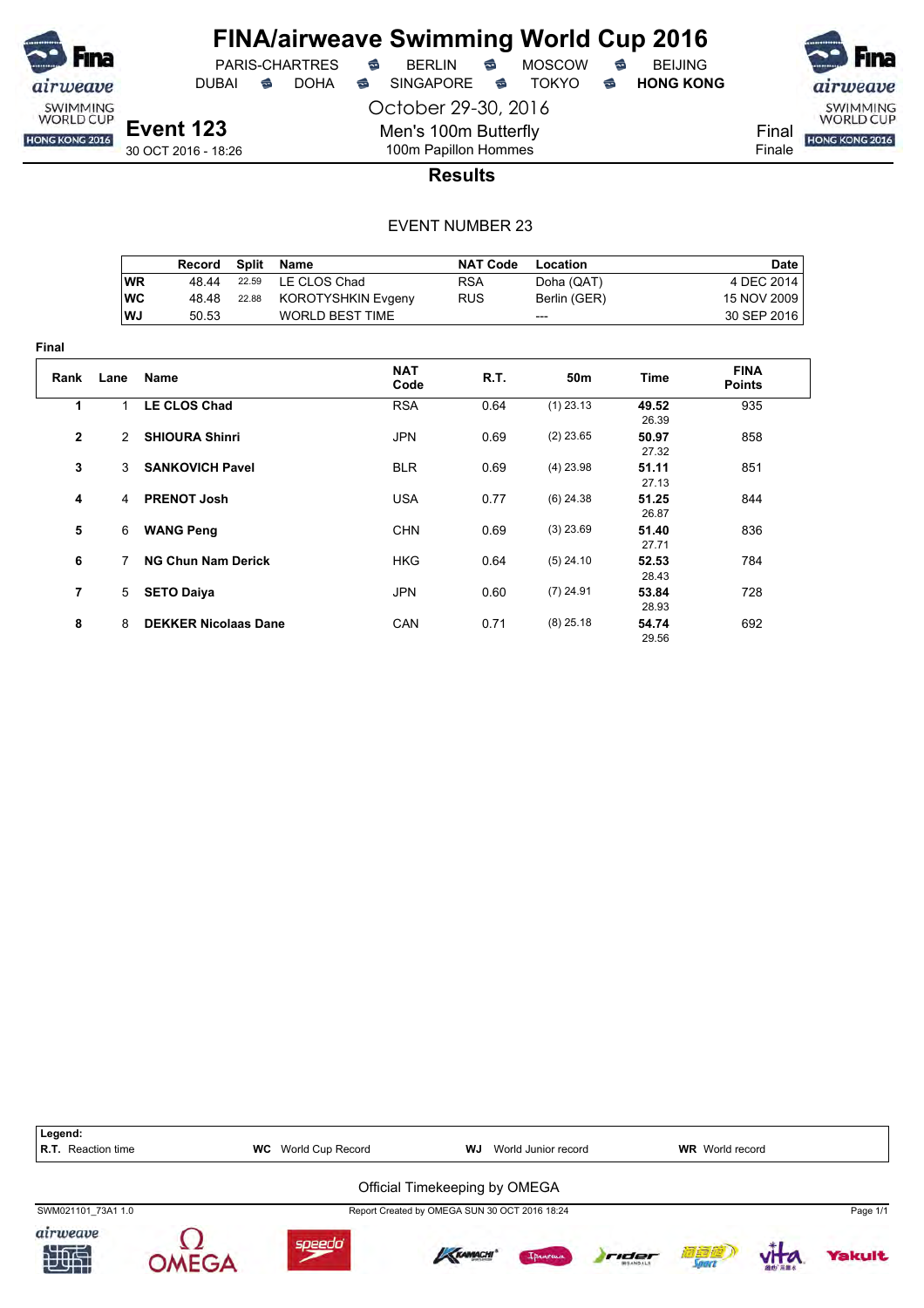

**Final**

# **FINA/airweave Swimming World Cup 2016**

PARIS-CHARTRES **B** BERLIN **B** MOSCOW **B** BEIJING

DUBAI **S** DOHA S SINGAPORE S TOKYO S HONG KONG

SWIMMING<br>WORLD CUP

Final HONG KONG 2016 Finale

30 OCT 2016 - 18:39

100m Dos Femmes **Results**

October 29-30, 2016

Women's 100m Backstroke

|                |           | Record                       | <b>Split</b> | Name                   |             | <b>NAT Code</b> | Location     |                | <b>Date</b>                  |
|----------------|-----------|------------------------------|--------------|------------------------|-------------|-----------------|--------------|----------------|------------------------------|
|                | <b>WR</b> | 55.03                        | 26.93        | <b>HOSSZU Katinka</b>  |             | HUN             | Doha (QAT)   |                | 4 DEC 2014                   |
|                | <b>WC</b> | 55.23                        | 26.73        | SAKAI Shiho            |             | JPN             | Berlin (GER) |                | 15 NOV 2009                  |
|                | WJ        | 55.99                        |              | <b>WORLD BEST TIME</b> |             |                 | ---          |                | 30 SEP 2016                  |
| ıal            |           |                              |              |                        |             |                 |              |                |                              |
| Rank           | Lane      | Name                         |              |                        | NAT<br>Code | R.T.            | 50m          | <b>Time</b>    | <b>FINA</b><br><b>Points</b> |
| 1              | 6         | <b>HOSSZU Katinka</b>        |              |                        | <b>HUN</b>  | 0.59            | $(2)$ 27.64  | 56.30<br>28.66 | 933                          |
| $\mathbf{2}$   | 4         | <b>SEEBOHM Emily</b>         |              |                        | <b>AUS</b>  | 0.70            | $(1)$ 27.53  | 56.82<br>29.29 | 908                          |
| 3              | 8         | <b>ZEVINA Daryna</b>         |              |                        | <b>UKR</b>  | 0.62            | $(5)$ 28.32  | 57.92<br>29.60 | 857                          |
| 4              | 3         | <b>NORDMANN Lucie</b>        |              |                        | <b>USA</b>  | 0.63            | $(4)$ 28.15  | 58.13<br>29.98 | 848                          |
| 5              | 5         | <b>SMITH Regan Elisabeth</b> |              |                        | <b>USA</b>  | 0.57            | $(3)$ 28.12  | 58.34<br>30.22 | 839                          |
| 6              | 2         | <b>HANUS Danielle</b>        |              |                        | CAN         | 0.58            | $(=6)$ 28.69 | 58.79<br>30.10 | 820                          |
| $\overline{7}$ | 1.        | <b>CALDWELL Hilary</b>       |              |                        | <b>CAN</b>  | 0.69            | $(8)$ 29.08  | 59.43<br>30.35 | 793                          |
| 8              | 7         | <b>WU Yixin</b>              |              |                        | <b>CHN</b>  | 0.67            | $(=6)$ 28.69 | 59.46<br>30.77 | 792                          |

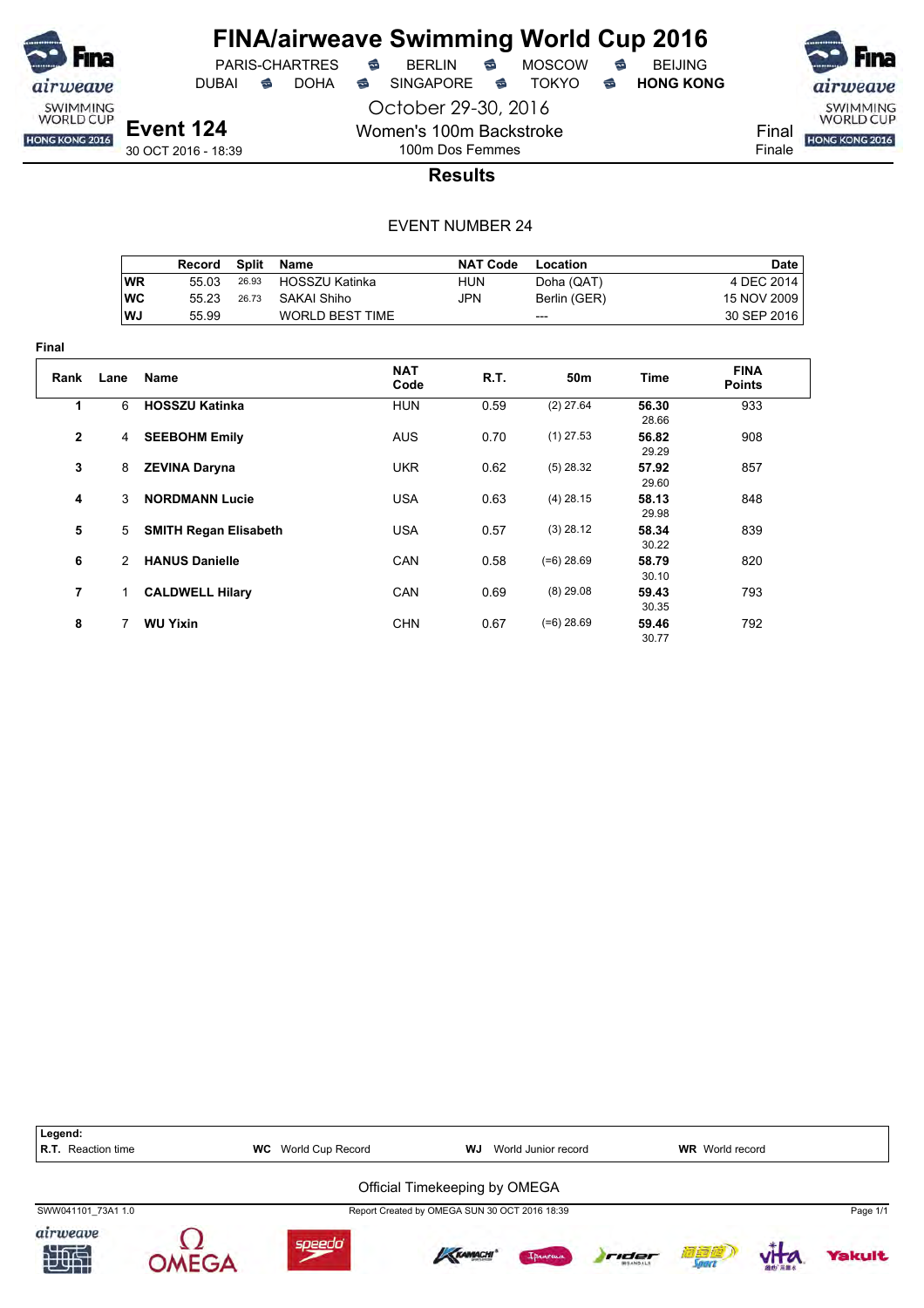

# **FINA/airweave Swimming World Cup 2016**<br>PARIS-CHARTRES **& BERLIN & MOSCOW & BEIJING**  $PARIS-CHARTRES$  **BERLIN B** MOSCOW **B**

DUBAI **S** DOHA S SINGAPORE S TOKYO S HONG KONG

October 29-30, 2016 Men's 50m Backstroke



**Event 125** 30 OCT 2016 - 18:45

50m Dos Hommes **Results**

|            | Record Name |                        | <b>NAT Code</b> | Location        | Date        |
|------------|-------------|------------------------|-----------------|-----------------|-------------|
| <b>WR</b>  |             | 22.22 MANAUDOU Florent | <b>FRA</b>      | Doha (QAT)      | 6 DEC 2014  |
| <b>IWC</b> |             | 22.61 MARSHALL Peter   | USA             | Singapore (SIN) | 22 NOV 2009 |
| WJ         | 23.71       | WORLD BEST TIME        |                 | ---             | 30 SEP 2016 |

| Rank | Lane | Name                           | <b>NAT</b><br>Code | R.T. | Time  | <b>FINA</b><br><b>Points</b> |  |
|------|------|--------------------------------|--------------------|------|-------|------------------------------|--|
|      |      | <b>SANKOVICH Pavel</b>         | <b>BLR</b>         | 0.58 | 23.02 | 899                          |  |
| 2    | 5    | <b>ORTIZ-CANAVATE Miguel</b>   | <b>ESP</b>         | 0.60 | 23.54 | 841                          |  |
| 3    | 4    | <b>LARKIN Mitchell</b>         | <b>AUS</b>         | 0.59 | 23.71 | 823                          |  |
| 3    | 6    | <b>DONETC Stanislav</b>        | <b>RUS</b>         | 0.64 | 23.71 | 823                          |  |
| 5    | 3    | <b>CHUNG Lai Yeung</b>         | <b>HKG</b>         | 0.54 | 25.23 | 683                          |  |
| 6    |      | <b>BEACH Clark Gregory</b>     | USA                | 0.59 | 25.45 | 665                          |  |
| 7    |      | NG Kai Hong Henry              | <b>HKG</b>         | 0.50 | 25.52 | 660                          |  |
| 8    | 8    | <b>CHUNG Cheuk Hei Matthew</b> | <b>HKG</b>         | 0.59 | 25.71 | 645                          |  |
|      |      |                                |                    |      |       |                              |  |

| Legend:<br><b>R.T.</b> Reaction time | <b>WC</b> | World Cup Record | WJ                                            | World Junior record |       | <b>WR</b> World record |          |
|--------------------------------------|-----------|------------------|-----------------------------------------------|---------------------|-------|------------------------|----------|
|                                      |           |                  | Official Timekeeping by OMEGA                 |                     |       |                        |          |
| SWM040101 73A1 1.0                   |           |                  | Report Created by OMEGA SUN 30 OCT 2016 18:43 |                     |       |                        | Page 1/1 |
| airweave<br>加快                       | MEGA      | speedo           | <b>KRAMACHI</b>                               | Innemo              | rider | 酒窗 <sup>道</sup>        | Yakult   |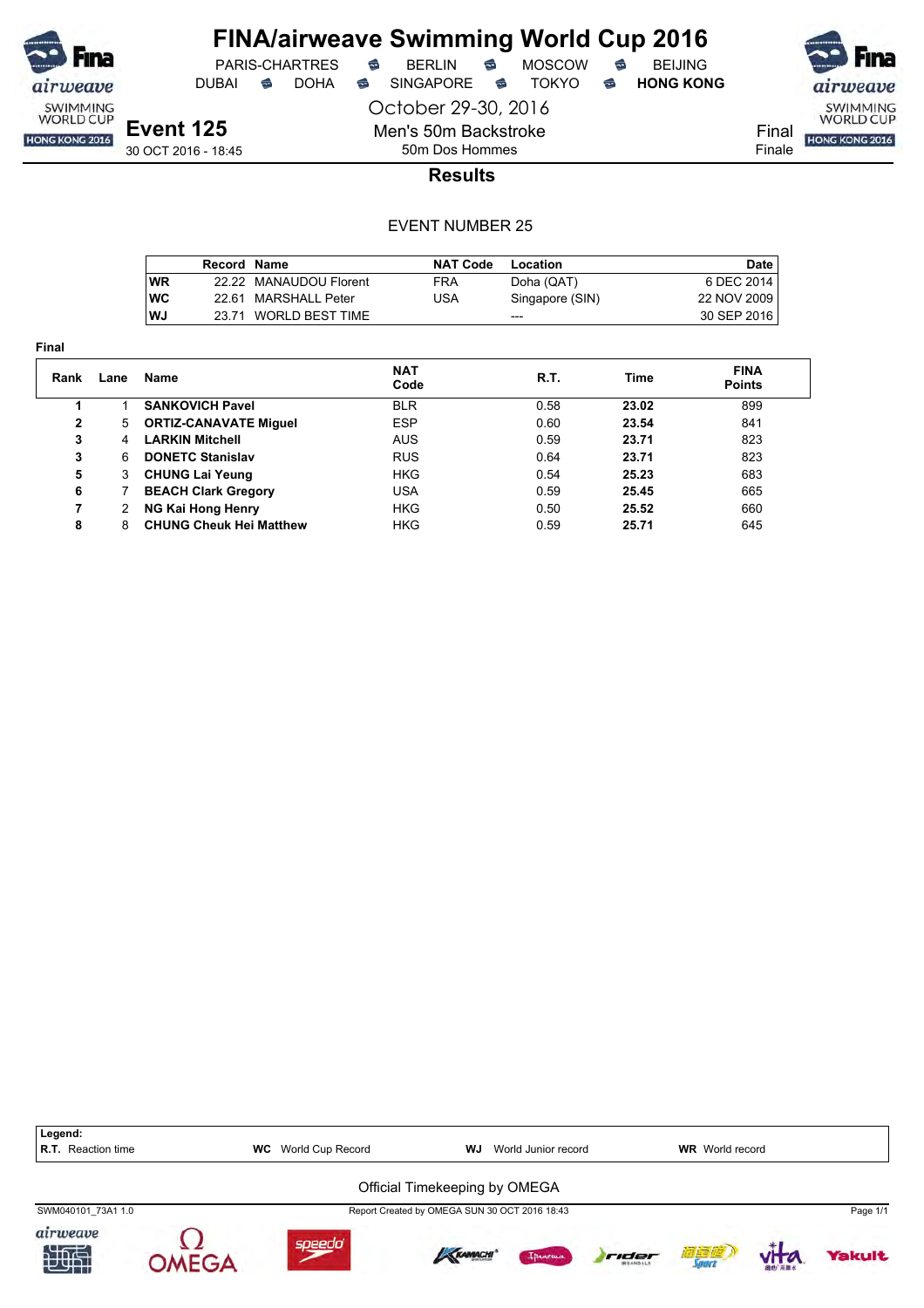

DUBAI **S** DOHA S SINGAPORE S TOKYO S HONG KONG

October 29-30, 2016 Women's 200m Butterfly 200m Papillon Femmes

PARIS-CHARTRES **B** BERLIN **B** MOSCOW **B** BEIJING

SWIMMING<br>WORLD CUP Final HONG KONG 2016 Finale

30 OCT 2016 - 18:49

**Results**

|                |               | Record  |                           | <b>Splits</b> |         | <b>Name</b>                   |            | <b>NAT Code</b> | Location               |                        |                  | <b>Date</b>                  |
|----------------|---------------|---------|---------------------------|---------------|---------|-------------------------------|------------|-----------------|------------------------|------------------------|------------------|------------------------------|
|                | <b>WR</b>     | 1:59.61 | 27.75                     | 58.24         | 1:28.96 | <b>BELMONTE GARCIA Mireia</b> | <b>ESP</b> |                 | Doha (QAT)             |                        |                  | 3 DEC 2014                   |
|                | <b>WC</b>     | 2:00.78 | 27.35                     | 58.41         | 1:29.29 | LIU Zige                      | <b>CHN</b> |                 | Berlin (GER)           |                        |                  | 15 NOV 2009                  |
|                | WJ            | 2:05.44 |                           |               |         | <b>WORLD BEST TIME</b>        |            |                 | ---                    |                        |                  | 30 SEP 2016                  |
| Final          |               |         |                           |               |         |                               |            |                 |                        |                        |                  |                              |
| Rank           | Lane          | Name    |                           |               |         | <b>NAT</b><br>Code            | R.T.       | 50m             | 100m                   | 150m                   | Time             | <b>FINA</b><br><b>Points</b> |
| 1              | 6             |         | <b>HOSSZU Katinka</b>     |               |         | <b>HUN</b>                    | 0.71       | $(1)$ 28.41     | $(1)$ 1:00.20          | $(1)$ 1:32.80          | 2:06.09          | 853                          |
|                |               |         |                           |               |         |                               |            |                 | 31.79                  | 32.60                  | 33.29            |                              |
| $\overline{2}$ | $5^{\circ}$   |         | <b>JAKABOS Zsuzsanna</b>  |               |         | <b>HUN</b>                    | 0.70       | $(5)$ 28.74     | (2) 1:00.93<br>32.19   | (2) 1:33.59<br>32.66   | 2:07.51<br>33.92 | 825                          |
| 3              | 4             |         | <b>SAVARD Katerine</b>    |               |         | CAN                           | 0.69       | $(2)$ 28.46     | (3) 1:01.36<br>32.90   | (3) 1:34.88<br>33.52   | 2:08.82<br>33.94 | 800                          |
| 4              | $\mathcal{P}$ |         | <b>CHAN Kin Lok</b>       |               |         | <b>HKG</b>                    | 0.72       | $(4)$ 28.67     | (4) 1:01.55<br>32.88   | (4) 1:35.24<br>33.69   | 2:10.64<br>35.40 | 767                          |
| 5              |               |         | <b>VERRASZTO Evelin</b>   |               |         | <b>HUN</b>                    | 0.76       | $(3)$ 28.58     | (5) 1:01.73<br>33.15   | (5) 1:36.85<br>35.12   | 2:12.30<br>35.45 | 738                          |
| 6              | 1.            |         | <b>CHAN Tsz Ching</b>     |               |         | <b>CLB</b>                    | 0.66       | $(7)$ 29.93     | (6) 1:04.00<br>34.07   | $(6)$ 1:39.35<br>35.35 | 2:14.84<br>35.49 | 697                          |
| $\overline{7}$ | 3             |         | <b>WISHAUPT Camille</b>   |               |         | <b>FRA</b>                    | 0.57       | $(6)$ 29.47     | $(7)$ 1:04.09<br>34.62 | $(7)$ 1:40.15<br>36.06 | 2:16.82<br>36.67 | 668                          |
| 8              | 8             |         | <b>TO Long Yan Esther</b> |               |         | <b>CLB</b>                    | 0.75       | $(8)$ 30.56     | $(8)$ 1:05.51<br>34.95 | $(8)$ 1:41.76<br>36.25 | 2:20.73<br>38.97 | 613                          |

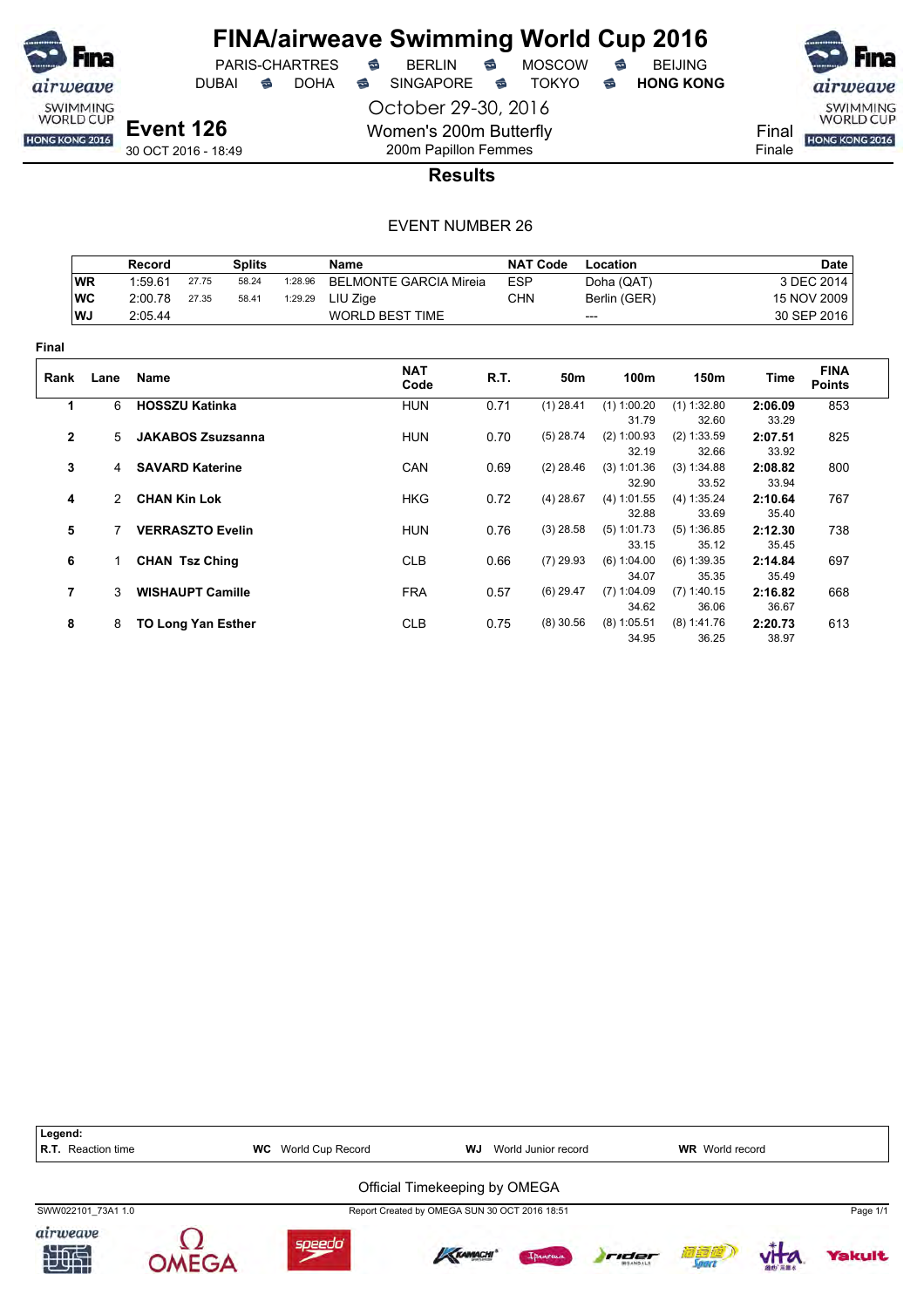

# **FINA/airweave Swimming World Cup 2016**<br>PARIS-CHARTRES **& BERLIN & MOSCOW & BEIJING**  $PARIS-CHARTRES$  **BERLIN B** MOSCOW **B**

DUBAI **S** DOHA S SINGAPORE S TOKYO S HONG KONG

airweave SWIMMING<br>WORLD CUP

Final **HONG KONG 2016** Finale

30 OCT 2016 - 18:56

200m 4-Nages Hommes **Results**

October 29-30, 2016

Men's 200m Individual Medley

|              |               | Record                   |                       | <b>Splits</b> |         | <b>Name</b>            |            | <b>NAT Code</b> | Location             |                      |                  | <b>Date</b>                  |
|--------------|---------------|--------------------------|-----------------------|---------------|---------|------------------------|------------|-----------------|----------------------|----------------------|------------------|------------------------------|
|              | <b>WR</b>     | 1:49.63                  | 23.71                 | 50.74         | 1:22.48 | LOCHTE Ryan            | <b>USA</b> |                 | Istanbul (TUR)       |                      |                  | 14 DEC 2012                  |
|              | <b>WC</b>     | 1:51.50                  | 24.55                 | 52.05         | 1:24.59 | <b>HAGINO Kosuke</b>   | JPN        |                 | Tokyo (JPN)          |                      |                  | 10 NOV 2013                  |
|              | WJ            | 1:52.48                  |                       |               |         | <b>WORLD BEST TIME</b> |            |                 | ---                  |                      |                  | 30 SEP 2016                  |
| <b>Final</b> |               |                          |                       |               |         |                        |            |                 |                      |                      |                  |                              |
| Rank         | Lane          | Name                     |                       |               |         | <b>NAT</b><br>Code     | R.T.       | 50m             | 100m                 | 150m                 | Time             | <b>FINA</b><br><b>Points</b> |
| 1            |               | 4 SETO Daiya             |                       |               |         | <b>JPN</b>             | 0.61       | $(=2)$ 25.08    | (2) 53.80            | $(1)$ 1:25.91        | 1:53.09          | 910                          |
|              |               |                          |                       |               |         |                        |            |                 | 28.72                | 32.11                | 27.18            |                              |
| $\mathbf{2}$ | 6             | <b>PRENOT Josh</b>       |                       |               |         | <b>USA</b>             | 0.73       | $(1)$ 24.59     | $(1)$ 53.61<br>29.02 | (2) 1:26.00<br>32.39 | 1:53.63<br>27.63 | 898                          |
| 3            | 3             | <b>HEINTZ Philip</b>     |                       |               |         | <b>GER</b>             | 0.69       | $(=2)$ 25.08    | (3) 53.88            | (3) 1:26.58          | 1:53.95          | 890                          |
|              |               |                          |                       |               |         |                        |            |                 | 28.80                | 32.70                | 27.37            |                              |
| 4            |               |                          | <b>ANDREW Michael</b> |               |         | <b>USA</b>             | 0.71       | $(4)$ 25.38     | (4) 54.73            | (4) 1:29.26          | 1:58.87          | 784                          |
|              |               |                          |                       |               |         |                        |            |                 | 29.35                | 34.53                | 29.61            |                              |
| 5            | 5             | <b>BERNEK Peter</b>      |                       |               |         | <b>HUN</b>             | 0.73       | $(6)$ 25.82     | (5) 55.31            | (5) 1:31.49          | 1:59.93          | 763                          |
|              |               |                          |                       |               |         |                        |            |                 | 29.49                | 36.18                | 28.44            |                              |
| 6            |               | <b>WATANABE</b> Ippei    |                       |               |         | <b>JPN</b>             | 0.65       | $(7)$ 26.38     | (8) 59.07            | (6) 1:31.56          | 1:59.99          | 762                          |
|              |               |                          |                       |               |         |                        |            |                 | 32.69                | 32.49                | 28.43            |                              |
| 7            | $\mathcal{P}$ | <b>STEFFAN Sebastian</b> |                       |               |         | <b>AUT</b>             | 0.62       | $(5)$ 25.73     | (6) 56.24            | $(7)$ 1:31.85        | 2:01.46          | 735                          |
|              |               |                          |                       |               |         |                        |            |                 | 30.51                | 35.61                | 29.61            |                              |
| 8            | 8             | <b>GRIESHOP Sean</b>     |                       |               |         | <b>USA</b>             | 0.67       | $(8)$ 27.02     | (7) 58.75            | (8) 1:36.38          | 2:05.84          | 661                          |
|              |               |                          |                       |               |         |                        |            |                 | 31.73                | 37.63                | 29.46            |                              |

| Legend:<br>Reaction time<br>R.T. | World Cup Record<br>WC | WJ.                                           | World Junior record |                          | <b>WR</b> World record |               |          |
|----------------------------------|------------------------|-----------------------------------------------|---------------------|--------------------------|------------------------|---------------|----------|
|                                  |                        | Official Timekeeping by OMEGA                 |                     |                          |                        |               |          |
| SWM052101 73A1 1.0               |                        | Report Created by OMEGA SUN 30 OCT 2016 18:56 |                     |                          |                        |               | Page 1/1 |
| airweave<br>知世                   | soeedo                 | KRAMACHI                                      | Innema              | rider<br><b>BEANDALE</b> | 衍詞感<br><b>Source</b>   | <b>割れ 高量水</b> | Yakult   |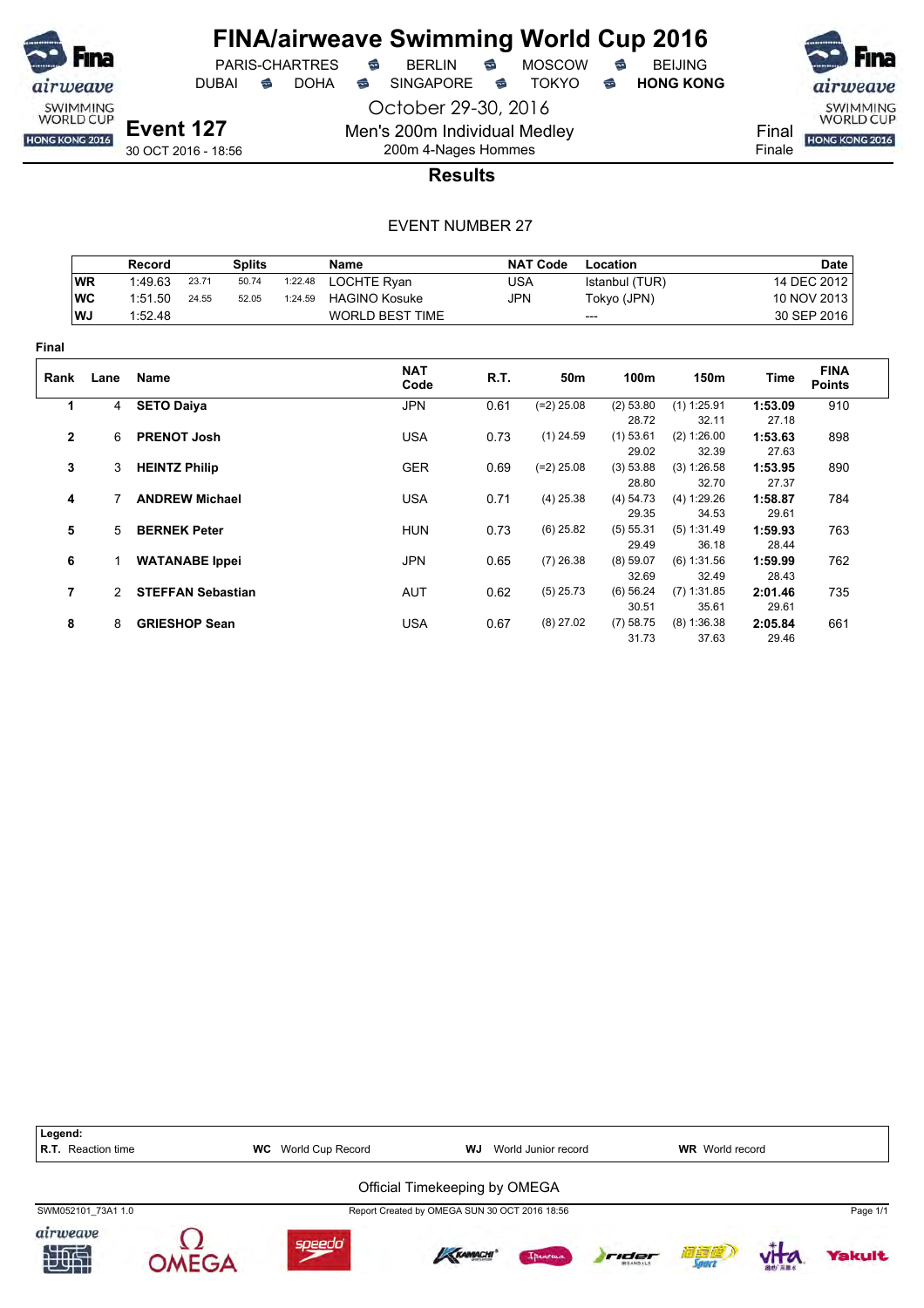

DUBAI **S** DOHA S SINGAPORE S TOKYO S HONG KONG

October 29-30, 2016 Women's 400m Freestyle 400m Nage Libre Femmes





Final

Finale

**Results**

|           | Record  |       | Splits  |         | Name                   | <b>NAT Code</b> | Location     | Date        |
|-----------|---------|-------|---------|---------|------------------------|-----------------|--------------|-------------|
| <b>WR</b> | 3:54.52 | 57.34 | 1:57.06 | 2:56.46 | BELMONTE GARCIA Mireia | <b>ESP</b>      | Berlin (GER) | 11 AUG 2013 |
| ∣wc       | 3:54.52 | 57.34 | 1:57.06 | 2:56.46 | BELMONTE GARCIA Mireia | <b>ESP</b>      | Berlin (GER) | 11 AUG 2013 |
| l WJ      | 4:00.56 |       |         |         | <b>WORLD BEST TIME</b> |                 | $---$        | 30 SEP 2016 |

| Rank Lane Name |   |                            |                           |                           | <b>NAT</b><br>Code        |                           | R.T.                      | Time    | <b>FINA</b><br><b>Points</b> |
|----------------|---|----------------------------|---------------------------|---------------------------|---------------------------|---------------------------|---------------------------|---------|------------------------------|
|                | 5 | <b>HOSSZU Katinka</b>      |                           |                           | <b>HUN</b>                |                           | 0.63                      | 4:05.31 | 873                          |
| 50m (3) 28.75  |   | 100m (3) 59.70<br>30.95    | 150m (3) 1:31.25<br>31.55 | 200m (3) 2:02.89<br>31.64 | 250m (2) 2:34.46<br>31.57 | 300m (2) 3:05.94<br>31.48 | 350m (1) 3:35.92<br>29.98 | 29.39   |                              |
| $\mathbf{2}$   |   | <b>SCHMIDT Sierra</b>      |                           |                           | <b>USA</b>                |                           | 0.82                      | 4:06.79 | 858                          |
| 50m (2) 28.69  |   | 100m (1) 59.56<br>30.87    | 150m (1) 1:31.02<br>31.46 | 200m (1) 2:02.69<br>31.67 | 250m (1) 2:34.06<br>31.37 | 300m (1) 3:05.57<br>31.51 | 350m (2) 3:36.43<br>30.86 | 30.36   |                              |
| 3              | 6 | <b>GUO Junjun</b>          |                           |                           | <b>CHN</b>                |                           | 0.70                      | 4:08.35 | 842                          |
| 50m (1) 28.58  |   | 100m (2) 59.61<br>31.03    | 150m (2) 1:31.21<br>31.60 | 200m (2) 2:02.87<br>31.66 | 250m (3) 2:34.50<br>31.63 | 300m (3) 3:06.24<br>31.74 | 350m (3) 3:37.75<br>31.51 | 30.60   |                              |
| 4              |   | <b>ROBINSON Emma</b>       |                           |                           | <b>NZL</b>                |                           | 0.75                      | 4:13.02 | 796                          |
| 50m (4) 29.19  |   | 100m (4) 1:00.68<br>31.49  | 150m (4) 1:32.70<br>32.02 | 200m (4) 2:04.78<br>32.08 | 250m (4) 2:36.86<br>32.08 | 300m (4) 3:09.17<br>32.31 | 350m (4) 3:41.24<br>32.07 | 31.78   |                              |
| 5              |   | <b>TANG Tsoi Lam Katii</b> |                           |                           | <b>HKG</b>                |                           | 0.70                      | 4:14.71 | 780                          |
| 50m (7) 29.80  |   | 100m (7) 1:01.59<br>31.79  | 150m (7) 1:33.72<br>32.13 | 200m (6) 2:05.73<br>32.01 | 250m (5) 2:37.89<br>32.16 | 300m (5) 3:10.18<br>32.29 | 350m (5) 3:42.38<br>32.20 | 32.33   |                              |
| 6              |   | <b>ANDERSON Olivia</b>     |                           |                           | <b>CAN</b>                |                           | 0.74                      | 4:14.84 | 779                          |
| 50m (6) 29.66  |   | 100m (6) 1:01.35<br>31.69  | 150m (5) 1:33.30<br>31.95 | 200m (5) 2:05.59<br>32.29 | 250m (6) 2:38.24<br>32.65 | 300m (6) 3:10.84<br>32.60 | 350m (6) 3:43.46<br>32.62 | 31.38   |                              |
| 7              |   | LYU Jiayi                  |                           |                           | <b>CHN</b>                |                           | 0.61                      | 4:15.83 | 770                          |
| 50m (5) 29.48  |   | 100m (5) 1:01.21<br>31.73  | 150m (6) 1:33.61<br>32.40 | 200m (7) 2:06.27<br>32.66 | 250m (7) 2:39.06<br>32.79 | 300m (7) 3:12.27<br>33.21 | 350m (7) 3:44.90<br>32.63 | 30.93   |                              |
| 8              | 2 | <b>FIELD Joy Frances</b>   |                           |                           | USA                       |                           | 0.77                      | 4:17.72 | 753                          |
| 50m (8) 30.53  |   | 100m (8) 1:02.88<br>32.35  | 150m (8) 1:35.53<br>32.65 | 200m (8) 2:07.74<br>32.21 | 250m (8) 2:39.91<br>32.17 | 300m (8) 3:12.64<br>32.73 | 350m (8) 3:45.23<br>32.59 | 32.49   |                              |

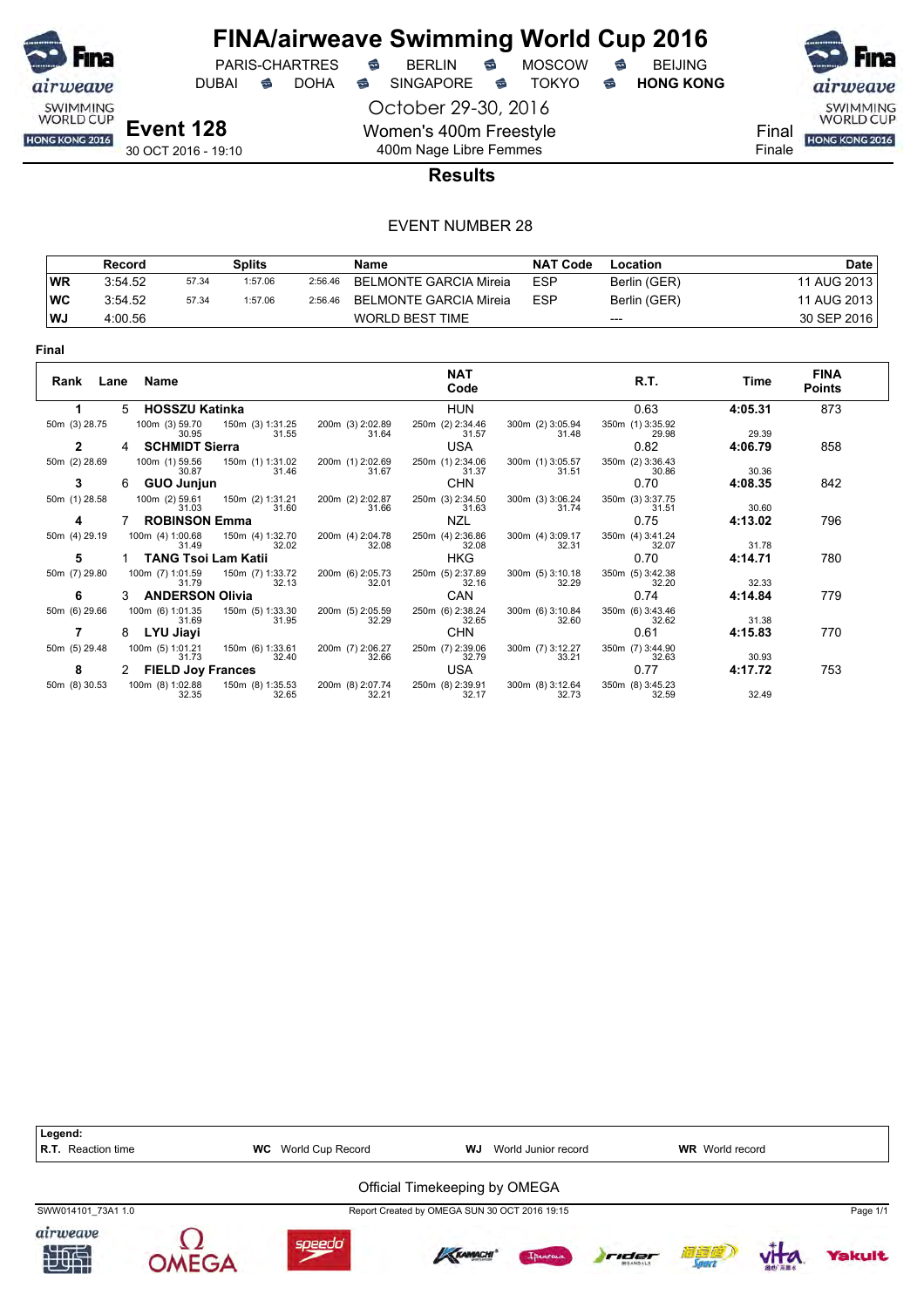

DUBAI **S** DOHA S SINGAPORE S TOKYO S HONG KONG

PARIS-CHARTRES **S** BERLIN S MOSCOW S

October 29-30, 2016



Finale

30 OCT 2016 - 19:18

50m Nage Libre Hommes **Results**

Men's 50m Freestyle

|            | Record Name |                        | <b>NAT Code</b> | Location     | Date        |
|------------|-------------|------------------------|-----------------|--------------|-------------|
| <b>WR</b>  |             | 20.26 MANAUDOU Florent | FRA             | Doha (QAT)   | 5 DEC 2014  |
| <b>IWC</b> |             | 20.57 SCHOEMAN Roland  | <b>RSA</b>      | Berlin (GER) | 15 NOV 2009 |
| l WJ       |             | 21.32 WORLD BEST TIME  |                 | ---          | 30 SEP 2016 |

| Final |      |                         |                    |      |       |                              |
|-------|------|-------------------------|--------------------|------|-------|------------------------------|
| Rank  | Lane | Name                    | <b>NAT</b><br>Code | R.T. | Time  | <b>FINA</b><br><b>Points</b> |
|       |      | <b>MOROZOV Vladimir</b> | <b>RUS</b>         | 0.63 | 21.16 | 877                          |
| 2     | 3    | <b>PROUD Benjamin</b>   | <b>GBR</b>         | 0.63 | 21.33 | 856                          |
| 3     | 8    | <b>LE CLOS Chad</b>     | <b>RSA</b>         | 0.62 | 21.45 | 842                          |
| 4     | 4    | LIUKKONEN Ari-Pekka     | <b>FIN</b>         | 0.66 | 21.57 | 828                          |
| 5     | 6    | <b>SCHOEMAN Roland</b>  | <b>RSA</b>         | 0.63 | 21.59 | 826                          |
| 6     | 5    | <b>ERVIN Anthony</b>    | <b>USA</b>         | 0.65 | 21.62 | 822                          |
| 7     |      | <b>HUNTER Daniel</b>    | <b>NZL</b>         | 0.70 | 21.73 | 810                          |
| 8     |      | <b>ANDREW Michael</b>   | <b>USA</b>         | 0.69 | 22.03 | 777                          |

| Legend:<br><b>R.T.</b> Reaction time |             | World Cup Record<br><b>WC</b> | WJ                                            | World Junior record |       | <b>WR</b> World record |              |          |
|--------------------------------------|-------------|-------------------------------|-----------------------------------------------|---------------------|-------|------------------------|--------------|----------|
|                                      |             |                               | Official Timekeeping by OMEGA                 |                     |       |                        |              |          |
| SWM010101 73A1 1.0                   |             |                               | Report Created by OMEGA SUN 30 OCT 2016 19:18 |                     |       |                        |              | Page 1/1 |
| airweave<br>知世                       | $MFG\Delta$ | speedo                        | KRAMACHI                                      | Innema              | rider | 酒酒酒                    | <b>ALLEY</b> | Yakult   |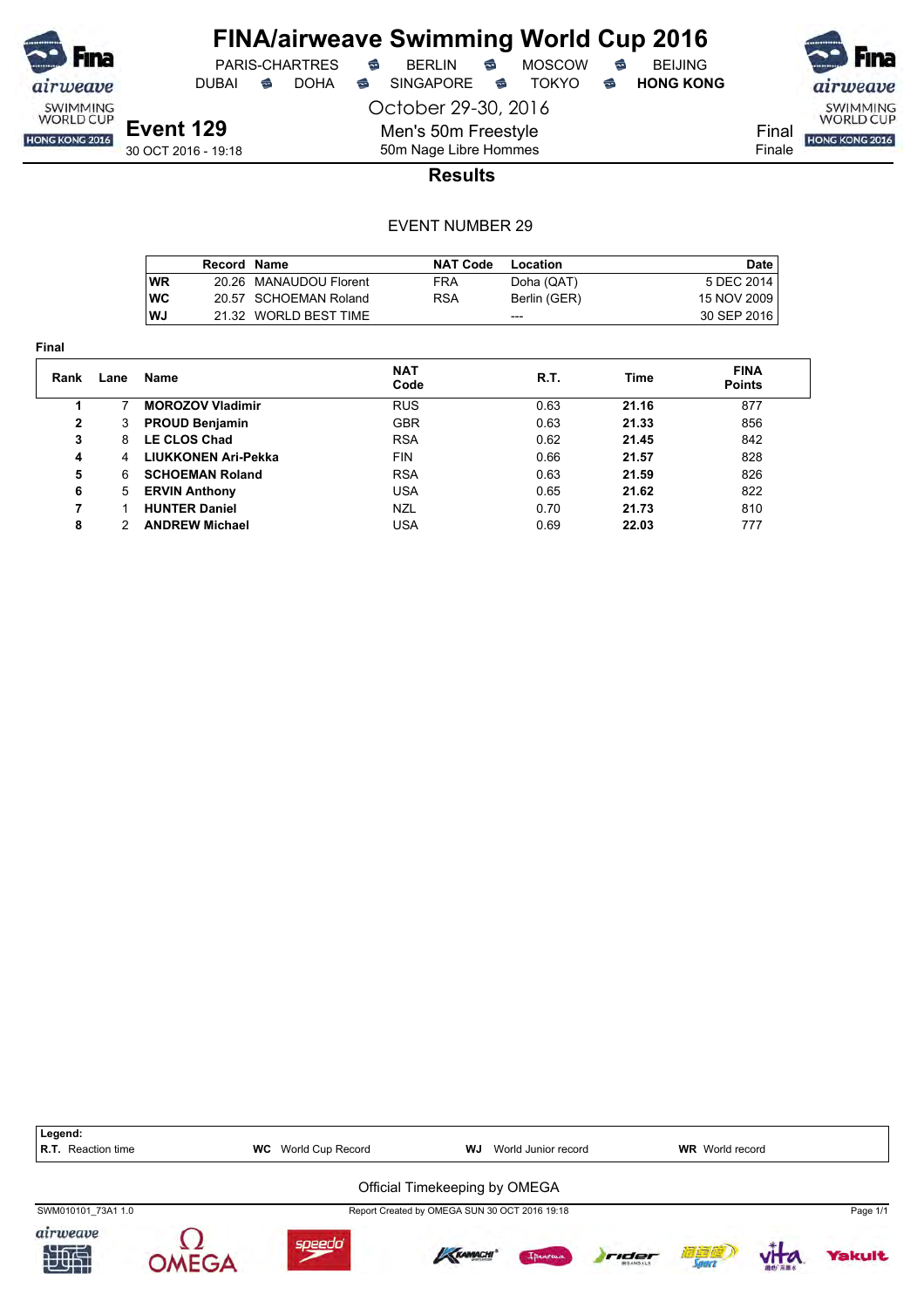

October 29-30, 2016

Women's 200m Breaststroke 200m Brasse Femmes

PARIS-CHARTRES

DUBAI **S** DOHA S SINGAPORE S TOKYO S HONG KONG

airweave SWIMMING<br>WORLD CUP

Final HONG KONG 2016

Finale

**Results**

|              |           | Record                |       | <b>Splits</b>               |         | <b>Name</b>            |            | <b>NAT Code</b> | Location               |                        |                  | <b>Date</b>                  |
|--------------|-----------|-----------------------|-------|-----------------------------|---------|------------------------|------------|-----------------|------------------------|------------------------|------------------|------------------------------|
|              | <b>WR</b> | 2:14.57               | 31.05 | 1:05.18                     | 1:40.00 | SONI Rebecca           | <b>USA</b> |                 | Manchester (GBR)       |                        | 18 DEC 2009      |                              |
|              | <b>WC</b> | 2:15.42               | 31.30 | 1:06.07                     | 1:41.00 | <b>JONES Leisel</b>    | <b>AUS</b> |                 | Berlin (GER)           |                        | 15 NOV 2009      |                              |
|              | WJ        | 2:18.90               |       |                             |         | <b>WORLD BEST TIME</b> |            | ---             |                        |                        |                  | 30 SEP 2016                  |
| <b>Final</b> |           |                       |       |                             |         |                        |            |                 |                        |                        |                  |                              |
| Rank         | Lane      | Name                  |       |                             |         | <b>NAT</b><br>Code     | R.T.       | 50m             | 100m                   | 150m                   | Time             | <b>FINA</b><br><b>Points</b> |
| 1            | 5         | <b>EFIMOVA Yuliya</b> |       |                             |         | <b>RUS</b>             | 0.73       | $(2)$ 32.32     | (2) 1:06.61            | $(1)$ 1:41.27          | 2:16.49          | 958                          |
|              |           |                       |       |                             |         |                        |            |                 | 34.29                  | 34.66                  | 35.22            |                              |
| $\mathbf{2}$ | 4         | <b>LARSON Breeja</b>  |       |                             |         | <b>USA</b>             | 0.72       | $(1)$ 31.53     | $(1)$ 1:06.31<br>34.78 | (2) 1:41.34<br>35.03   | 2:17.99<br>36.65 | 927                          |
| 3            | 2         | <b>HANNIS Molly</b>   |       |                             |         | <b>USA</b>             | 0.67       | $(3)$ 32.43     | (3) 1:08.49<br>36.06   | (3) 1:44.92<br>36.43   | 2:21.85<br>36.93 | 853                          |
| 4            | 3         |                       |       | <b>BARTEL Zoe Elizabeth</b> |         | <b>USA</b>             | 0.69       | $(4)$ 32.90     | (4) 1:09.07<br>36.17   | (4) 1:46.36<br>37.29   | 2:24.87<br>38.51 | 801                          |
| 5            | 6         | <b>FORDE Brooke</b>   |       |                             |         | <b>USA</b>             | 0.73       | $(5)$ 33.62     | $(5)$ 1:10.79<br>37.17 | (5) 1:48.14<br>37.35   | 2:25.54<br>37.40 | 790                          |
| 6            |           | <b>IP Rainbow</b>     |       |                             |         | <b>HKG</b>             | 0.76       | $(6)$ 34.43     | (6) 1:13.86<br>39.43   | (6) 1:54.01<br>40.15   | 2:34.33<br>40.32 | 662                          |
| 7            | 1         | <b>CHAN Dana Ann</b>  |       |                             |         | <b>CLB</b>             | 0.69       | $(8)$ 36.25     | $(8)$ 1:15.96<br>39.71 | $(7)$ 1:55.90<br>39.94 | 2:36.27<br>40.37 | 638                          |
| 8            | 8         | WEI Gabrielle Jia Yun |       |                             |         | <b>CLB</b>             | 0.67       | $(7)$ 35.05     | $(7)$ 1:14.85<br>39.80 | (8) 1:56.23<br>41.38   | 2:38.30<br>42.07 | 614                          |

| Legend:<br><b>R.T.</b> Reaction time | World Cup Record<br><b>WC</b> | WJ                                            | World Junior record |       | <b>WR</b> World record |          |          |
|--------------------------------------|-------------------------------|-----------------------------------------------|---------------------|-------|------------------------|----------|----------|
|                                      |                               | Official Timekeeping by OMEGA                 |                     |       |                        |          |          |
| SWW032101 73A1 1.0                   |                               | Report Created by OMEGA SUN 30 OCT 2016 19:24 |                     |       |                        |          | Page 1/1 |
| airweave<br>地面                       | <b>speedo</b>                 | <b>KRAMACHI</b>                               | Ipanema             | rider | 简复症<br><b>Jaar</b>     | 30fb 高量水 | Yakult   |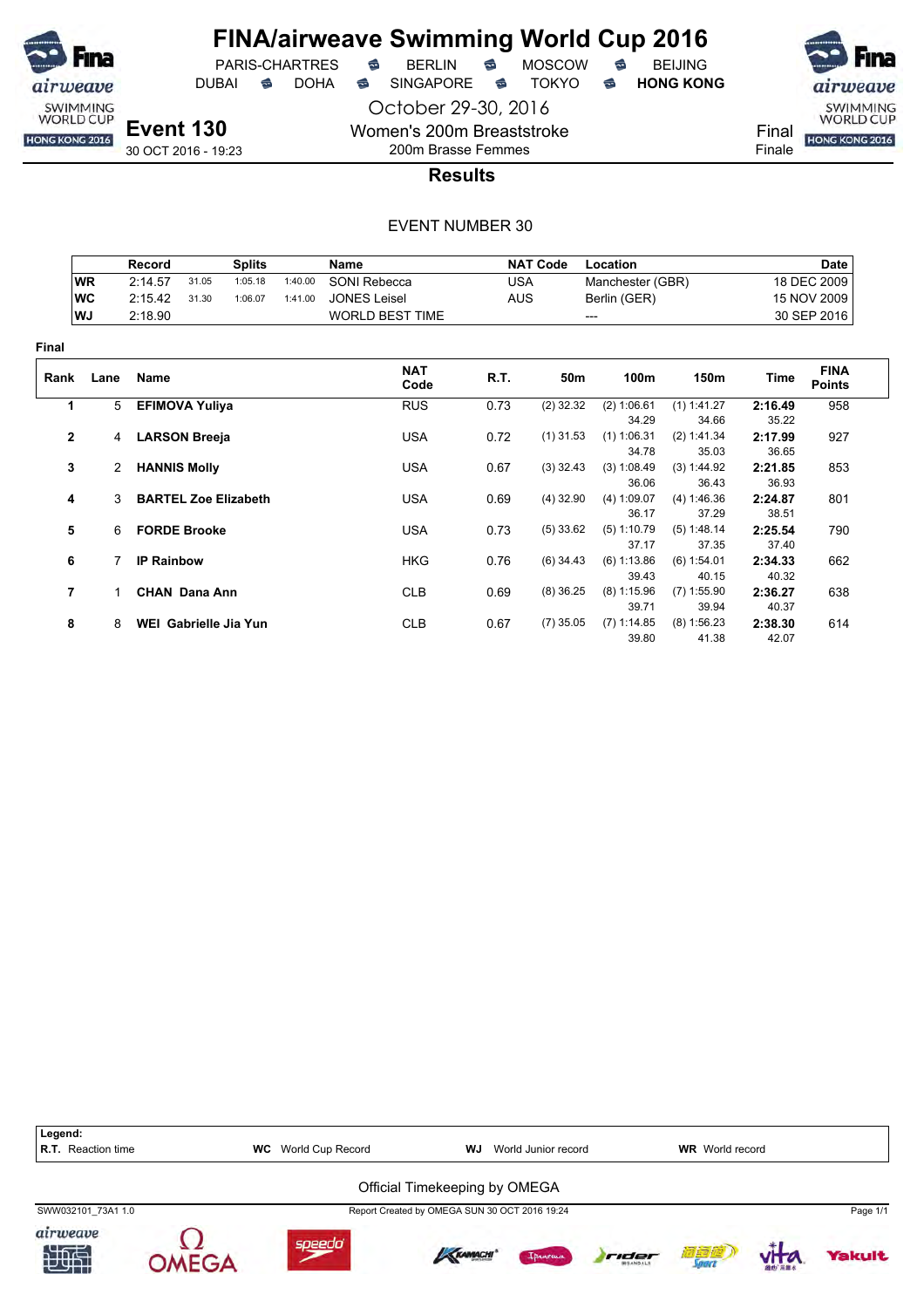

DUBAI **S** DOHA S SINGAPORE S TOKYO S HONG KONG

October 29-30, 2016 Women's 100m Individual Medley

SWIMMING<br>WORLD CUP HONG KONG 2016

Final Finale

**Event 131** 30 OCT 2016 - 19:29

# 100m 4-Nages Femmes **Results**

|      | Record | Split | Name           | <b>NAT Code</b> | Location      | Date        |
|------|--------|-------|----------------|-----------------|---------------|-------------|
| WR   | 56.67  | 25.96 | HOSSZU Katinka | HUN             | Netanya (ISR) | 4 DEC 2015  |
| ∣wc  | 56.86  | 26.32 | HOSSZU Katinka | HUN             | Dubai (UAE)   | 1 SEP 2014  |
| l WJ | 58.24  | 26.65 | IKEE Rikako    | CLB             | Tokyo (JPN)   | 26 OCT 2016 |

| <b>Final</b>   |               |                            |                    |      |                 |                  |                              |
|----------------|---------------|----------------------------|--------------------|------|-----------------|------------------|------------------------------|
| Rank           | Lane          | <b>Name</b>                | <b>NAT</b><br>Code | R.T. | 50 <sub>m</sub> | Time             | <b>FINA</b><br><b>Points</b> |
| 1              | 6             | <b>HOSSZU Katinka</b>      | <b>HUN</b>         | 0.68 | $(1)$ 26.70     | 58.21<br>31.51   | 922                          |
| $\overline{2}$ | 4             | <b>ATKINSON Alia</b>       | <b>JAM</b>         | 0.67 | $(6)$ 28.47     | 58.76<br>30.29   | 897                          |
| 3              | 5             | <b>SEEBOHM Emily</b>       | <b>AUS</b>         | 0.71 | $(2)$ 27.05     | 59.11<br>32.06   | 881                          |
| 4              | 2             | <b>WATANABE Kanako</b>     | <b>JPN</b>         | 0.72 | $(3)$ 27.69     | 1:00.20<br>32.51 | 834                          |
| 5              | $\mathcal{E}$ | <b>SEPPALA Hanna-Maria</b> | <b>FIN</b>         | 0.58 | $(5)$ 28.41     | 1:01.63<br>33.22 | 777                          |
| 6              | 7             | <b>ZAISER Lisa</b>         | <b>AUT</b>         | 0.68 | $(=7)$ 28.50    | 1:02.03<br>33.53 | 762                          |
| 7              | 8             | <b>HANUS Danielle</b>      | <b>CAN</b>         | 0.66 | $(4)$ 28.36     | 1:02.21<br>33.85 | 755                          |
| 8              | 1             | <b>DARCEL Sarah</b>        | <b>CAN</b>         | 0.61 | $(=7)$ 28.50    | 1:02.50<br>34 00 | 745                          |

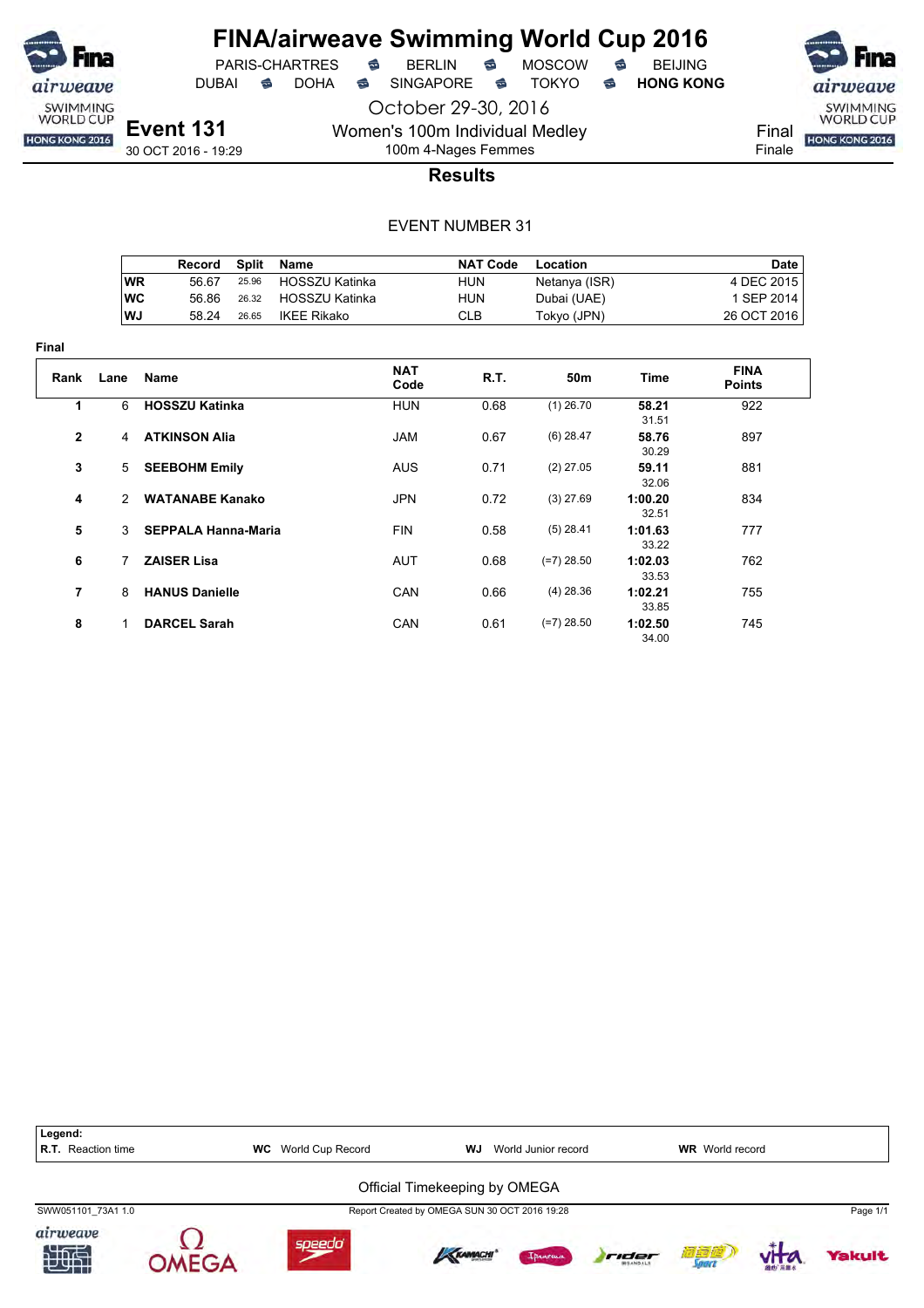

DUBAI **S** DOHA SINGAPORE S TOKYO S HONG KONG

October 29-30, 2016



Final Finale

30 OCT 2016 - 19:43

## 200m Dos Hommes **Results**

Men's 200m Backstroke

|              |               | <b>Record</b>         |                           | <b>Splits</b> |         | Name                     |            | <b>NAT Code</b> | Location             |                        |                  | <b>Date</b>                  |
|--------------|---------------|-----------------------|---------------------------|---------------|---------|--------------------------|------------|-----------------|----------------------|------------------------|------------------|------------------------------|
|              | <b>WR</b>     | 1:45.63               | 24.46                     | 51.35         | 1:18.42 | <b>LARKIN Mitchell</b>   | <b>AUS</b> |                 | Sydney (AUS)         |                        |                  | 27 NOV 2015                  |
|              | <b>WC</b>     | 1:46.11               | 25.17                     | 52.36         | 1:19.48 | <b>VYATCHANIN Arkady</b> | <b>SRB</b> |                 | Berlin (GER)         |                        |                  | 15 NOV 2009                  |
|              | WJ            | 1:48.86               |                           |               |         | <b>WORLD BEST TIME</b>   |            |                 | ---                  |                        |                  | 30 SEP 2016                  |
| Final        |               |                       |                           |               |         |                          |            |                 |                      |                        |                  |                              |
| Rank         | Lane          | <b>Name</b>           |                           |               |         | <b>NAT</b><br>Code       | R.T.       | 50m             | 100m                 | 150m                   | Time             | <b>FINA</b><br><b>Points</b> |
| 1            | 5             |                       | <b>LARKIN Mitchell</b>    |               |         | <b>AUS</b>               | 0.65       | $(1)$ 25.94     | $(1)$ 54.35          | $(1)$ 1:22.47          | 1:50.33          | 877                          |
|              |               |                       |                           |               |         |                          |            |                 | 28.41                | 28.12                  | 27.86            |                              |
| $\mathbf{2}$ | 6             |                       | <b>PINZON GARCIA Omar</b> |               |         | COL                      | 0.54       | $(2)$ 26.14     | $(2)$ 54.96<br>28.82 | (2) 1:24.06<br>29.10   | 1:53.19<br>29.13 | 812                          |
| 3            | $\mathcal{P}$ | <b>BERNEK Peter</b>   |                           |               |         | <b>HUN</b>               | 0.70       | $(3)$ 27.12     | (3) 56.35<br>29.23   | (3) 1:25.27<br>28.92   | 1:54.07<br>28.80 | 794                          |
| 4            |               | 4 BEACH Clark Gregory |                           |               |         | <b>USA</b>               | 0.60       | $(6)$ 27.62     | (5) 56.99<br>29.37   | (4) 1:26.68<br>29.69   | 1:55.89<br>29.21 | 757                          |
| 5            | 3             | <b>KATZ Austin</b>    |                           |               |         | <b>USA</b>               | 0.61       | $(5)$ 27.31     | (6) 57.09<br>29.78   | (6) 1:27.62<br>30.53   | 1:57.34<br>29.72 | 729                          |
| 6            |               |                       | <b>ORANGE Maxence</b>     |               |         | <b>FRA</b>               | 0.65       | $(4)$ 27.19     | (4) 56.84<br>29.65   | (5) 1:27.47<br>30.63   | 1:57.55<br>30.08 | 725                          |
| 7            | $\mathbf 1$   |                       | <b>CHEUNG Yau Ming</b>    |               |         | <b>HKG</b>               | 0.61       | $(7)$ 28.26     | $(7)$ 58.98<br>30.72 | $(7)$ 1:30.15<br>31.17 | 2:01.77<br>31.62 | 652                          |
| 8            | 8             |                       | <b>GRIESHOP Sean</b>      |               |         | <b>USA</b>               | 0.68       | $(8)$ 28.66     | (8) 1:00.24<br>31.58 | $(8)$ 1:32.91<br>32.67 | 2:04.71<br>31.80 | 607                          |

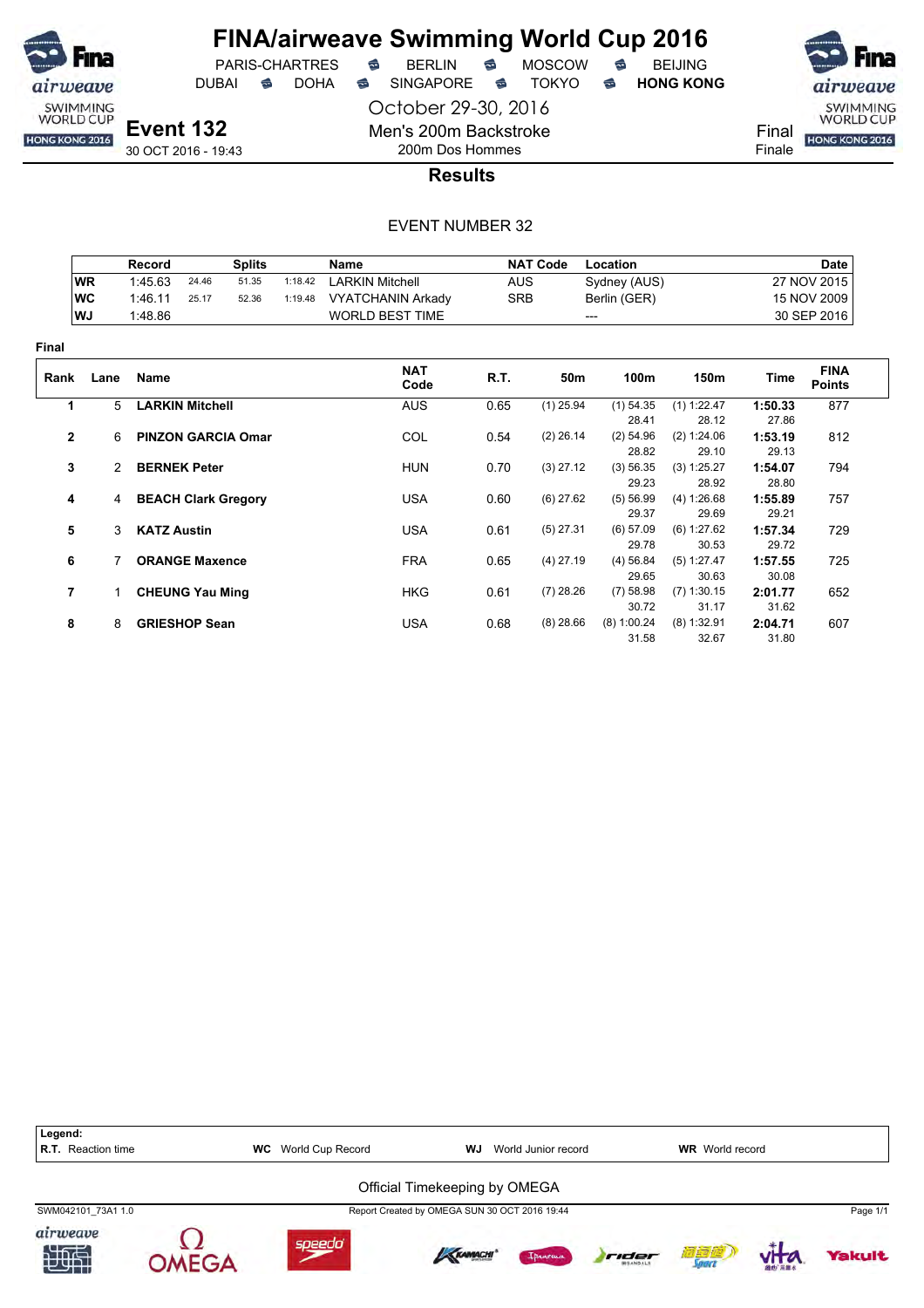

# **FINA/airweave Swimming World Cup 2016**<br>PARIS-CHARTRES **& BERLIN & MOSCOW & BEIJING**  $PARIS-CHARTRES$  **BERLIN B** MOSCOW **B**

October 29-30, 2016

Women's 50m Butterfly 50m Papillon Femmes

DUBAI **S** DOHA S SINGAPORE S TOKYO S HONG KONG

airweave SWIMMING<br>WORLD CUP

Final **HONG KONG 2016** Finale

### **Results**

|            | Record Name |                         | <b>NAT Code</b> | Location        | Date I      |
|------------|-------------|-------------------------|-----------------|-----------------|-------------|
| <b>WR</b>  |             | 24.38 ALSHAMMAR Therese | SWE             | Singapore (SIN) | 22 NOV 2009 |
| <b>IWC</b> |             | 24.38 ALSHAMMAR Therese | SWE             | Singapore (SIN) | 22 NOV 2009 |
| WJ         |             | 25.73 IKEE Rikako       | <b>CLB</b>      | Tokyo (JPN)     | 26 OCT 2016 |

| .            |      |                          |                    |      |             |                              |  |
|--------------|------|--------------------------|--------------------|------|-------------|------------------------------|--|
| Rank         | Lane | Name                     | <b>NAT</b><br>Code | R.T. | <b>Time</b> | <b>FINA</b><br><b>Points</b> |  |
|              | 4    | <b>OTTESEN Jeanette</b>  | <b>DEN</b>         | 0.63 | 25.65       | 858                          |  |
| $\mathbf{2}$ | 3    | <b>SEEBOHM Emily</b>     | <b>AUS</b>         | 0.69 | 26.01       | 823                          |  |
| 3            | 5    | <b>ATKINSON Alia</b>     | JAM                | 0.66 | 26.08       | 816                          |  |
| 4            | 2    | <b>SAVARD Katerine</b>   | <b>CAN</b>         | 0.68 | 26.39       | 788                          |  |
| 5            | 6    | <b>WILLIAMS Michelle</b> | CAN                | 0.73 | 26.52       | 776                          |  |
| 6            |      | LIN Xintong              | <b>CHN</b>         | 0.76 | 26.61       | 769                          |  |
| 7            | 8    | <b>SZE Hang Yu</b>       | <b>HKG</b>         | 0.58 | 26.66       | 764                          |  |
| 8            |      | <b>MERRELL Eva</b>       | USA                | 0.72 | 26.77       | 755                          |  |
|              |      |                          |                    |      |             |                              |  |

| Legend:<br><b>R.T.</b> Reaction time |             | <b>WC</b> World Cup Record | WJ.                                           | World Junior record |       | <b>WR</b> World record |               |          |
|--------------------------------------|-------------|----------------------------|-----------------------------------------------|---------------------|-------|------------------------|---------------|----------|
|                                      |             |                            | Official Timekeeping by OMEGA                 |                     |       |                        |               |          |
| SWW020101 73A1 1.0                   |             |                            | Report Created by OMEGA SUN 30 OCT 2016 19:48 |                     |       |                        |               | Page 1/1 |
| airweave<br>知世                       | <b>MFGA</b> | speedo                     | <b>KRAMACHI</b>                               | Innema              | rider | 酒酒酒                    | <b>图色 高量水</b> | Yakult   |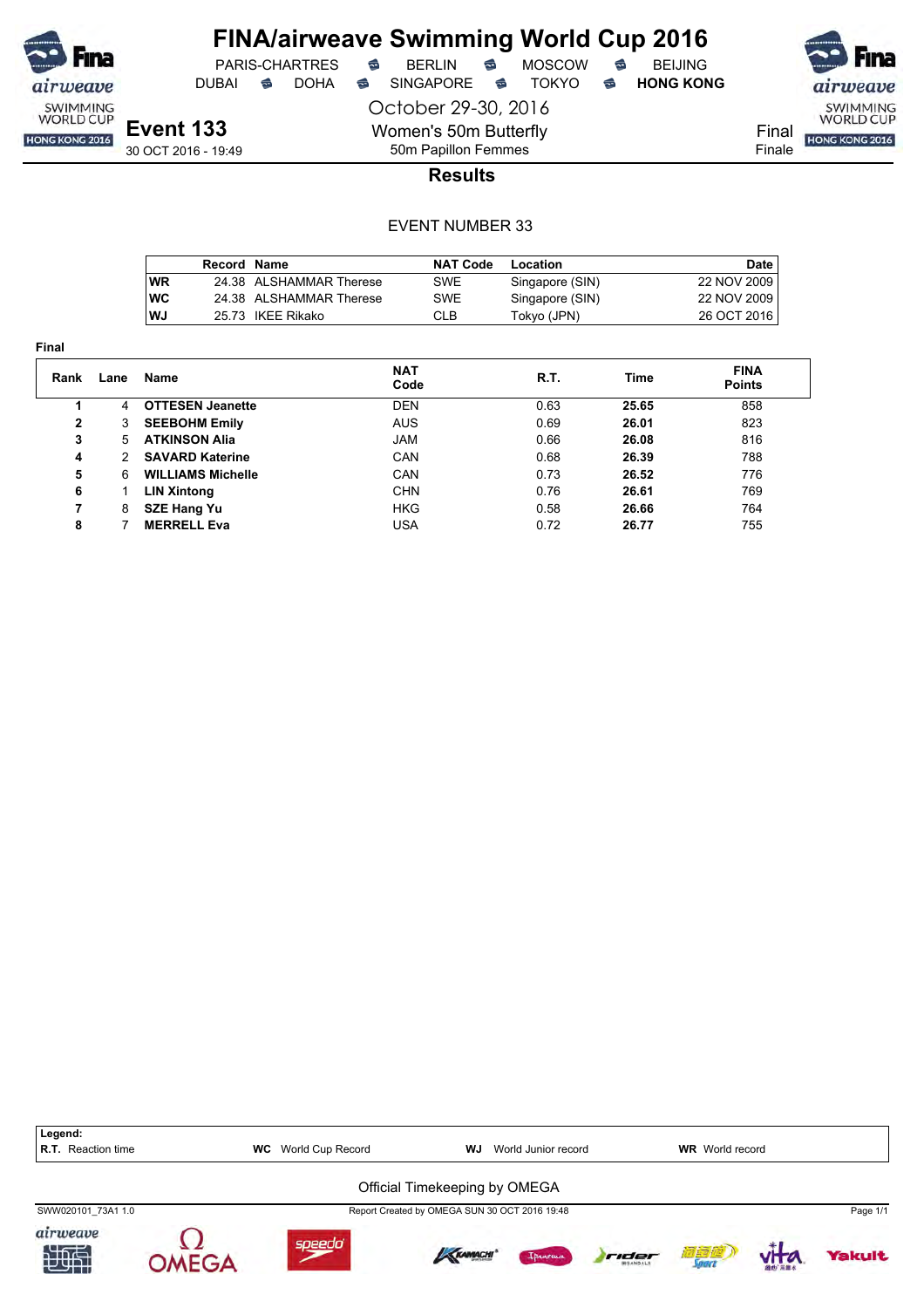

# **FINA/airweave Swimming World Cup 2016**<br>PARIS-CHARTRES **& BERLIN & MOSCOW & BEIJING**  $PARIS-CHARTRES$  **BERLIN B** MOSCOW **B**

DUBAI **S** DOHA S SINGAPORE S TOKYO S HONG KONG

October 29-30, 2016

airweave SWIMMING<br>WORLD CUP

Mixed 4x50m Free Relay Final Final Hong Kong 2016 Finale

30 OCT 2016 - 20:27

### **Results**

### REVISED 30 OCT 20:47

|           | Record  | <b>Splits</b> | <b>NAT (Relav)</b>                    | Location   | Date        |
|-----------|---------|---------------|---------------------------------------|------------|-------------|
| <b>WR</b> | 1:25.57 |               | USA -<br>1 - United States Of America | Doha (QAT) | 6 DEC 2014  |
| ∣WJ       | 1:33.57 |               | World Best Time                       |            | 27 OCT 2016 |

| Final        |      |                                       |      |       |               |                              |
|--------------|------|---------------------------------------|------|-------|---------------|------------------------------|
| Rank         | Lane | NAT / Name                            | R.T. | 50m   | Time          | <b>FINA</b><br><b>Points</b> |
| 1            | 4    | <b>RUS - Russian Federation</b>       |      |       | 1:32.61       |                              |
|              |      | MOROZOV Vladimir (M)                  | 0.60 | 21.03 | $(1)$ 21.03   |                              |
|              |      | DONETC Stanislav (M)                  | 0.28 | 22.13 | $(1)$ 43.16   |                              |
|              |      | USTINOVA Daria S (W)                  | 0.34 | 24.46 | $(1)$ 1:07.62 |                              |
|              |      | EFIMOVA Yuliya (W)                    | 0.18 | 24.99 | $(1)$ 1:32.61 |                              |
| $\mathbf{2}$ | 6    | <b>USA - United States of America</b> |      |       | 1:33.66       |                              |
|              |      | ANDREW Michael (M)                    | 0.70 | 22.37 | $(2)$ 22.37   |                              |
|              |      | PRENOT Josh (M)                       | 0.45 | 22.75 | $(2)$ 45.12   |                              |
|              |      | WORRELL Kelsi (W)                     | 0.35 | 24.28 | (2) 1:09.40   |                              |
|              |      | GOEDERS Anya (W)                      | 0.37 | 24.26 | (2) 1:33.66   |                              |
| 3            | 5    | <b>HKG - Hong Kong</b>                |      |       | 1:35.47       |                              |
|              |      | CHEUNG Kin Tat Kent (M)               | 1.67 | 22.82 | $(3)$ 22.82   |                              |
|              |      | CHUNG Lai Yeung (M)                   | 0.46 | 22.32 | $(3)$ 45.14   |                              |
|              |      | SZE Hang Yu (W)                       | 0.38 | 24.86 | (3) 1:10.00   |                              |
|              |      | CHAN Kin Lok (W)                      | 0.53 | 25.47 | (3) 1:35.47   |                              |
| 4            | 3    | <b>MAC - Macau</b>                    |      |       | 1:42.50       |                              |
|              |      | TAN Chi Yan (W)                       | 0.52 | 27.28 | $(4)$ 27.28   |                              |
|              |      | CHOU Kit (M)                          | 0.31 | 23.86 | $(4)$ 51.14   |                              |
|              |      | TIN Chak Hei (M)                      | 0.44 | 24.55 | (4) 1:15.69   |                              |
|              |      | LONG Chi Wai (W)                      | 0.38 | 26.81 | (4) 1:42.50   |                              |

| Legend:<br>R.T. Reaction time | WJ     | World Junior record | <b>WR</b>                                     | World record |       |              |        |               |
|-------------------------------|--------|---------------------|-----------------------------------------------|--------------|-------|--------------|--------|---------------|
|                               |        |                     | Official Timekeeping by OMEGA                 |              |       |              |        |               |
| SWX410101 73B1 2.0            |        |                     | Report Created by OMEGA SUN 30 OCT 2016 20:47 |              |       |              |        | Page 1/1      |
| airweave<br>地型                | speedo |                     | KRAMACHI                                      | Ipanema      | rider | 滴氧瘤<br>Sourc | 雅的 高麗水 | <b>Yakult</b> |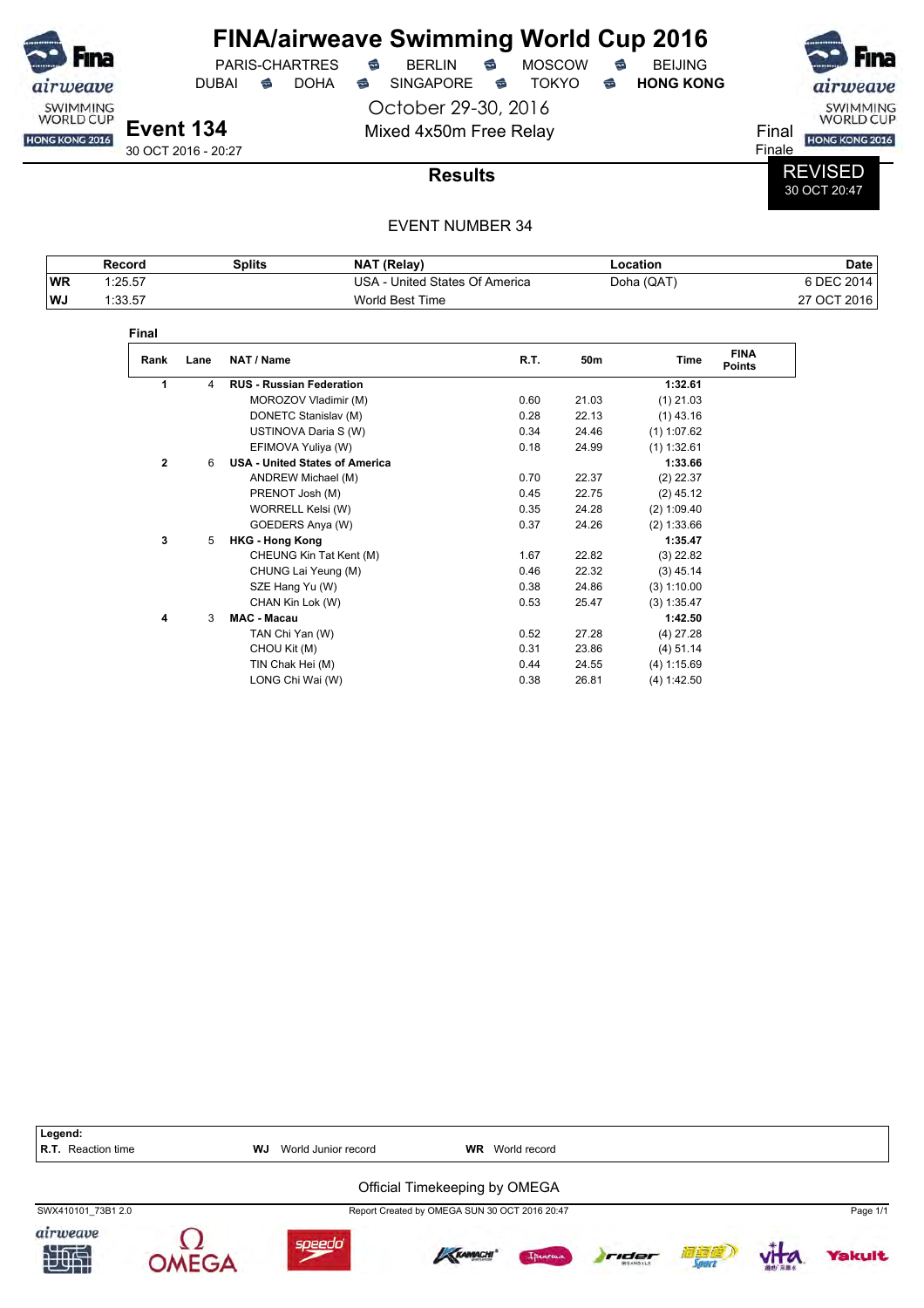

DUBAI **S** DOHA S SINGAPORE S TOKYO S HONG KONG

PARIS-CHARTRES **B** BERLIN **B** MOSCOW **B** BEIJING

October 29-30, 2016 Men's 1500m Freestyle 1500m Nage Libre Hommes

airweave SWIMMING<br>WORLD CUP HONG KONG 2016

**Results Summary**

### EVENT NUMBER 35

|     | Splits<br>Record |       |         | Name    | <b>NAT Code</b>              | Location   | Date            |             |
|-----|------------------|-------|---------|---------|------------------------------|------------|-----------------|-------------|
| WR  | 14:08.06         | 53.73 | 1:50.07 | 3:44.02 | 7:31.33 PALTRINIERI Gregorio | ITA        | Netanya (ISR)   | 4 DEC 2015  |
| ∣WC | 14:15.49         | 55.52 | 1:53.08 | 3:48.03 | 7:35.83 ROMANCHUK Mykhailo   | <b>UKR</b> | Singapore (SIN) | 22 OCT 2016 |
| ∣WJ | 14:27.78         |       |         |         | WORLD BEST TIME              |            | $---$           | 30 SEP 2016 |

|                                |                         |                          |                         | Year of                 | <b>NAT</b>              |                         |                         | <b>FINA</b>   |
|--------------------------------|-------------------------|--------------------------|-------------------------|-------------------------|-------------------------|-------------------------|-------------------------|---------------|
| Rank Heat                      | <b>Name</b><br>Lane     |                          |                         | <b>Birth</b>            | Code                    | R.T.                    | Time                    | <b>Points</b> |
|                                |                         |                          |                         |                         |                         |                         |                         |               |
| $\mathbf{1}$<br>$\overline{2}$ |                         | 5 ROMANCHUK Mykhailo     |                         | 1996                    | <b>UKR</b>              | 0.74                    | 14:18.53                | 963           |
| 50m 27.12                      | 100m 55.77              | 150m 1:24.40             | 200m 1:53.00            | 250m 2:21.69            | 300m 2:50.16            | 350m 3:18.76            | 400m 3:47.32            |               |
|                                | 28.65                   | 28.63                    | 28.60                   | 28.69                   | 28.47                   | 28.60                   | 28.56                   |               |
| 450m 4:15.84                   | 500m 4:44.41            | 550m 5:13.18             | 600m 5:41.97            | 650m 6:10.60            | 700m 6:39.28            | 750m 7:07.88            | 800m 7:36.58            |               |
| 28.52                          | 28.57                   | 28.77                    | 28.79                   | 28.63                   | 28.68                   | 28.60                   | 28.70                   |               |
| 850m 8:05.39<br>28.81          | 900m 8:34.08<br>28.69   | 950m 9:02.90<br>28.82    | 1000m 9:31.71<br>28.81  | 1050m 10:00.46<br>28.75 | 1100m 10:29.08<br>28.62 | 1150m 10:57.94<br>28.86 | 1200m 11:26.71<br>28.77 |               |
| 1250m 11:55.52                 | 1300m 12:24.31          | 1350m 12:53.31           | 1400m 13:22.35          | 1450m 13:51.03          |                         |                         |                         |               |
| 28.81                          | 28.79                   | 29.00                    | 29.04                   | 28.68                   | 27.50                   |                         |                         |               |
| $\overline{c}$<br>$\mathbf{2}$ |                         | 4 GYURTA Gergely         |                         | 1991                    | <b>HUN</b>              | 0.71                    | 14:43.61                | 884           |
| 50m 26.98                      | 100m 56.12              | 150m 1:25.23             | 200m 1:54.49            | 250m 2:23.74            | 300m 2:52.94            | 350m 3:22.23            | 400m 3:51.64            |               |
|                                | 29.14                   | 29.11                    | 29.26                   | 29.25                   | 29.20                   | 29.29                   | 29.41                   |               |
| 450m 4:21.00                   | 500m 4:50.38            | 550m 5:19.89             | 600m 5:49.52            | 650m 6:19.12            | 700m 6:48.70            | 750m 7:18.19            | 800m 7:47.81            |               |
| 29.36                          | 29.38                   | 29.51                    | 29.63                   | 29.60                   | 29.58                   | 29.49                   | 29.62                   |               |
| 850m 8:17.54                   | 900m 8:47.15            | 950m 9:16.83             | 1000m 9:46.55           | 1050m 10:16.15          | 1100m 10:46.01          | 1150m 11:15.54          | 1200m 11:45.36          |               |
| 29.73                          | 29.61                   | 29.68                    | 29.72                   | 29.60                   | 29.86                   | 29.53                   | 29.82                   |               |
| 1250m 12:15.22                 | 1300m 12:45.18          | 1350m 13:14.97           | 1400m 13:44.68          | 1450m 14:14.47          |                         |                         |                         |               |
| 29.86                          | 29.96                   | 29.79                    | 29.71                   | 29.79                   | 29.14                   |                         |                         |               |
| $\overline{2}$<br>3            |                         | 3 ABRUZZO Andrew Joseph  |                         | 1999                    | <b>USA</b>              |                         | 15:04.42                | 824           |
| 50m 27.69                      | 100m 57.70              | 150m 1:28.08             | 200m 1:58.26            | 250m 2:28.99            | 300m 2:59.09            | 350m 3:29.29            | 400m 3:59.54            |               |
|                                | 30.01                   | 30.38                    | 30.18                   | 30.73                   | 30.10                   | 30.20                   | 30.25                   |               |
| 450m 4:29.76                   | 500m 5:00.04            | 550m 5:30.00             | 600m 6:00.08            | 650m 6:29.90            | 700m 7:00.18            | 750m 7:30.89            | 800m 8:01.14            |               |
| 30.22                          | 30.28                   | 29.96                    | 30.08                   | 29.82                   | 30.28                   | 30.71                   | 30.25                   |               |
| 850m 8:31.17                   | 900m 9:01.60            | 950m 9:32.02             | 1000m 10:02.43          | 1050m 10:32.68          | 1100m 11:02.60          | 1150m 11:32.99          | 1200m 12:03.58          |               |
| 30.03                          | 30.43                   | 30.42                    | 30.41                   | 30.25                   | 29.92                   | 30.39                   | 30.59                   |               |
| 1250m 12:33.93                 | 1300m 13:04.28          | 1350m 13:34.61           | 1400m 14:04.98          | 1450m 14:35.31          |                         |                         |                         |               |
| 30.35                          | 30.35                   | 30.33                    | 30.37                   | 30.33                   | 29.11                   |                         |                         |               |
| $\overline{2}$<br>4            | 2 HSU Che-Yu            |                          |                         | 1994                    | <b>TPE</b>              | 0.68                    | 15:52.25                | 706           |
| 50m 27.89                      | 100m 58.27              | 150m 1:29.11             | 200m 2:00.10            | 250m 2:31.51            | 300m 3:03.15            | 350m 3:35.29            | 400m 4:07.42            |               |
|                                | 30.38                   | 30.84                    | 30.99                   | 31.41                   | 31.64                   | 32.14                   | 32.13                   |               |
| 450m 4:39.89                   | 500m 5:12.21            | 550m 5:44.43             | 600m 6:16.75            | 650m 6:48.99            | 700m 7:21.09            | 750m 7:53.25            | 800m 8:25.50            |               |
| 32.47                          | 32.32                   | 32.22                    | 32.32                   | 32.24                   | 32.10                   | 32.16                   | 32.25                   |               |
| 850m 8:57.67                   | 900m 9:30.05            | 950m 10:02.55            | 1000m 10:34.87          | 1050m 11:07.30          | 1100m 11:39.82          | 1150m 12:11.94          | 1200m 12:43.82          |               |
| 32.17<br>1250m 13:15.99        | 32.38<br>1300m 13:48.18 | 32.50<br>1350m 14:20.49  | 32.32<br>1400m 14:52.42 | 32.43<br>1450m 15:24.12 | 32.52                   | 32.12                   | 31.88                   |               |
| 32.17                          | 32.19                   | 32.31                    | 31.93                   | 31.70                   | 28.13                   |                         |                         |               |
| 2                              |                         |                          |                         |                         |                         |                         |                         | 705           |
| 5                              |                         | 6 LIAO Xian Hao Jonathan |                         | 1999                    | <b>HKG</b>              | 0.62                    | 15:52.67                |               |
| 50m 28.15                      | 100m 59.08<br>30.93     | 150m 1:30.91             | 200m 2:02.68<br>31.77   | 250m 2:34.35<br>31.67   | 300m 3:05.70<br>31.35   | 350m 3:37.66<br>31.96   | 400m 4:09.74<br>32.08   |               |
| 450m 4:41.04                   | 500m 5:12.49            | 31.83<br>550m 5:43.57    | 600m 6:15.11            | 650m 6:46.89            | 700m 7:18.76            | 750m 7:50.42            | 800m 8:22.72            |               |
| 31.30                          | 31.45                   | 31.08                    | 31.54                   | 31.78                   | 31.87                   | 31.66                   | 32.30                   |               |
| 850m 8:54.47                   | 900m 9:26.38            | 950m 9:58.87             | 1000m 10:30.91          | 1050m 11:02.89          | 1100m 11:35.15          | 1150m 12:07.74          | 1200m 12:40.25          |               |
| 31.75                          | 31.91                   | 32.49                    | 32.04                   | 31.98                   | 32.26                   | 32.59                   | 32.51                   |               |
| 1250m 13:13.34                 | 1300m 13:45.84          | 1350m 14:18.49           | 1400m 14:50.77          | 1450m 15:22.77          |                         |                         |                         |               |
| 33.09                          | 32.50                   | 32.65                    | 32.28                   | 32.00                   | 29.90                   |                         |                         |               |
| 6<br>$\overline{2}$            | 1 LAM Chak Hang         |                          |                         | 2001                    | <b>CLB</b>              | 0.66                    | 15:53.47                | 703           |
| 50m 28.50                      | 100m 59.60              | 150m 1:30.94             | 200m 2:02.21            | 250m 2:33.68            | 300m 3:05.31            | 350m 3:36.85            | 400m 4:08.42            |               |
|                                | 31.10                   | 31.34                    | 31.27                   | 31.47                   | 31.63                   | 31.54                   | 31.57                   |               |
| 450m 4:40.15                   | 500m 5:12.21            | 550m 5:44.19             | 600m 6:16.16            | 650m 6:47.99            | 700m 7:20.03            | 750m 7:52.01            | 800m 8:24.08            |               |
| 31.73                          | 32.06                   | 31.98                    | 31.97                   | 31.83                   | 32.04                   | 31.98                   | 32.07                   |               |
| 850m 8:56.33                   | 900m 9:28.50            | 950m 10:00.90            | 1000m 10:33.49          | 1050m 11:05.82          | 1100m 11:38.17          | 1150m 12:10.92          | 1200m 12:43.02          |               |
| 32.25                          | 32.17                   | 32.40                    | 32.59                   | 32.33                   | 32.35                   | 32.75                   | 32.10                   |               |
| 1250m 13:14.94                 | 1300m 13:47.17          | 1350m 14:19.36           | 1400m 14:51.21          | 1450m 15:23.30          |                         |                         |                         |               |
| 31.92                          | 32.23                   | 32.19                    | 31.85                   | 32.09                   | 30.17                   |                         |                         |               |





Official Timekeeping by OMEGA SWM015100\_74A 1.0 Report Created by OMEGA SUN 30 OCT 2016 20:16 Page 1/2







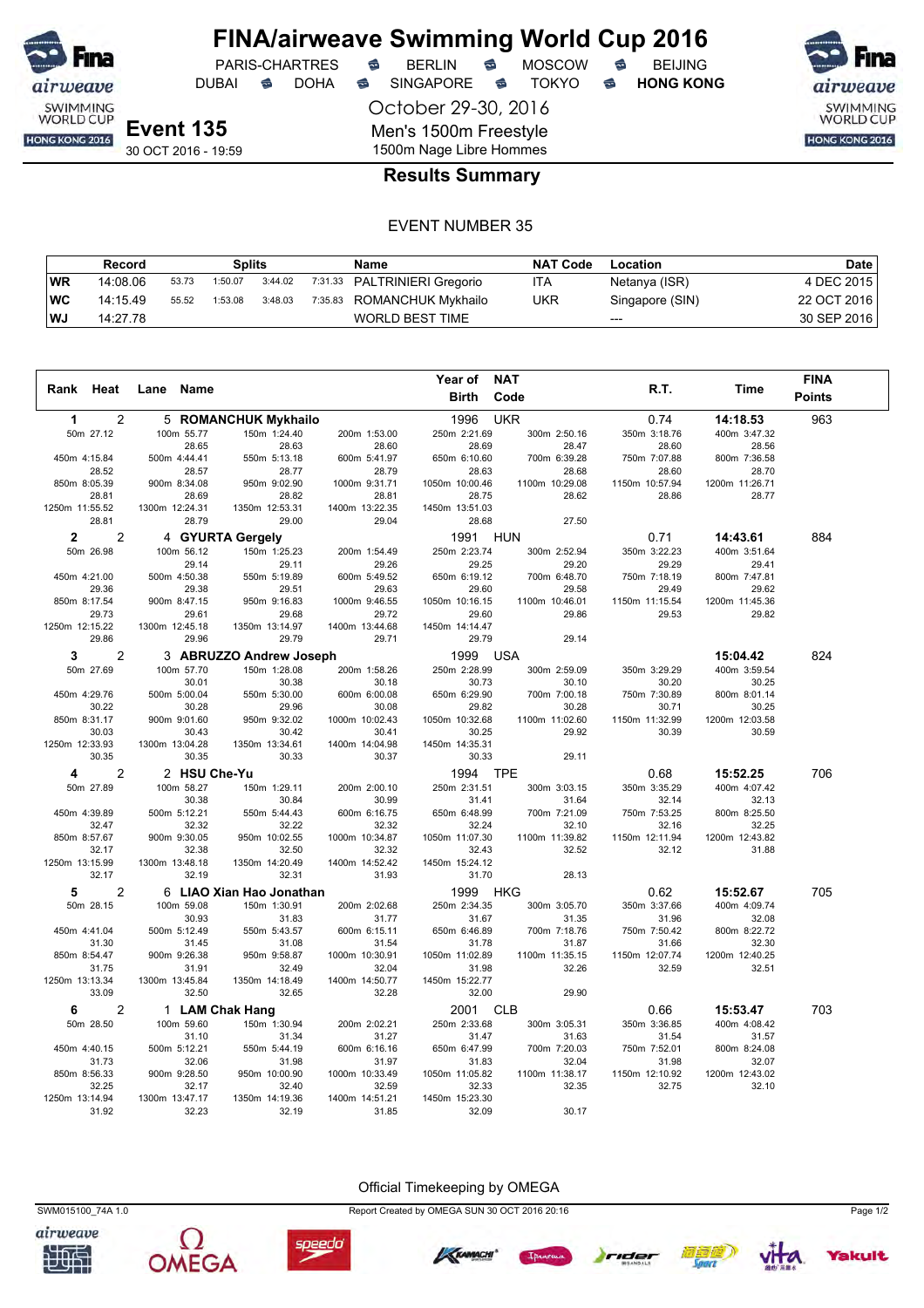

DUBAI **S** DOHA S SINGAPORE S TOKYO S HONG KONG

 $PARIS-CHARTRES$  **BERLIN B** MOSCOW **B** 

airweave SWIMMING<br>WORLD CUP HONG KONG 2016

**Event 135** 30 OCT 2016 - 19:59 October 29-30, 2016 Men's 1500m Freestyle 1500m Nage Libre Hommes

## **Results Summary**

|                         |                 |                       |                | Year of NAT    |                |                |                | <b>FINA</b>   |
|-------------------------|-----------------|-----------------------|----------------|----------------|----------------|----------------|----------------|---------------|
| Rank Heat               | Lane Name       |                       |                | Birth          | Code           | R.T.           | Time           | <b>Points</b> |
| 2<br>$\overline{7}$     |                 | 7 WONG Ming Hong      |                | 2000 HKG       |                | 0.72           | 16:02.94       | 683           |
| 50m 28.51               | 100m 59.86      | 150m 1:31.74          | 200m 2:03.53   | 250m 2:35.53   | 300m 3:07.63   | 350m 3:39.66   | 400m 4:11.67   |               |
|                         | 31.35           | 31.88                 | 31.79          | 32.00          | 32.10          | 32.03          | 32.01          |               |
| 450m 4:43.98            | 500m 5:16.09    | 550m 5:48.07          | 600m 6:20.32   | 650m 6:52.47   | 700m 7:24.67   | 750m 7:57.05   | 800m 8:29.60   |               |
| 32.31                   | 32.11           | 31.98                 | 32.25          | 32.15          | 32.20          | 32.38          | 32.55          |               |
| 850m 9:02.06            | 900m 9:34.61    | 950m 10:06.89         | 1000m 10:39.38 | 1050m 11:11.92 | 1100m 11:44.08 | 1150m 12:16.56 | 1200m 12:48.87 |               |
| 32.46                   | 32.55           | 32.28                 | 32.49          | 32.54          | 32.16          | 32.48          | 32.31          |               |
| 1250m 13:21.62          | 1300m 13:54.39  | 1350m 14:26.92        | 1400m 14:59.67 | 1450m 15:31.83 |                |                |                |               |
| 32.75                   | 32.77           | 32.53                 | 32.75          | 32.16          | 31.11          |                |                |               |
| $\overline{2}$<br>8     | 8 CHEUK Ming Ho |                       |                | 2002 HKG       |                | 0.68           | 16:13.30       | 661           |
| 50m 28.49               | 100m 59.88      | 150m 1:32.10          | 200m 2:04.35   | 250m 2:36.63   | 300m 3:08.83   | 350m 3:41.30   | 400m 4:14.04   |               |
|                         | 31.39           | 32.22                 | 32.25          | 32.28          | 32.20          | 32.47          | 32.74          |               |
| 450m 4:47.00            | 500m 5:19.58    | 550m 5:52.32          | 600m 6:25.21   | 650m 6:58.17   | 700m 7:31.11   | 750m 8:04.15   | 800m 8:37.17   |               |
| 32.96                   | 32.58           | 32.74                 | 32.89          | 32.96          | 32.94          | 33.04          | 33.02          |               |
| 850m 9:09.86            | 900m 9:42.48    | 950m 10:15.16         | 1000m 10:47.94 | 1050m 11:20.84 | 1100m 11:53.79 | 1150m 12:26.65 | 1200m 12:59.50 |               |
| 32.69                   | 32.62           | 32.68                 | 32.78          | 32.90          | 32.95          | 32.86          | 32.85          |               |
| 1250m 13:32.61          | 1300m 14:05.32  | 1350m 14:38.23        | 1400m 15:10.39 | 1450m 15:42.69 |                |                |                |               |
| 33.11                   | 32.71           | 32.91                 | 32.16          | 32.30          | 30.61          |                |                |               |
| $\mathbf{1}$<br>9       | 3 TSE Hon Ting  |                       |                | 1998           | <b>CLB</b>     | 0.64           | 16:21.38       | 645           |
| 50m 28.24               | 100m 59.83      | 150m 1:32.19          | 200m 2:04.45   | 250m 2:36.92   | 300m 3:09.46   | 350m 3:41.92   | 400m 4:14.51   |               |
|                         | 31.59           | 32.36                 | 32.26          | 32.47          | 32.54          | 32.46          | 32.59          |               |
| 450m 4:47.21            | 500m 5:19.63    | 550m 5:52.24          | 600m 6:25.26   | 650m 6:58.60   | 700m 7:32.07   | 750m 8:05.29   | 800m 8:38.23   |               |
| 32.70                   | 32.42           | 32.61                 | 33.02          | 33.34          | 33.47          | 33.22          | 32.94          |               |
| 850m 9:11.17            | 900m 9:44.27    | 950m 10:17.42         | 1000m 10:50.64 | 1050m 11:23.50 | 1100m 11:56.89 | 1150m 12:30.14 | 1200m 13:03.42 |               |
| 32.94                   | 33.10           | 33.15                 | 33.22          | 32.86          | 33.39          | 33.25          | 33.28          |               |
| 1250m 13:36.78          | 1300m 14:09.87  | 1350m 14:43.50        | 1400m 15:16.93 | 1450m 15:48.41 |                |                |                |               |
| 33.36                   | 33.09           | 33.63                 | 33.43          | 31.48          | 32.97          |                |                |               |
| 10<br>$\mathbf{1}$      |                 | 5 LIM Nicholas Owen   |                | 2001           | <b>CLB</b>     | 0.71           | 16:37.49       | 614           |
| 50m 29.78               | 100m 1:02.03    | 150m 1:34.92          | 200m 2:08.14   | 250m 2:41.42   | 300m 3:15.00   | 350m 3:48.92   | 400m 4:22.83   |               |
|                         | 32.25           | 32.89                 | 33.22          | 33.28          | 33.58          | 33.92          | 33.91          |               |
| 450m 4:56.40            | 500m 5:30.18    | 550m 6:03.70          | 600m 6:37.33   | 650m 7:11.32   | 700m 7:45.06   | 750m 8:19.06   | 800m 8:51.93   |               |
| 33.57                   | 33.78           | 33.52                 | 33.63          | 33.99          | 33.74          | 34.00          | 32.87          |               |
| 850m 9:24.76            | 900m 9:57.62    | 950m 10:31.02         | 1000m 11:04.04 | 1050m 11:37.41 | 1100m 12:10.68 | 1150m 12:43.79 | 1200m 13:17.14 |               |
| 32.83                   | 32.86           | 33.40                 | 33.02          | 33.37          | 33.27          | 33.11          | 33.35          |               |
| 1250m 13:50.84          | 1300m 14:24.57  | 1350m 14:58.08        | 1400m 15:31.56 | 1450m 16:05.09 |                |                |                |               |
| 33.70                   | 33.73           | 33.51                 | 33.48          | 33.53          | 32.40          |                |                |               |
| 11<br>$\mathbf{1}$      | 6 HUI Chun Hin  |                       |                | 1993           | <b>CLB</b>     | 0.78           | 16:53.71       | 585           |
| 50m 29.75               | 100m 1:01.59    | 150m 1:34.73          | 200m 2:08.54   | 250m 2:41.57   | 300m 3:15.10   | 350m 3:48.78   | 400m 4:22.35   |               |
|                         | 31.84           | 33.14                 | 33.81          | 33.03          | 33.53          | 33.68          | 33.57          |               |
| 450m 4:56.00            | 500m 5:29.88    | 550m 6:03.91          | 600m 6:37.29   | 650m 7:10.89   | 700m 7:44.80   | 750m 8:19.28   | 800m 8:53.24   |               |
| 33.65                   | 33.88           | 34.03                 | 33.38          | 33.60          | 33.91          | 34.48          | 33.96          |               |
| 850m 9:27.22            | 900m 10:01.69   | 950m 10:36.14         | 1000m 11:10.83 | 1050m 11:44.55 | 1100m 12:19.28 | 1150m 12:53.75 | 1200m 13:27.66 |               |
| 33.98                   | 34.47           | 34.45                 | 34.69          | 33.72          | 34.73          | 34.47          | 33.91          |               |
| 1250m 14:03.03          | 1300m 14:37.36  | 1350m 15:11.63        | 1400m 15:46.15 | 1450m 16:20.79 |                |                |                |               |
| 35.37                   | 34.33           | 34.27                 | 34.52          | 34.64          | 32.92          |                |                |               |
| $12 \,$<br>$\mathbf{1}$ |                 | 4 MOHAMED Abdelrahman |                | 2001           | QAT            | 0.74           | 17:24.24       | 535           |
| 50m 31.03               | 100m 1:04.30    | 150m 1:38.50          | 200m 2:13.07   | 250m 2:47.71   | 300m 3:22.51   | 350m 3:57.49   | 400m 4:32.21   |               |
|                         | 33.27           | 34.20                 | 34.57          | 34.64          | 34.80          | 34.98          | 34.72          |               |
| 450m 5:07.10            | 500m 5:42.50    | 550m 6:17.39          | 600m 6:52.68   | 650m 7:27.92   | 700m 8:02.92   | 750m 8:38.24   | 800m 9:12.56   |               |
| 34.89                   | 35.40           | 34.89                 | 35.29          | 35.24          | 35.00          | 35.32          | 34.32          |               |
| 850m 9:48.20            | 900m 10:23.49   | 950m 10:58.76         | 1000m 11:34.08 | 1050m 12:09.03 | 1100m 12:44.07 | 1150m 13:18.50 | 1200m 13:53.94 |               |
| 35.64                   | 35.29           | 35.27                 | 35.32          | 34.95          | 35.04          | 34.43          | 35.44          |               |
| 1250m 14:29.09          | 1300m 15:04.29  | 1350m 15:39.51        | 1400m 16:14.70 | 1450m 16:49.87 |                |                |                |               |
| 35.15                   | 35.20           | 35.22                 | 35.19          | 35.17          | 34.37          |                |                |               |

| Legend:<br><b>R.T.</b> Reaction time | World Cup Record<br><b>WC</b> | WJ                                            | World Junior record |       | <b>WR</b> World record |               |               |
|--------------------------------------|-------------------------------|-----------------------------------------------|---------------------|-------|------------------------|---------------|---------------|
|                                      |                               | Official Timekeeping by OMEGA                 |                     |       |                        |               |               |
| SWM015100 74A 1.0                    |                               | Report Created by OMEGA SUN 30 OCT 2016 20:16 |                     |       |                        |               | Page 2/2      |
| airweave<br>地型                       | speedo                        | <b>KAMACHI</b>                                | Innemo              | rider | 衍复质                    | <b>相传 高量水</b> | <b>Yakult</b> |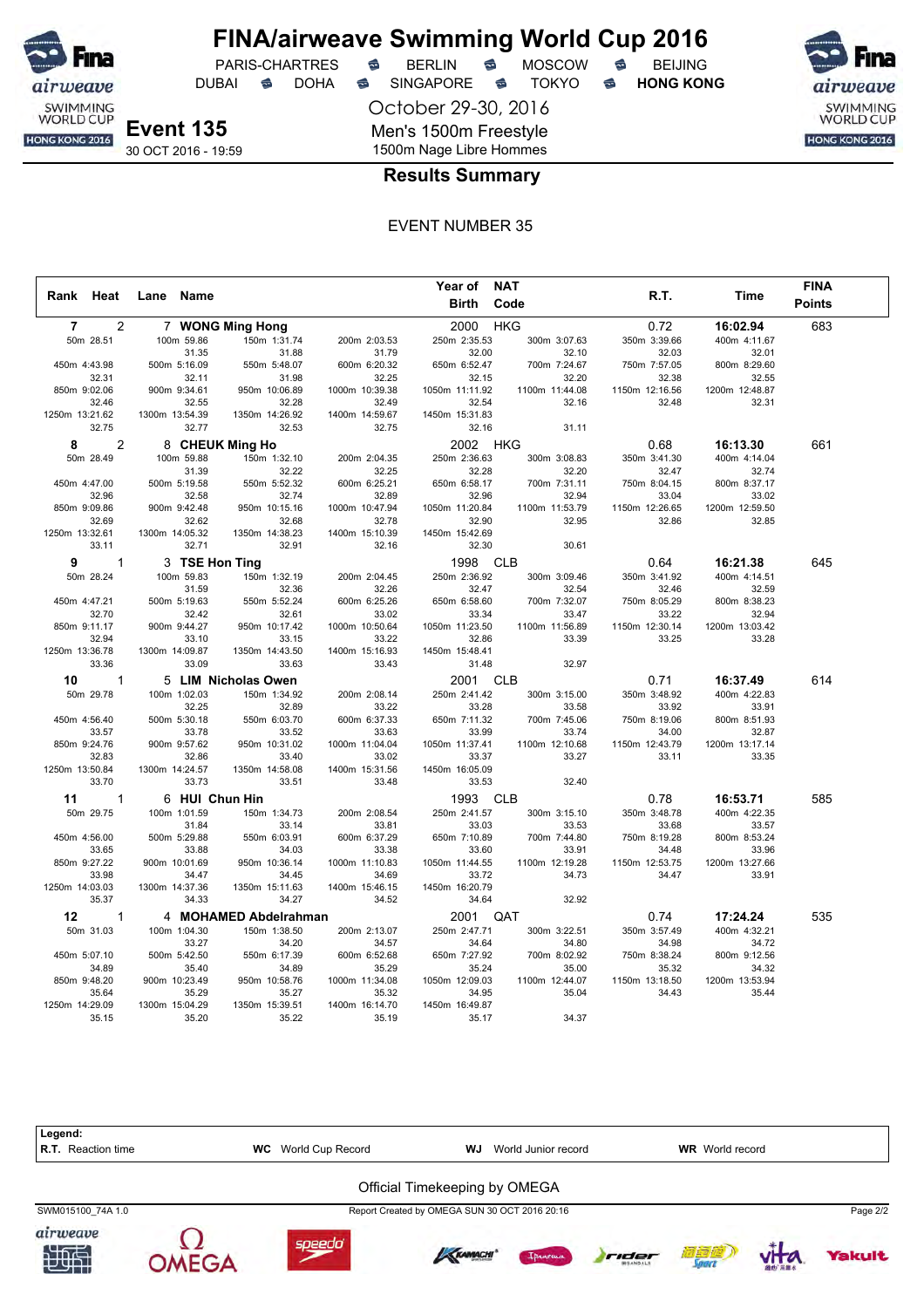

**FINA/airweave Swimming World Cup 2016**<br>PARIS-CHARTRES **& BERLIN & MOSCOW & BEIJING**  $PARIS-CHARTRES$  **BERLIN B** MOSCOW **B** 

DUBAI **S** DOHA S SINGAPORE S TOKYO S HONG KONG

October 29-30, 2016

airweave SWIMMING<br>WORLD CUP HONG KONG 2016

**Event 136** 30 OCT 2016 - 20:18

## 400m 4-Nages Femmes **Results Summary**

Women's 400m Individual Medley

|           | Record  |       | Splits  |         | Name                   | <b>NAT Code</b> | Location      | Date        |
|-----------|---------|-------|---------|---------|------------------------|-----------------|---------------|-------------|
| <b>WR</b> | 4:19.46 | 59.19 | 2:04.32 | 3:19.75 | HOSSZU Katinka         | <b>HUN</b>      | Netanya (ISR) | 2 DEC 2015  |
| <b>WC</b> | 4:20.83 | 59.41 | 2:04.63 | 3:20.84 | HOSSZU Katinka         | <b>HUN</b>      | Doha (QAT)    | 28 AUG 2014 |
| WJ        | 4:23.33 |       |         |         | <b>WORLD BEST TIME</b> |                 | $---$         | 30 SEP 2016 |

| Rank Heat Lane Name        |                        |                              |                           | Year of NAT<br>Birth Code                                                               | R.T.         | Time    | <b>FINA</b><br><b>Points</b> |
|----------------------------|------------------------|------------------------------|---------------------------|-----------------------------------------------------------------------------------------|--------------|---------|------------------------------|
|                            | $1 \quad \blacksquare$ | 4 HOSSZU Katinka             |                           | 1989 HUN                                                                                | 0.73         | 4:28.50 | 902                          |
| 50m 29.17                  |                        | 100m 1:02.00<br>150m 1:36.34 | 200m 2:10.24              | 250m 2:48.74 300m 3:27.08                                                               | 350m 3:58.53 |         |                              |
|                            |                        | 34.34<br>32.83               | 33.90                     | 38.50 38.34                                                                             | 31.45        | 29.97   |                              |
| $\overline{2}$<br>$\sim$ 1 |                        | 3 FORDE Brooke               |                           | 1999 USA 1999 USA                                                                       | 0.60         | 4:29.66 | 890                          |
| 50m 29.58                  |                        |                              |                           | 100m 1:02.72   150m 1:37.94   200m 2:11.91   250m 2:50.07   300m 3:28.20                | 350m 3:59.40 |         |                              |
|                            |                        | 35.22<br>33.14               | 33.97                     | 38.16 38.13                                                                             | 31.20        | 30.26   |                              |
| $3 \qquad 1$               |                        | 5 JAKABOS Zsuzsanna          |                           | <b>1989 HUN</b>                                                                         | 0.77         | 4:37.05 | 821                          |
| 50m 29.87                  |                        |                              |                           | 100m 1:03.17 150m 1:37.97 200m 2:12.10 250m 2:51.24 300m 3:31.72 350m 4:04.35           |              |         |                              |
|                            |                        | 33.30<br>34.80               |                           | 34.13 39.14 40.48                                                                       | 32.63        | 32.70   |                              |
| 4                          |                        | 1 2 ZAISER Lisa              |                           |                                                                                         |              |         | 767                          |
| 50m 30.04                  |                        |                              |                           | 100m 1:04.40   150m 1:41.40   200m 2:17.46   250m 2:57.53   300m 3:38.05   350m 4:11.38 |              |         |                              |
|                            |                        | 34.36<br>37.00               | 36.06                     | 40.07 40.52                                                                             | 33.33        | 31.98   |                              |
|                            |                        |                              |                           | 5 1 6 DARCEL Sarah 1999 CAN 0.64                                                        |              | 4:46.27 | 744                          |
| 50m 29.93                  |                        |                              |                           | 100m 1:04.07    150m 1:39.93    200m 2:15.02    250m 2:56.69    300m 3:38.67            | 350m 4:13.19 |         |                              |
|                            |                        | 35.86<br>34.14               | 35.09                     | 41.67 41.98                                                                             | 34.52        | 33.08   |                              |
| 6                          |                        | 1 7 WONG Cho Ying            |                           | 2001 HKG                                                                                | 0.71         | 4:56.20 | 672                          |
| 50m 30.77                  |                        | 100m 1:06.60                 | 150m 1:43.19 200m 2:20.08 | 250m 3:04.91 300m 3:49.73                                                               | 350m 4:23.39 |         |                              |
|                            |                        | 36.59<br>35.83               | 36.89                     | 44.83 44.82                                                                             | 33.66        | 32.81   |                              |
|                            |                        |                              |                           | 2003 CLB 2003 2004                                                                      | 0.74         | 5:00.04 | 646                          |
| 50m 31.79                  |                        | 150m 1:45.23<br>100m 1:07.82 |                           | 200m 2:23.44 250m 3:07.32 300m 3:50.88                                                  | 350m 4:25.67 |         |                              |
|                            |                        | 36.03<br>37.41               | 38.21                     | 43.88 43.56                                                                             | 34.79        | 34.37   |                              |

| Legend:<br>R.T.<br>Reaction time | World Cup Record<br><b>WC</b> | WJ                                            | World Junior record |       | <b>WR</b> World record |          |               |
|----------------------------------|-------------------------------|-----------------------------------------------|---------------------|-------|------------------------|----------|---------------|
|                                  |                               | Official Timekeeping by OMEGA                 |                     |       |                        |          |               |
| SWW054100 74A 1.0                |                               | Report Created by OMEGA SUN 30 OCT 2016 20:25 |                     |       |                        |          | Page 1/1      |
| airweave<br>加型                   | speedo                        | KRAMACHI                                      | Ipanema             | rider | 酒精磨                    | 39fb 高麗水 | <b>Yakult</b> |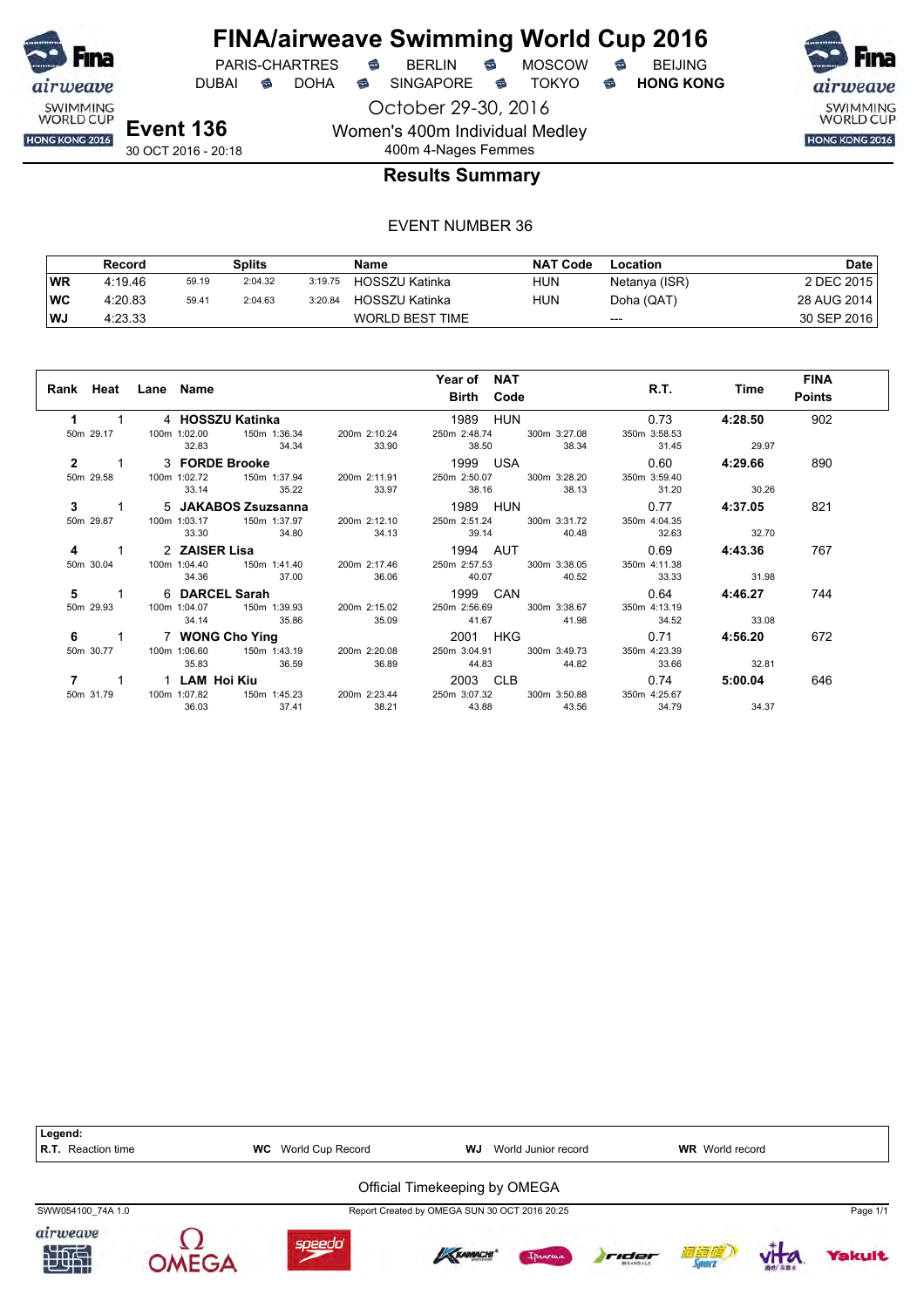

PARIS-CHARTRES **S** BERLIN S MOSCOW S DUBAI **S** DOHA S SINGAPORE S TOKYO S HONG KONG

October 29-30, 2016



## **Medallists by Event**

### As of SUN 30 OCT 2016 at 20:54 **AFTER 36 OF 36 EVENTS**

| Event                          |             | Date   Medal | Name                                         | <b>NAT</b><br>Code |
|--------------------------------|-------------|--------------|----------------------------------------------|--------------------|
| Women's 50m Freestyle          | 29 OCT 2016 |              | <b>OTTESEN Jeanette</b>                      | <b>DEN</b>         |
|                                |             |              | <b>WILLIAMS Michelle</b>                     | CAN                |
|                                |             |              | <b>SEEBOHM Emily</b>                         | <b>AUS</b>         |
| Women's 100m Freestyle         | 30 OCT 2016 |              | OTTESEN Jeanette                             | <b>DEN</b>         |
|                                |             |              | HOSSZU Katinka                               | <b>HUN</b>         |
|                                |             |              | <b>WORRELL Kelsi</b>                         | <b>USA</b>         |
| Women's 200m Freestyle         | 29 OCT 2016 |              | <b>HOSSZU Katinka</b>                        | <b>HUN</b>         |
|                                |             |              | JAKABOS Zsuzsanna                            | <b>HUN</b>         |
|                                |             |              | <b>GROVES Madeline</b>                       | <b>AUS</b>         |
| Women's 400m Freestyle         | 30 OCT 2016 |              | HOSSZU Katinka                               | <b>HUN</b>         |
|                                |             |              | <b>SCHMIDT Sierra</b>                        | <b>USA</b>         |
|                                |             |              | GUO Junjun                                   | <b>CHN</b>         |
| Women's 800m Freestyle         | 29 OCT 2016 |              | HOSSZU Katinka                               | <b>HUN</b>         |
|                                |             |              | DONG Jie                                     | <b>CHN</b>         |
|                                |             |              | <b>SCHMIDT Sierra</b>                        | <b>USA</b>         |
| Women's 50m Backstroke         | 29 OCT 2016 |              | <b>HOSSZU Katinka</b>                        | <b>HUN</b>         |
|                                |             |              | <b>SEEBOHM Emily</b>                         | <b>AUS</b>         |
|                                |             |              | ZEVINA Daryna                                | <b>UKR</b>         |
| Women's 100m Backstroke        | 30 OCT 2016 |              | HOSSZU Katinka                               | <b>HUN</b>         |
|                                |             |              | <b>SEEBOHM Emily</b>                         | <b>AUS</b>         |
|                                |             |              | ZEVINA Daryna                                | <b>UKR</b>         |
| Women's 200m Backstroke        | 29 OCT 2016 |              | HOSSZU Katinka                               | <b>HUN</b>         |
|                                |             |              | <b>SEEBOHM Emily</b>                         | <b>AUS</b>         |
|                                |             |              | ZEVINA Daryna                                | <b>UKR</b>         |
| Women's 50m Breaststroke       | 30 OCT 2016 |              | <b>ATKINSON Alia</b>                         | <b>JAM</b>         |
|                                |             |              | <b>HANNIS Molly</b>                          | <b>USA</b>         |
|                                |             |              | EFIMOVA Yuliya                               | <b>RUS</b>         |
| Women's 100m Breaststroke      | 29 OCT 2016 |              | <b>ATKINSON Alia</b>                         | <b>JAM</b>         |
|                                |             |              | EFIMOVA Yuliya                               | <b>RUS</b>         |
|                                |             |              | <b>LARSON Breeja</b>                         | <b>USA</b>         |
| Women's 200m Breaststroke      | 30 OCT 2016 |              | EFIMOVA Yuliya                               | <b>RUS</b>         |
|                                |             |              | <b>LARSON Breeja</b>                         | <b>USA</b>         |
|                                |             |              | <b>HANNIS Molly</b>                          | <b>USA</b>         |
| Women's 50m Butterfly          | 30 OCT 2016 |              | OTTESEN Jeanette                             | <b>DEN</b>         |
|                                |             |              |                                              | <b>AUS</b>         |
|                                |             |              | <b>SEEBOHM Emily</b><br><b>ATKINSON Alia</b> | <b>JAM</b>         |
|                                | 29 OCT 2016 |              | <b>WORRELL Kelsi</b>                         | <b>USA</b>         |
| Women's 100m Butterfly         |             |              |                                              |                    |
|                                |             |              | HOSSZU Katinka                               | <b>HUN</b>         |
|                                |             |              | OTTESEN Jeanette                             | <b>DEN</b>         |
| Women's 200m Butterfly         | 30 OCT 2016 |              | HOSSZU Katinka                               | <b>HUN</b>         |
|                                |             |              | JAKABOS Zsuzsanna                            | <b>HUN</b>         |
|                                |             |              | SAVARD Katerine                              | CAN                |
| Women's 100m Individual Medley | 30 OCT 2016 |              | HOSSZU Katinka                               | <b>HUN</b>         |
|                                |             |              | <b>ATKINSON Alia</b>                         | <b>JAM</b>         |
|                                |             |              | <b>SEEBOHM Emily</b>                         | <b>AUS</b>         |
| Women's 200m Individual Medley | 29 OCT 2016 |              | HOSSZU Katinka                               | <b>HUN</b>         |
|                                |             |              | EFIMOVA Yuliya                               | <b>RUS</b>         |
|                                |             |              | JAKABOS Zsuzsanna                            | <b>HUN</b>         |

Official Timekeeping by OMEGA







SW0000000\_93 1.0 Report Created by OMEGA SUN 30 OCT 2016 20:54 Page 1/3







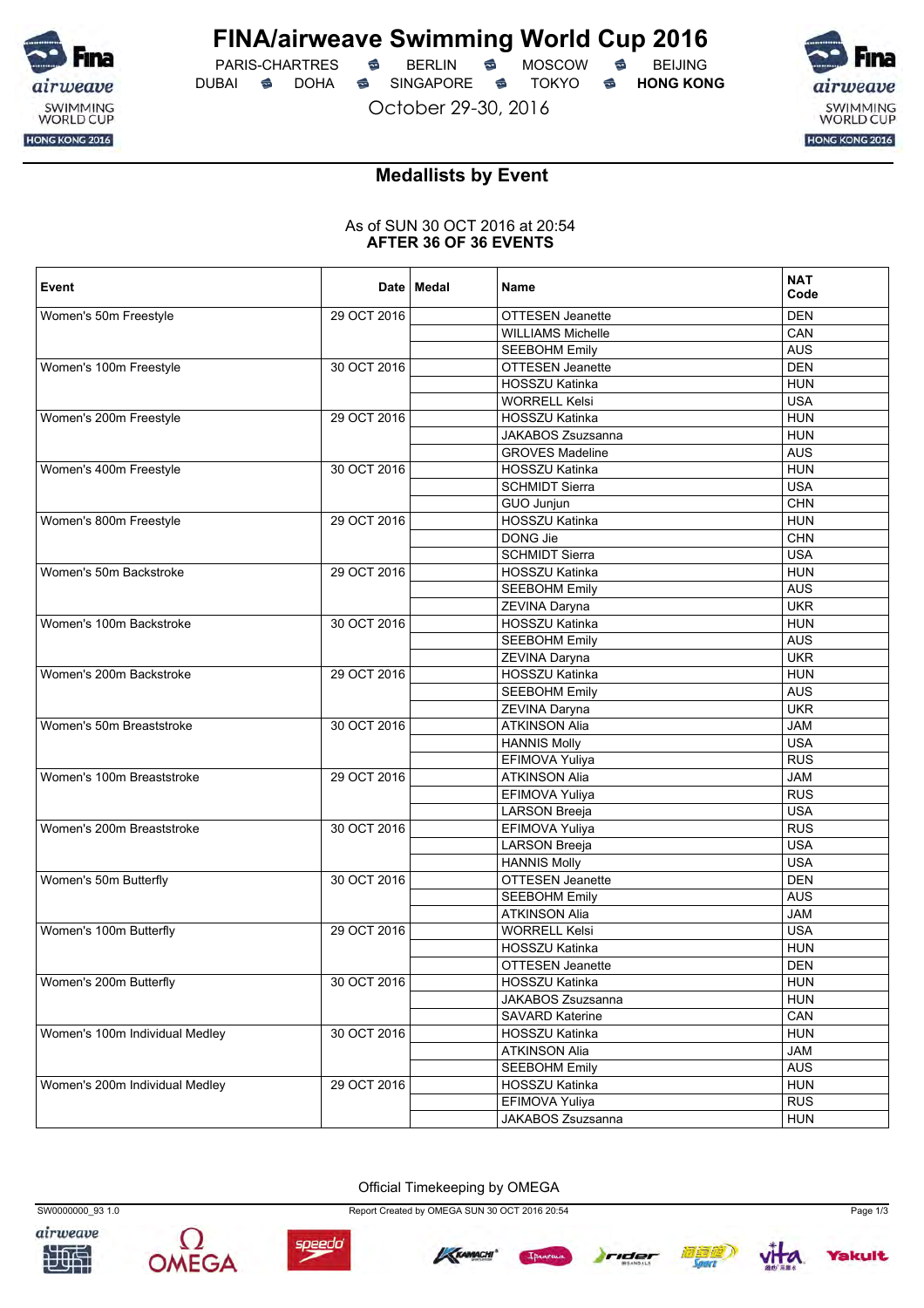

PARIS-CHARTRES **S** BERLIN S MOSCOW S DUBAI **S** DOHA SINGAPORE S TOKYO S HONG KONG

October 29-30, 2016



## **Medallists by Event**

### As of SUN 30 OCT 2016 at 20:54 **AFTER 36 OF 36 EVENTS**

| Event                          |             | Date   Medal | Name                                   | <b>NAT</b><br>Code |
|--------------------------------|-------------|--------------|----------------------------------------|--------------------|
| Women's 400m Individual Medley | 30 OCT 2016 |              | HOSSZU Katinka                         | <b>HUN</b>         |
|                                |             |              | <b>FORDE Brooke</b>                    | <b>USA</b>         |
|                                |             |              | JAKABOS Zsuzsanna                      | <b>HUN</b>         |
| Men's 50m Freestyle            | 30 OCT 2016 |              | MOROZOV Vladimir                       | <b>RUS</b>         |
|                                |             |              | PROUD Benjamin                         | <b>GBR</b>         |
|                                |             |              | LE CLOS Chad                           | <b>RSA</b>         |
| Men's 100m Freestyle           | 29 OCT 2016 |              | SHIOURA Shinri                         | <b>JPN</b>         |
|                                |             |              | <b>HUNTER Daniel</b>                   | <b>NZL</b>         |
|                                |             |              | <b>TIMMERS Pieter</b>                  | <b>BEL</b>         |
| Men's 200m Freestyle           | 30 OCT 2016 |              | <b>TIMMERS Pieter</b>                  | <b>BEL</b>         |
|                                |             |              | <b>GUY James</b>                       | <b>GBR</b>         |
|                                |             |              | SETO Daiya                             | <b>JPN</b>         |
| Men's 400m Freestyle           | 29 OCT 2016 |              | ROMANCHUK Mykhailo                     | <b>UKR</b>         |
|                                |             |              | <b>BERNEK Peter</b>                    | <b>HUN</b>         |
|                                |             |              | <b>GUY James</b>                       | <b>GBR</b>         |
| Men's 1500m Freestyle          | 30 OCT 2016 |              | ROMANCHUK Mykhailo                     | <b>UKR</b>         |
|                                |             |              | <b>GYURTA Gergely</b>                  | <b>HUN</b>         |
|                                |             |              | ABRUZZO Andrew Joseph                  | <b>USA</b>         |
| Men's 50m Backstroke           | 30 OCT 2016 |              | SANKOVICH Pavel                        | <b>BLR</b>         |
|                                |             |              | ORTIZ-CANAVATE Miguel                  | <b>ESP</b>         |
|                                |             |              | <b>LARKIN Mitchell</b>                 | <b>AUS</b>         |
|                                |             |              | <b>DONETC Stanislav</b>                | <b>RUS</b>         |
| Men's 100m Backstroke          | 29 OCT 2016 |              | <b>DONETC Stanislav</b>                | <b>RUS</b>         |
|                                |             |              | <b>LARKIN Mitchell</b>                 | <b>AUS</b>         |
|                                |             |              | <b>SANKOVICH Pavel</b>                 | <b>BLR</b>         |
| Men's 200m Backstroke          | 30 OCT 2016 |              | <b>LARKIN Mitchell</b>                 | <b>AUS</b>         |
|                                |             |              | PINZON GARCIA Omar                     | COL                |
|                                |             |              | <b>BERNEK Peter</b>                    | <b>HUN</b>         |
| Men's 50m Breaststroke         | 29 OCT 2016 |              |                                        | <b>BRA</b>         |
|                                |             |              | <b>LIMA Felipe</b><br>MOROZOV Vladimir | <b>RUS</b>         |
|                                |             |              |                                        |                    |
|                                |             |              | <b>SCHOEMAN Roland</b>                 | <b>RSA</b>         |
| Men's 100m Breaststroke        | 30 OCT 2016 |              | <b>LIMA Felipe</b>                     | <b>BRA</b>         |
|                                |             |              | <b>KOCH Marco</b>                      | <b>GER</b>         |
|                                |             |              | <b>KOSEKI Yasuhiro</b>                 | <b>JPN</b>         |
| Men's 200m Breaststroke        | 29 OCT 2016 |              | KOCH Marco                             | <b>GER</b>         |
|                                |             |              | <b>WATANABE</b> Ippei                  | <b>JPN</b>         |
|                                |             |              | PRENOT Josh                            | <b>USA</b>         |
| Men's 50m Butterfly            | 29 OCT 2016 |              | LE CLOS Chad                           | <b>RSA</b>         |
|                                |             |              | <b>SCHOEMAN Roland</b>                 | <b>RSA</b>         |
|                                |             |              | PROUD Benjamin                         | <b>GBR</b>         |
| Men's 100m Butterfly           | 30 OCT 2016 |              | LE CLOS Chad                           | <b>RSA</b>         |
|                                |             |              | SHIOURA Shinri                         | <b>JPN</b>         |
|                                |             |              | SANKOVICH Pavel                        | <b>BLR</b>         |
| Men's 200m Butterfly           | 29 OCT 2016 |              | LE CLOS Chad                           | <b>RSA</b>         |
|                                |             |              | SETO Daiya                             | <b>JPN</b>         |
|                                |             |              | SAKAI Masato                           | <b>JPN</b>         |
| Men's 100m Individual Medley   | 29 OCT 2016 |              | MOROZOV Vladimir                       | <b>RUS</b>         |
|                                |             |              | SETO Daiya                             | JPN                |
|                                |             |              | SANKOVICH Pavel                        | <b>BLR</b>         |

Official Timekeeping by OMEGA







SW0000000\_93 1.0 Report Created by OMEGA SUN 30 OCT 2016 20:54 Page 2/3





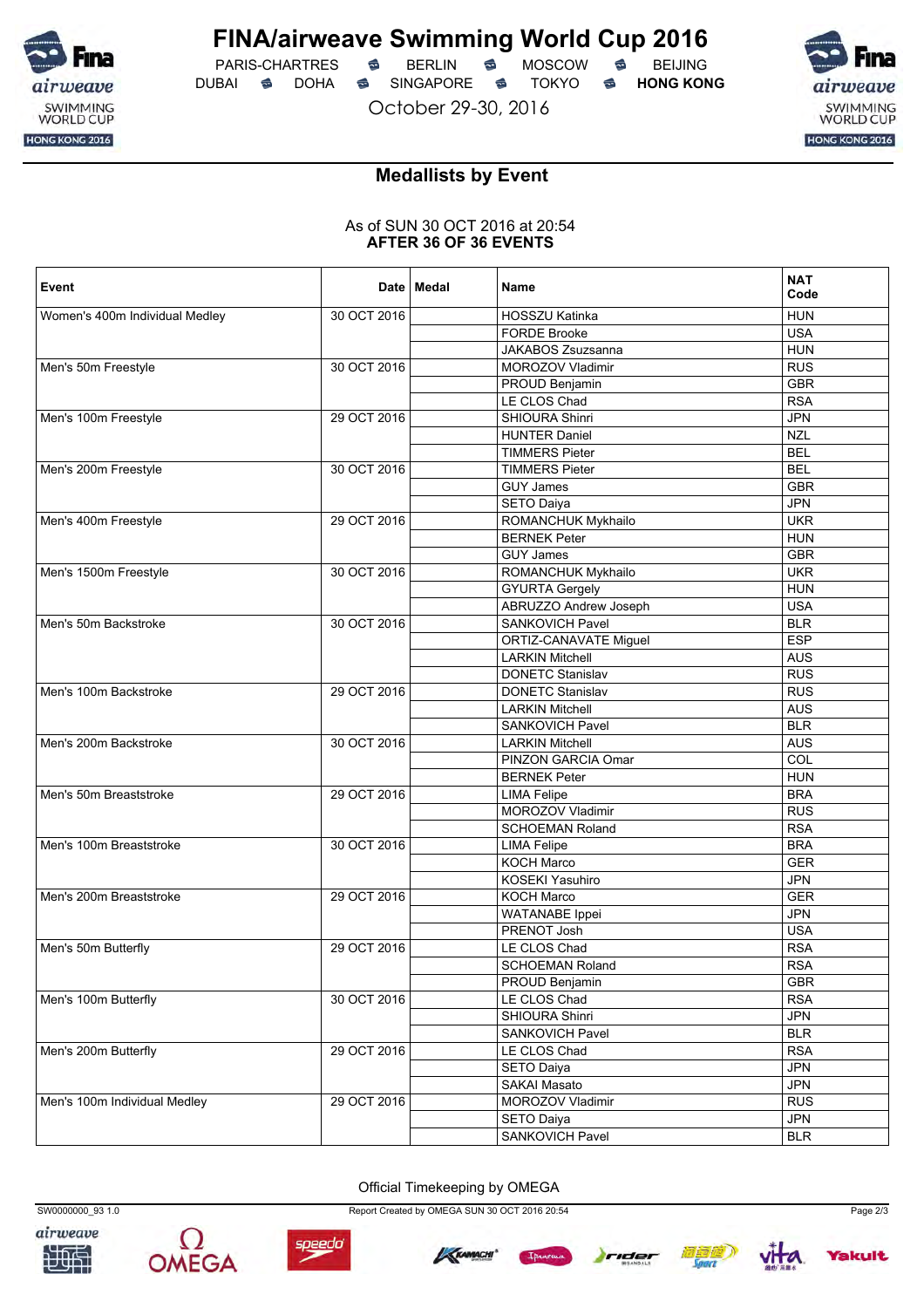

PARIS-CHARTRES **B** BERLIN **B** MOSCOW **B** BEIJING DUBAI **S** DOHA SINGAPORE S TOKYO S HONG KONG

October 29-30, 2016



## **Medallists by Event**

### As of SUN 30 OCT 2016 at 20:54 **AFTER 36 OF 36 EVENTS**

| Event                        |             | Date   Medal | <b>Name</b>                | <b>NAT</b><br>Code |
|------------------------------|-------------|--------------|----------------------------|--------------------|
| Men's 200m Individual Medley | 30 OCT 2016 |              | <b>SETO Daiya</b>          | <b>JPN</b>         |
|                              |             |              | PRENOT Josh                | <b>USA</b>         |
|                              |             |              | <b>HEINTZ Philip</b>       | <b>GER</b>         |
| Men's 400m Individual Medley | 29 OCT 2016 |              | <b>SETO Daiya</b>          | <b>JPN</b>         |
|                              |             |              | <b>BERNEK Peter</b>        | <b>HUN</b>         |
|                              |             |              | PRENOT Josh                | <b>USA</b>         |
| Mixed 4x50m Free Relay       | 30 OCT 2016 |              | <b>MOROZOV Vladimir</b>    | <b>RUS</b>         |
|                              |             |              | <b>DONETC Stanislav</b>    |                    |
|                              |             |              | <b>USTINOVA Daria S</b>    |                    |
|                              |             |              | EFIMOVA Yuliya             |                    |
|                              |             |              | <b>ANDREW Michael</b>      | <b>USA</b>         |
|                              |             |              | PRENOT Josh                |                    |
|                              |             |              | <b>WORRELL Kelsi</b>       |                    |
|                              |             |              | <b>GOEDERS Anya</b>        |                    |
|                              |             |              | <b>CHEUNG Kin Tat Kent</b> | <b>HKG</b>         |
|                              |             |              | CHUNG Lai Yeung            |                    |
|                              |             |              | SZE Hang Yu                |                    |
|                              |             |              | <b>CHAN Kin Lok</b>        |                    |
| Mixed 4x50m Medley Relay     | 29 OCT 2016 |              | <b>DONETC Stanislav</b>    | <b>RUS</b>         |
|                              |             |              | EFIMOVA Yuliya             |                    |
|                              |             |              | <b>MOROZOV Vladimir</b>    |                    |
|                              |             |              | <b>USTINOVA Daria S</b>    |                    |
|                              |             |              | <b>ANDREW Michael</b>      | <b>USA</b>         |
|                              |             |              | PRENOT Josh                |                    |
|                              |             |              | <b>WORRELL Kelsi</b>       |                    |
|                              |             |              | <b>GOEDERS Anya</b>        |                    |
|                              |             |              | LAU Yin Yan Claudia        | <b>HKG</b>         |
|                              |             |              | TSUI Hoi Tung Ronald       |                    |
|                              |             |              | SZE Hang Yu                |                    |
|                              |             |              | <b>CHEUNG Kin Tat Kent</b> |                    |

Official Timekeeping by OMEGA







SW0000000\_93 1.0 Report Created by OMEGA SUN 30 OCT 2016 20:54 Page 3/3





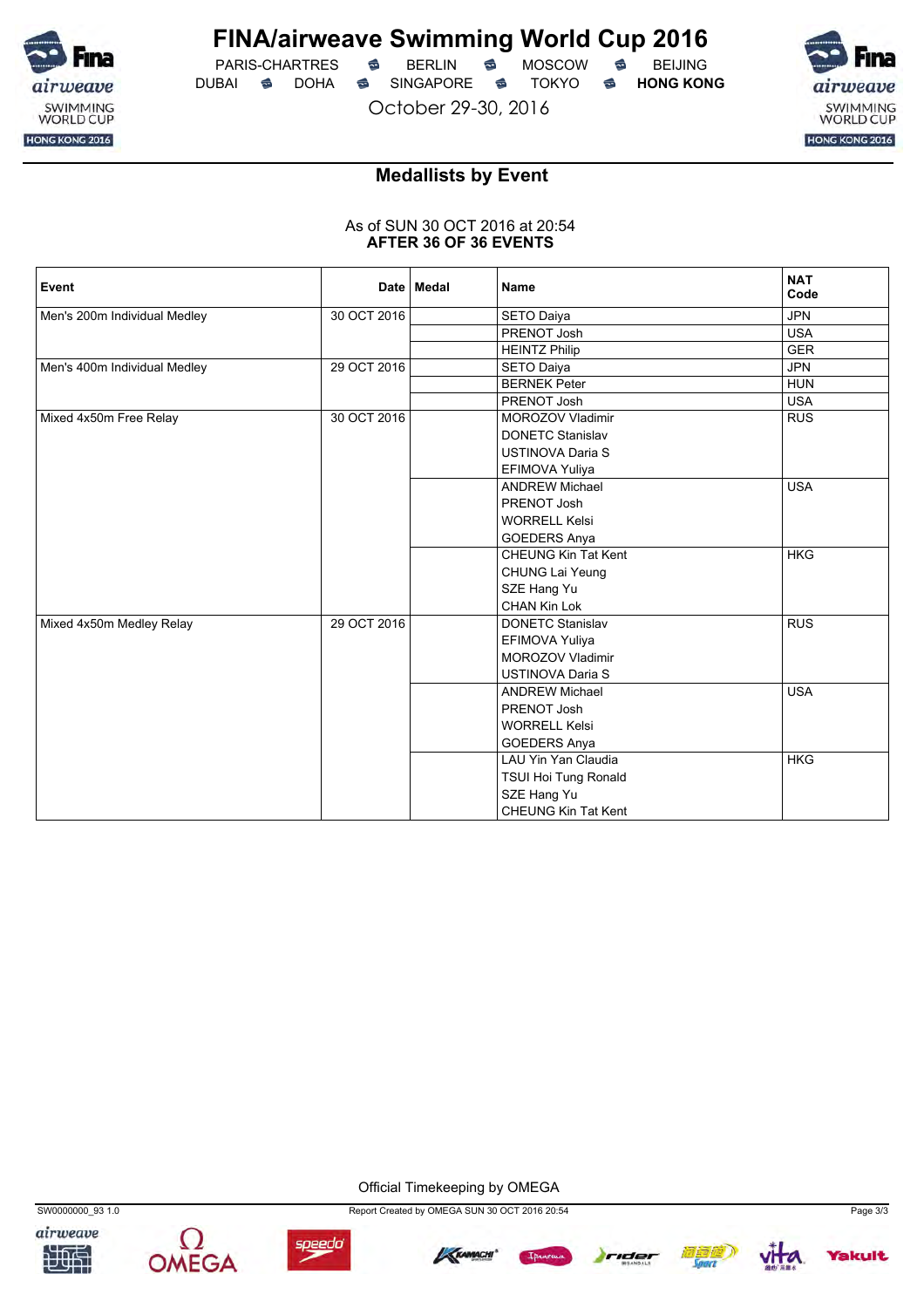

PARIS-CHARTRES **S** BERLIN S MOSCOW S DUBAI **S** DOHA S SINGAPORE S TOKYO S HONG KONG

October 29-30, 2016



### **Medallists by Nation**

| <b>GOLD</b><br><b>LARKIN Mitchell</b><br>Australia (AUS)<br>Men's 200m Back<br>1:50.33<br>30 OCT 2016<br><b>SILVER</b><br>Women's 50m Back<br><b>SEEBOHM Emily</b><br>26.68<br>29 OCT 2016<br>56.82<br>30 OCT 2016<br>Women's 100m Back<br><b>SEEBOHM Emily</b><br><b>SEEBOHM Emily</b><br>2:02.91<br>29 OCT 2016<br>Women's 200m Back<br>26.01<br>30 OCT 2016<br>Women's 50m Fly<br><b>SEEBOHM Emily</b><br>Men's 100m Back<br><b>LARKIN Mitchell</b><br>50.58<br>29 OCT 2016<br><b>BRONZE</b><br>Women's 50m Free<br>24.54<br>29 OCT 2016<br><b>SEEBOHM Emily</b><br><b>SILVER</b><br><b>GROVES Madeline</b><br>1:55.17<br>29 OCT 2016<br>Women's 200m Free<br><b>BRONZE</b><br>Women's 100m IM<br>59.11<br>30 OCT 2016<br><b>SEEBOHM Emily</b><br>Men's 50m Back<br>23.71<br>30 OCT 2016<br><b>LARKIN Mitchell</b><br><b>GOLD</b><br>Men's 200m Free<br><b>TIMMERS Pieter</b><br>1:44.57<br>30 OCT 2016<br>Belgium (BEL)<br><b>BRONZE</b><br>Men's 100m Free<br><b>TIMMERS Pieter</b><br>47.32<br>29 OCT 2016<br><b>GOLD</b><br>Men's 50m Back<br><b>SANKOVICH Pavel</b><br>23.02<br>30 OCT 2016<br>Belarus (BLR)<br><b>BRONZE</b><br>Men's 100m Back<br><b>SANKOVICH Pavel</b><br>50.96<br>29 OCT 2016<br><b>SANKOVICH Pavel</b><br>51.11<br>30 OCT 2016<br>Men's 100m Fly<br>Men's 100m IM<br>SANKOVICH Pavel<br>53.29<br>29 OCT 2016<br>GOLD<br>Men's 50m Breast<br>26.32<br>29 OCT 2016<br>Brazil (BRA)<br><b>LIMA Felipe</b><br><b>LIMA Felipe</b><br>57.32<br>30 OCT 2016<br>Men's 100m Breast<br><b>SILVER</b><br>Women's 50m Free<br><b>WILLIAMS Michelle</b><br>24.38<br>29 OCT 2016<br>Canada (CAN)<br><b>SAVARD Katerine</b><br>2:08.82<br>30 OCT 2016<br><b>BRONZE</b><br>Women's 200m Fly<br>P. R. Of China (CHN)<br><b>SILVER</b><br>Women's 800m Free<br>DONG Jie<br>29 OCT 2016<br>8:22.54<br><b>BRONZE</b><br>Women's 400m Free<br>4:08.35<br>30 OCT 2016<br>GUO Junjun<br>Colombia (COL)<br><b>SILVER</b><br>Men's 200m Back<br>PINZON GARCIA Omar<br>1:53.19<br>30 OCT 2016<br>Denmark (DEN)<br><b>GOLD</b><br>Women's 50m Free<br><b>OTTESEN Jeanette</b><br>23.95<br>29 OCT 2016<br><b>OTTESEN Jeanette</b><br>52.46<br>30 OCT 2016<br>Women's 100m Free<br><b>OTTESEN Jeanette</b><br>25.65<br>30 OCT 2016<br>Women's 50m Fly<br><b>BRONZE</b><br>56.25<br>29 OCT 2016<br>Women's 100m Fly<br><b>OTTESEN Jeanette</b> |
|------------------------------------------------------------------------------------------------------------------------------------------------------------------------------------------------------------------------------------------------------------------------------------------------------------------------------------------------------------------------------------------------------------------------------------------------------------------------------------------------------------------------------------------------------------------------------------------------------------------------------------------------------------------------------------------------------------------------------------------------------------------------------------------------------------------------------------------------------------------------------------------------------------------------------------------------------------------------------------------------------------------------------------------------------------------------------------------------------------------------------------------------------------------------------------------------------------------------------------------------------------------------------------------------------------------------------------------------------------------------------------------------------------------------------------------------------------------------------------------------------------------------------------------------------------------------------------------------------------------------------------------------------------------------------------------------------------------------------------------------------------------------------------------------------------------------------------------------------------------------------------------------------------------------------------------------------------------------------------------------------------------------------------------------------------------------------------------------------------------------------------------------------------------------------------------------------------------------------------------------------------------------------------------------------------------------------------------------|
|                                                                                                                                                                                                                                                                                                                                                                                                                                                                                                                                                                                                                                                                                                                                                                                                                                                                                                                                                                                                                                                                                                                                                                                                                                                                                                                                                                                                                                                                                                                                                                                                                                                                                                                                                                                                                                                                                                                                                                                                                                                                                                                                                                                                                                                                                                                                                |
|                                                                                                                                                                                                                                                                                                                                                                                                                                                                                                                                                                                                                                                                                                                                                                                                                                                                                                                                                                                                                                                                                                                                                                                                                                                                                                                                                                                                                                                                                                                                                                                                                                                                                                                                                                                                                                                                                                                                                                                                                                                                                                                                                                                                                                                                                                                                                |
|                                                                                                                                                                                                                                                                                                                                                                                                                                                                                                                                                                                                                                                                                                                                                                                                                                                                                                                                                                                                                                                                                                                                                                                                                                                                                                                                                                                                                                                                                                                                                                                                                                                                                                                                                                                                                                                                                                                                                                                                                                                                                                                                                                                                                                                                                                                                                |
|                                                                                                                                                                                                                                                                                                                                                                                                                                                                                                                                                                                                                                                                                                                                                                                                                                                                                                                                                                                                                                                                                                                                                                                                                                                                                                                                                                                                                                                                                                                                                                                                                                                                                                                                                                                                                                                                                                                                                                                                                                                                                                                                                                                                                                                                                                                                                |
|                                                                                                                                                                                                                                                                                                                                                                                                                                                                                                                                                                                                                                                                                                                                                                                                                                                                                                                                                                                                                                                                                                                                                                                                                                                                                                                                                                                                                                                                                                                                                                                                                                                                                                                                                                                                                                                                                                                                                                                                                                                                                                                                                                                                                                                                                                                                                |
|                                                                                                                                                                                                                                                                                                                                                                                                                                                                                                                                                                                                                                                                                                                                                                                                                                                                                                                                                                                                                                                                                                                                                                                                                                                                                                                                                                                                                                                                                                                                                                                                                                                                                                                                                                                                                                                                                                                                                                                                                                                                                                                                                                                                                                                                                                                                                |
|                                                                                                                                                                                                                                                                                                                                                                                                                                                                                                                                                                                                                                                                                                                                                                                                                                                                                                                                                                                                                                                                                                                                                                                                                                                                                                                                                                                                                                                                                                                                                                                                                                                                                                                                                                                                                                                                                                                                                                                                                                                                                                                                                                                                                                                                                                                                                |
|                                                                                                                                                                                                                                                                                                                                                                                                                                                                                                                                                                                                                                                                                                                                                                                                                                                                                                                                                                                                                                                                                                                                                                                                                                                                                                                                                                                                                                                                                                                                                                                                                                                                                                                                                                                                                                                                                                                                                                                                                                                                                                                                                                                                                                                                                                                                                |
|                                                                                                                                                                                                                                                                                                                                                                                                                                                                                                                                                                                                                                                                                                                                                                                                                                                                                                                                                                                                                                                                                                                                                                                                                                                                                                                                                                                                                                                                                                                                                                                                                                                                                                                                                                                                                                                                                                                                                                                                                                                                                                                                                                                                                                                                                                                                                |
|                                                                                                                                                                                                                                                                                                                                                                                                                                                                                                                                                                                                                                                                                                                                                                                                                                                                                                                                                                                                                                                                                                                                                                                                                                                                                                                                                                                                                                                                                                                                                                                                                                                                                                                                                                                                                                                                                                                                                                                                                                                                                                                                                                                                                                                                                                                                                |
|                                                                                                                                                                                                                                                                                                                                                                                                                                                                                                                                                                                                                                                                                                                                                                                                                                                                                                                                                                                                                                                                                                                                                                                                                                                                                                                                                                                                                                                                                                                                                                                                                                                                                                                                                                                                                                                                                                                                                                                                                                                                                                                                                                                                                                                                                                                                                |
|                                                                                                                                                                                                                                                                                                                                                                                                                                                                                                                                                                                                                                                                                                                                                                                                                                                                                                                                                                                                                                                                                                                                                                                                                                                                                                                                                                                                                                                                                                                                                                                                                                                                                                                                                                                                                                                                                                                                                                                                                                                                                                                                                                                                                                                                                                                                                |
|                                                                                                                                                                                                                                                                                                                                                                                                                                                                                                                                                                                                                                                                                                                                                                                                                                                                                                                                                                                                                                                                                                                                                                                                                                                                                                                                                                                                                                                                                                                                                                                                                                                                                                                                                                                                                                                                                                                                                                                                                                                                                                                                                                                                                                                                                                                                                |
|                                                                                                                                                                                                                                                                                                                                                                                                                                                                                                                                                                                                                                                                                                                                                                                                                                                                                                                                                                                                                                                                                                                                                                                                                                                                                                                                                                                                                                                                                                                                                                                                                                                                                                                                                                                                                                                                                                                                                                                                                                                                                                                                                                                                                                                                                                                                                |
|                                                                                                                                                                                                                                                                                                                                                                                                                                                                                                                                                                                                                                                                                                                                                                                                                                                                                                                                                                                                                                                                                                                                                                                                                                                                                                                                                                                                                                                                                                                                                                                                                                                                                                                                                                                                                                                                                                                                                                                                                                                                                                                                                                                                                                                                                                                                                |
|                                                                                                                                                                                                                                                                                                                                                                                                                                                                                                                                                                                                                                                                                                                                                                                                                                                                                                                                                                                                                                                                                                                                                                                                                                                                                                                                                                                                                                                                                                                                                                                                                                                                                                                                                                                                                                                                                                                                                                                                                                                                                                                                                                                                                                                                                                                                                |
|                                                                                                                                                                                                                                                                                                                                                                                                                                                                                                                                                                                                                                                                                                                                                                                                                                                                                                                                                                                                                                                                                                                                                                                                                                                                                                                                                                                                                                                                                                                                                                                                                                                                                                                                                                                                                                                                                                                                                                                                                                                                                                                                                                                                                                                                                                                                                |
|                                                                                                                                                                                                                                                                                                                                                                                                                                                                                                                                                                                                                                                                                                                                                                                                                                                                                                                                                                                                                                                                                                                                                                                                                                                                                                                                                                                                                                                                                                                                                                                                                                                                                                                                                                                                                                                                                                                                                                                                                                                                                                                                                                                                                                                                                                                                                |
|                                                                                                                                                                                                                                                                                                                                                                                                                                                                                                                                                                                                                                                                                                                                                                                                                                                                                                                                                                                                                                                                                                                                                                                                                                                                                                                                                                                                                                                                                                                                                                                                                                                                                                                                                                                                                                                                                                                                                                                                                                                                                                                                                                                                                                                                                                                                                |
|                                                                                                                                                                                                                                                                                                                                                                                                                                                                                                                                                                                                                                                                                                                                                                                                                                                                                                                                                                                                                                                                                                                                                                                                                                                                                                                                                                                                                                                                                                                                                                                                                                                                                                                                                                                                                                                                                                                                                                                                                                                                                                                                                                                                                                                                                                                                                |
|                                                                                                                                                                                                                                                                                                                                                                                                                                                                                                                                                                                                                                                                                                                                                                                                                                                                                                                                                                                                                                                                                                                                                                                                                                                                                                                                                                                                                                                                                                                                                                                                                                                                                                                                                                                                                                                                                                                                                                                                                                                                                                                                                                                                                                                                                                                                                |
|                                                                                                                                                                                                                                                                                                                                                                                                                                                                                                                                                                                                                                                                                                                                                                                                                                                                                                                                                                                                                                                                                                                                                                                                                                                                                                                                                                                                                                                                                                                                                                                                                                                                                                                                                                                                                                                                                                                                                                                                                                                                                                                                                                                                                                                                                                                                                |
|                                                                                                                                                                                                                                                                                                                                                                                                                                                                                                                                                                                                                                                                                                                                                                                                                                                                                                                                                                                                                                                                                                                                                                                                                                                                                                                                                                                                                                                                                                                                                                                                                                                                                                                                                                                                                                                                                                                                                                                                                                                                                                                                                                                                                                                                                                                                                |
|                                                                                                                                                                                                                                                                                                                                                                                                                                                                                                                                                                                                                                                                                                                                                                                                                                                                                                                                                                                                                                                                                                                                                                                                                                                                                                                                                                                                                                                                                                                                                                                                                                                                                                                                                                                                                                                                                                                                                                                                                                                                                                                                                                                                                                                                                                                                                |
|                                                                                                                                                                                                                                                                                                                                                                                                                                                                                                                                                                                                                                                                                                                                                                                                                                                                                                                                                                                                                                                                                                                                                                                                                                                                                                                                                                                                                                                                                                                                                                                                                                                                                                                                                                                                                                                                                                                                                                                                                                                                                                                                                                                                                                                                                                                                                |
|                                                                                                                                                                                                                                                                                                                                                                                                                                                                                                                                                                                                                                                                                                                                                                                                                                                                                                                                                                                                                                                                                                                                                                                                                                                                                                                                                                                                                                                                                                                                                                                                                                                                                                                                                                                                                                                                                                                                                                                                                                                                                                                                                                                                                                                                                                                                                |
|                                                                                                                                                                                                                                                                                                                                                                                                                                                                                                                                                                                                                                                                                                                                                                                                                                                                                                                                                                                                                                                                                                                                                                                                                                                                                                                                                                                                                                                                                                                                                                                                                                                                                                                                                                                                                                                                                                                                                                                                                                                                                                                                                                                                                                                                                                                                                |
| <b>SILVER</b><br>Men's 50m Back<br>23.54<br>30 OCT 2016<br>Spain (ESP)<br>ORTIZ-CANAVATE Miguel                                                                                                                                                                                                                                                                                                                                                                                                                                                                                                                                                                                                                                                                                                                                                                                                                                                                                                                                                                                                                                                                                                                                                                                                                                                                                                                                                                                                                                                                                                                                                                                                                                                                                                                                                                                                                                                                                                                                                                                                                                                                                                                                                                                                                                                |
| Great Britain (GBR)<br><b>SILVER</b><br>Men's 50m Free<br>21.33<br>30 OCT 2016<br>PROUD Benjamin                                                                                                                                                                                                                                                                                                                                                                                                                                                                                                                                                                                                                                                                                                                                                                                                                                                                                                                                                                                                                                                                                                                                                                                                                                                                                                                                                                                                                                                                                                                                                                                                                                                                                                                                                                                                                                                                                                                                                                                                                                                                                                                                                                                                                                               |
| <b>GUY James</b><br>1:44.59<br>30 OCT 2016<br>Men's 200m Free                                                                                                                                                                                                                                                                                                                                                                                                                                                                                                                                                                                                                                                                                                                                                                                                                                                                                                                                                                                                                                                                                                                                                                                                                                                                                                                                                                                                                                                                                                                                                                                                                                                                                                                                                                                                                                                                                                                                                                                                                                                                                                                                                                                                                                                                                  |
| <b>BRONZE</b><br>Men's 400m Free<br><b>GUY James</b><br>3:42.89<br>29 OCT 2016                                                                                                                                                                                                                                                                                                                                                                                                                                                                                                                                                                                                                                                                                                                                                                                                                                                                                                                                                                                                                                                                                                                                                                                                                                                                                                                                                                                                                                                                                                                                                                                                                                                                                                                                                                                                                                                                                                                                                                                                                                                                                                                                                                                                                                                                 |
| Men's 50m Fly<br>22.98<br>29 OCT 2016<br>PROUD Benjamin                                                                                                                                                                                                                                                                                                                                                                                                                                                                                                                                                                                                                                                                                                                                                                                                                                                                                                                                                                                                                                                                                                                                                                                                                                                                                                                                                                                                                                                                                                                                                                                                                                                                                                                                                                                                                                                                                                                                                                                                                                                                                                                                                                                                                                                                                        |
| <b>GOLD</b><br>Men's 200m Breast<br><b>KOCH Marco</b><br>2:02.31<br>29 OCT 2016<br>Germany (GER)                                                                                                                                                                                                                                                                                                                                                                                                                                                                                                                                                                                                                                                                                                                                                                                                                                                                                                                                                                                                                                                                                                                                                                                                                                                                                                                                                                                                                                                                                                                                                                                                                                                                                                                                                                                                                                                                                                                                                                                                                                                                                                                                                                                                                                               |
| <b>SILVER</b><br>Men's 100m Breast<br><b>KOCH Marco</b><br>30 OCT 2016<br>58.53                                                                                                                                                                                                                                                                                                                                                                                                                                                                                                                                                                                                                                                                                                                                                                                                                                                                                                                                                                                                                                                                                                                                                                                                                                                                                                                                                                                                                                                                                                                                                                                                                                                                                                                                                                                                                                                                                                                                                                                                                                                                                                                                                                                                                                                                |
| <b>BRONZE</b><br>1:53.95<br>30 OCT 2016<br>Men's 200m IM<br><b>HEINTZ Philip</b>                                                                                                                                                                                                                                                                                                                                                                                                                                                                                                                                                                                                                                                                                                                                                                                                                                                                                                                                                                                                                                                                                                                                                                                                                                                                                                                                                                                                                                                                                                                                                                                                                                                                                                                                                                                                                                                                                                                                                                                                                                                                                                                                                                                                                                                               |
| Hong Kong (HKG)<br><b>BRONZE</b><br>Mixed 4x50m Free<br>HKG - Hong Kong<br>1:35.47<br>30 OCT 2016                                                                                                                                                                                                                                                                                                                                                                                                                                                                                                                                                                                                                                                                                                                                                                                                                                                                                                                                                                                                                                                                                                                                                                                                                                                                                                                                                                                                                                                                                                                                                                                                                                                                                                                                                                                                                                                                                                                                                                                                                                                                                                                                                                                                                                              |
| HKG - Hong Kong<br>1:45.79<br>29 OCT 2016<br>Mixed 4x50m Medley                                                                                                                                                                                                                                                                                                                                                                                                                                                                                                                                                                                                                                                                                                                                                                                                                                                                                                                                                                                                                                                                                                                                                                                                                                                                                                                                                                                                                                                                                                                                                                                                                                                                                                                                                                                                                                                                                                                                                                                                                                                                                                                                                                                                                                                                                |
| GOLD<br>Hungary (HUN)<br>Women's 200m Free<br><b>HOSSZU Katinka</b><br>1:53.98<br>29 OCT 2016                                                                                                                                                                                                                                                                                                                                                                                                                                                                                                                                                                                                                                                                                                                                                                                                                                                                                                                                                                                                                                                                                                                                                                                                                                                                                                                                                                                                                                                                                                                                                                                                                                                                                                                                                                                                                                                                                                                                                                                                                                                                                                                                                                                                                                                  |
| Women's 400m Free<br><b>HOSSZU Katinka</b><br>4:05.31<br>30 OCT 2016                                                                                                                                                                                                                                                                                                                                                                                                                                                                                                                                                                                                                                                                                                                                                                                                                                                                                                                                                                                                                                                                                                                                                                                                                                                                                                                                                                                                                                                                                                                                                                                                                                                                                                                                                                                                                                                                                                                                                                                                                                                                                                                                                                                                                                                                           |
| Women's 800m Free<br>HOSSZU Katinka<br>8:21.09<br>29 OCT 2016                                                                                                                                                                                                                                                                                                                                                                                                                                                                                                                                                                                                                                                                                                                                                                                                                                                                                                                                                                                                                                                                                                                                                                                                                                                                                                                                                                                                                                                                                                                                                                                                                                                                                                                                                                                                                                                                                                                                                                                                                                                                                                                                                                                                                                                                                  |
| Women's 50m Back                                                                                                                                                                                                                                                                                                                                                                                                                                                                                                                                                                                                                                                                                                                                                                                                                                                                                                                                                                                                                                                                                                                                                                                                                                                                                                                                                                                                                                                                                                                                                                                                                                                                                                                                                                                                                                                                                                                                                                                                                                                                                                                                                                                                                                                                                                                               |
| HOSSZU Katinka<br>26.40<br>29 OCT 2016<br>Women's 100m Back<br><b>HOSSZU Katinka</b><br>30 OCT 2016                                                                                                                                                                                                                                                                                                                                                                                                                                                                                                                                                                                                                                                                                                                                                                                                                                                                                                                                                                                                                                                                                                                                                                                                                                                                                                                                                                                                                                                                                                                                                                                                                                                                                                                                                                                                                                                                                                                                                                                                                                                                                                                                                                                                                                            |
| 56.30<br>Women's 200m Back                                                                                                                                                                                                                                                                                                                                                                                                                                                                                                                                                                                                                                                                                                                                                                                                                                                                                                                                                                                                                                                                                                                                                                                                                                                                                                                                                                                                                                                                                                                                                                                                                                                                                                                                                                                                                                                                                                                                                                                                                                                                                                                                                                                                                                                                                                                     |
| HOSSZU Katinka<br>2:02.28<br>29 OCT 2016                                                                                                                                                                                                                                                                                                                                                                                                                                                                                                                                                                                                                                                                                                                                                                                                                                                                                                                                                                                                                                                                                                                                                                                                                                                                                                                                                                                                                                                                                                                                                                                                                                                                                                                                                                                                                                                                                                                                                                                                                                                                                                                                                                                                                                                                                                       |
| Women's 200m Fly<br>HOSSZU Katinka<br>2:06.09<br>30 OCT 2016                                                                                                                                                                                                                                                                                                                                                                                                                                                                                                                                                                                                                                                                                                                                                                                                                                                                                                                                                                                                                                                                                                                                                                                                                                                                                                                                                                                                                                                                                                                                                                                                                                                                                                                                                                                                                                                                                                                                                                                                                                                                                                                                                                                                                                                                                   |
| Women's 100m IM<br>HOSSZU Katinka<br>58.21<br>30 OCT 2016<br>Women's 200m IM<br>2:05.39<br>29 OCT 2016<br><b>HOSSZU Katinka</b>                                                                                                                                                                                                                                                                                                                                                                                                                                                                                                                                                                                                                                                                                                                                                                                                                                                                                                                                                                                                                                                                                                                                                                                                                                                                                                                                                                                                                                                                                                                                                                                                                                                                                                                                                                                                                                                                                                                                                                                                                                                                                                                                                                                                                |

Official Timekeeping by OMEGA

airweave







SW0000000\_94 1.0 Report Created by OMEGA SUN 30 OCT 2016 20:53 Page 1/3







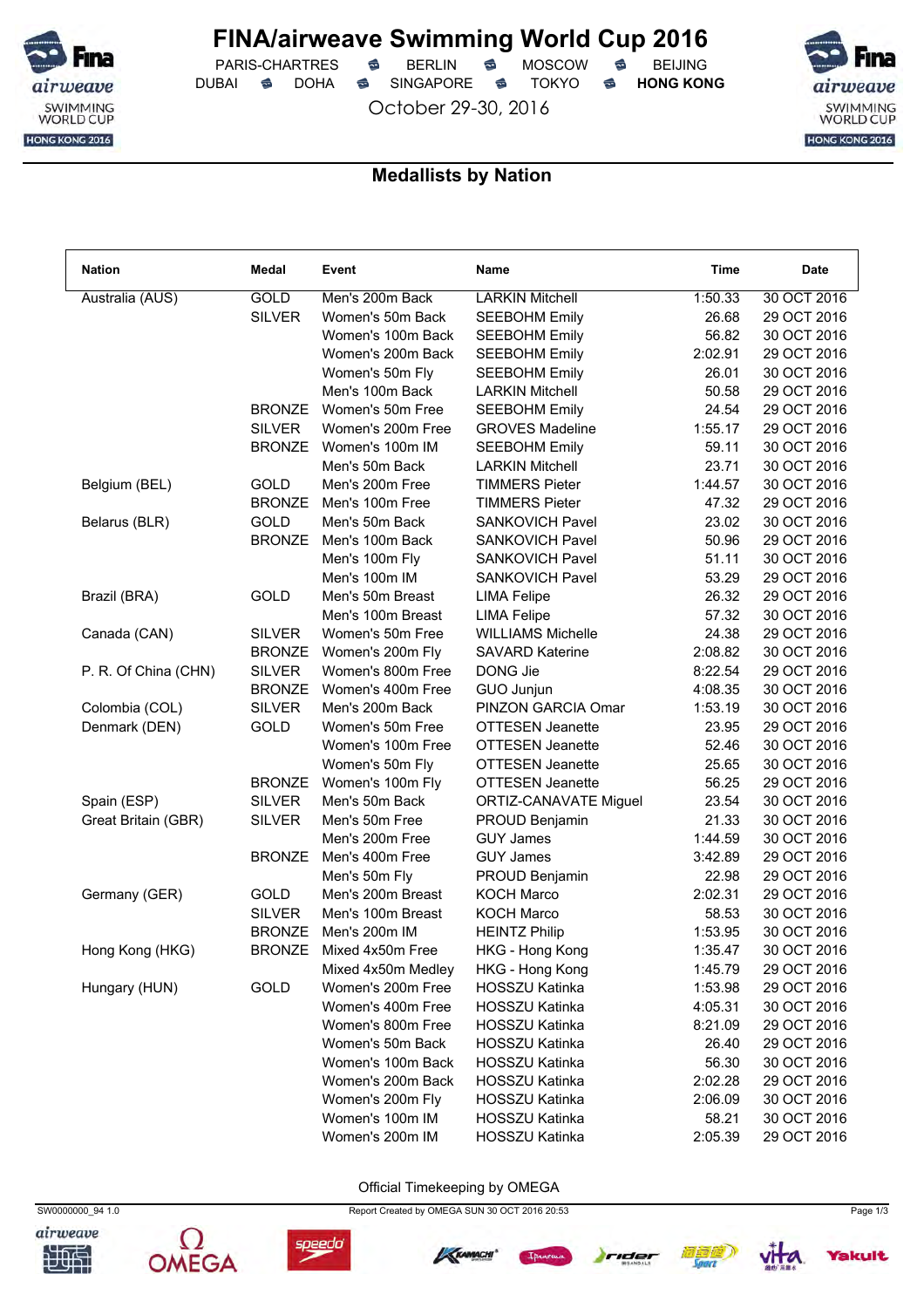

PARIS-CHARTRES **S** BERLIN S MOSCOW S DUBAI **S** DOHA S SINGAPORE S TOKYO S HONG KONG

October 29-30, 2016



### **Medallists by Nation**

| <b>Nation</b>                 | Medal         | Event               | Name                            | Time     | <b>Date</b> |
|-------------------------------|---------------|---------------------|---------------------------------|----------|-------------|
|                               |               | Women's 400m IM     | HOSSZU Katinka                  | 4:28.50  | 30 OCT 2016 |
|                               | <b>SILVER</b> | Women's 100m Free   | HOSSZU Katinka                  | 52.76    | 30 OCT 2016 |
|                               |               | Women's 200m Free   | JAKABOS Zsuzsanna               | 1:55.17  | 29 OCT 2016 |
|                               |               | Women's 100m Fly    | <b>HOSSZU Katinka</b>           | 56.20    | 29 OCT 2016 |
|                               |               | Women's 200m Fly    | JAKABOS Zsuzsanna               | 2:07.51  | 30 OCT 2016 |
|                               |               | Men's 400m Free     | <b>BERNEK Peter</b>             | 3:40.45  | 29 OCT 2016 |
|                               |               | Men's 1500m Free    | <b>GYURTA Gergely</b>           | 14:43.61 | 30 OCT 2016 |
|                               |               | Men's 400m IM       | <b>BERNEK Peter</b>             | 4:05.79  | 29 OCT 2016 |
|                               | <b>BRONZE</b> | Women's 200m IM     | JAKABOS Zsuzsanna               | 2:07.86  | 29 OCT 2016 |
|                               |               | Women's 400m IM     | JAKABOS Zsuzsanna               | 4:37.05  | 30 OCT 2016 |
|                               |               | Men's 200m Back     | <b>BERNEK Peter</b>             | 1:54.07  | 30 OCT 2016 |
| Jamaica (JAM)                 | GOLD          | Women's 50m Breast  | <b>ATKINSON Alia</b>            | 29.20    | 30 OCT 2016 |
|                               |               | Women's 100m Breast | <b>ATKINSON Alia</b>            | 1:02.68  | 29 OCT 2016 |
|                               | <b>SILVER</b> | Women's 100m IM     | <b>ATKINSON Alia</b>            | 58.76    | 30 OCT 2016 |
|                               | <b>BRONZE</b> | Women's 50m Fly     | <b>ATKINSON Alia</b>            | 26.08    | 30 OCT 2016 |
| Japan (JPN)                   | GOLD          | Men's 100m Free     | <b>SHIOURA Shinri</b>           | 47.15    | 29 OCT 2016 |
|                               |               | Men's 200m IM       | <b>SETO Daiya</b>               | 1:53.09  | 30 OCT 2016 |
|                               |               | Men's 400m IM       | <b>SETO Daiya</b>               | 4:04.11  | 29 OCT 2016 |
|                               | <b>SILVER</b> | Men's 200m Breast   | <b>WATANABE</b> Ippei           | 2:04.41  | 29 OCT 2016 |
|                               |               | Men's 100m Fly      | <b>SHIOURA Shinri</b>           | 50.97    | 30 OCT 2016 |
|                               |               | Men's 200m Fly      | <b>SETO Daiya</b>               | 1:52.38  | 29 OCT 2016 |
|                               |               | Men's 100m IM       | <b>SETO Daiya</b>               | 52.97    | 29 OCT 2016 |
|                               | <b>BRONZE</b> | Men's 200m Free     | <b>SETO Daiya</b>               | 1:45.81  | 30 OCT 2016 |
|                               |               | Men's 100m Breast   | KOSEKI Yasuhiro                 | 58.54    | 30 OCT 2016 |
|                               |               | Men's 200m Fly      | SAKAI Masato                    | 1:54.95  | 29 OCT 2016 |
| New Zealand (NZL)             | <b>SILVER</b> | Men's 100m Free     | <b>HUNTER Daniel</b>            | 47.30    | 29 OCT 2016 |
| South Africa (RSA)            | GOLD          | Men's 50m Fly       | LE CLOS Chad                    | 22.31    | 29 OCT 2016 |
|                               |               | Men's 100m Fly      | LE CLOS Chad                    | 49.52    | 30 OCT 2016 |
|                               |               | Men's 200m Fly      | LE CLOS Chad                    | 1:49.95  | 29 OCT 2016 |
|                               | <b>SILVER</b> | Men's 50m Fly       | <b>SCHOEMAN Roland</b>          | 22.79    | 29 OCT 2016 |
|                               | <b>BRONZE</b> | Men's 50m Free      | LE CLOS Chad                    | 21.45    | 30 OCT 2016 |
|                               |               | Men's 50m Breast    | <b>SCHOEMAN Roland</b>          | 26.73    | 29 OCT 2016 |
| Russian Federation (RUS) GOLD |               | Women's 200m Breast | EFIMOVA Yuliya                  | 2:16.49  | 30 OCT 2016 |
|                               |               | Men's 50m Free      | MOROZOV Vladimir                | 21.16    | 30 OCT 2016 |
|                               |               | Men's 100m Back     | <b>DONETC Stanislav</b>         | 50.46    | 29 OCT 2016 |
|                               |               | Men's 100m IM       | MOROZOV Vladimir                | 50.33    | 29 OCT 2016 |
|                               |               | Mixed 4x50m Free    | RUS - Russian Federation        | 1:32.61  | 30 OCT 2016 |
|                               |               | Mixed 4x50m Medley  | <b>RUS</b> - Russian Federation | 1:39.82  | 29 OCT 2016 |
|                               | <b>SILVER</b> | Women's 100m Breast | EFIMOVA Yuliya                  | 1:03.64  | 29 OCT 2016 |
|                               |               | Women's 200m IM     | EFIMOVA Yuliya                  | 2:07.07  | 29 OCT 2016 |
|                               |               | Men's 50m Breast    | <b>MOROZOV Vladimir</b>         | 26.55    | 29 OCT 2016 |
|                               | <b>BRONZE</b> | Women's 50m Breast  | EFIMOVA Yuliya                  | 29.77    | 30 OCT 2016 |
|                               |               | Men's 50m Back      | <b>DONETC Stanislav</b>         | 23.71    | 30 OCT 2016 |
| Ukraine (UKR)                 | GOLD          | Men's 400m Free     | ROMANCHUK Mykhailo              | 3:40.18  | 29 OCT 2016 |
|                               |               | Men's 1500m Free    | ROMANCHUK Mykhailo              | 14:18.53 | 30 OCT 2016 |
|                               | <b>BRONZE</b> | Women's 50m Back    | ZEVINA Daryna                   |          | 29 OCT 2016 |
|                               |               |                     |                                 | 27.08    |             |

Official Timekeeping by OMEGA







speedo







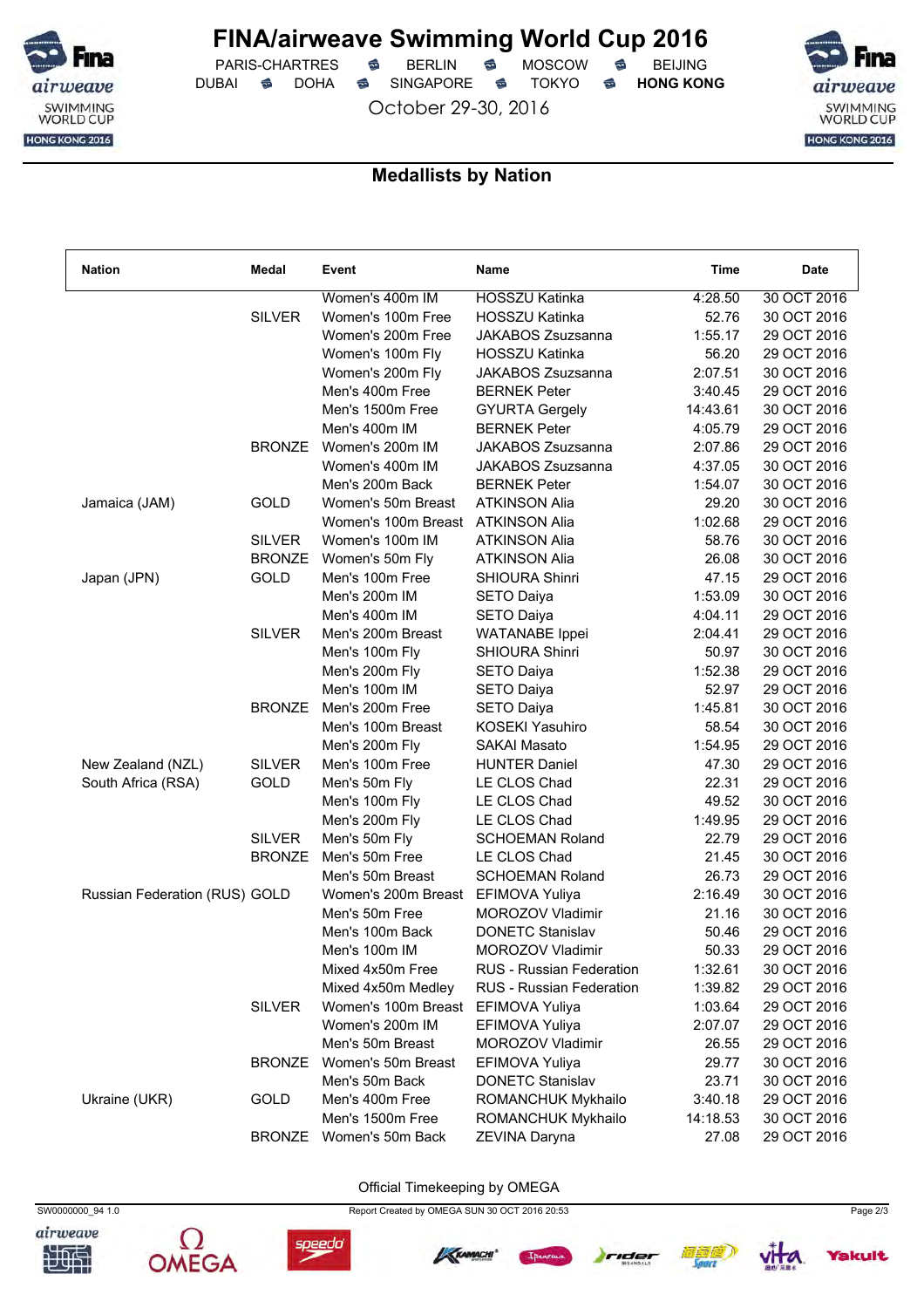

PARIS-CHARTRES **B** BERLIN **B** MOSCOW **B** BEIJING DUBAI **S** DOHA S SINGAPORE S TOKYO S HONG KONG

October 29-30, 2016



## **Medallists by Nation**

| <b>Nation</b><br>Medal          | Event               | Name                           | Time     | Date        |
|---------------------------------|---------------------|--------------------------------|----------|-------------|
|                                 | Women's 100m Back   | ZEVINA Daryna                  | 57.92    | 30 OCT 2016 |
|                                 | Women's 200m Back   | ZEVINA Daryna                  | 2:03.87  | 29 OCT 2016 |
| United States of America (USALD | Women's 100m Fly    | <b>WORRELL Kelsi</b>           | 55.49    | 29 OCT 2016 |
| <b>SILVER</b>                   | Women's 400m Free   | <b>SCHMIDT Sierra</b>          | 4:06.79  | 30 OCT 2016 |
|                                 | Women's 50m Breast  | <b>HANNIS Molly</b>            | 29.75    | 30 OCT 2016 |
|                                 | Women's 200m Breast | <b>LARSON Breeja</b>           | 2:17.99  | 30 OCT 2016 |
|                                 | Women's 400m IM     | <b>FORDE Brooke</b>            | 4:29.66  | 30 OCT 2016 |
|                                 | Men's 200m IM       | PRENOT Josh                    | 1:53.63  | 30 OCT 2016 |
|                                 | Mixed 4x50m Free    | USA - United States of America | 1:33.66  | 30 OCT 2016 |
|                                 | Mixed 4x50m Medley  | USA - United States of America | 1:42.48  | 29 OCT 2016 |
| <b>BRONZE</b>                   | Women's 100m Free   | <b>WORRELL Kelsi</b>           | 53.01    | 30 OCT 2016 |
|                                 | Women's 800m Free   | <b>SCHMIDT Sierra</b>          | 8:23.19  | 29 OCT 2016 |
|                                 | Women's 100m Breast | <b>LARSON Breeja</b>           | 1:04.15  | 29 OCT 2016 |
|                                 | Women's 200m Breast | <b>HANNIS Molly</b>            | 2:21.85  | 30 OCT 2016 |
|                                 | Men's 1500m Free    | ABRUZZO Andrew Joseph          | 15:04.42 | 30 OCT 2016 |
|                                 | Men's 200m Breast   | PRENOT Josh                    | 2:05.45  | 29 OCT 2016 |
|                                 | Men's 400m IM       | PRENOT Josh                    | 4:06.23  | 29 OCT 2016 |

Official Timekeeping by OMEGA







SW0000000\_94 1.0 Report Created by OMEGA SUN 30 OCT 2016 20:53 Page 3/3







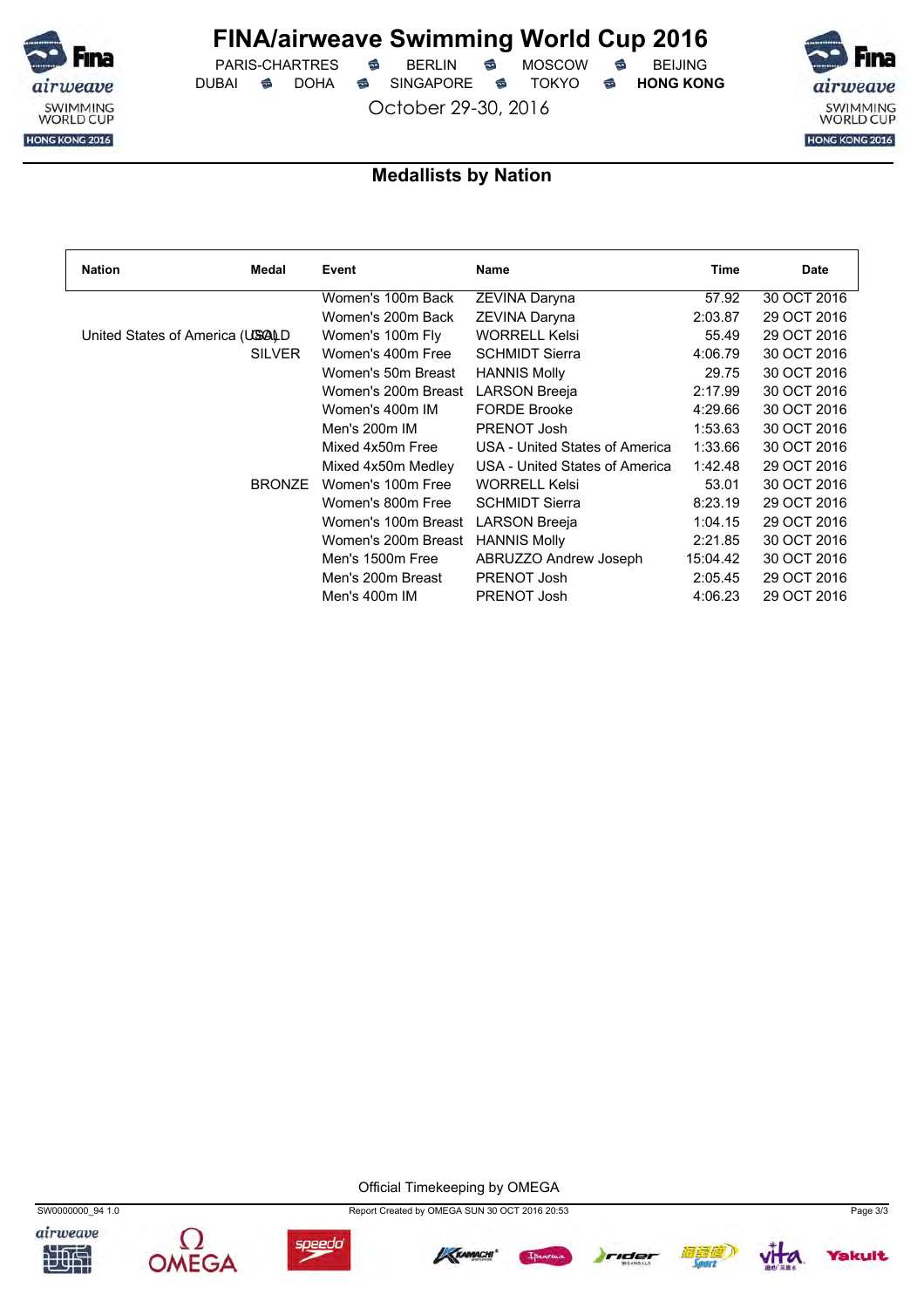

PARIS-CHARTRES **B** BERLIN **B** MOSCOW **B** BEIJING DUBAI **S** DOHA SINGAPORE S TOKYO S HONG KONG

October 29-30, 2016



## **Medal Standings**

### As of SUN 30 OCT 2016 at 20:54 **AFTER 36 OF 36 EVENTS**

|                 |                                |                | Men            |                |                |                | Women          |                |                | <b>Mixed</b>   |                |   |                | <b>Total</b>   |                |                |            | Rank               |
|-----------------|--------------------------------|----------------|----------------|----------------|----------------|----------------|----------------|----------------|----------------|----------------|----------------|---|----------------|----------------|----------------|----------------|------------|--------------------|
| Rank   NAT      |                                | G              | s              | в              | Tot            | G              | S              | B              | Tot            | G              | s              | в | <b>Tot</b>     | G              | S              | $\mathbf{B}$   | <b>Tot</b> | by<br><b>Total</b> |
|                 | HUN - Hungary                  |                | 3              |                | 4              | 10             | 4              | $\overline{c}$ | 16             |                |                |   |                | 10             | $\overline{7}$ | 3              | 20         |                    |
| $\overline{2}$  | RUS - Russian Federation       | 3              |                |                | 5              |                | $\overline{2}$ |                | 4              | $\overline{2}$ |                |   | 2              | 6              | 3              | $\overline{c}$ | 11         | 3                  |
| 3               | JPN - Japan                    | 3              | 4              | 3              | 10             |                |                |                |                |                |                |   |                | 3              | 4              | 3              | 10         | $=4$               |
| 4               | RSA - South Africa             | 3              |                | 2              | 6              |                |                |                |                |                |                |   |                | 3              |                | 2              | 6          | 6                  |
| 5               | <b>DEN - Denmark</b>           |                |                |                |                | 3              |                | 1              | 4              |                |                |   |                | 3              |                | $\mathbf{1}$   | 4          | $= 8$              |
| 6               | JAM - Jamaica                  |                |                |                |                | $\overline{c}$ |                |                | 4              |                |                |   |                | $\overline{2}$ | $\mathbf{1}$   | 1              | 4          | $=8$               |
|                 | <b>UKR</b> - Ukraine           | $\overline{c}$ |                |                | 2              |                |                | 3              | 3              |                |                |   |                | $\overline{2}$ |                | 3              | 5          | $\overline{7}$     |
| 8               | <b>BRA - Brazil</b>            | $\overline{2}$ |                |                | $\overline{c}$ |                |                |                |                |                |                |   |                | $\overline{2}$ |                |                | 2          | $=13$              |
| 9               | USA - United States of America |                |                | 3              | 4              |                | 4              | 4              | 9              |                | $\overline{2}$ |   | $\overline{c}$ |                | $\overline{7}$ | $\overline{7}$ | 15         | 2                  |
| 10 <sup>1</sup> | AUS - Australia                |                |                |                | 3              |                | 5              | $\overline{c}$ | 7              |                |                |   |                |                | 6              | 3              | 10         | $=4$               |
| 11              | GER - Germany                  |                |                |                | 3              |                |                |                |                |                |                |   |                |                |                |                | 3          | 12                 |
| 12 <sup>2</sup> | <b>BLR</b> - Belarus           |                |                | 3              | 4              |                |                |                |                |                |                |   |                |                |                | 3              | 4          | $=8$               |
| 13              | BEL - Belgium                  |                |                | 1              | $\overline{c}$ |                |                |                |                |                |                |   |                |                |                | $\mathbf{1}$   | 2          | $=13$              |
| 14              | <b>GBR</b> - Great Britain     |                | $\overline{c}$ | $\overline{2}$ | 4              |                |                |                |                |                |                |   |                |                | $\overline{c}$ | $\overline{c}$ | 4          | $= 8$              |
| 15              | CAN - Canada                   |                |                |                |                |                |                | 1              | 2              |                |                |   |                |                | 1              | 1              | 2          | $=13$              |
| 15              | CHN - P. R. Of China           |                |                |                |                |                |                |                | $\overline{2}$ |                |                |   |                |                | $\mathbf 1$    |                | 2          | $=13$              |
| 17              | COL - Colombia                 |                |                |                | 1              |                |                |                |                |                |                |   |                |                | $\mathbf{1}$   |                |            | $=18$              |
| 17              | ESP - Spain                    |                |                |                |                |                |                |                |                |                |                |   |                |                | 1              |                |            | $=18$              |
| 17              | NZL - New Zealand              |                |                |                | 1              |                |                |                |                |                |                |   |                |                | 1              |                |            | $=18$              |
| 20 <sub>1</sub> | HKG - Hong Kong                |                |                |                |                |                |                |                |                |                |                | 2 | 2              |                |                | $\overline{c}$ | 2          | $=13$              |
|                 | Total:                         | 17             | 17             | 18             | 52             | 17             | 18             | 16             | 51             | $\mathbf{2}$   | 2              | 2 | 6              | 36             | 37             | 36             | 109        |                    |



### Official Timekeeping by OMEGA

SW0000000\_95 1.0 Report Created by OMEGA SUN 30 OCT 2016 20:54 Page 1/1













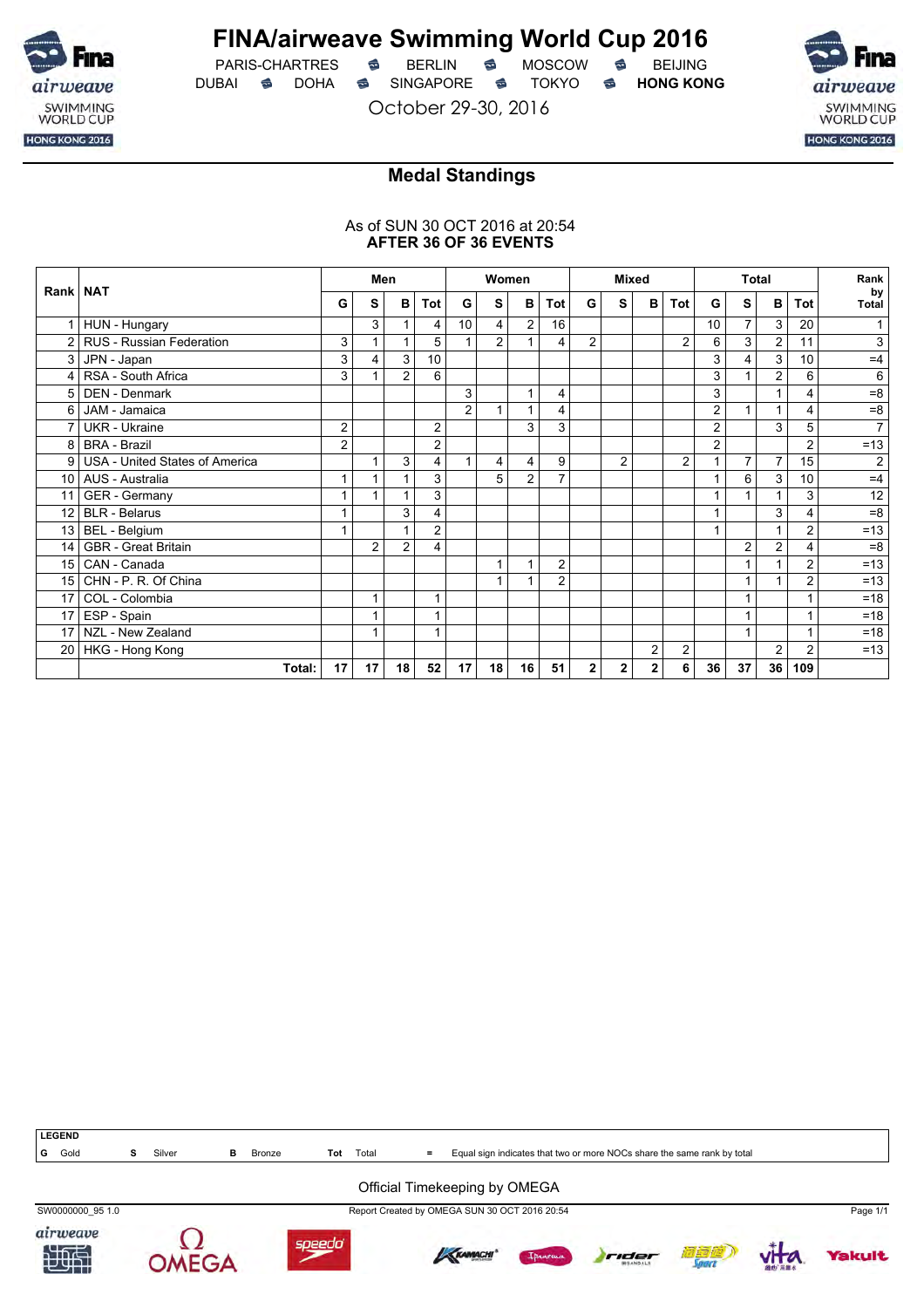

PARIS-CHARTRES **S** BERLIN S MOSCOW S DUBAI **S** DOHA S SINGAPORE S TOKYO S HONG KONG

October 29-30, 2016



### **Championships Trophy**

AFTER 18 OF 36 EVENTS

| Rank | <b>NAT</b>                | <b>NAT</b> | Men | Women       | <b>Mixt</b> | <b>Total</b> |
|------|---------------------------|------------|-----|-------------|-------------|--------------|
| 1    | United States of America  | <b>USA</b> | 136 | 222         | 32          | 390          |
| 2    | Hungary                   | <b>HUN</b> | 46  | 162         | 0           | 208          |
| 3    | Japan                     | <b>JPN</b> | 150 | 10          | 0           | 160          |
| 4    | <b>Russian Federation</b> | <b>RUS</b> | 52  | 57          | 36          | 145          |
| 5    | Hong Kong                 | <b>HKG</b> | 63  | 44          | 30          | 137          |
| 6    | Canada                    | CAN        | 24  | 99          | 0           | 123          |
| 7    | Australia                 | <b>AUS</b> | 30  | 77          | 0           | 107          |
| 8    | P. R. Of China            | <b>CHN</b> | 26  | 76          | 0           | 102          |
| 9    | Germany                   | <b>GER</b> | 71  | 0           | 0           | 71           |
| 10   | South Africa              | <b>RSA</b> | 67  | $\mathbf 0$ | 0           | 67           |
| 11   | Ukraine                   | <b>UKR</b> | 18  | 30          | 0           | 48           |
| 12   | <b>Belarus</b>            | <b>BLR</b> | 41  | $\mathbf 0$ | 0           | 41           |
| 13   | Singapore                 | <b>SIN</b> | 10  | 0           | 28          | 38           |
| 14   | Austria                   | <b>AUT</b> | 22  | 13          | 0           | 35           |
| 14   | Colombia                  | COL        | 35  | $\mathbf 0$ | 0           | 35           |
| 16   | Denmark                   | <b>DEN</b> | 0   | 33          | 0           | 33           |
| 17   | <b>Great Britain</b>      | <b>GBR</b> | 30  | $\mathbf 0$ | 0           | 30           |
| 18   | Club                      | <b>CLB</b> | 28  | 0           | 0           | 28           |
| 19   | Macau                     | <b>MAC</b> | 0   | $\mathbf 0$ | 26          | 26           |
| 19   | New Zealand               | <b>NZL</b> | 16  | 10          | 0           | 26           |
| 21   | Chinese Taipei            | <b>TPE</b> | 25  | $\mathbf 0$ | 0           | 25           |
| 22   | Finland                   | <b>FIN</b> | 12  | 10          | 0           | 22           |
| 23   | Syria                     | <b>SYR</b> | 21  | 0           | 0           | 21           |
| 24   | <b>Brazil</b>             | <b>BRA</b> | 18  | 0           | 0           | 18           |
| 24   | Jamaica                   | <b>JAM</b> | 0   | 18          | $\Omega$    | 18           |
| 26   | Belgium                   | <b>BEL</b> | 15  | $\mathbf 0$ | 0           | 15           |
| 27   | Spain                     | <b>ESP</b> | 14  | 0           | 0           | 14           |
| 28   | Iceland                   | <b>ISL</b> | 0   | 13          | 0           | 13           |
| 29   | France                    | <b>FRA</b> | 11  | $\mathbf 0$ | $\mathbf 0$ | 11           |

Official Timekeeping by OMEGA







SW0000000\_96 1.0 Report Created by OMEGA SUN 30 OCT 2016 8:02 Page 1/1







*fakult*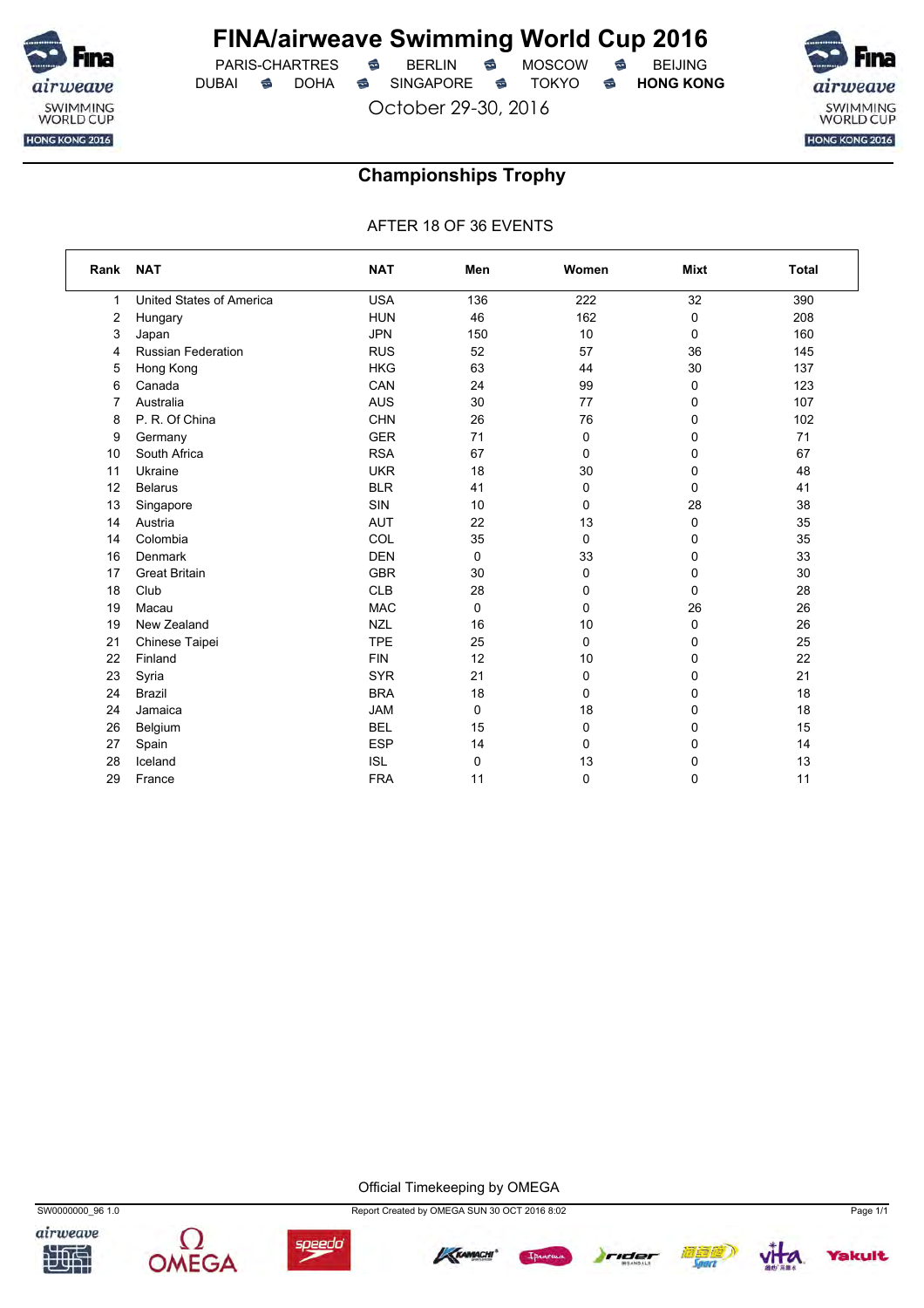

PARIS-CHARTRES **S** BERLIN S MOSCOW S DUBAI **S** DOHA SINGAPORE S TOKYO S HONG KONG

October 29-30, 2016



٦

### **Overall Rankings by Points**

### Men **AFTER 36 OF 36 EVENTS**

| <b>RUS</b><br>50.33<br>1019<br>$\mathbf{1}$<br>MOROZOV Vladimir<br>Men's 100m Individual Medley<br>Final<br>Fastest<br>2<br><b>UKR</b><br>963<br>ROMANCHUK Mykhailo<br>Men's 1500m Freestyle<br>14:18.53<br>Heat(s)<br>3<br><b>RSA</b><br>962<br>LE CLOS Chad<br>1:49.95<br>Men's 200m Butterfly<br>Final<br><b>GER</b><br>955<br>4<br><b>KOCH Marco</b><br>Men's 200m Breaststroke<br>2:02.31<br>Final<br><b>RSA</b><br>49.52<br>935<br>5<br>LE CLOS Chad<br>Final<br>Men's 100m Butterfly<br>6<br><b>RSA</b><br>LE CLOS Chad<br>Final<br>22.31<br>932<br>Men's 50m Butterfly<br>$\overline{7}$<br><b>BRA</b><br>57.32<br>913<br><b>LIMA Felipe</b><br>Men's 100m Breaststroke<br>Final<br>8<br><b>RUS</b><br>50.46<br>911<br><b>DONETC Stanislav</b><br>Men's 100m Backstroke<br>Final<br><b>JPN</b><br>910<br>9<br><b>SETO Daiya</b><br>1:53.09<br>Men's 200m Individual Medley<br>Final<br><b>JPN</b><br>908<br>10<br><b>WATANABE</b> Ippei<br>Men's 200m Breaststroke<br>Final<br>2:04.41<br>904<br>11<br><b>LARKIN Mitchell</b><br>AUS<br>Men's 100m Backstroke<br>Final<br>50.58<br>12<br>JPN<br>1:52.38<br>901<br><b>SETO Daiya</b><br>Men's 200m Butterfly<br>Final<br>13<br><b>BLR</b><br>899<br><b>SANKOVICH Pavel</b><br>Men's 50m Backstroke<br>Final<br>23.02<br>14<br><b>USA</b><br>1:53.63<br>898<br>PRENOT Josh<br>Men's 200m Individual Medley<br>Final<br>Fastest<br><b>JPN</b><br>897<br>15<br><b>SETO Daiya</b><br>4:04.11<br>Men's 400m Individual Medley<br>Heat(s)<br>Final<br>895<br>16<br><b>ROMANCHUK Mykhailo</b><br><b>UKR</b><br>Men's 400m Freestyle<br>3:40.18<br>892<br>17<br><b>BERNEK Peter</b><br><b>HUN</b><br>3:40.45<br>Men's 400m Freestyle<br>Final<br><b>GER</b><br>18<br>1:53.95<br>890<br><b>HEINTZ Philip</b><br>Men's 200m Individual Medley<br>Final<br>19<br><b>USA</b><br>885<br>PRENOT Josh<br>Men's 200m Breaststroke<br>2:05.45<br>Einal<br>Fastest<br>20<br><b>HUN</b><br>14:43.61<br>884<br><b>GYURTA Gergely</b><br>Men's 1500m Freestyle<br>Heat(s)<br>Final<br>20<br>SANKOVICH Pavel<br>BLR<br>Men's 100m Backstroke<br>50.96<br>884<br>22<br><b>BRA</b><br>882<br><b>LIMA Felipe</b><br>Men's 50m Breaststroke<br>26.32<br>Final<br>Fastest<br>23<br>4:05.79<br>879<br><b>BERNEK Peter</b><br><b>HUN</b><br>Men's 400m Individual Medley<br>Heat(s)<br>Final<br>877<br>24<br>AUS<br>Men's 200m Backstroke<br>1:50.33<br><b>LARKIN Mitchell</b><br><b>RUS</b><br>24<br><b>MOROZOV Vladimir</b><br>Men's 50m Freestyle<br>21.16<br>877<br>Final<br>26<br><b>RSA</b><br>22.79<br><b>SCHOEMAN Roland</b><br>875<br>Men's 50m Butterfly<br>Final<br>Fastest<br>27<br><b>USA</b><br>874<br>PRENOT Josh<br>4:06.23<br>Men's 400m Individual Medley<br>Heat(s)<br>Final<br>27<br><b>JPN</b><br>52.97<br>874<br><b>SETO Daiya</b><br>Men's 100m Individual Medley<br>29<br><b>JPN</b><br>2:06.33<br><b>KOSEKI Yasuhiro</b><br>867<br>Men's 200m Breaststroke<br>Final<br>Fastest<br>30<br><b>GYURTA Gergely</b><br><b>HUN</b><br>4:06.98<br>866<br>Men's 400m Individual Medley<br>Heat(s)<br>Final<br>31<br><b>JPN</b><br>47.15<br>865<br><b>SHIOURA Shinri</b><br>Men's 100m Freestyle<br>32<br><b>GUY James</b><br><b>GBR</b><br>3:42.89<br>863<br>Men's 400m Freestyle<br>Final<br>862<br>33<br>TO Kenneth King Him<br><b>CLB</b><br>Men's 50m Butterfly<br>22.90<br>Heats<br>34<br><b>RUS</b><br>860<br>MOROZOV Vladimir<br>Men's 50m Breaststroke<br>Final<br>26.55<br>35<br>53.29<br><b>SANKOVICH Pavel</b><br><b>BLR</b><br>Final<br>859<br>Men's 100m Individual Medley<br>36<br><b>SHIOURA Shinri</b><br>JPN<br>50.97<br>858<br>Men's 100m Butterfly<br>Final<br>36<br><b>TIMMERS Pieter</b><br><b>BEL</b><br>Men's 200m Freestyle<br>Final<br>1:44.57<br>858<br>38<br><b>KOSEKI Yasuhiro</b><br><b>JPN</b><br>Men's 100m Breaststroke<br>58.54<br>857<br>Final<br>38<br><b>GER</b><br>857<br><b>KOCH Marco</b><br>Men's 100m Breaststroke<br>Final<br>58.53<br><b>GBR</b><br><b>GUY James</b><br>Men's 200m Freestyle<br>Final<br>1:44.59<br>857<br>38<br><b>AUS</b><br>53.33<br>38<br><b>LARKIN Mitchell</b><br>Final<br>857<br>Men's 100m Individual Medley<br>38<br><b>HUNTER Daniel</b><br><b>NZL</b><br>Men's 100m Freestyle<br>Final<br>47.30<br>857<br>GBR<br>43<br>PROUD Benjamin<br>Men's 50m Freestyle<br>Final<br>21.33<br>856<br><b>BEL</b><br>43<br><b>TIMMERS Pieter</b><br>Men's 100m Freestyle<br>47.32<br>856<br>Final<br>45<br><b>LARKIN Mitchell</b><br><b>AUS</b><br>Men's 100m Backstroke<br>51.54<br>855<br>Heats<br>GBR<br>46<br>PROUD Benjamin<br>Men's 50m Butterfly<br>Final<br>22.98<br>853<br><b>BLR</b><br>Men's 100m Butterfly<br>Final<br>51.11<br>851<br>47<br><b>SANKOVICH Pavel</b><br><b>ANDREW Michael</b><br><b>USA</b><br>Men's 100m Individual Medley<br>Final<br>53.52<br>848<br>48<br>49<br><b>ESP</b><br>ORTIZ-CANAVATE Miguel<br>Men's 100m Backstroke<br>Final<br>51.69<br>847 | Rank | Name | <b>NAT</b> | Event | <b>Phase</b> | Time | <b>Points</b> |
|----------------------------------------------------------------------------------------------------------------------------------------------------------------------------------------------------------------------------------------------------------------------------------------------------------------------------------------------------------------------------------------------------------------------------------------------------------------------------------------------------------------------------------------------------------------------------------------------------------------------------------------------------------------------------------------------------------------------------------------------------------------------------------------------------------------------------------------------------------------------------------------------------------------------------------------------------------------------------------------------------------------------------------------------------------------------------------------------------------------------------------------------------------------------------------------------------------------------------------------------------------------------------------------------------------------------------------------------------------------------------------------------------------------------------------------------------------------------------------------------------------------------------------------------------------------------------------------------------------------------------------------------------------------------------------------------------------------------------------------------------------------------------------------------------------------------------------------------------------------------------------------------------------------------------------------------------------------------------------------------------------------------------------------------------------------------------------------------------------------------------------------------------------------------------------------------------------------------------------------------------------------------------------------------------------------------------------------------------------------------------------------------------------------------------------------------------------------------------------------------------------------------------------------------------------------------------------------------------------------------------------------------------------------------------------------------------------------------------------------------------------------------------------------------------------------------------------------------------------------------------------------------------------------------------------------------------------------------------------------------------------------------------------------------------------------------------------------------------------------------------------------------------------------------------------------------------------------------------------------------------------------------------------------------------------------------------------------------------------------------------------------------------------------------------------------------------------------------------------------------------------------------------------------------------------------------------------------------------------------------------------------------------------------------------------------------------------------------------------------------------------------------------------------------------------------------------------------------------------------------------------------------------------------------------------------------------------------------------------------------------------------------------------------------------------------------------------------------------------------------------------------------------------------------------------------------------------------------------------------------------------------------------------------------------------------------------------------------------------------------------------------------------------------------------------------------------------------------------------------------------------------------------------------------------------------------------------------------------------------------------------------------------------------------------------------------------------------------------------------------------------------------------------------------------------------------------------------------------------------------------------------|------|------|------------|-------|--------------|------|---------------|
|                                                                                                                                                                                                                                                                                                                                                                                                                                                                                                                                                                                                                                                                                                                                                                                                                                                                                                                                                                                                                                                                                                                                                                                                                                                                                                                                                                                                                                                                                                                                                                                                                                                                                                                                                                                                                                                                                                                                                                                                                                                                                                                                                                                                                                                                                                                                                                                                                                                                                                                                                                                                                                                                                                                                                                                                                                                                                                                                                                                                                                                                                                                                                                                                                                                                                                                                                                                                                                                                                                                                                                                                                                                                                                                                                                                                                                                                                                                                                                                                                                                                                                                                                                                                                                                                                                                                                                                                                                                                                                                                                                                                                                                                                                                                                                                                                                                                                        |      |      |            |       |              |      |               |
|                                                                                                                                                                                                                                                                                                                                                                                                                                                                                                                                                                                                                                                                                                                                                                                                                                                                                                                                                                                                                                                                                                                                                                                                                                                                                                                                                                                                                                                                                                                                                                                                                                                                                                                                                                                                                                                                                                                                                                                                                                                                                                                                                                                                                                                                                                                                                                                                                                                                                                                                                                                                                                                                                                                                                                                                                                                                                                                                                                                                                                                                                                                                                                                                                                                                                                                                                                                                                                                                                                                                                                                                                                                                                                                                                                                                                                                                                                                                                                                                                                                                                                                                                                                                                                                                                                                                                                                                                                                                                                                                                                                                                                                                                                                                                                                                                                                                                        |      |      |            |       |              |      |               |
|                                                                                                                                                                                                                                                                                                                                                                                                                                                                                                                                                                                                                                                                                                                                                                                                                                                                                                                                                                                                                                                                                                                                                                                                                                                                                                                                                                                                                                                                                                                                                                                                                                                                                                                                                                                                                                                                                                                                                                                                                                                                                                                                                                                                                                                                                                                                                                                                                                                                                                                                                                                                                                                                                                                                                                                                                                                                                                                                                                                                                                                                                                                                                                                                                                                                                                                                                                                                                                                                                                                                                                                                                                                                                                                                                                                                                                                                                                                                                                                                                                                                                                                                                                                                                                                                                                                                                                                                                                                                                                                                                                                                                                                                                                                                                                                                                                                                                        |      |      |            |       |              |      |               |
|                                                                                                                                                                                                                                                                                                                                                                                                                                                                                                                                                                                                                                                                                                                                                                                                                                                                                                                                                                                                                                                                                                                                                                                                                                                                                                                                                                                                                                                                                                                                                                                                                                                                                                                                                                                                                                                                                                                                                                                                                                                                                                                                                                                                                                                                                                                                                                                                                                                                                                                                                                                                                                                                                                                                                                                                                                                                                                                                                                                                                                                                                                                                                                                                                                                                                                                                                                                                                                                                                                                                                                                                                                                                                                                                                                                                                                                                                                                                                                                                                                                                                                                                                                                                                                                                                                                                                                                                                                                                                                                                                                                                                                                                                                                                                                                                                                                                                        |      |      |            |       |              |      |               |
|                                                                                                                                                                                                                                                                                                                                                                                                                                                                                                                                                                                                                                                                                                                                                                                                                                                                                                                                                                                                                                                                                                                                                                                                                                                                                                                                                                                                                                                                                                                                                                                                                                                                                                                                                                                                                                                                                                                                                                                                                                                                                                                                                                                                                                                                                                                                                                                                                                                                                                                                                                                                                                                                                                                                                                                                                                                                                                                                                                                                                                                                                                                                                                                                                                                                                                                                                                                                                                                                                                                                                                                                                                                                                                                                                                                                                                                                                                                                                                                                                                                                                                                                                                                                                                                                                                                                                                                                                                                                                                                                                                                                                                                                                                                                                                                                                                                                                        |      |      |            |       |              |      |               |
|                                                                                                                                                                                                                                                                                                                                                                                                                                                                                                                                                                                                                                                                                                                                                                                                                                                                                                                                                                                                                                                                                                                                                                                                                                                                                                                                                                                                                                                                                                                                                                                                                                                                                                                                                                                                                                                                                                                                                                                                                                                                                                                                                                                                                                                                                                                                                                                                                                                                                                                                                                                                                                                                                                                                                                                                                                                                                                                                                                                                                                                                                                                                                                                                                                                                                                                                                                                                                                                                                                                                                                                                                                                                                                                                                                                                                                                                                                                                                                                                                                                                                                                                                                                                                                                                                                                                                                                                                                                                                                                                                                                                                                                                                                                                                                                                                                                                                        |      |      |            |       |              |      |               |
|                                                                                                                                                                                                                                                                                                                                                                                                                                                                                                                                                                                                                                                                                                                                                                                                                                                                                                                                                                                                                                                                                                                                                                                                                                                                                                                                                                                                                                                                                                                                                                                                                                                                                                                                                                                                                                                                                                                                                                                                                                                                                                                                                                                                                                                                                                                                                                                                                                                                                                                                                                                                                                                                                                                                                                                                                                                                                                                                                                                                                                                                                                                                                                                                                                                                                                                                                                                                                                                                                                                                                                                                                                                                                                                                                                                                                                                                                                                                                                                                                                                                                                                                                                                                                                                                                                                                                                                                                                                                                                                                                                                                                                                                                                                                                                                                                                                                                        |      |      |            |       |              |      |               |
|                                                                                                                                                                                                                                                                                                                                                                                                                                                                                                                                                                                                                                                                                                                                                                                                                                                                                                                                                                                                                                                                                                                                                                                                                                                                                                                                                                                                                                                                                                                                                                                                                                                                                                                                                                                                                                                                                                                                                                                                                                                                                                                                                                                                                                                                                                                                                                                                                                                                                                                                                                                                                                                                                                                                                                                                                                                                                                                                                                                                                                                                                                                                                                                                                                                                                                                                                                                                                                                                                                                                                                                                                                                                                                                                                                                                                                                                                                                                                                                                                                                                                                                                                                                                                                                                                                                                                                                                                                                                                                                                                                                                                                                                                                                                                                                                                                                                                        |      |      |            |       |              |      |               |
|                                                                                                                                                                                                                                                                                                                                                                                                                                                                                                                                                                                                                                                                                                                                                                                                                                                                                                                                                                                                                                                                                                                                                                                                                                                                                                                                                                                                                                                                                                                                                                                                                                                                                                                                                                                                                                                                                                                                                                                                                                                                                                                                                                                                                                                                                                                                                                                                                                                                                                                                                                                                                                                                                                                                                                                                                                                                                                                                                                                                                                                                                                                                                                                                                                                                                                                                                                                                                                                                                                                                                                                                                                                                                                                                                                                                                                                                                                                                                                                                                                                                                                                                                                                                                                                                                                                                                                                                                                                                                                                                                                                                                                                                                                                                                                                                                                                                                        |      |      |            |       |              |      |               |
|                                                                                                                                                                                                                                                                                                                                                                                                                                                                                                                                                                                                                                                                                                                                                                                                                                                                                                                                                                                                                                                                                                                                                                                                                                                                                                                                                                                                                                                                                                                                                                                                                                                                                                                                                                                                                                                                                                                                                                                                                                                                                                                                                                                                                                                                                                                                                                                                                                                                                                                                                                                                                                                                                                                                                                                                                                                                                                                                                                                                                                                                                                                                                                                                                                                                                                                                                                                                                                                                                                                                                                                                                                                                                                                                                                                                                                                                                                                                                                                                                                                                                                                                                                                                                                                                                                                                                                                                                                                                                                                                                                                                                                                                                                                                                                                                                                                                                        |      |      |            |       |              |      |               |
|                                                                                                                                                                                                                                                                                                                                                                                                                                                                                                                                                                                                                                                                                                                                                                                                                                                                                                                                                                                                                                                                                                                                                                                                                                                                                                                                                                                                                                                                                                                                                                                                                                                                                                                                                                                                                                                                                                                                                                                                                                                                                                                                                                                                                                                                                                                                                                                                                                                                                                                                                                                                                                                                                                                                                                                                                                                                                                                                                                                                                                                                                                                                                                                                                                                                                                                                                                                                                                                                                                                                                                                                                                                                                                                                                                                                                                                                                                                                                                                                                                                                                                                                                                                                                                                                                                                                                                                                                                                                                                                                                                                                                                                                                                                                                                                                                                                                                        |      |      |            |       |              |      |               |
|                                                                                                                                                                                                                                                                                                                                                                                                                                                                                                                                                                                                                                                                                                                                                                                                                                                                                                                                                                                                                                                                                                                                                                                                                                                                                                                                                                                                                                                                                                                                                                                                                                                                                                                                                                                                                                                                                                                                                                                                                                                                                                                                                                                                                                                                                                                                                                                                                                                                                                                                                                                                                                                                                                                                                                                                                                                                                                                                                                                                                                                                                                                                                                                                                                                                                                                                                                                                                                                                                                                                                                                                                                                                                                                                                                                                                                                                                                                                                                                                                                                                                                                                                                                                                                                                                                                                                                                                                                                                                                                                                                                                                                                                                                                                                                                                                                                                                        |      |      |            |       |              |      |               |
|                                                                                                                                                                                                                                                                                                                                                                                                                                                                                                                                                                                                                                                                                                                                                                                                                                                                                                                                                                                                                                                                                                                                                                                                                                                                                                                                                                                                                                                                                                                                                                                                                                                                                                                                                                                                                                                                                                                                                                                                                                                                                                                                                                                                                                                                                                                                                                                                                                                                                                                                                                                                                                                                                                                                                                                                                                                                                                                                                                                                                                                                                                                                                                                                                                                                                                                                                                                                                                                                                                                                                                                                                                                                                                                                                                                                                                                                                                                                                                                                                                                                                                                                                                                                                                                                                                                                                                                                                                                                                                                                                                                                                                                                                                                                                                                                                                                                                        |      |      |            |       |              |      |               |
|                                                                                                                                                                                                                                                                                                                                                                                                                                                                                                                                                                                                                                                                                                                                                                                                                                                                                                                                                                                                                                                                                                                                                                                                                                                                                                                                                                                                                                                                                                                                                                                                                                                                                                                                                                                                                                                                                                                                                                                                                                                                                                                                                                                                                                                                                                                                                                                                                                                                                                                                                                                                                                                                                                                                                                                                                                                                                                                                                                                                                                                                                                                                                                                                                                                                                                                                                                                                                                                                                                                                                                                                                                                                                                                                                                                                                                                                                                                                                                                                                                                                                                                                                                                                                                                                                                                                                                                                                                                                                                                                                                                                                                                                                                                                                                                                                                                                                        |      |      |            |       |              |      |               |
|                                                                                                                                                                                                                                                                                                                                                                                                                                                                                                                                                                                                                                                                                                                                                                                                                                                                                                                                                                                                                                                                                                                                                                                                                                                                                                                                                                                                                                                                                                                                                                                                                                                                                                                                                                                                                                                                                                                                                                                                                                                                                                                                                                                                                                                                                                                                                                                                                                                                                                                                                                                                                                                                                                                                                                                                                                                                                                                                                                                                                                                                                                                                                                                                                                                                                                                                                                                                                                                                                                                                                                                                                                                                                                                                                                                                                                                                                                                                                                                                                                                                                                                                                                                                                                                                                                                                                                                                                                                                                                                                                                                                                                                                                                                                                                                                                                                                                        |      |      |            |       |              |      |               |
|                                                                                                                                                                                                                                                                                                                                                                                                                                                                                                                                                                                                                                                                                                                                                                                                                                                                                                                                                                                                                                                                                                                                                                                                                                                                                                                                                                                                                                                                                                                                                                                                                                                                                                                                                                                                                                                                                                                                                                                                                                                                                                                                                                                                                                                                                                                                                                                                                                                                                                                                                                                                                                                                                                                                                                                                                                                                                                                                                                                                                                                                                                                                                                                                                                                                                                                                                                                                                                                                                                                                                                                                                                                                                                                                                                                                                                                                                                                                                                                                                                                                                                                                                                                                                                                                                                                                                                                                                                                                                                                                                                                                                                                                                                                                                                                                                                                                                        |      |      |            |       |              |      |               |
|                                                                                                                                                                                                                                                                                                                                                                                                                                                                                                                                                                                                                                                                                                                                                                                                                                                                                                                                                                                                                                                                                                                                                                                                                                                                                                                                                                                                                                                                                                                                                                                                                                                                                                                                                                                                                                                                                                                                                                                                                                                                                                                                                                                                                                                                                                                                                                                                                                                                                                                                                                                                                                                                                                                                                                                                                                                                                                                                                                                                                                                                                                                                                                                                                                                                                                                                                                                                                                                                                                                                                                                                                                                                                                                                                                                                                                                                                                                                                                                                                                                                                                                                                                                                                                                                                                                                                                                                                                                                                                                                                                                                                                                                                                                                                                                                                                                                                        |      |      |            |       |              |      |               |
|                                                                                                                                                                                                                                                                                                                                                                                                                                                                                                                                                                                                                                                                                                                                                                                                                                                                                                                                                                                                                                                                                                                                                                                                                                                                                                                                                                                                                                                                                                                                                                                                                                                                                                                                                                                                                                                                                                                                                                                                                                                                                                                                                                                                                                                                                                                                                                                                                                                                                                                                                                                                                                                                                                                                                                                                                                                                                                                                                                                                                                                                                                                                                                                                                                                                                                                                                                                                                                                                                                                                                                                                                                                                                                                                                                                                                                                                                                                                                                                                                                                                                                                                                                                                                                                                                                                                                                                                                                                                                                                                                                                                                                                                                                                                                                                                                                                                                        |      |      |            |       |              |      |               |
|                                                                                                                                                                                                                                                                                                                                                                                                                                                                                                                                                                                                                                                                                                                                                                                                                                                                                                                                                                                                                                                                                                                                                                                                                                                                                                                                                                                                                                                                                                                                                                                                                                                                                                                                                                                                                                                                                                                                                                                                                                                                                                                                                                                                                                                                                                                                                                                                                                                                                                                                                                                                                                                                                                                                                                                                                                                                                                                                                                                                                                                                                                                                                                                                                                                                                                                                                                                                                                                                                                                                                                                                                                                                                                                                                                                                                                                                                                                                                                                                                                                                                                                                                                                                                                                                                                                                                                                                                                                                                                                                                                                                                                                                                                                                                                                                                                                                                        |      |      |            |       |              |      |               |
|                                                                                                                                                                                                                                                                                                                                                                                                                                                                                                                                                                                                                                                                                                                                                                                                                                                                                                                                                                                                                                                                                                                                                                                                                                                                                                                                                                                                                                                                                                                                                                                                                                                                                                                                                                                                                                                                                                                                                                                                                                                                                                                                                                                                                                                                                                                                                                                                                                                                                                                                                                                                                                                                                                                                                                                                                                                                                                                                                                                                                                                                                                                                                                                                                                                                                                                                                                                                                                                                                                                                                                                                                                                                                                                                                                                                                                                                                                                                                                                                                                                                                                                                                                                                                                                                                                                                                                                                                                                                                                                                                                                                                                                                                                                                                                                                                                                                                        |      |      |            |       |              |      |               |
|                                                                                                                                                                                                                                                                                                                                                                                                                                                                                                                                                                                                                                                                                                                                                                                                                                                                                                                                                                                                                                                                                                                                                                                                                                                                                                                                                                                                                                                                                                                                                                                                                                                                                                                                                                                                                                                                                                                                                                                                                                                                                                                                                                                                                                                                                                                                                                                                                                                                                                                                                                                                                                                                                                                                                                                                                                                                                                                                                                                                                                                                                                                                                                                                                                                                                                                                                                                                                                                                                                                                                                                                                                                                                                                                                                                                                                                                                                                                                                                                                                                                                                                                                                                                                                                                                                                                                                                                                                                                                                                                                                                                                                                                                                                                                                                                                                                                                        |      |      |            |       |              |      |               |
|                                                                                                                                                                                                                                                                                                                                                                                                                                                                                                                                                                                                                                                                                                                                                                                                                                                                                                                                                                                                                                                                                                                                                                                                                                                                                                                                                                                                                                                                                                                                                                                                                                                                                                                                                                                                                                                                                                                                                                                                                                                                                                                                                                                                                                                                                                                                                                                                                                                                                                                                                                                                                                                                                                                                                                                                                                                                                                                                                                                                                                                                                                                                                                                                                                                                                                                                                                                                                                                                                                                                                                                                                                                                                                                                                                                                                                                                                                                                                                                                                                                                                                                                                                                                                                                                                                                                                                                                                                                                                                                                                                                                                                                                                                                                                                                                                                                                                        |      |      |            |       |              |      |               |
|                                                                                                                                                                                                                                                                                                                                                                                                                                                                                                                                                                                                                                                                                                                                                                                                                                                                                                                                                                                                                                                                                                                                                                                                                                                                                                                                                                                                                                                                                                                                                                                                                                                                                                                                                                                                                                                                                                                                                                                                                                                                                                                                                                                                                                                                                                                                                                                                                                                                                                                                                                                                                                                                                                                                                                                                                                                                                                                                                                                                                                                                                                                                                                                                                                                                                                                                                                                                                                                                                                                                                                                                                                                                                                                                                                                                                                                                                                                                                                                                                                                                                                                                                                                                                                                                                                                                                                                                                                                                                                                                                                                                                                                                                                                                                                                                                                                                                        |      |      |            |       |              |      |               |
|                                                                                                                                                                                                                                                                                                                                                                                                                                                                                                                                                                                                                                                                                                                                                                                                                                                                                                                                                                                                                                                                                                                                                                                                                                                                                                                                                                                                                                                                                                                                                                                                                                                                                                                                                                                                                                                                                                                                                                                                                                                                                                                                                                                                                                                                                                                                                                                                                                                                                                                                                                                                                                                                                                                                                                                                                                                                                                                                                                                                                                                                                                                                                                                                                                                                                                                                                                                                                                                                                                                                                                                                                                                                                                                                                                                                                                                                                                                                                                                                                                                                                                                                                                                                                                                                                                                                                                                                                                                                                                                                                                                                                                                                                                                                                                                                                                                                                        |      |      |            |       |              |      |               |
|                                                                                                                                                                                                                                                                                                                                                                                                                                                                                                                                                                                                                                                                                                                                                                                                                                                                                                                                                                                                                                                                                                                                                                                                                                                                                                                                                                                                                                                                                                                                                                                                                                                                                                                                                                                                                                                                                                                                                                                                                                                                                                                                                                                                                                                                                                                                                                                                                                                                                                                                                                                                                                                                                                                                                                                                                                                                                                                                                                                                                                                                                                                                                                                                                                                                                                                                                                                                                                                                                                                                                                                                                                                                                                                                                                                                                                                                                                                                                                                                                                                                                                                                                                                                                                                                                                                                                                                                                                                                                                                                                                                                                                                                                                                                                                                                                                                                                        |      |      |            |       |              |      |               |
|                                                                                                                                                                                                                                                                                                                                                                                                                                                                                                                                                                                                                                                                                                                                                                                                                                                                                                                                                                                                                                                                                                                                                                                                                                                                                                                                                                                                                                                                                                                                                                                                                                                                                                                                                                                                                                                                                                                                                                                                                                                                                                                                                                                                                                                                                                                                                                                                                                                                                                                                                                                                                                                                                                                                                                                                                                                                                                                                                                                                                                                                                                                                                                                                                                                                                                                                                                                                                                                                                                                                                                                                                                                                                                                                                                                                                                                                                                                                                                                                                                                                                                                                                                                                                                                                                                                                                                                                                                                                                                                                                                                                                                                                                                                                                                                                                                                                                        |      |      |            |       |              |      |               |
|                                                                                                                                                                                                                                                                                                                                                                                                                                                                                                                                                                                                                                                                                                                                                                                                                                                                                                                                                                                                                                                                                                                                                                                                                                                                                                                                                                                                                                                                                                                                                                                                                                                                                                                                                                                                                                                                                                                                                                                                                                                                                                                                                                                                                                                                                                                                                                                                                                                                                                                                                                                                                                                                                                                                                                                                                                                                                                                                                                                                                                                                                                                                                                                                                                                                                                                                                                                                                                                                                                                                                                                                                                                                                                                                                                                                                                                                                                                                                                                                                                                                                                                                                                                                                                                                                                                                                                                                                                                                                                                                                                                                                                                                                                                                                                                                                                                                                        |      |      |            |       |              |      |               |
|                                                                                                                                                                                                                                                                                                                                                                                                                                                                                                                                                                                                                                                                                                                                                                                                                                                                                                                                                                                                                                                                                                                                                                                                                                                                                                                                                                                                                                                                                                                                                                                                                                                                                                                                                                                                                                                                                                                                                                                                                                                                                                                                                                                                                                                                                                                                                                                                                                                                                                                                                                                                                                                                                                                                                                                                                                                                                                                                                                                                                                                                                                                                                                                                                                                                                                                                                                                                                                                                                                                                                                                                                                                                                                                                                                                                                                                                                                                                                                                                                                                                                                                                                                                                                                                                                                                                                                                                                                                                                                                                                                                                                                                                                                                                                                                                                                                                                        |      |      |            |       |              |      |               |
|                                                                                                                                                                                                                                                                                                                                                                                                                                                                                                                                                                                                                                                                                                                                                                                                                                                                                                                                                                                                                                                                                                                                                                                                                                                                                                                                                                                                                                                                                                                                                                                                                                                                                                                                                                                                                                                                                                                                                                                                                                                                                                                                                                                                                                                                                                                                                                                                                                                                                                                                                                                                                                                                                                                                                                                                                                                                                                                                                                                                                                                                                                                                                                                                                                                                                                                                                                                                                                                                                                                                                                                                                                                                                                                                                                                                                                                                                                                                                                                                                                                                                                                                                                                                                                                                                                                                                                                                                                                                                                                                                                                                                                                                                                                                                                                                                                                                                        |      |      |            |       |              |      |               |
|                                                                                                                                                                                                                                                                                                                                                                                                                                                                                                                                                                                                                                                                                                                                                                                                                                                                                                                                                                                                                                                                                                                                                                                                                                                                                                                                                                                                                                                                                                                                                                                                                                                                                                                                                                                                                                                                                                                                                                                                                                                                                                                                                                                                                                                                                                                                                                                                                                                                                                                                                                                                                                                                                                                                                                                                                                                                                                                                                                                                                                                                                                                                                                                                                                                                                                                                                                                                                                                                                                                                                                                                                                                                                                                                                                                                                                                                                                                                                                                                                                                                                                                                                                                                                                                                                                                                                                                                                                                                                                                                                                                                                                                                                                                                                                                                                                                                                        |      |      |            |       |              |      |               |
|                                                                                                                                                                                                                                                                                                                                                                                                                                                                                                                                                                                                                                                                                                                                                                                                                                                                                                                                                                                                                                                                                                                                                                                                                                                                                                                                                                                                                                                                                                                                                                                                                                                                                                                                                                                                                                                                                                                                                                                                                                                                                                                                                                                                                                                                                                                                                                                                                                                                                                                                                                                                                                                                                                                                                                                                                                                                                                                                                                                                                                                                                                                                                                                                                                                                                                                                                                                                                                                                                                                                                                                                                                                                                                                                                                                                                                                                                                                                                                                                                                                                                                                                                                                                                                                                                                                                                                                                                                                                                                                                                                                                                                                                                                                                                                                                                                                                                        |      |      |            |       |              |      |               |
|                                                                                                                                                                                                                                                                                                                                                                                                                                                                                                                                                                                                                                                                                                                                                                                                                                                                                                                                                                                                                                                                                                                                                                                                                                                                                                                                                                                                                                                                                                                                                                                                                                                                                                                                                                                                                                                                                                                                                                                                                                                                                                                                                                                                                                                                                                                                                                                                                                                                                                                                                                                                                                                                                                                                                                                                                                                                                                                                                                                                                                                                                                                                                                                                                                                                                                                                                                                                                                                                                                                                                                                                                                                                                                                                                                                                                                                                                                                                                                                                                                                                                                                                                                                                                                                                                                                                                                                                                                                                                                                                                                                                                                                                                                                                                                                                                                                                                        |      |      |            |       |              |      |               |
|                                                                                                                                                                                                                                                                                                                                                                                                                                                                                                                                                                                                                                                                                                                                                                                                                                                                                                                                                                                                                                                                                                                                                                                                                                                                                                                                                                                                                                                                                                                                                                                                                                                                                                                                                                                                                                                                                                                                                                                                                                                                                                                                                                                                                                                                                                                                                                                                                                                                                                                                                                                                                                                                                                                                                                                                                                                                                                                                                                                                                                                                                                                                                                                                                                                                                                                                                                                                                                                                                                                                                                                                                                                                                                                                                                                                                                                                                                                                                                                                                                                                                                                                                                                                                                                                                                                                                                                                                                                                                                                                                                                                                                                                                                                                                                                                                                                                                        |      |      |            |       |              |      |               |
|                                                                                                                                                                                                                                                                                                                                                                                                                                                                                                                                                                                                                                                                                                                                                                                                                                                                                                                                                                                                                                                                                                                                                                                                                                                                                                                                                                                                                                                                                                                                                                                                                                                                                                                                                                                                                                                                                                                                                                                                                                                                                                                                                                                                                                                                                                                                                                                                                                                                                                                                                                                                                                                                                                                                                                                                                                                                                                                                                                                                                                                                                                                                                                                                                                                                                                                                                                                                                                                                                                                                                                                                                                                                                                                                                                                                                                                                                                                                                                                                                                                                                                                                                                                                                                                                                                                                                                                                                                                                                                                                                                                                                                                                                                                                                                                                                                                                                        |      |      |            |       |              |      |               |
|                                                                                                                                                                                                                                                                                                                                                                                                                                                                                                                                                                                                                                                                                                                                                                                                                                                                                                                                                                                                                                                                                                                                                                                                                                                                                                                                                                                                                                                                                                                                                                                                                                                                                                                                                                                                                                                                                                                                                                                                                                                                                                                                                                                                                                                                                                                                                                                                                                                                                                                                                                                                                                                                                                                                                                                                                                                                                                                                                                                                                                                                                                                                                                                                                                                                                                                                                                                                                                                                                                                                                                                                                                                                                                                                                                                                                                                                                                                                                                                                                                                                                                                                                                                                                                                                                                                                                                                                                                                                                                                                                                                                                                                                                                                                                                                                                                                                                        |      |      |            |       |              |      |               |
|                                                                                                                                                                                                                                                                                                                                                                                                                                                                                                                                                                                                                                                                                                                                                                                                                                                                                                                                                                                                                                                                                                                                                                                                                                                                                                                                                                                                                                                                                                                                                                                                                                                                                                                                                                                                                                                                                                                                                                                                                                                                                                                                                                                                                                                                                                                                                                                                                                                                                                                                                                                                                                                                                                                                                                                                                                                                                                                                                                                                                                                                                                                                                                                                                                                                                                                                                                                                                                                                                                                                                                                                                                                                                                                                                                                                                                                                                                                                                                                                                                                                                                                                                                                                                                                                                                                                                                                                                                                                                                                                                                                                                                                                                                                                                                                                                                                                                        |      |      |            |       |              |      |               |
|                                                                                                                                                                                                                                                                                                                                                                                                                                                                                                                                                                                                                                                                                                                                                                                                                                                                                                                                                                                                                                                                                                                                                                                                                                                                                                                                                                                                                                                                                                                                                                                                                                                                                                                                                                                                                                                                                                                                                                                                                                                                                                                                                                                                                                                                                                                                                                                                                                                                                                                                                                                                                                                                                                                                                                                                                                                                                                                                                                                                                                                                                                                                                                                                                                                                                                                                                                                                                                                                                                                                                                                                                                                                                                                                                                                                                                                                                                                                                                                                                                                                                                                                                                                                                                                                                                                                                                                                                                                                                                                                                                                                                                                                                                                                                                                                                                                                                        |      |      |            |       |              |      |               |
|                                                                                                                                                                                                                                                                                                                                                                                                                                                                                                                                                                                                                                                                                                                                                                                                                                                                                                                                                                                                                                                                                                                                                                                                                                                                                                                                                                                                                                                                                                                                                                                                                                                                                                                                                                                                                                                                                                                                                                                                                                                                                                                                                                                                                                                                                                                                                                                                                                                                                                                                                                                                                                                                                                                                                                                                                                                                                                                                                                                                                                                                                                                                                                                                                                                                                                                                                                                                                                                                                                                                                                                                                                                                                                                                                                                                                                                                                                                                                                                                                                                                                                                                                                                                                                                                                                                                                                                                                                                                                                                                                                                                                                                                                                                                                                                                                                                                                        |      |      |            |       |              |      |               |
|                                                                                                                                                                                                                                                                                                                                                                                                                                                                                                                                                                                                                                                                                                                                                                                                                                                                                                                                                                                                                                                                                                                                                                                                                                                                                                                                                                                                                                                                                                                                                                                                                                                                                                                                                                                                                                                                                                                                                                                                                                                                                                                                                                                                                                                                                                                                                                                                                                                                                                                                                                                                                                                                                                                                                                                                                                                                                                                                                                                                                                                                                                                                                                                                                                                                                                                                                                                                                                                                                                                                                                                                                                                                                                                                                                                                                                                                                                                                                                                                                                                                                                                                                                                                                                                                                                                                                                                                                                                                                                                                                                                                                                                                                                                                                                                                                                                                                        |      |      |            |       |              |      |               |
|                                                                                                                                                                                                                                                                                                                                                                                                                                                                                                                                                                                                                                                                                                                                                                                                                                                                                                                                                                                                                                                                                                                                                                                                                                                                                                                                                                                                                                                                                                                                                                                                                                                                                                                                                                                                                                                                                                                                                                                                                                                                                                                                                                                                                                                                                                                                                                                                                                                                                                                                                                                                                                                                                                                                                                                                                                                                                                                                                                                                                                                                                                                                                                                                                                                                                                                                                                                                                                                                                                                                                                                                                                                                                                                                                                                                                                                                                                                                                                                                                                                                                                                                                                                                                                                                                                                                                                                                                                                                                                                                                                                                                                                                                                                                                                                                                                                                                        |      |      |            |       |              |      |               |
|                                                                                                                                                                                                                                                                                                                                                                                                                                                                                                                                                                                                                                                                                                                                                                                                                                                                                                                                                                                                                                                                                                                                                                                                                                                                                                                                                                                                                                                                                                                                                                                                                                                                                                                                                                                                                                                                                                                                                                                                                                                                                                                                                                                                                                                                                                                                                                                                                                                                                                                                                                                                                                                                                                                                                                                                                                                                                                                                                                                                                                                                                                                                                                                                                                                                                                                                                                                                                                                                                                                                                                                                                                                                                                                                                                                                                                                                                                                                                                                                                                                                                                                                                                                                                                                                                                                                                                                                                                                                                                                                                                                                                                                                                                                                                                                                                                                                                        |      |      |            |       |              |      |               |
|                                                                                                                                                                                                                                                                                                                                                                                                                                                                                                                                                                                                                                                                                                                                                                                                                                                                                                                                                                                                                                                                                                                                                                                                                                                                                                                                                                                                                                                                                                                                                                                                                                                                                                                                                                                                                                                                                                                                                                                                                                                                                                                                                                                                                                                                                                                                                                                                                                                                                                                                                                                                                                                                                                                                                                                                                                                                                                                                                                                                                                                                                                                                                                                                                                                                                                                                                                                                                                                                                                                                                                                                                                                                                                                                                                                                                                                                                                                                                                                                                                                                                                                                                                                                                                                                                                                                                                                                                                                                                                                                                                                                                                                                                                                                                                                                                                                                                        |      |      |            |       |              |      |               |
|                                                                                                                                                                                                                                                                                                                                                                                                                                                                                                                                                                                                                                                                                                                                                                                                                                                                                                                                                                                                                                                                                                                                                                                                                                                                                                                                                                                                                                                                                                                                                                                                                                                                                                                                                                                                                                                                                                                                                                                                                                                                                                                                                                                                                                                                                                                                                                                                                                                                                                                                                                                                                                                                                                                                                                                                                                                                                                                                                                                                                                                                                                                                                                                                                                                                                                                                                                                                                                                                                                                                                                                                                                                                                                                                                                                                                                                                                                                                                                                                                                                                                                                                                                                                                                                                                                                                                                                                                                                                                                                                                                                                                                                                                                                                                                                                                                                                                        |      |      |            |       |              |      |               |
|                                                                                                                                                                                                                                                                                                                                                                                                                                                                                                                                                                                                                                                                                                                                                                                                                                                                                                                                                                                                                                                                                                                                                                                                                                                                                                                                                                                                                                                                                                                                                                                                                                                                                                                                                                                                                                                                                                                                                                                                                                                                                                                                                                                                                                                                                                                                                                                                                                                                                                                                                                                                                                                                                                                                                                                                                                                                                                                                                                                                                                                                                                                                                                                                                                                                                                                                                                                                                                                                                                                                                                                                                                                                                                                                                                                                                                                                                                                                                                                                                                                                                                                                                                                                                                                                                                                                                                                                                                                                                                                                                                                                                                                                                                                                                                                                                                                                                        |      |      |            |       |              |      |               |
|                                                                                                                                                                                                                                                                                                                                                                                                                                                                                                                                                                                                                                                                                                                                                                                                                                                                                                                                                                                                                                                                                                                                                                                                                                                                                                                                                                                                                                                                                                                                                                                                                                                                                                                                                                                                                                                                                                                                                                                                                                                                                                                                                                                                                                                                                                                                                                                                                                                                                                                                                                                                                                                                                                                                                                                                                                                                                                                                                                                                                                                                                                                                                                                                                                                                                                                                                                                                                                                                                                                                                                                                                                                                                                                                                                                                                                                                                                                                                                                                                                                                                                                                                                                                                                                                                                                                                                                                                                                                                                                                                                                                                                                                                                                                                                                                                                                                                        |      |      |            |       |              |      |               |
|                                                                                                                                                                                                                                                                                                                                                                                                                                                                                                                                                                                                                                                                                                                                                                                                                                                                                                                                                                                                                                                                                                                                                                                                                                                                                                                                                                                                                                                                                                                                                                                                                                                                                                                                                                                                                                                                                                                                                                                                                                                                                                                                                                                                                                                                                                                                                                                                                                                                                                                                                                                                                                                                                                                                                                                                                                                                                                                                                                                                                                                                                                                                                                                                                                                                                                                                                                                                                                                                                                                                                                                                                                                                                                                                                                                                                                                                                                                                                                                                                                                                                                                                                                                                                                                                                                                                                                                                                                                                                                                                                                                                                                                                                                                                                                                                                                                                                        |      |      |            |       |              |      |               |
|                                                                                                                                                                                                                                                                                                                                                                                                                                                                                                                                                                                                                                                                                                                                                                                                                                                                                                                                                                                                                                                                                                                                                                                                                                                                                                                                                                                                                                                                                                                                                                                                                                                                                                                                                                                                                                                                                                                                                                                                                                                                                                                                                                                                                                                                                                                                                                                                                                                                                                                                                                                                                                                                                                                                                                                                                                                                                                                                                                                                                                                                                                                                                                                                                                                                                                                                                                                                                                                                                                                                                                                                                                                                                                                                                                                                                                                                                                                                                                                                                                                                                                                                                                                                                                                                                                                                                                                                                                                                                                                                                                                                                                                                                                                                                                                                                                                                                        |      |      |            |       |              |      |               |
|                                                                                                                                                                                                                                                                                                                                                                                                                                                                                                                                                                                                                                                                                                                                                                                                                                                                                                                                                                                                                                                                                                                                                                                                                                                                                                                                                                                                                                                                                                                                                                                                                                                                                                                                                                                                                                                                                                                                                                                                                                                                                                                                                                                                                                                                                                                                                                                                                                                                                                                                                                                                                                                                                                                                                                                                                                                                                                                                                                                                                                                                                                                                                                                                                                                                                                                                                                                                                                                                                                                                                                                                                                                                                                                                                                                                                                                                                                                                                                                                                                                                                                                                                                                                                                                                                                                                                                                                                                                                                                                                                                                                                                                                                                                                                                                                                                                                                        |      |      |            |       |              |      |               |
|                                                                                                                                                                                                                                                                                                                                                                                                                                                                                                                                                                                                                                                                                                                                                                                                                                                                                                                                                                                                                                                                                                                                                                                                                                                                                                                                                                                                                                                                                                                                                                                                                                                                                                                                                                                                                                                                                                                                                                                                                                                                                                                                                                                                                                                                                                                                                                                                                                                                                                                                                                                                                                                                                                                                                                                                                                                                                                                                                                                                                                                                                                                                                                                                                                                                                                                                                                                                                                                                                                                                                                                                                                                                                                                                                                                                                                                                                                                                                                                                                                                                                                                                                                                                                                                                                                                                                                                                                                                                                                                                                                                                                                                                                                                                                                                                                                                                                        |      |      |            |       |              |      |               |

Official Timekeeping by OMEGA







speedo

SWM000000\_97 1.0 Report Created by OMEGA SUN 30 OCT 2016 21:14 Page 1/2







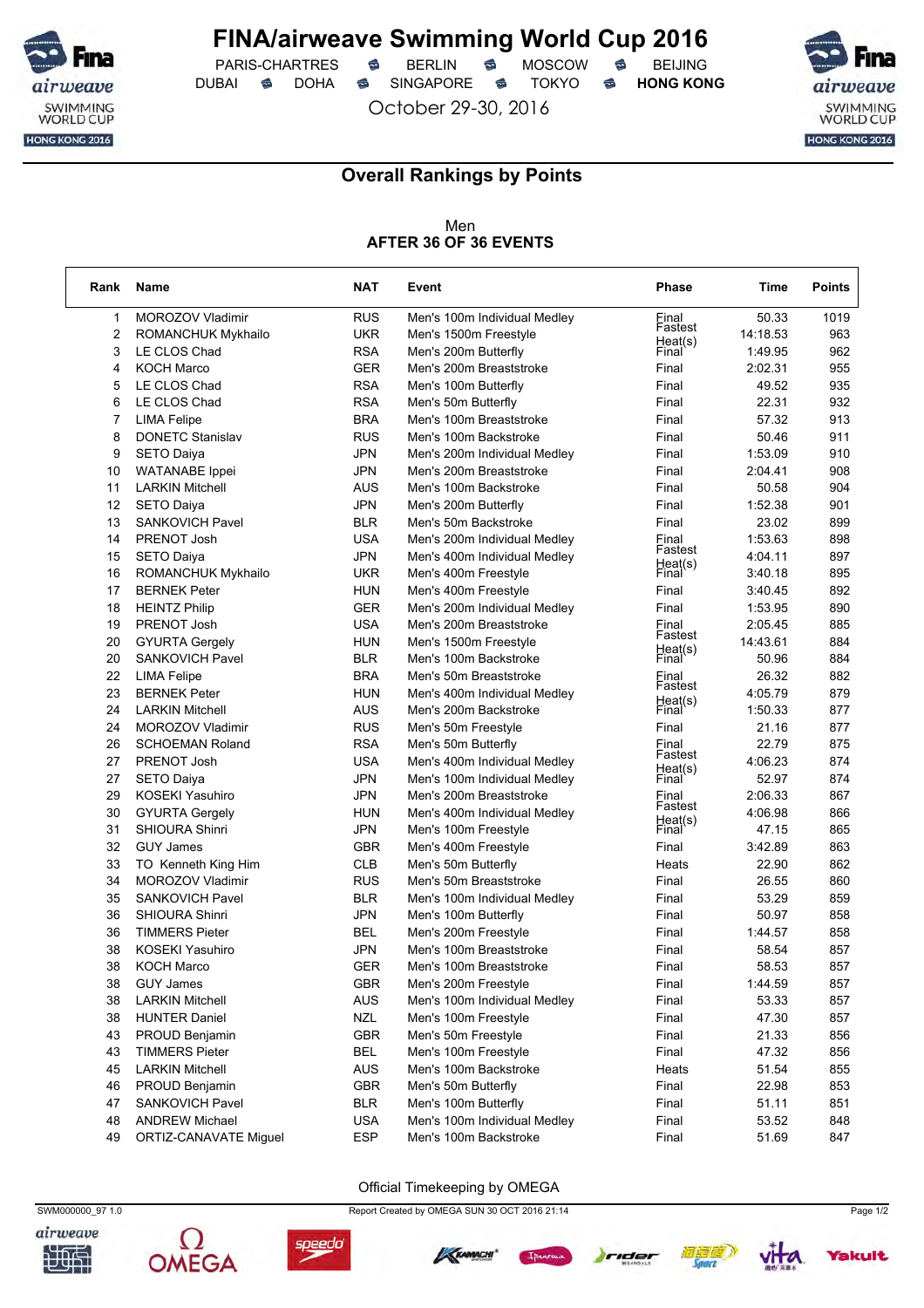

PARIS-CHARTRES **S** BERLIN S MOSCOW S DUBAI **S** DOHA S SINGAPORE S TOKYO S HONG KONG

October 29-30, 2016



### **Overall Rankings by Points**

Men **AFTER 36 OF 36 EVENTS**

| Rank | <b>Name</b>                  | <b>NAT</b> | Event                        | <b>Phase</b>     | Time     | <b>Points</b> |
|------|------------------------------|------------|------------------------------|------------------|----------|---------------|
| 50   | <b>HEINTZ Philip</b>         | <b>GER</b> | Men's 200m Breaststroke      | Final            | 2:07.41  | 845           |
| 51   | PRENOT Josh                  | <b>USA</b> | Men's 100m Butterfly         | Final            | 51.25    | 844           |
| 52   | LE CLOS Chad                 | <b>RSA</b> | Men's 50m Freestyle          | Final            | 21.45    | 842           |
| 52   | <b>JOHNSON B J</b>           | <b>USA</b> | Men's 200m Breaststroke      | Final            | 2:07.57  | 842           |
| 52   | <b>SAKAI Masato</b>          | <b>JPN</b> | Men's 200m Butterfly         | Final            | 1:54.95  | 842           |
| 52   | <b>SCHOEMAN Roland</b>       | <b>RSA</b> | Men's 50m Breaststroke       | Final            | 26.73    | 842           |
| 56   | <b>ORTIZ-CANAVATE Miquel</b> | <b>ESP</b> | Men's 50m Backstroke         | Final            | 23.54    | 841           |
| 57   | <b>WANG Peng</b>             | <b>CHN</b> | Men's 100m Butterfly         | Final            | 51.40    | 836           |
| 57   | ROMANCHUK Mykhailo           | <b>UKR</b> | Men's 400m Freestyle         | Heats            | 3:45.24  | 836           |
| 57   | <b>ZELLMANN Poul</b>         | <b>GER</b> | Men's 400m Freestyle         | Final            | 3:45.30  | 836           |
| 60   | TO Kenneth King Him          | <b>CLB</b> | Men's 50m Butterfly          | Final            | 23.15    | 835           |
| 61   | <b>BERNEK Peter</b>          | <b>HUN</b> | Men's 400m Freestyle         | Heats            | 3:45.56  | 833           |
| 62   | <b>ANDREW Michael</b>        | <b>USA</b> | Men's 50m Breaststroke       | Final            | 26.84    | 832           |
| 63   | <b>KOCH Marco</b>            | <b>GER</b> | Men's 400m Individual Medley | Fastest          | 4:10.43  | 831           |
| 64   | LIUKKONEN Ari-Pekka          | <b>FIN</b> | Men's 50m Freestyle          | Heat(s)<br>Final | 21.57    | 828           |
| 64   | <b>LIMA Felipe</b>           | <b>BRA</b> | Men's 100m Breaststroke      | Heats            | 59.20    | 828           |
| 64   | SETO Daiya                   | <b>JPN</b> | Men's 200m Freestyle         | Final            | 1:45.81  | 828           |
| 64   | <b>WANG Peng</b>             | <b>CHN</b> | Men's 50m Butterfly          | Final            | 23.21    | 828           |
| 64   | <b>ANDREW Michael</b>        | <b>USA</b> | Men's 100m Individual Medley | Heats            | 53.93    | 828           |
| 69   | SHIOURA Shinri               | <b>JPN</b> | Men's 50m Butterfly          | Final            | 23.22    | 827           |
| 70   | <b>SCHOEMAN Roland</b>       | <b>RSA</b> | Men's 50m Freestyle          | Final            | 21.59    | 826           |
| 70   | <b>BERNEK Peter</b>          | <b>HUN</b> | Men's 200m Freestyle         | Final            | 1:45.90  | 826           |
| 70   | TO Kenneth King Him          | <b>CLB</b> | Men's 100m Freestyle         | Final            | 47.88    | 826           |
| 73   | ABRUZZO Andrew Joseph        | <b>USA</b> | Men's 1500m Freestyle        | Fastest          | 15:04.42 | 824           |
| 74   | <b>DONETC Stanislav</b>      | <b>RUS</b> | Men's 50m Backstroke         | Heat(s)<br>Final | 23.71    | 823           |
| 74   | <b>LARKIN Mitchell</b>       | <b>AUS</b> | Men's 50m Backstroke         | Final            | 23.71    | 823           |
| 76   | <b>ERVIN Anthony</b>         | <b>USA</b> | Men's 50m Freestyle          | Final            | 21.62    | 822           |
| 76   | <b>WATANABE</b> Ippei        | <b>JPN</b> | Men's 400m Individual Medley | Fastest          | 4:11.40  | 822           |
| 78   | <b>WATANABE</b> Ippei        | <b>JPN</b> | Men's 100m Breaststroke      | Heat(s)<br>Final | 59.37    | 821           |
| 78   | <b>KOSEKI Yasuhiro</b>       | <b>JPN</b> | Men's 50m Breaststroke       | Final            | 26.96    | 821           |
| 80   | <b>KOSEKI Yasuhiro</b>       | <b>JPN</b> | Men's 100m Breaststroke      | Heats            | 59.40    | 820           |

Official Timekeeping by OMEGA















*fakult*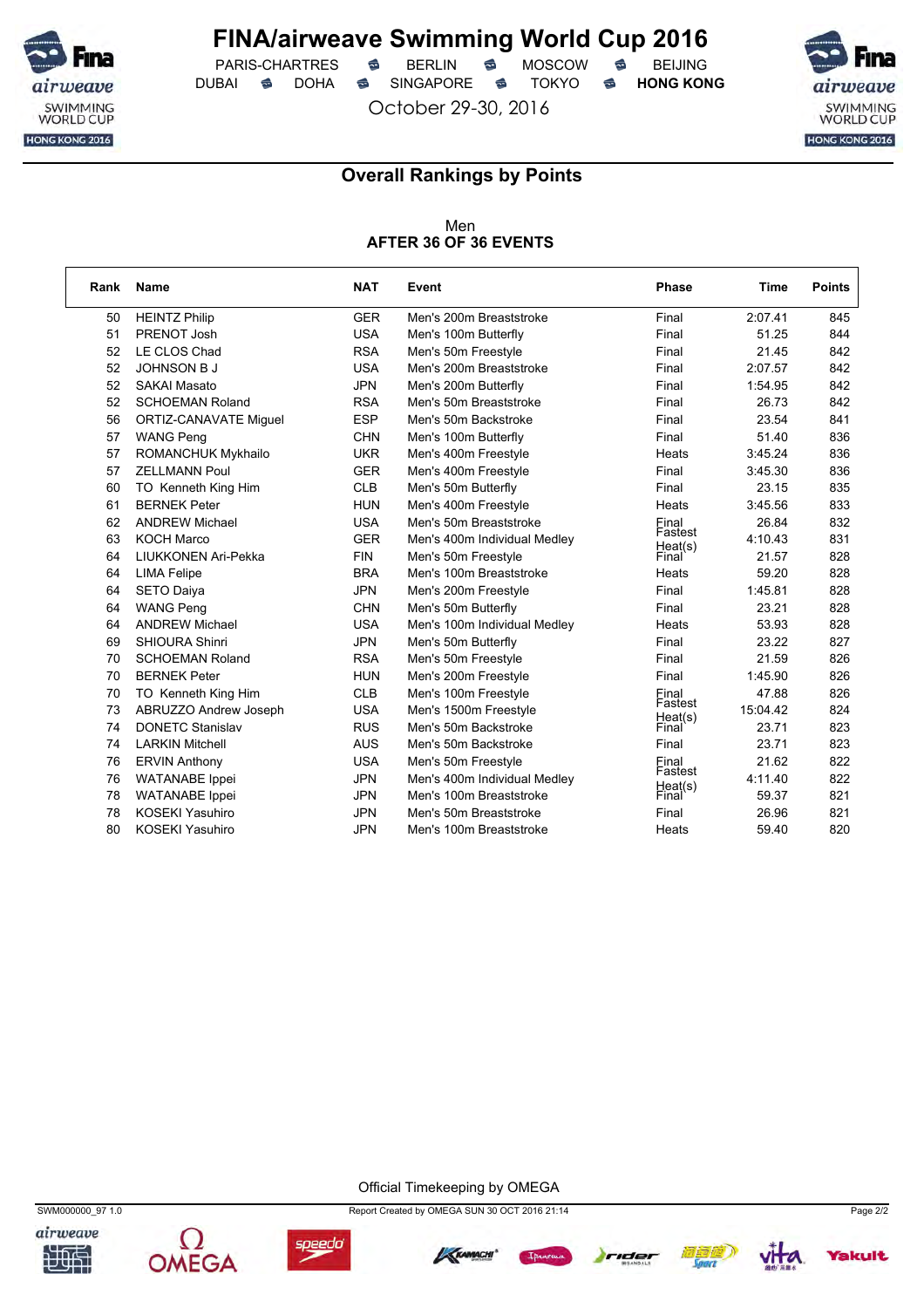

PARIS-CHARTRES **S** BERLIN S MOSCOW S DUBAI **S** DOHA SINGAPORE S TOKYO S HONG KONG

October 29-30, 2016



٦

### **Overall Rankings by Points**

#### Women **AFTER 36 OF 36 EVENTS**

| Rank           | Name                     | <b>NAT</b> | Event                          | <b>Phase</b>             | Time    | <b>Points</b> |
|----------------|--------------------------|------------|--------------------------------|--------------------------|---------|---------------|
| 1              | <b>ATKINSON Alia</b>     | <b>JAM</b> | Women's 100m Breaststroke      | Final                    | 1:02.68 | 984           |
| $\overline{2}$ | <b>ATKINSON Alia</b>     | <b>JAM</b> | Women's 50m Breaststroke       | Final                    | 29.20   | 959           |
| 3              | EFIMOVA Yuliya           | <b>RUS</b> | Women's 200m Breaststroke      | Final                    | 2:16.49 | 958           |
| 4              | <b>WORRELL Kelsi</b>     | <b>USA</b> | Women's 100m Butterfly         | Final                    | 55.49   | 953           |
| 5              | EFIMOVA Yuliya           | <b>RUS</b> | Women's 100m Breaststroke      | Final                    | 1:03.64 | 940           |
| 6              | HOSSZU Katinka           | HUN        | Women's 100m Backstroke        | Final                    | 56.30   | 933           |
| 7              | <b>LARSON Breeja</b>     | <b>USA</b> | Women's 200m Breaststroke      | Final                    | 2:17.99 | 927           |
| 7              | HOSSZU Katinka           | <b>HUN</b> | Women's 200m Backstroke        | Final                    | 2:02.28 | 927           |
| 9              | <b>HOSSZU Katinka</b>    | HUN        | Women's 100m Individual Medley | Final                    | 58.21   | 922           |
| 10             | <b>HOSSZU Katinka</b>    | HUN        | Women's 50m Backstroke         | Final                    | 26.40   | 919           |
| 11             | <b>LARSON Breeja</b>     | <b>USA</b> | Women's 100m Breaststroke      | Final                    | 1:04.15 | 918           |
| 11             | HOSSZU Katinka           | HUN        | Women's 200m Freestyle         | Final                    | 1:53.98 | 918           |
| 13             | <b>HOSSZU Katinka</b>    | HUN        | Women's 200m Individual Medley | Final                    | 2:05.39 | 917           |
| 13             | <b>HOSSZU Katinka</b>    | <b>HUN</b> | Women's 100m Butterfly         | Final                    | 56.20   | 917           |
| 15             | <b>OTTESEN Jeanette</b>  | DEN        | Women's 100m Butterfly         | Final                    | 56.25   | 915           |
| 16             | <b>HANNIS Molly</b>      | <b>USA</b> | Women's 100m Breaststroke      | Final                    | 1:04.24 | 914           |
| 17             | <b>OTTESEN Jeanette</b>  | DEN        | Women's 100m Freestyle         | Final                    | 52.46   | 913           |
| 17             | <b>OTTESEN Jeanette</b>  | DEN        | Women's 50m Freestyle          | Final                    | 23.95   | 913           |
| 19             | <b>SEEBOHM Emily</b>     | <b>AUS</b> | Women's 200m Backstroke        | Final                    | 2:02.91 | 912           |
| 20             | <b>SEEBOHM Emily</b>     | <b>AUS</b> | Women's 100m Backstroke        | Final                    | 56.82   | 908           |
| 21             | <b>HANNIS Molly</b>      | USA        | Women's 50m Breaststroke       | Final                    | 29.75   | 907           |
| 22             | EFIMOVA Yuliya           | <b>RUS</b> | Women's 50m Breaststroke       | Final                    | 29.77   | 905           |
| 23             | <b>HOSSZU Katinka</b>    | HUN        | Women's 400m Individual Medley | Fastest                  | 4:28.50 | 902           |
| 24             | HOSSZU Katinka           | HUN        | Women's 100m Freestyle         | Heat(s)<br>Final         | 52.76   | 898           |
| 25             | <b>ATKINSON Alia</b>     | JAM        | Women's 100m Individual Medley | Final                    | 58.76   | 897           |
| 26             | <b>LARSON Breeja</b>     | <b>USA</b> | Women's 50m Breaststroke       | Final                    | 29.88   | 895           |
| 27             | ZEVINA Daryna            | UKR        | Women's 200m Backstroke        | Final                    | 2:03.87 | 891           |
| 28             | <b>FORDE Brooke</b>      | <b>USA</b> | Women's 400m Individual Medley | Fastest                  | 4:29.66 | 890           |
| 28             | <b>SEEBOHM Emily</b>     | AUS        | Women's 50m Backstroke         | Heat(s)<br>Final         | 26.68   | 890           |
| 30             | JAKABOS Zsuzsanna        | HUN        | Women's 200m Freestyle         | Final                    | 1:55.17 | 889           |
| 30             | <b>GROVES Madeline</b>   | <b>AUS</b> | Women's 200m Freestyle         | Final                    | 1:55.17 | 889           |
| 32             | <b>WORRELL Kelsi</b>     | <b>USA</b> | Women's 100m Freestyle         | Final                    | 53.01   | 885           |
| 33             | <b>ATKINSON Alia</b>     | JAM        | Women's 50m Breaststroke       | Heats                    | 30.03   | 882           |
| 34             | <b>SEEBOHM Emily</b>     | <b>AUS</b> | Women's 100m Individual Medley | Final                    | 59.11   | 881           |
| 34             | EFIMOVA Yuliya           | <b>RUS</b> | Women's 200m Individual Medley | Final                    | 2:07.07 | 881           |
| 36             | <b>HOSSZU Katinka</b>    | HUN        | Women's 800m Freestyle         | Fastest                  | 8:21.09 | 875           |
| 36             | <b>WORRELL Kelsi</b>     | <b>USA</b> | Women's 100m Butterfly         | Hea( <i>s</i> )<br>Heats | 57.09   | 875           |
| 36             | <b>LARSON Breeja</b>     | <b>USA</b> | Women's 100m Breaststroke      | Heats                    | 1:05.18 | 875           |
| 39             | <b>HOSSZU Katinka</b>    | HUN        | Women's 400m Freestyle         | Final                    | 4:05.31 | 873           |
| 40             | SMITH Regan Elisabeth    | <b>USA</b> | Women's 200m Backstroke        | Heats                    | 2:04.77 | 872           |
| 41             | <b>ATKINSON Alia</b>     | <b>JAM</b> | Women's 100m Breaststroke      | Heats                    | 1:05.28 | 871           |
| 42             | <b>WILLIAMS Michelle</b> | CAN        | Women's 50m Freestyle          | Heats                    | 24.35   | 869           |
| 43             | ZEVINA Daryna            | <b>UKR</b> | Women's 200m Backstroke        |                          | 2:04.95 | 868           |
| 44             | DONG Jie                 | <b>CHN</b> | Women's 800m Freestyle         | Heats<br>Fastest         | 8:22.54 | 867           |
| 45             | <b>WILLIAMS Michelle</b> | CAN        | Women's 50m Freestyle          | Heat(s)<br>Final         | 24.38   | 866           |
| 46             | JAKABOS Zsuzsanna        | <b>HUN</b> | Women's 200m Individual Medley | Final                    | 2:07.86 | 865           |
| 46             | EFIMOVA Yuliya           | <b>RUS</b> | Women's 100m Breaststroke      | Heats                    | 1:05.43 | 865           |
| 48             | <b>SCHMIDT Sierra</b>    | <b>USA</b> | Women's 800m Freestyle         | Fastest                  | 8:23.19 | 864           |
| 49             | EFIMOVA Yuliya           | <b>RUS</b> | Women's 50m Breaststroke       | Heat(s)<br>Heats         | 30.28   | 860           |

#### Official Timekeeping by OMEGA







SWW000000\_97 1.0 Report Created by OMEGA SUN 30 OCT 2016 21:15 Page 1/2







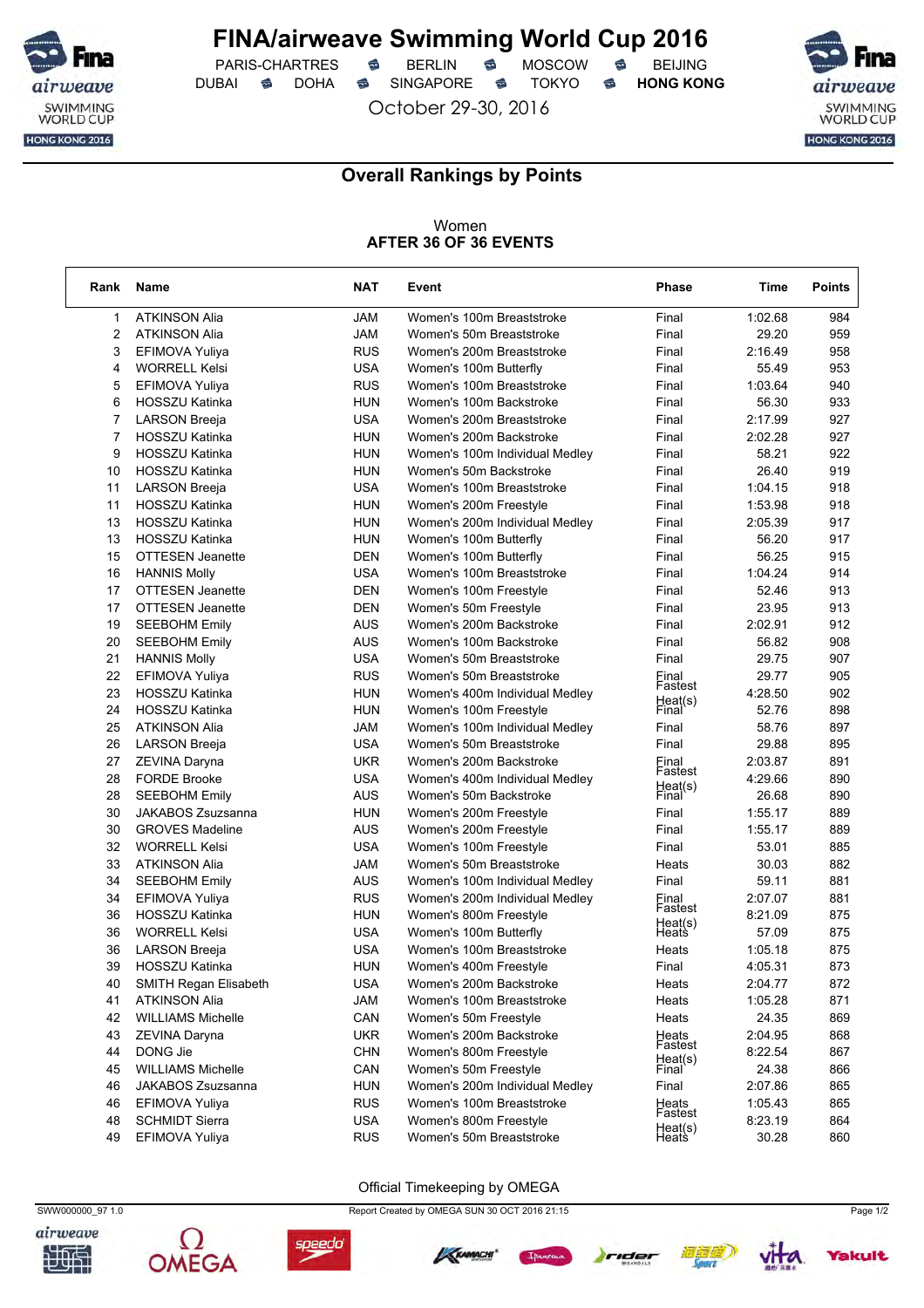

PARIS-CHARTRES **S** BERLIN S MOSCOW S DUBAI **S** DOHA SINGAPORE S TOKYO S HONG KONG

October 29-30, 2016



### **Overall Rankings by Points**

### Women **AFTER 36 OF 36 EVENTS**

| Rank | <b>Name</b>              | <b>NAT</b> | Event                          | Phase              | Time    | <b>Points</b> |
|------|--------------------------|------------|--------------------------------|--------------------|---------|---------------|
| 49   | <b>HOSSZU Katinka</b>    | <b>HUN</b> | Women's 200m Backstroke        | Heats              | 2:05.34 | 860           |
| 51   | <b>OTTESEN Jeanette</b>  | <b>DEN</b> | Women's 50m Butterfly          | Final              | 25.65   | 858           |
| 51   | <b>SCHMIDT Sierra</b>    | <b>USA</b> | Women's 400m Freestyle         | Final              | 4:06.79 | 858           |
| 51   | <b>NORDMANN Lucie</b>    | <b>USA</b> | Women's 200m Backstroke        | Heats              | 2:05.45 | 858           |
| 54   | ZEVINA Daryna            | <b>UKR</b> | Women's 100m Backstroke        | Final              | 57.92   | 857           |
| 55   | <b>GROVES Madeline</b>   | <b>AUS</b> | Women's 200m Butterfly         | Heats              | 2:05.97 | 856           |
| 56   | <b>HANNIS Molly</b>      | <b>USA</b> | Women's 200m Breaststroke      | Final              | 2:21.85 | 853           |
| 56   | <b>HOSSZU Katinka</b>    | <b>HUN</b> | Women's 200m Butterfly         | Final              | 2:06.09 | 853           |
| 56   | <b>OTTESEN Jeanette</b>  | <b>DEN</b> | Women's 100m Freestyle         | Heats              | 53.67   | 853           |
| 59   | ZEVINA Daryna            | <b>UKR</b> | Women's 50m Backstroke         | Final              | 27.08   | 851           |
| 59   | <b>SEEBOHM Emily</b>     | <b>AUS</b> | Women's 50m Backstroke         | Heats              | 27.08   | 851           |
| 61   | GUO Junjun               | <b>CHN</b> | Women's 800m Freestyle         | Fastest<br>Heat(s) | 8:26.05 | 849           |
| 61   | <b>SEEBOHM Emily</b>     | <b>AUS</b> | Women's 50m Freestyle          | Final              | 24.54   | 849           |
| 63   | <b>NORDMANN Lucie</b>    | <b>USA</b> | Women's 100m Backstroke        | Final              | 58.13   | 848           |
| 63   | <b>MERRELL Eva</b>       | <b>USA</b> | Women's 200m Backstroke        | Final              | 2:05.93 | 848           |
| 63   | <b>SEEBOHM Emily</b>     | <b>AUS</b> | Women's 200m Backstroke        | Heats              | 2:05.96 | 848           |
| 66   | <b>MERRELL Eva</b>       | <b>USA</b> | Women's 200m Backstroke        | Heats              | 2:06.01 | 847           |
| 66   | WU Yue                   | <b>CHN</b> | Women's 200m Freestyle         | Heats              | 1:57.04 | 847           |
| 68   | WU Yue                   | <b>CHN</b> | Women's 200m Freestyle         | Final              | 1:57.11 | 846           |
| 69   | <b>CALDWELL Hilary</b>   | CAN        | Women's 200m Backstroke        | Heats              | 2:06.10 | 845           |
| 69   | <b>WORRELL Kelsi</b>     | <b>USA</b> | Women's 50m Freestyle          | Final              | 24.58   | 845           |
| 71   | <b>WORRELL Kelsi</b>     | <b>USA</b> | Women's 50m Freestyle          | Heats              | 24.59   | 844           |
| 72   | <b>WILLIAMS Michelle</b> | CAN        | Women's 100m Freestyle         | Final              | 53.88   | 843           |
| 73   | <b>WILLIAMS Michelle</b> | CAN        | Women's 100m Freestyle         | Heats              | 53.89   | 843           |
| 74   | GUO Junjun               | <b>CHN</b> | Women's 400m Freestyle         | Final              | 4:08.35 | 842           |
| 74   | <b>OTTESEN Jeanette</b>  | <b>DEN</b> | Women's 50m Freestyle          | Heats              | 24.61   | 842           |
| 76   | <b>FORDE Brooke</b>      | <b>USA</b> | Women's 200m Individual Medley | Final              | 2:09.05 | 841           |
| 76   | <b>HOSSZU Katinka</b>    | <b>HUN</b> | Women's 200m Freestyle         | Heats              | 1:57.34 | 841           |
| 78   | <b>VASEY Sarah</b>       | <b>GBR</b> | Women's 50m Breaststroke       | Final              | 30.52   | 840           |
| 79   | SMITH Regan Elisabeth    | <b>USA</b> | Women's 100m Backstroke        | Final              | 58.34   | 839           |
| 79   | <b>NORDMANN Lucie</b>    | <b>USA</b> | Women's 50m Backstroke         | Final              | 27.21   | 839           |

Official Timekeeping by OMEGA











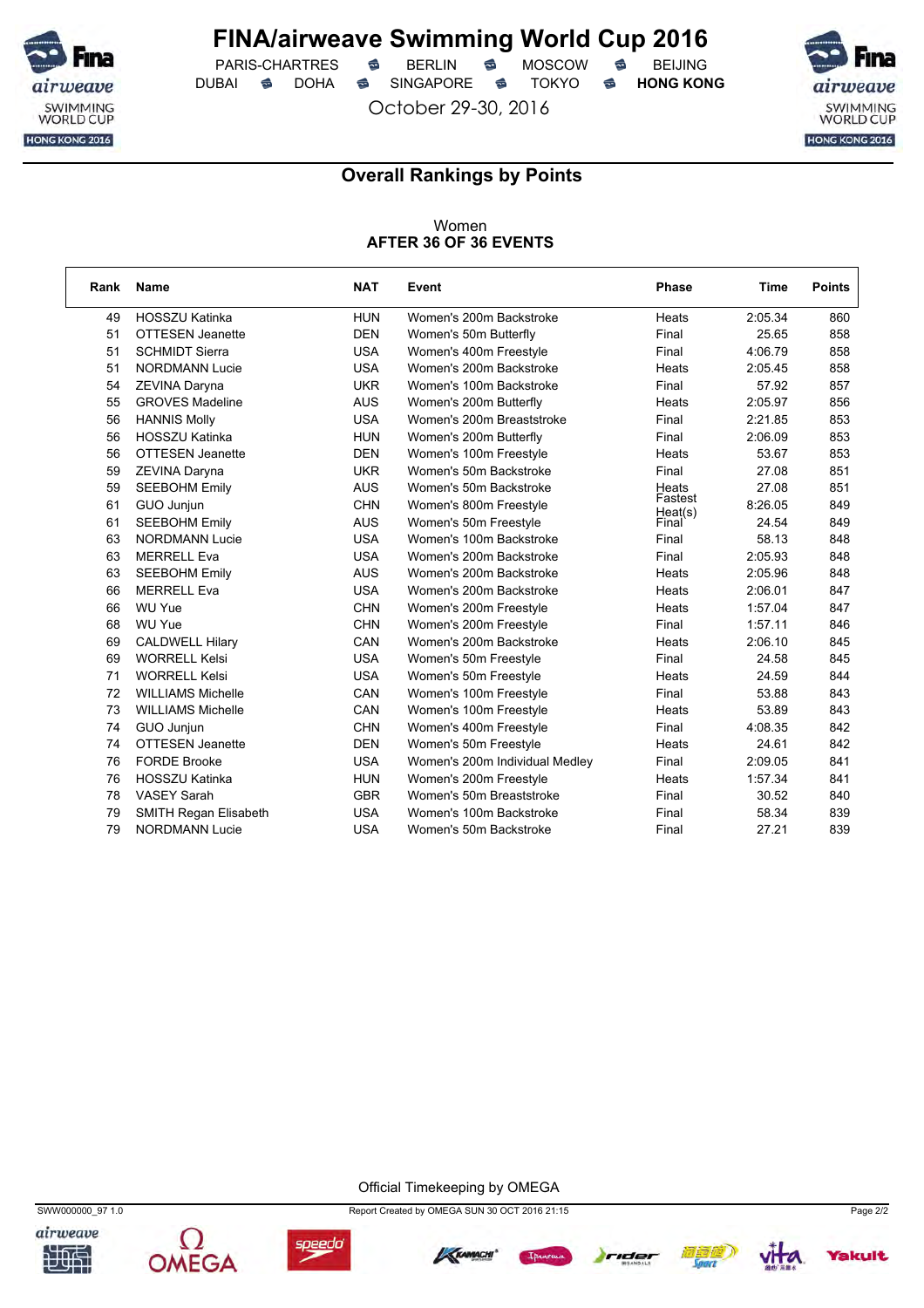

PARIS-CHARTRES **S** BERLIN S MOSCOW S DUBAI **S** DOHA S SINGAPORE S TOKYO S HONG KONG

October 29-30, 2016



### **FINA Trophy**

### Mixt **AFTER 18 OF 36 EVENTS**

| Rank           | Name                      | <b>NAT</b> | <b>Ranking Points</b>   | <b>Bonus Points</b> | <b>Total</b>            |
|----------------|---------------------------|------------|-------------------------|---------------------|-------------------------|
| $\mathbf{1}$   | <b>HOSSZU Katinka</b>     | <b>HUN</b> | 28                      | 0                   | 28                      |
| $\overline{c}$ | <b>SETO Daiya</b>         | <b>JPN</b> | 11                      | 0                   | 11                      |
| 3              | LE CLOS Chad              | <b>RSA</b> | 10                      | 0                   | 10                      |
| 4              | <b>SEEBOHM Emily</b>      | <b>AUS</b> | 8                       | 0                   | 8                       |
| 4              | MOROZOV Vladimir          | <b>RUS</b> | 8                       | 0                   | 8                       |
| 6              | <b>OTTESEN Jeanette</b>   | <b>DEN</b> | $\overline{7}$          | 0                   | 7                       |
| $\overline{7}$ | <b>BERNEK Peter</b>       | <b>HUN</b> | 6                       | 0                   | 6                       |
| 7              | EFIMOVA Yuliya            | <b>RUS</b> | 6                       | 0                   | 6                       |
| 7              | <b>WORRELL Kelsi</b>      | <b>USA</b> | 6                       | 0                   | 6                       |
| 10             | <b>SHIOURA Shinri</b>     | <b>JPN</b> | 5                       | 0                   | 5                       |
| 10             | <b>LIMA Felipe</b>        | <b>BRA</b> | 5                       | 0                   | 5                       |
| 10             | <b>KOCH Marco</b>         | <b>GER</b> | 5                       | 0                   | 5                       |
| 10             | JAKABOS Zsuzsanna         | <b>HUN</b> | 5                       | 0                   | 5                       |
| 10             | <b>ATKINSON Alia</b>      | <b>JAM</b> | 5                       | 0                   | 5                       |
| 10             | <b>SCHOEMAN Roland</b>    | <b>RSA</b> | 5                       | 0                   | 5                       |
| 10             | <b>DONETC Stanislav</b>   | <b>RUS</b> | 5                       | 0                   | 5                       |
| 10             | <b>ROMANCHUK Mykhailo</b> | <b>UKR</b> | 5                       | 0                   | 5                       |
| 18             | LARKIN Mitchell           | <b>AUS</b> | 4                       | 0                   | 4                       |
| 18             | ZEVINA Daryna             | <b>UKR</b> | 4                       | 0                   | 4                       |
| 18             | SANKOVICH Pavel           | <b>BLR</b> | 4                       | 0                   | 4                       |
| 18             | <b>GROVES Madeline</b>    | <b>AUS</b> | 4                       | 0                   | 4                       |
| 18             | PRENOT Josh               | <b>USA</b> | 4                       | 0                   | 4                       |
| 23             | <b>WILLIAMS Michelle</b>  | CAN        | 3                       | 0                   | 3                       |
| 23             | <b>HUNTER Daniel</b>      | <b>NZL</b> | 3                       | 0                   | 3                       |
| 23             | <b>WATANABE</b> Ippei     | <b>JPN</b> | 3                       | 0                   | 3                       |
| 23             | DONG Jie                  | <b>CHN</b> | 3                       | 0                   | 3                       |
| 27             | TO Kenneth King Him       | <b>CLB</b> | $\overline{\mathbf{c}}$ | 0                   | $\overline{\mathbf{c}}$ |
| 27             | <b>TIMMERS Pieter</b>     | <b>BEL</b> | 2                       | 0                   | 2                       |
| 27             | <b>LARSON Breeja</b>      | <b>USA</b> | $\overline{c}$          | 0                   | 2                       |
| 27             | PROUD Benjamin            | <b>GBR</b> | $\overline{\mathbf{c}}$ | 0                   | $\overline{\mathbf{c}}$ |
| 27             | <b>GUY James</b>          | <b>GBR</b> | 2                       | 0                   | 2                       |
| 27             | <b>SAKAI Masato</b>       | <b>JPN</b> | 2                       | 0                   | 2                       |
| 27             | <b>SCHMIDT Sierra</b>     | <b>USA</b> | $\overline{\mathbf{c}}$ | 0                   | $\overline{\mathbf{c}}$ |
| 34             | <b>GYURTA Gergely</b>     | <b>HUN</b> | 1                       | 0                   | 1                       |
| 34             | GUO Junjun                | <b>CHN</b> | $\mathbf{1}$            | 0                   | 1                       |
| 34             | ORTIZ-CANAVATE Miguel     | <b>ESP</b> | 1                       | 0                   | 1                       |
| 34             | <b>HANNIS Molly</b>       | <b>USA</b> | 1                       | 0                   | 1                       |
| 34             | KOSEKI Yasuhiro           | <b>JPN</b> | $\mathbf{1}$            | 0                   | 1                       |
| 34             | <b>NORDMANN Lucie</b>     | <b>USA</b> | 1                       | 0                   | 1                       |
| 34             | <b>MERRELL Eva</b>        | <b>USA</b> | $\mathbf{1}$            | 0                   | 1                       |
| 34             | <b>ANDREW Michael</b>     | <b>USA</b> | $\mathbf{1}$            | 0                   | 1                       |
| 34             | <b>FORDE Brooke</b>       | <b>USA</b> | 1                       | 0                   | 1                       |
| 34             | <b>ZELLMANN Poul</b>      | <b>GER</b> | 1                       | 0                   | 1                       |
| 34             | WU Yue                    | <b>CHN</b> | 1                       | 0                   | 1                       |
| 34             | <b>TSAI Yi-Lin</b>        | <b>TPE</b> | $\mathbf{1}$            | 0                   | 1                       |















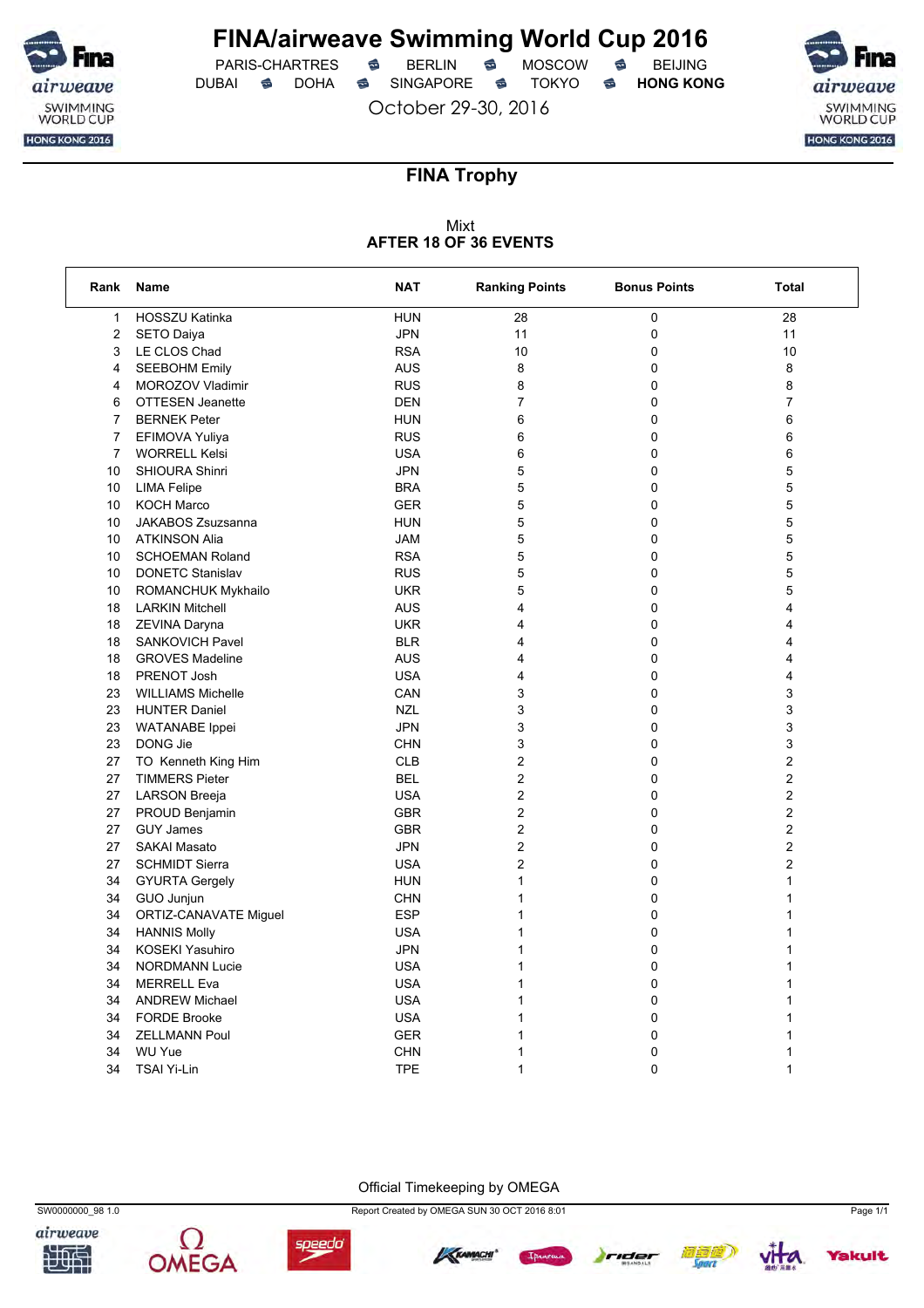

PARIS-CHARTRES **B** BERLIN **B** MOSCOW **B** BEIJING DUBAI **S** DOHA SINGAPORE S TOKYO S HONG KONG

October 29-30, 2016

SWIMMING<br>WORLD CUP HONG KONG 2016

## **Swimming Multi-Medallists at these Games**

As of SUN 30 OCT 2016 at 20:54

|      | Name                    | <b>NAT</b> |                                | <b>Medals</b> |                 |
|------|-------------------------|------------|--------------------------------|---------------|-----------------|
| Rank |                         | Code       | Event                          | <b>Type</b>   | Total           |
| 1    | <b>HOSSZU Katinka</b>   | <b>HUN</b> | Women's 200m Freestyle         | <b>GOLD</b>   | 12 <sup>2</sup> |
|      |                         |            | Women's 50m Backstroke         | <b>GOLD</b>   |                 |
|      |                         |            | Women's 200m Individual Medley | <b>GOLD</b>   |                 |
|      |                         |            | Women's 200m Backstroke        | GOLD          |                 |
|      |                         |            | Women's 800m Freestyle         | GOLD          |                 |
|      |                         |            | Women's 100m Backstroke        | GOLD          |                 |
|      |                         |            | Women's 200m Butterfly         | GOLD          |                 |
|      |                         |            | Women's 400m Freestyle         | <b>GOLD</b>   |                 |
|      |                         |            | Women's 100m Individual Medley | <b>GOLD</b>   |                 |
|      |                         |            | Women's 400m Individual Medley | <b>GOLD</b>   |                 |
|      |                         |            | Women's 100m Butterfly         | <b>SILVER</b> |                 |
|      |                         |            | Women's 100m Freestyle         | <b>SILVER</b> |                 |
| 2    | <b>MOROZOV Vladimir</b> | <b>RUS</b> | Men's 100m Individual Medley   | GOLD          | 5               |
|      |                         |            | Mixed 4x50m Medley Relay       | <b>GOLD</b>   |                 |
|      |                         |            | Men's 50m Freestyle            | <b>GOLD</b>   |                 |
|      |                         |            | Mixed 4x50m Free Relay         | <b>GOLD</b>   |                 |
|      |                         |            | Men's 50m Breaststroke         | <b>SILVER</b> |                 |
| 3    | EFIMOVA Yuliya          | <b>RUS</b> | Mixed 4x50m Medley Relay       | GOLD          | 6               |
|      |                         |            | Women's 200m Breaststroke      | <b>GOLD</b>   |                 |
|      |                         |            | Mixed 4x50m Free Relay         | <b>GOLD</b>   |                 |
|      |                         |            | Women's 100m Breaststroke      | <b>SILVER</b> |                 |
|      |                         |            | Women's 200m Individual Medley | <b>SILVER</b> |                 |
|      |                         |            | Women's 50m Breaststroke       | <b>BRONZE</b> |                 |
| 4    | <b>OTTESEN Jeanette</b> | <b>DEN</b> | Women's 50m Freestyle          | GOLD          | $\overline{4}$  |
|      |                         |            | Women's 100m Freestyle         | GOLD          |                 |
|      |                         |            | Women's 50m Butterfly          | <b>GOLD</b>   |                 |
|      |                         |            | Women's 100m Butterfly         | <b>BRONZE</b> |                 |
| 4    | LE CLOS Chad            | <b>RSA</b> | Men's 200m Butterfly           | <b>GOLD</b>   | 4               |
|      |                         |            | Men's 50m Butterfly            | GOLD          |                 |
|      |                         |            | Men's 100m Butterfly           | GOLD          |                 |
|      |                         |            | Men's 50m Freestyle            | <b>BRONZE</b> |                 |
| 4    | <b>DONETC Stanislav</b> | <b>RUS</b> | Men's 100m Backstroke          | GOLD          | 4               |
|      |                         |            | Mixed 4x50m Medley Relay       | GOLD          |                 |
|      |                         |            | Mixed 4x50m Free Relay         | GOLD          |                 |
|      |                         |            | Men's 50m Backstroke           | <b>BRONZE</b> |                 |
| 7    | <b>SETO Daiya</b>       | <b>JPN</b> | Men's 400m Individual Medley   | GOLD          | 5               |
|      |                         |            | Men's 200m Individual Medley   | GOLD          |                 |
|      |                         |            | Men's 200m Butterfly           | <b>SILVER</b> |                 |
|      |                         |            | Men's 100m Individual Medley   | <b>SILVER</b> |                 |
|      |                         |            | Men's 200m Freestyle           | <b>BRONZE</b> |                 |

Official Timekeeping by OMEGA









SW0000000\_99 1.0 Report Created by OMEGA SUN 30 OCT 2016 20:54 Page 1/3





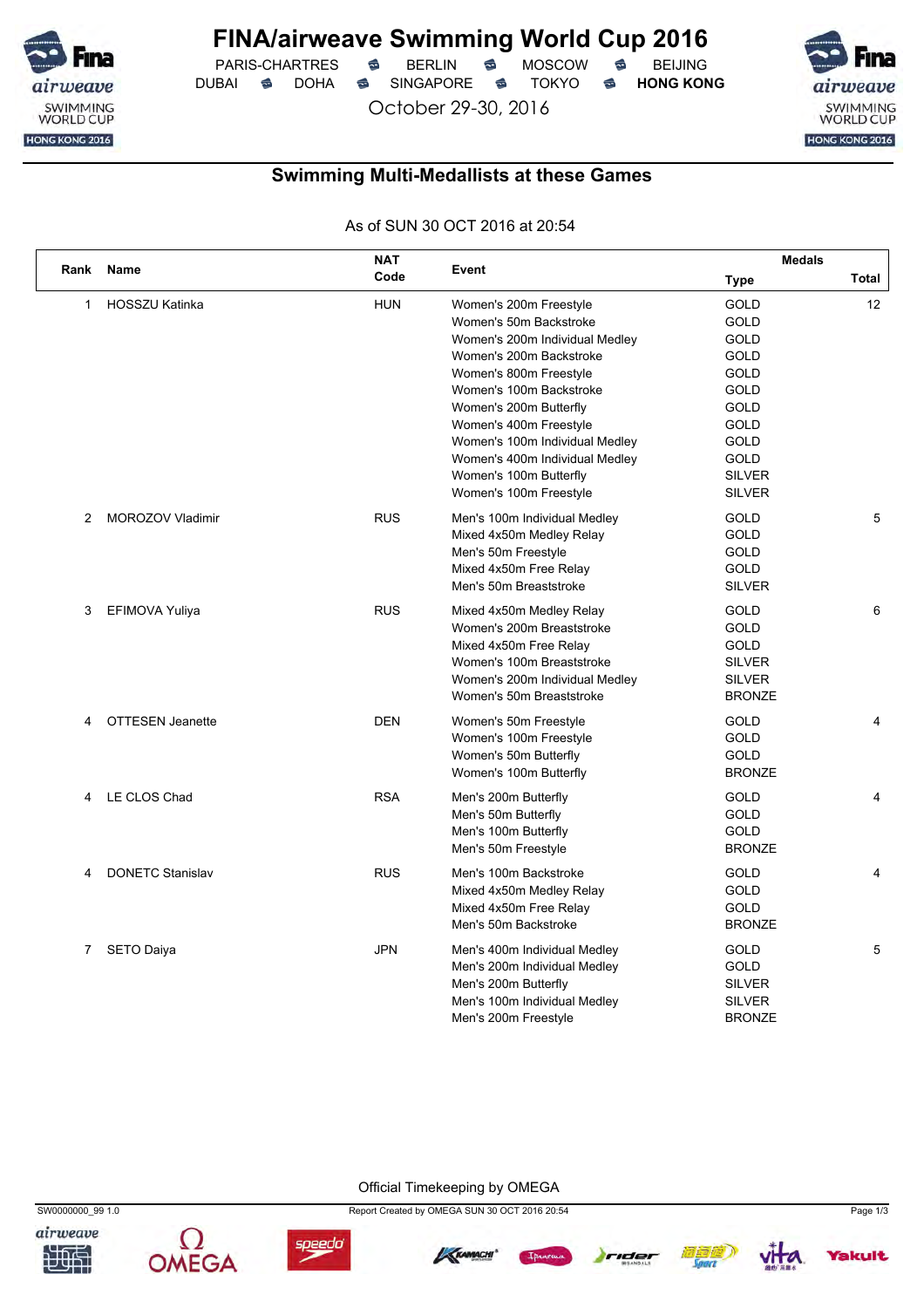

PARIS-CHARTRES **B** BERLIN **B** MOSCOW **B** BEIJING DUBAI **S** DOHA SINGAPORE S TOKYO S HONG KONG

October 29-30, 2016

SWIMMING<br>WORLD CUP HONG KONG 2016

## **Swimming Multi-Medallists at these Games**

As of SUN 30 OCT 2016 at 20:54

|      |                         | <b>NAT</b> |                                                                                                                                                                  | <b>Medals</b>                                                                                      |                |  |
|------|-------------------------|------------|------------------------------------------------------------------------------------------------------------------------------------------------------------------|----------------------------------------------------------------------------------------------------|----------------|--|
| Rank | Name                    | Code       | Event                                                                                                                                                            | Type                                                                                               | Total          |  |
| 8    | <b>ATKINSON Alia</b>    | <b>JAM</b> | Women's 100m Breaststroke<br>Women's 50m Breaststroke<br>Women's 100m Individual Medley<br>Women's 50m Butterfly                                                 | GOLD<br><b>GOLD</b><br><b>SILVER</b><br><b>BRONZE</b>                                              | 4              |  |
| 9    | <b>LIMA Felipe</b>      | <b>BRA</b> | Men's 50m Breaststroke<br>Men's 100m Breaststroke                                                                                                                | <b>GOLD</b><br><b>GOLD</b>                                                                         | $\overline{2}$ |  |
| 9    | <b>USTINOVA Daria S</b> | <b>RUS</b> | Mixed 4x50m Medley Relay<br>Mixed 4x50m Free Relay                                                                                                               | <b>GOLD</b><br><b>GOLD</b>                                                                         | $\overline{2}$ |  |
| 9    | ROMANCHUK Mykhailo      | <b>UKR</b> | Men's 400m Freestyle<br>Men's 1500m Freestyle                                                                                                                    | <b>GOLD</b><br><b>GOLD</b>                                                                         | 2              |  |
| 12   | <b>WORRELL Kelsi</b>    | <b>USA</b> | Women's 100m Butterfly<br>Mixed 4x50m Medley Relay<br>Mixed 4x50m Free Relay<br>Women's 100m Freestyle                                                           | <b>GOLD</b><br><b>SILVER</b><br><b>SILVER</b><br><b>BRONZE</b>                                     | $\overline{4}$ |  |
| 13   | <b>LARKIN Mitchell</b>  | <b>AUS</b> | Men's 200m Backstroke<br>Men's 100m Backstroke<br>Men's 50m Backstroke                                                                                           | GOLD<br><b>SILVER</b><br><b>BRONZE</b>                                                             | 3              |  |
| 14   | <b>SHIOURA Shinri</b>   | <b>JPN</b> | Men's 100m Freestyle<br>Men's 100m Butterfly                                                                                                                     | <b>GOLD</b><br><b>SILVER</b>                                                                       | $\overline{2}$ |  |
| 14   | <b>KOCH Marco</b>       | <b>GER</b> | Men's 200m Breaststroke<br>Men's 100m Breaststroke                                                                                                               | <b>GOLD</b><br><b>SILVER</b>                                                                       | $\overline{2}$ |  |
| 16   | <b>SANKOVICH Pavel</b>  | <b>BLR</b> | Men's 50m Backstroke<br>Men's 100m Backstroke<br>Men's 100m Individual Medley<br>Men's 100m Butterfly                                                            | <b>GOLD</b><br><b>BRONZE</b><br><b>BRONZE</b><br><b>BRONZE</b>                                     | 4              |  |
| 17   | <b>TIMMERS Pieter</b>   | <b>BEL</b> | Men's 200m Freestyle<br>Men's 100m Freestyle                                                                                                                     | GOLD<br><b>BRONZE</b>                                                                              | $\overline{2}$ |  |
| 18   | <b>SEEBOHM Emily</b>    | <b>AUS</b> | Women's 50m Backstroke<br>Women's 200m Backstroke<br>Women's 100m Backstroke<br>Women's 50m Butterfly<br>Women's 50m Freestyle<br>Women's 100m Individual Medley | <b>SILVER</b><br><b>SILVER</b><br><b>SILVER</b><br><b>SILVER</b><br><b>BRONZE</b><br><b>BRONZE</b> | 6              |  |
| 19   | PRENOT Josh             | <b>USA</b> | Mixed 4x50m Medley Relay<br>Men's 200m Individual Medley<br>Mixed 4x50m Free Relay<br>Men's 200m Breaststroke<br>Men's 400m Individual Medley                    | <b>SILVER</b><br><b>SILVER</b><br><b>SILVER</b><br><b>BRONZE</b><br><b>BRONZE</b>                  | 5              |  |

Official Timekeeping by OMEGA









SW0000000\_99 1.0 Report Created by OMEGA SUN 30 OCT 2016 20:54 Page 2/3